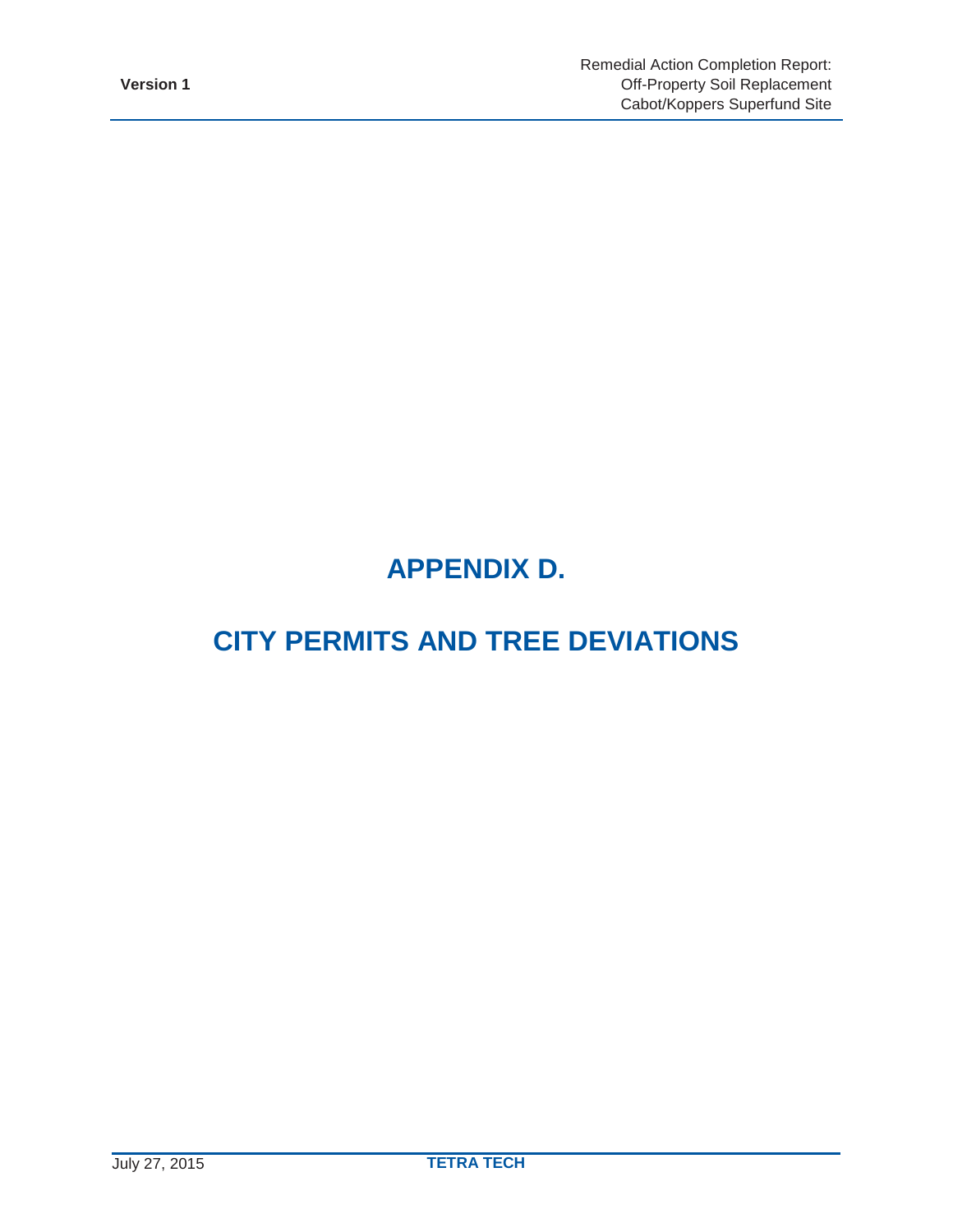| Permit No. 2014 2 NC |  |  |  |
|----------------------|--|--|--|
|----------------------|--|--|--|

|                                                                             | CITY OF GAINESVILLE - Right of Way Use Permit<br><b>Non-Communication Facilities</b><br>Date $11/7/2013$ |
|-----------------------------------------------------------------------------|----------------------------------------------------------------------------------------------------------|
| $436$ NW $30^{74}$ AVE<br><b>LOCATION</b>                                   |                                                                                                          |
| The City of Gainesville hereby grants permission to _<br>$S$ <i>EVENSON</i> | Name of Utility<br>to PERFORM SOIL REPLACEMENT IN                                                        |
| or Construction Company                                                     | Describe the type of activity<br>RIGHT-UF-WAY ALONG STREET ADTACENT<br>TO SUBJECT APPRESS                |

SUBJECT TO THE FOLLOWING CONDITIONS/DIRECTIVES:

- 1. If the protective coating of an electrical line is penetrated or gases or liquids are escaping from a broken line which endangers life, health or property, the excavator must IMMEDIATELY contact local emergency personnel (call 911) to report the damage location.
- The construction and maintenance of such utility shall not interfere with the property and rights of a prior occupant.  $2.$
- 3. All work area restoration shall be done in accordance with the standards established by the City of Gainesville and under the supervision of the Public Works Director or his designee(s).
- 4. All materials and equipment shall be subject to inspection and approval by the Public Works Director or his  $designee(s)$ .
- 5. During construction, all safety regulations, as defined by the State of Florida Traffic Control and Safe Practices Specifications, shall be observed. All maintenance of traffic shall be in accordance with Florida Department of Transportation standards.
- 6. All property, both private and public, shall be restored to its original condition, as far as is practical, as determined by the Public Works Director or his designee(s).
- 7. All overhead installations shall conform to clearance standards of the Florida Department of Transportation, and all underground crossing installations shall be laid at a minimum depth of thirty (30) inches below the pavement and at least twelve (12) inches below ditch grade. Exceptions may be made in special cases in writing by authority from the Public Works Director or his designee(s).
- An attached engineering plan covering details of this installation shall be made a part of this permit. 8.
- 9. It is expressly stipulated that this permit is a license for permissive use only and that the placing of facilities upon public property pursuant to this permit shall not operate to create or to vest any property rights in said holder.
- 10. Whenever necessary for the purpose of construction, repair, improvement, alteration, or relocation of all, or any portion of the City's facilities located on said right-of-way or easement, as determined by the Public Works Director, any or all of said poles, wires, pipes, cables or other facilities and appurtenances authorized hereunder, shall be immediately removed, reset, or relocated from or on said right-of-way or easement as required by the Public Works Director, and at the expense of the permittee.
- 11. The permittee will be responsible for cost to correct or repair any damages to City facilities caused directly or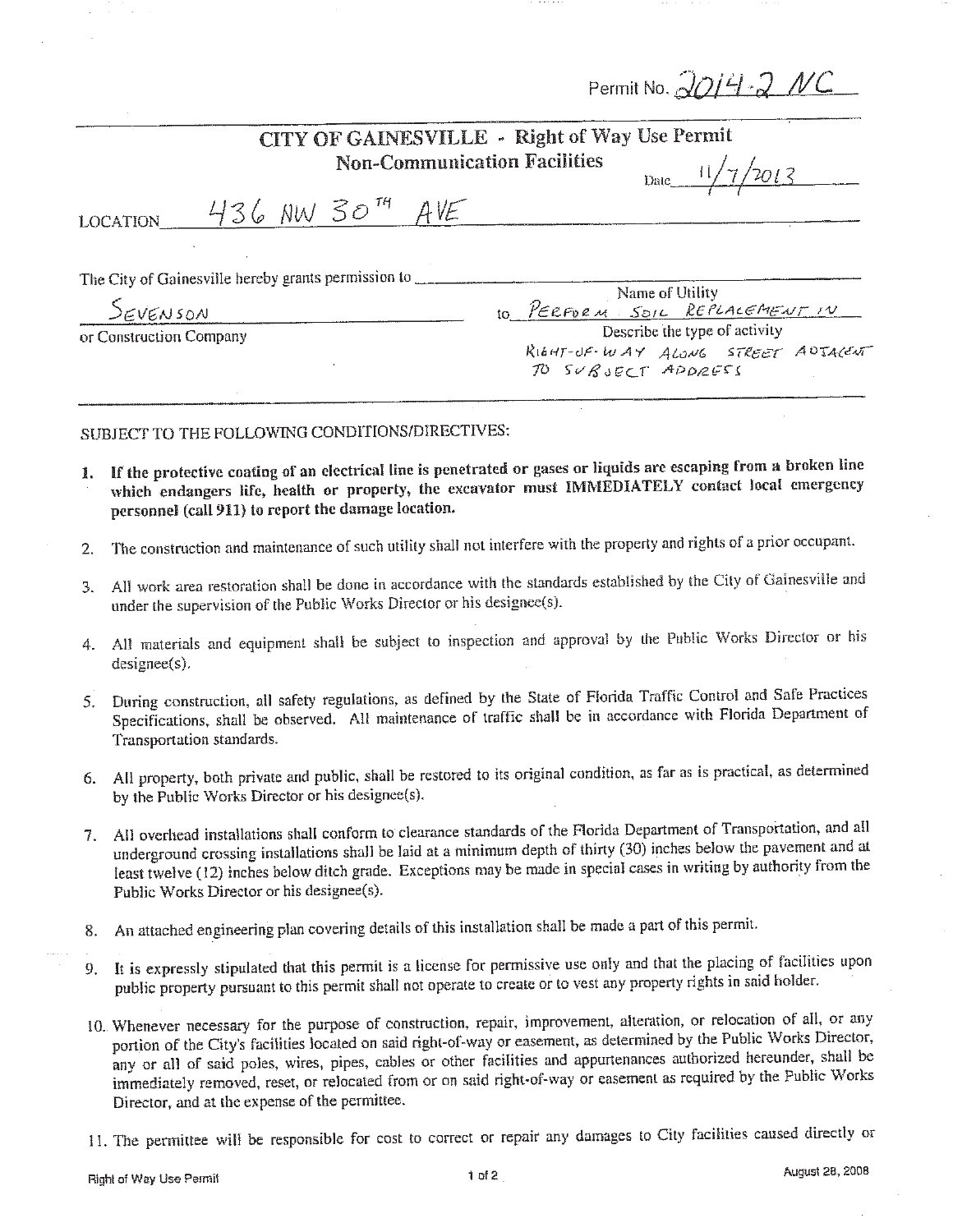indirectly by the permittee's facilities.

- 12. Unless the permittee is a member of Sunshine One Call locating services or their successors as prescribed by the State of Florida, the permittee will hold harmless the City or any other public utility for any damaged to the permittee's utility facilities due to construction work being done within the right of way.
- 13. The permittee shall commence actual construction in good faith within sixty (60) days from date of said permit and shall complete within  $\frac{90}{10}$  days. The permittee shall notify the City of Gainesville Public Works Director, Phone 334-5072, a minimum of one working day prior to starting construction. Upon completion of the work, the permittee shall notify Public Works to schedule a final inspection.
- 14. At a minimum, one-way traffic capability is to be maintained at all times at the work site unless written permission has been granted by the Public Works Director to close the street; in which case, the permit holder is responsible for all traffic control and traffic detour work and expense.
- 15. Permittee declares that prior to filing this application he has determined the presence of all existing utilities at the permit location, both aerial and underground. Permittee also declares that due notice of work under application was furnished to each utility involved and that copies of letters addressed to said users are attached to and made part of this permit application. Permittee further declares the field utility locations will be made in accordance with FS Chapter 556 prior to any excavation or probing activities. Permittee shall immediately notify emergency services agencies via calling 911 in the event of an incident with buried facilities such as gas pipelines. Letters of notification  $S' \in \mathcal{E}$  ATTACKEV to the following utilities: were mailed on \_\_\_\_\_ SUNSHINE ONE CALL TICKET
- 16. Permittee shall indemnify, defend, save and hold harmless the City, its elected and appointed officials, from all claims, demands, suits, liabilities, damages, losses and expenses, for bodily injury or death to persons or damage to property, including reasonable attorney's fees and costs, resulting from or arising out of the above permitted activity by the Permittee, its contractors, subcontractors, agents, employees or representatives.
- 17. This permit does not in any way supersede present ordinances adopted by the City of Gainesville.

| I I UNDERSTAND AND WILL COMPLY WITH ALL<br>CONDITIONS OF THIS PERMIT. FAILURE TO<br>COMPLY WITH ALL CONDITIONS OF THIS<br>PERMIT WILL RESULT IN TERMINATION OF<br>A SECOND<br>WORK FOR THE FIRST OFFENSE.<br>OFFENSE WILL RESULT IN TERMINATION OF<br>WORK AND NULLIFICATION OF PERMIT. | Just Nerbrow.<br>Approved by:<br>Date: 11/13 2001ic Morks Department<br>Inspection By:                                                                                                             |
|-----------------------------------------------------------------------------------------------------------------------------------------------------------------------------------------------------------------------------------------------------------------------------------------|----------------------------------------------------------------------------------------------------------------------------------------------------------------------------------------------------|
| Signature: $\angle$<br>Title: SUPERVISING CONTRACTOR                                                                                                                                                                                                                                    | Date $1st$ Inspection:<br>Date Final Inspection:                                                                                                                                                   |
| Contact Person: GREGORY W. Council<br>Type or Print.<br>Telephone No. $404.318 - 8463$                                                                                                                                                                                                  | Return to:<br>Public Works Department,<br>P. O. Box 490, Mail Station 58<br>306 N.E. 6th Avenue, Thomas Center "B", Room 344<br>Gainesville, FL 32602<br>Attn: Right-of-way Use Permit Coordinator |

#### Form Revision August 28, 20008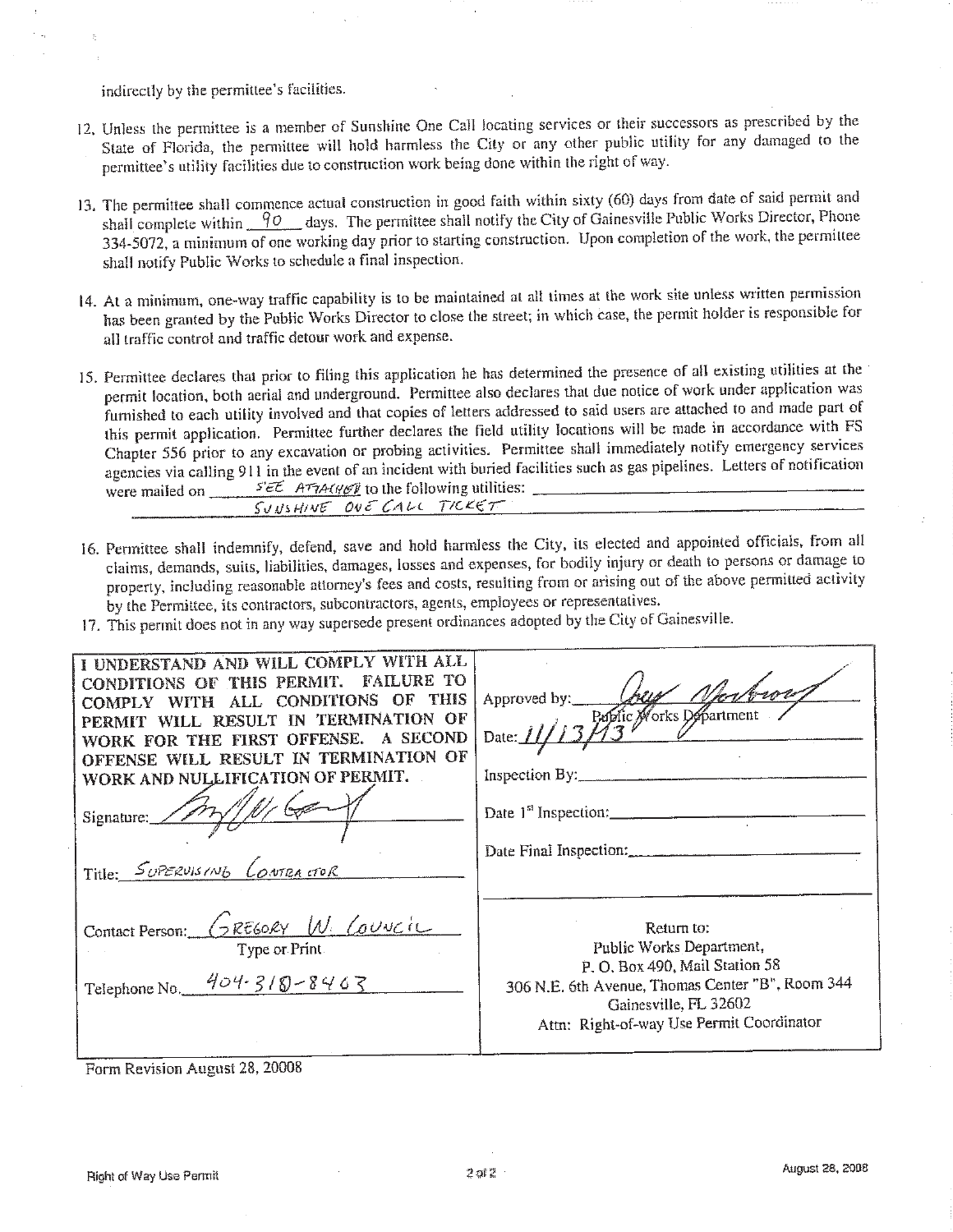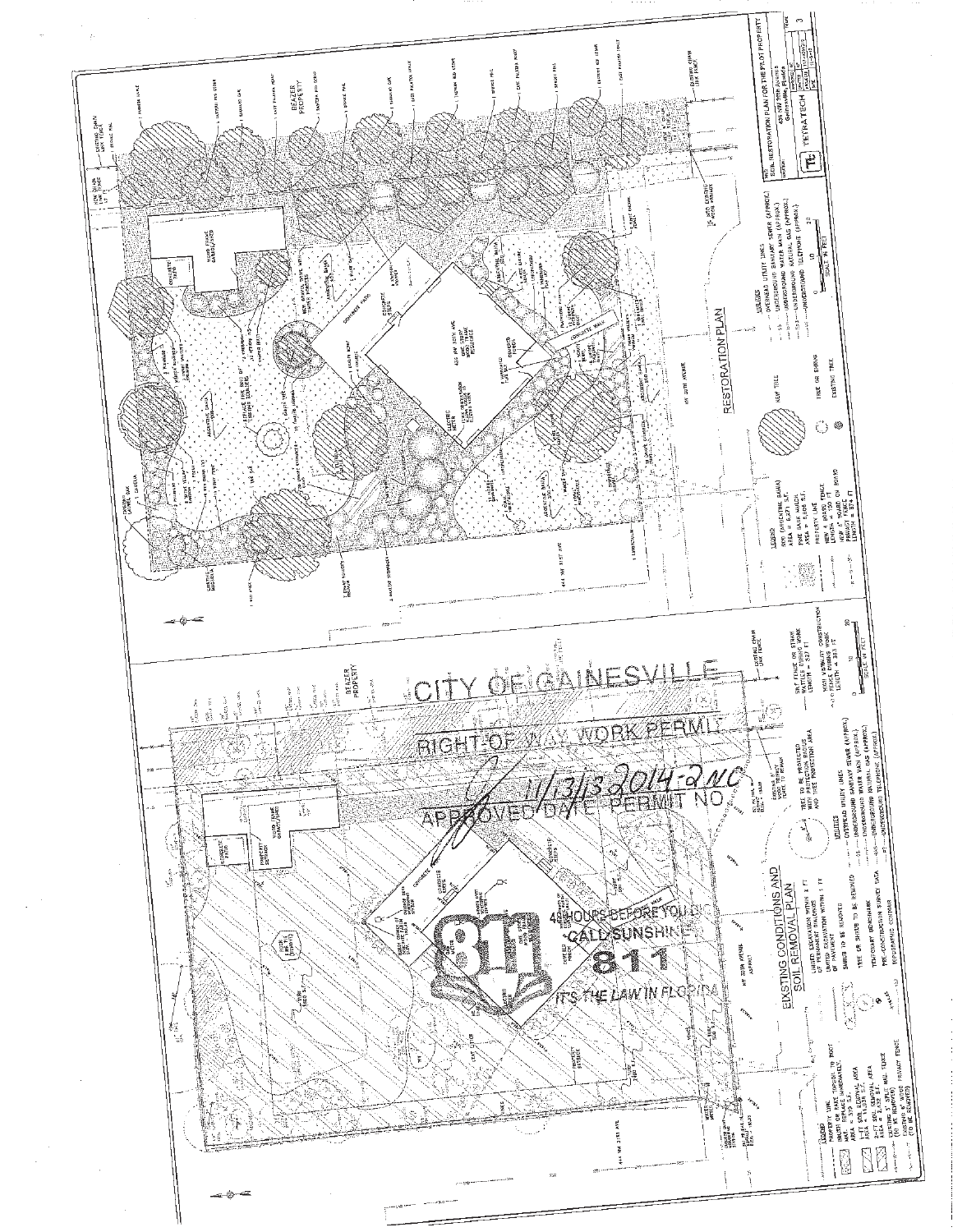

| <b>Properties Covered by this Tree Removal Permit</b> | <b>IOwner</b>            |
|-------------------------------------------------------|--------------------------|
| <b>IE01 - 436 NW 30th Ave</b>                         | <b>Cindy Anderson</b>    |
| Beazer East Inc. - 200 NW 23rd Ave                    | <b>IBeazer East Inc.</b> |

|                |                   | <b>Mitigation</b> | <b>Mitigation</b> |
|----------------|-------------------|-------------------|-------------------|
| Regulated      | <b>Mitigation</b> | <b>Trees</b>      | <b>Trees</b>      |
| Trees          | <b>Replants</b>   | (Large)           | (Small)           |
| <b>Removed</b> | <b>Required</b>   | <b>Proposed</b>   | <b>Proposed</b>   |
|                |                   |                   |                   |
| 23             | 46                | 15                |                   |
| 23             | 46                | 22                |                   |
|                |                   |                   |                   |

| Mitigation Trees Still To Be Planted       | 20        |
|--------------------------------------------|-----------|
| <b>IPermit Valid Until</b>                 | 5/6/2014  |
|                                            |           |
| Approved By: Mark D. Siburt, City Arborist | 11/6/2013 |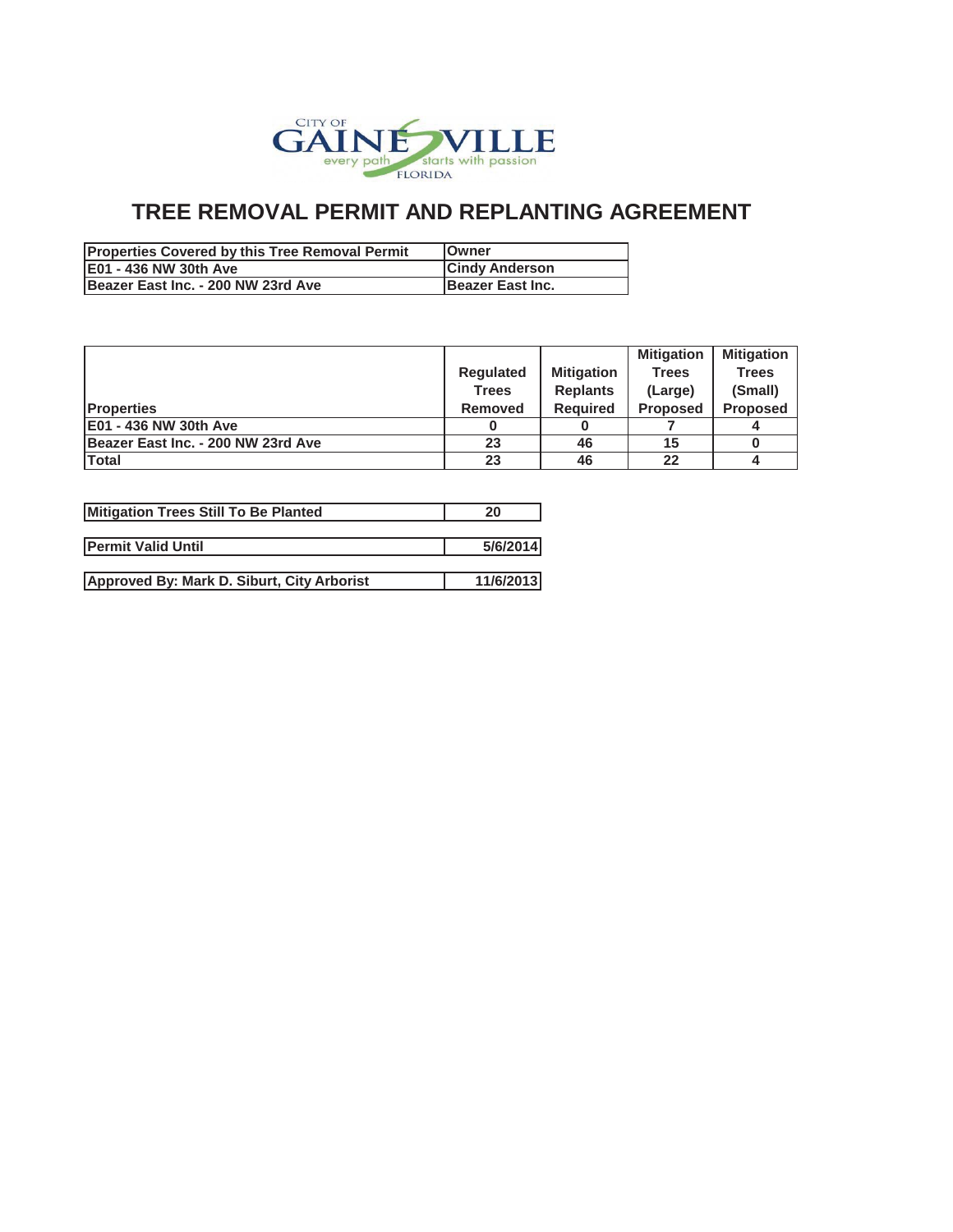| <b>Property ID</b>            | E01                                          |
|-------------------------------|----------------------------------------------|
| <b>Street Address</b>         | 436 NW 30th Ave (E01)                        |
| <b>Property Owner</b>         | Cindy Anderson                               |
| <b>Owners Mailing Address</b> | 1770 PARK TER EAST, Atlantic Beach, FL 32233 |
| <b>Owner Phone Number</b>     | 904-247-7410                                 |

|                 | <b>Trees To Be Removed:</b> |                                       |          | <b>City to Complete</b> |                         |
|-----------------|-----------------------------|---------------------------------------|----------|-------------------------|-------------------------|
|                 | Tree # Species              | Diameter Reason for Removal           | Approved | <b>Disapproved</b>      | <b>Unregulated</b>      |
|                 | 1 Camphor                   | 12 Facilitate Soil Removal            |          |                         | X                       |
|                 | 2 Camphor                   | 12 Facilitate Soil Removal            |          |                         | X                       |
|                 | 3 Camphor                   | 18 Facilitate Soil Removal            |          |                         | $\overline{\mathsf{x}}$ |
|                 | 4 Laurel Oak                | 24 Structurally unsound               |          |                         | $\overline{\mathsf{x}}$ |
|                 | 5 Raintree                  | 10 Facilitate Soil Removal            |          |                         | $\overline{\mathsf{x}}$ |
|                 | 6 Raintree                  | 12 Facilitate Soil Removal            |          |                         | $\overline{\mathsf{x}}$ |
|                 | 7 Laurel Oak                | 32 Structurally unsound; home hazard  |          |                         | X                       |
|                 | 8 Laurel Oak                | 23 Owner preference; near end of life |          |                         | X                       |
|                 | 9 Laurel Oak                | 16 Facilitate Soil Removal            |          |                         | $\overline{\mathsf{x}}$ |
|                 | 10 Black Cherry             | 10 Facilitate Soil Removal            |          |                         | $\overline{\mathsf{x}}$ |
|                 | 11 Laurel Oak               | 11 Facilitate Soil Removal            |          |                         | $\overline{\mathsf{x}}$ |
|                 | 12 Laurel Oak               | 12 Facilitate Soil Removal            |          |                         | X                       |
| 13              |                             |                                       |          |                         |                         |
| 14              |                             |                                       |          |                         |                         |
| $\overline{15}$ |                             |                                       |          |                         |                         |
| 16              |                             |                                       |          |                         |                         |
| 17              |                             |                                       |          |                         |                         |
| 18 <sup>1</sup> |                             |                                       |          |                         |                         |
| 19              |                             |                                       |          |                         |                         |
| 20              |                             |                                       |          |                         |                         |
| 21              |                             |                                       |          |                         |                         |
| 22              |                             |                                       |          |                         |                         |
| 23              |                             |                                       |          |                         |                         |
| 24              |                             |                                       |          |                         |                         |
| 25              |                             |                                       |          |                         |                         |

Gregory W. Council (Beazer Supervising Contractor)\*\*

| Total Regulated Trees Removed             |  |
|-------------------------------------------|--|
| <b>Total Mitigation Replants Required</b> |  |
| Mitigation Trees (Large) Proposed         |  |
| Mitigation Trees (Small) Proposed         |  |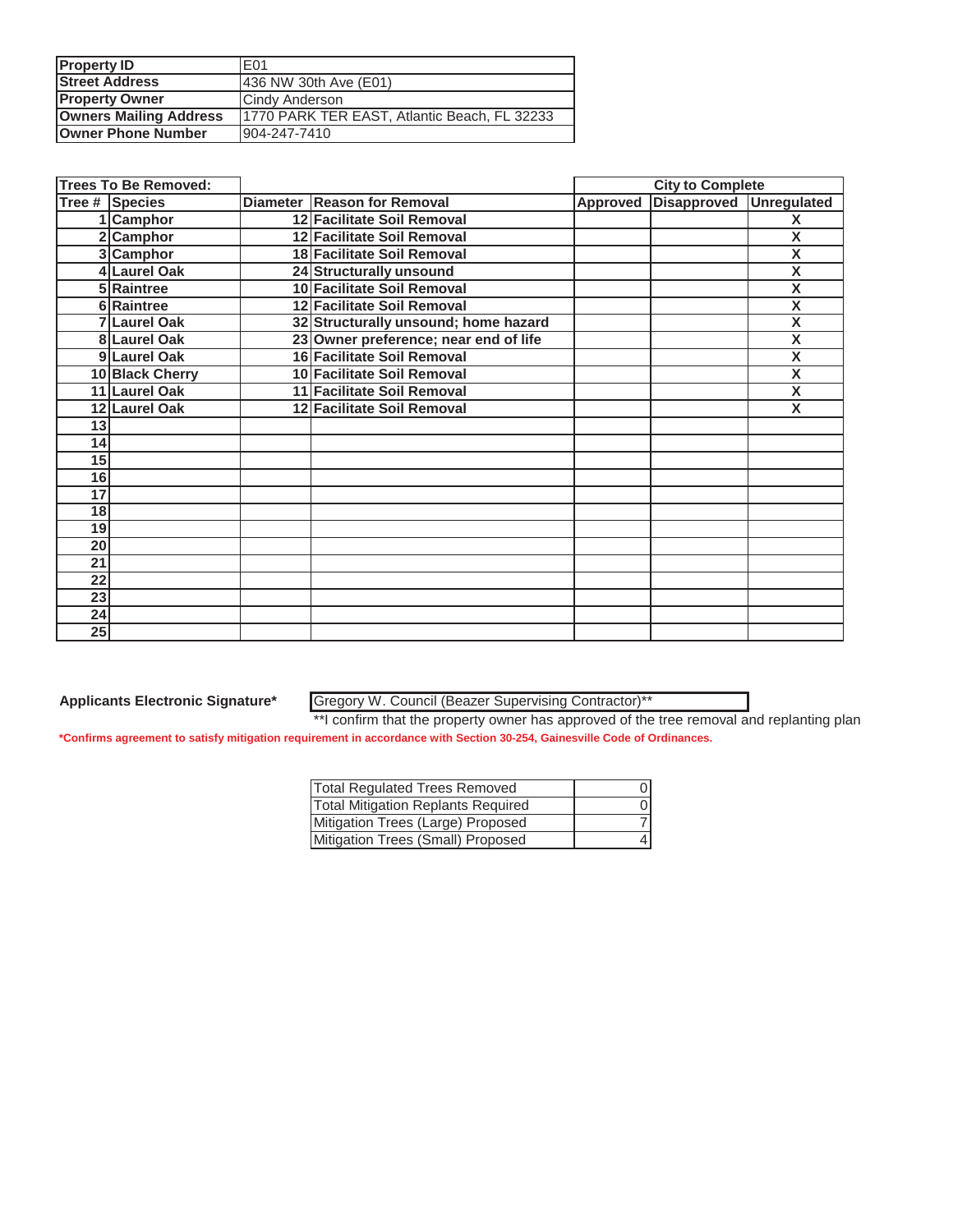| <b>Property ID</b>            | Beazer Property adjacent to E01 |
|-------------------------------|---------------------------------|
| <b>Street Address</b>         | 200 NW 23rd Avenue              |
| <b>Property Owner</b>         | Beazer East Inc.                |
| <b>Owners Mailing Address</b> | 200 NW 23rd Avenue              |
| <b>Owner Phone Number</b>     | 352-213-0599                    |

**Note: 15' Buffer on Western Property Boundary adjacent to 436 NW 30th Ave**

|    | <b>Trees To Be Removed:</b> |                             | <b>City to Complete</b> |                         |  |
|----|-----------------------------|-----------------------------|-------------------------|-------------------------|--|
|    | <b>Tree # Species</b>       | Diameter Reason for Removal | Approved                | Disapproved Unregulated |  |
|    | 1 Laurel Oak                | 12 Soil remediation         | X                       |                         |  |
|    | 2 Laurel Oak                | 10 Soil remediation         | $\overline{\mathsf{x}}$ |                         |  |
|    | 3 Laurel Oak                | 8 Soil remediation          | $\overline{\textsf{x}}$ |                         |  |
|    | 4 Laurel Oak                | 8 Soil remediation          | $\overline{\mathsf{x}}$ |                         |  |
|    | 5 Camphor                   | 10 Soil remediation         | $\overline{\mathsf{x}}$ |                         |  |
|    | 6 Laurel Oak                | 14 Soil remediation         | $\overline{\mathsf{x}}$ |                         |  |
|    | 7 Laurel Oak                | 16 Soil remediation         | $\overline{\mathsf{x}}$ |                         |  |
|    | 8 Laurel Oak                | 10 Soil remediation         | $\overline{\mathsf{x}}$ |                         |  |
|    | 9 Laurel Oak                | 12 Soil remediation         | $\overline{\mathsf{x}}$ |                         |  |
|    | 10 Laurel Oak               | 9 Soil remediation          | $\overline{\textsf{x}}$ |                         |  |
|    | 11 Camphor                  | 18 Soil remediation         | $\overline{\textsf{x}}$ |                         |  |
|    | 12 Laurel Oak               | 14 Soil remediation         | $\overline{\textsf{x}}$ |                         |  |
|    | 13 Laurel Oak               | 18 Soil remediation         | $\overline{\mathbf{X}}$ |                         |  |
|    | 14 Laurel Oak               | 12 Soil remediation         | $\overline{\mathsf{x}}$ |                         |  |
|    | 15 Laurel Oak               | 15 Soil remediation         | $\overline{\mathsf{x}}$ |                         |  |
|    | 16 Laurel Oak               | 9 Soil remediation          | $\overline{\mathsf{x}}$ |                         |  |
|    | 17 Laurel Oak               | 11 Soil remediation         | $\overline{\mathsf{x}}$ |                         |  |
|    | 18 Laurel Oak               | 14 Soil remediation         | $\overline{\mathsf{x}}$ |                         |  |
|    | 19 Laurel Oak               | 12 Soil remediation         | $\overline{\mathsf{x}}$ |                         |  |
|    | 20 Laurel Oak               | 16 Soil remediation         | $\overline{\mathsf{x}}$ |                         |  |
|    | 21 Laurel Oak               | 14 Soil remediation         | $\overline{\mathsf{x}}$ |                         |  |
|    | 22 Live Oak                 | 12 Soil remediation         | $\overline{\mathsf{x}}$ |                         |  |
|    | 23 Laurel Oak               | 18 Soil remediation         | X                       |                         |  |
| 24 |                             |                             |                         |                         |  |
| 25 |                             |                             |                         |                         |  |

**Applicants Electronic Signature\***

Gregory W. Council (Beazer Supervising Contractor)

| <b>Total Regulated Trees Removed</b>      | 23              |
|-------------------------------------------|-----------------|
| <b>Total Mitigation Replants Required</b> | 46              |
| Mitigation Trees (Large) Proposed         | 15 <sup>1</sup> |
| Mitigation Trees (Small) Proposed         |                 |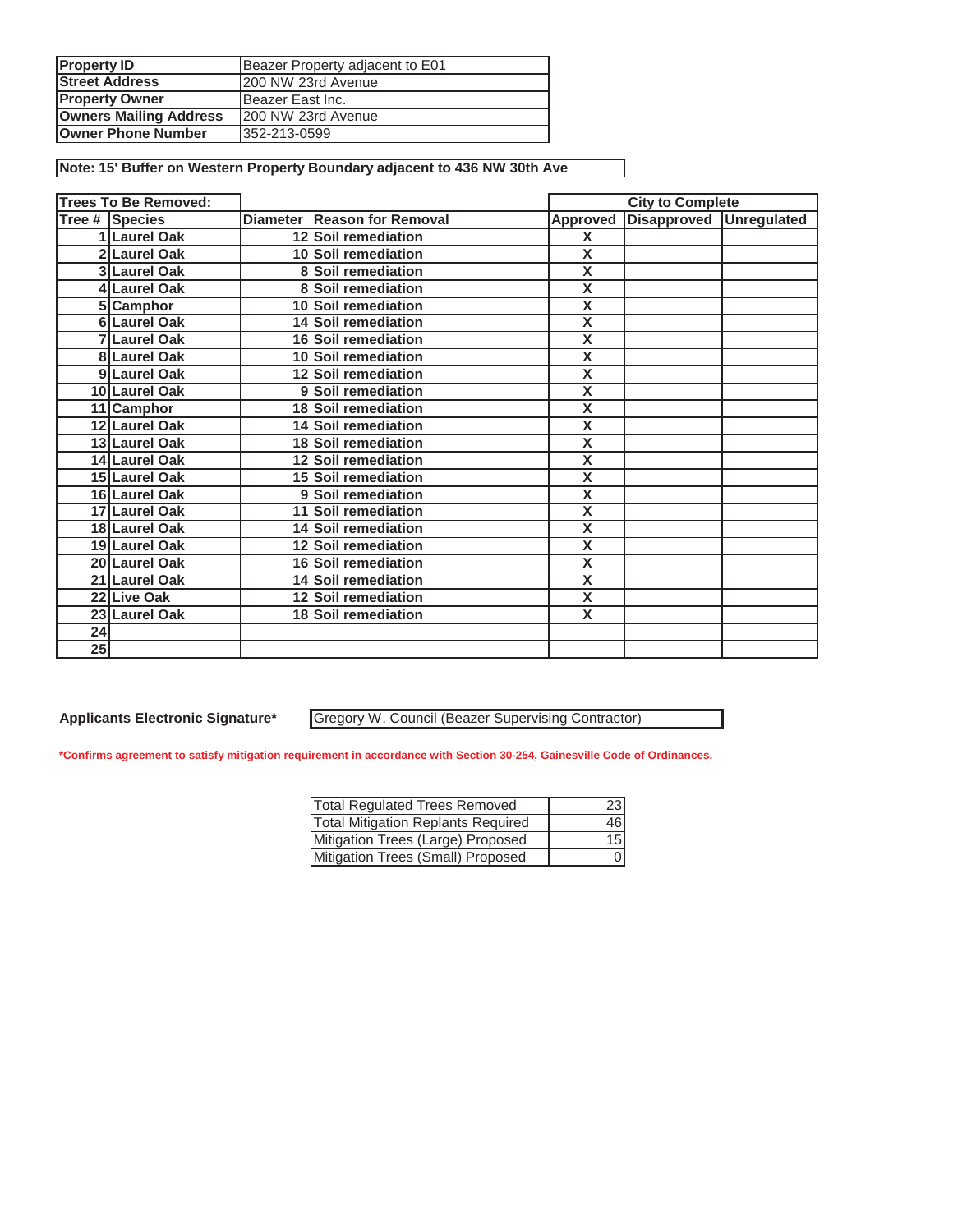

| <b>Properties Covered by this Tree Removal Permit</b> | <b>Owner</b>               |
|-------------------------------------------------------|----------------------------|
| <b>City ROW Trees</b>                                 | <b>City of Gainesville</b> |
| 430 NW 31st Ln                                        | <b>James Lovett</b>        |
| 1500 NW 31st Ln                                       | <b>Shawn Jerkins</b>       |
| <b>3119 NW 4th St</b>                                 | Nancy Karen Day            |
| <b>3129 NW 4th St</b>                                 | <b>Joni Dowst</b>          |
| 13139 NW 4th St                                       | <b>Melissa Lewis</b>       |
| 13203 NW 4th St                                       | <b>Douglas Bennion</b>     |
| Beazer East Inc. - 200 NW 23rd Ave                    | <b>Beazer East Inc.</b>    |

|                                    |                  |                   | <b>Mitigation</b> | <b>Mitigation</b> |
|------------------------------------|------------------|-------------------|-------------------|-------------------|
|                                    | <b>Regulated</b> | <b>Mitigation</b> | <b>Trees</b>      | <b>Trees</b>      |
|                                    | <b>Trees</b>     | <b>Replants</b>   | (Large)           | (Small)           |
| <b>Properties</b>                  | <b>Removed</b>   | <b>Required</b>   | <b>Proposed</b>   | <b>Proposed</b>   |
| <b>City ROW Trees</b>              | 4                | 8                 |                   |                   |
| Beazer East Inc. - 200 NW 23rd Ave | 125              | 250               | 26                | 22                |
| 430 NW 31st Ln                     |                  |                   |                   |                   |
| 500 NW 31st Ln                     | O                | O                 |                   |                   |
| 3119 NW 4th St                     |                  | 2                 |                   |                   |
| 3129 NW 4th St                     |                  | $\mathbf{2}$      | 3                 |                   |
| 3139 NW 4th St                     |                  | $\mathbf{2}$      |                   |                   |
| 13203 NW 4th St                    |                  |                   |                   | 5                 |
| <b>Total</b>                       | 134              | 268               | 41                | 40                |

| 187       |
|-----------|
| 20        |
| 207       |
|           |
| 8/13/2014 |
|           |
| 2/13/2014 |
|           |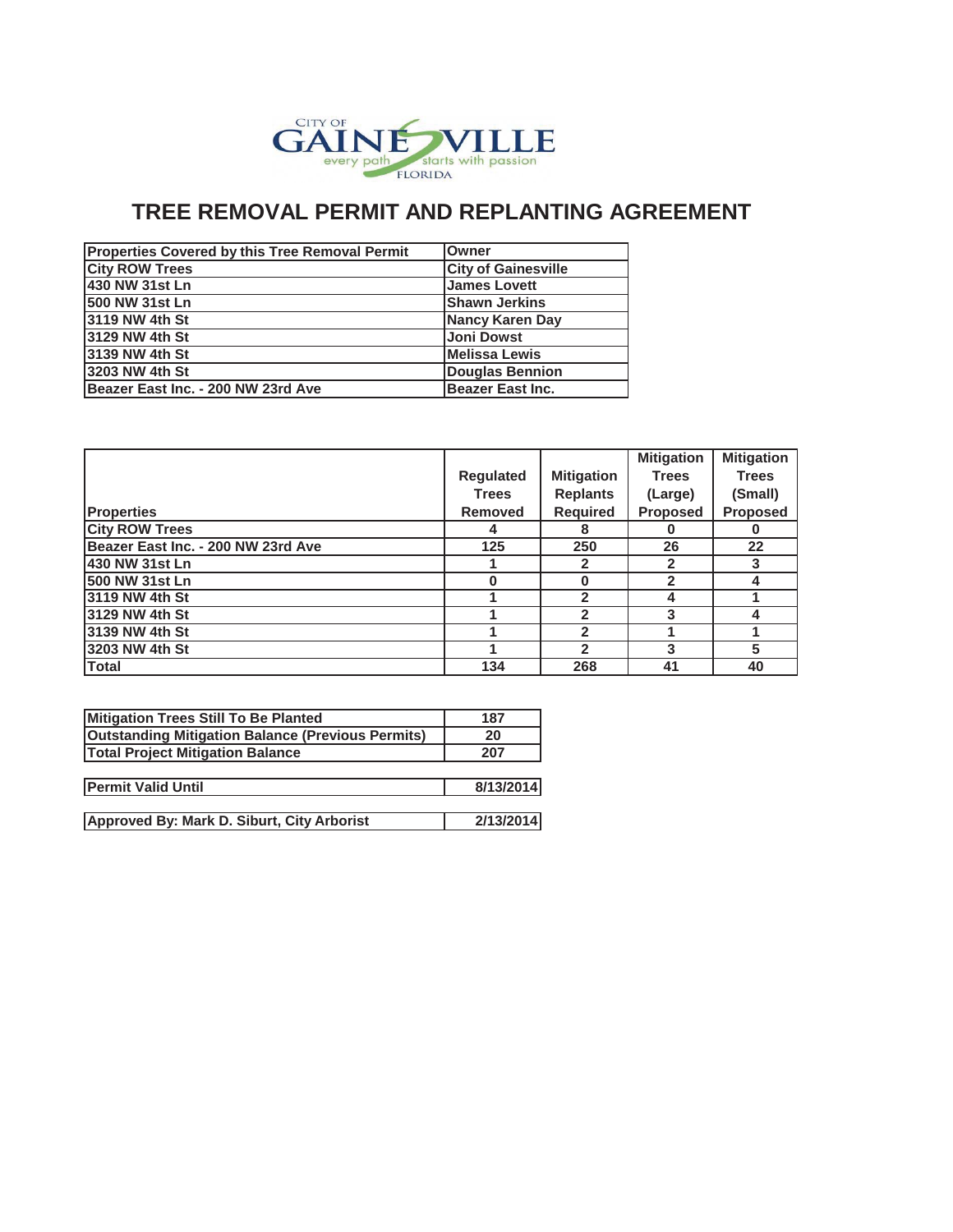|                 | <b>Trees To Be Removed:</b> |                                        |            |                         | <b>City to Complete</b>                 |  |  |
|-----------------|-----------------------------|----------------------------------------|------------|-------------------------|-----------------------------------------|--|--|
|                 | Tree # Species              | Diameter Reason for Removal            |            |                         | Lot ID Approved Disapproved Unregulated |  |  |
|                 | Camphor                     | 36 Unhealthy, in decline, or hazardous | E11        | X                       |                                         |  |  |
|                 | 2 Laurel Oak                | 22 Unhealthy, in decline, or hazardous | <b>E05</b> | $\overline{\mathbf{X}}$ |                                         |  |  |
|                 | 3 Laurel Oak                | 23 Unhealthy, in decline, or hazardous | <b>E04</b> | X                       |                                         |  |  |
|                 | 4 Laurel Oak                | 22 Unhealthy, in decline, or hazardous | E01        | $\mathsf{x}$            |                                         |  |  |
| 5               |                             |                                        |            |                         |                                         |  |  |
| 6               |                             |                                        |            |                         |                                         |  |  |
| 7               |                             |                                        |            |                         |                                         |  |  |
| 8               |                             |                                        |            |                         |                                         |  |  |
| $\mathbf{9}$    |                             |                                        |            |                         |                                         |  |  |
| 10 <sup>1</sup> |                             |                                        |            |                         |                                         |  |  |
| 11              |                             |                                        |            |                         |                                         |  |  |
| 12              |                             |                                        |            |                         |                                         |  |  |
| 13              |                             |                                        |            |                         |                                         |  |  |
| 14              |                             |                                        |            |                         |                                         |  |  |
| 15              |                             |                                        |            |                         |                                         |  |  |
| 16              |                             |                                        |            |                         |                                         |  |  |
| 17              |                             |                                        |            |                         |                                         |  |  |
| 18              |                             |                                        |            |                         |                                         |  |  |
| 19              |                             |                                        |            |                         |                                         |  |  |
| 20              |                             |                                        |            |                         |                                         |  |  |
| 21              |                             |                                        |            |                         |                                         |  |  |
| 22              |                             |                                        |            |                         |                                         |  |  |
| 23              |                             |                                        |            |                         |                                         |  |  |
| 24              |                             |                                        |            |                         |                                         |  |  |
| 25              |                             |                                        |            |                         |                                         |  |  |

**Applicants Electronic Signature\*** Gregory W. Council (Beazer Supervising Contractor)

| <b>Total Regulated Trees Removed</b> |  |
|--------------------------------------|--|
| Total Mitigation Replants Required   |  |
| Mitigation Trees (Large) Proposed    |  |
| Mitigation Trees (Small) Proposed    |  |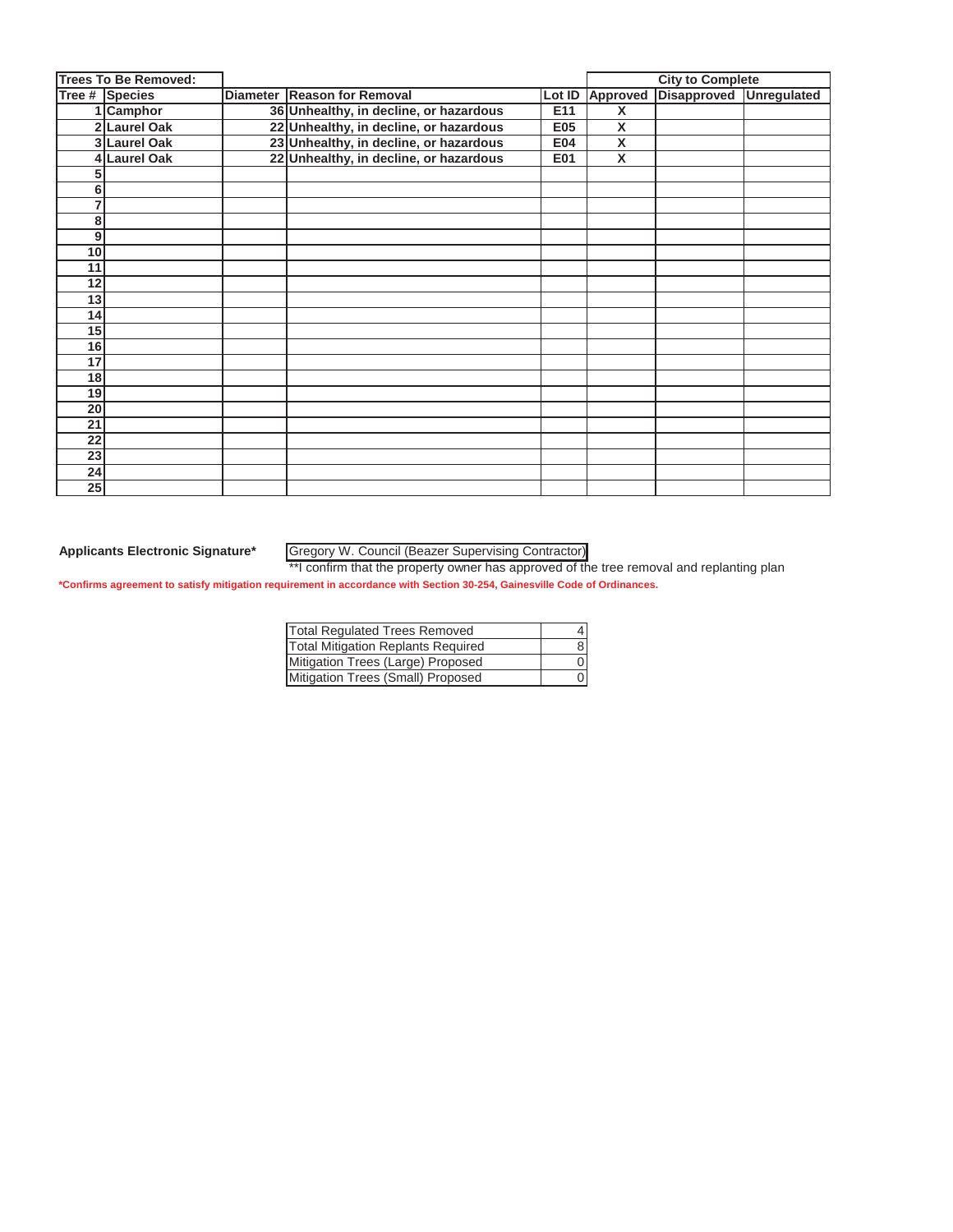| <b>Property ID</b>            | Beazer Site Western Boundary |
|-------------------------------|------------------------------|
| <b>Street Address</b>         | NW 23rd Avenue               |
| <b>Property Owner</b>         | Beazer                       |
| <b>Owners Mailing Address</b> |                              |
| Owner Phone Number            |                              |

|                         | <b>Trees To Be Removed:</b> |                 |                                       | <b>City to Complete</b> |                      |                    |
|-------------------------|-----------------------------|-----------------|---------------------------------------|-------------------------|----------------------|--------------------|
|                         | Tree # Species              | <b>Diameter</b> | <b>Reason for Removal</b>             |                         | Approved Disapproved | <b>Unregulated</b> |
| 1                       | Camphor                     | 12              | <b>Facilitate Soil Removal</b>        | X                       |                      |                    |
| $\overline{2}$          | Laurel Oak                  | 8               | <b>Facilitate Soil Removal</b>        | X                       |                      |                    |
| 3                       | <b>Black Cherry</b>         | 11              | <b>Facilitate Soil Removal</b>        | $\overline{\mathbf{X}}$ |                      |                    |
| 4                       | Laurel Oak                  | 24              | <b>Facilitate Soil Removal</b>        | $\pmb{\mathsf{X}}$      |                      |                    |
| $\overline{5}$          | Laurel Oak                  | 11              | <b>Facilitate Soil Removal</b>        | $\overline{\mathbf{X}}$ |                      |                    |
| 6                       | Laurel Oak                  | 13              | <b>Facilitate Soil Removal</b>        | $\pmb{\mathsf{X}}$      |                      |                    |
| $\overline{\mathbf{7}}$ | Laurel Oak                  | 10              | <b>Facilitate Soil Removal</b>        | $\overline{\mathbf{X}}$ |                      |                    |
| 8                       | Laurel Oak                  | $\overline{9}$  | <b>Facilitate Soil Removal</b>        | $\overline{\mathbf{X}}$ |                      |                    |
| $\overline{9}$          | Laurel Oak                  | $\overline{13}$ | <b>Facilitate Soil Removal</b>        | $\overline{\mathsf{x}}$ |                      |                    |
| 10                      | Laurel Oak                  | 27              | <b>Facilitate Soil Removal</b>        | $\pmb{\mathsf{X}}$      |                      |                    |
| 11                      | Laurel Oak                  | 15              | <b>Facilitate Soil Removal</b>        | $\overline{\mathbf{X}}$ |                      |                    |
| 12                      | Laurel Oak                  | 10              | <b>Facilitate Soil Removal</b>        | $\overline{\mathbf{x}}$ |                      |                    |
| 13                      | <b>Black Cherry</b>         | 17              | <b>Facilitate Soil Removal</b>        | $\overline{\mathbf{X}}$ |                      |                    |
| 14                      | <b>Black Cherry</b>         | 8               | <b>Facilitate Soil Removal</b>        | $\pmb{\mathsf{X}}$      |                      |                    |
| 15                      | Hackberry                   | 15              | <b>Facilitate Soil Removal</b>        | $\overline{\mathbf{X}}$ |                      |                    |
| 16                      | Laurel Oak                  | 15              | <b>Facilitate Soil Removal</b>        | $\pmb{\mathsf{X}}$      |                      |                    |
| 17                      | Laurel Oak                  | $9\,$           | <b>Facilitate Soil Removal</b>        | $\overline{\mathbf{X}}$ |                      |                    |
| 18                      | <b>Black Cherry</b>         | 11              | <b>Facilitate Soil Removal</b>        | $\pmb{\mathsf{X}}$      |                      |                    |
| 19                      | Laurel Oak                  | 18              | <b>Facilitate Soil Removal</b>        | $\overline{\mathbf{X}}$ |                      |                    |
| 20                      | Laurel Oak                  | 11              | <b>Facilitate Soil Removal</b>        | $\overline{\mathbf{X}}$ |                      |                    |
| 21                      | Laurel Oak                  | 17              | <b>Facilitate Soil Removal</b>        | $\overline{\mathbf{X}}$ |                      |                    |
| 22                      | Laurel Oak                  | 10              | <b>Facilitate Soil Removal</b>        | $\pmb{\mathsf{X}}$      |                      |                    |
| 23                      | Laurel Oak                  | 12              | <b>Facilitate Soil Removal</b>        | $\overline{\mathbf{X}}$ |                      |                    |
| 24                      | Laurel Oak                  | $\overline{9}$  | <b>Facilitate Soil Removal</b>        | $\overline{\mathbf{X}}$ |                      |                    |
| 25                      | Laurel Oak                  | $\overline{13}$ | <b>Facilitate Soil Removal</b>        | $\overline{\mathbf{X}}$ |                      |                    |
| 26                      | Laurel Oak                  | 10              | <b>Facilitate Soil Removal</b>        | $\overline{\mathsf{x}}$ |                      |                    |
| 27                      | Laurel Oak                  | 16              | <b>Facilitate Soil Removal</b>        | $\overline{\mathbf{X}}$ |                      |                    |
| 28                      | Laurel Oak                  | 10              | <b>Facilitate Soil Removal</b>        | $\overline{\mathsf{x}}$ |                      |                    |
| 29                      | Mulberry                    | 13", 8"         | <b>Facilitate Soil Removal</b>        | $\overline{\mathbf{X}}$ |                      |                    |
| $\overline{30}$         | <b>Laurel Oak</b>           | $\overline{23}$ | <b>Facilitate Soil Removal</b>        | $\overline{\mathsf{x}}$ |                      |                    |
| 31                      | Laurel Oak                  | 32              | <b>Facilitate Soil Removal</b>        | $\overline{\mathbf{X}}$ |                      |                    |
| 32                      | Laurel Oak                  | 23              | <b>Facilitate Soil Removal</b>        | $\overline{\mathbf{x}}$ |                      |                    |
| 33                      | Laurel Oak                  | 12              | <b>Facilitate Soil Removal</b>        | X                       |                      |                    |
| 34                      | Laurel Oak                  | $9\,$           | <b>Facilitate Soil Removal</b>        | X                       |                      |                    |
| 35                      | Laurel Oak                  | 9               | <b>Facilitate Soil Removal</b>        | $\pmb{\mathsf{X}}$      |                      |                    |
| 36                      | Laurel Oak                  | 14              | <b>Facilitate Soil Removal</b>        | $\overline{\mathbf{X}}$ |                      |                    |
| 37                      | Laurel Oak                  | 15              | Facilitate Soil Removal               | X                       |                      |                    |
| 38                      | Camphor                     | 11              | <b>Facilitate Soil Removal</b>        | X                       |                      |                    |
| 39                      | Laurel Oak                  | 23', 16"        | Facilitate Soil Removal               | X                       |                      |                    |
| 40                      | Slash Pine                  | 17              | Facilitate Soil Removal               |                         |                      | X                  |
| 41                      | Camphor                     |                 | 13", 13", 14" Facilitate Soil Removal | X                       |                      |                    |
| 42                      | Laurel Oak                  | 28              | Facilitate Soil Removal               | X                       |                      |                    |
| 43                      | Laurel Oak                  | 20              | <b>Facilitate Soil Removal</b>        | X                       |                      |                    |
| 44                      | Laurel Oak                  | 22              | <b>Facilitate Soil Removal</b>        | $\pmb{\mathsf{X}}$      |                      |                    |
| 45                      | Laurel Oak                  | 10              | <b>Facilitate Soil Removal</b>        | X                       |                      |                    |
| 46                      | Slash Pine                  | 18              | <b>Facilitate Soil Removal</b>        | X                       |                      |                    |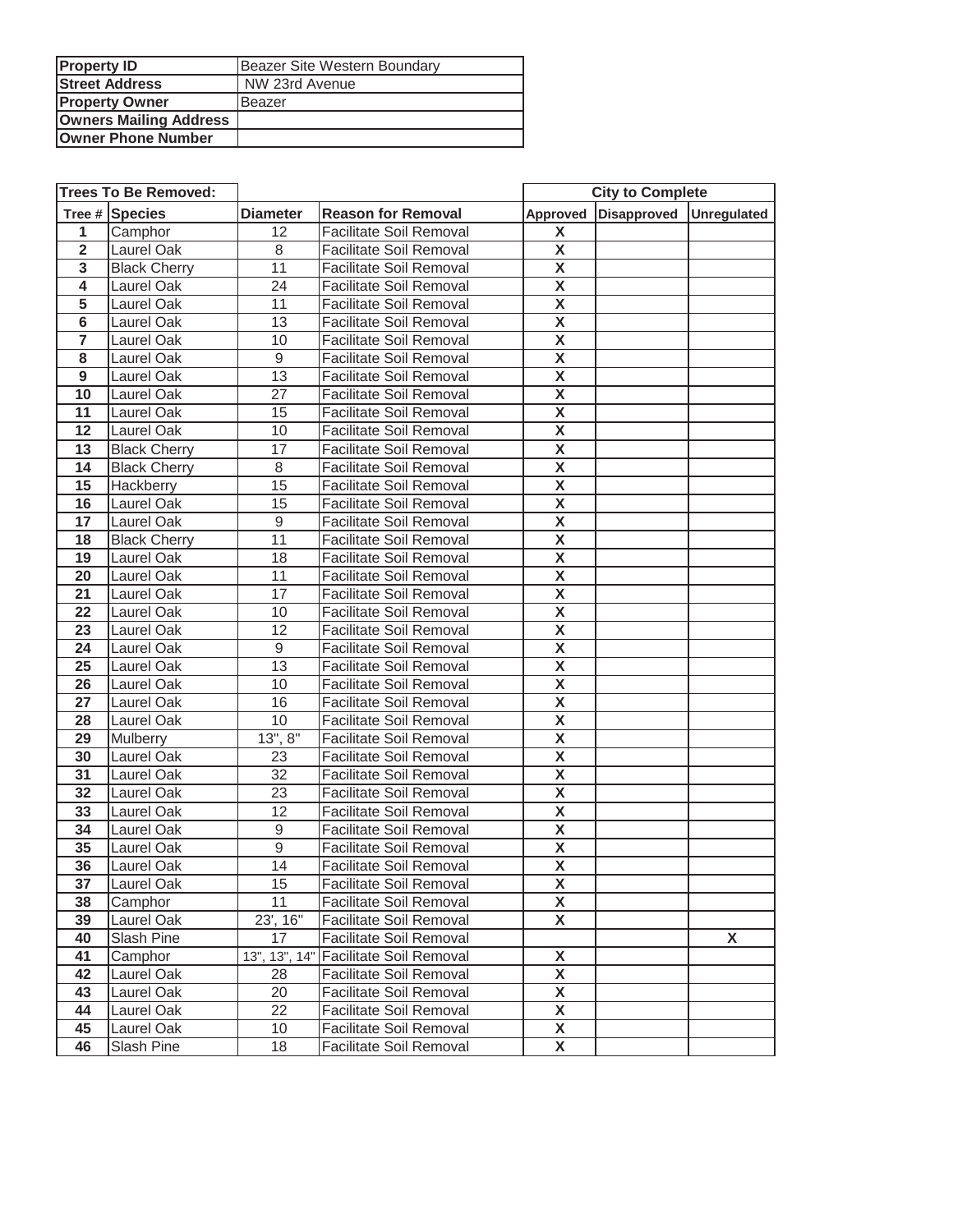| 47       | Slash Pine               | 12               | Facilitate Soil Removal                                   |                         | X                  |
|----------|--------------------------|------------------|-----------------------------------------------------------|-------------------------|--------------------|
| 48       | Slash Pine               | 18               | <b>Facilitate Soil Removal</b>                            |                         | X                  |
| 49       | Camphor                  | 10               | <b>Facilitate Soil Removal</b>                            | X                       |                    |
| 50       | Raintree                 | 8                | <b>Facilitate Soil Removal</b>                            | $\overline{\mathbf{X}}$ |                    |
| 51       | Slash Pine               | $\overline{12}$  | <b>Facilitate Soil Removal</b>                            |                         | X                  |
| 52       | Laurel Oak               | 26               | <b>Facilitate Soil Removal</b>                            | X                       |                    |
| 53       | Slash Pine               | 13               | <b>Facilitate Soil Removal</b>                            |                         | $\pmb{\mathsf{X}}$ |
| 54       | Laurel Oak               | 24               | Facilitate Soil Removal                                   | X                       |                    |
| 55       | Laurel Oak               | 10               | <b>Facilitate Soil Removal</b>                            | $\pmb{\mathsf{X}}$      |                    |
| 56       | Laurel Oak               | 8                | <b>Facilitate Soil Removal</b>                            | X                       |                    |
| 57       | Live Oak                 | 15               | <b>Facilitate Soil Removal</b>                            | X                       |                    |
| 58       | Laurel Oak               | 20               | Facilitate Soil Removal                                   | X                       |                    |
| 59       | <b>Black Cherry</b>      | 8                | <b>Facilitate Soil Removal</b>                            | X                       |                    |
| 60       | Laurel Oak               | 11", 8"          | Facilitate Soil Removal                                   | X                       |                    |
| 61       | Laurel Oak               | 12               | <b>Facilitate Soil Removal</b>                            | $\overline{\mathbf{X}}$ |                    |
| 62       | <b>Black Cherry</b>      | $\boldsymbol{9}$ | <b>Facilitate Soil Removal</b>                            | X                       |                    |
| 63       | Laurel Oak               | 8                | Facilitate Soil Removal                                   | X                       |                    |
| 64       | Laurel Oak               | $\mathsf g$      | Facilitate Soil Removal                                   | X                       |                    |
| 65       | Laurel Oak               | $\overline{9}$   | Facilitate Soil Removal                                   | $\overline{\mathbf{X}}$ |                    |
| 66       | Camphor                  | 9                | Facilitate Soil Removal                                   | X                       |                    |
| 67       | Laurel Oak               | $\mathsf 9$      | Facilitate Soil Removal                                   | X                       |                    |
| 68       | Laurel Oak               | $\overline{12}$  | Facilitate Soil Removal                                   | X                       |                    |
| 69       | Laurel Oak               | 11               | <b>Facilitate Soil Removal</b>                            | X                       |                    |
| 70       | Laurel Oak               | 15               | <b>Facilitate Soil Removal</b>                            | $\overline{\mathbf{X}}$ |                    |
| 71       | Laurel Oak               | 8                | Facilitate Soil Removal                                   | X                       |                    |
| 72       | Laurel Oak               | 16               | Facilitate Soil Removal                                   | $\overline{\mathbf{X}}$ |                    |
| 73       | Laurel Oak               | 13               | Facilitate Soil Removal                                   | X                       |                    |
| 74       | Laurel Oak               | 12               | <b>Facilitate Soil Removal</b>                            | X                       |                    |
| 75       | Laurel Oak               | 19               | Facilitate Soil Removal                                   | X                       |                    |
| 76       | <b>Black Cherry</b>      | 12               | <b>Facilitate Soil Removal</b>                            | X                       |                    |
| 77       | Laurel Oak               | 16               | <b>Facilitate Soil Removal</b>                            | X                       |                    |
| 78       | <b>Black Cherry</b>      | 12               | <b>Facilitate Soil Removal</b>                            | $\overline{\mathbf{X}}$ |                    |
| 79       | Laurel Oak               | 13<br>18         | Facilitate Soil Removal                                   | X<br>$\pmb{\mathsf{X}}$ |                    |
| 80<br>81 | Laurel Oak<br>Laurel Oak | 19               | Facilitate Soil Removal<br><b>Facilitate Soil Removal</b> | X                       |                    |
| 82       | Laurel Oak               | 36               | Facilitate Soil Removal                                   | $\overline{\mathbf{X}}$ |                    |
| 83       | Cabbage Palm             | 10               | <b>Facilitate Soil Removal</b>                            | X                       |                    |
| 84       | Camphor                  | 15               | <b>Facilitate Soil Removal</b>                            | $\pmb{\mathsf{X}}$      |                    |
| 85       | Camphor                  | $10$             | Facilitate Soil Removal                                   | $\overline{\mathbf{X}}$ |                    |
| 86       | Laurel Oak               | 22               | <b>Facilitate Soil Removal</b>                            | X                       |                    |
| 87       | Laurel Oak               | 21               | Facilitate Soil Removal                                   | X                       |                    |
| 88       | Laurel Oak               | 29               | Facilitate Soil Removal                                   | X                       |                    |
| 89       | Laurel Oak               | 20               | Facilitate Soil Removal                                   | X                       |                    |
| 90       | Laurel Oak               | 19               | Facilitate Soil Removal                                   | X                       |                    |
| 91       | Laurel Oak               | 28               | <b>Facilitate Soil Removal</b>                            | X                       |                    |
| 92       | Laurel Oak               | 29               | <b>Facilitate Soil Removal</b>                            | X                       |                    |
| 93       | Laurel Oak               | 11               | <b>Facilitate Soil Removal</b>                            | $\overline{\mathbf{X}}$ |                    |
| 94       | Laurel Oak               | 32               | <b>Facilitate Soil Removal</b>                            | X                       |                    |
| 95       | Camphor                  | 14               | <b>Facilitate Soil Removal</b>                            | $\overline{\mathbf{X}}$ |                    |
| 96       | Camphor                  | 12", 8", 6"      | Facilitate Soil Removal                                   | X                       |                    |
| 97       | Camphor                  | 12               | Facilitate Soil Removal                                   | $\overline{\mathbf{X}}$ |                    |
| 98       | Slash Pine               | 24               | <b>Facilitate Soil Removal</b>                            | $\pmb{\mathsf{X}}$      |                    |
| 99       | Laurel Oak               | 14               | Facilitate Soil Removal                                   | $\overline{\mathbf{X}}$ |                    |
| 100      | Laurel Oak               | 13               | <b>Facilitate Soil Removal</b>                            | X                       |                    |
| 101      | Laurel Oak               | 12 <sup>2</sup>  | <b>Facilitate Soil Removal</b>                            | X                       |                    |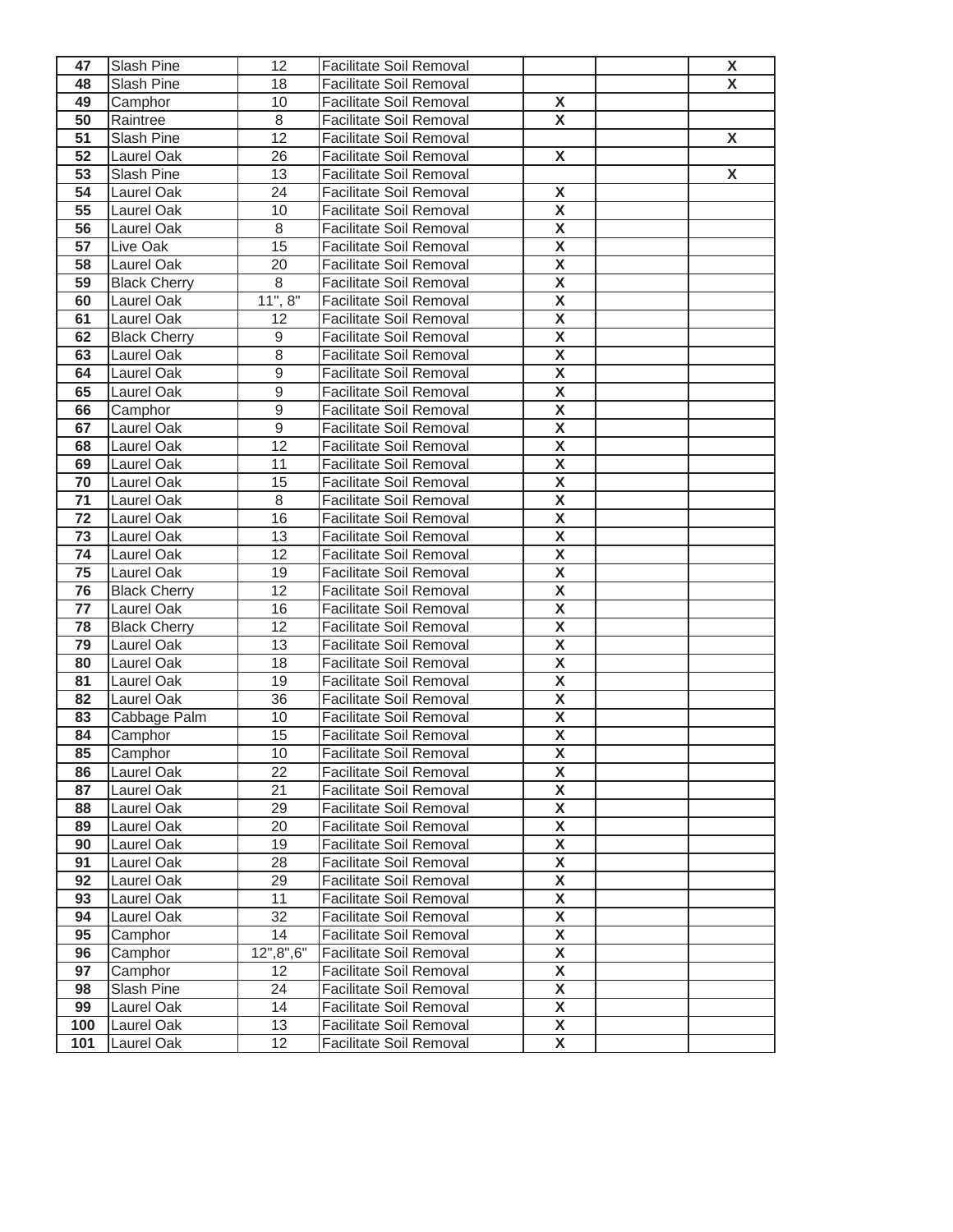| 102 | Laurel Oak          | 12 <sup>2</sup> | <b>Facilitate Soil Removal</b> | X                       |  |
|-----|---------------------|-----------------|--------------------------------|-------------------------|--|
| 103 | Laurel Oak          | 12              | <b>Facilitate Soil Removal</b> | $\overline{\mathbf{x}}$ |  |
| 104 | Laurel Oak          | 14              | <b>Facilitate Soil Removal</b> | X                       |  |
| 105 | Laurel Oak          | 12              | <b>Facilitate Soil Removal</b> | $\overline{\mathsf{x}}$ |  |
| 106 | Laurel Oak          | 14              | <b>Facilitate Soil Removal</b> | $\overline{\mathsf{x}}$ |  |
| 107 | <b>Laurel Oak</b>   | 13              | <b>Facilitate Soil Removal</b> | $\pmb{\mathsf{X}}$      |  |
| 108 | Laurel Oak          | 13              | <b>Facilitate Soil Removal</b> | $\overline{\mathbf{X}}$ |  |
| 109 | Laurel Oak          | 23              | <b>Facilitate Soil Removal</b> | $\overline{\mathbf{X}}$ |  |
| 110 | <b>Hackberry</b>    | 10              | <b>Facilitate Soil Removal</b> | $\pmb{\mathsf{X}}$      |  |
| 111 | Laurel Oak          | 12", 9"         | <b>Facilitate Soil Removal</b> | $\overline{\mathbf{X}}$ |  |
| 112 | Laurel Oak          | 14              | <b>Facilitate Soil Removal</b> | X                       |  |
| 113 | Laurel Oak          | 12              | <b>Facilitate Soil Removal</b> | X                       |  |
| 114 | Laurel Oak          | 12              | Facilitate Soil Removal        | $\overline{\mathbf{X}}$ |  |
| 115 | Laurel Oak          | 12              | <b>Facilitate Soil Removal</b> | $\overline{\mathbf{x}}$ |  |
| 116 | Laurel Oak          | 10              | <b>Facilitate Soil Removal</b> | X                       |  |
| 117 | Laurel Oak          | 12              | <b>Facilitate Soil Removal</b> | X                       |  |
| 118 | <b>Laurel Oak</b>   | 29              | <b>Facilitate Soil Removal</b> | $\overline{\mathbf{X}}$ |  |
| 119 | Laurel Oak          | 16              | <b>Facilitate Soil Removal</b> | $\pmb{\mathsf{X}}$      |  |
| 120 | Laurel Oak          | 11              | <b>Facilitate Soil Removal</b> | $\overline{\mathbf{X}}$ |  |
| 121 | Laurel Oak          | 14              | <b>Facilitate Soil Removal</b> | $\overline{\mathbf{X}}$ |  |
| 122 | Laurel Oak          | $\overline{9}$  | <b>Facilitate Soil Removal</b> | $\overline{\mathsf{x}}$ |  |
| 123 | <b>Black Cherry</b> | $\overline{10}$ | <b>Facilitate Soil Removal</b> | $\overline{\mathbf{X}}$ |  |
| 124 | Crape Myrtle        | 8               | <b>Facilitate Soil Removal</b> | $\overline{\mathbf{x}}$ |  |
| 125 | Cabbage Palm        | $\overline{?}$  | <b>Facilitate Soil Removal</b> | $\overline{\mathbf{X}}$ |  |
| 126 | Laurel Oak          | 46              | <b>Facilitate Soil Removal</b> | $\overline{\mathbf{X}}$ |  |
| 127 | <b>Black Cherry</b> | 12              | <b>Facilitate Soil Removal</b> | $\overline{\mathbf{X}}$ |  |
| 128 | Laurel Oak          | 38              | <b>Facilitate Soil Removal</b> | $\overline{\mathbf{x}}$ |  |
| 129 | <b>Black Cherry</b> | 8               | <b>Facilitate Soil Removal</b> | $\overline{\mathbf{X}}$ |  |
| 130 | Cabbage Palm        | 12              | <b>Facilitate Soil Removal</b> | X                       |  |
|     |                     |                 |                                |                         |  |
|     |                     |                 |                                |                         |  |

**Applicant's Electronic Signature\*** Gregory W. Council (Beazer Supervising Contractor)\*\*

\*\*I confirm that the property owner has approved of the tree removal and replanting plan

| Total Regulated Trees Removed      | 125 |
|------------------------------------|-----|
| Total Mitigation Replants Required | 250 |
| Mitigation Trees (Large) Proposed  | 26  |
| Mitigation Trees (Small) Proposed  | 22  |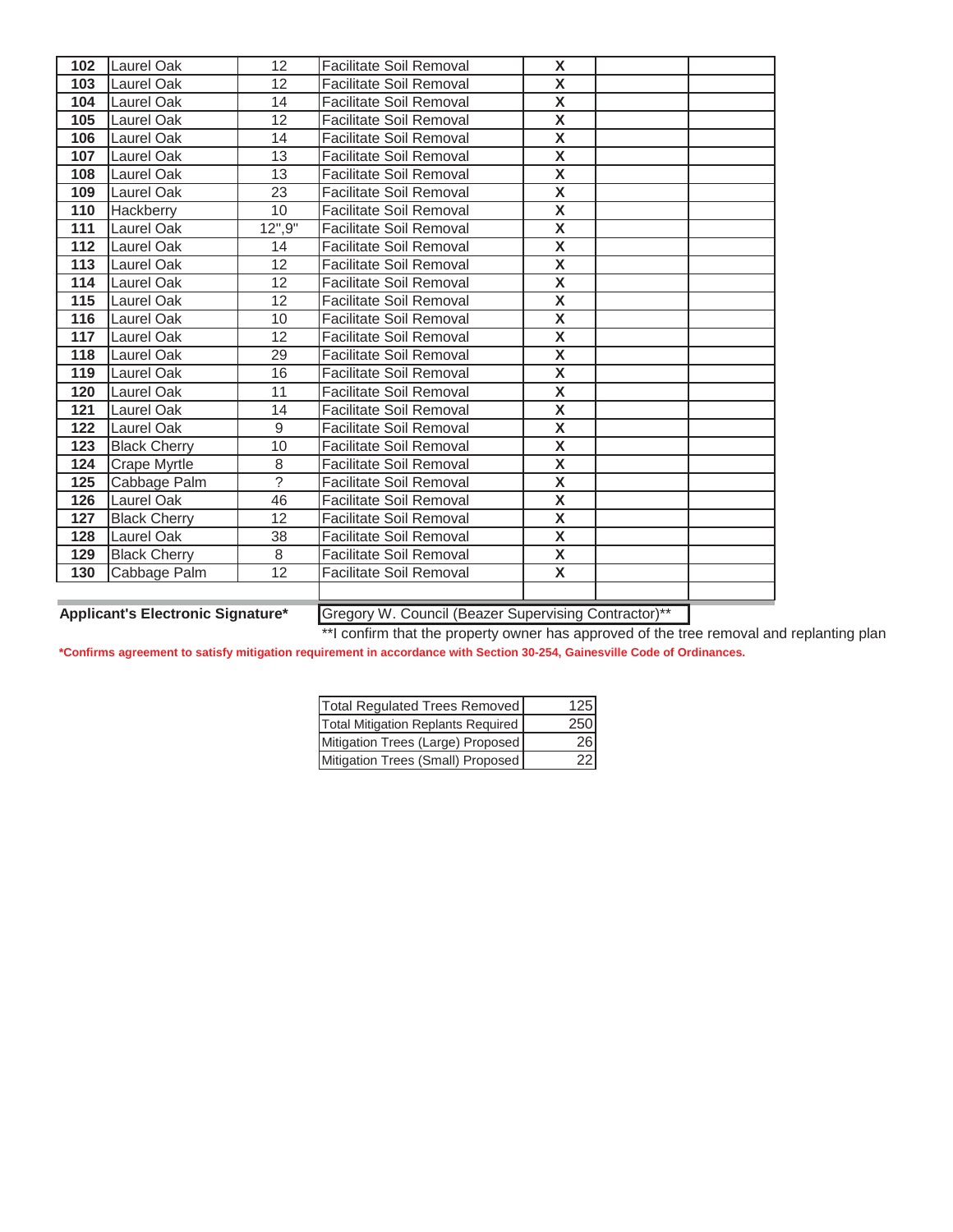| <b>Property ID</b>            | IG01                                    |
|-------------------------------|-----------------------------------------|
| <b>Street Address</b>         | 430 Nw 31st Ln                          |
| <b>Property Owner</b>         | James Lovett                            |
| <b>Owners Mailing Address</b> | 3730 SE 18TH AVE, Gainesville, FL 32641 |
| <b>Owner Phone Number</b>     | 352-949-2512                            |

|                 | <b>Trees To Be Removed:</b> |                                        |                       | <b>City to Complete</b> |                      |             |
|-----------------|-----------------------------|----------------------------------------|-----------------------|-------------------------|----------------------|-------------|
|                 | Tree # Species              | Diameter Reason for Removal            | <b>Within Setback</b> |                         | Approved Disapproved | Unregulated |
|                 | 1 Laurel Oak                | 20 Unhealthy, in decline, or hazardous | Y                     |                         |                      | X           |
|                 | 2 Laurel Oak                | 30 Unhealthy, in decline, or hazardous | Y                     | $\overline{\mathsf{x}}$ |                      |             |
|                 | 3 Red Bud                   | 8 Unhealthy, in decline, or hazardous  | N                     |                         |                      | X           |
|                 | <b>Laurel Oak</b>           | 20 Unhealthy, in decline, or hazardous | N                     |                         |                      | X           |
|                 |                             |                                        |                       |                         |                      |             |
| 6               |                             |                                        |                       |                         |                      |             |
|                 |                             |                                        |                       |                         |                      |             |
| 8               |                             |                                        |                       |                         |                      |             |
| 9               |                             |                                        |                       |                         |                      |             |
| 10              |                             |                                        |                       |                         |                      |             |
| 11              |                             |                                        |                       |                         |                      |             |
| 12              |                             |                                        |                       |                         |                      |             |
| 13              |                             |                                        |                       |                         |                      |             |
| 14              |                             |                                        |                       |                         |                      |             |
| 15              |                             |                                        |                       |                         |                      |             |
| 16              |                             |                                        |                       |                         |                      |             |
| 17              |                             |                                        |                       |                         |                      |             |
| 18              |                             |                                        |                       |                         |                      |             |
| 19              |                             |                                        |                       |                         |                      |             |
| 20              |                             |                                        |                       |                         |                      |             |
| 21              |                             |                                        |                       |                         |                      |             |
| 22              |                             |                                        |                       |                         |                      |             |
| $\overline{23}$ |                             |                                        |                       |                         |                      |             |
| 24              |                             |                                        |                       |                         |                      |             |
| 25              |                             |                                        |                       |                         |                      |             |

Gregory W. Council (Beazer Supervising Contractor)\*\*

\*\*I confirm that the property owner has approved of the tree removal and replanting plan

| Total Regulated Trees Removed             |  |
|-------------------------------------------|--|
| <b>Total Mitigation Replants Required</b> |  |
| Mitigation Trees (Large) Proposed         |  |
| Mitigation Trees (Small) Proposed         |  |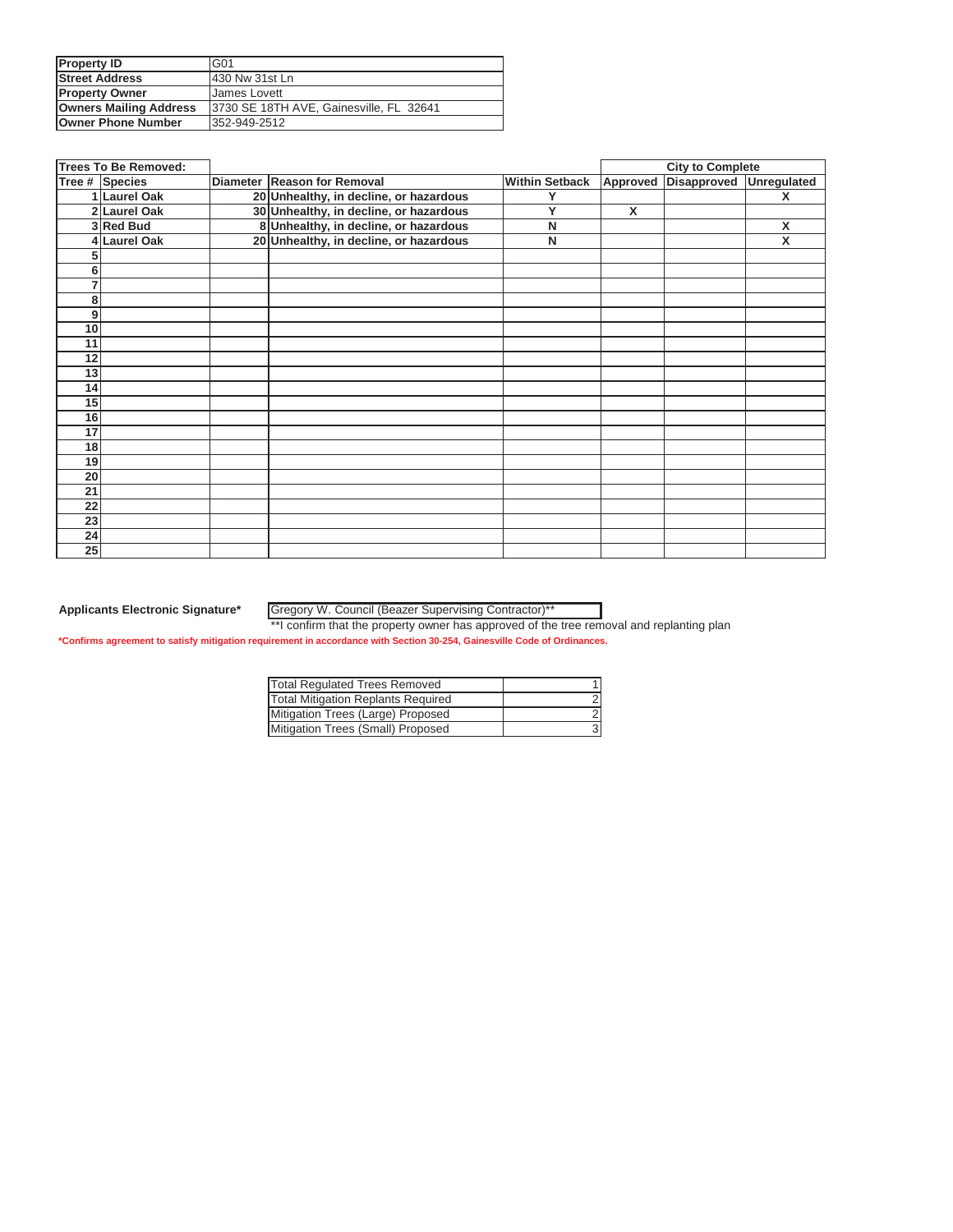| <b>Property ID</b>            | G05                                            |
|-------------------------------|------------------------------------------------|
| <b>Street Address</b>         | 1500 Nw 31st Ln                                |
| <b>Property Owner</b>         | <b>IShawn Jerkins</b>                          |
| <b>Owners Mailing Address</b> | 20634 NW County Rd 236, High Springs, FL 32643 |
| <b>Owner Phone Number</b>     | 352-258-6969                                   |

|    | <b>Trees To Be Removed:</b> |                 |                                       |                       |          | <b>City to Complete</b> |                    |
|----|-----------------------------|-----------------|---------------------------------------|-----------------------|----------|-------------------------|--------------------|
|    | Tree # Species              | <b>Diameter</b> | <b>Reason for Removal</b>             | <b>Within Setback</b> | Approved | Disapproved             | <b>Unregulated</b> |
|    | 1 Camphor                   |                 | Unhealthy, in decline, or hazardous   | N                     |          |                         | X                  |
|    | 2 Camphor                   |                 | 10 Owner Request                      | Y                     |          |                         | Χ                  |
|    | 3 Camphor                   |                 | 8 Owner Request                       | Ÿ                     |          |                         | X                  |
|    | Camphor                     |                 | 12 Owner Request                      | Y                     |          |                         | x                  |
|    | 5 Viburnum                  |                 | 8 Unhealthy, in decline, or hazardous | $\mathsf{N}$          |          |                         | X                  |
|    |                             |                 |                                       |                       |          |                         |                    |
|    |                             |                 |                                       |                       |          |                         |                    |
| 8  |                             |                 |                                       |                       |          |                         |                    |
| 9  |                             |                 |                                       |                       |          |                         |                    |
| 10 |                             |                 |                                       |                       |          |                         |                    |
| 11 |                             |                 |                                       |                       |          |                         |                    |
| 12 |                             |                 |                                       |                       |          |                         |                    |
| 13 |                             |                 |                                       |                       |          |                         |                    |
| 14 |                             |                 |                                       |                       |          |                         |                    |
| 15 |                             |                 |                                       |                       |          |                         |                    |
| 16 |                             |                 |                                       |                       |          |                         |                    |
| 17 |                             |                 |                                       |                       |          |                         |                    |
| 18 |                             |                 |                                       |                       |          |                         |                    |
| 19 |                             |                 |                                       |                       |          |                         |                    |
| 20 |                             |                 |                                       |                       |          |                         |                    |
| 21 |                             |                 |                                       |                       |          |                         |                    |
| 22 |                             |                 |                                       |                       |          |                         |                    |
| 23 |                             |                 |                                       |                       |          |                         |                    |
| 24 |                             |                 |                                       |                       |          |                         |                    |
| 25 |                             |                 |                                       |                       |          |                         |                    |

Gregory W. Council (Beazer Supervising Contractor)\*\*

\*\*I confirm that the property owner has approved of the tree removal and replanting plan

| Total Regulated Trees Removed      |  |
|------------------------------------|--|
| Total Mitigation Replants Required |  |
| Mitigation Trees (Large) Proposed  |  |
| Mitigation Trees (Small) Proposed  |  |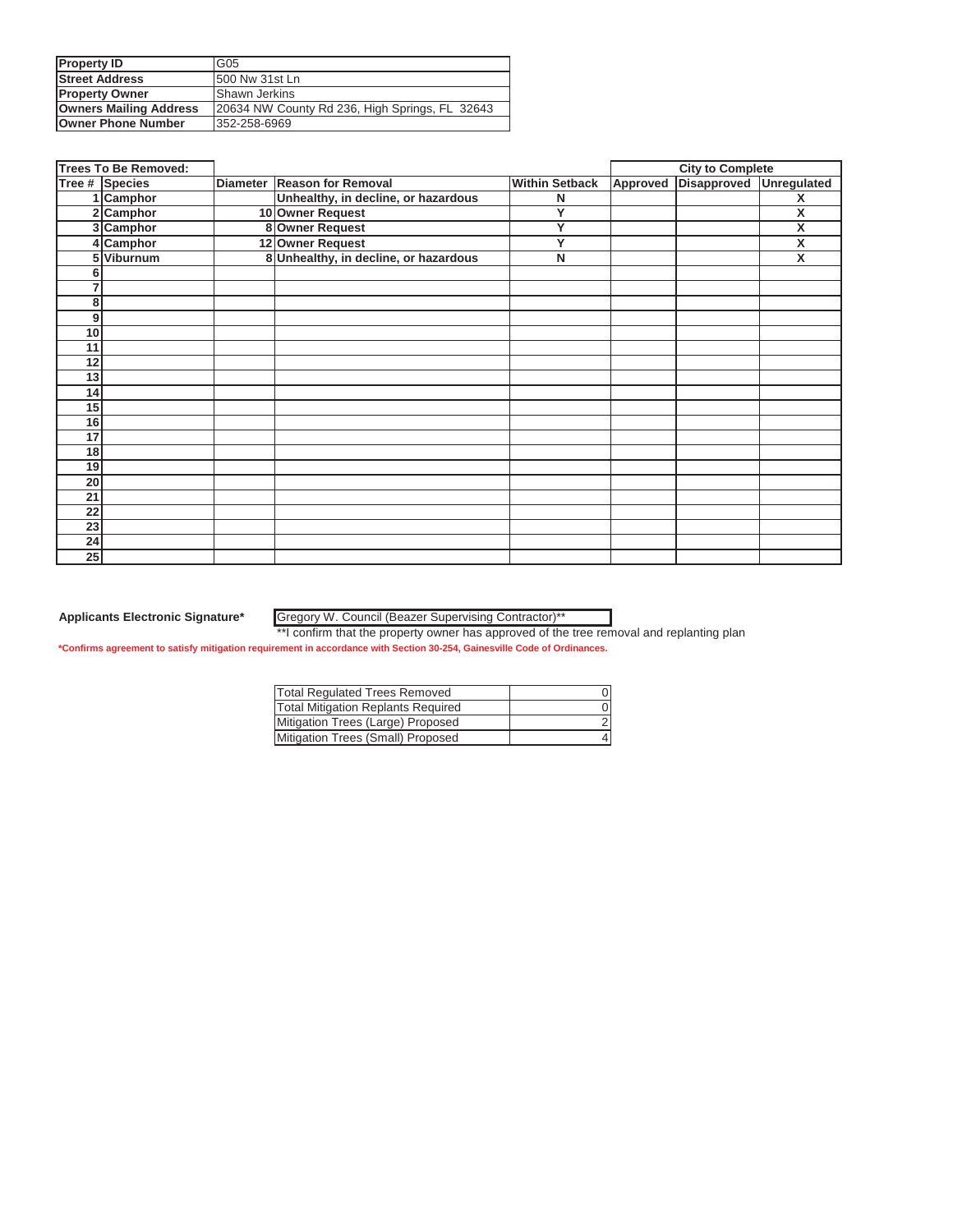| <b>Property ID</b>            | H <sub>01</sub>                         |
|-------------------------------|-----------------------------------------|
| <b>Street Address</b>         | 13119 NW 4th St                         |
| <b>Property Owner</b>         | Nancy Karen Day                         |
| <b>Owners Mailing Address</b> | 1300 NE 13TH AVE, Gainesville, FL 32601 |
| <b>Owner Phone Number</b>     | peacekp@cox.net                         |

|    | <b>Trees To Be Removed:</b> |                                              |                       | <b>City to Complete</b> |             |                    |
|----|-----------------------------|----------------------------------------------|-----------------------|-------------------------|-------------|--------------------|
|    | Tree # Species              | Diameter Reason for Removal                  | <b>Within Setback</b> | Approved                | Disapproved | <b>Unregulated</b> |
|    | 1 Laurel Oak                | 38 Unhealthy, in decline, or hazardous       | Y                     | X                       |             |                    |
|    | 2 Raintree                  | 14-12-16 Unhealthy, in decline, or hazardous | Y                     |                         |             | X                  |
|    |                             |                                              |                       |                         |             |                    |
|    |                             |                                              |                       |                         |             |                    |
| 5  |                             |                                              |                       |                         |             |                    |
| 6  |                             |                                              |                       |                         |             |                    |
| 7  |                             |                                              |                       |                         |             |                    |
| 8  |                             |                                              |                       |                         |             |                    |
| 9  |                             |                                              |                       |                         |             |                    |
| 10 |                             |                                              |                       |                         |             |                    |
| 11 |                             |                                              |                       |                         |             |                    |
| 12 |                             |                                              |                       |                         |             |                    |
| 13 |                             |                                              |                       |                         |             |                    |
| 14 |                             |                                              |                       |                         |             |                    |
| 15 |                             |                                              |                       |                         |             |                    |
| 16 |                             |                                              |                       |                         |             |                    |
| 17 |                             |                                              |                       |                         |             |                    |
| 18 |                             |                                              |                       |                         |             |                    |
| 19 |                             |                                              |                       |                         |             |                    |
| 20 |                             |                                              |                       |                         |             |                    |
| 21 |                             |                                              |                       |                         |             |                    |
| 22 |                             |                                              |                       |                         |             |                    |
| 23 |                             |                                              |                       |                         |             |                    |
| 24 |                             |                                              |                       |                         |             |                    |
| 25 |                             |                                              |                       |                         |             |                    |

Gregory W. Council (Beazer Supervising Contractor)\*\*

\*\*I confirm that the property owner has approved of the tree removal and replanting plan

| Total Regulated Trees Removed      |  |
|------------------------------------|--|
| Total Mitigation Replants Required |  |
| Mitigation Trees (Large) Proposed  |  |
| Mitigation Trees (Small) Proposed  |  |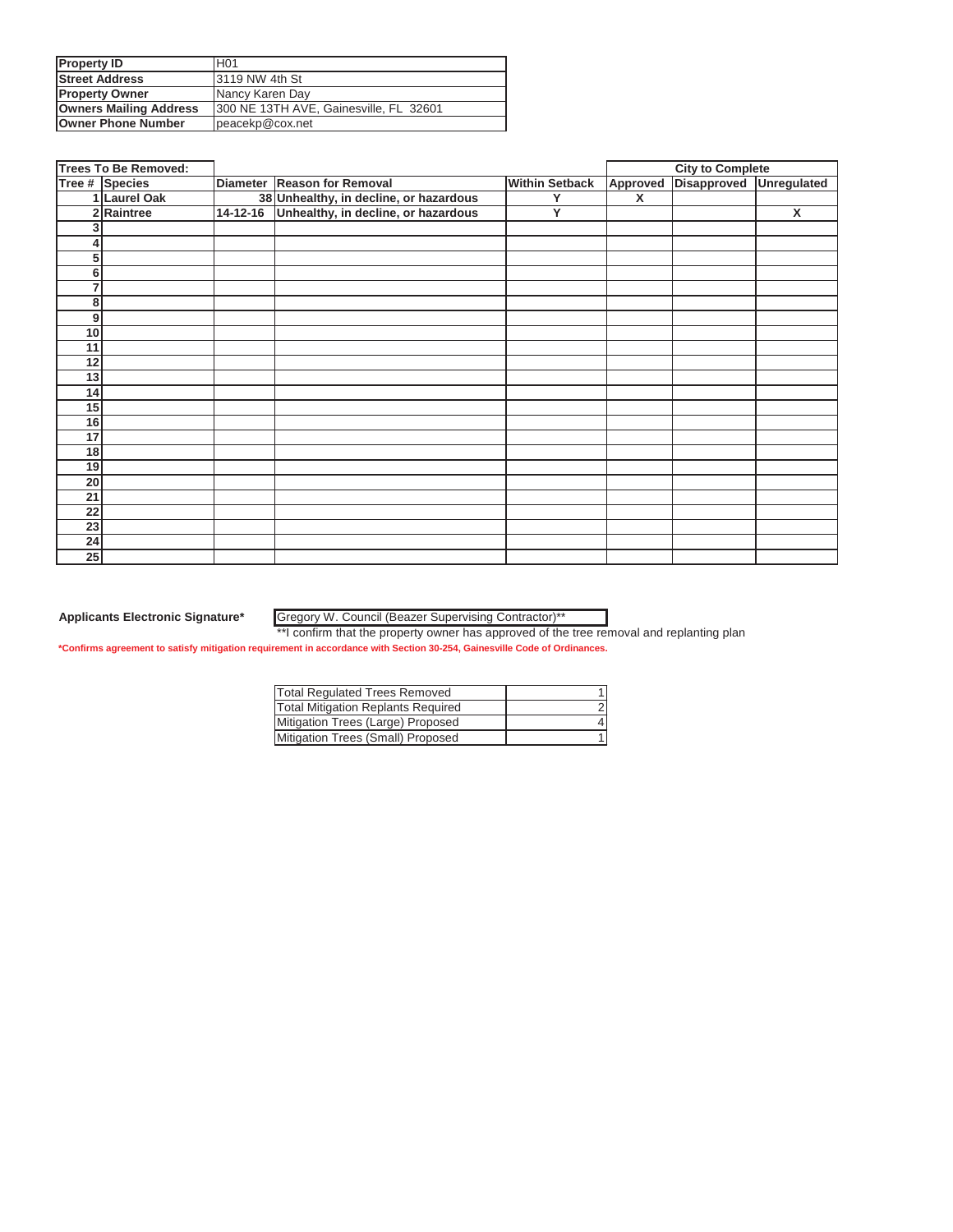| <b>Property ID</b>            | H <sub>02</sub>                        |
|-------------------------------|----------------------------------------|
| <b>Street Address</b>         | 13129 NW 4th St                        |
| <b>Property Owner</b>         | <b>JONI DOWST, TRUSTEE</b>             |
| <b>Owners Mailing Address</b> | 429 NW 10TH AVE, Gainesville, FL 32601 |
| <b>Owner Phone Number</b>     | 352-378-7536                           |

| <b>Trees To Be Removed:</b> |                      |  |                                        | <b>City to Complete</b> |                         |             |             |
|-----------------------------|----------------------|--|----------------------------------------|-------------------------|-------------------------|-------------|-------------|
|                             | Tree # Species       |  | Diameter Reason for Removal            | <b>Within Setback</b>   | Approved                | Disapproved | Unregulated |
|                             | 1 Laurel Oak         |  | 24 Unhealthy, in decline, or hazardous | N                       |                         |             | X           |
| 21                          | <b>Cherry Laurel</b> |  | 8 Unhealthy, in decline, or hazardous  | Υ                       |                         |             | X           |
|                             | 3 Pine               |  | 21 Unhealthy, in decline, or hazardous | Ÿ                       | $\overline{\mathsf{x}}$ |             |             |
|                             | <b>Cherry Laurel</b> |  | 12 Unhealthy, in decline, or hazardous | Y                       |                         |             | X           |
|                             | 5 Tallow             |  | 10 Unhealthy, in decline, or hazardous | Y                       |                         |             | X           |
|                             |                      |  |                                        |                         |                         |             |             |
|                             |                      |  |                                        |                         |                         |             |             |
| 8                           |                      |  |                                        |                         |                         |             |             |
| 9                           |                      |  |                                        |                         |                         |             |             |
| 10                          |                      |  |                                        |                         |                         |             |             |
| 11                          |                      |  |                                        |                         |                         |             |             |
| 12                          |                      |  |                                        |                         |                         |             |             |
| 13                          |                      |  |                                        |                         |                         |             |             |
| 14                          |                      |  |                                        |                         |                         |             |             |
| 15                          |                      |  |                                        |                         |                         |             |             |
| 16                          |                      |  |                                        |                         |                         |             |             |
| 17                          |                      |  |                                        |                         |                         |             |             |
| 18                          |                      |  |                                        |                         |                         |             |             |
| 19                          |                      |  |                                        |                         |                         |             |             |
| 20                          |                      |  |                                        |                         |                         |             |             |
| 21                          |                      |  |                                        |                         |                         |             |             |
| 22                          |                      |  |                                        |                         |                         |             |             |
| 23                          |                      |  |                                        |                         |                         |             |             |
| 24                          |                      |  |                                        |                         |                         |             |             |
| 25                          |                      |  |                                        |                         |                         |             |             |

Gregory W. Council (Beazer Supervising Contractor)\*\*

\*\*I confirm that the property owner has approved of the tree removal and replanting plan

| Total Regulated Trees Removed      |  |
|------------------------------------|--|
| Total Mitigation Replants Required |  |
| Mitigation Trees (Large) Proposed  |  |
| Mitigation Trees (Small) Proposed  |  |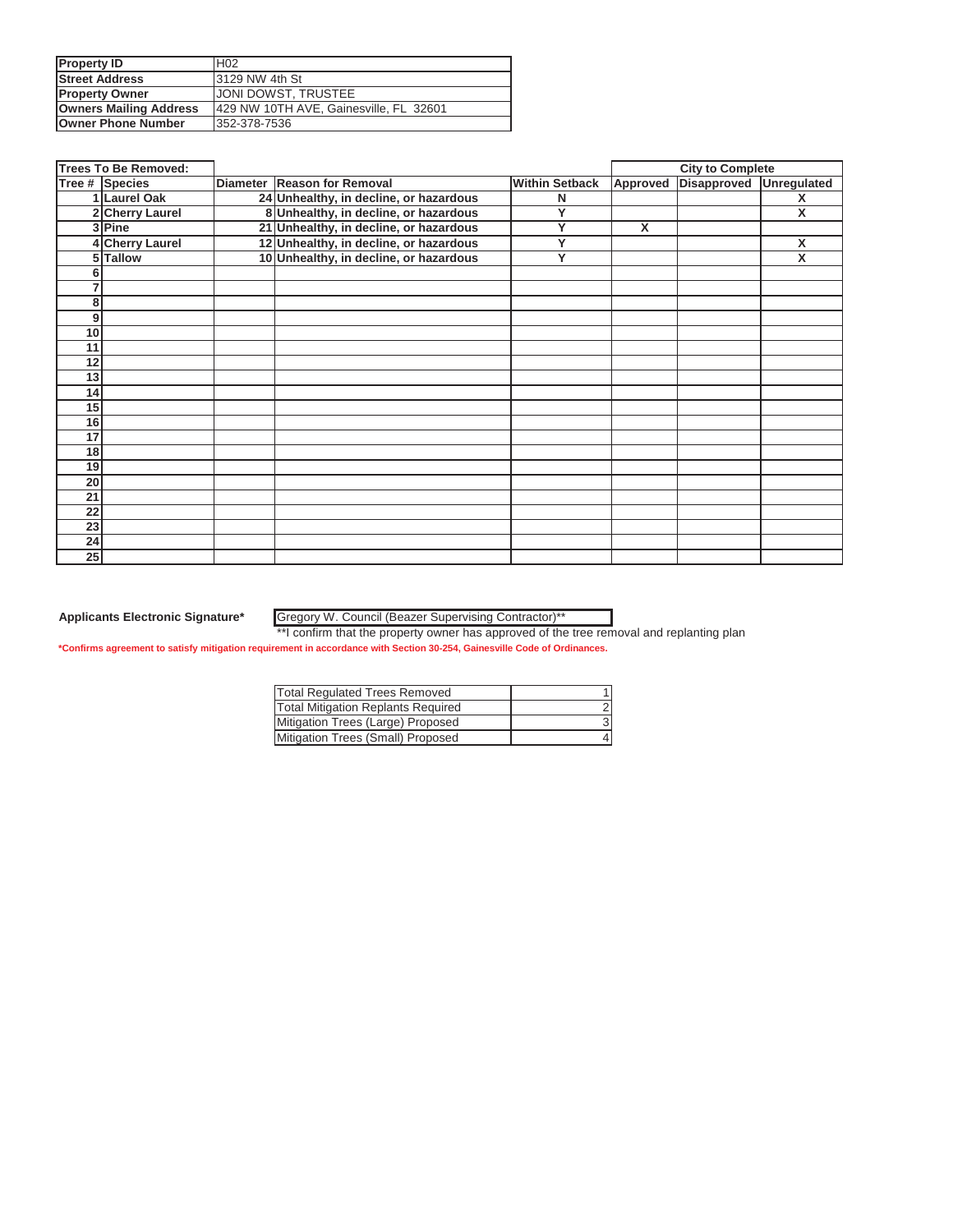| <b>Property ID</b>            | H <sub>03</sub>                       |
|-------------------------------|---------------------------------------|
| <b>Street Address</b>         | 13139 NW 4th St                       |
| <b>Property Owner</b>         | IMELISSA A LEWIS                      |
| <b>Owners Mailing Address</b> | 3139 NW 4TH ST, Gainesville, FL 32609 |
| <b>Owner Phone Number</b>     | 1352-871-0797                         |

|                 | <b>Trees To Be Removed:</b> |                             |                       |              | <b>City to Complete</b> |                         |
|-----------------|-----------------------------|-----------------------------|-----------------------|--------------|-------------------------|-------------------------|
|                 | Tree # Species              | Diameter Reason for Removal | <b>Within Setback</b> | Approved     | Disapproved             | <b>Unregulated</b>      |
|                 | 1 Sycamore                  | 28 Owner Request            | Y                     | $\mathsf{x}$ |                         |                         |
|                 | 2 Loblolly Pine             | 12 Owner Request            | Ÿ                     |              |                         | $\overline{\mathbf{x}}$ |
| 3               |                             |                             |                       |              |                         |                         |
| 4               |                             |                             |                       |              |                         |                         |
| 5               |                             |                             |                       |              |                         |                         |
| 6               |                             |                             |                       |              |                         |                         |
| 7               |                             |                             |                       |              |                         |                         |
| 8               |                             |                             |                       |              |                         |                         |
| 9               |                             |                             |                       |              |                         |                         |
| 10              |                             |                             |                       |              |                         |                         |
| 11              |                             |                             |                       |              |                         |                         |
| $\overline{12}$ |                             |                             |                       |              |                         |                         |
| 13              |                             |                             |                       |              |                         |                         |
| 14              |                             |                             |                       |              |                         |                         |
| 15              |                             |                             |                       |              |                         |                         |
| 16              |                             |                             |                       |              |                         |                         |
| 17              |                             |                             |                       |              |                         |                         |
| 18              |                             |                             |                       |              |                         |                         |
| 19              |                             |                             |                       |              |                         |                         |
| 20              |                             |                             |                       |              |                         |                         |
| 21              |                             |                             |                       |              |                         |                         |
| $\overline{22}$ |                             |                             |                       |              |                         |                         |
| 23              |                             |                             |                       |              |                         |                         |
| 24              |                             |                             |                       |              |                         |                         |
| 25              |                             |                             |                       |              |                         |                         |

#### Gregory W. Council (Beazer Supervising Contractor)\*\*

| <b>Total Regulated Trees Removed</b>      |  |
|-------------------------------------------|--|
| <b>Total Mitigation Replants Required</b> |  |
| Mitigation Trees (Large) Proposed         |  |
| Mitigation Trees (Small) Proposed         |  |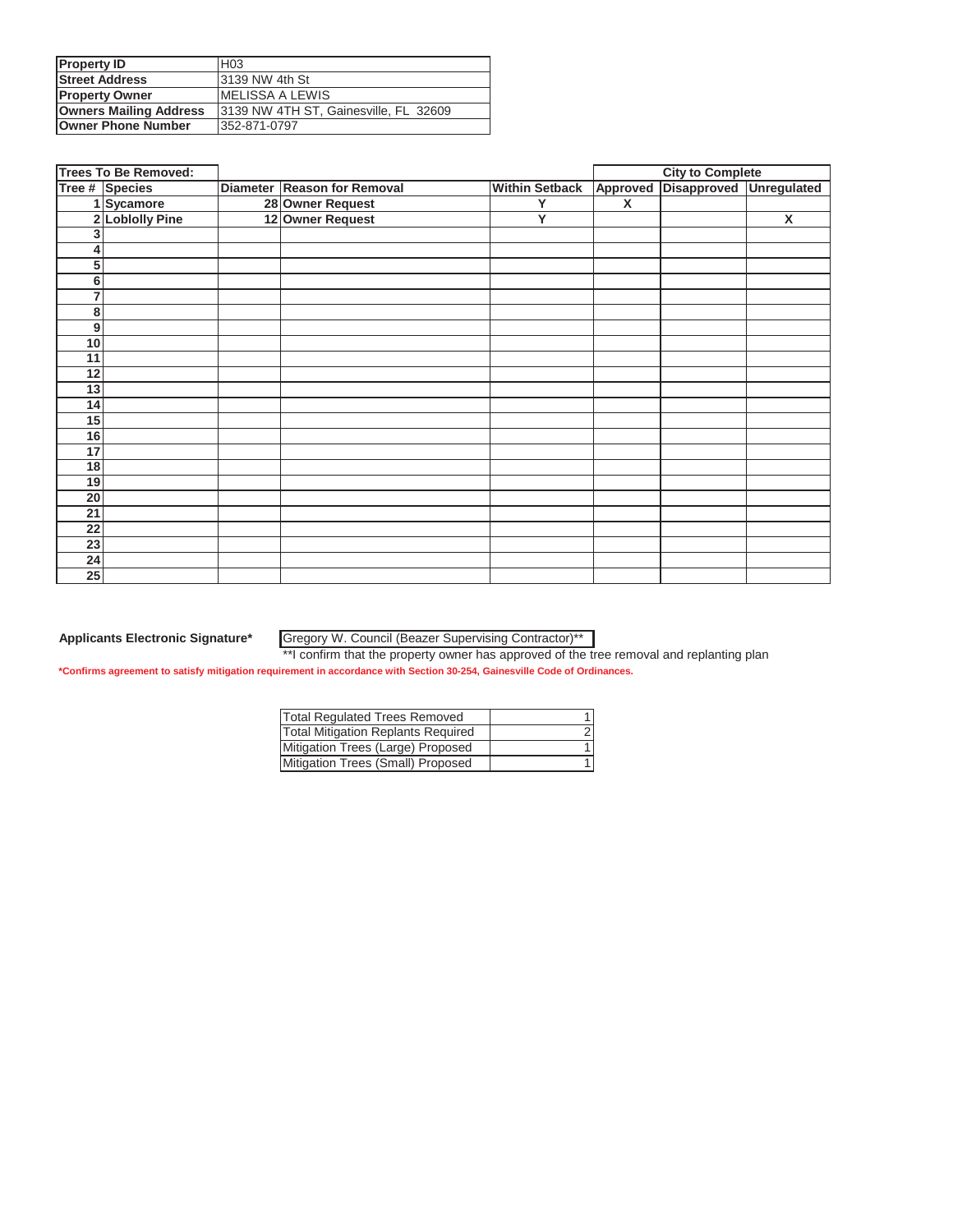| <b>Property ID</b>            | H <sub>04</sub>                       |
|-------------------------------|---------------------------------------|
| <b>Street Address</b>         | 3203 NW 4th St                        |
| <b>Property Owner</b>         | Douglas and Jennifer M Bennion        |
| <b>Owners Mailing Address</b> | 3203 NW 4TH ST, Gainesville, FL 32609 |
| <b>Owner Phone Number</b>     | 801-687-5347                          |

|    | <b>Trees To Be Removed:</b> |                                        |                       | <b>City to Complete</b> |                         |   |
|----|-----------------------------|----------------------------------------|-----------------------|-------------------------|-------------------------|---|
|    | Tree # Species              | Diameter Reason for Removal            | <b>Within Setback</b> | Approved                | Disapproved Unregulated |   |
|    | 1 Cabbage Palm              | Unhealthy, in decline, or hazardous    | N                     |                         |                         | x |
|    | 2 Black Cherry              | 20 Unhealthy, in decline, or hazardous | Ÿ                     | X                       |                         |   |
|    | 3 Cabbage Palm              | Unhealthy, in decline, or hazardous    | Y                     |                         |                         | X |
|    |                             |                                        |                       |                         |                         |   |
| 5  |                             |                                        |                       |                         |                         |   |
| 6  |                             |                                        |                       |                         |                         |   |
| 7  |                             |                                        |                       |                         |                         |   |
| 8  |                             |                                        |                       |                         |                         |   |
| 9  |                             |                                        |                       |                         |                         |   |
| 10 |                             |                                        |                       |                         |                         |   |
| 11 |                             |                                        |                       |                         |                         |   |
| 12 |                             |                                        |                       |                         |                         |   |
| 13 |                             |                                        |                       |                         |                         |   |
| 14 |                             |                                        |                       |                         |                         |   |
| 15 |                             |                                        |                       |                         |                         |   |
| 16 |                             |                                        |                       |                         |                         |   |
| 17 |                             |                                        |                       |                         |                         |   |
| 18 |                             |                                        |                       |                         |                         |   |
| 19 |                             |                                        |                       |                         |                         |   |
| 20 |                             |                                        |                       |                         |                         |   |
| 21 |                             |                                        |                       |                         |                         |   |
| 22 |                             |                                        |                       |                         |                         |   |
| 23 |                             |                                        |                       |                         |                         |   |
| 24 |                             |                                        |                       |                         |                         |   |
| 25 |                             |                                        |                       |                         |                         |   |

Gregory W. Council (Beazer Supervising Contractor)\*\*

\*\*I confirm that the property owner has approved of the tree removal and replanting plan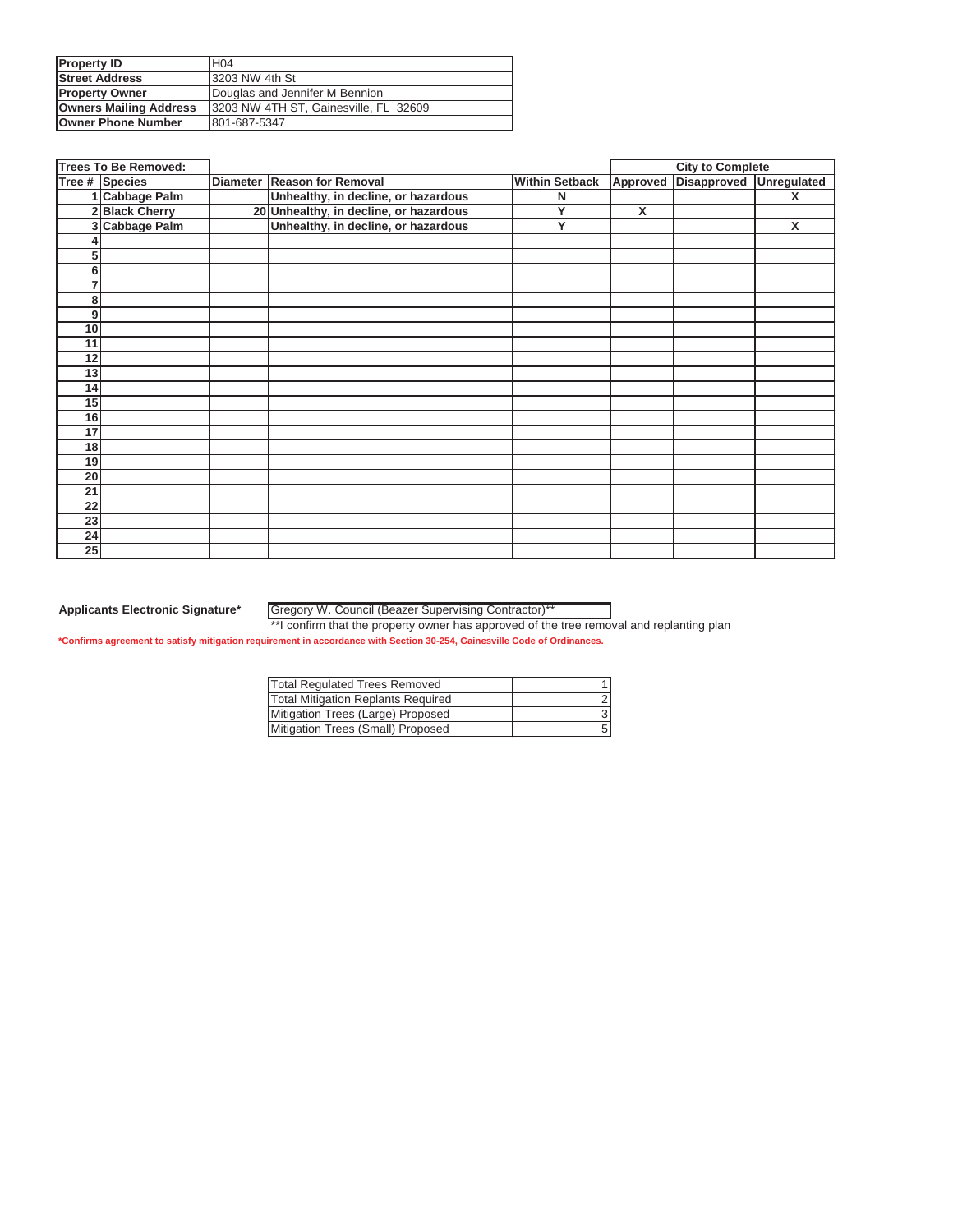

| Properties Covered by this Tree Removal Permit | Owner                    |
|------------------------------------------------|--------------------------|
| l3027 NW 4th Ter                               | <b>Erik Hushelpeck</b>   |
| 3103 NW 4th Ter                                | <b>Nathan Bryant</b>     |
| 3105 NW 4th Ter                                | <b>Ginger Boggs</b>      |
| 444 NW 30th Ave                                | Doug Williams            |
| <b>500 NW 30th Ave</b>                         | <b>Sharon Sheets</b>     |
| <b>1535 NW 31st Ave</b>                        | <b>IBrenda Forrester</b> |
| 1514 NW 30th Ave                               | <b>Patricia Brown</b>    |
| 0 NW 6th St x NW 30th Ave                      | <b>Larry Seale</b>       |

|                           |                  |                   | <b>Mitigation</b> | <b>Mitigation</b> |
|---------------------------|------------------|-------------------|-------------------|-------------------|
|                           | <b>Regulated</b> | <b>Mitigation</b> | <b>Trees</b>      | <b>Trees</b>      |
|                           | <b>Trees</b>     | <b>Replants</b>   | (Large)           | (Small)           |
| <b>Properties</b>         | <b>Removed</b>   | <b>Required</b>   | <b>Proposed</b>   | <b>Proposed</b>   |
| 3027 NW 4th Ter           | O                | O                 |                   |                   |
| l3103 NW 4th Ter          | 0                | 0                 |                   | $\mathbf{2}$      |
| l3105 NW 4th Ter          | O                | 0                 |                   |                   |
| 444 NW 30th Ave           | O                | 0                 |                   | O                 |
| 500 NW 30th Ave           |                  | 2                 |                   | 10                |
| 535 NW 31st Ave           |                  | $\mathfrak{p}$    | 5                 | 3                 |
| <b>514 NW 30th Ave</b>    | O                | 0                 |                   | $\overline{2}$    |
| 0 NW 6th St x NW 30th Ave | n                | 0                 |                   | O                 |
| <b>Total</b>              | 2                | 4                 | 18                | 20                |

| $-34$    |
|----------|
| 207      |
| 173      |
|          |
| 9/7/2014 |
|          |
| 3/7/2014 |
|          |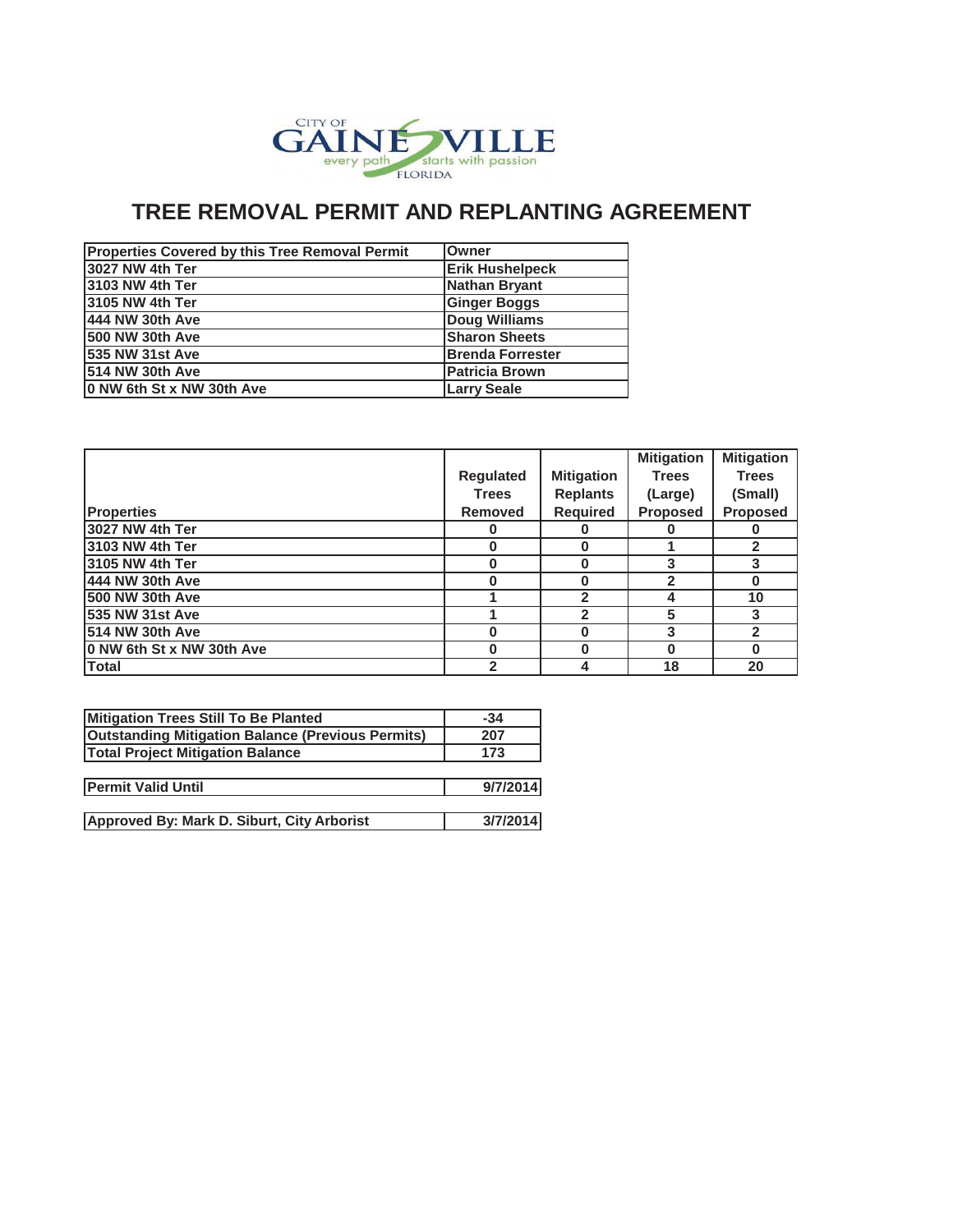| <b>Property ID</b>            | E <sub>02</sub>                               |
|-------------------------------|-----------------------------------------------|
| <b>Street Address</b>         | 3027 NW 4th Terr                              |
| <b>Property Owner</b>         | Erik Hushelpeck and Heather Vaughn Hushelpeck |
| <b>Owners Mailing Address</b> | 13027 NW 4TH TER. Gainesville, FL 32609-2933  |
| Owner Phone Number            | 352-682-4447                                  |
|                               |                                               |

|                 | <b>Trees To Be Removed:</b> |                                        |                       | <b>City to Complete</b> |                    |
|-----------------|-----------------------------|----------------------------------------|-----------------------|-------------------------|--------------------|
|                 | Tree # Species              | Diameter Reason for Removal            | <b>Within Setback</b> | Approved Disapproved    | <b>Unregulated</b> |
|                 | 1 Dogwood                   | 8 Unhealthy, in decline, or hazardous  | Y                     |                         | x                  |
|                 | 2 Laurel Oak                | 29 Unhealthy, in decline, or hazardous | N                     |                         | X                  |
|                 | 3 Laurel Oak                | 29 Owner Request                       | N                     |                         | x                  |
|                 | 4 Laurel Oak                | ?Dead                                  | Ÿ                     |                         | X                  |
|                 | 5 Laurel Oak                | 20 Unhealthy, in decline, or hazardous | Y                     |                         | x                  |
|                 |                             |                                        |                       |                         |                    |
|                 |                             |                                        |                       |                         |                    |
| 8               |                             |                                        |                       |                         |                    |
| 9               |                             |                                        |                       |                         |                    |
| 10              |                             |                                        |                       |                         |                    |
| 11              |                             |                                        |                       |                         |                    |
| 12              |                             |                                        |                       |                         |                    |
| 13              |                             |                                        |                       |                         |                    |
| 14              |                             |                                        |                       |                         |                    |
| 15              |                             |                                        |                       |                         |                    |
| 16              |                             |                                        |                       |                         |                    |
| 17              |                             |                                        |                       |                         |                    |
| 18              |                             |                                        |                       |                         |                    |
| 19              |                             |                                        |                       |                         |                    |
| 20              |                             |                                        |                       |                         |                    |
| $\overline{21}$ |                             |                                        |                       |                         |                    |
| 22              |                             |                                        |                       |                         |                    |
| 23              |                             |                                        |                       |                         |                    |
| 24              |                             |                                        |                       |                         |                    |
| 25              |                             |                                        |                       |                         |                    |

**Applicants Electronic Signature\*** Gregory W. Council (Beazer Supervising Contractor)\*\*

| Total Regulated Trees Removed      |  |
|------------------------------------|--|
| Total Mitigation Replants Required |  |
| Mitigation Trees (Large) Proposed  |  |
| Mitigation Trees (Small) Proposed  |  |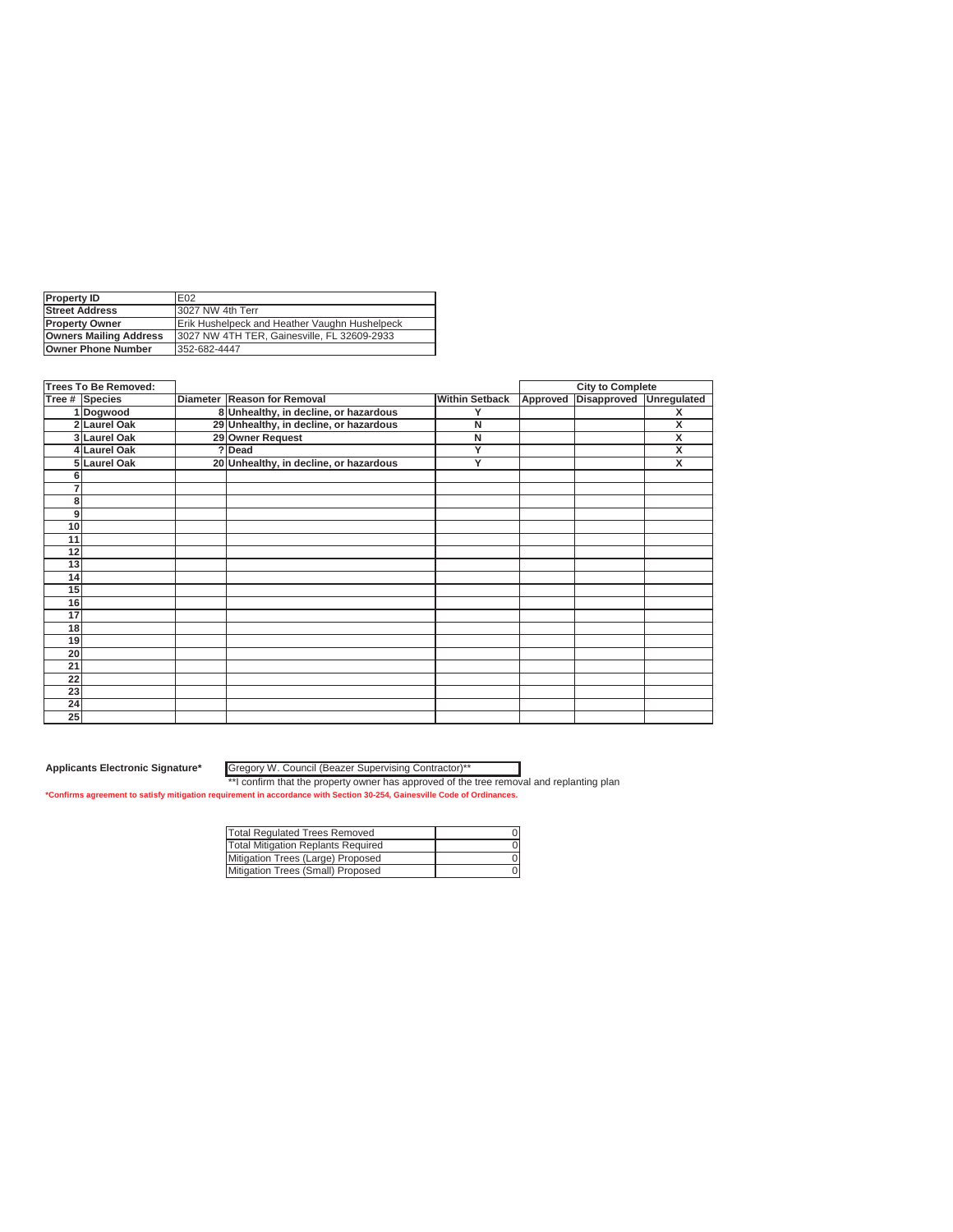| <b>Property ID</b>            | E03                                                             |  |  |  |
|-------------------------------|-----------------------------------------------------------------|--|--|--|
| <b>Street Address</b>         | 13103 NW 4th Terr                                               |  |  |  |
| <b>Property Owner</b>         | Nathan D and Holly J Bryant and Roger D and Barbara Jean Bryant |  |  |  |
| <b>Owners Mailing Address</b> | 1224 COMANCHE DR, Allen, TX 75013-8512                          |  |  |  |
| <b>Owner Phone Number</b>     | 214-215-9130- Nathan, 972-672-4399-Roger                        |  |  |  |

|    | <b>Trees To Be Removed:</b> |                                        |                       | <b>City to Complete</b> |                    |             |
|----|-----------------------------|----------------------------------------|-----------------------|-------------------------|--------------------|-------------|
|    | Tree # Species              | Diameter Reason for Removal            | <b>Within Setback</b> | Approved                | <b>Disapproved</b> | Unregulated |
|    | 1 Camphor                   | 10 Unhealthy, in decline, or hazardous |                       |                         |                    | X           |
|    | 2 Camphor                   | 10 Unhealthy, in decline, or hazardous | Y                     |                         |                    | X           |
|    | 3 Laurel Oak                | 21 Unhealthy, in decline, or hazardous | N                     |                         |                    | X           |
|    | 4 Laurel Oak                | 24 Unhealthy, in decline, or hazardous | N                     |                         |                    | X           |
|    | 5 Laurel Oak                | 16 Unhealthy, in decline, or hazardous | Y                     |                         |                    | X           |
|    | 6 Magnolia                  | 12 Soil remediation                    | Y                     |                         |                    | X           |
|    | Magnolia                    | 13 Soil remediation                    | Y                     |                         |                    | X           |
| 8  |                             |                                        |                       |                         |                    |             |
| 9  |                             |                                        |                       |                         |                    |             |
| 10 |                             |                                        |                       |                         |                    |             |
| 11 |                             |                                        |                       |                         |                    |             |
| 12 |                             |                                        |                       |                         |                    |             |
| 13 |                             |                                        |                       |                         |                    |             |
| 14 |                             |                                        |                       |                         |                    |             |
| 15 |                             |                                        |                       |                         |                    |             |
| 16 |                             |                                        |                       |                         |                    |             |
| 17 |                             |                                        |                       |                         |                    |             |
| 18 |                             |                                        |                       |                         |                    |             |
| 19 |                             |                                        |                       |                         |                    |             |
| 20 |                             |                                        |                       |                         |                    |             |
| 21 |                             |                                        |                       |                         |                    |             |
| 22 |                             |                                        |                       |                         |                    |             |
| 23 |                             |                                        |                       |                         |                    |             |
| 24 |                             |                                        |                       |                         |                    |             |
| 25 |                             |                                        |                       |                         |                    |             |

**Applicants Electronic Signature\*** Gregory W. Council (Beazer Supervising Contractor)\*\*

| Total Regulated Trees Removed      |  |
|------------------------------------|--|
| Total Mitigation Replants Required |  |
| Mitigation Trees (Large) Proposed  |  |
| Mitigation Trees (Small) Proposed  |  |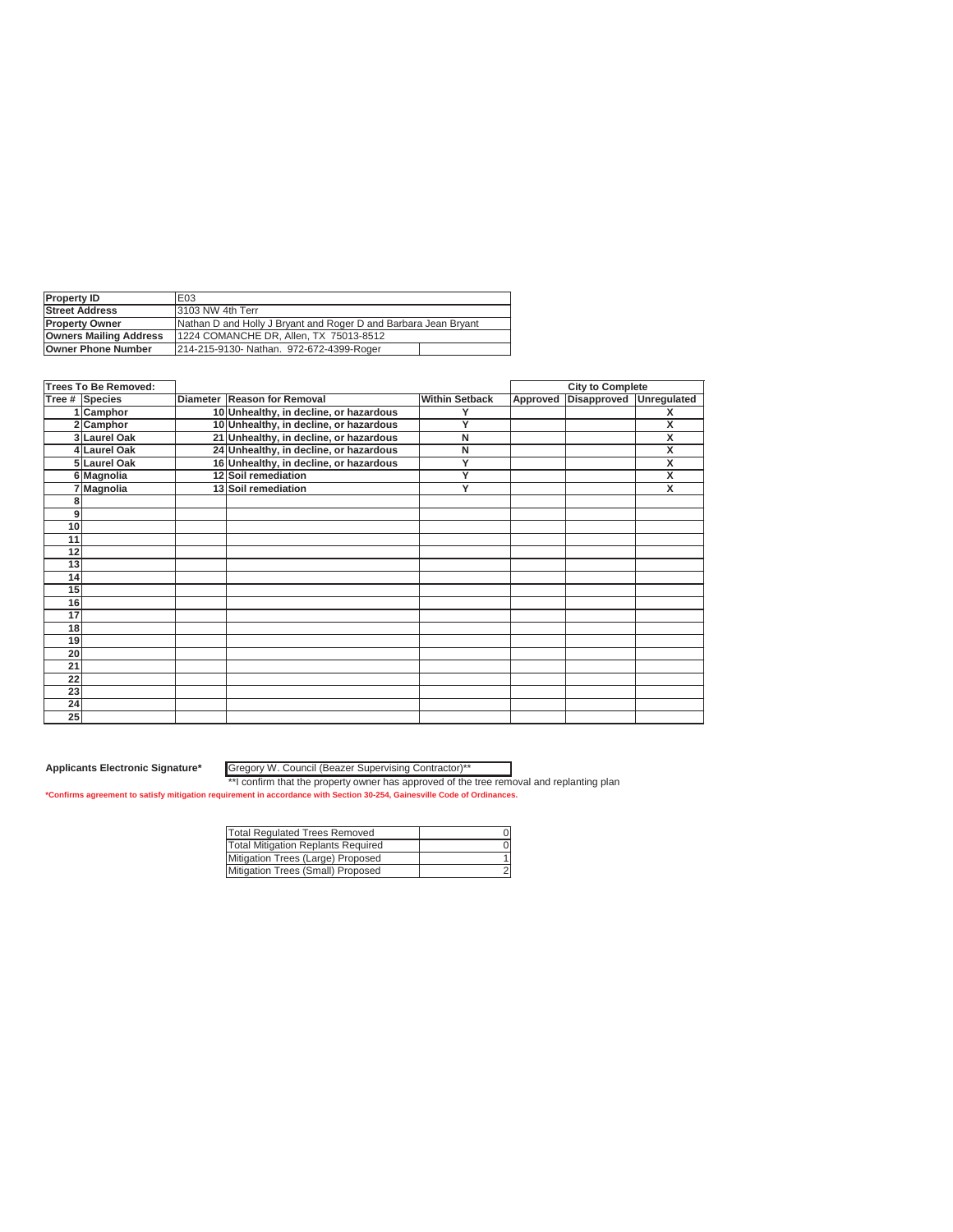| <b>Property ID</b>            | E04                                         |
|-------------------------------|---------------------------------------------|
| <b>Street Address</b>         | 13105 NW 4th Terr                           |
| <b>Property Owner</b>         | Ginger F Boggs                              |
| <b>Owners Mailing Address</b> | 3105 NW 4TH TER, Gainesville, FL 32609-2272 |
| <b>Owner Phone Number</b>     | 352-317-1375                                |
|                               |                                             |

| <b>Trees To Be Removed:</b> |                |                                       |                       |          | <b>City to Complete</b> |             |
|-----------------------------|----------------|---------------------------------------|-----------------------|----------|-------------------------|-------------|
|                             | Tree # Species | Diameter Reason for Removal           | <b>Within Setback</b> | Approved | Disapproved             | Unregulated |
|                             | 1 Laurel Oak   | 25 Owner Request                      | N                     |          |                         | X           |
|                             | 2 Raintree     | 8 Unhealthy, in decline, or hazardous | Y                     |          |                         | X           |
|                             |                |                                       |                       |          |                         |             |
|                             |                |                                       |                       |          |                         |             |
| 5                           |                |                                       |                       |          |                         |             |
| 6                           |                |                                       |                       |          |                         |             |
| 7                           |                |                                       |                       |          |                         |             |
| 8                           |                |                                       |                       |          |                         |             |
| 9                           |                |                                       |                       |          |                         |             |
| 10                          |                |                                       |                       |          |                         |             |
| 11                          |                |                                       |                       |          |                         |             |
| 12                          |                |                                       |                       |          |                         |             |
| 13                          |                |                                       |                       |          |                         |             |
| 14                          |                |                                       |                       |          |                         |             |
| 15                          |                |                                       |                       |          |                         |             |
| 16                          |                |                                       |                       |          |                         |             |
| 17                          |                |                                       |                       |          |                         |             |
| 18                          |                |                                       |                       |          |                         |             |
| 19                          |                |                                       |                       |          |                         |             |
| 20                          |                |                                       |                       |          |                         |             |
| 21                          |                |                                       |                       |          |                         |             |
| 22                          |                |                                       |                       |          |                         |             |
| 23                          |                |                                       |                       |          |                         |             |
| 24                          |                |                                       |                       |          |                         |             |
| 25                          |                |                                       |                       |          |                         |             |

Gregory W. Council (Beazer Supervising Contractor)\*\*

| <b>Total Regulated Trees Removed</b> |  |
|--------------------------------------|--|
| Total Mitigation Replants Required   |  |
| Mitigation Trees (Large) Proposed    |  |
| Mitigation Trees (Small) Proposed    |  |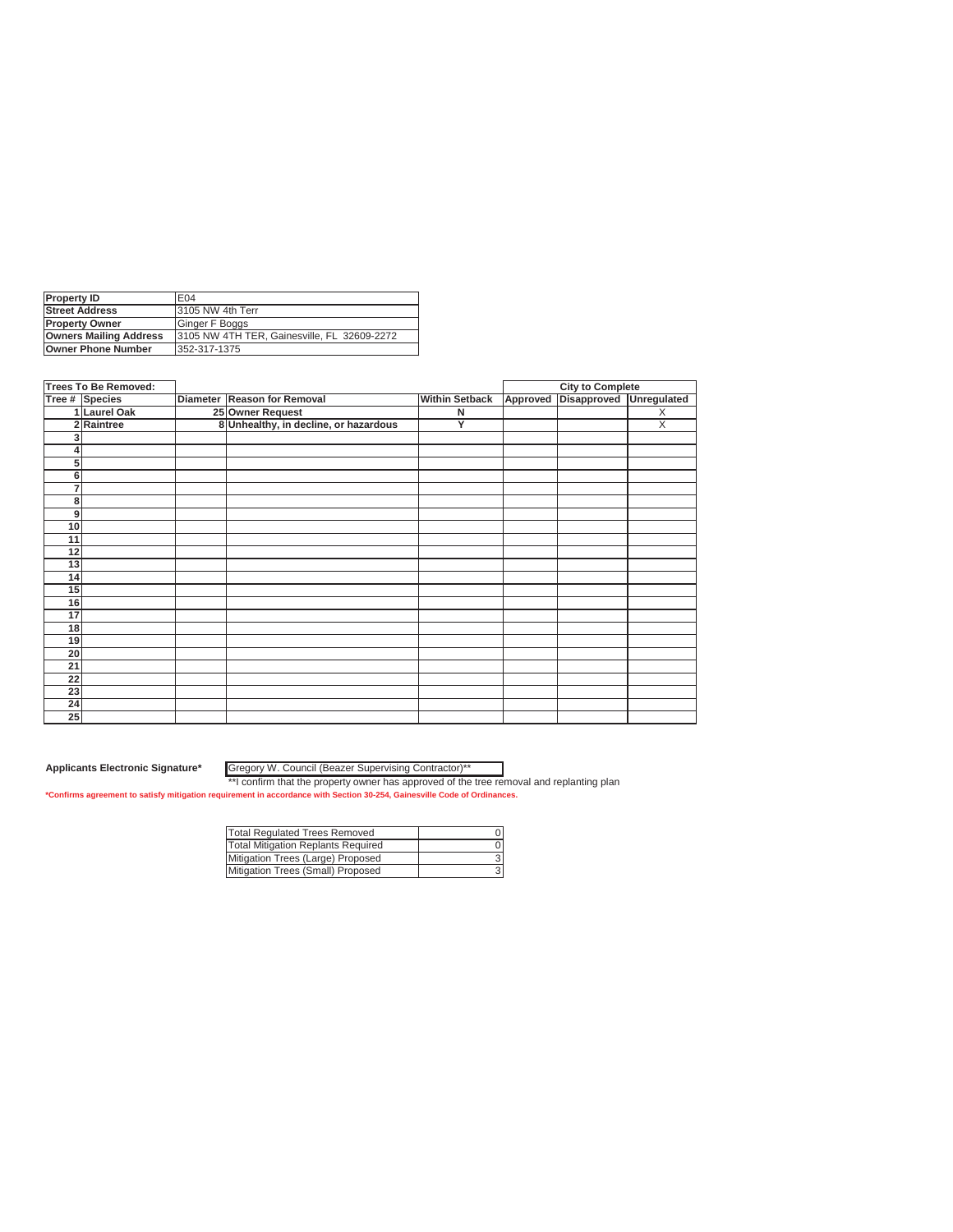| <b>Property ID</b>            | E05                                  |
|-------------------------------|--------------------------------------|
| <b>Street Address</b>         | 444 NW 30th Ave                      |
| <b>Property Owner</b>         | Doug Williams                        |
| <b>Owners Mailing Address</b> | 107 Valencia Rd, Rockledge, FL 32955 |
| Owner Phone Number            | 321-795-9395                         |

| <b>Trees To Be Removed:</b> |                |                                        |                       |          | <b>City to Complete</b> |             |
|-----------------------------|----------------|----------------------------------------|-----------------------|----------|-------------------------|-------------|
|                             | Tree # Species | Diameter Reason for Removal            | <b>Within Setback</b> | Approved | Disapproved             | Unregulated |
|                             | 1 Camphor      | 14 Unhealthy, in decline, or hazardous | Y                     |          |                         | X           |
|                             | $2$ Pine       | 17 Owner Request                       | Ÿ                     |          |                         | X           |
|                             | 3 Pine         | 23 Owner Request                       | Y                     |          |                         | X           |
|                             |                |                                        |                       |          |                         |             |
| 5                           |                |                                        |                       |          |                         |             |
| 6                           |                |                                        |                       |          |                         |             |
| 7                           |                |                                        |                       |          |                         |             |
| 8                           |                |                                        |                       |          |                         |             |
| 9                           |                |                                        |                       |          |                         |             |
| 10                          |                |                                        |                       |          |                         |             |
| 11                          |                |                                        |                       |          |                         |             |
| 12                          |                |                                        |                       |          |                         |             |
| 13                          |                |                                        |                       |          |                         |             |
| 14                          |                |                                        |                       |          |                         |             |
| 15                          |                |                                        |                       |          |                         |             |
| 16                          |                |                                        |                       |          |                         |             |
| 17                          |                |                                        |                       |          |                         |             |
| 18                          |                |                                        |                       |          |                         |             |
| 19                          |                |                                        |                       |          |                         |             |
| 20                          |                |                                        |                       |          |                         |             |
| $\overline{21}$             |                |                                        |                       |          |                         |             |
| 22                          |                |                                        |                       |          |                         |             |
| 23                          |                |                                        |                       |          |                         |             |
| 24                          |                |                                        |                       |          |                         |             |
| 25                          |                |                                        |                       |          |                         |             |

Gregory W. Council (Beazer Supervising Contractor)\*\*

| <b>Total Regulated Trees Removed</b> |  |
|--------------------------------------|--|
| Total Mitigation Replants Required   |  |
| Mitigation Trees (Large) Proposed    |  |
| Mitigation Trees (Small) Proposed    |  |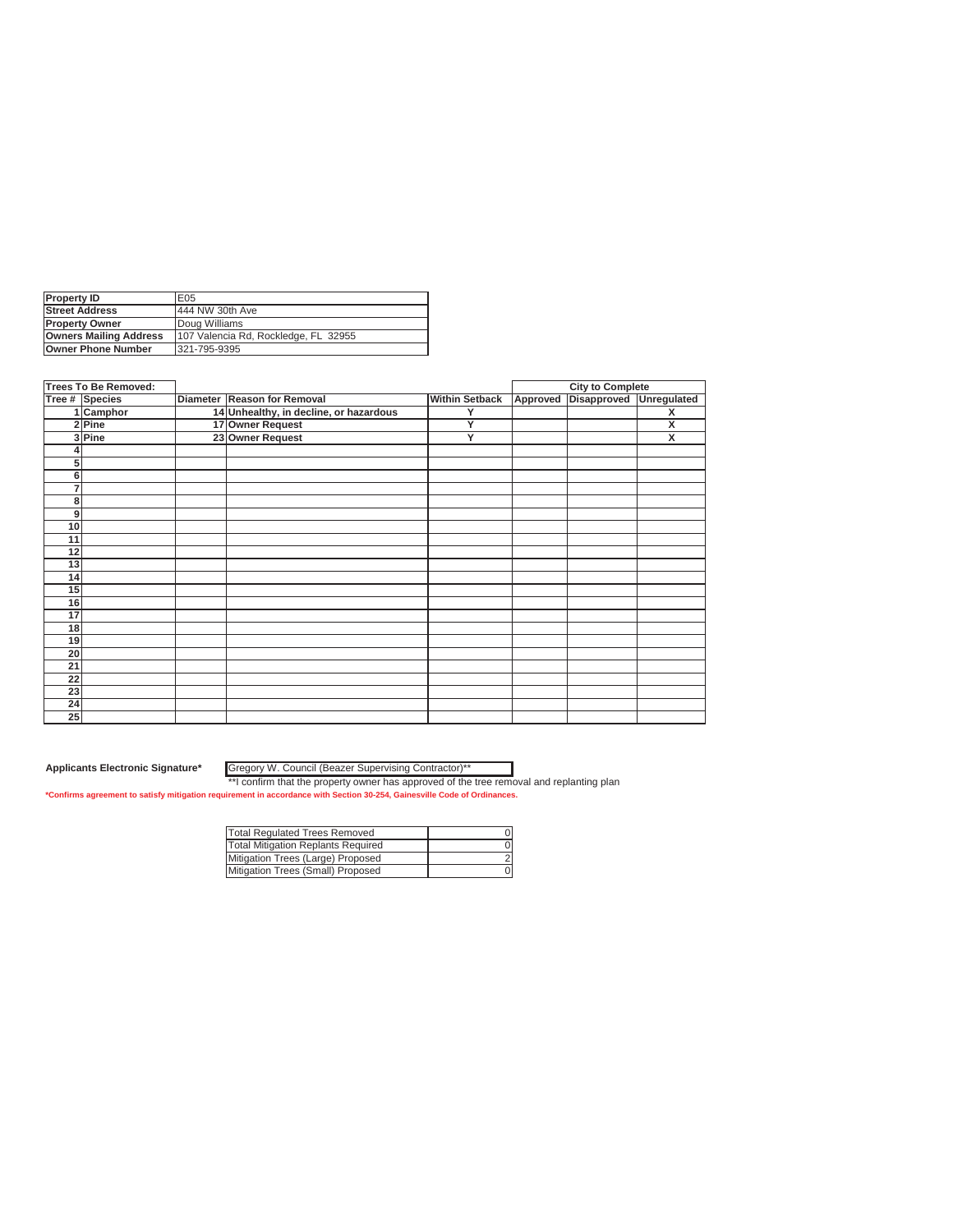| <b>Property ID</b>            | E06                                          |
|-------------------------------|----------------------------------------------|
| <b>Street Address</b>         | 1500 NW 30th Ave                             |
| <b>IProperty Owner</b>        | <b>Sharon Sheets</b>                         |
| <b>Owners Mailing Address</b> | 1500 NW 30TH AVE, Gainesville, FL 32609-2917 |
| <b>Owner Phone Number</b>     | 352-870-9998                                 |

|    | <b>Trees To Be Removed:</b> |                 |                                                 |                       |          | <b>City to Complete</b> |   |
|----|-----------------------------|-----------------|-------------------------------------------------|-----------------------|----------|-------------------------|---|
|    | Tree # Species              | <b>Diameter</b> | <b>Reason for Removal</b>                       | <b>Within Setback</b> | Approved | Disapproved Unregulated |   |
|    | 1 Camphor                   |                 | 8 Unhealthy, in decline, or hazardous           | N                     |          |                         | х |
|    | 2Boxelder                   |                 | 8 Unhealthy, in decline, or hazardous           | v                     |          |                         | X |
|    | 3 Camphor Group             |                 | 15-12-12-12 Unhealthy, in decline, or hazardous | Y                     |          |                         | X |
|    | 4 Cherry Laurel             |                 | 12 Unhealthy, in decline, or hazardous          | $\checkmark$          |          |                         | X |
|    | 5 Laurel Oak                |                 | 30 Unhealthy, in decline, or hazardous          | $\checkmark$          | x        |                         |   |
|    | 6 Hackberry/Sugarberry      |                 | 12 Dead                                         | $\checkmark$          |          |                         | x |
|    | 7 Holly                     |                 | 8 Unhealthy, in decline, or hazardous           | $\checkmark$          |          |                         | X |
|    | 8 Laurel Oak                | $24 - 28$       | Unhealthy, in decline, or hazardous             | $\checkmark$          |          |                         | X |
|    | 9 Pine                      |                 | 18 Owner request                                | N                     |          |                         | X |
| 10 |                             |                 |                                                 |                       |          |                         |   |
| 11 |                             |                 |                                                 |                       |          |                         |   |
| 12 |                             |                 |                                                 |                       |          |                         |   |
| 13 |                             |                 |                                                 |                       |          |                         |   |
| 14 |                             |                 |                                                 |                       |          |                         |   |
| 15 |                             |                 |                                                 |                       |          |                         |   |
| 16 |                             |                 |                                                 |                       |          |                         |   |
| 17 |                             |                 |                                                 |                       |          |                         |   |
| 18 |                             |                 |                                                 |                       |          |                         |   |
| 19 |                             |                 |                                                 |                       |          |                         |   |
| 20 |                             |                 |                                                 |                       |          |                         |   |
| 21 |                             |                 |                                                 |                       |          |                         |   |
| 22 |                             |                 |                                                 |                       |          |                         |   |
| 23 |                             |                 |                                                 |                       |          |                         |   |
| 24 |                             |                 |                                                 |                       |          |                         |   |
| 25 |                             |                 |                                                 |                       |          |                         |   |

#### **Applicants Electronic Signature\*** Gregory W. Council (Beazer Supervising Contractor)\*\*

| <b>Total Requlated Trees Removed</b>      |  |
|-------------------------------------------|--|
| <b>Total Mitigation Replants Required</b> |  |
| Mitigation Trees (Large) Proposed         |  |
| Mitigation Trees (Small) Proposed         |  |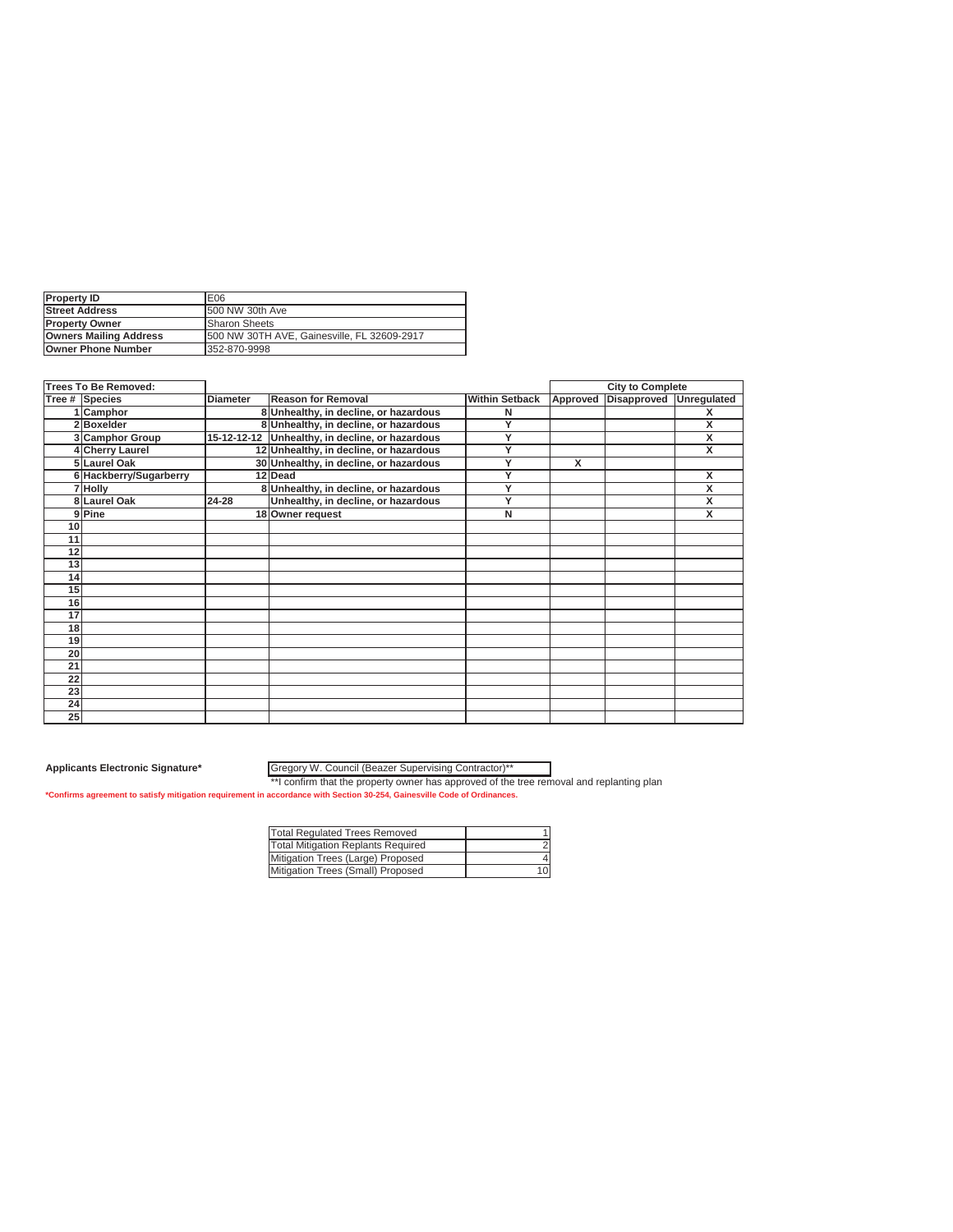| <b>Property ID</b>            | E07                                         |
|-------------------------------|---------------------------------------------|
| <b>Street Address</b>         | 1535 NW 31st Ave                            |
| <b>Property Owner</b>         | Brenda Forrester                            |
| <b>Owners Mailing Address</b> | 535 NW 31ST AVE, Gainesville, FL 30609-2911 |
| Owner Phone Number            | 352-378-4173                                |

| <b>Trees To Be Removed:</b> |                       | <b>City to Complete</b> |                                        |            |                         |             |                    |
|-----------------------------|-----------------------|-------------------------|----------------------------------------|------------|-------------------------|-------------|--------------------|
|                             | <b>Tree # Species</b> | <b>Diameter</b>         | <b>Reason for Removal</b>              | In Setback | Approved                | Disapproved | <b>Unregulated</b> |
|                             | 1 Dogwood             |                         | 10 Unhealthy, in decline, or hazardous | Υ          |                         |             | X                  |
|                             | 2 Oak                 |                         | 35 Unhealthy, in decline, or hazardous | Y          | $\overline{\mathsf{x}}$ |             |                    |
|                             | 3 Pecan               |                         | 14 Owner Request                       | N          |                         |             | x                  |
|                             | 4 Pecan               |                         | 12 Owner Request                       | N          |                         |             | X                  |
|                             | 5 Loquat              |                         | 14 Facilitate Soil Remediation         | Y          |                         |             | x                  |
| 6                           |                       |                         |                                        |            |                         |             |                    |
|                             |                       |                         |                                        |            |                         |             |                    |
| 8                           |                       |                         |                                        |            |                         |             |                    |
| 9                           |                       |                         |                                        |            |                         |             |                    |
| 10                          |                       |                         |                                        |            |                         |             |                    |
| 11                          |                       |                         |                                        |            |                         |             |                    |
| 12                          |                       |                         |                                        |            |                         |             |                    |
| 13                          |                       |                         |                                        |            |                         |             |                    |
| 14                          |                       |                         |                                        |            |                         |             |                    |
| 15                          |                       |                         |                                        |            |                         |             |                    |
| 16                          |                       |                         |                                        |            |                         |             |                    |
| 17                          |                       |                         |                                        |            |                         |             |                    |
| 18                          |                       |                         |                                        |            |                         |             |                    |
| 19                          |                       |                         |                                        |            |                         |             |                    |
| 20                          |                       |                         |                                        |            |                         |             |                    |
| 21                          |                       |                         |                                        |            |                         |             |                    |
| 22                          |                       |                         |                                        |            |                         |             |                    |
| 23                          |                       |                         |                                        |            |                         |             |                    |
| 24                          |                       |                         |                                        |            |                         |             |                    |
| 25                          |                       |                         |                                        |            |                         |             |                    |

Gregory W. Council (Beazer Supervising Contractor)\*\*

| <b>Total Requlated Trees Removed</b>      |  |
|-------------------------------------------|--|
| <b>Total Mitigation Replants Required</b> |  |
| Mitigation Trees (Large) Proposed         |  |
| Mitigation Trees (Small) Proposed         |  |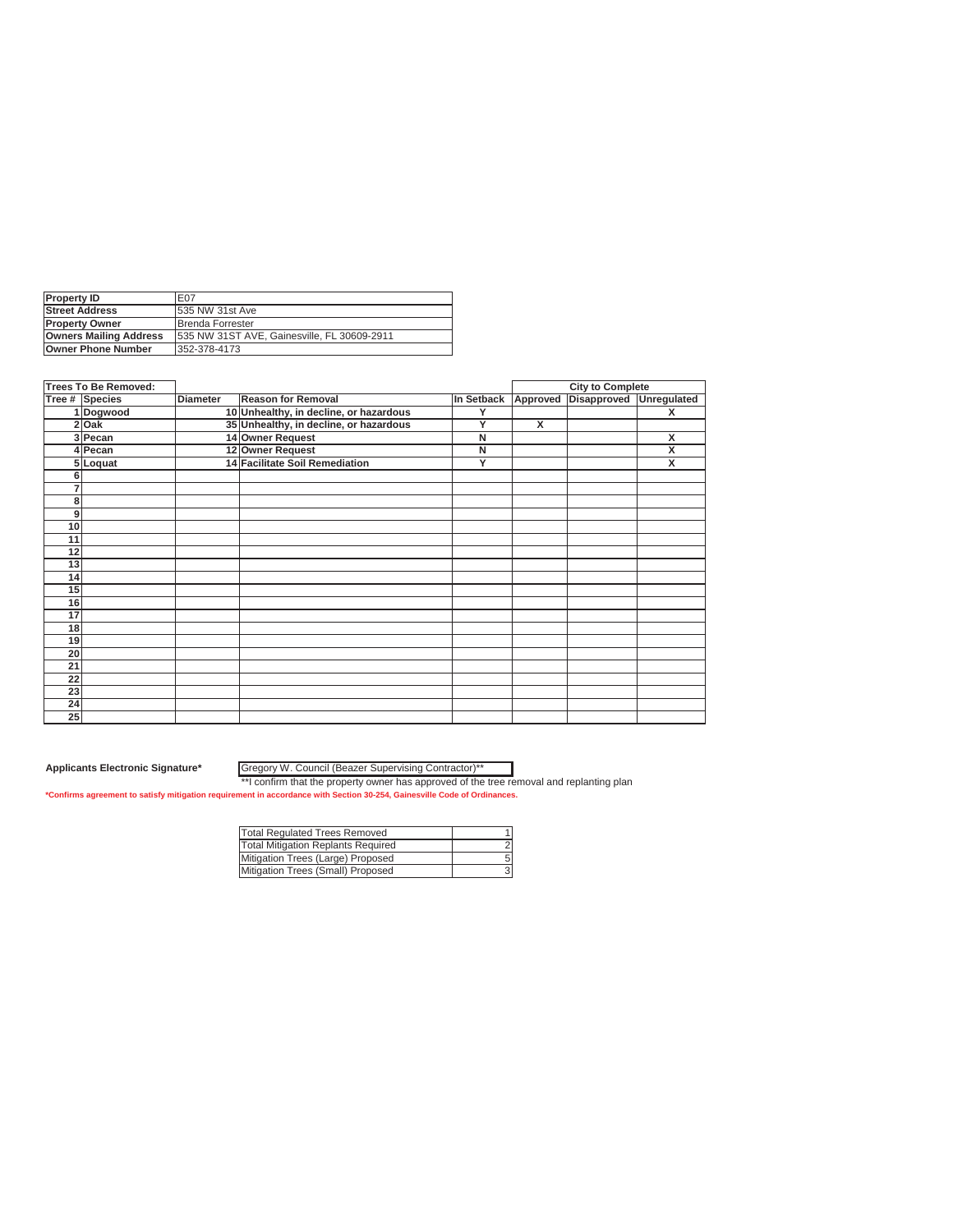| <b>Property ID</b>            | E08                                         |
|-------------------------------|---------------------------------------------|
| <b>Street Address</b>         | 1514 NW 30th Ave                            |
| <b>IProperty Owner</b>        | Patricia Brown                              |
| <b>Owners Mailing Address</b> | 514 NW 30TH AVE, Gainesville, FL 32609-2917 |
| <b>Owner Phone Number</b>     | 352-373-5948                                |

|    | <b>Trees To Be Removed:</b> |                 |                                        |                       |          | <b>City to Complete</b> |                         |
|----|-----------------------------|-----------------|----------------------------------------|-----------------------|----------|-------------------------|-------------------------|
|    | Tree # Species              | <b>Diameter</b> | <b>Reason for Removal</b>              | <b>Within Setback</b> | Approved | Disapproved Unregulated |                         |
|    | 1 Camphor                   |                 | 10 Unhealthy, in decline, or hazardous | v                     |          |                         | X                       |
|    | 2 Black Cherry              |                 | 12 Unhealthy, in decline, or hazardous | N                     |          |                         | X                       |
|    | 3 Camphor                   |                 | 14 Unhealthy, in decline, or hazardous | Y                     |          |                         | X                       |
|    | 4 Camphor                   |                 | 20 Owner request                       | N                     |          |                         | $\overline{\mathsf{x}}$ |
| э  |                             |                 |                                        |                       |          |                         |                         |
| 6  |                             |                 |                                        |                       |          |                         |                         |
| 7  |                             |                 |                                        |                       |          |                         |                         |
| 8  |                             |                 |                                        |                       |          |                         |                         |
| 9  |                             |                 |                                        |                       |          |                         |                         |
| 10 |                             |                 |                                        |                       |          |                         |                         |
| 11 |                             |                 |                                        |                       |          |                         |                         |
| 12 |                             |                 |                                        |                       |          |                         |                         |
| 13 |                             |                 |                                        |                       |          |                         |                         |
| 14 |                             |                 |                                        |                       |          |                         |                         |
| 15 |                             |                 |                                        |                       |          |                         |                         |
| 16 |                             |                 |                                        |                       |          |                         |                         |
| 17 |                             |                 |                                        |                       |          |                         |                         |
| 18 |                             |                 |                                        |                       |          |                         |                         |
| 19 |                             |                 |                                        |                       |          |                         |                         |
| 20 |                             |                 |                                        |                       |          |                         |                         |
| 21 |                             |                 |                                        |                       |          |                         |                         |
| 22 |                             |                 |                                        |                       |          |                         |                         |
| 23 |                             |                 |                                        |                       |          |                         |                         |
| 24 |                             |                 |                                        |                       |          |                         |                         |
| 25 |                             |                 |                                        |                       |          |                         |                         |

Gregory W. Council (Beazer Supervising Contractor)\*\*

| Total Regulated Trees Removed      |  |
|------------------------------------|--|
| Total Mitigation Replants Required |  |
| Mitigation Trees (Large) Proposed  |  |
| Mitigation Trees (Small) Proposed  |  |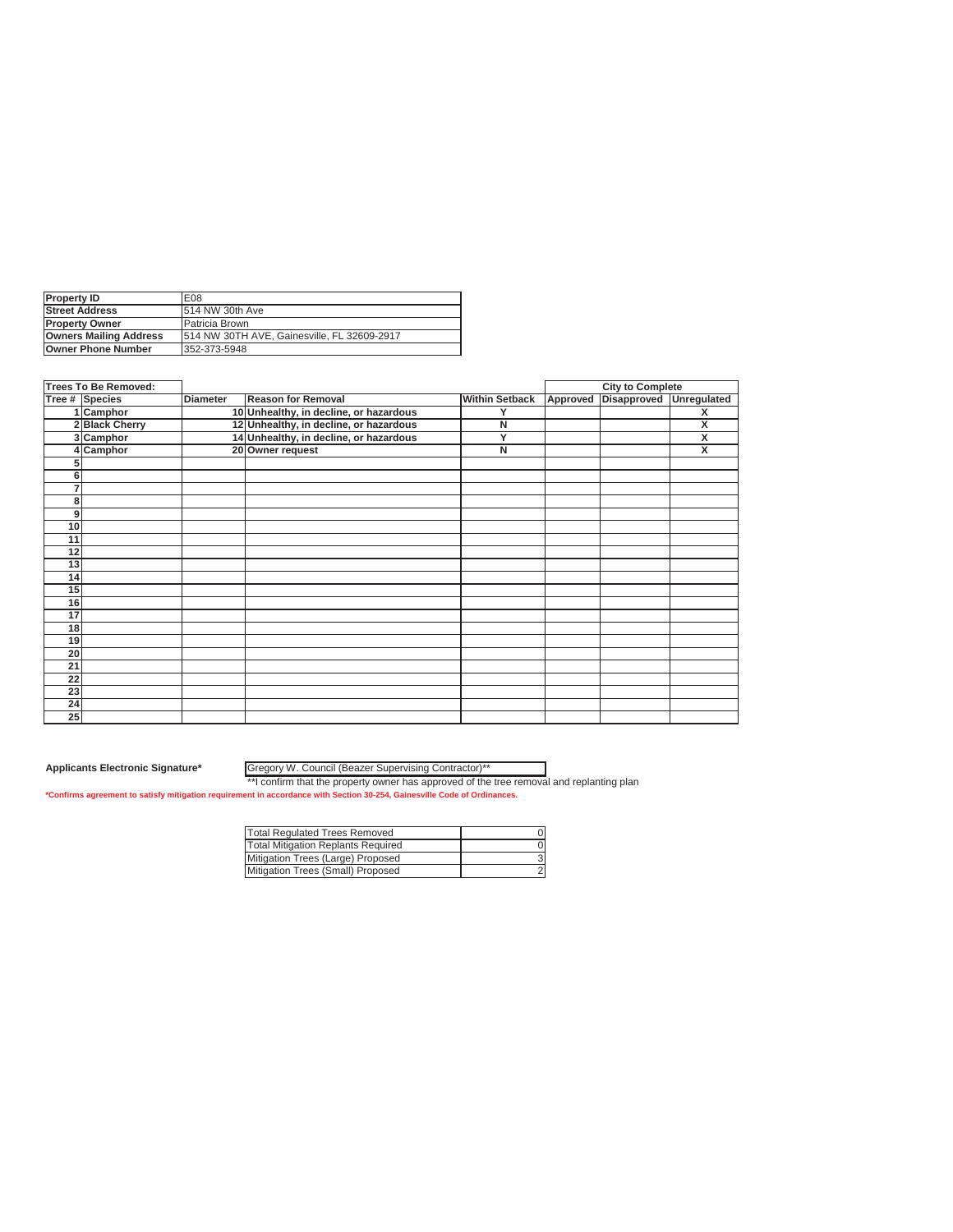| <b>Property ID</b>            | E <sub>16</sub>               |
|-------------------------------|-------------------------------|
| <b>Street Address</b>         | 10 NW 6thSt at NW 30th Ave    |
| <b>IProperty Owner</b>        | Larry Seale and Elizabeth Cox |
| <b>Owners Mailing Address</b> | 4606 NW 166th Ave. 32653      |
| <b>Owner Phone Number</b>     | 352-283-6900 386-462-4212     |

|                 | <b>Trees To Be Removed:</b> |                             |                       |          | <b>City to Complete</b> |                         |
|-----------------|-----------------------------|-----------------------------|-----------------------|----------|-------------------------|-------------------------|
|                 | Tree # Species              | Diameter Reason for Removal | <b>Within Setback</b> | Approved | Disapproved Unregulated |                         |
|                 | 1 Laruel Oak                | 18 Owner Request            | N                     |          |                         | $\overline{\mathbf{x}}$ |
| 2               |                             |                             |                       |          |                         |                         |
| 3               |                             |                             |                       |          |                         |                         |
| 4               |                             |                             |                       |          |                         |                         |
| 5               |                             |                             |                       |          |                         |                         |
| 6               |                             |                             |                       |          |                         |                         |
| 7               |                             |                             |                       |          |                         |                         |
| 8               |                             |                             |                       |          |                         |                         |
| 9               |                             |                             |                       |          |                         |                         |
| 10              |                             |                             |                       |          |                         |                         |
| 11              |                             |                             |                       |          |                         |                         |
| 12              |                             |                             |                       |          |                         |                         |
| 13              |                             |                             |                       |          |                         |                         |
| 14              |                             |                             |                       |          |                         |                         |
| 15              |                             |                             |                       |          |                         |                         |
| 16              |                             |                             |                       |          |                         |                         |
| $\overline{17}$ |                             |                             |                       |          |                         |                         |
| 18              |                             |                             |                       |          |                         |                         |
| 19              |                             |                             |                       |          |                         |                         |
| 20              |                             |                             |                       |          |                         |                         |
| $\overline{21}$ |                             |                             |                       |          |                         |                         |
| 22              |                             |                             |                       |          |                         |                         |
| 23              |                             |                             |                       |          |                         |                         |
| 24              |                             |                             |                       |          |                         |                         |
| $\overline{25}$ |                             |                             |                       |          |                         |                         |

**Applicants Electronic Signature\*** Gregory W. Council (Beazer Supervising Contractor)\*\*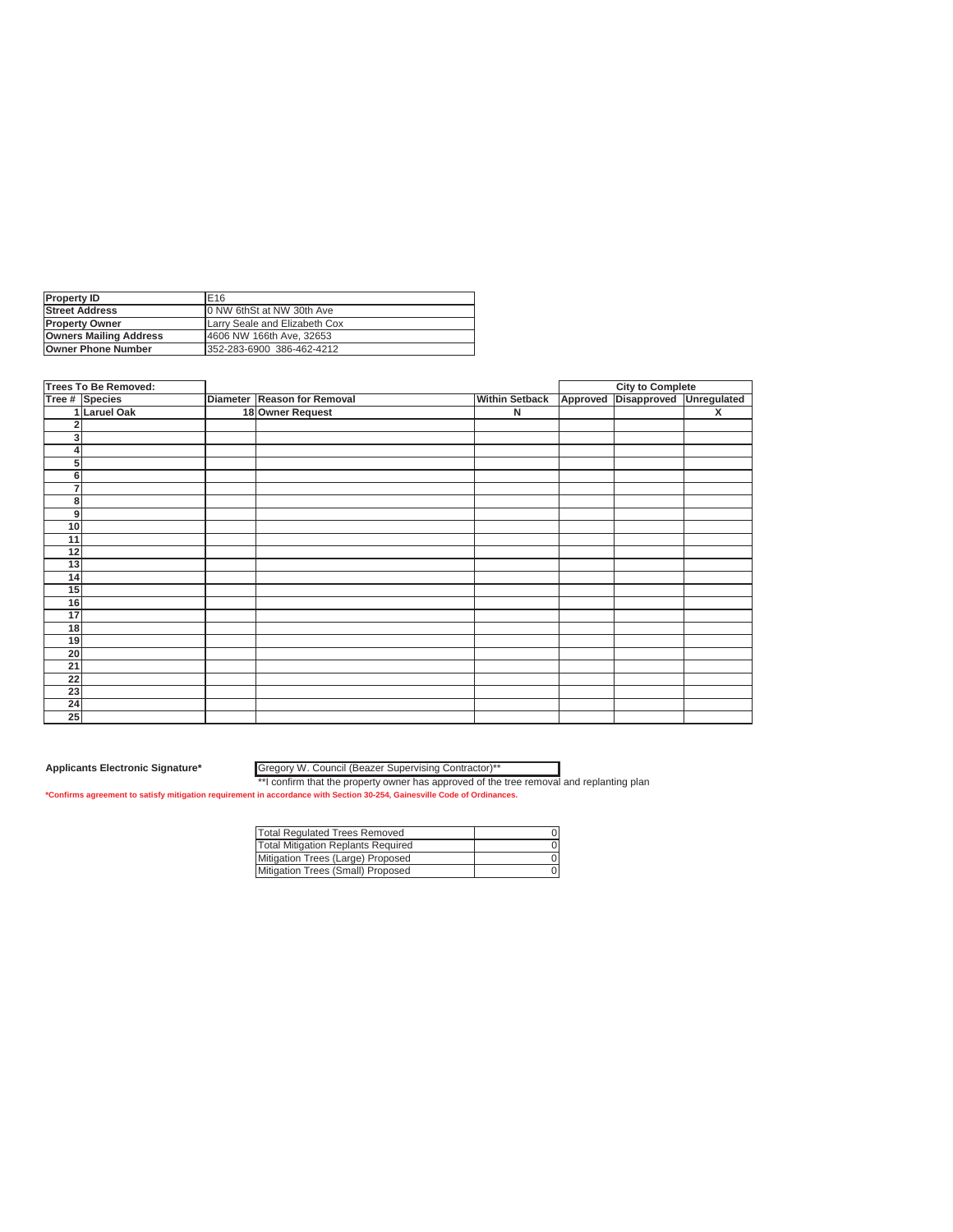

| <b>Properties Covered by this Tree Removal Permit</b> | <b>IOwner</b>              |
|-------------------------------------------------------|----------------------------|
| <b>City ROW Trees</b>                                 | <b>City of Gainesville</b> |
| 13019 NW 6th St                                       | Larry Seale                |

|                       |                  |                   | <b>Mitigation</b> | <b>Mitigation</b> |
|-----------------------|------------------|-------------------|-------------------|-------------------|
|                       | <b>Regulated</b> | <b>Mitigation</b> | <b>Trees</b>      | <b>Trees</b>      |
|                       | Trees            | <b>Replants</b>   | (Large)           | (Small)           |
| <b>Properties</b>     | <b>Removed</b>   | <b>Required</b>   | <b>Proposed</b>   | <b>Proposed</b>   |
| <b>City ROW Trees</b> |                  |                   |                   |                   |
| 13019 NW 6th St       |                  | 12                |                   |                   |
| Total                 |                  | 16                |                   |                   |

| Mitigation Trees Still To Be Planted                     | 16        |
|----------------------------------------------------------|-----------|
| <b>Outstanding Mitigation Balance (Previous Permits)</b> | 173       |
| <b>Total Project Mitigation Balance</b>                  | 189       |
|                                                          |           |
| <b>Permit Valid Until</b>                                | 9/12/2014 |
|                                                          |           |
| Approved By: Mark D. Siburt, City Arborist               | 3/12/2014 |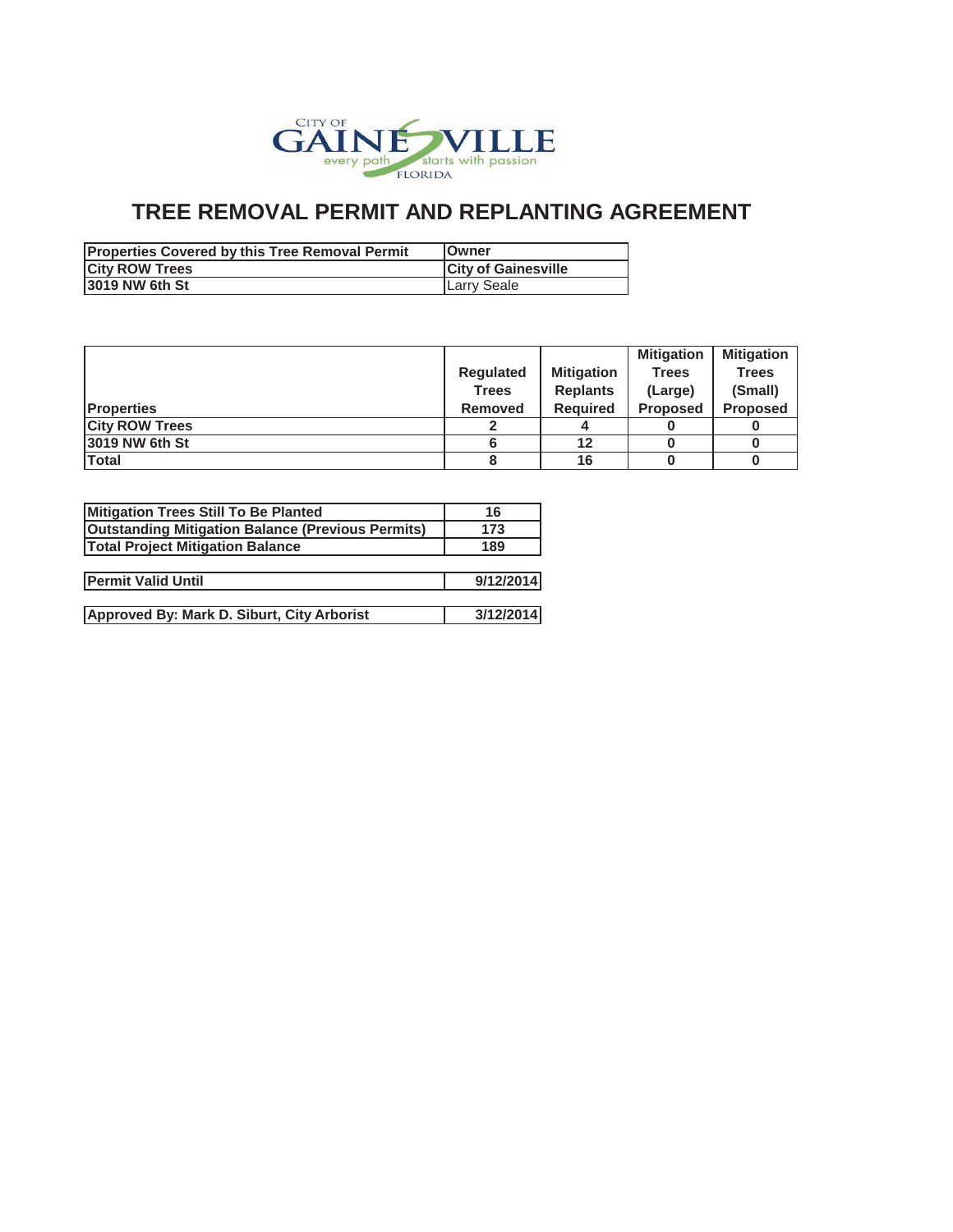| <b>Property ID</b>            | E <sub>16</sub>               |
|-------------------------------|-------------------------------|
| <b>Street Address</b>         | 3019 NW 6th St                |
| <b>IProperty Owner</b>        | Larry Seale and Elizabeth Cox |
| <b>Owners Mailing Address</b> | 4606 NW 166th Ave. 32653      |
| <b>Owner Phone Number</b>     | 352-283-6900 386-462-4212     |

|    | <b>Trees To Be Removed:</b> |                             |                       |                         | <b>City to Complete</b> |             |
|----|-----------------------------|-----------------------------|-----------------------|-------------------------|-------------------------|-------------|
|    | Tree # Species              | Diameter Reason for Removal | <b>Within Setback</b> | Approved                | Disapproved             | Unregulated |
|    | 1 Sweet Gum                 | 15 Owner Request            | Y                     | X                       |                         |             |
|    | 2 Maple                     | 14 Owner Request            | N                     | X                       |                         |             |
|    | 3 Sweet Gum                 | 17 Owner Request            | Y                     | X                       |                         |             |
|    | 4 Sweet Gum                 | 14 Owner Request            | N                     | $\overline{\mathsf{x}}$ |                         |             |
|    | 5 Sweet Gum                 | 18 Owner Request            | Y                     | X                       |                         |             |
|    | 6 Laruel Oak                | 30 Owner Request            | N                     | X                       |                         |             |
|    |                             |                             |                       |                         |                         |             |
| 8  |                             |                             |                       |                         |                         |             |
| 9  |                             |                             |                       |                         |                         |             |
| 10 |                             |                             |                       |                         |                         |             |
| 11 |                             |                             |                       |                         |                         |             |
| 12 |                             |                             |                       |                         |                         |             |
| 13 |                             |                             |                       |                         |                         |             |
| 14 |                             |                             |                       |                         |                         |             |
| 15 |                             |                             |                       |                         |                         |             |
| 16 |                             |                             |                       |                         |                         |             |
| 17 |                             |                             |                       |                         |                         |             |
| 18 |                             |                             |                       |                         |                         |             |
| 19 |                             |                             |                       |                         |                         |             |
| 20 |                             |                             |                       |                         |                         |             |
| 21 |                             |                             |                       |                         |                         |             |
| 22 |                             |                             |                       |                         |                         |             |
| 23 |                             |                             |                       |                         |                         |             |
| 24 |                             |                             |                       |                         |                         |             |
| 25 |                             |                             |                       |                         |                         |             |

**Applicants Electronic Signature\*** Gregory W. Council (Beazer Supervising Contractor)\*\*

| Total Regulated Trees Removed             |  |
|-------------------------------------------|--|
| <b>Total Mitigation Replants Required</b> |  |
| Mitigation Trees (Large) Proposed         |  |
| Mitigation Trees (Small) Proposed         |  |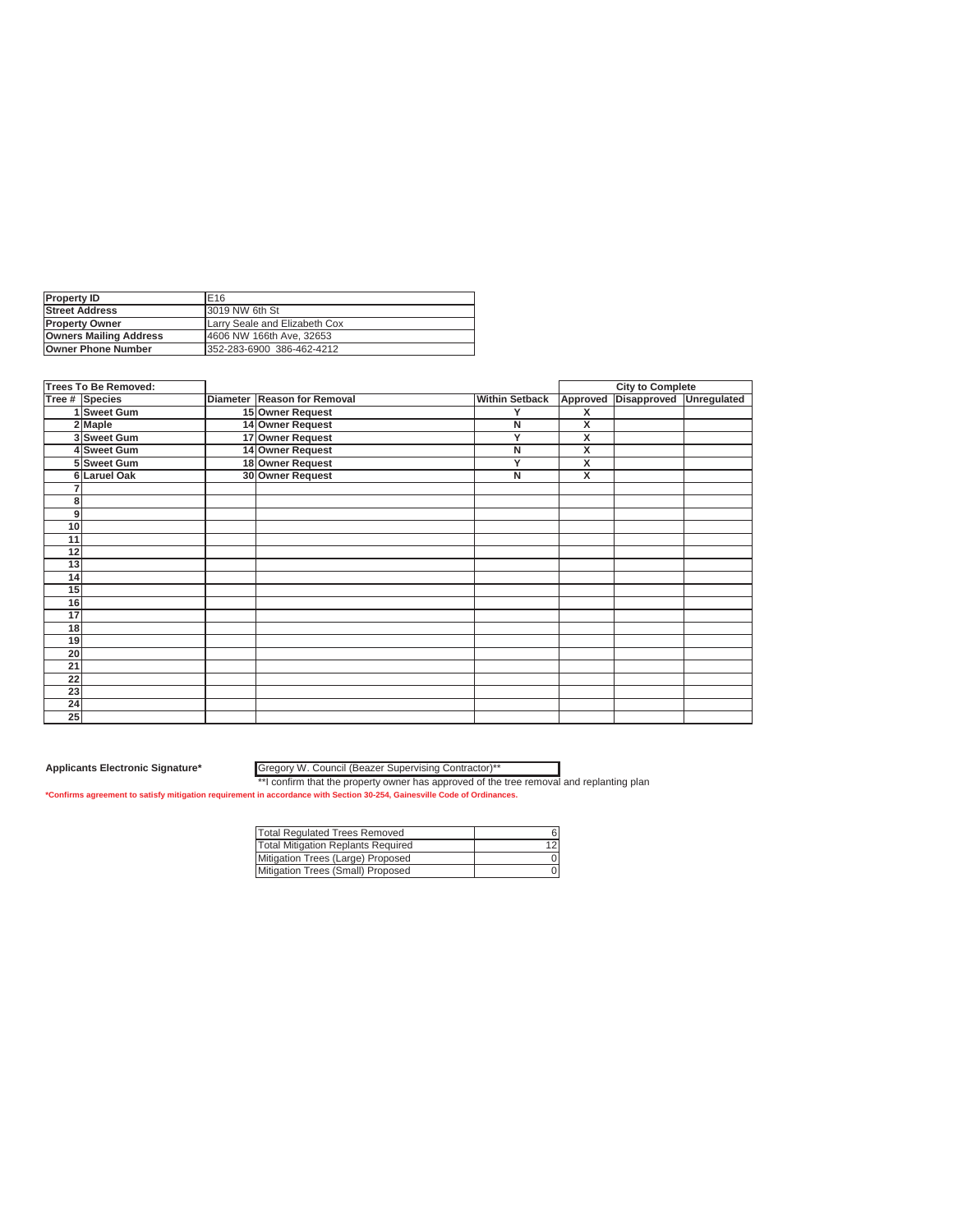|                 | <b>Trees To Be Removed:</b> |                             |     |                   |                         | <b>City to Complete</b>          |  |
|-----------------|-----------------------------|-----------------------------|-----|-------------------|-------------------------|----------------------------------|--|
|                 | Tree # Species              | Diameter Reason for Removal |     | Lot ID Street Add |                         | Approved Disapproved Unregulated |  |
|                 | 1 Hackberry                 | 18 Owner request            | E16 | 3019 NW 6th St    | $\overline{\mathbf{x}}$ |                                  |  |
|                 | 2 Mulberry                  | 18 Owner request            | E16 | 3019 NW 6th St    | x                       |                                  |  |
| 3               |                             |                             |     |                   |                         |                                  |  |
| 4               |                             |                             |     |                   |                         |                                  |  |
| 5               |                             |                             |     |                   |                         |                                  |  |
| 6               |                             |                             |     |                   |                         |                                  |  |
| $\overline{7}$  |                             |                             |     |                   |                         |                                  |  |
| 8               |                             |                             |     |                   |                         |                                  |  |
| 9               |                             |                             |     |                   |                         |                                  |  |
| 10              |                             |                             |     |                   |                         |                                  |  |
| 11              |                             |                             |     |                   |                         |                                  |  |
| 12              |                             |                             |     |                   |                         |                                  |  |
| 13              |                             |                             |     |                   |                         |                                  |  |
| 14              |                             |                             |     |                   |                         |                                  |  |
| 15              |                             |                             |     |                   |                         |                                  |  |
| 16              |                             |                             |     |                   |                         |                                  |  |
| 17              |                             |                             |     |                   |                         |                                  |  |
| 18              |                             |                             |     |                   |                         |                                  |  |
| 19              |                             |                             |     |                   |                         |                                  |  |
| 20              |                             |                             |     |                   |                         |                                  |  |
| 21              |                             |                             |     |                   |                         |                                  |  |
| $\overline{22}$ |                             |                             |     |                   |                         |                                  |  |
| 23              |                             |                             |     |                   |                         |                                  |  |
| 24              |                             |                             |     |                   |                         |                                  |  |
| $\overline{25}$ |                             |                             |     |                   |                         |                                  |  |

**Applicants Electronic Signature\*** Gregory W. Council (Beazer Supervising Contractor)

| <b>Total Regulated Trees Removed</b> |  |
|--------------------------------------|--|
| Total Mitigation Replants Required   |  |
| Mitigation Trees (Large) Proposed    |  |
| Mitigation Trees (Small) Proposed    |  |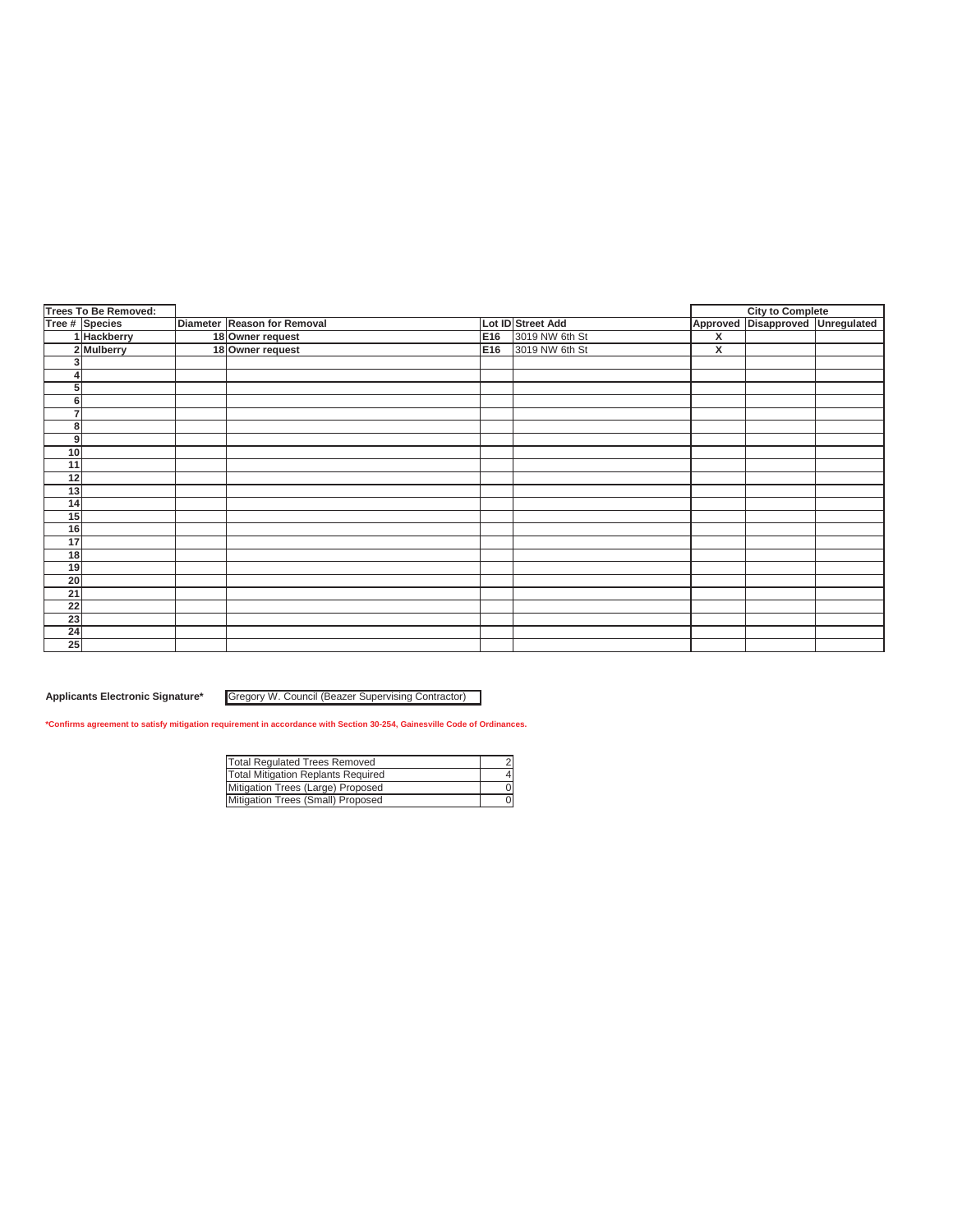

| <b>Properties Covered by this Tree Removal Permit</b> | lOwner               |
|-------------------------------------------------------|----------------------|
| 536 NW 31st Ave                                       | <b>Carol Portner</b> |

|                         |                  |                   | <b>Mitigation</b> | <b>Mitigation</b> |
|-------------------------|------------------|-------------------|-------------------|-------------------|
|                         | <b>Requlated</b> | <b>Mitigation</b> | Trees             | <b>Trees</b>      |
|                         | <b>Trees</b>     | <b>Replants</b>   | (Large)           | (Small)           |
| <b>IProperties</b>      | <b>Removed</b>   | <b>Required</b>   | <b>Proposed</b>   | <b>Proposed</b>   |
| <b>1536 NW 31st Ave</b> |                  |                   |                   |                   |
| <b>Total</b>            |                  |                   |                   |                   |

| Mitigation Trees Still To Be Planted                     | -4        |
|----------------------------------------------------------|-----------|
| <b>Outstanding Mitigation Balance (Previous Permits)</b> | 189       |
| <b>Total Project Mitigation Balance</b>                  | 185       |
|                                                          |           |
| <b>Permit Valid Until</b>                                | 10/1/2014 |
|                                                          |           |
| Approved By: Mark D. Siburt, City Arborist               | 4/1/2014  |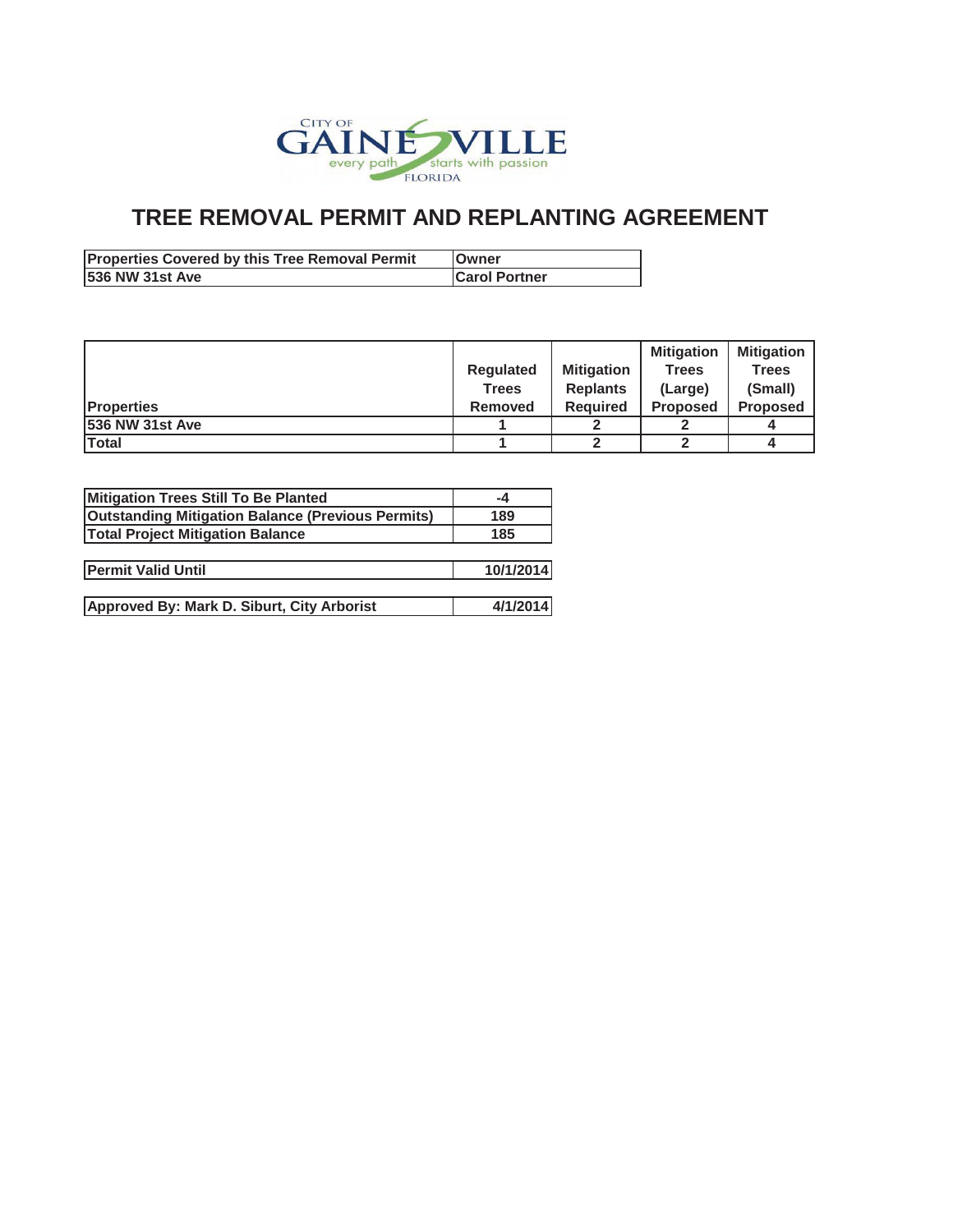| <b>Property ID</b>            | F <sub>01</sub>                                |
|-------------------------------|------------------------------------------------|
| <b>Street Address</b>         | 1536 NW 31st Ave                               |
| <b>Property Owner</b>         | <b>CAROL JEAN PORTNER</b>                      |
| <b>Owners Mailing Address</b> | 315 East Juniper Avenue, Wake Forest, NC 27587 |
| <b>Owner Phone Number</b>     | caroljeanportner@yahoo.com                     |

|                 | <b>Trees To Be Removed:</b> |    |                                     |                       |          | <b>City to Complete</b> |             |
|-----------------|-----------------------------|----|-------------------------------------|-----------------------|----------|-------------------------|-------------|
|                 | Tree # Species              |    | Diameter Reason for Removal         | <b>Within Setback</b> | Approved | Disapproved             | Unregulated |
|                 | Camphor                     | 30 | Unhealthy, in decline, or hazardous | Y                     | X        |                         |             |
|                 |                             |    |                                     |                       |          |                         |             |
| 3               |                             |    |                                     |                       |          |                         |             |
| 4               |                             |    |                                     |                       |          |                         |             |
| 5               |                             |    |                                     |                       |          |                         |             |
| 6               |                             |    |                                     |                       |          |                         |             |
| 7               |                             |    |                                     |                       |          |                         |             |
| 8               |                             |    |                                     |                       |          |                         |             |
| 9               |                             |    |                                     |                       |          |                         |             |
| 10              |                             |    |                                     |                       |          |                         |             |
| 11              |                             |    |                                     |                       |          |                         |             |
| 12              |                             |    |                                     |                       |          |                         |             |
| 13              |                             |    |                                     |                       |          |                         |             |
| 14              |                             |    |                                     |                       |          |                         |             |
| 15              |                             |    |                                     |                       |          |                         |             |
| 16              |                             |    |                                     |                       |          |                         |             |
| 17              |                             |    |                                     |                       |          |                         |             |
| 18              |                             |    |                                     |                       |          |                         |             |
| 19              |                             |    |                                     |                       |          |                         |             |
| 20              |                             |    |                                     |                       |          |                         |             |
| 21              |                             |    |                                     |                       |          |                         |             |
| 22              |                             |    |                                     |                       |          |                         |             |
| $\overline{23}$ |                             |    |                                     |                       |          |                         |             |
| 24              |                             |    |                                     |                       |          |                         |             |
| 25              |                             |    |                                     |                       |          |                         |             |

Gregory W. Council (Beazer Supervising Contractor)\*\*

\*\*I confirm that the property owner has approved of the tree removal and replanting plan

| Total Regulated Trees Removed             |  |
|-------------------------------------------|--|
| <b>Total Mitigation Replants Required</b> |  |
| Mitigation Trees (Large) Proposed         |  |
| Mitigation Trees (Small) Proposed         |  |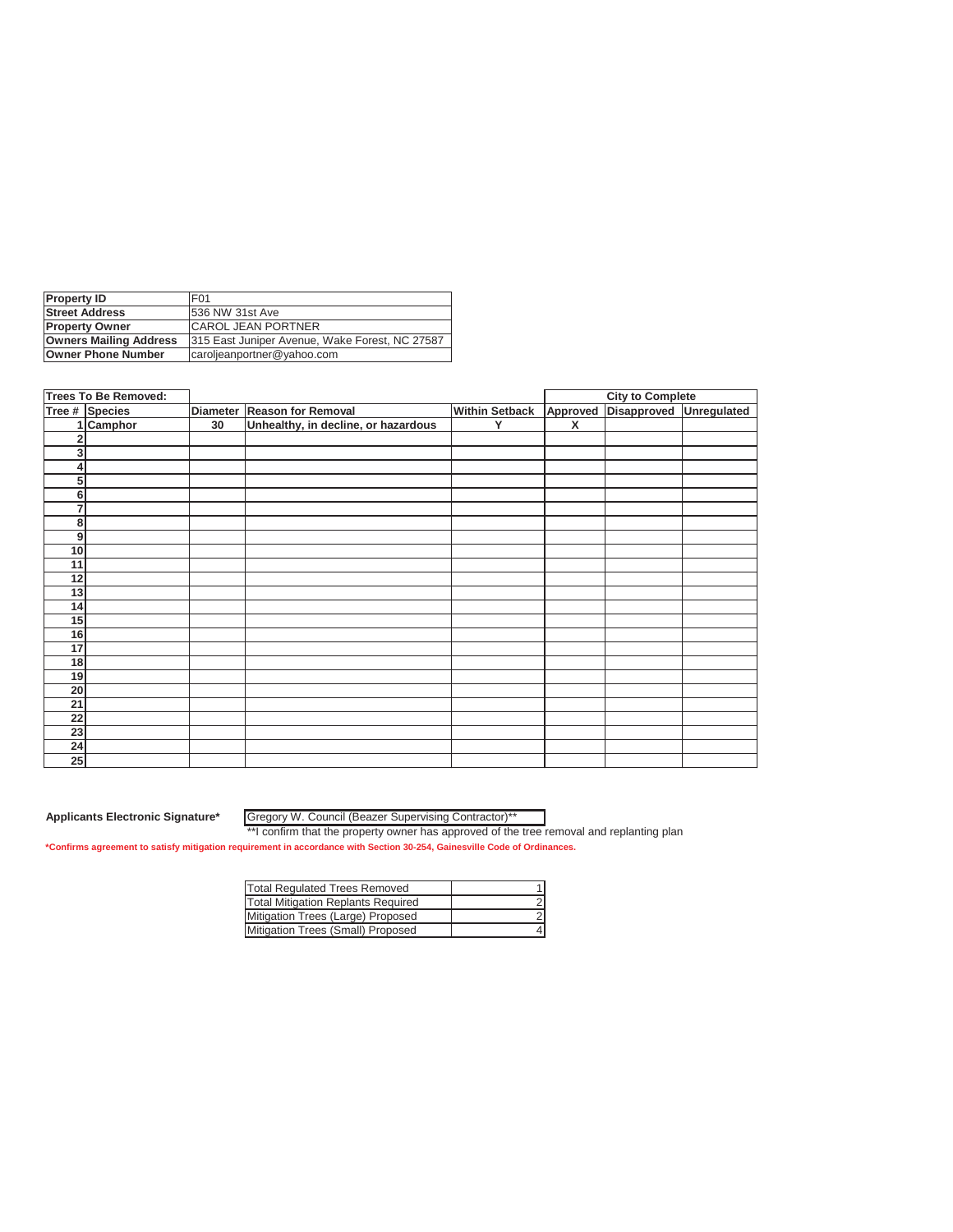

| <b>Properties Covered by this Tree Removal Permit</b> | <b>IOwner</b>    |
|-------------------------------------------------------|------------------|
| 1200 NW 23rd Ave                                      | Beazer East Inc. |

|                    |              |                   | <b>Mitigation</b> | <b>Mitigation</b> |
|--------------------|--------------|-------------------|-------------------|-------------------|
|                    | Regulated    | <b>Mitigation</b> | <b>Trees</b>      | <b>Trees</b>      |
|                    | <b>Trees</b> | <b>Replants</b>   | (Large)           | (Small)           |
| <b>IProperties</b> | Removed      | <b>Required</b>   | <b>Proposed</b>   | <b>Proposed</b>   |
| 200 NW 23rd Ave    | 68           | 136               |                   |                   |
| Total              | 68           | 136               |                   |                   |

| Mitigation Trees Still To Be Planted                     | 136       |
|----------------------------------------------------------|-----------|
| <b>Outstanding Mitigation Balance (Previous Permits)</b> | 185       |
| <b>Total Project Mitigation Balance</b>                  | 321       |
|                                                          |           |
| <b>Permit Valid Until</b>                                | 10/1/2014 |
|                                                          |           |
| Approved By: Mark D. Siburt, City Arborist               | 4/1/2014  |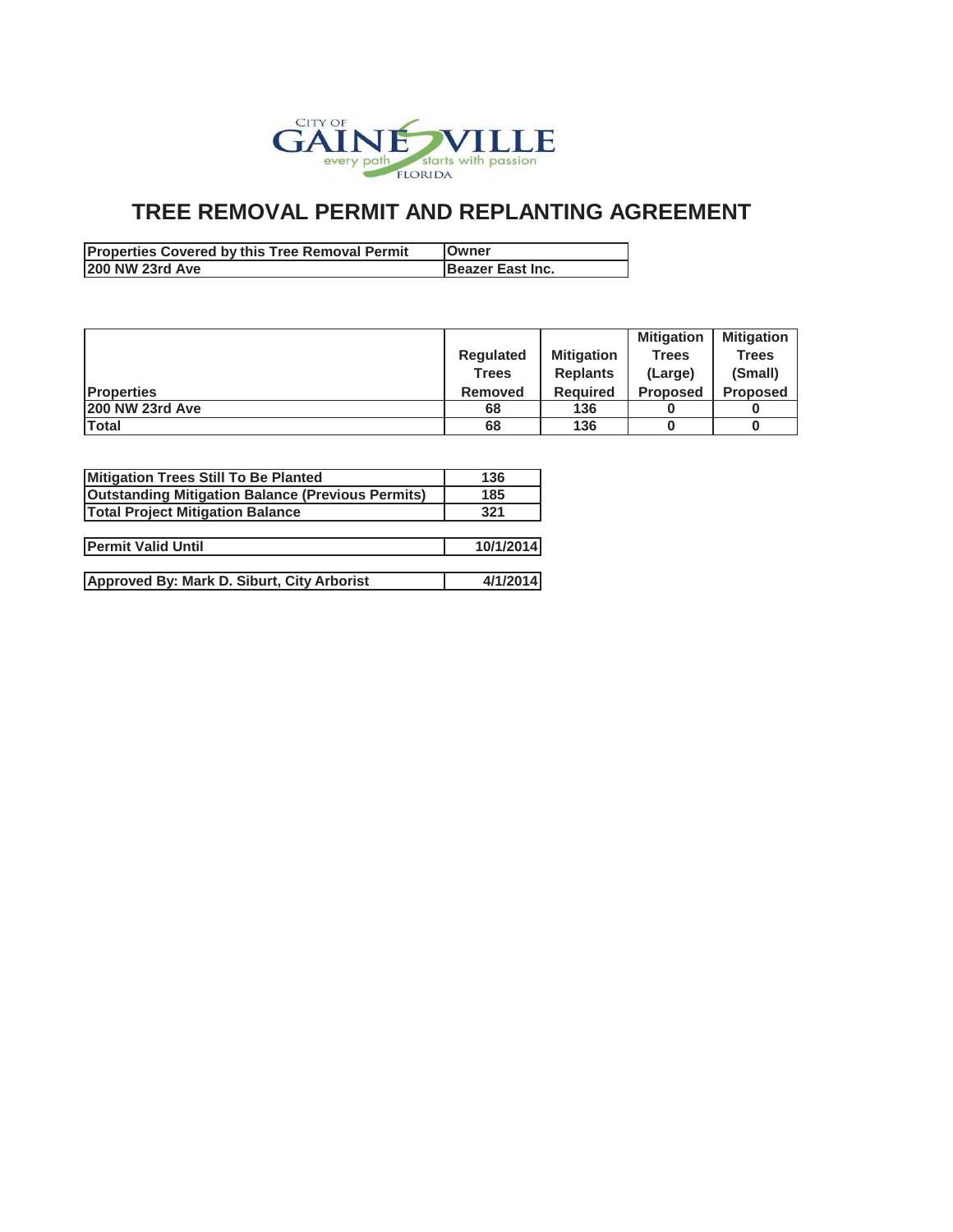| <b>Property ID</b>            | Beazer Site Western Boundary (C-D) |  |
|-------------------------------|------------------------------------|--|
| <b>Street Address</b>         | 200 NW 23rd Avenue                 |  |
| <b>Property Owner</b>         | Beazer                             |  |
| <b>Owners Mailing Address</b> |                                    |  |
| <b>Owner Phone Number</b>     |                                    |  |

|     | <b>Trees To Be Removed:</b> |                 |                                |          | <b>City to Comple</b> |
|-----|-----------------------------|-----------------|--------------------------------|----------|-----------------------|
|     | Tree # Species              | <b>Diameter</b> | <b>Reason for Removal</b>      | Approved | Disapproved           |
|     | 130A Laurel Oak             | 16              | Facilitate Soil Removal        | X        |                       |
| 131 | Laurel Oak                  | 11              | Facilitate Soil Removal        | X        |                       |
| 132 | Laurel Oak                  | 9               | <b>Facilitate Soil Removal</b> | X        |                       |
| 133 | <b>Black Cherry</b>         | 15              | Facilitate Soil Removal        | X        |                       |
| 134 | Carolina Laurel Cherry      | 8               | Facilitate Soil Removal        | X        |                       |
| 135 | Live Oak                    | 10              | Facilitate Soil Removal        | X        |                       |
| 136 | <b>Laurel Oak</b>           | 23              | <b>Facilitate Soil Removal</b> | X        |                       |
| 137 | <b>Laurel Oak</b>           | 28              | <b>Facilitate Soil Removal</b> | X        |                       |
| 138 | Laurel Oak                  | 25              | <b>Facilitate Soil Removal</b> | X        |                       |
| 139 | Laurel Oak                  | 18              | <b>Facilitate Soil Removal</b> | X        |                       |
| 140 | Laurel Oak                  | 13              | <b>Facilitate Soil Removal</b> | X        |                       |
| 141 | Laurel Oak                  | 10              | <b>Facilitate Soil Removal</b> | X        |                       |
| 142 | Laurel Oak                  | 14              | <b>Facilitate Soil Removal</b> | X        |                       |
| 143 | Live Oak                    | 19              | <b>Facilitate Soil Removal</b> | X        |                       |
| 144 | Laurel Oak                  | 15              | <b>Facilitate Soil Removal</b> | X        |                       |
| 145 | Laurel Oak                  | 10              | <b>Facilitate Soil Removal</b> | X        |                       |
| 146 | Live Oak                    | 18              | <b>Facilitate Soil Removal</b> | X        |                       |
| 147 | Laurel Oak                  | 15              | <b>Facilitate Soil Removal</b> | X        |                       |
| 148 | Live Oak                    | 13              | <b>Facilitate Soil Removal</b> | X        |                       |
| 149 | Cedar                       | 10              | <b>Facilitate Soil Removal</b> | X        |                       |
| 150 | Live Oak                    | 12              | <b>Facilitate Soil Removal</b> | X        |                       |
| 151 | Cedar                       | 15              | <b>Facilitate Soil Removal</b> | X        |                       |
| 152 | Laurel Oak                  | 17              | <b>Facilitate Soil Removal</b> | X        |                       |
| 153 | <b>Black Cherry</b>         | 11              | <b>Facilitate Soil Removal</b> | X        |                       |
| 154 | Cedar                       | 9               | <b>Facilitate Soil Removal</b> | X        |                       |
| 155 | Laurel Oak                  | 9               | <b>Facilitate Soil Removal</b> | X        |                       |
| 156 | Laurel Oak                  | 14              | <b>Facilitate Soil Removal</b> | X        |                       |
| 157 | Laurel Oak                  | 12              | Facilitate Soil Removal        | X        |                       |
| 158 | Laurel Oak                  | 12              | Facilitate Soil Removal        | X        |                       |
| 159 | Live Oak                    | 11              | <b>Facilitate Soil Removal</b> | X        |                       |
| 160 | Laurel Oak                  | 10              | <b>Facilitate Soil Removal</b> | X        |                       |
| 161 | Laurel Oak                  | 15              | <b>Facilitate Soil Removal</b> | X        |                       |
| 162 | Cedar                       | 22              | Facilitate Soil Removal        | X        |                       |
| 163 | Live Oak                    | 13              | Facilitate Soil Removal        | X        |                       |
| 164 | Cedar                       | 17              | Facilitate Soil Removal        | X        |                       |
| 165 | Cedar                       | 18              | Facilitate Soil Removal        | X        |                       |
| 166 | Cedar                       | 8, 8            | Facilitate Soil Removal        | X        |                       |
| 167 | Cedar                       | 10              | Facilitate Soil Removal        | X        |                       |
| 168 | Laurel Oak                  | 9               | Facilitate Soil Removal        | X        |                       |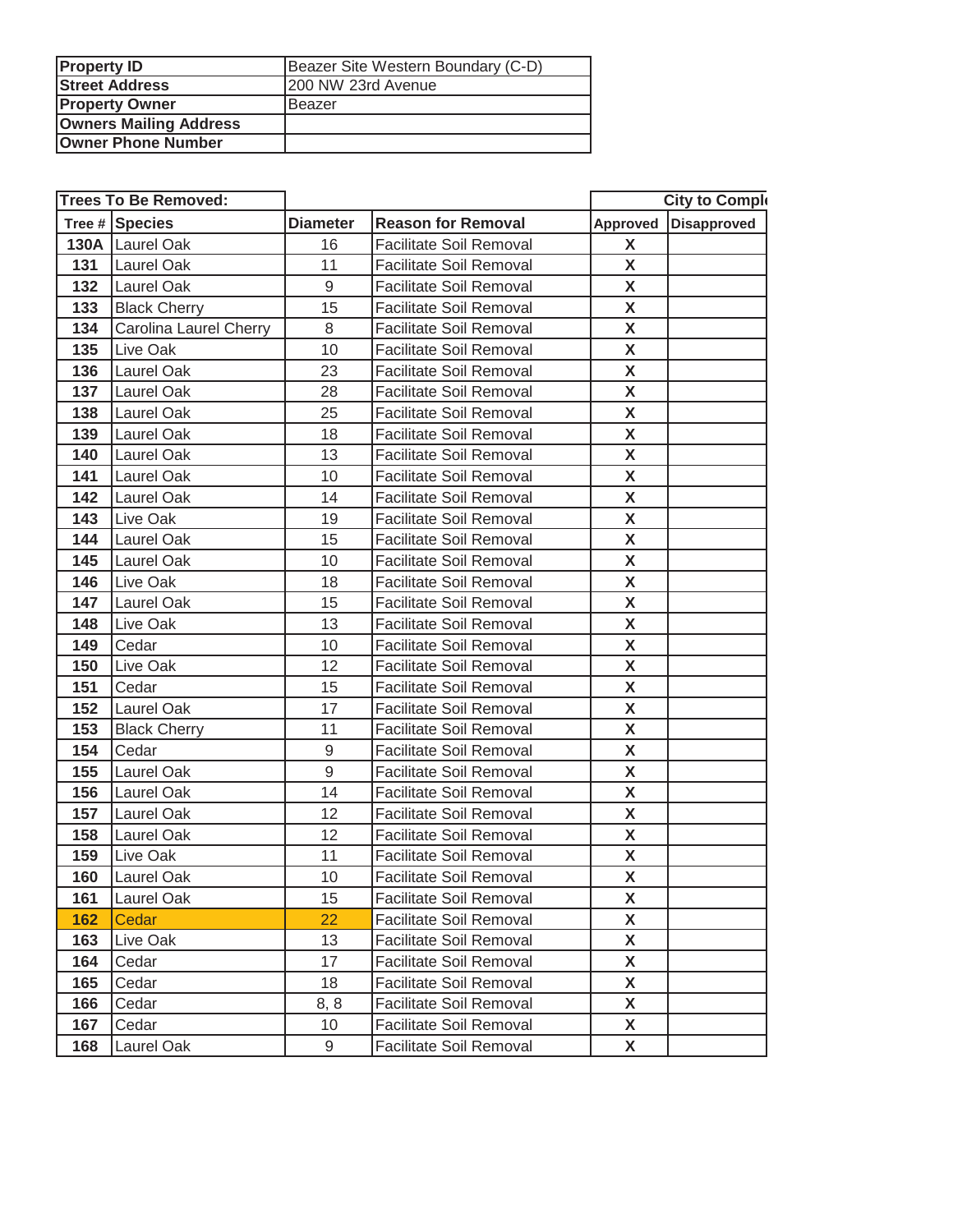| 169 | Laurel Oak          | 26        | <b>Facilitate Soil Removal</b> | X            |  |
|-----|---------------------|-----------|--------------------------------|--------------|--|
| 170 | <b>Box Elder</b>    | 8         | <b>Facilitate Soil Removal</b> | X            |  |
| 171 | Live Oak            | 8         | <b>Facilitate Soil Removal</b> | $\mathsf{X}$ |  |
| 172 | <b>Black Cherry</b> | 14        | <b>Facilitate Soil Removal</b> | X            |  |
| 173 | Laurel Oak          | 26        | <b>Facilitate Soil Removal</b> | X            |  |
| 174 | <b>Black Cherry</b> | 10        | <b>Facilitate Soil Removal</b> | X            |  |
| 175 | Live Oak            | 8         | <b>Facilitate Soil Removal</b> | X            |  |
| 179 | Laurel Oak          | 8         | <b>Facilitate Soil Removal</b> | X            |  |
| 177 | Laurel Oak          | 9         | <b>Facilitate Soil Removal</b> | X            |  |
| 178 | Laurel Oak          | 10        | Facilitate Soil Removal        | X            |  |
| 180 | Camphor             | 10,10,4,6 | <b>Facilitate Soil Removal</b> | X            |  |
| 182 | Laurel Oak          | 10        | <b>Facilitate Soil Removal</b> | X            |  |
| 183 | Camphor             | 11,11     | Facilitate Soil Removal        | X            |  |
| 184 | <b>Black Cherry</b> | 10        | <b>Facilitate Soil Removal</b> | X            |  |
| 185 | Laurel Oak          | 10        | Facilitate Soil Removal        | X            |  |
| 186 | Laurel Oak          | 13        | <b>Facilitate Soil Removal</b> | X            |  |
| 187 | Live Oak            | 14        | <b>Facilitate Soil Removal</b> | X            |  |
| 188 | Live Oak            | 17        | <b>Facilitate Soil Removal</b> | X            |  |
| 189 | <b>Black Cherry</b> | 12        | <b>Facilitate Soil Removal</b> | X            |  |
| 195 | Live Oak            | 18        | <b>Facilitate Soil Removal</b> | X            |  |
| 196 | Live Oak            | 11        | <b>Facilitate Soil Removal</b> | X            |  |
| 197 | Live Oak            | 14        | <b>Facilitate Soil Removal</b> | X            |  |
| 198 | Laurel Oak          | 9         | <b>Facilitate Soil Removal</b> | X            |  |
| 200 | Laurel Oak          | 16        | <b>Facilitate Soil Removal</b> | X            |  |
| 201 | Laurel Oak          | 11        | <b>Facilitate Soil Removal</b> | X            |  |
| 202 | Laurel Oak          | 14        | <b>Facilitate Soil Removal</b> | X            |  |

Applicant's Electronic Signature\* Gregory W. Council (Beazer Supervising Contractor)<sup>\*\*</sup>

**\*Confirms agreement to satisfy mitigation requirement in accordance with Section 30-254, Gainesville Code of Ordinanc** \*\*I confirm that the property owner has approved of the tree removal and

| Total Regulated Trees Removed      | 68   |
|------------------------------------|------|
| Total Mitigation Replants Required | 1361 |
| Mitigation Trees (Large) Proposed  |      |
| Mitigation Trees (Small) Proposed  |      |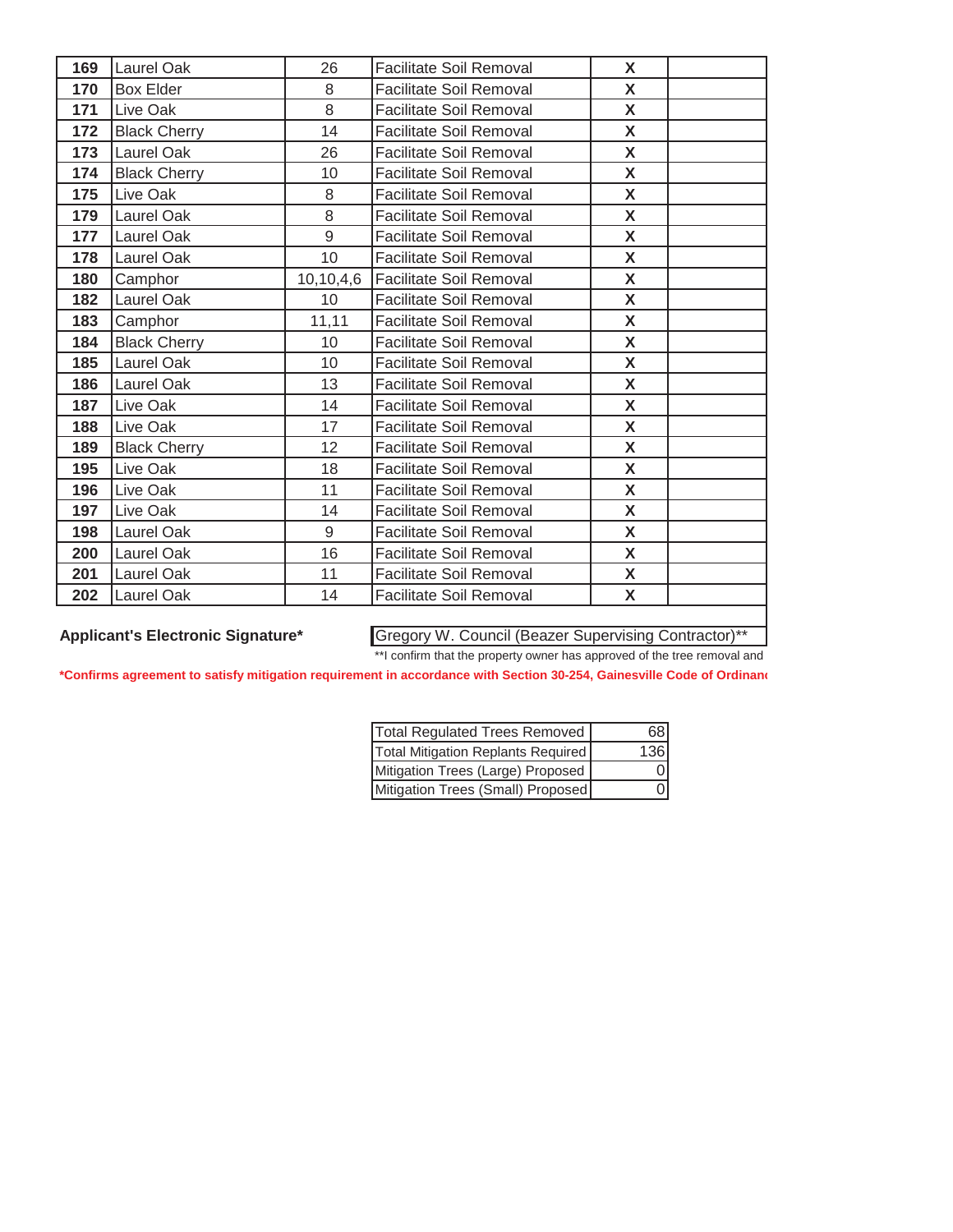

| Properties Covered by this Tree Removal Permit | Owner                    |
|------------------------------------------------|--------------------------|
| 436 and 444 NW 29th Ave                        | <b>Elsie Butler</b>      |
| 510 NW 29th Ave                                | <b>Elsie Butler</b>      |
| 437 NW 30th Ave                                | <b>William Stoughton</b> |
| 443 NW 30th Ave                                | <b>John T. Williams</b>  |
| 501 NW 30th Ave                                | <b>George Ricker</b>     |
| 511 NW 30th Ave                                | <b>Scott Hargrave</b>    |
| 517 NW 30th Ave                                | <b>Scott Hargrave</b>    |
| 516 NW 29th Ave                                | <b>Thu-Hien Nguyen</b>   |
| 532 NW 29th Ave                                | <b>John Monkus</b>       |
| 529 NW 30th Ave                                | <b>Freddie Mac</b>       |
| 533 NW 30th Ave                                | <b>Selena Patterson</b>  |
| 2903 NW 6th St                                 | <b>Gerald Bevis</b>      |
| 2913 NW 6th St                                 | <b>Gerald Bevis</b>      |
| 2903 NW 6th St                                 | <b>C. Edward Beste</b>   |

|                         |                  |                   | <b>Mitigation</b> | <b>Mitigation</b>       |
|-------------------------|------------------|-------------------|-------------------|-------------------------|
|                         | <b>Regulated</b> | <b>Mitigation</b> | <b>Trees</b>      | <b>Trees</b>            |
|                         | <b>Trees</b>     | <b>Replants</b>   | (Large)           | (Small)                 |
| <b>Properties</b>       | <b>Removed</b>   | <b>Required</b>   | <b>Proposed</b>   | <b>Proposed</b>         |
| 436 and 444 NW 29th Ave | 0                | 0                 | 12                |                         |
| 510 NW 29th Ave         |                  | $\overline{2}$    | 4                 | $\overline{2}$          |
| 437 NW 30th Ave         | $\bf{0}$         | 0                 | $\overline{2}$    | 7                       |
| 443 NW 30th Ave         | $\overline{2}$   | 4                 | 1                 | 8                       |
| 501 NW 30th Ave         | 1                | $\overline{2}$    | 4                 | $\overline{2}$          |
| 511 NW 30th Ave         | $\bf{0}$         | 0                 | 1                 | 5                       |
| 517 NW 30th Ave         | $\bf{0}$         | 0                 | 3                 | 3                       |
| 516 NW 29th Ave         | $\overline{2}$   | 4                 | 3                 | 3                       |
| 532 NW 29th Ave         | $\bf{0}$         | 0                 | 1                 | 3                       |
| 529 NW 30th Ave         | 1                | $\overline{2}$    | 3                 | $\bf{0}$                |
| 533 NW 30th Ave         | $\bf{0}$         | $\bf{0}$          |                   | 4                       |
| 2903 NW 6th St          | 6                | 12                |                   | 1                       |
| 2913 NW 6th St          | 11               | 22                | 4                 | $\overline{\mathbf{2}}$ |
| 2903 NW 6th St          | 6                | 12                | $\bf{0}$          | $\bf{0}$                |
| <b>Total</b>            | 30               | 60                | 40                | 47                      |

| Mitigation Trees Still To Be Planted                     | $-27$     |
|----------------------------------------------------------|-----------|
| <b>Outstanding Mitigation Balance (Previous Permits)</b> | 321       |
| <b>Total Project Mitigation Balance</b>                  | 294       |
|                                                          |           |
| <b>Permit Valid Until</b>                                | 10/2/2014 |
|                                                          |           |
| Approved By: Mark D. Siburt, City Arborist               | 4/2/2014  |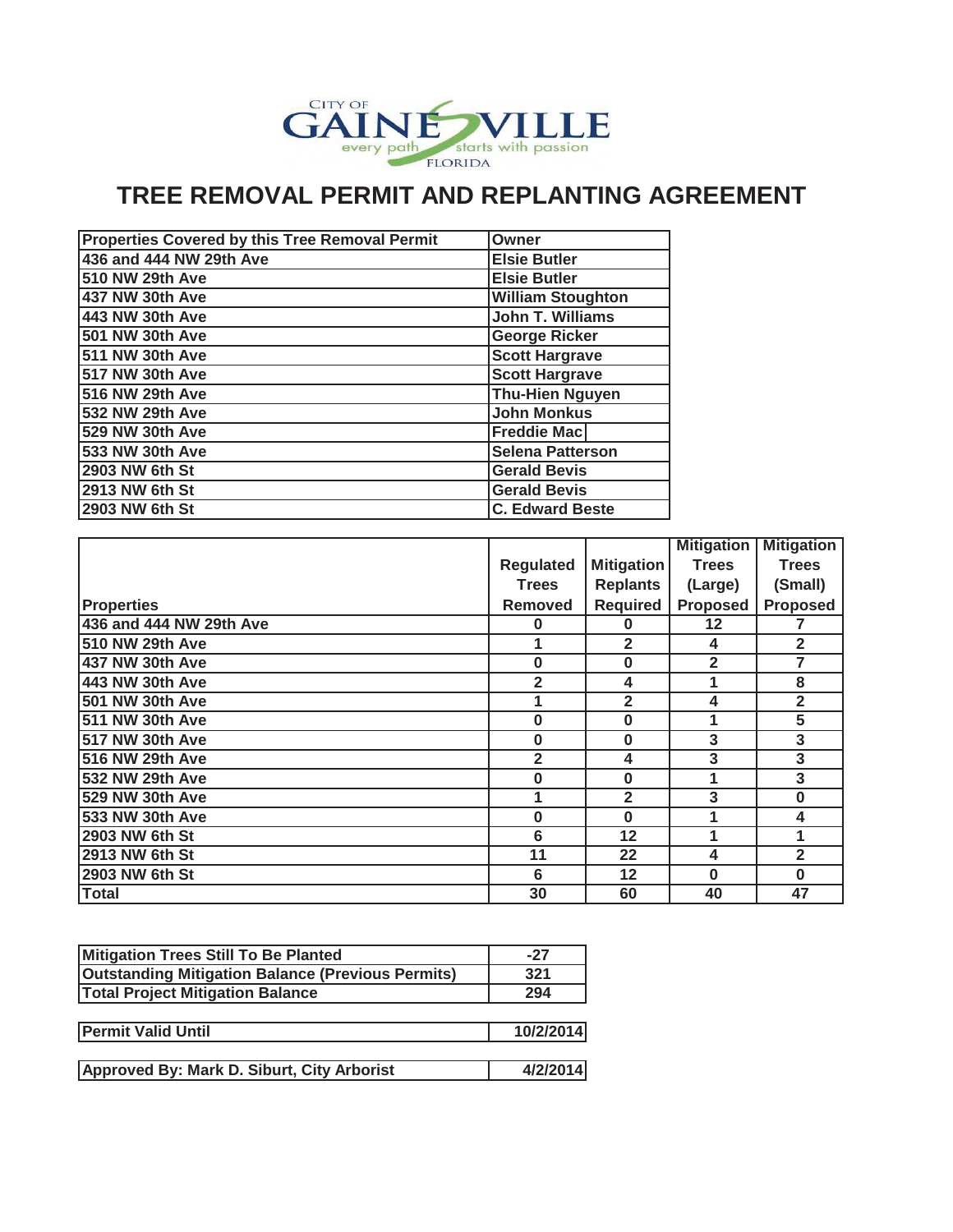| <b>Property ID</b>            | D <sub>01</sub>                |
|-------------------------------|--------------------------------|
| <b>Street Address</b>         | 436 and 444 NW 29TH AVE        |
| <b>IProperty Owner</b>        | Elsie Butler and Agnes O'Steen |
| <b>Owners Mailing Address</b> |                                |
| <b>Owner Phone Number</b>     |                                |

|                | <b>Trees To Be Removed:</b> |                                        |                       |          | <b>City to Complete</b> |             |
|----------------|-----------------------------|----------------------------------------|-----------------------|----------|-------------------------|-------------|
|                | Tree # Species              | Diameter Reason for Removal            | <b>Within Setback</b> | Approved | <b>Disapproved</b>      | Unregulated |
|                | <b>Laurel Oak</b>           | 38 Unhealthy, in decline, or hazardous | N                     |          |                         | X           |
| $\overline{2}$ |                             |                                        |                       |          |                         |             |
| 3              |                             |                                        |                       |          |                         |             |
| 4              |                             |                                        |                       |          |                         |             |
| 5 <sup>1</sup> |                             |                                        |                       |          |                         |             |
| 6              |                             |                                        |                       |          |                         |             |
| $\overline{7}$ |                             |                                        |                       |          |                         |             |
| 8              |                             |                                        |                       |          |                         |             |
| 9              |                             |                                        |                       |          |                         |             |
| 10             |                             |                                        |                       |          |                         |             |
| 11             |                             |                                        |                       |          |                         |             |
| 12             |                             |                                        |                       |          |                         |             |
| 13             |                             |                                        |                       |          |                         |             |
| 14             |                             |                                        |                       |          |                         |             |
| 15             |                             |                                        |                       |          |                         |             |
| 16             |                             |                                        |                       |          |                         |             |
| 17             |                             |                                        |                       |          |                         |             |
| 18             |                             |                                        |                       |          |                         |             |
| 19             |                             |                                        |                       |          |                         |             |
| 20             |                             |                                        |                       |          |                         |             |
| 21             |                             |                                        |                       |          |                         |             |
| 22             |                             |                                        |                       |          |                         |             |
| 23             |                             |                                        |                       |          |                         |             |
| 24             |                             |                                        |                       |          |                         |             |
| 25             |                             |                                        |                       |          |                         |             |

**Applicants Electronic Signature\*** Gregory W. Council (Beazer Supervising Contractor)\*\*

| <b>Total Regulated Trees Removed</b> |  |
|--------------------------------------|--|
| Total Mitigation Replants Required   |  |
| Mitigation Trees (Large) Proposed    |  |
| Mitigation Trees (Small) Proposed    |  |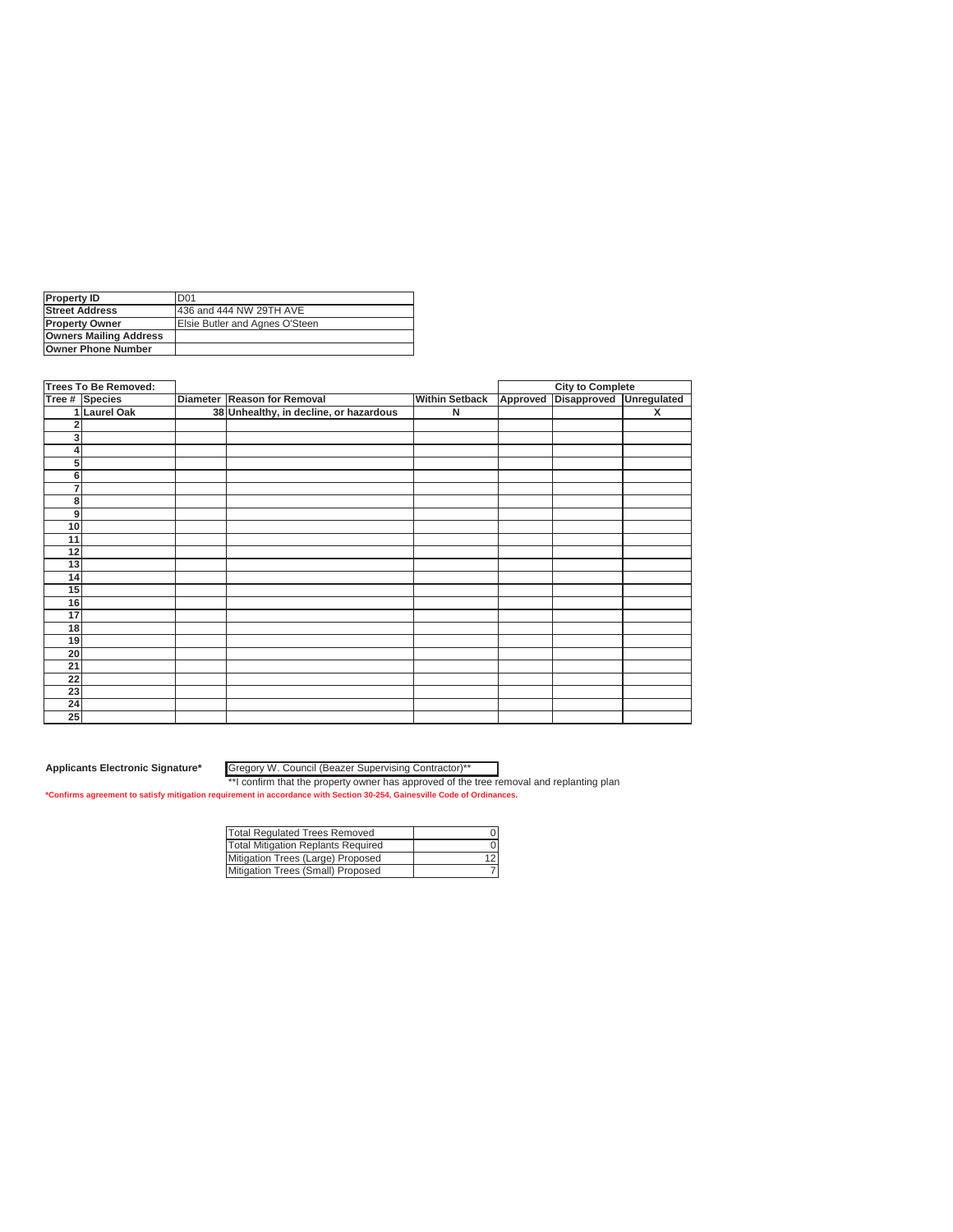| <b>Property ID</b>            | D <sub>01</sub>                |
|-------------------------------|--------------------------------|
| <b>Street Address</b>         | <b>510 NW 29TH AVE</b>         |
| <b>IProperty Owner</b>        | Elsie Butler and Agnes O'Steen |
| <b>Owners Mailing Address</b> |                                |
| <b>Owner Phone Number</b>     |                                |

| <b>Trees To Be Removed:</b> |                |                                        |                       |          | <b>City to Complete</b> |                         |
|-----------------------------|----------------|----------------------------------------|-----------------------|----------|-------------------------|-------------------------|
|                             | Tree # Species | Diameter Reason for Removal            | <b>Within Setback</b> | Approved | <b>Disapproved</b>      | Unregulated             |
|                             | 1 Laurel Oak   | 28 Unhealthy, in decline, or hazardous | N                     |          |                         | X                       |
|                             | 2 Laurel Oak   | 30 dead                                | Y                     |          |                         | $\overline{\mathsf{x}}$ |
|                             | 3 Laurel Oak   | 30 Unhealthy, in decline, or hazardous | Y                     | X        |                         |                         |
|                             |                |                                        |                       |          |                         |                         |
| 5                           |                |                                        |                       |          |                         |                         |
| 6                           |                |                                        |                       |          |                         |                         |
| 7                           |                |                                        |                       |          |                         |                         |
| 8                           |                |                                        |                       |          |                         |                         |
| 9                           |                |                                        |                       |          |                         |                         |
| 10                          |                |                                        |                       |          |                         |                         |
| 11                          |                |                                        |                       |          |                         |                         |
| 12                          |                |                                        |                       |          |                         |                         |
| 13                          |                |                                        |                       |          |                         |                         |
| 14                          |                |                                        |                       |          |                         |                         |
| 15                          |                |                                        |                       |          |                         |                         |
| 16                          |                |                                        |                       |          |                         |                         |
| 17                          |                |                                        |                       |          |                         |                         |
| 18                          |                |                                        |                       |          |                         |                         |
| 19                          |                |                                        |                       |          |                         |                         |
| 20                          |                |                                        |                       |          |                         |                         |
| 21                          |                |                                        |                       |          |                         |                         |
| 22                          |                |                                        |                       |          |                         |                         |
| 23                          |                |                                        |                       |          |                         |                         |
| 24                          |                |                                        |                       |          |                         |                         |
| 25                          |                |                                        |                       |          |                         |                         |

**Applicants Electronic Signature\*** Gregory W. Council (Beazer Supervising Contractor)\*\*

| <b>Total Regulated Trees Removed</b> |  |
|--------------------------------------|--|
| Total Mitigation Replants Required   |  |
| Mitigation Trees (Large) Proposed    |  |
| Mitigation Trees (Small) Proposed    |  |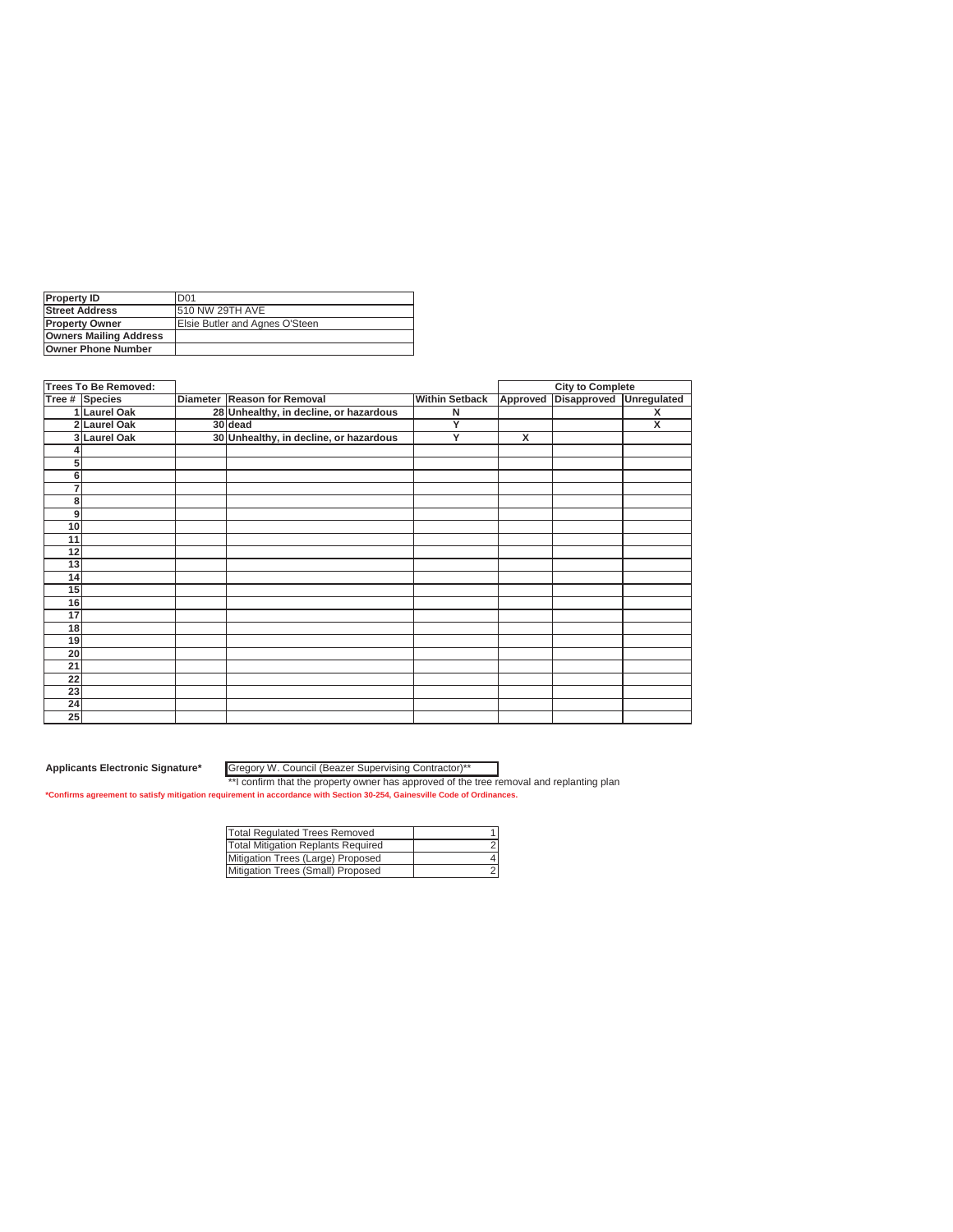| <b>Property ID</b>            | D <sub>02</sub>                               |
|-------------------------------|-----------------------------------------------|
| <b>Street Address</b>         | 437 NW 30TH AVE                               |
| <b>Property Owner</b>         | William Stoughton and Cecil W. Stoughton, Jr. |
| <b>Owners Mailing Address</b> | 4954 Hearne Road Bryan TX 77808               |
| Owner Phone Number            | wbstoughton@gmail.com 321-795-2032            |

|    | Trees To Be Removed: |                                        |                       | <b>City to Complete</b>          |   |
|----|----------------------|----------------------------------------|-----------------------|----------------------------------|---|
|    | Tree # Species       | Diameter Reason for Removal            | <b>Within Setback</b> | Approved Disapproved Unregulated |   |
|    | 1 Laurel Oak         | 20 Unhealthy, in decline, or hazardous | Y                     |                                  | X |
|    | 2 Live Oak           | 10 Unhealthy, in decline, or hazardous | Y                     |                                  | X |
| 3  |                      |                                        |                       |                                  |   |
|    |                      |                                        |                       |                                  |   |
| 5  |                      |                                        |                       |                                  |   |
| 6  |                      |                                        |                       |                                  |   |
| 7  |                      |                                        |                       |                                  |   |
| 8  |                      |                                        |                       |                                  |   |
| 9  |                      |                                        |                       |                                  |   |
| 10 |                      |                                        |                       |                                  |   |
| 11 |                      |                                        |                       |                                  |   |
| 12 |                      |                                        |                       |                                  |   |
| 13 |                      |                                        |                       |                                  |   |
| 14 |                      |                                        |                       |                                  |   |
| 15 |                      |                                        |                       |                                  |   |
| 16 |                      |                                        |                       |                                  |   |
| 17 |                      |                                        |                       |                                  |   |
| 18 |                      |                                        |                       |                                  |   |
| 19 |                      |                                        |                       |                                  |   |
| 20 |                      |                                        |                       |                                  |   |
| 21 |                      |                                        |                       |                                  |   |
| 22 |                      |                                        |                       |                                  |   |
| 23 |                      |                                        |                       |                                  |   |
| 24 |                      |                                        |                       |                                  |   |
| 25 |                      |                                        |                       |                                  |   |

**Applicants Electronic Signature\*** Gregory W. Council (Beazer Supervising Contractor)\*\*

| Total Regulated Trees Removed      |  |
|------------------------------------|--|
| Total Mitigation Replants Required |  |
| Mitigation Trees (Large) Proposed  |  |
| Mitigation Trees (Small) Proposed  |  |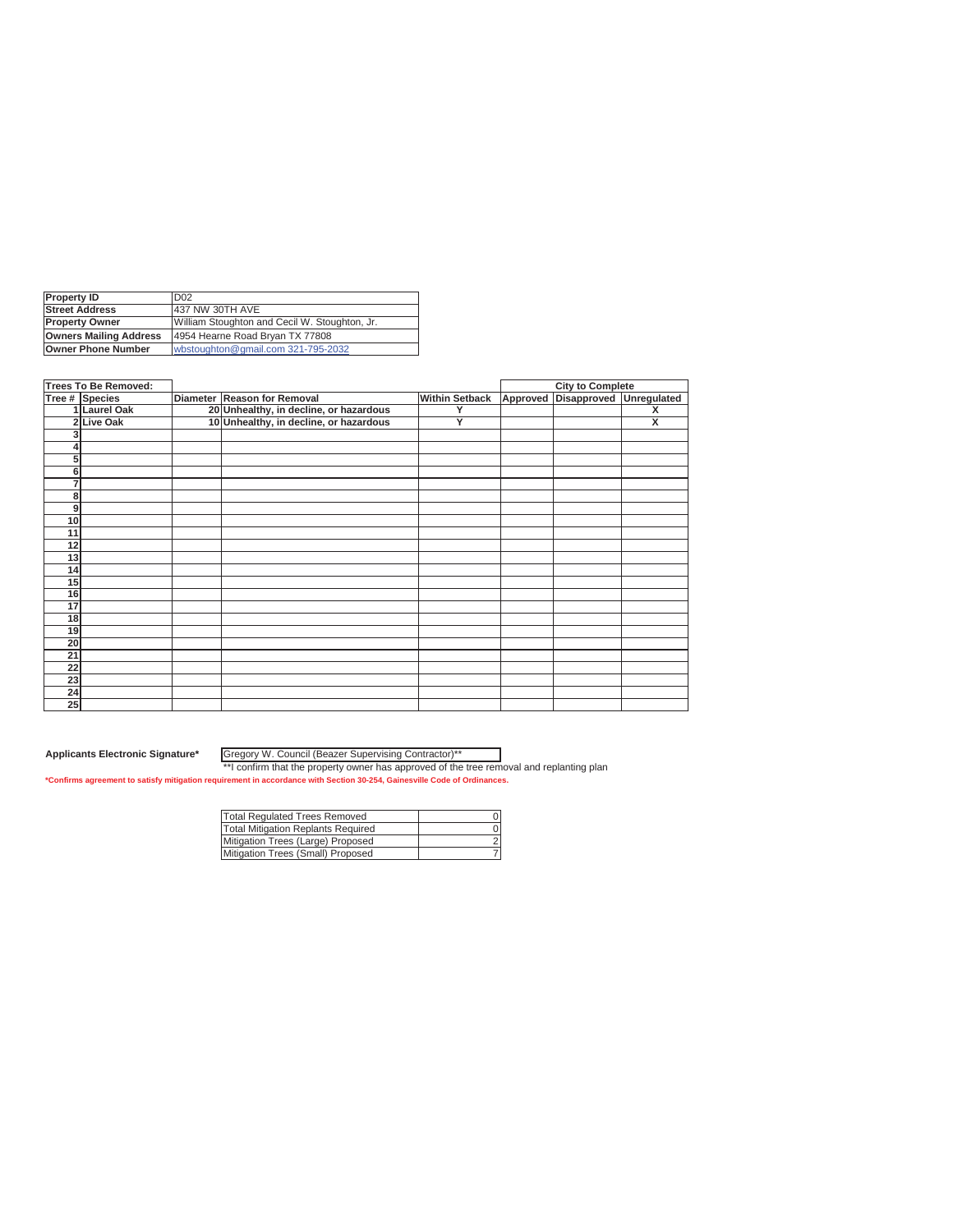| <b>Property ID</b>            | D <sub>03</sub>                         |
|-------------------------------|-----------------------------------------|
| <b>Street Address</b>         | 443 NW 30TH AVE                         |
| <b>Property Owner</b>         | John T. and Natalie G. Williams         |
| <b>Owners Mailing Address</b> | 13754 SW 102ND AVE LAKE BUTLER FL 32054 |
| <b>Owner Phone Number</b>     | 352-672-1263, nwilliams 202@gmail.com   |

| <b>Trees To Be Removed:</b> |                |                                        |                       |          | <b>City to Complete</b> |             |
|-----------------------------|----------------|----------------------------------------|-----------------------|----------|-------------------------|-------------|
|                             | Tree # Species | Diameter Reason for Removal            | <b>Within Setback</b> | Approved | Disapproved             | Unregulated |
|                             | 1 Camphor      | 30 Unhealthy, in decline, or hazardous |                       | X        |                         |             |
|                             | 2 Camphor      | 16 Unhealthy, in decline, or hazardous | Υ                     |          |                         | X           |
|                             | 3 crape myrtle | 20 Owner request                       | Y                     | X        |                         |             |
|                             |                |                                        |                       |          |                         |             |
| 5                           |                |                                        |                       |          |                         |             |
| 6                           |                |                                        |                       |          |                         |             |
| 7                           |                |                                        |                       |          |                         |             |
| 8                           |                |                                        |                       |          |                         |             |
| 9                           |                |                                        |                       |          |                         |             |
| 10                          |                |                                        |                       |          |                         |             |
| 11                          |                |                                        |                       |          |                         |             |
| 12                          |                |                                        |                       |          |                         |             |
| 13                          |                |                                        |                       |          |                         |             |
| 14                          |                |                                        |                       |          |                         |             |
| 15                          |                |                                        |                       |          |                         |             |
| 16                          |                |                                        |                       |          |                         |             |
| 17                          |                |                                        |                       |          |                         |             |
| 18                          |                |                                        |                       |          |                         |             |
| 19                          |                |                                        |                       |          |                         |             |
| 20                          |                |                                        |                       |          |                         |             |
| 21                          |                |                                        |                       |          |                         |             |
| 22                          |                |                                        |                       |          |                         |             |
| 23                          |                |                                        |                       |          |                         |             |
| 24                          |                |                                        |                       |          |                         |             |
| 25                          |                |                                        |                       |          |                         |             |

Gregory W. Council (Beazer Supervising Contractor)\*\*

| Total Regulated Trees Removed      |  |
|------------------------------------|--|
| Total Mitigation Replants Required |  |
| Mitigation Trees (Large) Proposed  |  |
| Mitigation Trees (Small) Proposed  |  |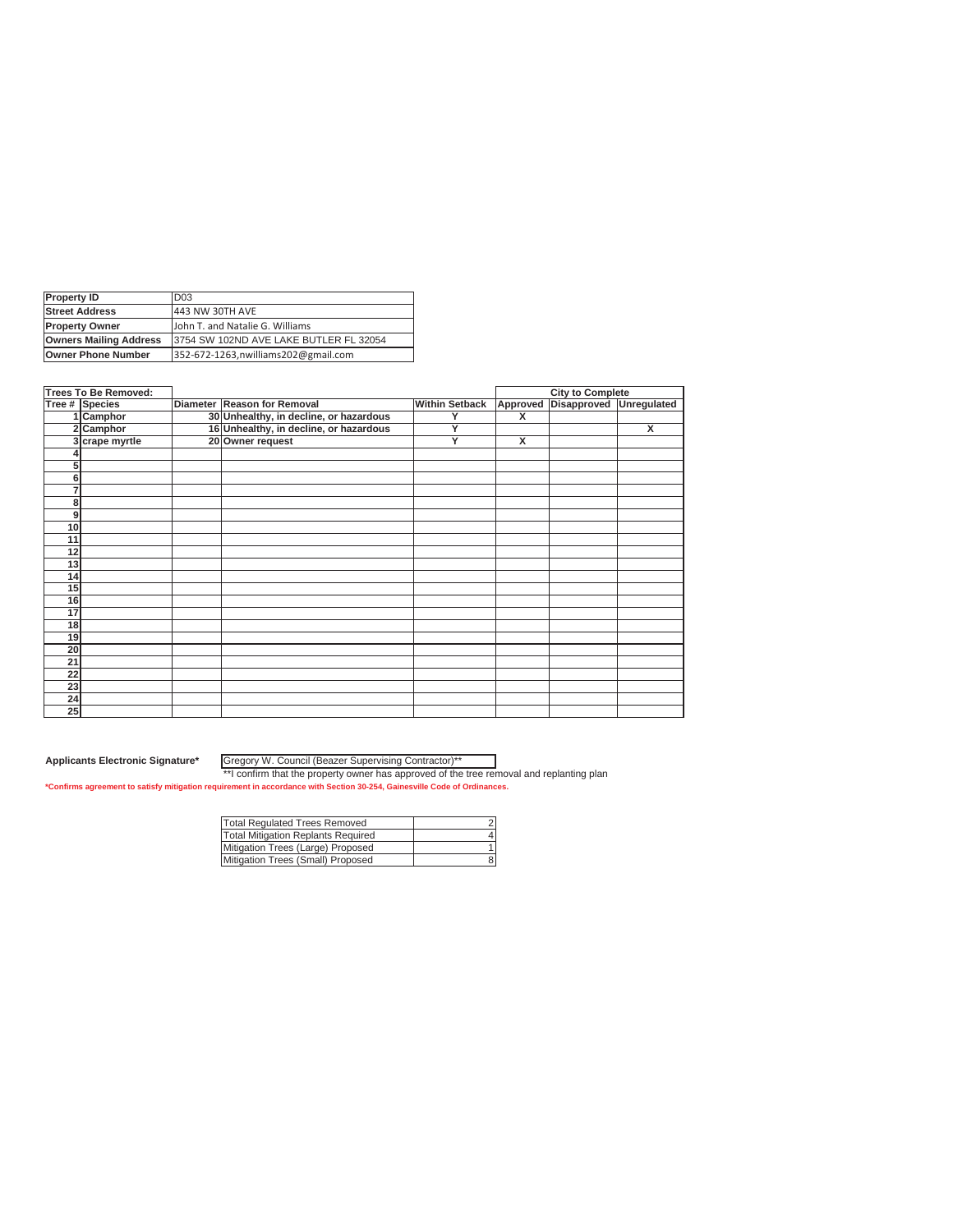| <b>Property ID</b>            | D <sub>04</sub>  |
|-------------------------------|------------------|
| <b>Street Address</b>         | 501 NW 30TH AVE  |
| <b>Property Owner</b>         | George G. Ricker |
| <b>Owners Mailing Address</b> | 501 NW 30TH AVE  |
| <b>Owner Phone Number</b>     | 352-256-0999     |

|                 | <b>Trees To Be Removed:</b> |                                        |                       |          | <b>City to Complete</b> |   |
|-----------------|-----------------------------|----------------------------------------|-----------------------|----------|-------------------------|---|
|                 | Tree # Species              | Diameter Reason for Removal            | <b>Within Setback</b> | Approved | Disapproved Unregulated |   |
|                 | $1$ Oak                     | 30 Unhealthy, in decline, or hazardous | ¥                     |          |                         |   |
|                 | 2 Laurel Oak                | 16 Unhealthy, in decline, or hazardous | Y                     |          |                         | x |
|                 | 3 Live Oak                  | 36 Unhealthy, in decline, or hazardous | Y                     | X        |                         |   |
|                 | 4 Laurel Oak                | 22 Unhealthy, in decline, or hazardous | Y                     |          |                         | x |
|                 | 5 Laurel Oak                | 28 Unhealthy, in decline, or hazardous | Y                     |          |                         | X |
|                 |                             |                                        |                       |          |                         |   |
|                 |                             |                                        |                       |          |                         |   |
| 8               |                             |                                        |                       |          |                         |   |
| 9               |                             |                                        |                       |          |                         |   |
| 10              |                             |                                        |                       |          |                         |   |
| 11              |                             |                                        |                       |          |                         |   |
| 12              |                             |                                        |                       |          |                         |   |
| 13              |                             |                                        |                       |          |                         |   |
| 14              |                             |                                        |                       |          |                         |   |
| 15              |                             |                                        |                       |          |                         |   |
| 16              |                             |                                        |                       |          |                         |   |
| 17              |                             |                                        |                       |          |                         |   |
| 18              |                             |                                        |                       |          |                         |   |
| 19              |                             |                                        |                       |          |                         |   |
| 20              |                             |                                        |                       |          |                         |   |
| 21              |                             |                                        |                       |          |                         |   |
| $\overline{22}$ |                             |                                        |                       |          |                         |   |
| 23              |                             |                                        |                       |          |                         |   |
| 24              |                             |                                        |                       |          |                         |   |
| 25              |                             |                                        |                       |          |                         |   |

Gregory W. Council (Beazer Supervising Contractor)\*\*

| Total Regulated Trees Removed      |  |
|------------------------------------|--|
| Total Mitigation Replants Required |  |
| Mitigation Trees (Large) Proposed  |  |
| Mitigation Trees (Small) Proposed  |  |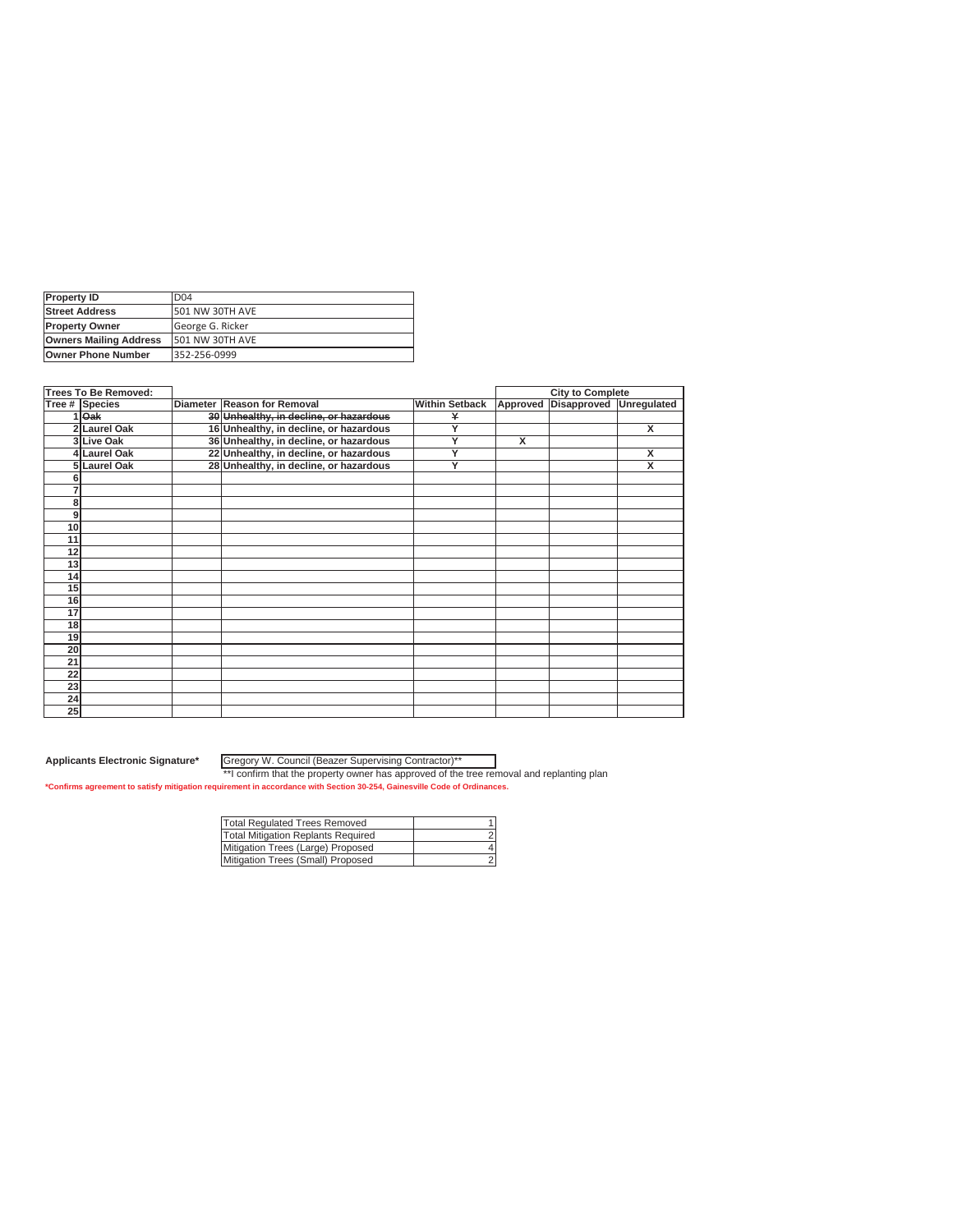| <b>Property ID</b>            | D06                              |
|-------------------------------|----------------------------------|
| <b>Street Address</b>         | 1511 NW 30TH AVE                 |
| <b>Property Owner</b>         | <b>ISCOTT AND JAYNE HARGRAVE</b> |
| <b>Owners Mailing Address</b> | 402 SW 41ST ST                   |
| <b>Owner Phone Number</b>     | 352-222-1811                     |

|    | <b>Trees To Be Removed:</b> |                                        |                       |          | <b>City to Complete</b> |                         |
|----|-----------------------------|----------------------------------------|-----------------------|----------|-------------------------|-------------------------|
|    | Tree # Species              | Diameter Reason for Removal            | <b>Within Setback</b> | Approved | Disapproved             | Unregulated             |
|    | 1 Laurel Oak                | 20 Unhealthy, in decline, or hazardous |                       |          |                         | x                       |
|    | 2 Laurel Oak                | 20 Unhealthy, in decline, or hazardous | Y                     |          |                         | X                       |
|    | 3Dogwood                    | 10 Unhealthy, in decline, or hazardous | Y                     |          |                         | x                       |
|    | 4 Paper Mulberry            | 8 Unhealthy, in decline, or hazardous  | Ÿ                     |          |                         | X                       |
|    | 5 Laurel Oak                | 20 Unhealthy, in decline, or hazardous | Y                     |          |                         | $\overline{\mathsf{x}}$ |
|    |                             |                                        |                       |          |                         |                         |
|    |                             |                                        |                       |          |                         |                         |
| 8  |                             |                                        |                       |          |                         |                         |
| 9  |                             |                                        |                       |          |                         |                         |
| 10 |                             |                                        |                       |          |                         |                         |
| 11 |                             |                                        |                       |          |                         |                         |
| 12 |                             |                                        |                       |          |                         |                         |
| 13 |                             |                                        |                       |          |                         |                         |
| 14 |                             |                                        |                       |          |                         |                         |
| 15 |                             |                                        |                       |          |                         |                         |
| 16 |                             |                                        |                       |          |                         |                         |
| 17 |                             |                                        |                       |          |                         |                         |
| 18 |                             |                                        |                       |          |                         |                         |
| 19 |                             |                                        |                       |          |                         |                         |
| 20 |                             |                                        |                       |          |                         |                         |
| 21 |                             |                                        |                       |          |                         |                         |
| 22 |                             |                                        |                       |          |                         |                         |
| 23 |                             |                                        |                       |          |                         |                         |
| 24 |                             |                                        |                       |          |                         |                         |
| 25 |                             |                                        |                       |          |                         |                         |

Gregory W. Council (Beazer Supervising Contractor)\*\*

| Total Regulated Trees Removed      |  |
|------------------------------------|--|
| Total Mitigation Replants Required |  |
| Mitigation Trees (Large) Proposed  |  |
| Mitigation Trees (Small) Proposed  |  |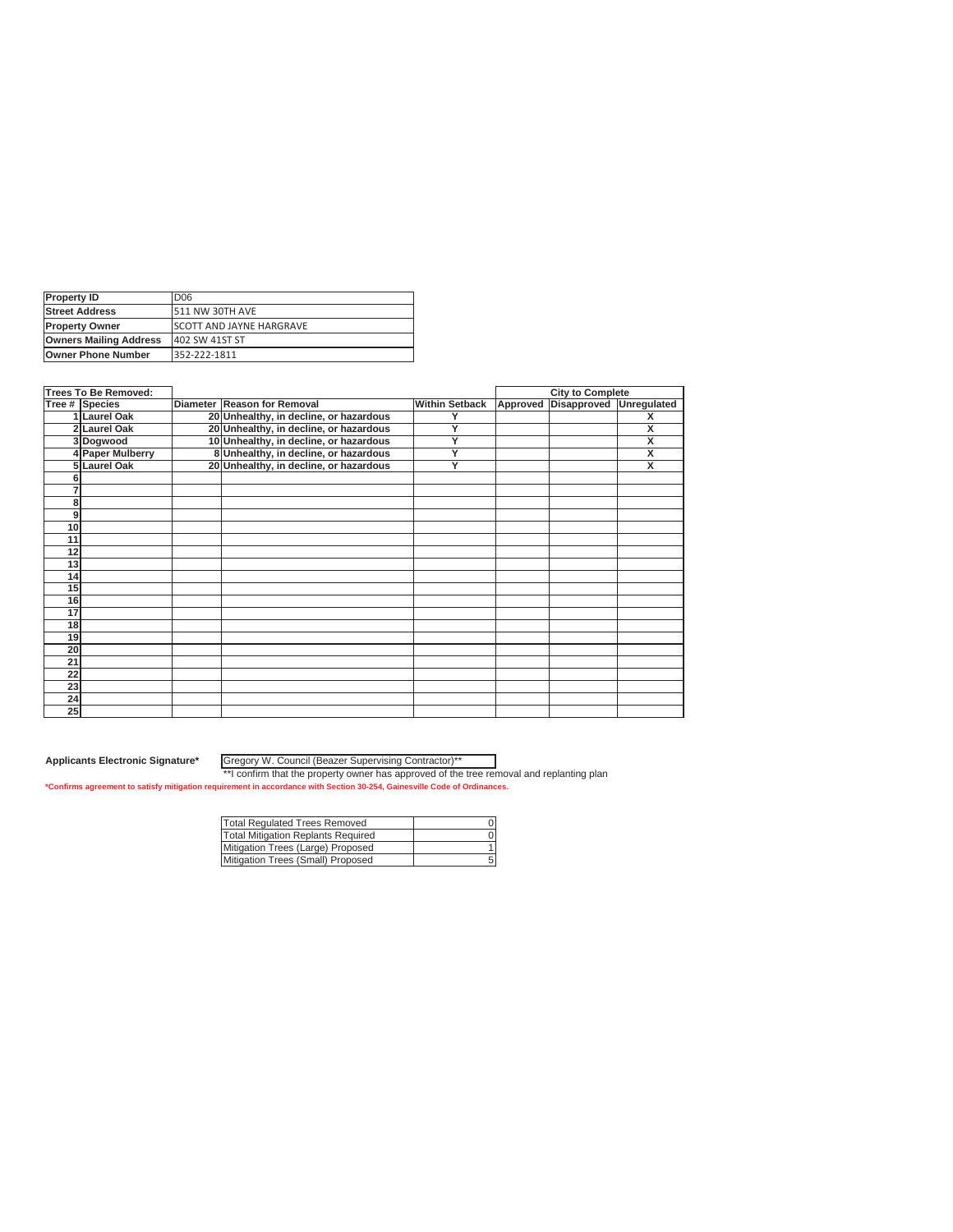| <b>Property ID</b>            | D <sub>06</sub>                 |
|-------------------------------|---------------------------------|
| <b>Street Address</b>         | 517 NW 30TH AVE                 |
| <b>Property Owner</b>         | <b>SCOTT AND JAYNE HARGRAVE</b> |
| <b>Owners Mailing Address</b> | 402 SW 41ST ST                  |
| <b>Owner Phone Number</b>     | 352-222-1811                    |

|                 | <b>Trees To Be Removed:</b> |                                        |                       | <b>City to Complete</b>          |                         |
|-----------------|-----------------------------|----------------------------------------|-----------------------|----------------------------------|-------------------------|
|                 | Tree # Species              | Diameter Reason for Removal            | <b>Within Setback</b> | Approved Disapproved Unregulated |                         |
|                 | 1 Oak                       | 30 Unhealthy, in decline, or hazardous | Y                     |                                  | x                       |
|                 | 2Dogwood                    | 10 Unhealthy, in decline, or hazardous | Y                     |                                  | X                       |
|                 | 3 Oak                       | Dead                                   | Y                     |                                  | $\overline{\mathbf{x}}$ |
|                 |                             |                                        |                       |                                  |                         |
| 5               |                             |                                        |                       |                                  |                         |
| 6               |                             |                                        |                       |                                  |                         |
| 7               |                             |                                        |                       |                                  |                         |
| 8               |                             |                                        |                       |                                  |                         |
| 9               |                             |                                        |                       |                                  |                         |
| 10              |                             |                                        |                       |                                  |                         |
| 11              |                             |                                        |                       |                                  |                         |
| 12              |                             |                                        |                       |                                  |                         |
| 13              |                             |                                        |                       |                                  |                         |
| 14              |                             |                                        |                       |                                  |                         |
| 15              |                             |                                        |                       |                                  |                         |
| 16              |                             |                                        |                       |                                  |                         |
| 17              |                             |                                        |                       |                                  |                         |
| 18              |                             |                                        |                       |                                  |                         |
| 19              |                             |                                        |                       |                                  |                         |
| 20              |                             |                                        |                       |                                  |                         |
| 21              |                             |                                        |                       |                                  |                         |
| $\overline{22}$ |                             |                                        |                       |                                  |                         |
| 23              |                             |                                        |                       |                                  |                         |
| $\overline{24}$ |                             |                                        |                       |                                  |                         |
| 25              |                             |                                        |                       |                                  |                         |

Gregory W. Council (Beazer Supervising Contractor)\*\*

| Total Regulated Trees Removed      |  |
|------------------------------------|--|
| Total Mitigation Replants Required |  |
| Mitigation Trees (Large) Proposed  |  |
| Mitigation Trees (Small) Proposed  |  |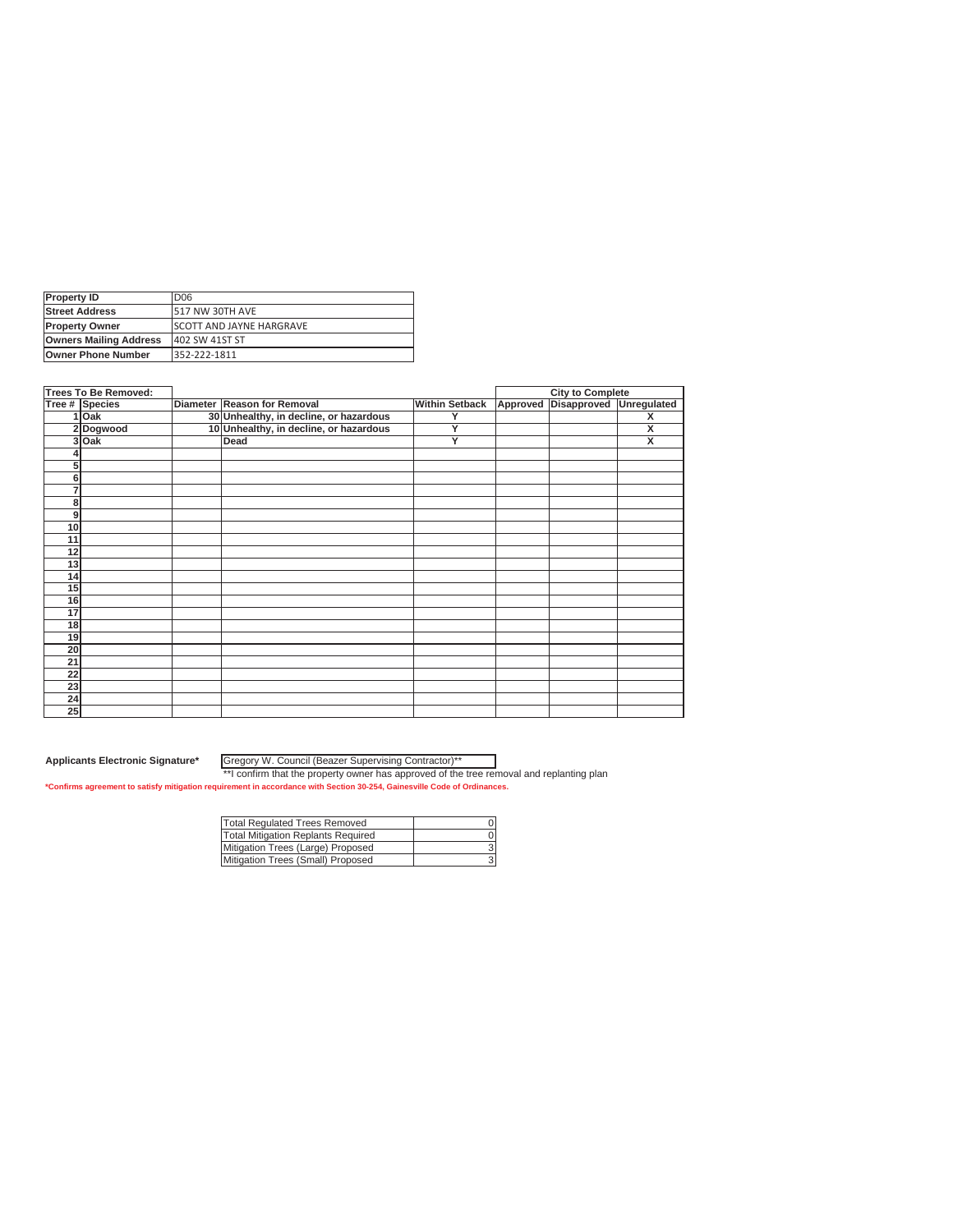| <b>Property ID</b>            | D <sub>08</sub>          |
|-------------------------------|--------------------------|
| <b>Street Address</b>         | 516 NW 29th Ave          |
| <b>Property Owner</b>         | Thu-Hien Nguyen          |
| <b>Owners Mailing Address</b> | 516 NW 29th Ave          |
| <b>Owner Phone Number</b>     | 352-278-0011 (text only) |

|                 | <b>Trees To Be Removed:</b> |                                        |                       |                         | <b>City to Complete</b> |   |
|-----------------|-----------------------------|----------------------------------------|-----------------------|-------------------------|-------------------------|---|
|                 | Tree # Species              | Diameter Reason for Removal            | <b>Within Setback</b> | Approved                | Disapproved Unregulated |   |
|                 | 1 Oak                       | 33 Unhealthy, in decline, or hazardous | N                     |                         |                         | x |
|                 | 2 Laurel Oak                | 42 Unhealthy, in decline, or hazardous | Y                     | X                       |                         |   |
|                 | 3 Laurel Oak                | 36 Unhealthy, in decline, or hazardous | Y                     | $\overline{\mathbf{x}}$ |                         |   |
|                 |                             |                                        |                       |                         |                         |   |
| 5               |                             |                                        |                       |                         |                         |   |
| 6               |                             |                                        |                       |                         |                         |   |
| 7               |                             |                                        |                       |                         |                         |   |
| 8               |                             |                                        |                       |                         |                         |   |
| 9               |                             |                                        |                       |                         |                         |   |
| 10              |                             |                                        |                       |                         |                         |   |
| 11              |                             |                                        |                       |                         |                         |   |
| 12              |                             |                                        |                       |                         |                         |   |
| 13              |                             |                                        |                       |                         |                         |   |
| 14              |                             |                                        |                       |                         |                         |   |
| 15              |                             |                                        |                       |                         |                         |   |
| 16              |                             |                                        |                       |                         |                         |   |
| 17              |                             |                                        |                       |                         |                         |   |
| 18              |                             |                                        |                       |                         |                         |   |
| 19              |                             |                                        |                       |                         |                         |   |
| 20              |                             |                                        |                       |                         |                         |   |
| $\overline{21}$ |                             |                                        |                       |                         |                         |   |
| 22              |                             |                                        |                       |                         |                         |   |
| 23              |                             |                                        |                       |                         |                         |   |
| 24              |                             |                                        |                       |                         |                         |   |
| 25              |                             |                                        |                       |                         |                         |   |

Gregory W. Council (Beazer Supervising Contractor)\*\*

| Total Regulated Trees Removed      |  |
|------------------------------------|--|
| Total Mitigation Replants Required |  |
| Mitigation Trees (Large) Proposed  |  |
| Mitigation Trees (Small) Proposed  |  |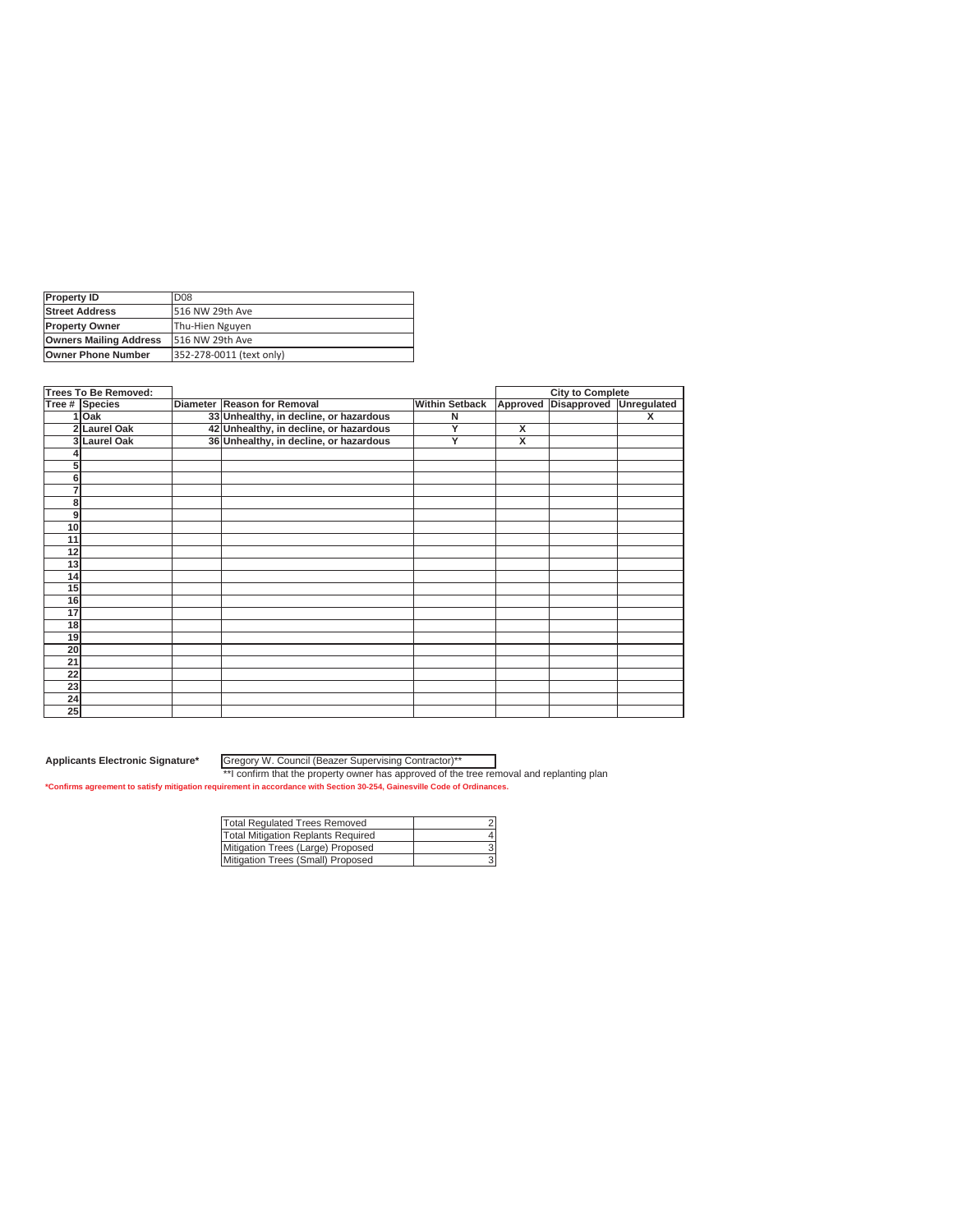| <b>Property ID</b>            | D <sub>10</sub>        |
|-------------------------------|------------------------|
| <b>Street Address</b>         | <b>532 NW 29TH AVE</b> |
| <b>Property Owner</b>         | John MONKUS            |
| <b>Owners Mailing Address</b> | 532 NW 29TH AVE        |
| <b>Owner Phone Number</b>     | 786-245-4911           |

|    | <b>Trees To Be Removed:</b> |           |                                        |                       |          | <b>City to Complete</b> |                         |
|----|-----------------------------|-----------|----------------------------------------|-----------------------|----------|-------------------------|-------------------------|
|    | Tree # Species              |           | Diameter Reason for Removal            | <b>Within Setback</b> | Approved | Disapproved             | Unregulated             |
|    | 1 Pecan                     |           | 12 Unhealthy, in decline, or hazardous |                       |          |                         | x                       |
|    | 2 Cherry Laurel             |           | 8 Unhealthy, in decline, or hazardous  | Y                     |          |                         | X                       |
|    | 3 Camphor                   |           | 10 Unhealthy, in decline, or hazardous | N                     |          |                         | X                       |
|    | 4 Camphor                   | $12+12+8$ | Unhealthy, in decline, or hazardous    | N                     |          |                         | X                       |
|    | 5 Hackberry                 |           | 8 Unhealthy, in decline, or hazardous  | Y                     |          |                         | $\overline{\mathsf{x}}$ |
|    |                             |           |                                        |                       |          |                         |                         |
| 7  |                             |           |                                        |                       |          |                         |                         |
| 8  |                             |           |                                        |                       |          |                         |                         |
| 9  |                             |           |                                        |                       |          |                         |                         |
| 10 |                             |           |                                        |                       |          |                         |                         |
| 11 |                             |           |                                        |                       |          |                         |                         |
| 12 |                             |           |                                        |                       |          |                         |                         |
| 13 |                             |           |                                        |                       |          |                         |                         |
| 14 |                             |           |                                        |                       |          |                         |                         |
| 15 |                             |           |                                        |                       |          |                         |                         |
| 16 |                             |           |                                        |                       |          |                         |                         |
| 17 |                             |           |                                        |                       |          |                         |                         |
| 18 |                             |           |                                        |                       |          |                         |                         |
| 19 |                             |           |                                        |                       |          |                         |                         |
| 20 |                             |           |                                        |                       |          |                         |                         |
| 21 |                             |           |                                        |                       |          |                         |                         |
| 22 |                             |           |                                        |                       |          |                         |                         |
| 23 |                             |           |                                        |                       |          |                         |                         |
| 24 |                             |           |                                        |                       |          |                         |                         |
| 25 |                             |           |                                        |                       |          |                         |                         |

Gregory W. Council (Beazer Supervising Contractor)\*\*

| Total Regulated Trees Removed      |  |
|------------------------------------|--|
| Total Mitigation Replants Required |  |
| Mitigation Trees (Large) Proposed  |  |
| Mitigation Trees (Small) Proposed  |  |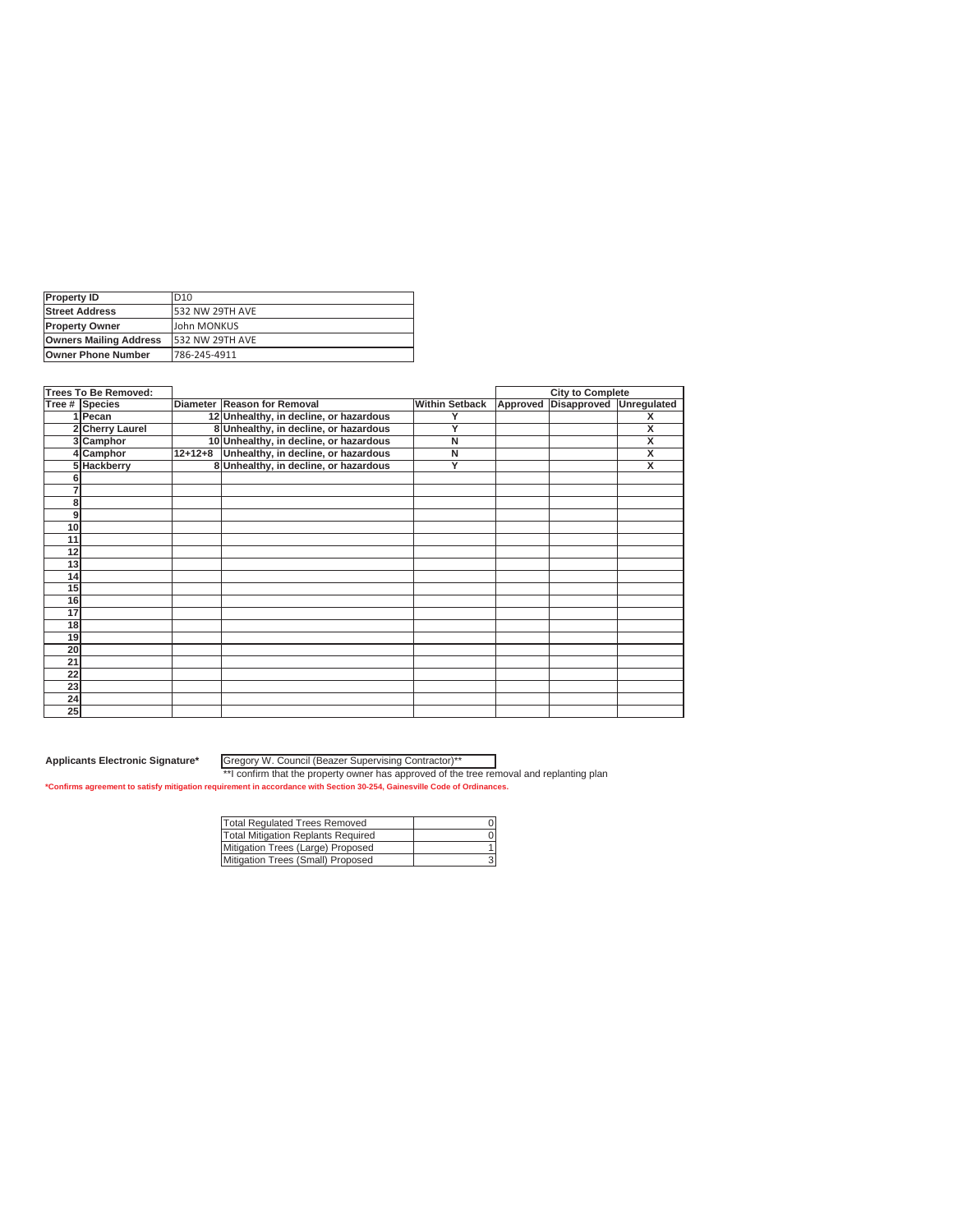| <b>Property ID</b>            | D11             |  |
|-------------------------------|-----------------|--|
| <b>Street Address</b>         | 529 NW 30TH AVE |  |
| <b>Property Owner</b>         | Freddie Mac     |  |
| <b>Owners Mailing Address</b> |                 |  |
| <b>Owner Phone Number</b>     |                 |  |

|                 | Trees To Be Removed: |                                        |                       |   | <b>City to Complete</b>          |   |
|-----------------|----------------------|----------------------------------------|-----------------------|---|----------------------------------|---|
|                 | Tree # Species       | Diameter Reason for Removal            | <b>Within Setback</b> |   | Approved Disapproved Unregulated |   |
|                 | 1 Laurel Oak         | 56 Unhealthy, in decline, or hazardous | v                     | X |                                  |   |
|                 | 2 Laurel Oak         | 56 Unhealthy, in decline, or hazardous | N                     |   |                                  | X |
|                 |                      |                                        |                       |   |                                  |   |
|                 |                      |                                        |                       |   |                                  |   |
| 5               |                      |                                        |                       |   |                                  |   |
| 6               |                      |                                        |                       |   |                                  |   |
|                 |                      |                                        |                       |   |                                  |   |
| 8               |                      |                                        |                       |   |                                  |   |
| 9               |                      |                                        |                       |   |                                  |   |
| 10              |                      |                                        |                       |   |                                  |   |
| 11              |                      |                                        |                       |   |                                  |   |
| 12              |                      |                                        |                       |   |                                  |   |
| 13              |                      |                                        |                       |   |                                  |   |
| 14              |                      |                                        |                       |   |                                  |   |
| 15              |                      |                                        |                       |   |                                  |   |
| 16              |                      |                                        |                       |   |                                  |   |
| 17              |                      |                                        |                       |   |                                  |   |
| 18              |                      |                                        |                       |   |                                  |   |
| 19              |                      |                                        |                       |   |                                  |   |
| 20              |                      |                                        |                       |   |                                  |   |
| 21              |                      |                                        |                       |   |                                  |   |
| $\overline{22}$ |                      |                                        |                       |   |                                  |   |
| 23              |                      |                                        |                       |   |                                  |   |
| 24              |                      |                                        |                       |   |                                  |   |
| 25              |                      |                                        |                       |   |                                  |   |

Gregory W. Council (Beazer Supervising Contractor)\*\*

| Total Regulated Trees Removed      |  |
|------------------------------------|--|
| Total Mitigation Replants Required |  |
| Mitigation Trees (Large) Proposed  |  |
| Mitigation Trees (Small) Proposed  |  |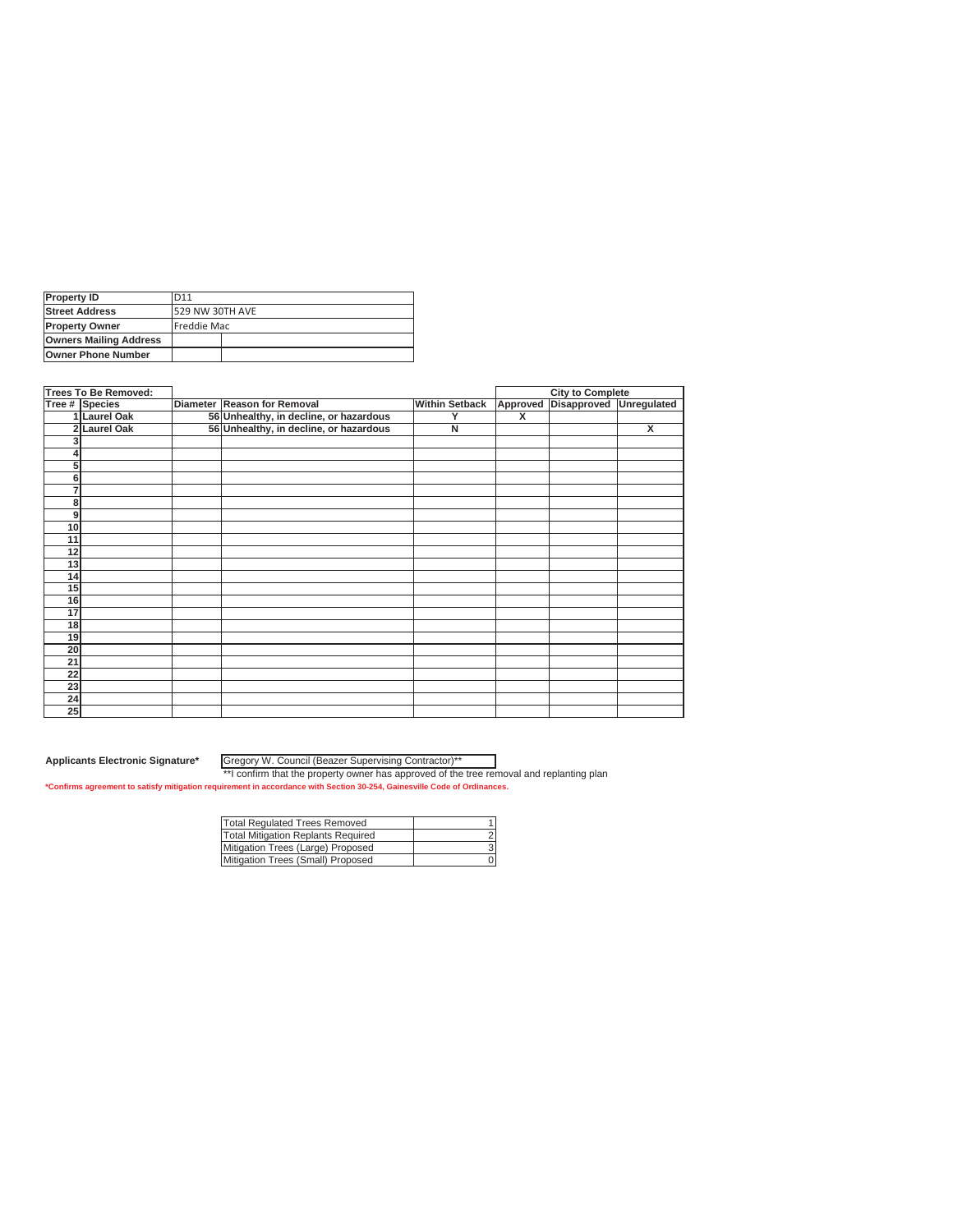| <b>Property ID</b>            | D <sub>13</sub>             |
|-------------------------------|-----------------------------|
| <b>Street Address</b>         | 533 NW 30TH AVE             |
| <b>Property Owner</b>         | <b>SELENA PAK PATTERSON</b> |
| <b>Owners Mailing Address</b> | 533 NW 30TH AVE             |
| <b>Owner Phone Number</b>     | 321-215-7607                |

|                 | <b>Trees To Be Removed:</b> |                                       |                       | <b>City to Complete</b>          |   |
|-----------------|-----------------------------|---------------------------------------|-----------------------|----------------------------------|---|
|                 | Tree # Species              | Diameter Reason for Removal           | <b>Within Setback</b> | Approved Disapproved Unregulated |   |
|                 | 1 Crape Myrtle              | 9 Unhealthy, in decline, or hazardous | Y                     |                                  | x |
|                 |                             |                                       |                       |                                  |   |
| 3               |                             |                                       |                       |                                  |   |
|                 |                             |                                       |                       |                                  |   |
| 5               |                             |                                       |                       |                                  |   |
| 6               |                             |                                       |                       |                                  |   |
| $\overline{7}$  |                             |                                       |                       |                                  |   |
| 8               |                             |                                       |                       |                                  |   |
| 9               |                             |                                       |                       |                                  |   |
| 10              |                             |                                       |                       |                                  |   |
| 11              |                             |                                       |                       |                                  |   |
| 12              |                             |                                       |                       |                                  |   |
| 13              |                             |                                       |                       |                                  |   |
| 14              |                             |                                       |                       |                                  |   |
| 15              |                             |                                       |                       |                                  |   |
| 16              |                             |                                       |                       |                                  |   |
| 17              |                             |                                       |                       |                                  |   |
| 18              |                             |                                       |                       |                                  |   |
| 19              |                             |                                       |                       |                                  |   |
| 20              |                             |                                       |                       |                                  |   |
| $\overline{21}$ |                             |                                       |                       |                                  |   |
| 22              |                             |                                       |                       |                                  |   |
| 23              |                             |                                       |                       |                                  |   |
| 24              |                             |                                       |                       |                                  |   |
| 25              |                             |                                       |                       |                                  |   |

Gregory W. Council (Beazer Supervising Contractor)\*\*

| Total Regulated Trees Removed      |  |
|------------------------------------|--|
| Total Mitigation Replants Required |  |
| Mitigation Trees (Large) Proposed  |  |
| Mitigation Trees (Small) Proposed  |  |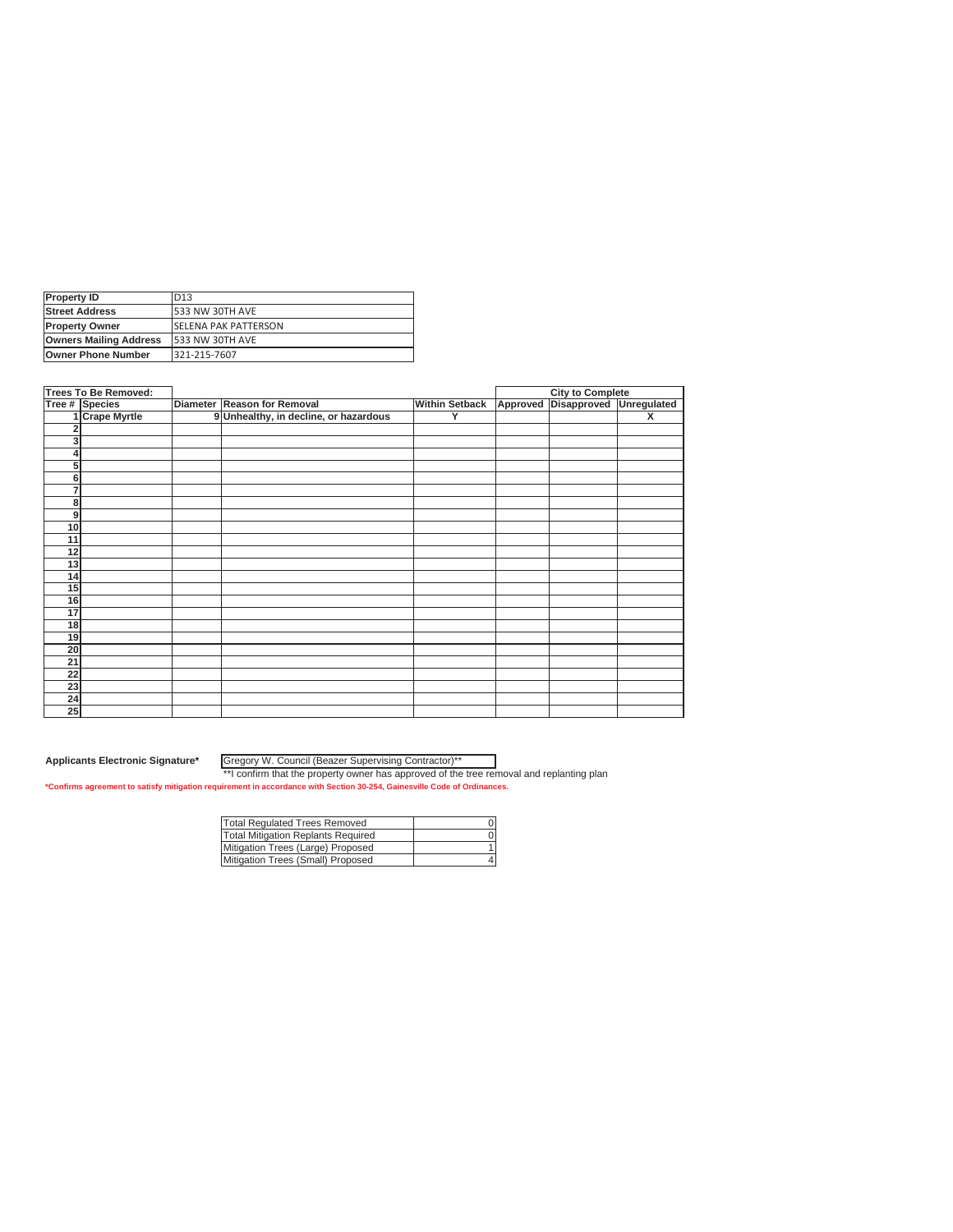| <b>Property ID</b>            | D <sub>14</sub>                    |
|-------------------------------|------------------------------------|
| <b>Street Address</b>         | 2903 NW 6th St                     |
| <b>Property Owner</b>         | <b>IGERALD C AND KATHY L BEVIS</b> |
| <b>Owners Mailing Address</b> | 6424 NW 47TH PL 32653              |
| <b>Owner Phone Number</b>     | 352-262-5163                       |

|    | <b>Trees To Be Removed:</b> |                                        |                       |                         | <b>City to Complete</b> |             |
|----|-----------------------------|----------------------------------------|-----------------------|-------------------------|-------------------------|-------------|
|    | Tree # Species              | Diameter Reason for Removal            | <b>Within Setback</b> | Approved                | Disapproved             | Unregulated |
|    | 1 Laurel Oak                | 31 Dead                                |                       | х                       |                         |             |
|    | 2 Laurel Oak                | 30 Unhealthy, in decline, or hazardous | Y                     | x                       |                         |             |
|    | 3 Camphor                   | 8 Unhealthy, in decline, or hazardous  | Y                     | X                       |                         |             |
|    | 4 Camphor                   | 8 Unhealthy, in decline, or hazardous  | Ÿ                     | x                       |                         |             |
|    | 5 Camphor                   | 10 Owner                               | Ÿ                     | x                       |                         |             |
|    | 6 Laurel Oak                | 32 Unhealthy, in decline, or hazardous | İΝ                    | $\overline{\mathsf{x}}$ |                         |             |
|    |                             |                                        |                       |                         |                         |             |
| 8  |                             |                                        |                       |                         |                         |             |
| 9  |                             |                                        |                       |                         |                         |             |
| 10 |                             |                                        |                       |                         |                         |             |
| 11 |                             |                                        |                       |                         |                         |             |
| 12 |                             |                                        |                       |                         |                         |             |
| 13 |                             |                                        |                       |                         |                         |             |
| 14 |                             |                                        |                       |                         |                         |             |
| 15 |                             |                                        |                       |                         |                         |             |
| 16 |                             |                                        |                       |                         |                         |             |
| 17 |                             |                                        |                       |                         |                         |             |
| 18 |                             |                                        |                       |                         |                         |             |
| 19 |                             |                                        |                       |                         |                         |             |
| 20 |                             |                                        |                       |                         |                         |             |
| 21 |                             |                                        |                       |                         |                         |             |
| 22 |                             |                                        |                       |                         |                         |             |
| 23 |                             |                                        |                       |                         |                         |             |
| 24 |                             |                                        |                       |                         |                         |             |
| 25 |                             |                                        |                       |                         |                         |             |

Gregory W. Council (Beazer Supervising Contractor)\*\*

| Total Regulated Trees Removed      |  |
|------------------------------------|--|
| Total Mitigation Replants Required |  |
| Mitigation Trees (Large) Proposed  |  |
| Mitigation Trees (Small) Proposed  |  |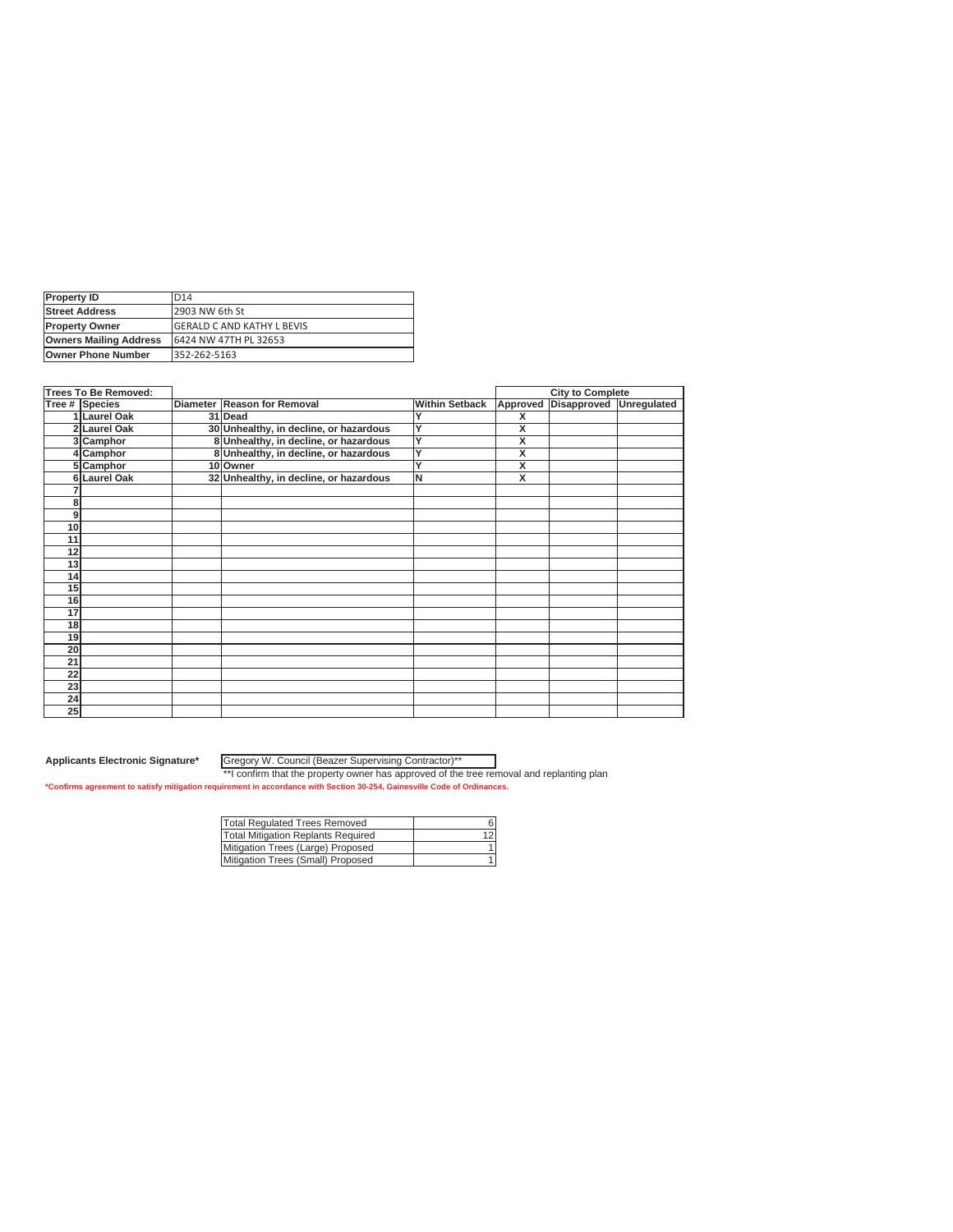| <b>Property ID</b>            | D <sub>14</sub>             |
|-------------------------------|-----------------------------|
| <b>Street Address</b>         | <b>2913 NW 6th St</b>       |
| <b>Property Owner</b>         | IGERALD C AND KATHY L BEVIS |
| <b>Owners Mailing Address</b> | 6424 NW 47TH PL 32653       |
| <b>Owner Phone Number</b>     | 352-262-5163                |

|    | <b>Trees To Be Removed:</b> |                                        |                       |                         | <b>City to Complete</b> |             |
|----|-----------------------------|----------------------------------------|-----------------------|-------------------------|-------------------------|-------------|
|    | Tree # Species              | Diameter Reason for Removal            | <b>Within Setback</b> | Approved                | Disapproved             | Unregulated |
|    | 1 Camphor                   | 12 Unhealthy, in decline, or hazardous |                       | х                       |                         |             |
|    | 2 Camphor                   | 10 Unhealthy, in decline, or hazardous | Y                     | X                       |                         |             |
|    | 3 Camphor                   | 8 Unhealthy, in decline, or hazardous  | Y                     | X                       |                         |             |
|    | 4 Camphor                   | 25 Unhealthy, in decline, or hazardous | Υ                     | $\overline{\mathsf{x}}$ |                         |             |
|    | 5 Camphor                   | 20 Unhealthy, in decline, or hazardous | N                     | $\overline{\mathsf{x}}$ |                         |             |
|    | 6 Camphor                   | 20 Unhealthy, in decline, or hazardous | N                     | $\overline{\mathsf{x}}$ |                         |             |
|    | 7 Camphor                   | 11 Owner; growing into roof of 2941A   | N                     | X                       |                         |             |
|    | 8 Camphor                   | 12 Unhealthy, in decline, or hazardous | Y                     | $\overline{\mathbf{x}}$ |                         |             |
|    | 9 Oak                       | 12 Unhealthy, in decline, or hazardous | Υ                     | $\overline{\mathsf{x}}$ |                         |             |
|    | 10 Oak                      | 12 Unhealthy, in decline, or hazardous | Ÿ                     | $\overline{\mathsf{x}}$ |                         |             |
|    | 11 Sweetgum (SG)            | 9 Unhealthy, in decline, or hazardous  | Ÿ                     | $\overline{\mathbf{x}}$ |                         |             |
| 12 |                             |                                        |                       |                         |                         |             |
| 13 |                             |                                        |                       |                         |                         |             |
| 14 |                             |                                        |                       |                         |                         |             |
| 15 |                             |                                        |                       |                         |                         |             |
| 16 |                             |                                        |                       |                         |                         |             |
| 17 |                             |                                        |                       |                         |                         |             |
| 18 |                             |                                        |                       |                         |                         |             |
| 19 |                             |                                        |                       |                         |                         |             |
| 20 |                             |                                        |                       |                         |                         |             |
| 21 |                             |                                        |                       |                         |                         |             |
| 22 |                             |                                        |                       |                         |                         |             |
| 23 |                             |                                        |                       |                         |                         |             |
| 24 |                             |                                        |                       |                         |                         |             |
| 25 |                             |                                        |                       |                         |                         |             |

Gregory W. Council (Beazer Supervising Contractor)\*\*

| Total Regulated Trees Removed      |  |
|------------------------------------|--|
| Total Mitigation Replants Required |  |
| Mitigation Trees (Large) Proposed  |  |
| Mitigation Trees (Small) Proposed  |  |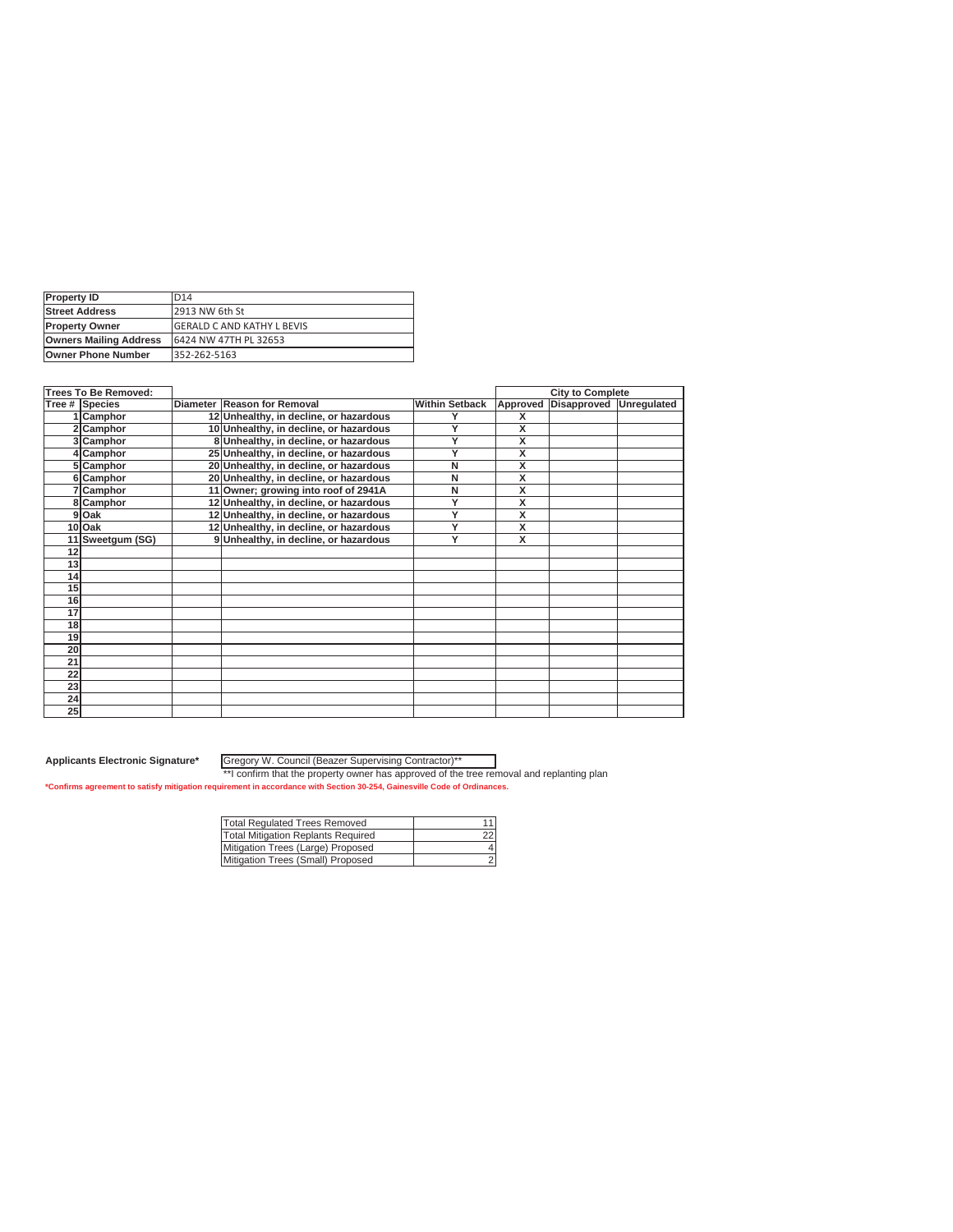| <b>Property ID</b>            | D <sub>16</sub>                        |
|-------------------------------|----------------------------------------|
| <b>Street Address</b>         | 2903 NW 6th St                         |
| <b>Property Owner</b>         | C. Edward Beste and Anna Legates-Beste |
| <b>Owners Mailing Address</b> | 12 WEST ST DEWEY BEACH DE 19971        |
| <b>Owner Phone Number</b>     | 410-251-1497, bestece@yahoo.com        |

|    | <b>Trees To Be Removed:</b> |                                        |                       |                         | <b>City to Complete</b> |                    |
|----|-----------------------------|----------------------------------------|-----------------------|-------------------------|-------------------------|--------------------|
|    | Tree # Species              | Diameter Reason for Removal            | <b>Within Setback</b> | Approved                | Disapproved             | <b>Unregulated</b> |
|    | 1 Camphor                   | 90 Owner Request                       |                       | x                       |                         |                    |
|    | 2 Laurel Oak                | 40 Unhealthy, in decline, or hazardous | Υ                     | X                       |                         |                    |
|    | 3 Holly                     | 10 Unhealthy, in decline, or hazardous | Y                     | X                       |                         |                    |
|    | 4 Holly                     | 10 Unhealthy, in decline, or hazardous | Y                     | $\overline{\mathsf{x}}$ |                         |                    |
|    | 5 Hackberry                 | 20 Owner Request                       | N                     | $\overline{\mathsf{x}}$ |                         |                    |
|    | 6 Camphor                   | 10 Unhealthy, in decline, or hazardous | Ÿ                     | $\overline{\mathsf{x}}$ |                         |                    |
|    |                             |                                        |                       |                         |                         |                    |
| 8  |                             |                                        |                       |                         |                         |                    |
| 9  |                             |                                        |                       |                         |                         |                    |
| 10 |                             |                                        |                       |                         |                         |                    |
| 11 |                             |                                        |                       |                         |                         |                    |
| 12 |                             |                                        |                       |                         |                         |                    |
| 13 |                             |                                        |                       |                         |                         |                    |
| 14 |                             |                                        |                       |                         |                         |                    |
| 15 |                             |                                        |                       |                         |                         |                    |
| 16 |                             |                                        |                       |                         |                         |                    |
| 17 |                             |                                        |                       |                         |                         |                    |
| 18 |                             |                                        |                       |                         |                         |                    |
| 19 |                             |                                        |                       |                         |                         |                    |
| 20 |                             |                                        |                       |                         |                         |                    |
| 21 |                             |                                        |                       |                         |                         |                    |
| 22 |                             |                                        |                       |                         |                         |                    |
| 23 |                             |                                        |                       |                         |                         |                    |
| 24 |                             |                                        |                       |                         |                         |                    |
| 25 |                             |                                        |                       |                         |                         |                    |

Gregory W. Council (Beazer Supervising Contractor)\*\*

| Total Regulated Trees Removed      |  |
|------------------------------------|--|
| Total Mitigation Replants Required |  |
| Mitigation Trees (Large) Proposed  |  |
| Mitigation Trees (Small) Proposed  |  |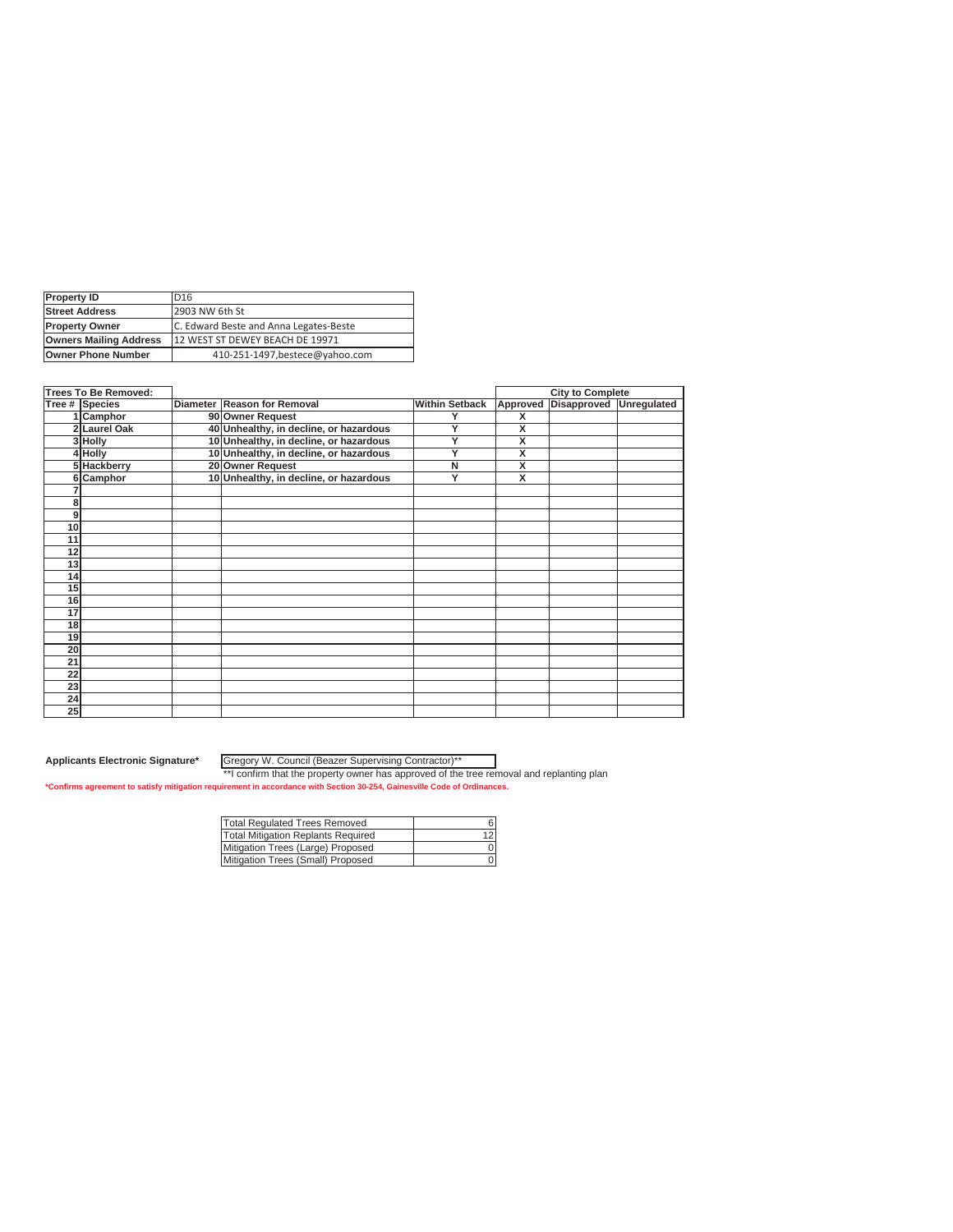

# **TREE REMOVAL PERMIT AND REPLANTING AGREEMENT**

| <b>Properties Covered by this Tree Removal Permit</b> | Owner                        |
|-------------------------------------------------------|------------------------------|
| <b>City ROW Block C</b>                               | <b>City of Gainesville</b>   |
| 437 NW 329th Ave                                      | James Frank Jr               |
| 404, 408, 444, and 510 NW 28th Ave                    | <b>Thomas Merrill</b>        |
| 419 NW 29th Ave                                       | <b>Dale Turlington</b>       |
| 501 NW 29th Ave                                       | <b>Elsie Butler</b>          |
| 507 NW 29th Ave                                       | <b>William Palmer</b>        |
| 519 NW 29th Ave                                       | <b>James Ludovici</b>        |
| 533 NW 29th Ave                                       | Alba Villanueva              |
| 2853 NW 6th St                                        | <b>Dale Turlington</b>       |
| 2803, 2805, 2807, 2813, and 2833 NW 6th St            | <b>Gainesville No 4, LLC</b> |

|                                            |                  |                   | <b>Mitigation</b> | <b>Mitigation</b> |
|--------------------------------------------|------------------|-------------------|-------------------|-------------------|
|                                            | <b>Regulated</b> | <b>Mitigation</b> | <b>Trees</b>      | <b>Trees</b>      |
|                                            | <b>Trees</b>     | <b>Replants</b>   | (Large)           | (Small)           |
| <b>Properties</b>                          | <b>Removed</b>   | <b>Required</b>   | <b>Proposed</b>   | <b>Proposed</b>   |
| <b>City ROW Block C</b>                    | 4                | 8                 | O                 | O                 |
| 437 NW 329th Ave                           | 0                | 0                 | 0                 | 10                |
| 404, 408, 444, and 510 NW 28th Ave         |                  | $\mathbf{2}$      | 15                | 8                 |
| 419 NW 29th Ave                            | O                | 0                 | 3                 |                   |
| 501 NW 29th Ave                            | O                | O                 |                   | O                 |
| 507 NW 29th Ave                            |                  | $\overline{2}$    |                   | $\overline{2}$    |
| 519 NW 29th Ave                            | ŋ                | ŋ                 | $\mathbf{2}$      | O                 |
| 533 NW 29th Ave                            | O                | O                 | 4                 | $\overline{2}$    |
| 2853 NW 6th St                             | O                | O                 | 3                 | 3                 |
| 2803, 2805, 2807, 2813, and 2833 NW 6th St | 4                | 8                 | $\bf{0}$          |                   |
| <b>Total</b>                               | 10               | 20                | 29                | 33                |

| Mitigation Trees Still To Be Planted                     | $-42$      |
|----------------------------------------------------------|------------|
| <b>Outstanding Mitigation Balance (Previous Permits)</b> | 294        |
| <b>Total Project Mitigation Balance</b>                  | 252        |
|                                                          |            |
| <b>Permit Valid Until</b>                                | 10/21/2014 |
|                                                          |            |
| Approved By: Mark D. Siburt, City Arborist               | 4/21/2014  |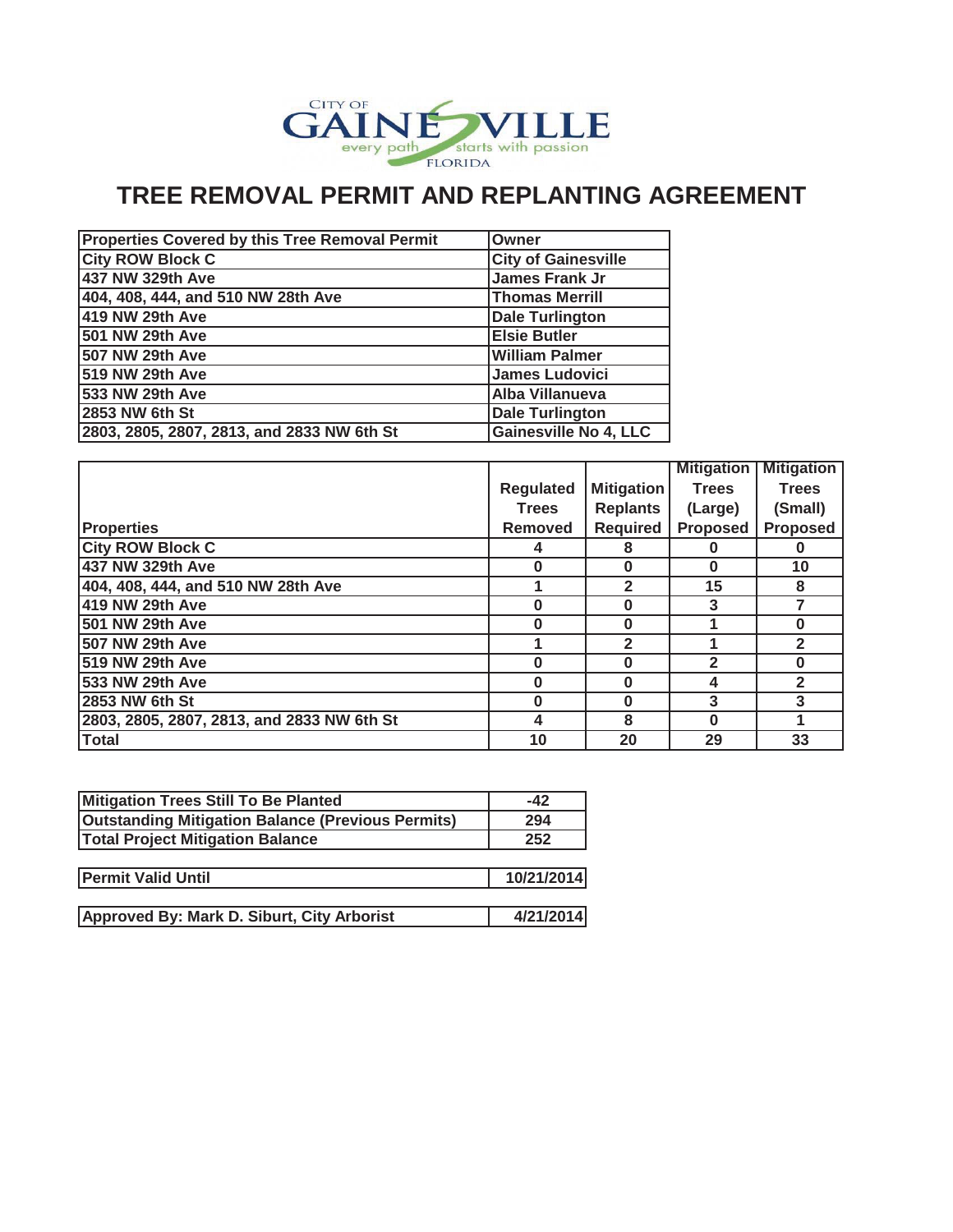| Trees To Be Removed: |                |        |                             |                 |                   |   | <b>City to Complete</b>          |                               |
|----------------------|----------------|--------|-----------------------------|-----------------|-------------------|---|----------------------------------|-------------------------------|
| Tree #               | <b>Species</b> |        | Diameter Reason for Removal | Lot ID          | <b>Street Add</b> |   | Approved Disapproved Unregulated |                               |
| 181                  | Cabbage Palm   | 14     | Facilitate Soil Removal     | C01             | NW 4th Terr       |   |                                  | x                             |
| 193                  | Camphor        | 9      | Facilitate Soil Removal     | CO <sub>2</sub> | NW 4th Terr       | x |                                  |                               |
| 194                  | Laurel Oak     | 15, 15 | Facilitate Soil Removal     | C02             | NW 4th Terr       | х |                                  |                               |
| 190                  | Sycamore       | 19     | Facilitate Soil Removal     | C02             | NW 4th Terr       | x |                                  |                               |
| 191                  | Laurel Oak     | 19     | Facilitate Soil Removal     | CO <sub>1</sub> | NW 4th Terr       | x |                                  |                               |
| 199                  | Slash Pine     | 23     | Facilitate Soil Removal     | <b>B01</b>      | NW 4th Terr       |   |                                  | x                             |
| 176                  | Cedar          | 12     | Facilitate Soil Removal     | C02             | NW 4th Terr       |   |                                  | $\overline{\phantom{a}}$<br>х |
|                      |                |        |                             |                 |                   |   |                                  |                               |
|                      |                |        |                             |                 |                   |   |                                  |                               |
|                      |                |        |                             |                 |                   |   |                                  |                               |
|                      |                |        |                             |                 |                   |   |                                  |                               |
|                      |                |        |                             |                 |                   |   |                                  |                               |
|                      |                |        |                             |                 |                   |   |                                  |                               |
|                      |                |        |                             |                 |                   |   |                                  |                               |
|                      |                |        |                             |                 |                   |   |                                  |                               |
|                      |                |        |                             |                 |                   |   |                                  |                               |
|                      |                |        |                             |                 |                   |   |                                  |                               |

Gregory W. Council (Beazer Supervising Contractor)

**\*Confirms agreement to satisfy mitigation requirement in accordance with Section 30-254, Gainesville Code of Ordinances.**

| <b>Total Requlated Trees Removed</b>      |  |
|-------------------------------------------|--|
| <b>Total Mitigation Replants Required</b> |  |
| Mitigation Trees (Large) Proposed         |  |
| Mitigation Trees (Small) Proposed         |  |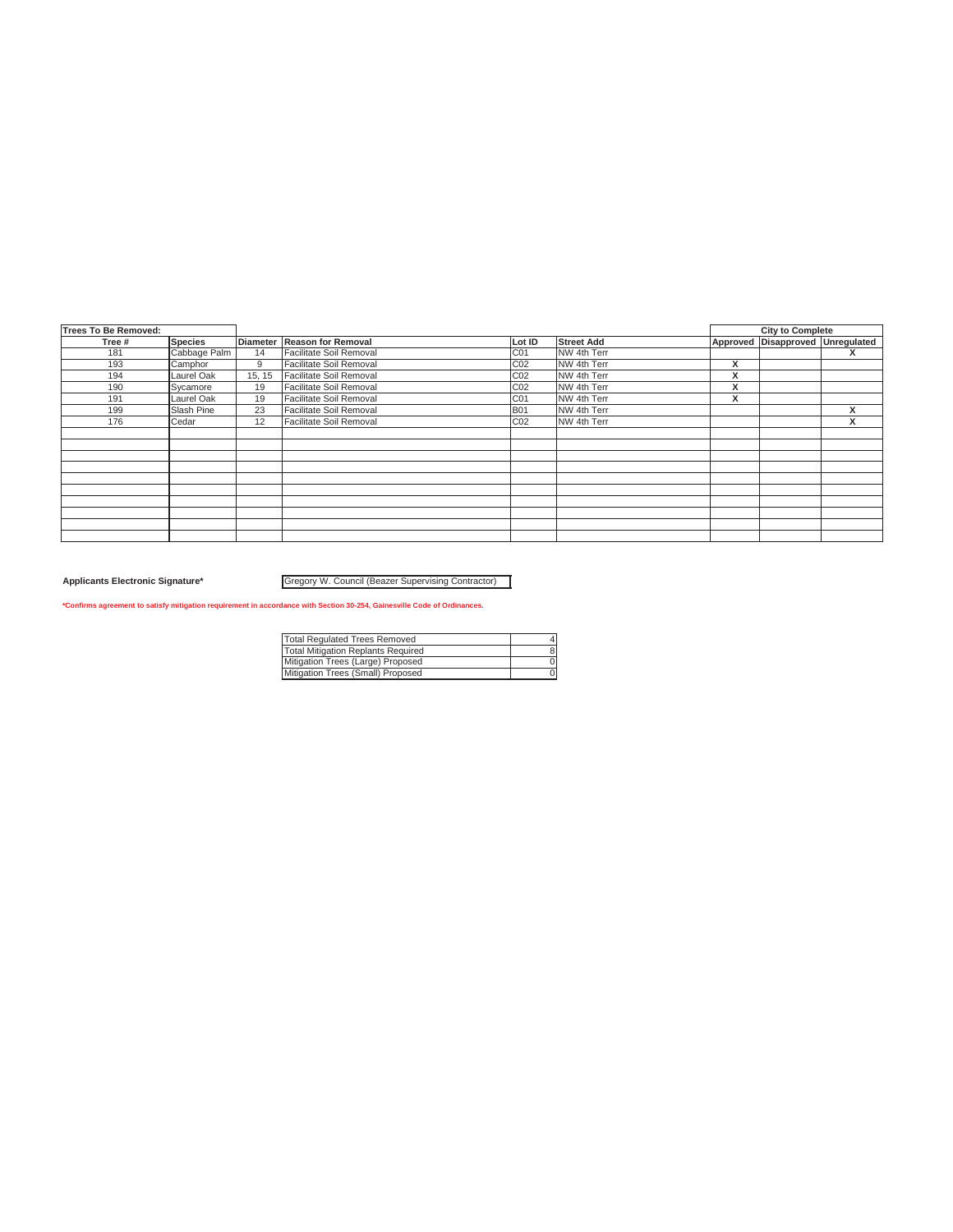| <b>Property ID</b>            | C01                                         |
|-------------------------------|---------------------------------------------|
| <b>Street Address</b>         | 437 NW 29th Ave                             |
| <b>Property Owner</b>         | <b>James Frank JR and Farinda E O'Steen</b> |
| <b>Owners Mailing Address</b> | 437 NW 29th Ave                             |
| <b>Owner Phone Number</b>     |                                             |

|                | <b>Trees To Be Removed:</b> |                             |                       |          | <b>City to Complete</b> |             |
|----------------|-----------------------------|-----------------------------|-----------------------|----------|-------------------------|-------------|
|                | Tree # Species              | Diameter Reason for Removal | <b>Within Setback</b> | Approved | Disapproved             | Unregulated |
|                | 1 None                      |                             |                       |          |                         |             |
| $\overline{2}$ |                             |                             |                       |          |                         |             |
| 3              |                             |                             |                       |          |                         |             |
| 4              |                             |                             |                       |          |                         |             |
| 5              |                             |                             |                       |          |                         |             |
| 6              |                             |                             |                       |          |                         |             |
| 7              |                             |                             |                       |          |                         |             |
| 8              |                             |                             |                       |          |                         |             |
| 9              |                             |                             |                       |          |                         |             |
| 10             |                             |                             |                       |          |                         |             |
| 11             |                             |                             |                       |          |                         |             |
| 12             |                             |                             |                       |          |                         |             |
| 13             |                             |                             |                       |          |                         |             |
| 14             |                             |                             |                       |          |                         |             |
| 15             |                             |                             |                       |          |                         |             |
| 16             |                             |                             |                       |          |                         |             |
| 17             |                             |                             |                       |          |                         |             |
| 18             |                             |                             |                       |          |                         |             |
| 19             |                             |                             |                       |          |                         |             |
| 20             |                             |                             |                       |          |                         |             |
| 21             |                             |                             |                       |          |                         |             |
| 22             |                             |                             |                       |          |                         |             |
| 23             |                             |                             |                       |          |                         |             |
| 24             |                             |                             |                       |          |                         |             |
| 25             |                             |                             |                       |          |                         |             |

Gregory W. Council (Beazer Supervising Contractor)\*\*

| <b>Total Regulated Trees Removed</b> |  |
|--------------------------------------|--|
| Total Mitigation Replants Required   |  |
| Mitigation Trees (Large) Proposed    |  |
| Mitigation Trees (Small) Proposed    |  |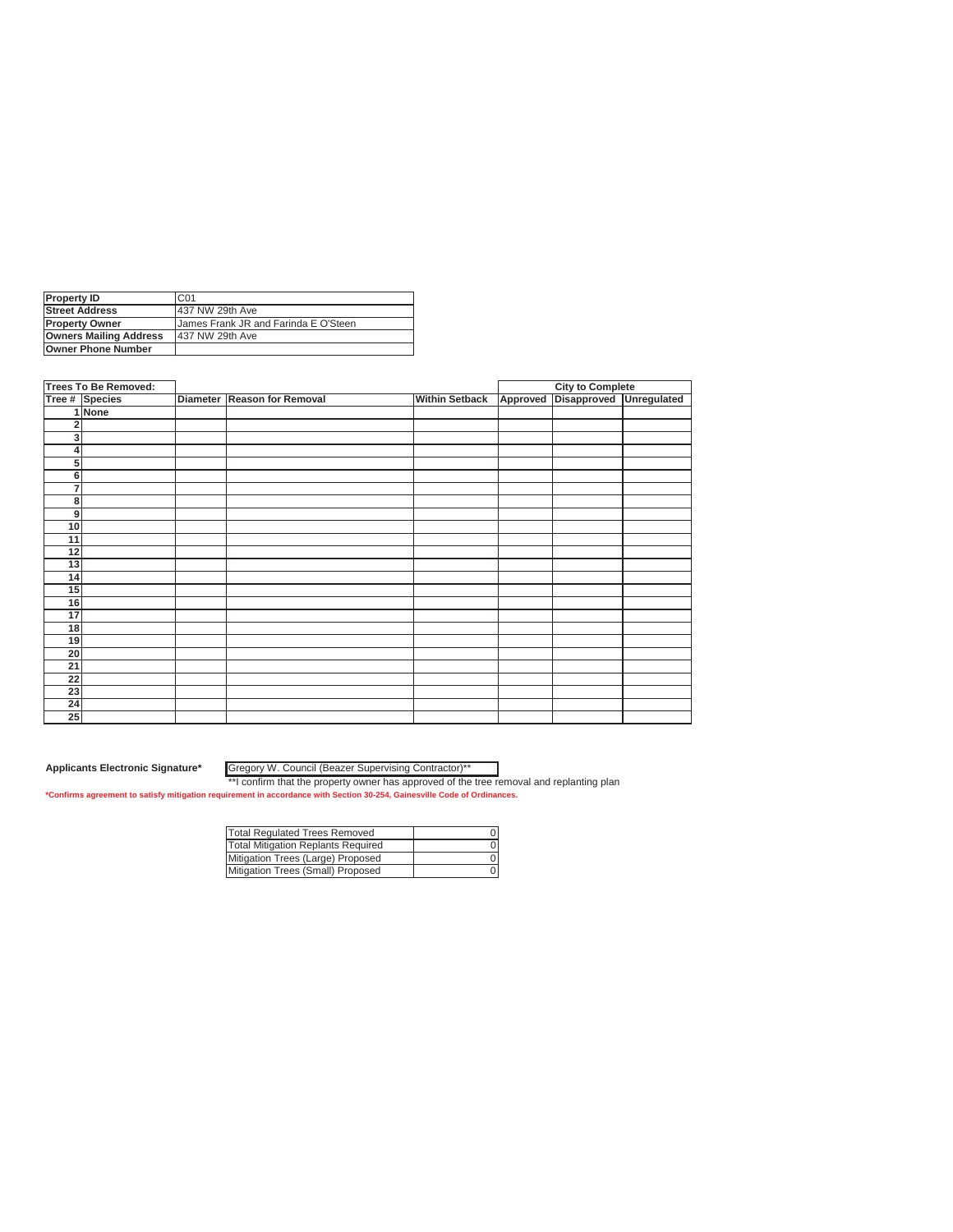| <b>Property ID</b>            | C <sub>02</sub>                                    |
|-------------------------------|----------------------------------------------------|
| <b>Street Address</b>         | 404, 408, 444 & 510 NW 28TH AVE                    |
| <b>Property Owner</b>         | Thomas L Merrill, Manager, Merrill Investments Llc |
| <b>Owners Mailing Address</b> | 825 NW 13th St                                     |
| <b>Owner Phone Number</b>     | 352-372-1494                                       |

|    | <b>Trees To Be Removed:</b> |    |                                        |                       |          | <b>City to Complete</b> |                         |
|----|-----------------------------|----|----------------------------------------|-----------------------|----------|-------------------------|-------------------------|
|    | Tree # Species              |    | Diameter Reason for Removal            | <b>Within Setback</b> | Approved | <b>Disapproved</b>      | <b>Unregulated</b>      |
|    | 1 Laurel Oak                |    | 18 Unhealthy, in decline, or hazardous | Υ                     |          |                         | X                       |
|    | 2 Cedar                     | 12 | Unhealthy, in decline, or hazardous    | N                     |          |                         | X                       |
|    | 3 Laurel Oak                | 36 | Unhealthy, in decline, or hazardous    | Y                     | x        |                         |                         |
|    | 4 Laurel Oak                | 10 | Unhealthy, in decline, or hazardous    | Ÿ                     |          |                         | $\overline{\mathbf{x}}$ |
|    | 5 Laurel Oak                | 14 | Unhealthy, in decline, or hazardous    | Y                     |          |                         | X                       |
|    | 6 Water Oak                 | 32 | Unhealthy, in decline, or hazardous    | N                     |          |                         | X                       |
|    |                             |    |                                        |                       |          |                         |                         |
| 8  |                             |    |                                        |                       |          |                         |                         |
| 9  |                             |    |                                        |                       |          |                         |                         |
| 10 |                             |    |                                        |                       |          |                         |                         |
| 11 |                             |    |                                        |                       |          |                         |                         |
| 12 |                             |    |                                        |                       |          |                         |                         |
| 13 |                             |    |                                        |                       |          |                         |                         |
| 14 |                             |    |                                        |                       |          |                         |                         |
| 15 |                             |    |                                        |                       |          |                         |                         |
| 16 |                             |    |                                        |                       |          |                         |                         |
| 17 |                             |    |                                        |                       |          |                         |                         |
| 18 |                             |    |                                        |                       |          |                         |                         |
| 19 |                             |    |                                        |                       |          |                         |                         |
| 20 |                             |    |                                        |                       |          |                         |                         |
| 21 |                             |    |                                        |                       |          |                         |                         |
| 22 |                             |    |                                        |                       |          |                         |                         |
| 23 |                             |    |                                        |                       |          |                         |                         |
| 24 |                             |    |                                        |                       |          |                         |                         |
| 25 |                             |    |                                        |                       |          |                         |                         |

Gregory W. Council (Beazer Supervising Contractor)\*\*

| Total Regulated Trees Removed      |     |
|------------------------------------|-----|
| Total Mitigation Replants Required |     |
| Mitigation Trees (Large) Proposed  | 15I |
| Mitigation Trees (Small) Proposed  |     |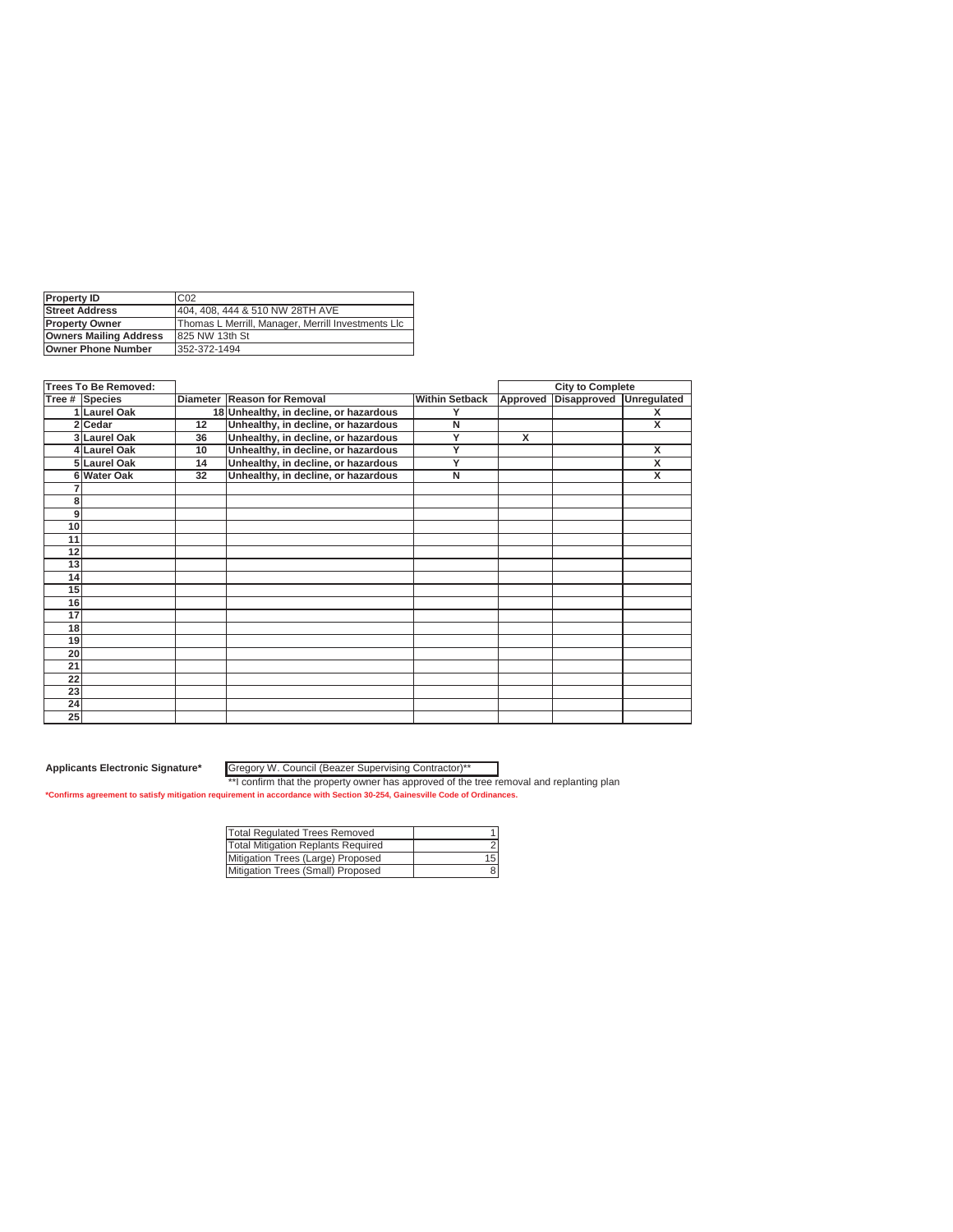| <b>Property ID</b>            | C <sub>0.3</sub>          |
|-------------------------------|---------------------------|
| <b>Street Address</b>         | 419 NW 29TH AVE           |
| <b>Property Owner</b>         | Dale And Susan Turlington |
| <b>Owners Mailing Address</b> | 3319 NW 69th St           |
| <b>Owner Phone Number</b>     | 352-372-9525              |

| <b>Trees To Be Removed:</b> |                 |                                     |                         |          | <b>City to Complete</b> |                         |
|-----------------------------|-----------------|-------------------------------------|-------------------------|----------|-------------------------|-------------------------|
| Tree # Species              | <b>Diameter</b> | <b>Reason for Removal</b>           | <b>Within Setback</b>   | Approved | Disapproved             | Unregulated             |
| 1 Black Cherry              | 9               | Unhealthy, in decline, or hazardous | Y                       |          |                         | X                       |
| 2 Black Cherry              | 9               | Unhealthy, in decline, or hazardous | Y                       |          |                         | $\overline{\mathsf{x}}$ |
| 3 Hackberry                 | 12              | Unhealthy, in decline, or hazardous | Y                       |          |                         | $\overline{\mathsf{x}}$ |
| 4Live Oak                   | 12              | Unhealthy, in decline, or hazardous | Y                       |          |                         | $\overline{\mathbf{x}}$ |
| 5 Laurel Oak                | 14              | Unhealthy, in decline, or hazardous | Y                       |          |                         | X                       |
| 6Pine                       | 18              | <b>Owner request</b>                | Ñ                       |          |                         | $\overline{\mathsf{x}}$ |
| <b>IPine</b>                | 18              | Owner request                       | Ñ                       |          |                         | $\overline{\mathsf{x}}$ |
| 8 Laurel Oak                | 10              | <b>Owner request</b>                | $\overline{\mathsf{N}}$ |          |                         | $\overline{\mathsf{x}}$ |
| 9 Laurel Oak                | 8               | <b>Owner request</b>                | Ñ                       |          |                         | $\overline{\mathsf{x}}$ |
| 10 Laurel Oak               | 24              | Owner request                       | $\overline{\mathsf{N}}$ |          |                         | X                       |
| 11 Mulberry                 | 10              | Unhealthy, in decline, or hazardous | Y                       |          |                         | $\overline{\mathsf{x}}$ |
| 12 Laurel Oak               | 8               | Owner request                       | $\overline{\mathsf{N}}$ |          |                         | X                       |
| 13 Laurel Oak               | 13              | Unhealthy, in decline, or hazardous | Y                       |          |                         | $\overline{\mathsf{x}}$ |
| 14 Pine                     | 18              | Owner request                       | $\overline{\mathsf{N}}$ |          |                         | $\overline{\mathsf{x}}$ |
| 15 Pine                     | 8               | Owner request                       | $\overline{\mathsf{N}}$ |          |                         | X                       |
| 16 Pine                     | 24              | <b>Owner request</b>                | $\overline{\mathsf{N}}$ |          |                         | X                       |
| 17 Laurel Oak               | $8 - 15"$       | <b>Owner request</b>                | Y                       |          |                         | $\overline{\mathsf{x}}$ |
| 18 Laurel Oak               | $8 - 15"$       | <b>Owner request</b>                | Y                       |          |                         | $\overline{\mathsf{x}}$ |
| 19 Laurel Oak               | $8 - 15"$       | Owner request                       | Y                       |          |                         | $\overline{\mathsf{x}}$ |
| 20 Laurel Oak               | $8 - 15"$       | <b>Owner request</b>                | Y                       |          |                         | X                       |
| 21 Laurel Oak               | $8 - 15"$       | <b>Owner request</b>                | Ÿ                       |          |                         | X                       |
| 22 Laurel Oak               | $8 - 15"$       | <b>Owner request</b>                | Y                       |          |                         | $\overline{\mathsf{x}}$ |
| 23 Laurel Oak               | $8 - 15"$       | <b>Owner request</b>                | Y                       |          |                         | $\overline{\mathsf{x}}$ |
| 24 Laurel Oak               | $8 - 15"$       | Owner request                       | Ÿ                       |          |                         | $\overline{\mathsf{x}}$ |
| 25 Laurel Oak               | $8 - 15"$       | <b>Owner request</b>                | Y                       |          |                         | X                       |
| 26 Laurel Oak               | $8 - 15"$       | Owner request                       | Y                       |          |                         | $\overline{\mathsf{x}}$ |
| 27 Laurel Oak               | $8 - 15"$       | <b>Owner request</b>                | Y                       |          |                         | $\overline{\mathsf{x}}$ |
| 28 Laurel Oak               | 24              | Unhealthy, in decline, or hazardous | Ÿ                       |          |                         | $\overline{\mathsf{x}}$ |
| 29 Black Cherry             | 12              | <b>Owner request</b>                | Y                       |          |                         | $\overline{\mathsf{x}}$ |

Applicants Electronic Signature\* [Gregory W. Council (Beazer Supervising Contractor)\*\*<br>\*\* [Confirms agreement to satisfy mitigation requirement in accordance with Section 30-3254, Gainesville Odde the tree removal and repl

| <b>Total Regulated Trees Removed</b> |  |
|--------------------------------------|--|
| Total Mitigation Replants Required   |  |
| Mitigation Trees (Large) Proposed    |  |
| Mitigation Trees (Small) Proposed    |  |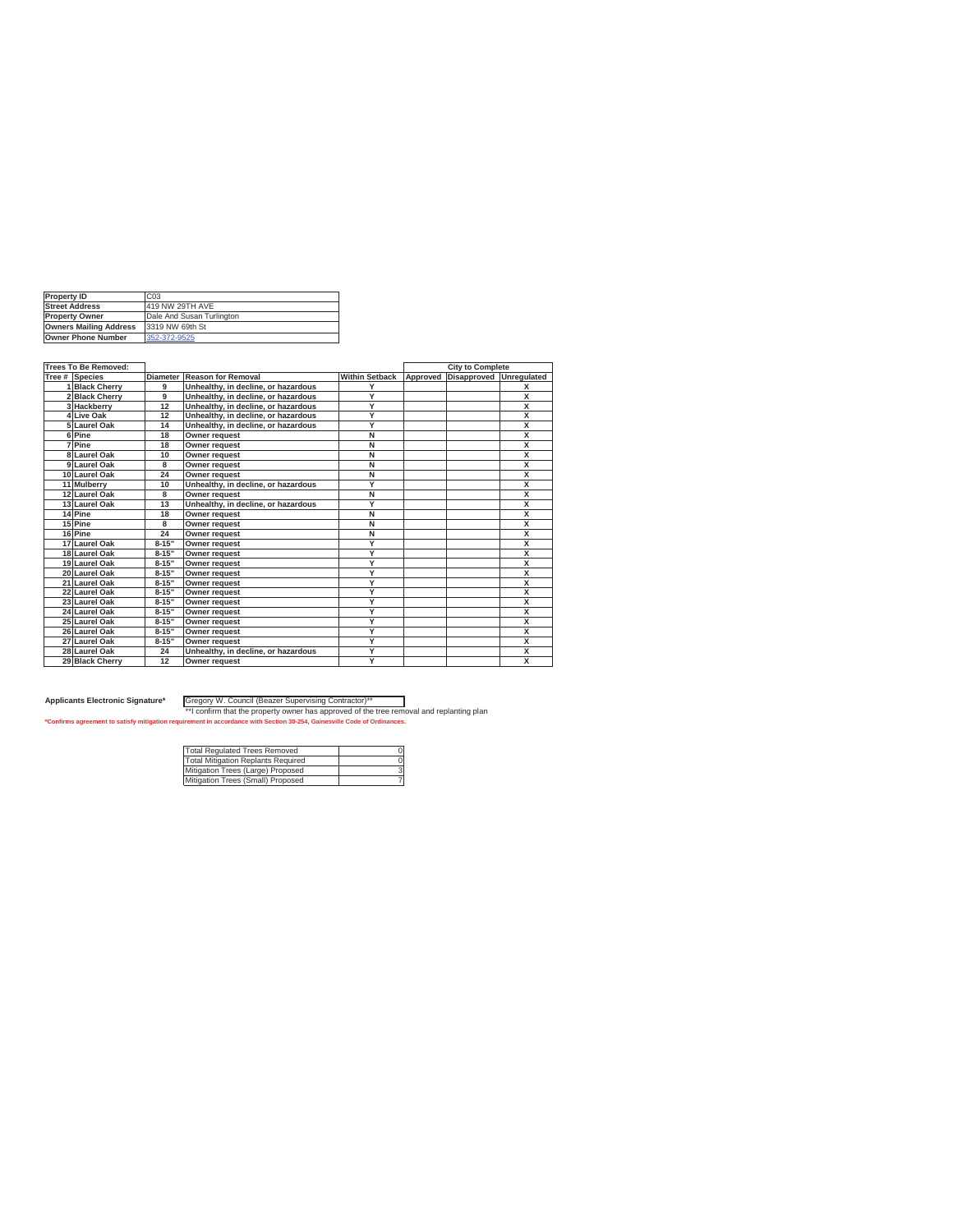| Property ID                   | C <sub>04</sub>              |  |  |
|-------------------------------|------------------------------|--|--|
| <b>Street Address</b>         | 501 NW 29TH AVE              |  |  |
| <b>Property Owner</b>         | Elsie Butler & Agnes O'Steen |  |  |
| <b>Owners Mailing Address</b> | 2607 NE County Rd 234        |  |  |
| lOwner Phone Number           |                              |  |  |

|    | <b>Trees To Be Removed:</b> |                             |                       |          | <b>City to Complete</b> |  |
|----|-----------------------------|-----------------------------|-----------------------|----------|-------------------------|--|
|    | Tree # Species              | Diameter Reason for Removal | <b>Within Setback</b> | Approved | Disapproved Unregulated |  |
|    | 1 None                      |                             |                       |          |                         |  |
| 2  |                             |                             |                       |          |                         |  |
| 3  |                             |                             |                       |          |                         |  |
| 4  |                             |                             |                       |          |                         |  |
| 5  |                             |                             |                       |          |                         |  |
| 6  |                             |                             |                       |          |                         |  |
| 7  |                             |                             |                       |          |                         |  |
| 8  |                             |                             |                       |          |                         |  |
| 9  |                             |                             |                       |          |                         |  |
| 10 |                             |                             |                       |          |                         |  |
| 11 |                             |                             |                       |          |                         |  |
| 12 |                             |                             |                       |          |                         |  |
| 13 |                             |                             |                       |          |                         |  |
| 14 |                             |                             |                       |          |                         |  |
| 15 |                             |                             |                       |          |                         |  |
| 16 |                             |                             |                       |          |                         |  |
| 17 |                             |                             |                       |          |                         |  |
| 18 |                             |                             |                       |          |                         |  |
| 19 |                             |                             |                       |          |                         |  |
| 20 |                             |                             |                       |          |                         |  |
| 21 |                             |                             |                       |          |                         |  |
| 22 |                             |                             |                       |          |                         |  |
| 23 |                             |                             |                       |          |                         |  |
| 24 |                             |                             |                       |          |                         |  |
| 25 |                             |                             |                       |          |                         |  |

Gregory W. Council (Beazer Supervising Contractor)\*\*

| Total Regulated Trees Removed      |  |
|------------------------------------|--|
| Total Mitigation Replants Required |  |
| Mitigation Trees (Large) Proposed  |  |
| Mitigation Trees (Small) Proposed  |  |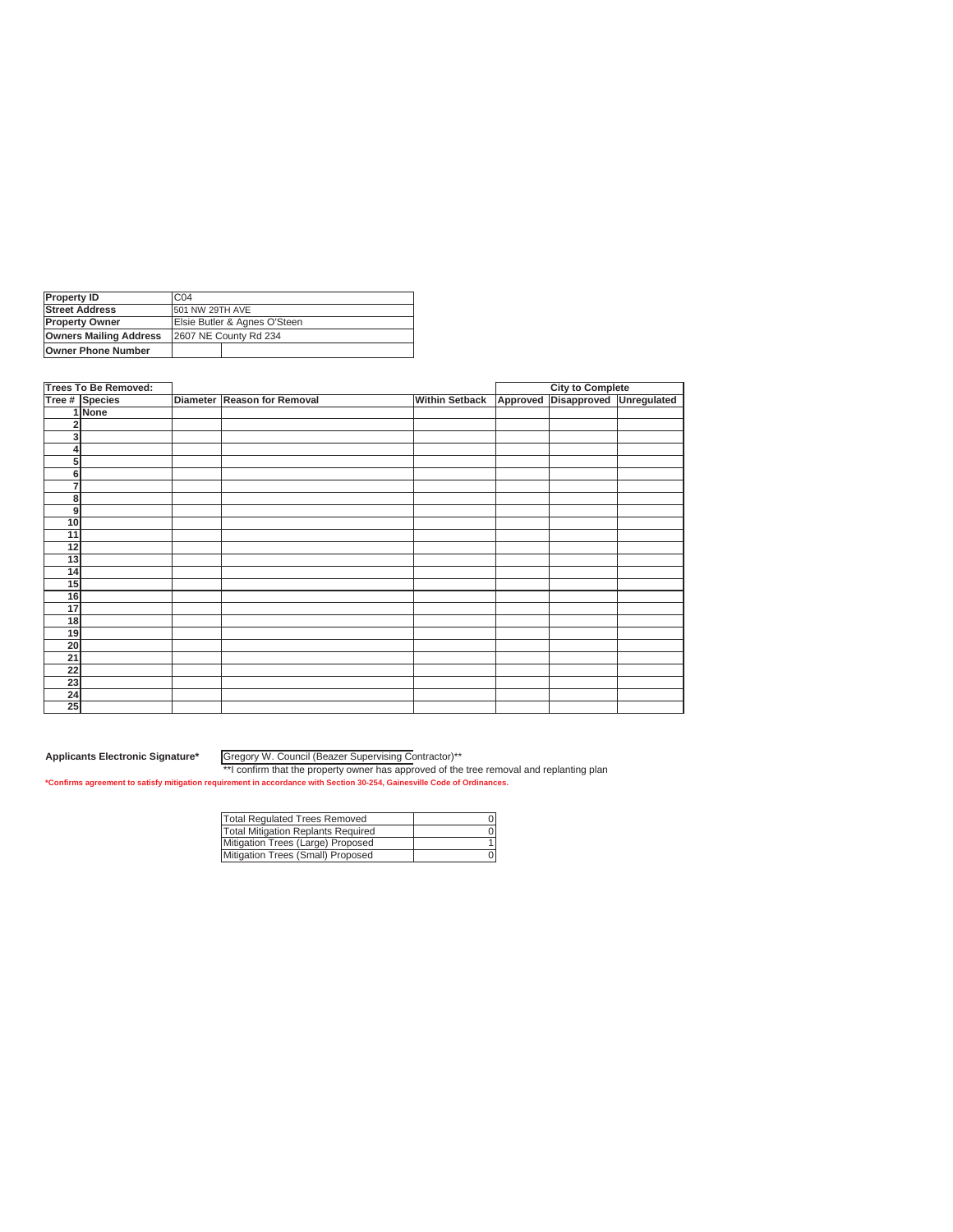| <b>Property ID</b>            | C <sub>05</sub>                                   |
|-------------------------------|---------------------------------------------------|
| <b>Street Address</b>         | 507 NW 29th AVE                                   |
| <b>Property Owner</b>         | William S. Palmer. Palmer Construction Group Inc. |
| <b>Owners Mailing Address</b> | 1939 NW 32nd PI                                   |
| <b>Owner Phone Number</b>     | 352-328-7236                                      |
|                               |                                                   |

|                 | Trees To Be Removed: |                 |                                     |                       |          | <b>City to Complete</b> |             |
|-----------------|----------------------|-----------------|-------------------------------------|-----------------------|----------|-------------------------|-------------|
|                 | Tree # Species       | <b>Diameter</b> | <b>Reason for Removal</b>           | <b>Within Setback</b> | Approved | Disapproved             | Unregulated |
|                 | <b>Laurel Oak</b>    | 48              | Unhealthy, in decline, or hazardous | Y                     | x        |                         |             |
|                 | 2 Laurel Oak         | 8               | Unhealthy, in decline, or hazardous | Y                     |          |                         | X           |
|                 | 3 Laurel Oak         | 12              | Unhealthy, in decline, or hazardous | Y                     |          |                         | X           |
|                 | 4 Laurel Oak         | 8               | Unhealthy, in decline, or hazardous | Y                     |          |                         | X           |
|                 | 5 Laurel Oak         | 8               | Unhealthy, in decline, or hazardous | Y                     |          |                         | X           |
|                 | 6 pine               | 9               | Unhealthy, in decline, or hazardous | Y                     |          |                         | x           |
|                 |                      |                 |                                     |                       |          |                         |             |
| 8               |                      |                 |                                     |                       |          |                         |             |
| 9               |                      |                 |                                     |                       |          |                         |             |
| 10              |                      |                 |                                     |                       |          |                         |             |
| 11              |                      |                 |                                     |                       |          |                         |             |
| 12              |                      |                 |                                     |                       |          |                         |             |
| 13              |                      |                 |                                     |                       |          |                         |             |
| 14              |                      |                 |                                     |                       |          |                         |             |
| 15              |                      |                 |                                     |                       |          |                         |             |
| 16              |                      |                 |                                     |                       |          |                         |             |
| 17              |                      |                 |                                     |                       |          |                         |             |
| 18              |                      |                 |                                     |                       |          |                         |             |
| 19              |                      |                 |                                     |                       |          |                         |             |
| 20              |                      |                 |                                     |                       |          |                         |             |
| 21              |                      |                 |                                     |                       |          |                         |             |
| $\overline{22}$ |                      |                 |                                     |                       |          |                         |             |
| 23              |                      |                 |                                     |                       |          |                         |             |
| 24              |                      |                 |                                     |                       |          |                         |             |
| 25              |                      |                 |                                     |                       |          |                         |             |

Gregory W. Council (Beazer Supervising Contractor)\*\*

| <b>Total Regulated Trees Removed</b> |  |
|--------------------------------------|--|
| Total Mitigation Replants Required   |  |
| Mitigation Trees (Large) Proposed    |  |
| Mitigation Trees (Small) Proposed    |  |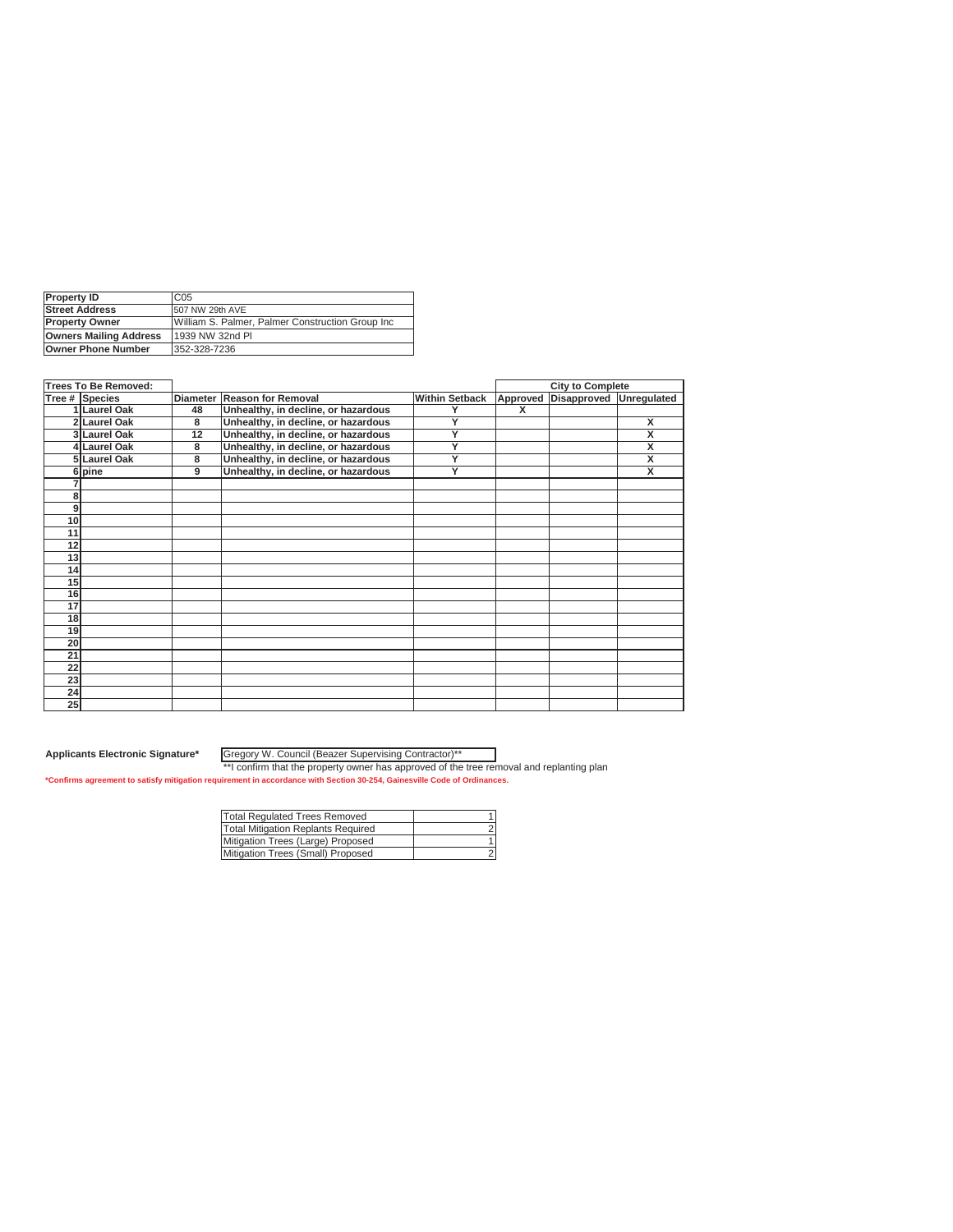| C06                                    | <b>Property ID</b>            |
|----------------------------------------|-------------------------------|
| 1519 NW 29th Ave                       | <b>Street Address</b>         |
| <b>James Ludovici And Rebecca Moss</b> | <b>Property Owner</b>         |
| 519 NW 29th Ave                        | <b>Owners Mailing Address</b> |
| 316-6616 Rebecca Moss                  |                               |
|                                        | Owner Phone Number            |

| <b>Trees To Be Removed:</b> |                 |                                     |                       |          | <b>City to Complete</b> |             |
|-----------------------------|-----------------|-------------------------------------|-----------------------|----------|-------------------------|-------------|
| Tree # Species              | <b>Diameter</b> | <b>Reason for Removal</b>           | <b>Within Setback</b> | Approved | Disapproved             | Unregulated |
| 1 Black Cherry              | 12              | Unhealthy, in decline, or hazardous | Υ                     |          |                         | x           |
| 2 Camphor                   | 16              | Unhealthy, in decline, or hazardous | Y                     |          |                         | x           |
| 3Redbud                     | 8               | Unhealthy, in decline, or hazardous | Y                     |          |                         | X           |
| 4 Pecan                     | 18              | Unhealthy, in decline, or hazardous | N                     |          |                         | X           |
| 5Redbud                     | 8               | <b>Owner Request</b>                | Y                     |          |                         | X           |
| 6Redbud                     | 8               | <b>Owner Request</b>                | Ÿ                     |          |                         | X           |
|                             |                 |                                     |                       |          |                         |             |
| 8                           |                 |                                     |                       |          |                         |             |
| 9                           |                 |                                     |                       |          |                         |             |
| 10                          |                 |                                     |                       |          |                         |             |
| 11                          |                 |                                     |                       |          |                         |             |
| 12                          |                 |                                     |                       |          |                         |             |
| 13                          |                 |                                     |                       |          |                         |             |
| 14                          |                 |                                     |                       |          |                         |             |
| 15                          |                 |                                     |                       |          |                         |             |
| 16                          |                 |                                     |                       |          |                         |             |
| 17                          |                 |                                     |                       |          |                         |             |
| 18                          |                 |                                     |                       |          |                         |             |
| 19                          |                 |                                     |                       |          |                         |             |
| 20                          |                 |                                     |                       |          |                         |             |
| 21                          |                 |                                     |                       |          |                         |             |
| 22                          |                 |                                     |                       |          |                         |             |
| 23                          |                 |                                     |                       |          |                         |             |
| 24                          |                 |                                     |                       |          |                         |             |
| 25                          |                 |                                     |                       |          |                         |             |

Gregory W. Council (Beazer Supervising Contractor)\*\*

| <b>Total Regulated Trees Removed</b> |  |
|--------------------------------------|--|
| Total Mitigation Replants Required   |  |
| Mitigation Trees (Large) Proposed    |  |
| Mitigation Trees (Small) Proposed    |  |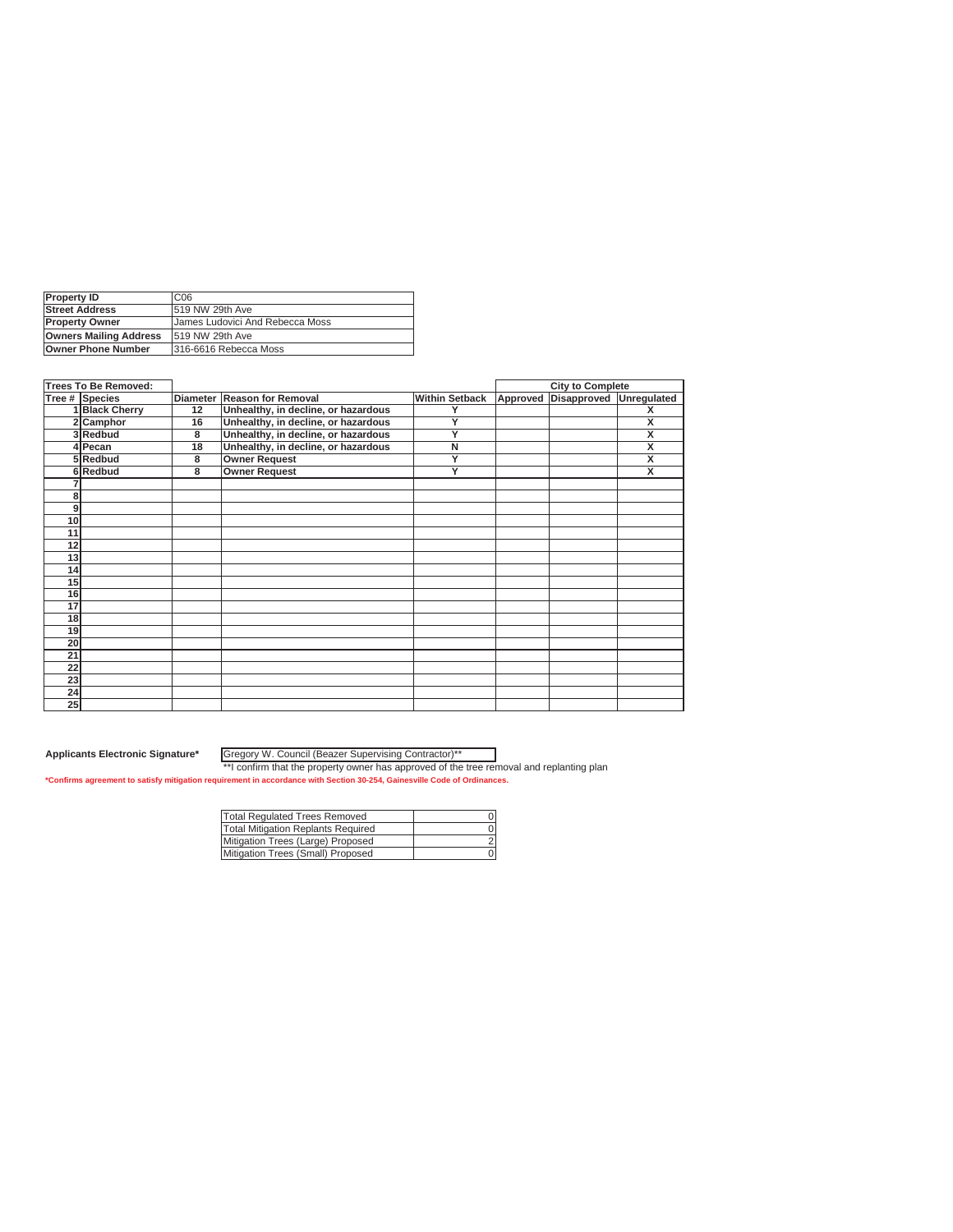| <b>Property ID</b>            | C <sub>09</sub>   |
|-------------------------------|-------------------|
| <b>Street Address</b>         | 533 NW 29th Ave   |
| <b>Property Owner</b>         | Alba A Villanueva |
| <b>Owners Mailing Address</b> | 533 NW 29th Ave   |
| <b>Owner Phone Number</b>     | 352-872-6481      |

|                         | Trees To Be Removed: |                 |                                     |                       |          | <b>City to Complete</b> |                         |
|-------------------------|----------------------|-----------------|-------------------------------------|-----------------------|----------|-------------------------|-------------------------|
|                         | Tree # Species       | <b>Diameter</b> | <b>Reason for Removal</b>           | <b>Within Setback</b> | Approved | Disapproved             | Unregulated             |
|                         | 1 Laurel Oak         | 24              | Unhealthy, in decline, or hazardous | v                     |          |                         | $\overline{\mathsf{x}}$ |
| $\overline{\mathbf{c}}$ |                      |                 |                                     |                       |          |                         |                         |
| 3                       |                      |                 |                                     |                       |          |                         |                         |
| ۷                       |                      |                 |                                     |                       |          |                         |                         |
| 5                       |                      |                 |                                     |                       |          |                         |                         |
| 6                       |                      |                 |                                     |                       |          |                         |                         |
| 7                       |                      |                 |                                     |                       |          |                         |                         |
| 8                       |                      |                 |                                     |                       |          |                         |                         |
| 9                       |                      |                 |                                     |                       |          |                         |                         |
| 10                      |                      |                 |                                     |                       |          |                         |                         |
| 11                      |                      |                 |                                     |                       |          |                         |                         |
| 12                      |                      |                 |                                     |                       |          |                         |                         |
| 13                      |                      |                 |                                     |                       |          |                         |                         |
| 14                      |                      |                 |                                     |                       |          |                         |                         |
| 15                      |                      |                 |                                     |                       |          |                         |                         |
| 16                      |                      |                 |                                     |                       |          |                         |                         |
| 17                      |                      |                 |                                     |                       |          |                         |                         |
| 18                      |                      |                 |                                     |                       |          |                         |                         |
| 19                      |                      |                 |                                     |                       |          |                         |                         |
| 20                      |                      |                 |                                     |                       |          |                         |                         |
| 21                      |                      |                 |                                     |                       |          |                         |                         |
| 22                      |                      |                 |                                     |                       |          |                         |                         |
| 23                      |                      |                 |                                     |                       |          |                         |                         |
| 24                      |                      |                 |                                     |                       |          |                         |                         |
| 25                      |                      |                 |                                     |                       |          |                         |                         |

Gregory W. Council (Beazer Supervising Contractor)\*\*

| <b>Total Regulated Trees Removed</b> |  |
|--------------------------------------|--|
| Total Mitigation Replants Required   |  |
| Mitigation Trees (Large) Proposed    |  |
| Mitigation Trees (Small) Proposed    |  |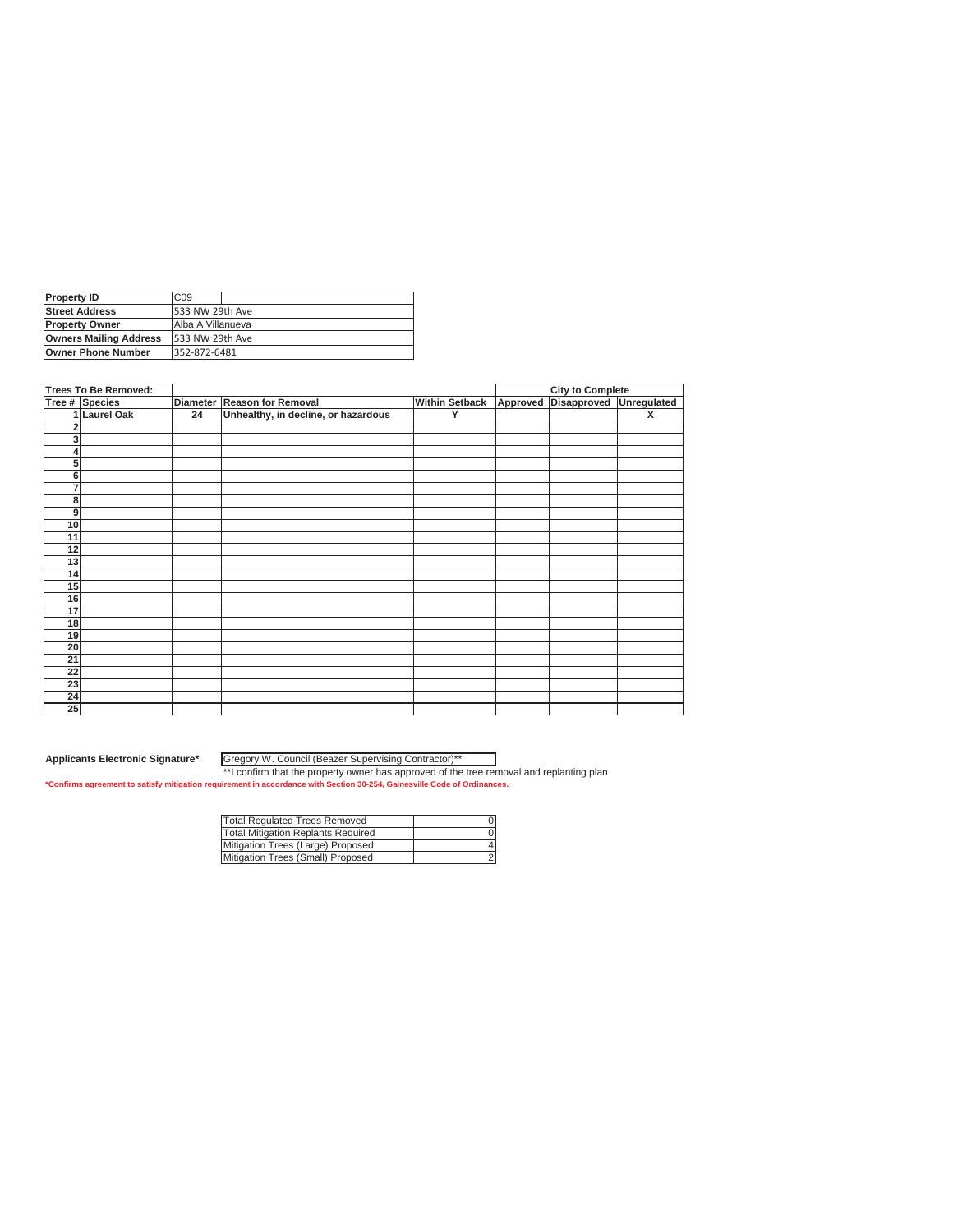| <b>IProperty ID</b>           | C <sub>10</sub>           |
|-------------------------------|---------------------------|
| <b>Street Address</b>         | 2853 NW 6th St            |
| <b>Property Owner</b>         | Dale And Susan Turlington |
| <b>Owners Mailing Address</b> | 13319 NW 69th St          |
| <b>Owner Phone Number</b>     | 352-372-9525              |

|                 | <b>Trees To Be Removed:</b> |                 |                                     |                       |          | <b>City to Complete</b> |                         |
|-----------------|-----------------------------|-----------------|-------------------------------------|-----------------------|----------|-------------------------|-------------------------|
|                 | Tree # Species              | <b>Diameter</b> | <b>Reason for Removal</b>           | <b>Within Setback</b> | Approved | Disapproved             | Unregulated             |
|                 | 1 Laurel Oak                | 26              | Unhealthy, in decline, or hazardous | N                     |          |                         | x                       |
|                 | 2 Laurel Oak                | 32              | Unhealthy, in decline, or hazardous | N                     |          |                         | X                       |
|                 | 3 Camphor                   | 18              | Unhealthy, in decline, or hazardous | Y                     |          |                         | $\overline{\mathbf{x}}$ |
|                 | 4Black cherry               | 18              | Owner Request(half on C09)          | Y                     |          |                         | x                       |
|                 |                             |                 |                                     |                       |          |                         |                         |
| 6               |                             |                 |                                     |                       |          |                         |                         |
| 7               |                             |                 |                                     |                       |          |                         |                         |
| 8               |                             |                 |                                     |                       |          |                         |                         |
| 9               |                             |                 |                                     |                       |          |                         |                         |
| 10 <sup>1</sup> |                             |                 |                                     |                       |          |                         |                         |
| 11              |                             |                 |                                     |                       |          |                         |                         |
| 12              |                             |                 |                                     |                       |          |                         |                         |
| 13              |                             |                 |                                     |                       |          |                         |                         |
| 14              |                             |                 |                                     |                       |          |                         |                         |
| 15              |                             |                 |                                     |                       |          |                         |                         |
| 16              |                             |                 |                                     |                       |          |                         |                         |
| 17              |                             |                 |                                     |                       |          |                         |                         |
| 18              |                             |                 |                                     |                       |          |                         |                         |
| 19              |                             |                 |                                     |                       |          |                         |                         |
| 20              |                             |                 |                                     |                       |          |                         |                         |
| 21              |                             |                 |                                     |                       |          |                         |                         |
| 22              |                             |                 |                                     |                       |          |                         |                         |
| 23              |                             |                 |                                     |                       |          |                         |                         |
| 24              |                             |                 |                                     |                       |          |                         |                         |
| 25              |                             |                 |                                     |                       |          |                         |                         |

Gregory W. Council (Beazer Supervising Contractor)\*\*

| <b>Total Regulated Trees Removed</b> |  |
|--------------------------------------|--|
| Total Mitigation Replants Required   |  |
| Mitigation Trees (Large) Proposed    |  |
| Mitigation Trees (Small) Proposed    |  |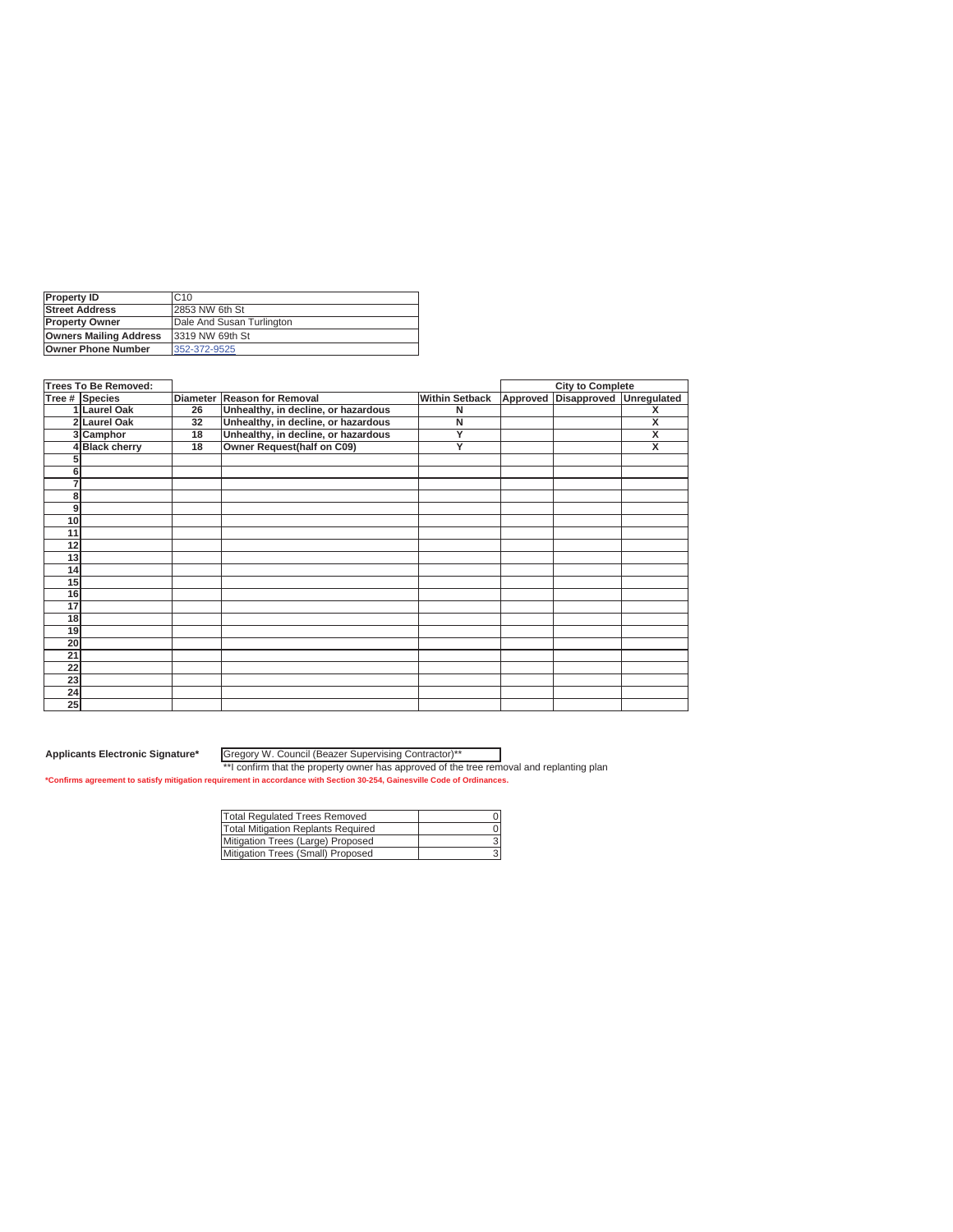| <b>Property ID</b>            | C.11                                    |
|-------------------------------|-----------------------------------------|
| <b>Street Address</b>         | 2803, 2805, 2807, 2813 & 2833 NW 6TH ST |
| <b>Property Owner</b>         | Gainesville No 4 LLC                    |
| <b>Owners Mailing Address</b> | 6691 SW County Rd 158, Jasper FL 32052  |
| <b>Owner Phone Number</b>     | 386-288-3705                            |
|                               |                                         |

|    | <b>Trees To Be Removed:</b> |                             |                       |                         | <b>City to Complete</b> |             |
|----|-----------------------------|-----------------------------|-----------------------|-------------------------|-------------------------|-------------|
|    | Tree # Species              | Diameter Reason for Removal | <b>Within Setback</b> | Approved                | Disapproved             | Unregulated |
|    | 1 Pine                      | 18 Owner Request            | Y                     |                         |                         | X           |
|    | 2 Pine                      | 15 Owner Request            | Y                     |                         |                         | X           |
|    | 3 hackberry                 | 9 Owner Request             | Υ                     | X                       |                         |             |
|    | 4 hackberry                 | 8 Owner Request             | Y                     | $\overline{\mathsf{x}}$ |                         |             |
|    | 5 hackberry                 | 14 Owner Request            | Y                     | $\overline{\mathbf{x}}$ |                         |             |
|    | 6 Pine                      | 28 Owner Request            | Y                     | $\overline{\mathbf{x}}$ |                         |             |
|    |                             |                             |                       |                         |                         |             |
| 8  |                             |                             |                       |                         |                         |             |
| 9  |                             |                             |                       |                         |                         |             |
| 10 |                             |                             |                       |                         |                         |             |
| 11 |                             |                             |                       |                         |                         |             |
| 12 |                             |                             |                       |                         |                         |             |
| 13 |                             |                             |                       |                         |                         |             |
| 14 |                             |                             |                       |                         |                         |             |
| 15 |                             |                             |                       |                         |                         |             |
| 16 |                             |                             |                       |                         |                         |             |
| 17 |                             |                             |                       |                         |                         |             |
| 18 |                             |                             |                       |                         |                         |             |
| 19 |                             |                             |                       |                         |                         |             |
| 20 |                             |                             |                       |                         |                         |             |
| 21 |                             |                             |                       |                         |                         |             |
| 22 |                             |                             |                       |                         |                         |             |
| 23 |                             |                             |                       |                         |                         |             |
| 24 |                             |                             |                       |                         |                         |             |
| 25 |                             |                             |                       |                         |                         |             |

Gregory W. Council (Beazer Supervising Contractor)\*\*

| <b>Total Regulated Trees Removed</b> |  |
|--------------------------------------|--|
| Total Mitigation Replants Required   |  |
| Mitigation Trees (Large) Proposed    |  |
| Mitigation Trees (Small) Proposed    |  |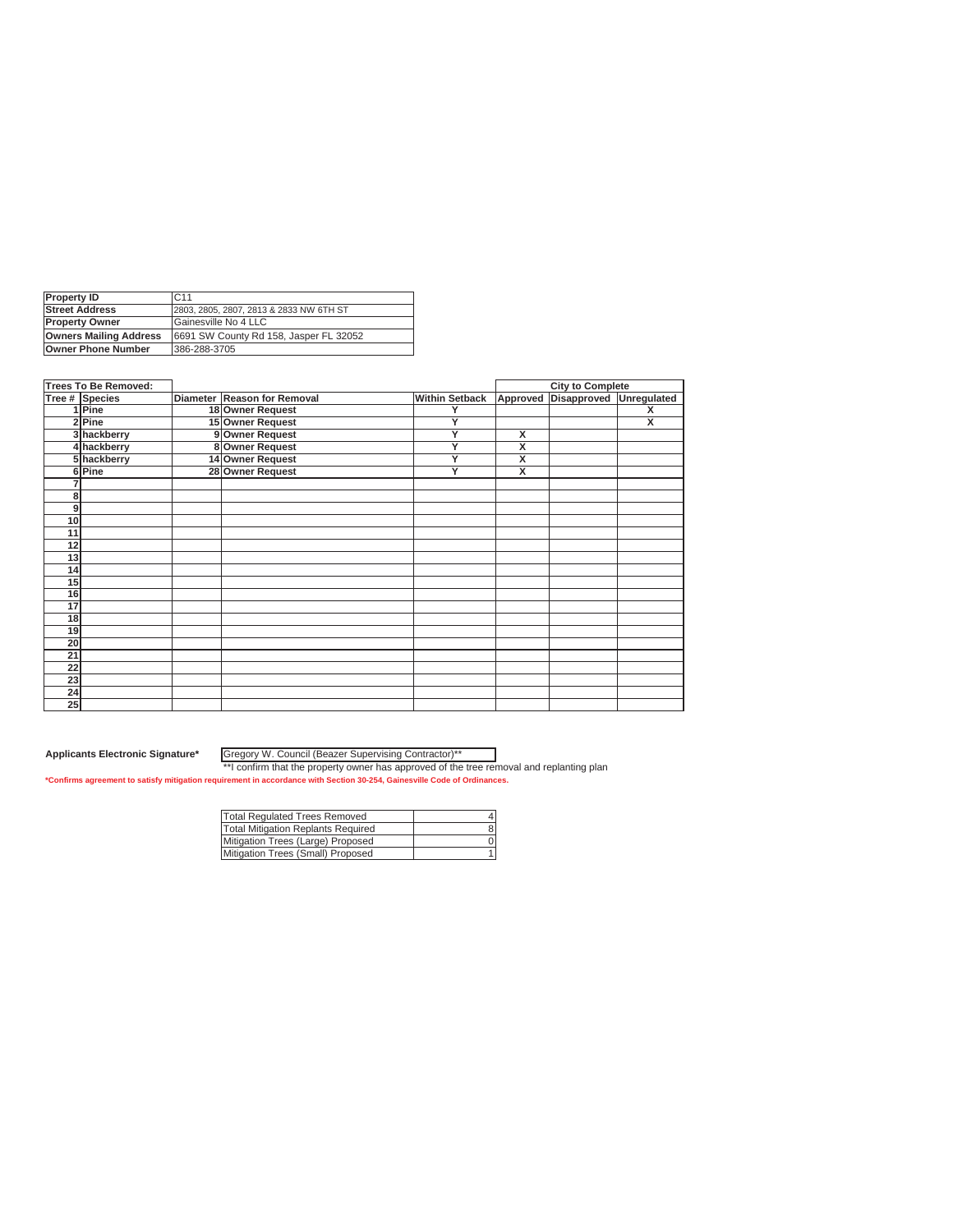

# **TREE REMOVAL PERMIT AND REPLANTING AGREEMENT**

| <b>Properties Covered by this Tree Removal Permit</b> | <b>IOwner</b>              |
|-------------------------------------------------------|----------------------------|
| <b>200 NW 23rd Ave</b>                                | Beazer East, Inc.          |
| 440 NW 27th Ave                                       | <b>City of Gainesville</b> |
| 441 NW 27th Ave                                       | <b>City of Gainesville</b> |
| 410 NW 26th Ave                                       | <b>City of Gainesville</b> |
| 431 NW 28th Ave                                       | <b>City of Gainesville</b> |

|                        |                  |                   | <b>Mitigation</b> | <b>Mitigation</b> |
|------------------------|------------------|-------------------|-------------------|-------------------|
|                        | <b>Regulated</b> | <b>Mitigation</b> | <b>Trees</b>      | <b>Trees</b>      |
|                        | <b>Trees</b>     | <b>Replants</b>   | (Large)           | (Small)           |
| <b>Properties</b>      | <b>Removed</b>   | <b>Required</b>   | <b>Proposed</b>   | <b>Proposed</b>   |
| <b>200 NW 23rd Ave</b> | 69               | 138               |                   |                   |
| 440 NW 27th Ave        |                  |                   |                   |                   |
| 441 NW 27th Ave        |                  |                   |                   |                   |
| 410 NW 26th Ave        |                  |                   |                   |                   |
| 431 NW 28th Ave        |                  | 10                |                   |                   |
| <b>Total</b>           | 78               | 156               |                   |                   |

| Mitigation Trees Still To Be Planted                     | 156        |
|----------------------------------------------------------|------------|
| <b>Outstanding Mitigation Balance (Previous Permits)</b> | 252        |
| <b>Total Project Mitigation Balance</b>                  | 408        |
|                                                          |            |
| <b>Permit Valid Until</b>                                | 10/29/2014 |
|                                                          |            |
| Approved By: Mark D. Siburt, City Arborist               | 4/29/2014  |
|                                                          |            |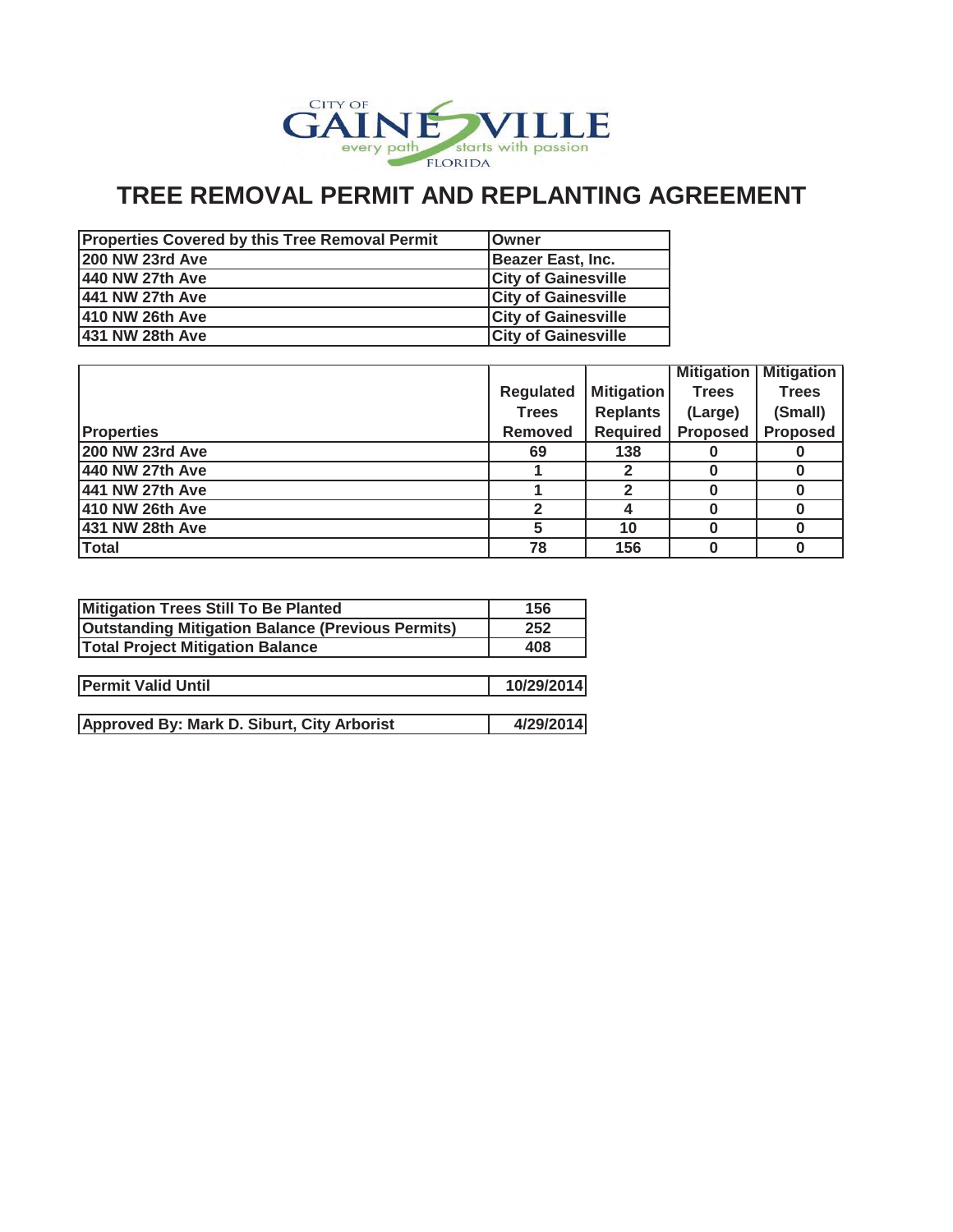| <b>Property ID</b>            | Beazer Site Western Boundary |  |
|-------------------------------|------------------------------|--|
| <b>Street Address</b>         | 200 NW 23rd Avenue           |  |
| <b>Property Owner</b>         | Beazer                       |  |
| <b>Owners Mailing Address</b> |                              |  |
| <b>Owner Phone Number</b>     |                              |  |

| <b>Trees To Be Removed:</b> |                            |                   |                                                                  | <b>City to Complete</b>                            |                    |                    |
|-----------------------------|----------------------------|-------------------|------------------------------------------------------------------|----------------------------------------------------|--------------------|--------------------|
|                             | Tree # Species             | <b>Diameter</b>   | <b>Reason for Removal</b>                                        | <b>Approved</b>                                    | <b>Disapproved</b> | <b>Unregulated</b> |
| 209                         | Laurel Oak                 | 13                | <b>Facilitate Soil Removal</b>                                   | Χ                                                  |                    |                    |
| 214                         | Cabbage Palm               | 15                | <b>Facilitate Soil Removal</b>                                   | X                                                  |                    |                    |
| 215                         | Laurel Oak                 | 10                | <b>Facilitate Soil Removal</b>                                   | X                                                  |                    |                    |
| 216                         | Live Oak                   | 13                | <b>Facilitate Soil Removal</b>                                   | X                                                  |                    |                    |
| 217                         | Cabbage Palm               | 16                | <b>Facilitate Soil Removal</b>                                   | X                                                  |                    |                    |
| 218                         | Cabbage Palm               | 16                | <b>Facilitate Soil Removal</b>                                   | X                                                  |                    |                    |
| 219                         | Camphor                    | $9\,$             | <b>Facilitate Soil Removal</b>                                   | X                                                  |                    |                    |
| 220                         | Live Oak                   | 14                | <b>Facilitate Soil Removal</b>                                   | X                                                  |                    |                    |
| 221                         | Laurel Oak                 | $9\,$             | <b>Facilitate Soil Removal</b>                                   | X                                                  |                    |                    |
| 222                         | Live Oak                   | 17                | <b>Facilitate Soil Removal</b>                                   | X                                                  |                    |                    |
| 223                         | Laurel Oak                 | 14                | <b>Facilitate Soil Removal</b>                                   | X                                                  |                    |                    |
| 224                         | Laurel Oak                 | 13                | <b>Facilitate Soil Removal</b>                                   | X                                                  |                    |                    |
| 225                         | <b>Water Oak</b>           | $9\,$             | <b>Facilitate Soil Removal</b>                                   | X                                                  |                    |                    |
| 226                         | Laurel Oak                 | 8                 | <b>Facilitate Soil Removal</b>                                   | X                                                  |                    |                    |
| 227                         | Live Oak                   | 12                | <b>Facilitate Soil Removal</b>                                   | X                                                  |                    |                    |
|                             |                            | $9\,$             |                                                                  | X                                                  |                    |                    |
| 228                         | Live Oak                   | 12                | <b>Facilitate Soil Removal</b>                                   | X                                                  |                    |                    |
| 229                         | Hackberry                  |                   | <b>Facilitate Soil Removal</b>                                   |                                                    |                    |                    |
| 230                         | <b>Loblolly Pine</b>       | 11                | <b>Facilitate Soil Removal</b>                                   | X                                                  |                    |                    |
| 231                         | Live Oak                   | 12                | <b>Facilitate Soil Removal</b>                                   | X                                                  |                    |                    |
| 232                         | Hackberry                  | 10                | <b>Facilitate Soil Removal</b>                                   | X                                                  |                    |                    |
| 233                         | Live Oak                   | 12                | <b>Facilitate Soil Removal</b>                                   | X                                                  |                    |                    |
| 234                         | Live Oak                   | $\mathsf 9$       | <b>Facilitate Soil Removal</b>                                   | X                                                  |                    |                    |
| 235                         | Live Oak                   | 11                | <b>Facilitate Soil Removal</b>                                   | X                                                  |                    |                    |
| 236                         | Live Oak                   | 10, 6, 7          | <b>Facilitate Soil Removal</b>                                   | X                                                  |                    |                    |
| 237                         | Hackberry                  | 13                | <b>Facilitate Soil Removal</b>                                   | $\overline{\mathsf{x}}$                            |                    |                    |
| 238                         | Live Oak                   | $\mathsf g$<br>11 | <b>Facilitate Soil Removal</b>                                   | X<br>X                                             |                    |                    |
| 239<br>240                  | Cedar<br>Cedar             | 8                 | <b>Facilitate Soil Removal</b><br><b>Facilitate Soil Removal</b> | X                                                  |                    |                    |
| 241                         | Live Oak                   | 10                | <b>Facilitate Soil Removal</b>                                   | $\overline{\mathsf{x}}$                            |                    |                    |
| 242                         | Live Oak                   | $\mathsf 9$       | <b>Facilitate Soil Removal</b>                                   | $\overline{X}$                                     |                    |                    |
| 243                         | Live Oak                   | 9                 | Facilitate Soil Removal                                          | $\overline{\mathsf{x}}$                            |                    |                    |
| 244                         | <b>Chinese Tallow</b>      | 9                 | Facilitate Soil Removal                                          | $\overline{\mathsf{X}}$                            |                    |                    |
| 245                         | Live Oak                   | 17                | Facilitate Soil Removal                                          | $\overline{\mathsf{X}}$                            |                    |                    |
| 246                         | Live Oak                   | 9                 | <b>Facilitate Soil Removal</b>                                   | $\overline{\mathsf{X}}$                            |                    |                    |
| 247                         | Live Oak                   | 10                | <b>Facilitate Soil Removal</b>                                   | $\overline{\mathsf{x}}$                            |                    |                    |
| 248                         | Live Oak                   | 11                | Facilitate Soil Removal                                          | $\overline{\sf x}$                                 |                    |                    |
| 249                         | Laurel Oak                 | $\overline{12}$   | <b>Facilitate Soil Removal</b>                                   | $\overline{\mathsf{x}}$                            |                    |                    |
| 250                         | <b>Tallow</b>              | 11, 9             | <b>Facilitate Soil Removal</b>                                   | $\overline{\mathsf{X}}$                            |                    |                    |
| 251                         | <b>Tallow</b>              | 10                | <b>Facilitate Soil Removal</b>                                   | $\overline{\mathsf{X}}$                            |                    |                    |
| 252                         | Live Oak                   | 17                | <b>Facilitate Soil Removal</b>                                   | X                                                  |                    |                    |
| 253                         | Laurel Oak                 | $\boldsymbol{9}$  | Facilitate Soil Removal                                          | Χ                                                  |                    |                    |
| 254                         | Hackberry                  | $\overline{9}$    | Facilitate Soil Removal                                          | $\overline{\mathsf{x}}$<br>$\overline{\mathsf{x}}$ |                    |                    |
| 255<br>256                  | <b>Tallow</b><br>Hackberry | 8<br>8            | Facilitate Soil Removal<br>Facilitate Soil Removal               | $\overline{\mathsf{x}}$                            |                    |                    |
| 257                         | <b>Tallow</b>              | $\boldsymbol{9}$  | Facilitate Soil Removal                                          | X                                                  |                    |                    |
| 258                         | <b>Tallow</b>              | $\overline{11}$   | Facilitate Soil Removal                                          | $\overline{\mathsf{X}}$                            |                    |                    |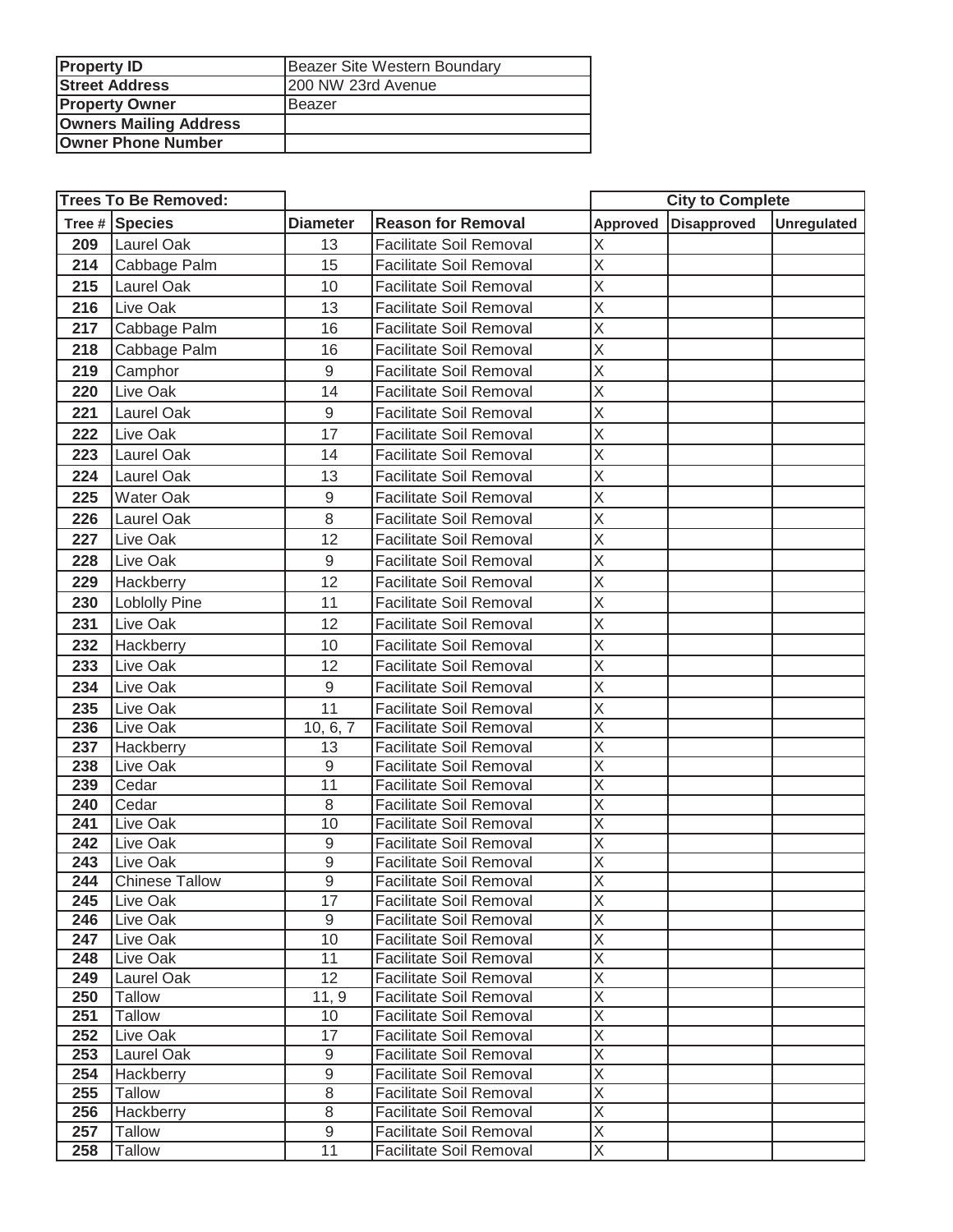| 259                                      | <b>Tallow</b>        | 9              | <b>Facilitate Soil Removal</b>                       | Χ                       |   |
|------------------------------------------|----------------------|----------------|------------------------------------------------------|-------------------------|---|
| 260                                      | Cabbage Palm         | 10             | <b>Facilitate Soil Removal</b>                       | Χ                       |   |
| 261                                      | <b>Tallow</b>        | 11             | <b>Facilitate Soil Removal</b>                       | $\overline{\sf x}$      |   |
| 262                                      | <b>Hackberry</b>     | 14             | <b>Facilitate Soil Removal</b>                       | $\overline{\sf x}$      |   |
| 263                                      | Loblolly Pine        | 13             | <b>Facilitate Soil Removal</b>                       |                         | Χ |
| 264                                      | <b>Live Oak</b>      | 13             | <b>Facilitate Soil Removal</b>                       | $\overline{\sf x}$      |   |
| 265                                      | <b>Loblolly Pine</b> | 8, 8           | <b>Facilitate Soil Removal</b>                       |                         | Χ |
| 266                                      | <b>Tallow</b>        | 8, 8           | <b>Facilitate Soil Removal</b>                       | $\overline{\sf x}$      |   |
| 267                                      | Laurel Oak           | $\overline{9}$ | <b>Facilitate Soil Removal</b>                       | $\overline{\sf x}$      |   |
| 268                                      | Laurel Oak           | 18             | <b>Facilitate Soil Removal</b>                       | Χ                       |   |
| 269                                      | <b>Loblolly Pine</b> | 10             | <b>Facilitate Soil Removal</b>                       |                         | х |
| 270                                      | Loblolly Pine        | 16             | <b>Facilitate Soil Removal</b>                       |                         | X |
| 271                                      | Laurel Oak           | 9              | <b>Facilitate Soil Removal</b>                       | X                       |   |
| 272                                      | Laurel Oak           | 12             | <b>Facilitate Soil Removal</b>                       | $\overline{\sf x}$      |   |
| 273                                      | Laurel Oak           | 14             | <b>Facilitate Soil Removal</b>                       | X                       |   |
| 274                                      | Loblolly Pine        | 9              | <b>Facilitate Soil Removal</b>                       |                         | Χ |
| 275                                      | Loblolly Pine        | 12             | <b>Facilitate Soil Removal</b>                       |                         | Χ |
| 276                                      | Laurel Oak           | 10             | <b>Facilitate Soil Removal</b>                       | X                       |   |
| 277                                      | Pecan                | 19             | <b>Facilitate Soil Removal</b>                       | X                       |   |
| 278                                      | Water Oak            | 10             | <b>Facilitate Soil Removal</b>                       | $\overline{\mathsf{x}}$ |   |
| 279                                      | Live Oak             | 15             | <b>Facilitate Soil Removal</b>                       | X                       |   |
| 280                                      | Laurel Oak           | 8              | <b>Facilitate Soil Removal</b>                       | $\overline{\sf x}$      |   |
| 281                                      | Loblolly Pine        | 10             | <b>Facilitate Soil Removal</b>                       |                         | Χ |
| 282                                      | Cabbage Palm         | 13             | <b>Facilitate Soil Removal</b>                       | Χ                       |   |
| 824                                      | Laurel Oak           | 8              | <b>Facilitate Soil Removal</b>                       | X                       |   |
| 841                                      | Laurel Oak           | $\overline{9}$ | <b>Facilitate Soil Removal</b>                       | $\overline{\sf x}$      |   |
| <b>Applicant's Electronic Signature*</b> |                      |                | Gregory W. Council (Beazer Supervising Contractor)** |                         |   |

\*\*I confirm that the property owner has approved of the tree removal and replanting plan

**\*Confirms agreement to satisfy mitigation requirement in accordance with Section 30-254, Gainesville Code of Ordinances.**

| <b>Total Regulated Trees Removed</b>      | 69  |
|-------------------------------------------|-----|
| <b>Total Mitigation Replants Required</b> | 138 |
| Mitigation Trees (Large) Proposed         | ΩI  |
| Mitigation Trees (Small) Proposed         | Ωl  |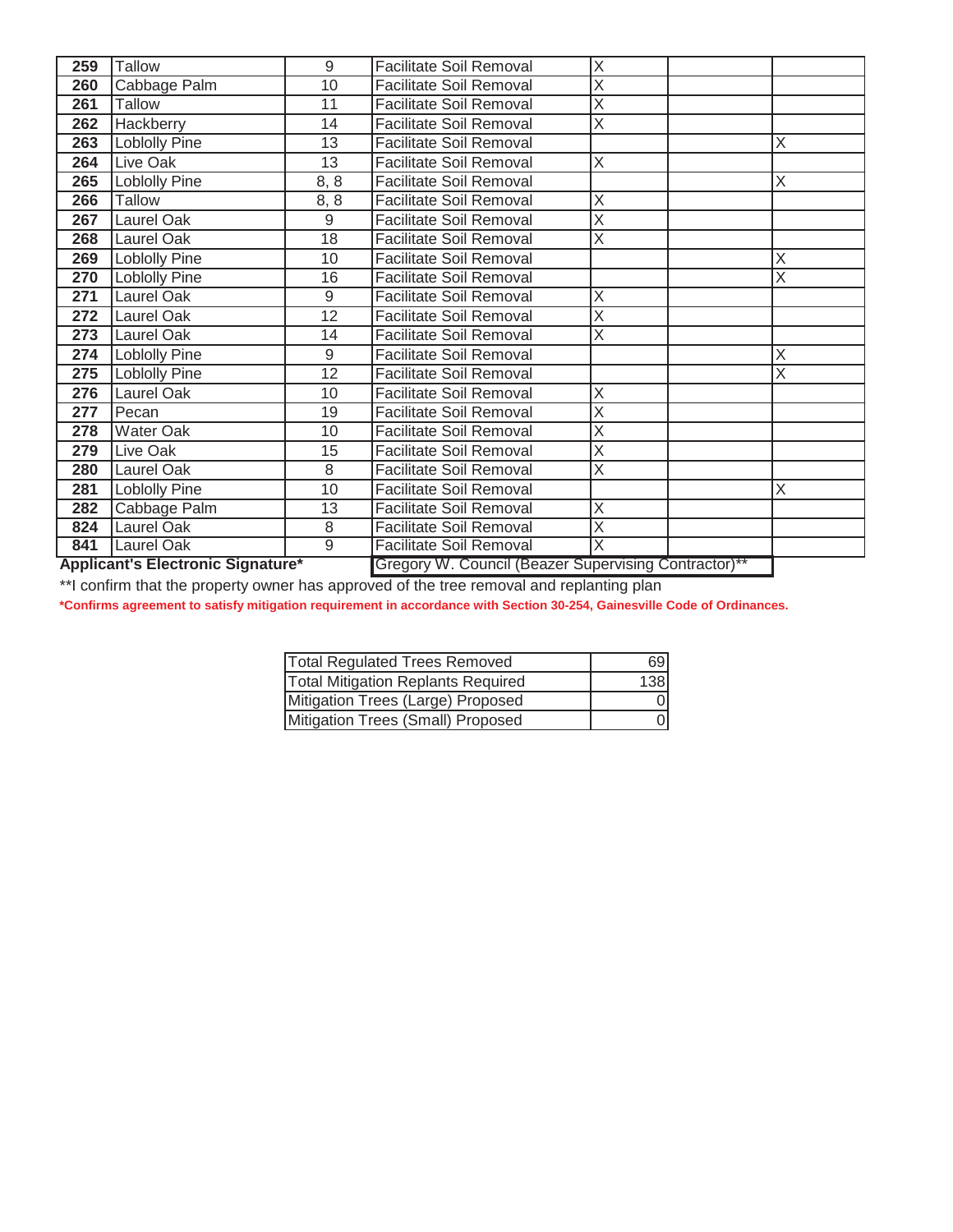|        | <b>Trees To Be Removed</b> |                 |                           |            |                   |   | <b>City to Complete</b>          |  |
|--------|----------------------------|-----------------|---------------------------|------------|-------------------|---|----------------------------------|--|
| Tree # | Species                    | <b>Diameter</b> | <b>Reason for Removal</b> | Lot ID     | <b>Street Add</b> |   | Approved Disapproved Unregulated |  |
| 210    | <b>Water Oak</b>           | 18              | Facilitate Soil Removal   | <b>B02</b> | 440 NW 27th Ave   | X |                                  |  |
| 211    | Laurel Oak                 | 9               | Facilitate Soil Removal   | A01        | 441 NW 27th Ave   | X |                                  |  |
| 212    | Live Oak                   | 10              | Facilitate Soil Removal   | A02        | 410 NW 26th Ave   | X |                                  |  |
| 213    | Cedar                      | 8               | Facilitate Soil Removal   | A02        | 410 NW 26th Ave   | X |                                  |  |
| 203    | Laurel Oak                 | 28              | Facilitate Soil Removal   | <b>B01</b> | 431 NW 28th Ave   | X |                                  |  |
| 204    | Laurel Oak                 | 13              | Facilitate Soil Removal   | <b>B01</b> | 431 NW 28th Ave   | X |                                  |  |
| 205    | Laurel Oak                 | 13              | Facilitate Soil Removal   | <b>B01</b> | 431 NW 28th Ave   | X |                                  |  |
| 206    | Laurel Oak                 | 19              | Facilitate Soil Removal   | <b>B01</b> | 431 NW 28th Ave   | X |                                  |  |
| 207    | Laurel Oak                 | 12              | Facilitate Soil Removal   | <b>B01</b> | 431 NW 28th Ave   | X |                                  |  |
|        |                            |                 |                           |            |                   |   |                                  |  |
|        |                            |                 |                           |            |                   |   |                                  |  |
|        |                            |                 |                           |            |                   |   |                                  |  |
|        |                            |                 |                           |            |                   |   |                                  |  |
|        |                            |                 |                           |            |                   |   |                                  |  |

**Applicants Electronic Signature\*** Gregory W. Council (Beazer Supervising Contractor)

#### **\*Confirms agreement to satisfy mitigation requirement in accordance with Section 30-254, Gainesville Code of Ordinances.**

| Total Regulated Trees Removed      |    |
|------------------------------------|----|
| Total Mitigation Replants Required | 18 |
| Mitigation Trees (Large) Proposed  |    |
| Mitigation Trees (Small) Proposed  |    |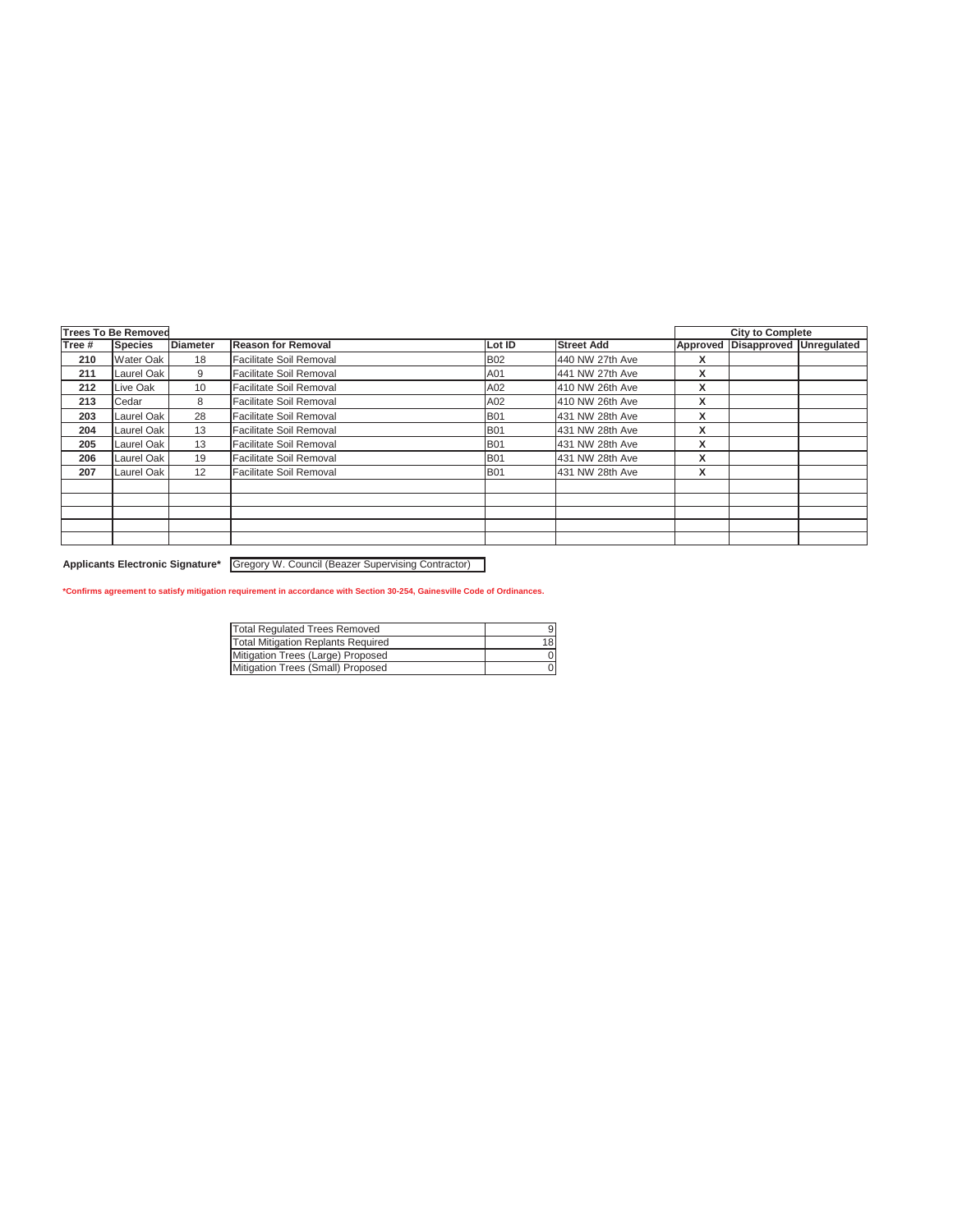

### **TREE REMOVAL PERMIT AND REPLANTING AGREEMENT**

| Properties Covered by this Tree Removal Permit | Owner                      |
|------------------------------------------------|----------------------------|
| <b>City ROW</b>                                | <b>City of Gainesville</b> |
| 431 NW 28th Ave                                | <b>Erin Browning-Paine</b> |
| 440 NW 27th Ave                                | <b>Asghar Etemadi</b>      |
| 441 NW 28th Ave                                | <b>James Duncan</b>        |
| 501 NW 28th Ave                                | <b>Daniel Cockerham</b>    |
| 444 NW 27th Ave                                | <b>Karen Cramer</b>        |
| 509 NW 28th Ave                                | <b>Chareles Mills</b>      |
| 510 NW 27th Ave                                | <b>Edna Haufler</b>        |
| 517 NW 28th Ave                                | <b>Ted Strauss</b>         |
| 518 NW 27th Ave                                | Paul Jankura               |
| 523 NW 28th Ave                                | <b>Matthew Walton</b>      |
| 529 NW 28th Ave                                | <b>John Hudson</b>         |
| 526 NW 27th Ave                                | <b>Timothy Reynolds</b>    |
| 2171 & 2727 NW 6th St                          | <b>Jerald Cain</b>         |
| 531 NW 28th Ave                                | <b>Jerald Cain</b>         |
| 2711 NW 6th St                                 | <b>Susan Turlington</b>    |

|                        |                  |                   | <b>Mitigation</b> | <b>Mitigation</b>       |
|------------------------|------------------|-------------------|-------------------|-------------------------|
|                        | <b>Regulated</b> | <b>Mitigation</b> | <b>Trees</b>      | <b>Trees</b>            |
|                        | <b>Trees</b>     | <b>Replants</b>   | (Large)           | (Small)                 |
| <b>Properties</b>      | <b>Removed</b>   | <b>Required</b>   | <b>Proposed</b>   | <b>Proposed</b>         |
| <b>City ROW</b>        | 1                | 2                 | ი                 | 0                       |
| 431 NW 28th Ave        | 0                | 0                 |                   | 1                       |
| 440 NW 27th Ave        | 2                | 4                 | 5                 | 6                       |
| 441 NW 28th Ave        | 2                | 4                 | 2                 | 3                       |
| 501 NW 28th Ave        | 1                | $\overline{2}$    | 3                 | $\overline{2}$          |
| 444 NW 27th Ave        | 1                | 2                 | 3                 | 5                       |
| 509 NW 28th Ave        | 0                | 0                 | 0                 | $\pmb{0}$               |
| <b>510 NW 27th Ave</b> | $\bf{0}$         | 0                 | 5                 | 5                       |
| 517 NW 28th Ave        | 0                | 0                 | $\bf{0}$          | $\overline{\mathbf{3}}$ |
| 518 NW 27th Ave        | 0                | 0                 | $\overline{2}$    | 8                       |
| 523 NW 28th Ave        | 0                | 0                 | 0                 | $\bf{0}$                |
| 529 NW 28th Ave        | 1                | $\overline{2}$    | 6                 | 7                       |
| 526 NW 27th Ave        | 0                | 0                 | 4                 | 8                       |
| 2171 & 2727 NW 6th St  | 0                | 0                 | 0                 | 0                       |
| 531 NW 28th Ave        | 1                | $\overline{2}$    | 3                 | $\bf{0}$                |
| 2711 NW 6th St         | 1                | $\overline{2}$    | 2                 | 8                       |
| Total                  | 10               | 20                | 36                | 56                      |

| Mitigation Trees Still To Be Planted                     | $-72$      |
|----------------------------------------------------------|------------|
| <b>Outstanding Mitigation Balance (Previous Permits)</b> | 408        |
| <b>Total Project Mitigaiton Balance</b>                  | 336        |
|                                                          |            |
| <b>Permit Valid Until</b>                                | 11/12/2014 |
|                                                          |            |
| Approved By: Mark D. Siburt, City Arborist               | 5/12/2013  |
|                                                          |            |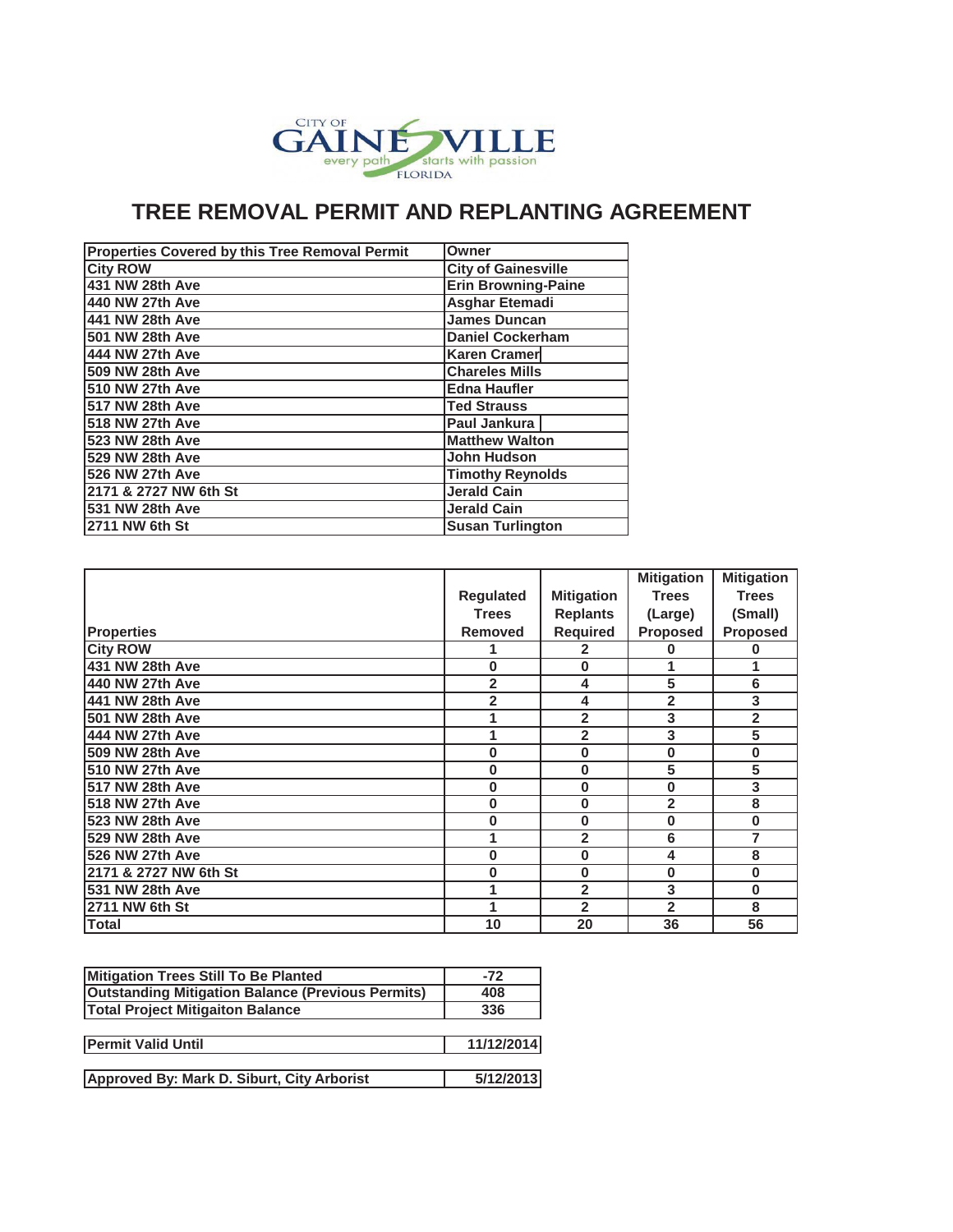| <b>IStreet Address</b> | NW 28th Ave         |
|------------------------|---------------------|
| <b>Property Owner</b>  | City of Gainesville |

|                 | <b>Trees To Be Removed:</b> |                                        |                       |                         | <b>City to Complete</b> |             |
|-----------------|-----------------------------|----------------------------------------|-----------------------|-------------------------|-------------------------|-------------|
|                 | Tree # Species              | Diameter Reason for Removal            | <b>Within Setback</b> | Approved                | Disapproved             | Unregulated |
|                 | 1 Hackberry                 | 23 Unhealthy, in decline, or hazardous |                       | $\overline{\mathbf{x}}$ |                         |             |
| 2               |                             |                                        |                       |                         |                         |             |
| $\mathbf{3}$    |                             |                                        |                       |                         |                         |             |
| 4               |                             |                                        |                       |                         |                         |             |
| 5 <sup>1</sup>  |                             |                                        |                       |                         |                         |             |
| 6               |                             |                                        |                       |                         |                         |             |
| $\overline{7}$  |                             |                                        |                       |                         |                         |             |
| 8               |                             |                                        |                       |                         |                         |             |
| $\mathbf{g}$    |                             |                                        |                       |                         |                         |             |
| 10 <sup>1</sup> |                             |                                        |                       |                         |                         |             |
| 11              |                             |                                        |                       |                         |                         |             |
| 12              |                             |                                        |                       |                         |                         |             |
| 13              |                             |                                        |                       |                         |                         |             |
| 14              |                             |                                        |                       |                         |                         |             |
| 15              |                             |                                        |                       |                         |                         |             |
| 16              |                             |                                        |                       |                         |                         |             |
| 17              |                             |                                        |                       |                         |                         |             |
| 18              |                             |                                        |                       |                         |                         |             |
| 19              |                             |                                        |                       |                         |                         |             |
| 20              |                             |                                        |                       |                         |                         |             |
| 21              |                             |                                        |                       |                         |                         |             |
| 22              |                             |                                        |                       |                         |                         |             |
| 23              |                             |                                        |                       |                         |                         |             |
| 24              |                             |                                        |                       |                         |                         |             |
| 25              |                             |                                        |                       |                         |                         |             |

Gregory W. Council (Beazer Supervising Contractor)\*\*

| <b>Total Regulated Trees Removed</b>      |  |
|-------------------------------------------|--|
| <b>Total Mitigation Replants Required</b> |  |
| Mitigation Trees (Large) Proposed         |  |
| Mitigation Trees (Small) Proposed         |  |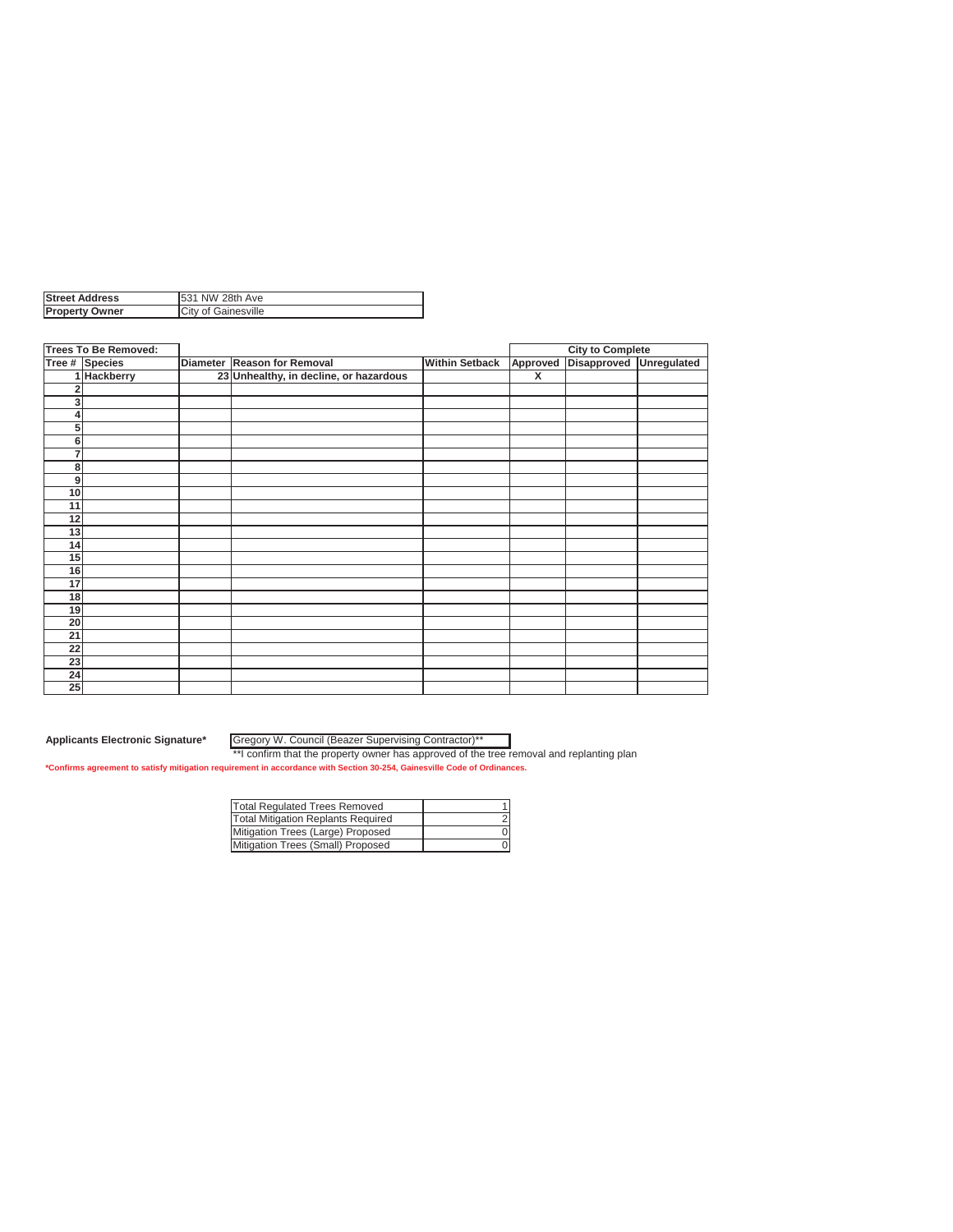| <b>Property ID</b>            | <b>B01</b>                              |
|-------------------------------|-----------------------------------------|
| <b>Street Address</b>         | 431 NW 28TH Avenue                      |
| <b>Property Owner</b>         | Erin Browning-Paine and J. Dea Browning |
| <b>Owners Mailing Address</b> | 431 NW 28TH Avenue                      |
| <b>Owner Phone Number</b>     | 3523788033                              |
|                               |                                         |

|                | <b>Trees To Be Removed:</b> |                                       |                       |          | <b>City to Complete</b> |                         |
|----------------|-----------------------------|---------------------------------------|-----------------------|----------|-------------------------|-------------------------|
|                | Tree # Species              | Diameter Reason for Removal           | <b>Within Setback</b> | Approved | <b>Disapproved</b>      | Unregulated             |
|                | 1 Laurel                    | 8 Unhealthy, in decline, or hazardous | Y                     |          |                         | $\overline{\mathbf{x}}$ |
|                |                             |                                       |                       |          |                         |                         |
| 3              |                             |                                       |                       |          |                         |                         |
|                |                             |                                       |                       |          |                         |                         |
| 5 <sup>1</sup> |                             |                                       |                       |          |                         |                         |
| 6              |                             |                                       |                       |          |                         |                         |
| 7              |                             |                                       |                       |          |                         |                         |
| 8              |                             |                                       |                       |          |                         |                         |
| 9              |                             |                                       |                       |          |                         |                         |
| 10             |                             |                                       |                       |          |                         |                         |
| 11             |                             |                                       |                       |          |                         |                         |
| 12             |                             |                                       |                       |          |                         |                         |
| 13             |                             |                                       |                       |          |                         |                         |
| 14             |                             |                                       |                       |          |                         |                         |
| 15             |                             |                                       |                       |          |                         |                         |
| 16             |                             |                                       |                       |          |                         |                         |
| 17             |                             |                                       |                       |          |                         |                         |
| 18             |                             |                                       |                       |          |                         |                         |
| 19             |                             |                                       |                       |          |                         |                         |
| 20             |                             |                                       |                       |          |                         |                         |
| 21             |                             |                                       |                       |          |                         |                         |
| 22             |                             |                                       |                       |          |                         |                         |
| 23             |                             |                                       |                       |          |                         |                         |
| 24             |                             |                                       |                       |          |                         |                         |
| 25             |                             |                                       |                       |          |                         |                         |

Gregory W. Council (Beazer Supervising Contractor)\*\*

| Total Regulated Trees Removed      |  |
|------------------------------------|--|
| Total Mitigation Replants Required |  |
| Mitigation Trees (Large) Proposed  |  |
| Mitigation Trees (Small) Proposed  |  |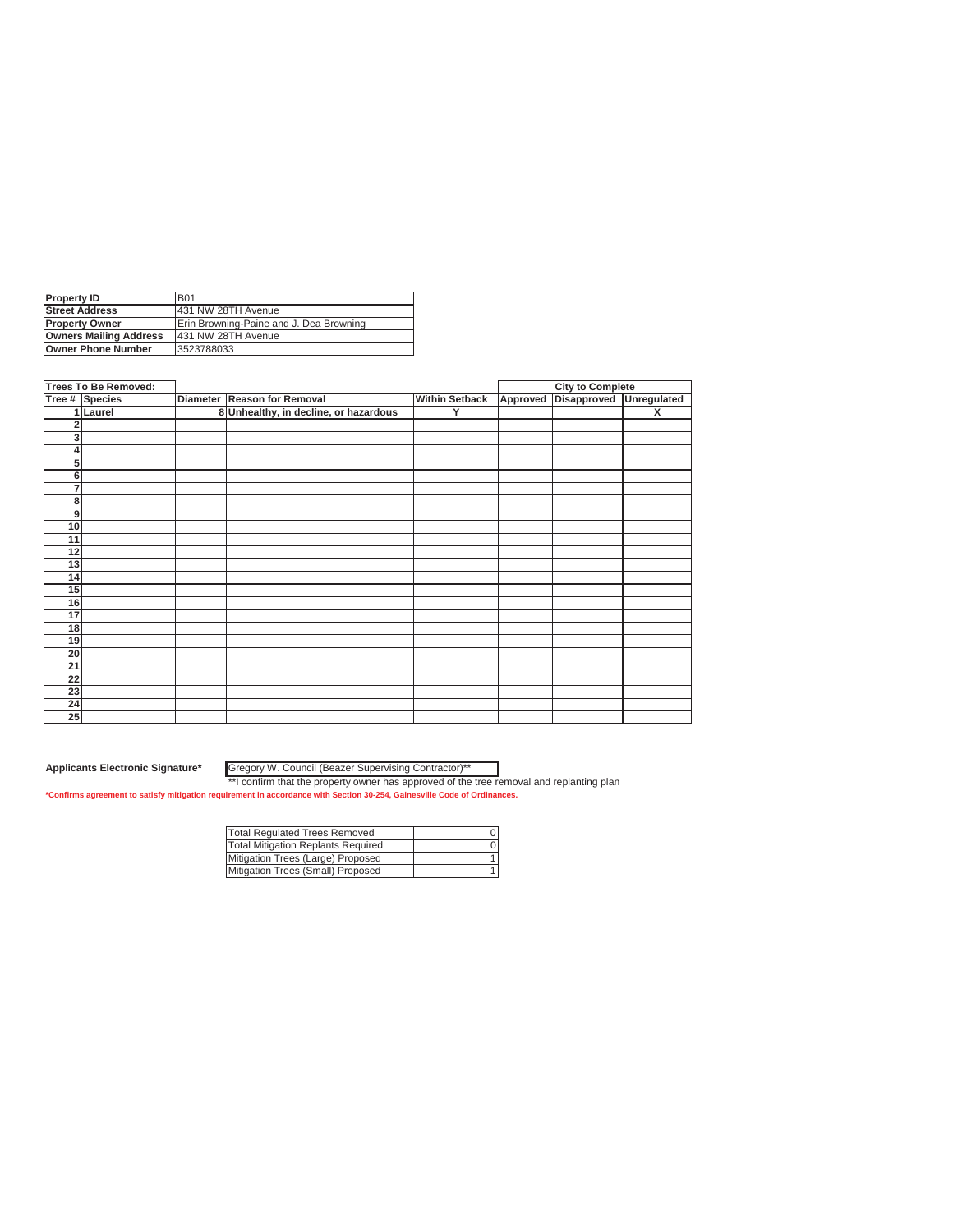| <b>Property ID</b>            | <b>B02</b>            |
|-------------------------------|-----------------------|
| <b>Street Address</b>         | 440 NW 27TH AVE       |
| <b>IProperty Owner</b>        | Asghar Etemadi        |
| <b>Owners Mailing Address</b> | 14304 NW 13TH Street. |
| <b>Owner Phone Number</b>     | 3522626887            |

|    | <b>Trees To Be Removed:</b> |                                             |                       |                         | <b>City to Complete</b> |                         |
|----|-----------------------------|---------------------------------------------|-----------------------|-------------------------|-------------------------|-------------------------|
|    | Tree # Species              | Diameter Reason for Removal                 | <b>Within Setback</b> | Approved                | <b>Disapproved</b>      | Unregulated             |
|    | 1 Camphor                   | 8+8+4+4 Unhealthy, in decline, or hazardous | ٧                     |                         |                         | x                       |
|    | 2 Laurel Oak                | 42 Unhealthy, in decline, or hazardous      | Y                     | x                       |                         |                         |
|    | 3 Camphor                   | 8 Unhealthy, in decline, or hazardous       | Y                     |                         |                         | X                       |
|    | 4 Camphor                   | 10 Unhealthy, in decline, or hazardous      | Υ                     |                         |                         | x                       |
|    | 5 Camphor                   | 9 Unhealthy, in decline, or hazardous       | Y                     |                         |                         | x                       |
|    | 6 Laurel Oak                | 9 Facilitate Soil Removal                   | Y                     |                         |                         | X                       |
|    | 7 Laurel Oak                | 10 Facilitate Soil Removal                  | Y                     |                         |                         | X                       |
|    | 8 Laurel Oak                | 18 Facilitate Soil Removal                  | Ϋ                     |                         |                         | $\overline{\mathbf{x}}$ |
|    | 9 Laurel Oak                | 31 Unhealthy, in decline, or hazardous      | Ÿ                     | $\overline{\mathbf{x}}$ |                         |                         |
|    | 10 Laurel Oak               | 16 Facilitate Soil Removal                  | Y                     |                         |                         | x                       |
|    | 11 Black Cherry             | 18 Unhealthy, in decline, or hazardous      | Y                     |                         |                         | x                       |
|    | 12 Laurel Oak               | 15 Facilitate Soil Removal                  | Υ                     |                         |                         | X                       |
|    | 13 Laurel Oak               | 8 Facilitate Soil Removal                   | Υ                     |                         |                         | X                       |
|    | 14 Laurel Oak               | 14 Facilitate Soil Removal                  | Y                     |                         |                         | X                       |
|    | 15 Laurel Oak               | 9 Facilitate Soil Removal                   | Y                     |                         |                         | x                       |
|    | 16 Laurel Oak               | 10 Facilitate Soil Removal                  | Y                     |                         |                         | X                       |
|    | 17 Laurel Oak               | 10 Facilitate Soil Removal                  | Ÿ                     |                         |                         | $\overline{\mathsf{x}}$ |
| 18 |                             |                                             |                       |                         |                         |                         |
| 19 |                             |                                             |                       |                         |                         |                         |
| 20 |                             |                                             |                       |                         |                         |                         |
| 21 |                             |                                             |                       |                         |                         |                         |
| 22 |                             |                                             |                       |                         |                         |                         |
| 23 |                             |                                             |                       |                         |                         |                         |
| 24 |                             |                                             |                       |                         |                         |                         |
| 25 |                             |                                             |                       |                         |                         |                         |

Gregory W. Council (Beazer Supervising Contractor)\*\*

| <b>Total Regulated Trees Removed</b> |  |
|--------------------------------------|--|
| Total Mitigation Replants Required   |  |
| Mitigation Trees (Large) Proposed    |  |
| Mitigation Trees (Small) Proposed    |  |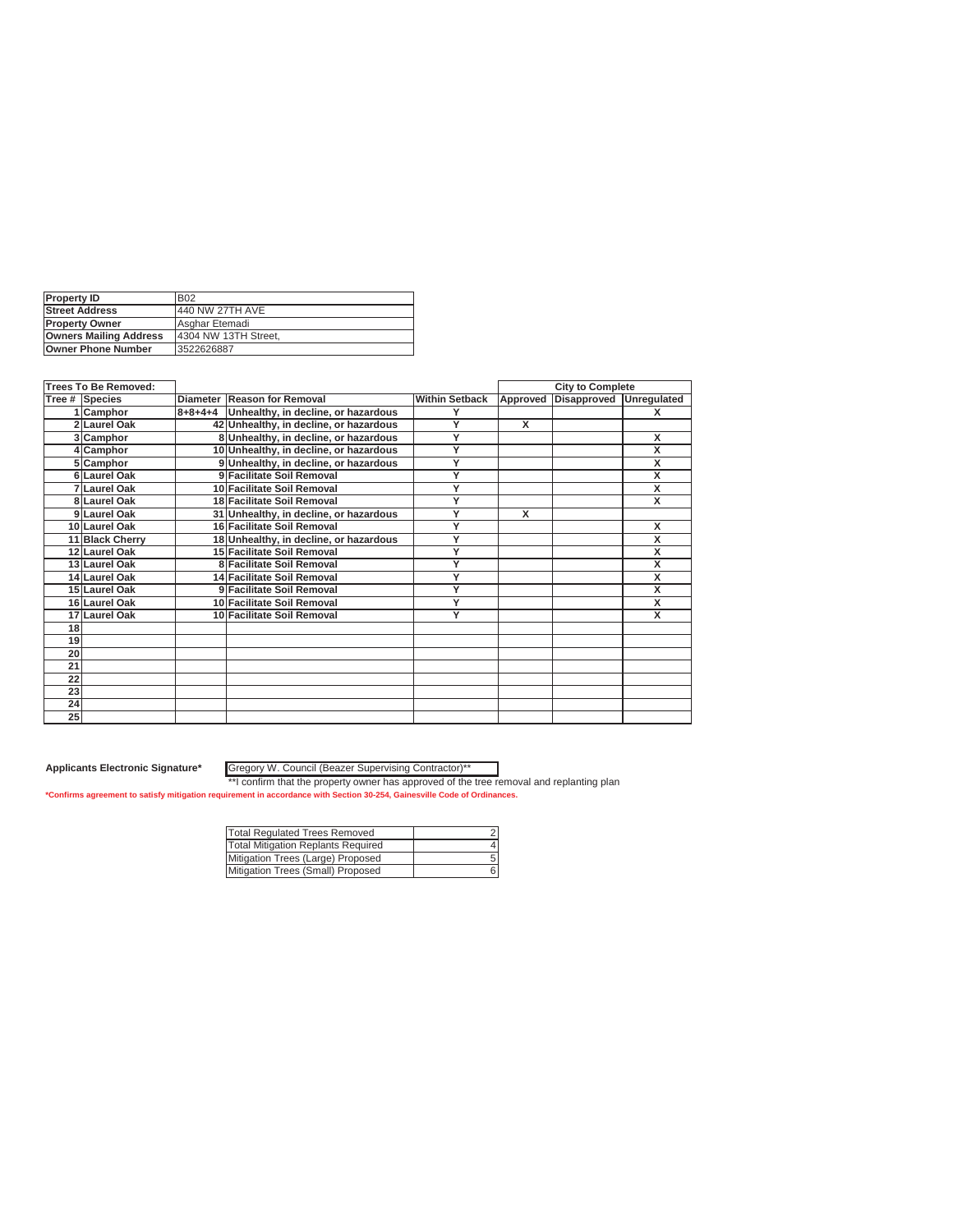| <b>Property ID</b>            | <b>B03</b>                                 |
|-------------------------------|--------------------------------------------|
| <b>Street Address</b>         | 441 NW 28TH AVE                            |
| <b>Property Owner</b>         | <b>James G. Duncan</b>                     |
| <b>Owners Mailing Address</b> | 710 NE 29th Street, Apt. 3D Miami FL 33137 |
| <b>Owner Phone Number</b>     | 305-215-3391                               |
|                               |                                            |

| <b>Trees To Be Removed:</b> |                   |                                        |                       |                         | <b>City to Complete</b> |             |
|-----------------------------|-------------------|----------------------------------------|-----------------------|-------------------------|-------------------------|-------------|
|                             | Tree # Species    | Diameter Reason for Removal            | <b>Within Setback</b> | Approved                | <b>Disapproved</b>      | Unregulated |
|                             | 1 Crape Myrtle    | 8 Unhealthy, in decline, or hazardous  | Υ                     |                         |                         | X           |
| $\overline{2}$              | <b>Laurel Oak</b> | 36 Unhealthy, in decline, or hazardous | Y                     | x                       |                         |             |
|                             | 3 Laurel Oak      | 23 Unhealthy, in decline, or hazardous | Y                     |                         |                         | X           |
|                             | 4 Laurel Oak      | 33 Unhealthy, in decline, or hazardous | Ÿ                     | $\overline{\mathsf{x}}$ |                         |             |
|                             |                   |                                        |                       |                         |                         |             |
| 6                           |                   |                                        |                       |                         |                         |             |
| 7                           |                   |                                        |                       |                         |                         |             |
| 8                           |                   |                                        |                       |                         |                         |             |
| 9                           |                   |                                        |                       |                         |                         |             |
| 10                          |                   |                                        |                       |                         |                         |             |
| 11                          |                   |                                        |                       |                         |                         |             |
| 12                          |                   |                                        |                       |                         |                         |             |
| 13                          |                   |                                        |                       |                         |                         |             |
| 14                          |                   |                                        |                       |                         |                         |             |
| 15                          |                   |                                        |                       |                         |                         |             |
| 16                          |                   |                                        |                       |                         |                         |             |
| $\overline{17}$             |                   |                                        |                       |                         |                         |             |
| 18                          |                   |                                        |                       |                         |                         |             |
| 19                          |                   |                                        |                       |                         |                         |             |
| 20                          |                   |                                        |                       |                         |                         |             |
| 21                          |                   |                                        |                       |                         |                         |             |
| 22                          |                   |                                        |                       |                         |                         |             |
| 23                          |                   |                                        |                       |                         |                         |             |
| 24                          |                   |                                        |                       |                         |                         |             |
| 25                          |                   |                                        |                       |                         |                         |             |

Gregory W. Council (Beazer Supervising Contractor)\*\*

| Total Regulated Trees Removed      |  |
|------------------------------------|--|
| Total Mitigation Replants Required |  |
| Mitigation Trees (Large) Proposed  |  |
| Mitigation Trees (Small) Proposed  |  |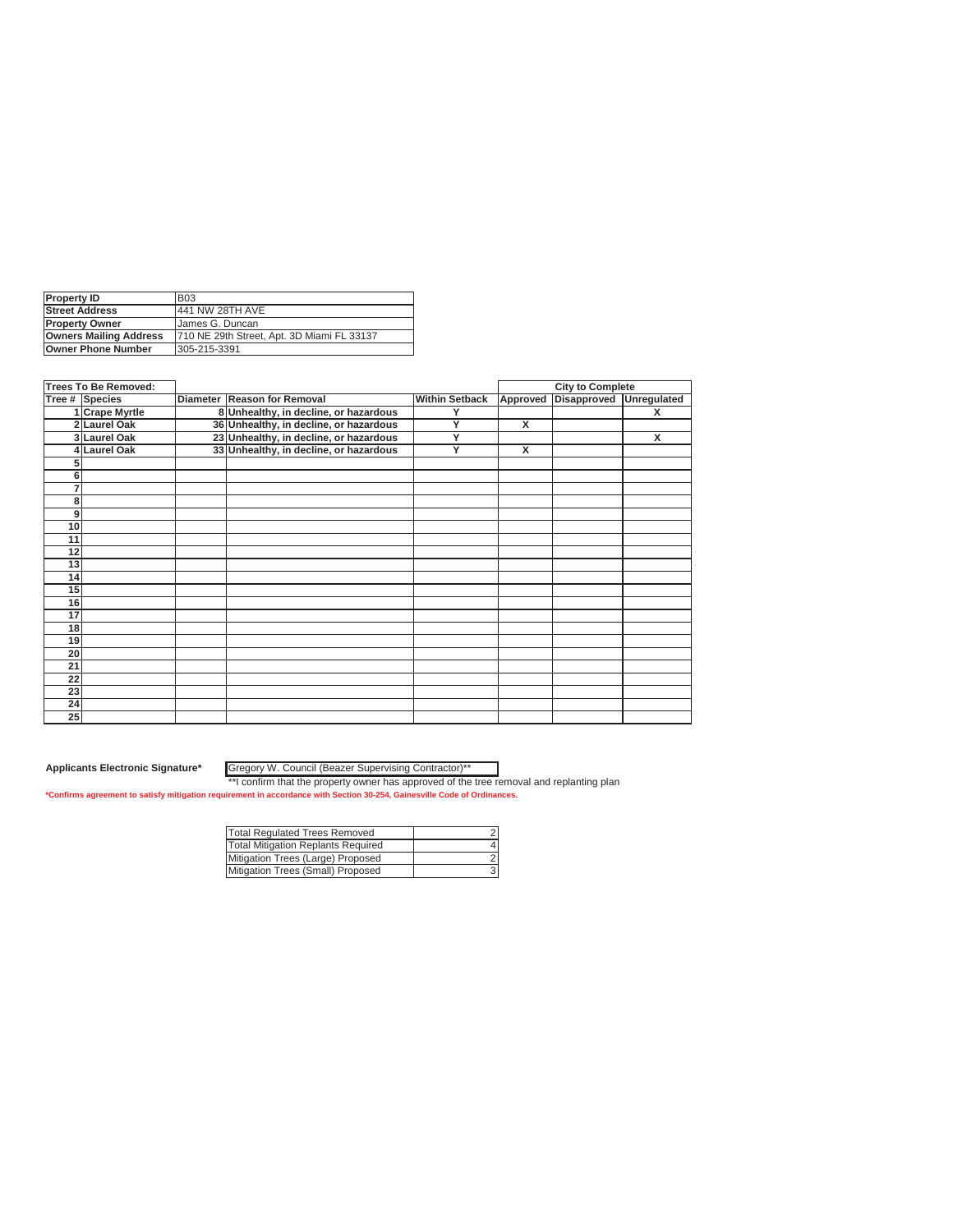| <b>B04</b>                              |
|-----------------------------------------|
| <b>1501 NW 28TH AVE</b>                 |
| Daniel & Derek Cockerham                |
| 80601 Old Highway, Islamorada, FL 33036 |
|                                         |
|                                         |

| <b>Trees To Be Removed:</b> |                      |                                        |                       |          | <b>City to Complete</b> |                         |
|-----------------------------|----------------------|----------------------------------------|-----------------------|----------|-------------------------|-------------------------|
|                             | Tree # Species       | Diameter Reason for Removal            | <b>Within Setback</b> | Approved | Disapproved             | Unregulated             |
|                             | 1 Paper Mulberry     | 8 Unhealthy, in decline, or hazardous  | Υ                     |          |                         | X                       |
|                             | 2 Laurel Oak         | 32 Owner                               | Y                     | X        |                         |                         |
|                             | 3 Camphor            | 19 Unhealthy, in decline, or hazardous | Y                     |          |                         | X                       |
|                             | <b>Cherry Laurel</b> | 8 Unhealthy, in decline, or hazardous  | Ÿ                     |          |                         | $\overline{\mathsf{x}}$ |
|                             |                      |                                        |                       |          |                         |                         |
| 6                           |                      |                                        |                       |          |                         |                         |
|                             |                      |                                        |                       |          |                         |                         |
| 8                           |                      |                                        |                       |          |                         |                         |
| 9                           |                      |                                        |                       |          |                         |                         |
| 10                          |                      |                                        |                       |          |                         |                         |
| 11                          |                      |                                        |                       |          |                         |                         |
| 12                          |                      |                                        |                       |          |                         |                         |
| 13                          |                      |                                        |                       |          |                         |                         |
| 14                          |                      |                                        |                       |          |                         |                         |
| 15                          |                      |                                        |                       |          |                         |                         |
| 16                          |                      |                                        |                       |          |                         |                         |
| 17                          |                      |                                        |                       |          |                         |                         |
| 18                          |                      |                                        |                       |          |                         |                         |
| 19                          |                      |                                        |                       |          |                         |                         |
| 20                          |                      |                                        |                       |          |                         |                         |
| 21                          |                      |                                        |                       |          |                         |                         |
| 22                          |                      |                                        |                       |          |                         |                         |
| 23                          |                      |                                        |                       |          |                         |                         |
| 24                          |                      |                                        |                       |          |                         |                         |
| 25                          |                      |                                        |                       |          |                         |                         |

Gregory W. Council (Beazer Supervising Contractor)\*\*

| Total Regulated Trees Removed      |  |
|------------------------------------|--|
| Total Mitigation Replants Required |  |
| Mitigation Trees (Large) Proposed  |  |
| Mitigation Trees (Small) Proposed  |  |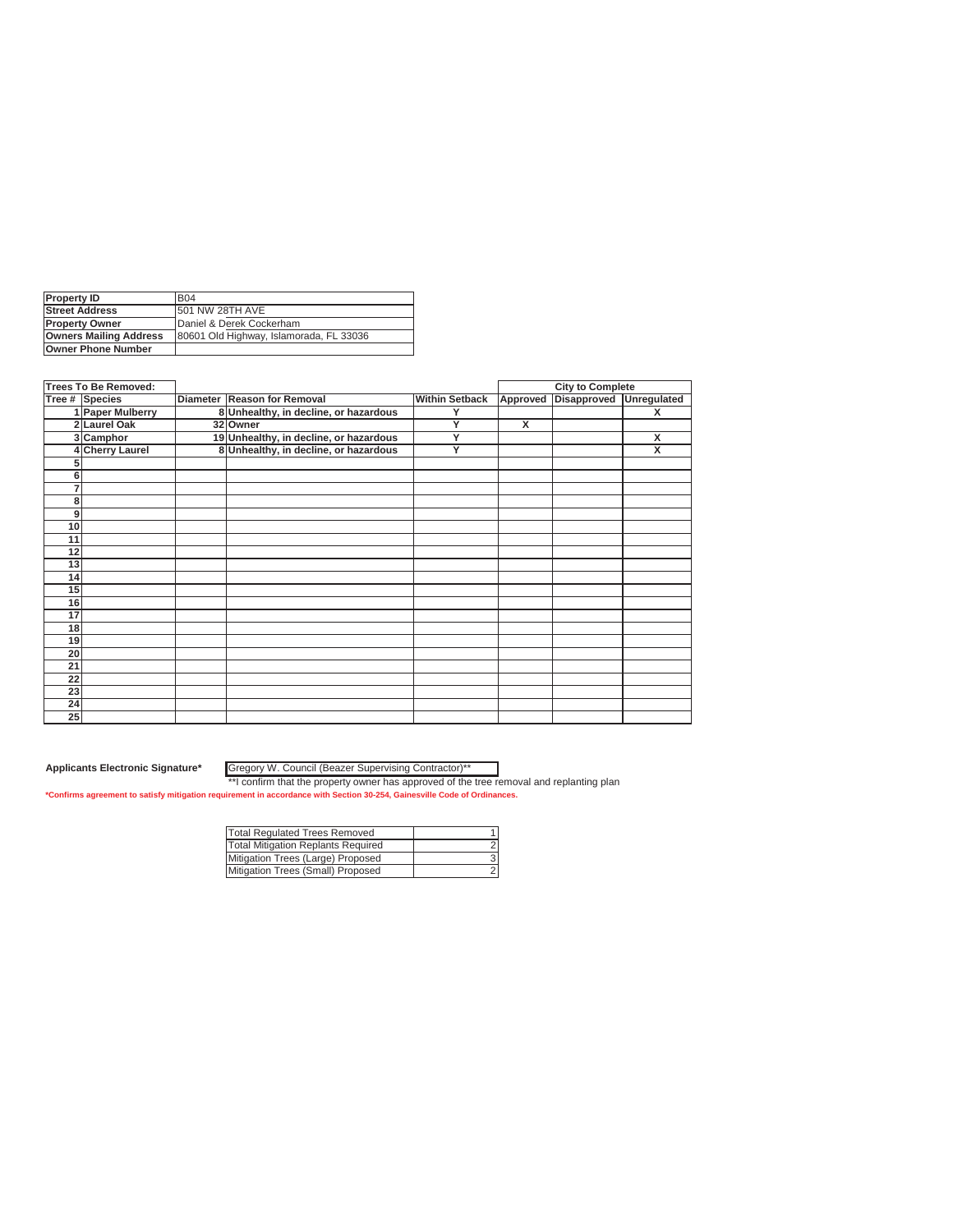| <b>Property ID</b>            | <b>B05</b>      |
|-------------------------------|-----------------|
| <b>Street Address</b>         | 444 NW 27TH AVE |
| <b>IProperty Owner</b>        | Karen J. Cramer |
| <b>Owners Mailing Address</b> | 444 NW 27TH AVE |
| <b>Owner Phone Number</b>     | 3525197802      |

| <b>Trees To Be Removed:</b> |                |                                        |                       |          | <b>City to Complete</b> |                         |
|-----------------------------|----------------|----------------------------------------|-----------------------|----------|-------------------------|-------------------------|
|                             | Tree # Species | Diameter Reason for Removal            | <b>Within Setback</b> | Approved | <b>Disapproved</b>      | Unregulated             |
|                             | 1 Laurel Oak   | 26 Unhealthy, in decline, or hazardous | Υ                     |          |                         | X                       |
|                             | 2 Laurel Oak   | 32 Unhealthy, in decline, or hazardous | Y                     | X        |                         |                         |
|                             | 3 camphor      | 8 Unhealthy, in decline, or hazardous  | Y                     |          |                         | X                       |
|                             | 4 Laurel Oak   | 42 Unhealthy, in decline, or hazardous | Ñ                     |          |                         | $\overline{\mathsf{x}}$ |
|                             |                |                                        |                       |          |                         |                         |
| 6                           |                |                                        |                       |          |                         |                         |
| 7                           |                |                                        |                       |          |                         |                         |
| 8                           |                |                                        |                       |          |                         |                         |
| 9                           |                |                                        |                       |          |                         |                         |
| 10 <sup>1</sup>             |                |                                        |                       |          |                         |                         |
| 11                          |                |                                        |                       |          |                         |                         |
| 12                          |                |                                        |                       |          |                         |                         |
| 13                          |                |                                        |                       |          |                         |                         |
| 14                          |                |                                        |                       |          |                         |                         |
| 15                          |                |                                        |                       |          |                         |                         |
| 16                          |                |                                        |                       |          |                         |                         |
| 17                          |                |                                        |                       |          |                         |                         |
| 18 <sup>1</sup>             |                |                                        |                       |          |                         |                         |
| 19                          |                |                                        |                       |          |                         |                         |
| 20                          |                |                                        |                       |          |                         |                         |
| 21                          |                |                                        |                       |          |                         |                         |
| 22                          |                |                                        |                       |          |                         |                         |
| 23                          |                |                                        |                       |          |                         |                         |
| 24                          |                |                                        |                       |          |                         |                         |
| 25                          |                |                                        |                       |          |                         |                         |

Gregory W. Council (Beazer Supervising Contractor)\*\*

| Total Regulated Trees Removed      |  |
|------------------------------------|--|
| Total Mitigation Replants Required |  |
| Mitigation Trees (Large) Proposed  |  |
| Mitigation Trees (Small) Proposed  |  |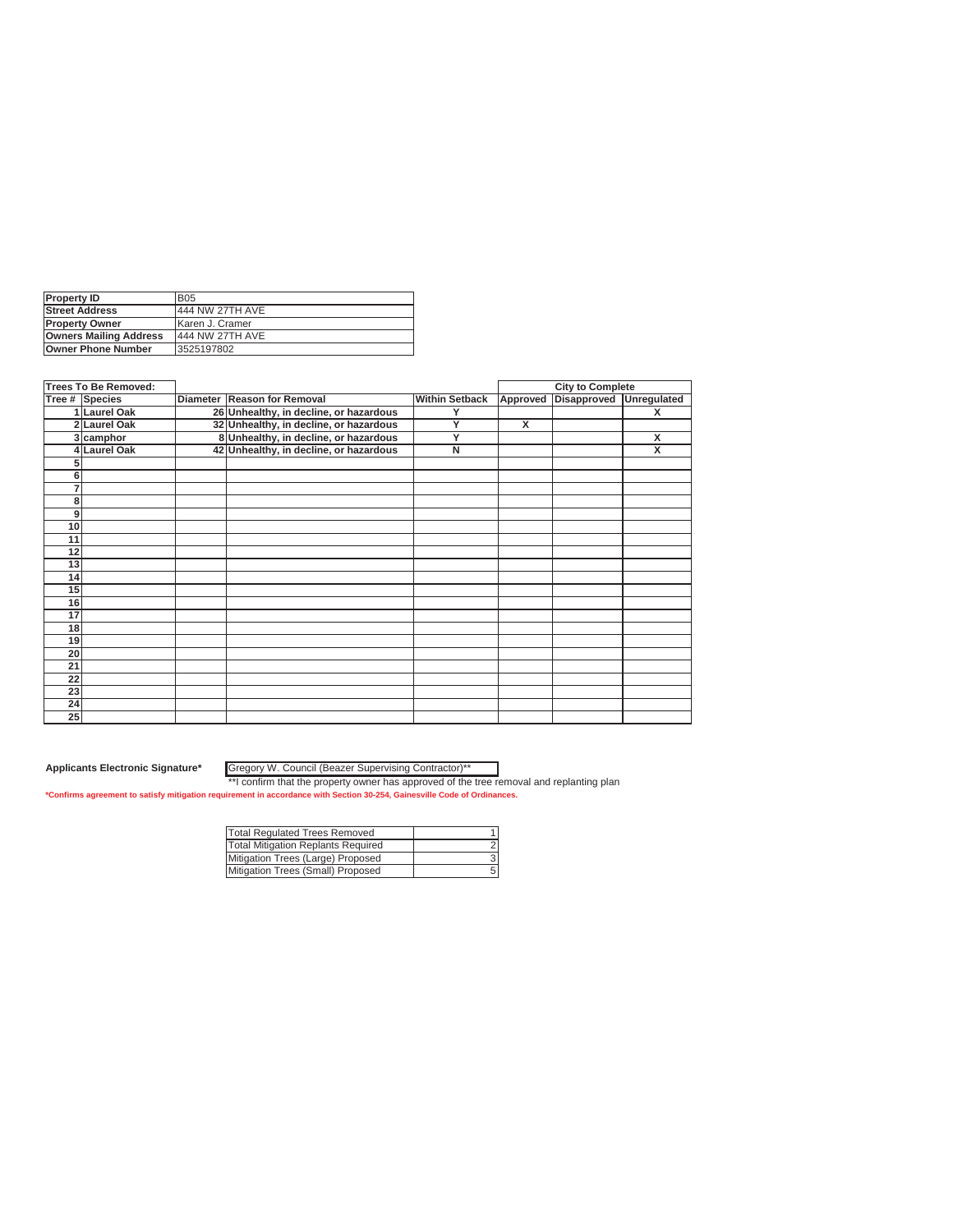| <b>Property ID</b>            | <b>B06</b>            |
|-------------------------------|-----------------------|
| <b>Street Address</b>         | 509 NW 28TH Avenue    |
| <b>Property Owner</b>         | <b>Chareles Mills</b> |
| <b>Owners Mailing Address</b> | 1509 NW 28TH Avenue   |
| <b>Owner Phone Number</b>     | 352-359-5757          |
|                               |                       |

|                 | <b>Trees To Be Removed:</b> |                             |                       |          | <b>City to Complete</b> |             |
|-----------------|-----------------------------|-----------------------------|-----------------------|----------|-------------------------|-------------|
|                 | Tree # Species              | Diameter Reason for Removal | <b>Within Setback</b> | Approved | <b>Disapproved</b>      | Unregulated |
|                 | 1 No Trees Removed          |                             |                       |          |                         |             |
|                 |                             |                             |                       |          |                         |             |
| 3               |                             |                             |                       |          |                         |             |
| 4               |                             |                             |                       |          |                         |             |
| 5 <sup>1</sup>  |                             |                             |                       |          |                         |             |
| $6 \mid$        |                             |                             |                       |          |                         |             |
| $\overline{7}$  |                             |                             |                       |          |                         |             |
| 8               |                             |                             |                       |          |                         |             |
| 9               |                             |                             |                       |          |                         |             |
| 10              |                             |                             |                       |          |                         |             |
| 11              |                             |                             |                       |          |                         |             |
| 12              |                             |                             |                       |          |                         |             |
| 13              |                             |                             |                       |          |                         |             |
| 14              |                             |                             |                       |          |                         |             |
| 15              |                             |                             |                       |          |                         |             |
| 16              |                             |                             |                       |          |                         |             |
| 17              |                             |                             |                       |          |                         |             |
| 18              |                             |                             |                       |          |                         |             |
| 19              |                             |                             |                       |          |                         |             |
| 20              |                             |                             |                       |          |                         |             |
| $\overline{21}$ |                             |                             |                       |          |                         |             |
| 22              |                             |                             |                       |          |                         |             |
| 23              |                             |                             |                       |          |                         |             |
| 24              |                             |                             |                       |          |                         |             |
| 25              |                             |                             |                       |          |                         |             |

Gregory W. Council (Beazer Supervising Contractor)\*\*

| <b>Total Regulated Trees Removed</b> |  |
|--------------------------------------|--|
| Total Mitigation Replants Required   |  |
| Mitigation Trees (Large) Proposed    |  |
| Mitigation Trees (Small) Proposed    |  |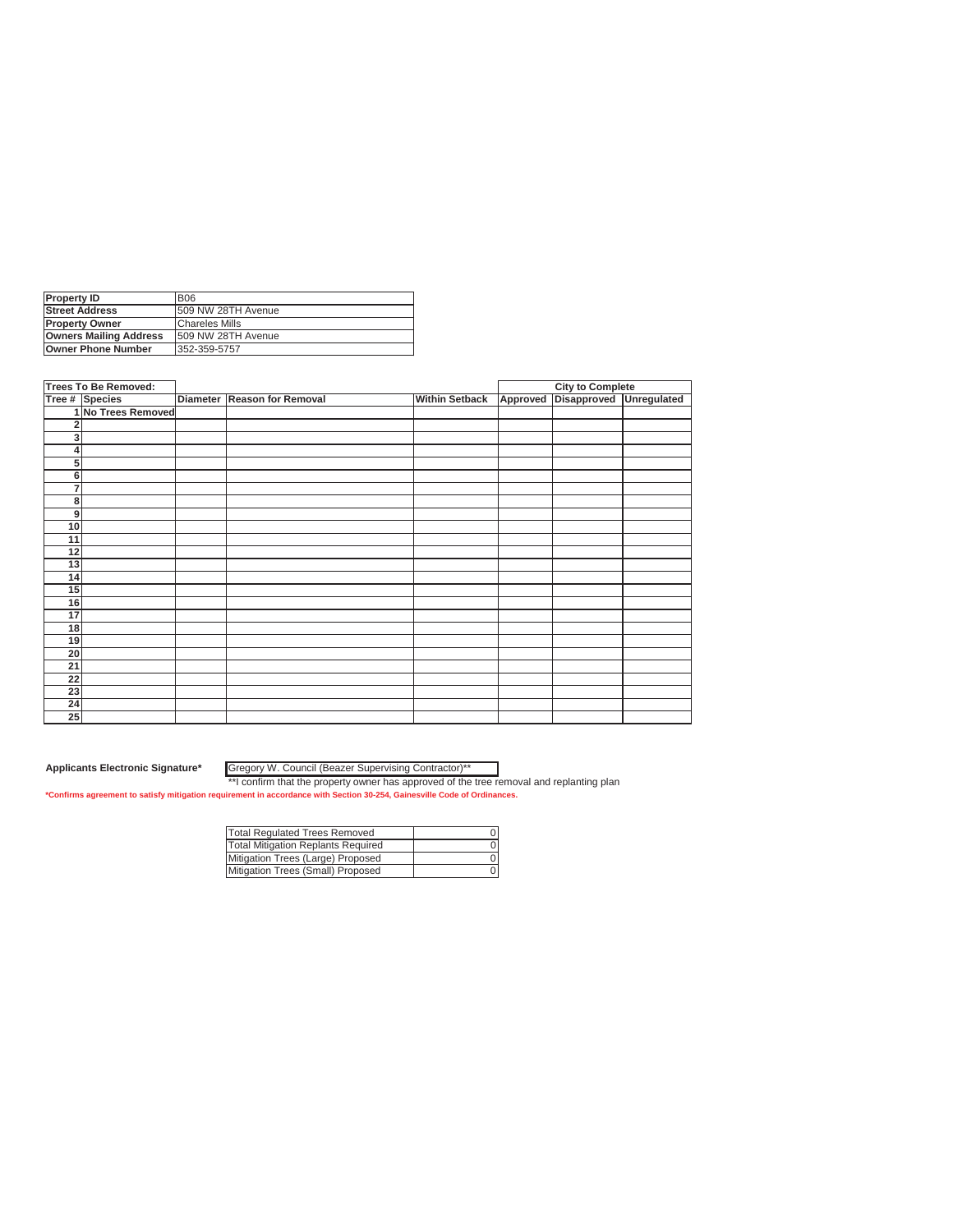| <b>Property ID</b>            | <b>B07</b>                   |
|-------------------------------|------------------------------|
| <b>Street Address</b>         | <b>510 NW 27TH AVE</b>       |
| <b>IProperty Owner</b>        | Edna S. Haufler. Life Estate |
| <b>Owners Mailing Address</b> | 12318 NW 90TH Terrace        |
| <b>Owner Phone Number</b>     | 3524959981                   |

|    | <b>Trees To Be Removed:</b> |                                        |                       | <b>City to Complete</b> |             |                         |
|----|-----------------------------|----------------------------------------|-----------------------|-------------------------|-------------|-------------------------|
|    | Tree # Species              | Diameter Reason for Removal            | <b>Within Setback</b> | Approved                | Disapproved | Unregulated             |
|    | 1 Laurel Oak                | 22 Owner                               | N                     |                         |             | X                       |
|    | 2 Laurel Oak                | 23 Owner                               | N                     |                         |             | X                       |
|    | 3 Laurel Oak                | 26 Owner                               | N                     |                         |             | X                       |
|    | 4 Paper Mulberry            | 10 Unhealthy, in decline, or hazardous | Υ                     |                         |             | $\overline{\mathsf{x}}$ |
|    | 5 Laurel Oak                | 15 Unhealthy, in decline, or hazardous | N                     |                         |             | X                       |
|    | 6 Laurel Oak                | 15 Unhealthy, in decline, or hazardous | N                     |                         |             | x                       |
|    | 7 Laurel Oak                | 14 Unhealthy, in decline, or hazardous | Υ                     |                         |             | x                       |
|    | 8 Laurel Oak                | 19 Unhealthy, in decline, or hazardous | Ÿ                     |                         |             | X                       |
|    | 9 Laurel Oak                | 21 Unhealthy, in decline, or hazardous | Ÿ                     |                         |             | $\overline{\mathsf{x}}$ |
|    | 10 Cabbage Palm             | 12 Unhealthy, in decline, or hazardous | Y                     |                         |             | x                       |
| 11 |                             |                                        |                       |                         |             |                         |
| 12 |                             |                                        |                       |                         |             |                         |
| 13 |                             |                                        |                       |                         |             |                         |
| 14 |                             |                                        |                       |                         |             |                         |
| 15 |                             |                                        |                       |                         |             |                         |
| 16 |                             |                                        |                       |                         |             |                         |
| 17 |                             |                                        |                       |                         |             |                         |
| 18 |                             |                                        |                       |                         |             |                         |
| 19 |                             |                                        |                       |                         |             |                         |
| 20 |                             |                                        |                       |                         |             |                         |
| 21 |                             |                                        |                       |                         |             |                         |
| 22 |                             |                                        |                       |                         |             |                         |
| 23 |                             |                                        |                       |                         |             |                         |
| 24 |                             |                                        |                       |                         |             |                         |
| 25 |                             |                                        |                       |                         |             |                         |

Gregory W. Council (Beazer Supervising Contractor)\*\*

| <b>Total Regulated Trees Removed</b> |  |
|--------------------------------------|--|
| Total Mitigation Replants Required   |  |
| Mitigation Trees (Large) Proposed    |  |
| Mitigation Trees (Small) Proposed    |  |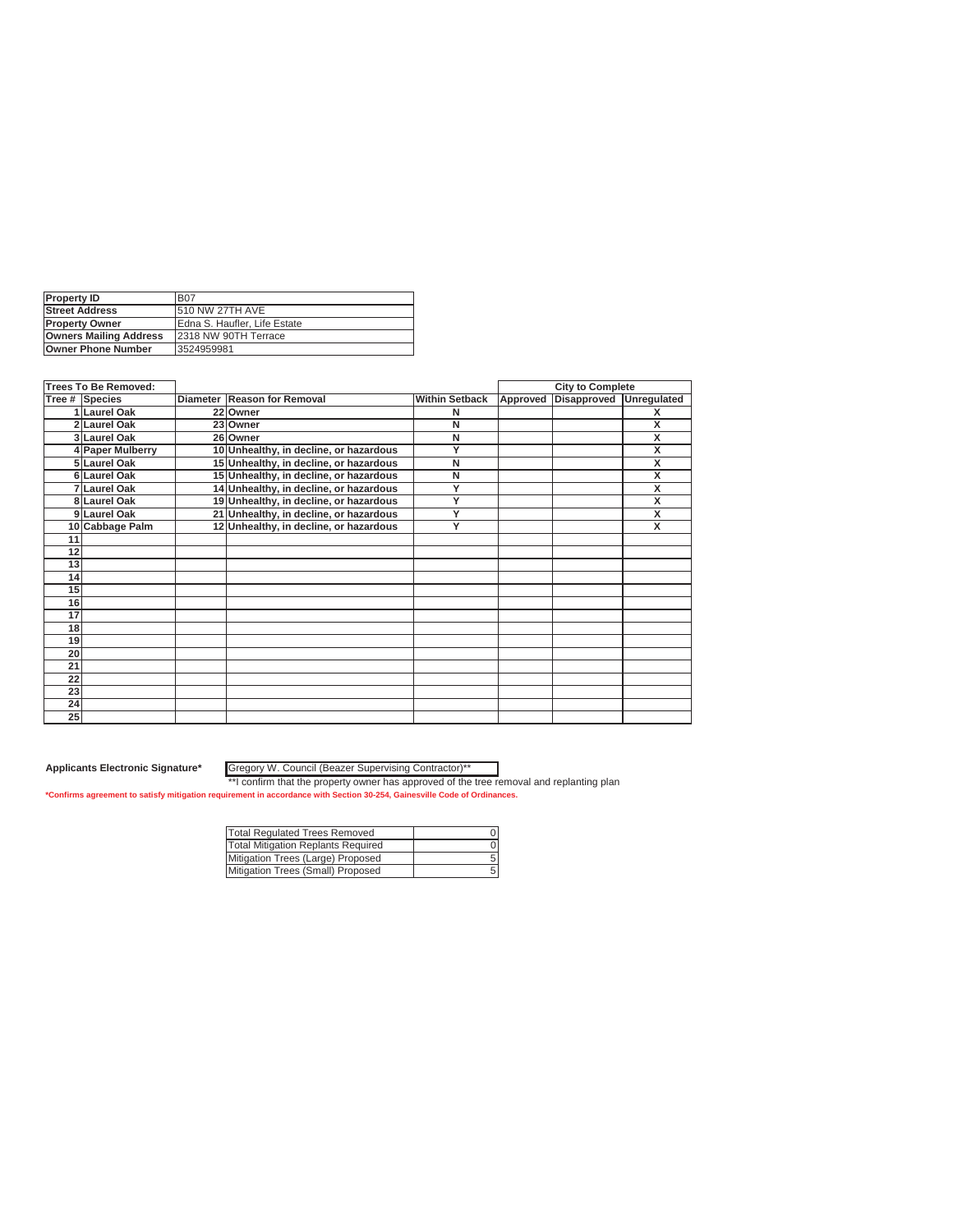| <b>Property ID</b>            | <b>B08</b>                                        |  |  |  |  |
|-------------------------------|---------------------------------------------------|--|--|--|--|
| <b>Street Address</b>         | 517 NW 28TH AVE                                   |  |  |  |  |
| <b>Property Owner</b>         | <b>Ted and Deena Strauss</b>                      |  |  |  |  |
| <b>Owners Mailing Address</b> | [12602 Butler Bay Court Windermere FL 34786-5100] |  |  |  |  |
| <b>Owner Phone Number</b>     |                                                   |  |  |  |  |
|                               |                                                   |  |  |  |  |

|          | <b>Trees To Be Removed:</b> |                                        |                       | <b>City to Complete</b> |             |             |
|----------|-----------------------------|----------------------------------------|-----------------------|-------------------------|-------------|-------------|
|          | Tree # Species              | Diameter Reason for Removal            | <b>Within Setback</b> | Approved                | Disapproved | Unregulated |
|          | 1 Paper Mulberry            | 13 Unhealthy, in decline, or hazardous | N                     |                         |             | X           |
|          | 2 Crape Myrtle              | 20 Owner                               | Y                     |                         |             | X           |
|          | 3 Laurel Oak                | 19 Unhealthy, in decline, or hazardous | Ÿ                     |                         |             | X           |
|          |                             |                                        |                       |                         |             |             |
| 5        |                             |                                        |                       |                         |             |             |
| $6 \mid$ |                             |                                        |                       |                         |             |             |
| 7        |                             |                                        |                       |                         |             |             |
| 8        |                             |                                        |                       |                         |             |             |
| 9        |                             |                                        |                       |                         |             |             |
| 10       |                             |                                        |                       |                         |             |             |
| 11       |                             |                                        |                       |                         |             |             |
| 12       |                             |                                        |                       |                         |             |             |
| 13       |                             |                                        |                       |                         |             |             |
| 14       |                             |                                        |                       |                         |             |             |
| 15       |                             |                                        |                       |                         |             |             |
| 16       |                             |                                        |                       |                         |             |             |
| 17       |                             |                                        |                       |                         |             |             |
| 18       |                             |                                        |                       |                         |             |             |
| 19       |                             |                                        |                       |                         |             |             |
| 20       |                             |                                        |                       |                         |             |             |
| 21       |                             |                                        |                       |                         |             |             |
| 22       |                             |                                        |                       |                         |             |             |
| 23       |                             |                                        |                       |                         |             |             |
| 24       |                             |                                        |                       |                         |             |             |
| 25       |                             |                                        |                       |                         |             |             |

Gregory W. Council (Beazer Supervising Contractor)\*\*

| Total Regulated Trees Removed      |  |
|------------------------------------|--|
| Total Mitigation Replants Required |  |
| Mitigation Trees (Large) Proposed  |  |
| Mitigation Trees (Small) Proposed  |  |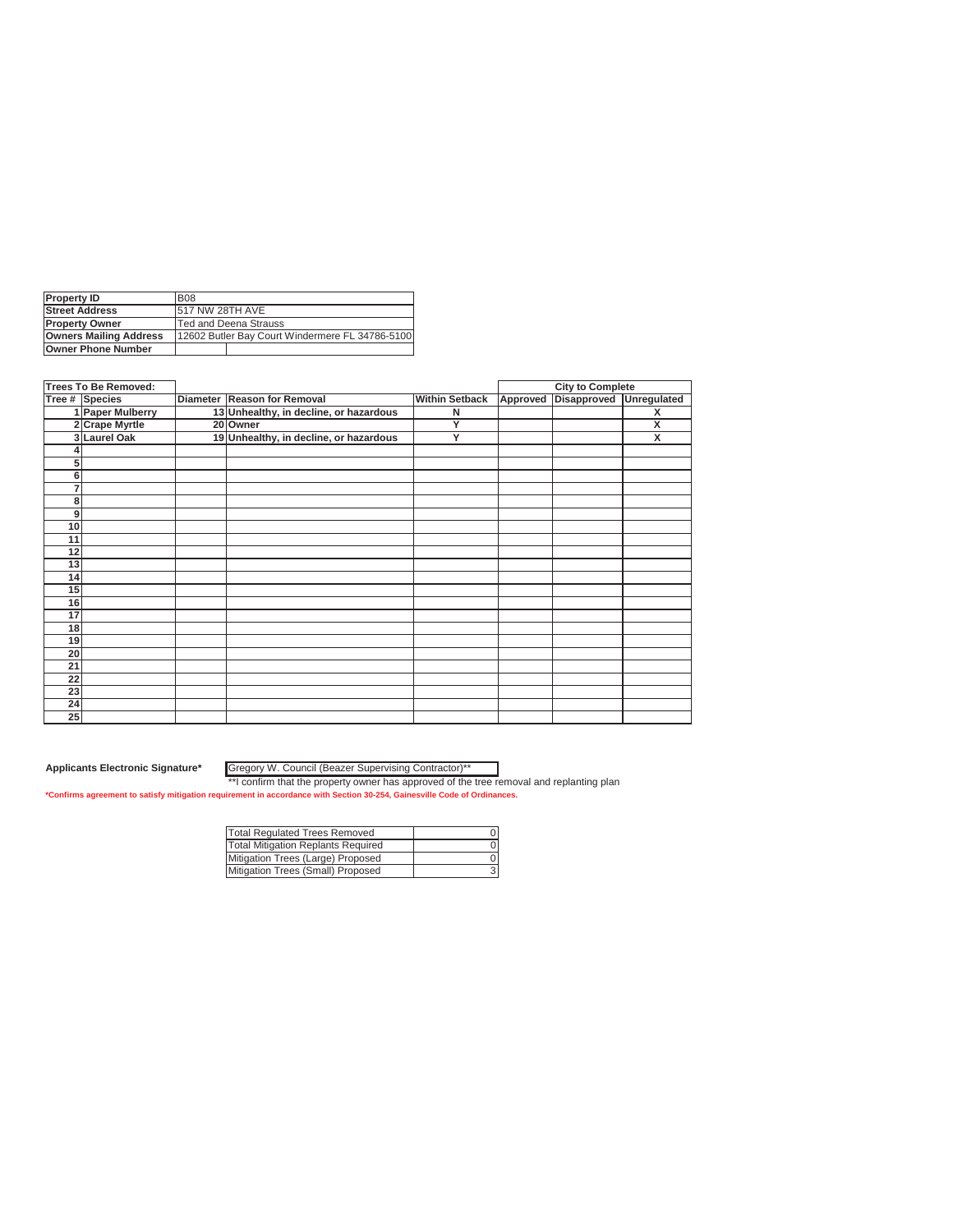| <b>IProperty ID</b>           | <b>B09</b>                    |  |  |
|-------------------------------|-------------------------------|--|--|
| <b>Street Address</b>         | 518 NW 27TH Avenue            |  |  |
| <b>Property Owner</b>         | IPaul W. Jankura. Life Estate |  |  |
| <b>Owners Mailing Address</b> | 1518 NW 27TH Avenue           |  |  |
| <b>Owner Phone Number</b>     |                               |  |  |
|                               |                               |  |  |

|    | Trees To Be Removed:<br>Tree # Species |                                       |                       | <b>City to Complete</b> |             |                         |
|----|----------------------------------------|---------------------------------------|-----------------------|-------------------------|-------------|-------------------------|
|    |                                        | Diameter Reason for Removal           | <b>Within Setback</b> | Approved                | Disapproved | Unregulated             |
|    | 1 Camphor                              | 8 Unhealthy, in decline, or hazardous | Y                     |                         |             | $\overline{\mathbf{x}}$ |
| 2  | Camphor                                | 8 Unhealthy, in decline, or hazardous | Y                     |                         |             | $\overline{\mathbf{x}}$ |
|    |                                        |                                       |                       |                         |             |                         |
|    |                                        |                                       |                       |                         |             |                         |
| 5  |                                        |                                       |                       |                         |             |                         |
| 6  |                                        |                                       |                       |                         |             |                         |
| 7  |                                        |                                       |                       |                         |             |                         |
| 8  |                                        |                                       |                       |                         |             |                         |
| 9  |                                        |                                       |                       |                         |             |                         |
| 10 |                                        |                                       |                       |                         |             |                         |
| 11 |                                        |                                       |                       |                         |             |                         |
| 12 |                                        |                                       |                       |                         |             |                         |
| 13 |                                        |                                       |                       |                         |             |                         |
| 14 |                                        |                                       |                       |                         |             |                         |
| 15 |                                        |                                       |                       |                         |             |                         |
| 16 |                                        |                                       |                       |                         |             |                         |
| 17 |                                        |                                       |                       |                         |             |                         |
| 18 |                                        |                                       |                       |                         |             |                         |
| 19 |                                        |                                       |                       |                         |             |                         |
| 20 |                                        |                                       |                       |                         |             |                         |
| 21 |                                        |                                       |                       |                         |             |                         |
| 22 |                                        |                                       |                       |                         |             |                         |
| 23 |                                        |                                       |                       |                         |             |                         |
| 24 |                                        |                                       |                       |                         |             |                         |
| 25 |                                        |                                       |                       |                         |             |                         |

Gregory W. Council (Beazer Supervising Contractor)\*\*

| Total Regulated Trees Removed      |  |
|------------------------------------|--|
| Total Mitigation Replants Required |  |
| Mitigation Trees (Large) Proposed  |  |
| Mitigation Trees (Small) Proposed  |  |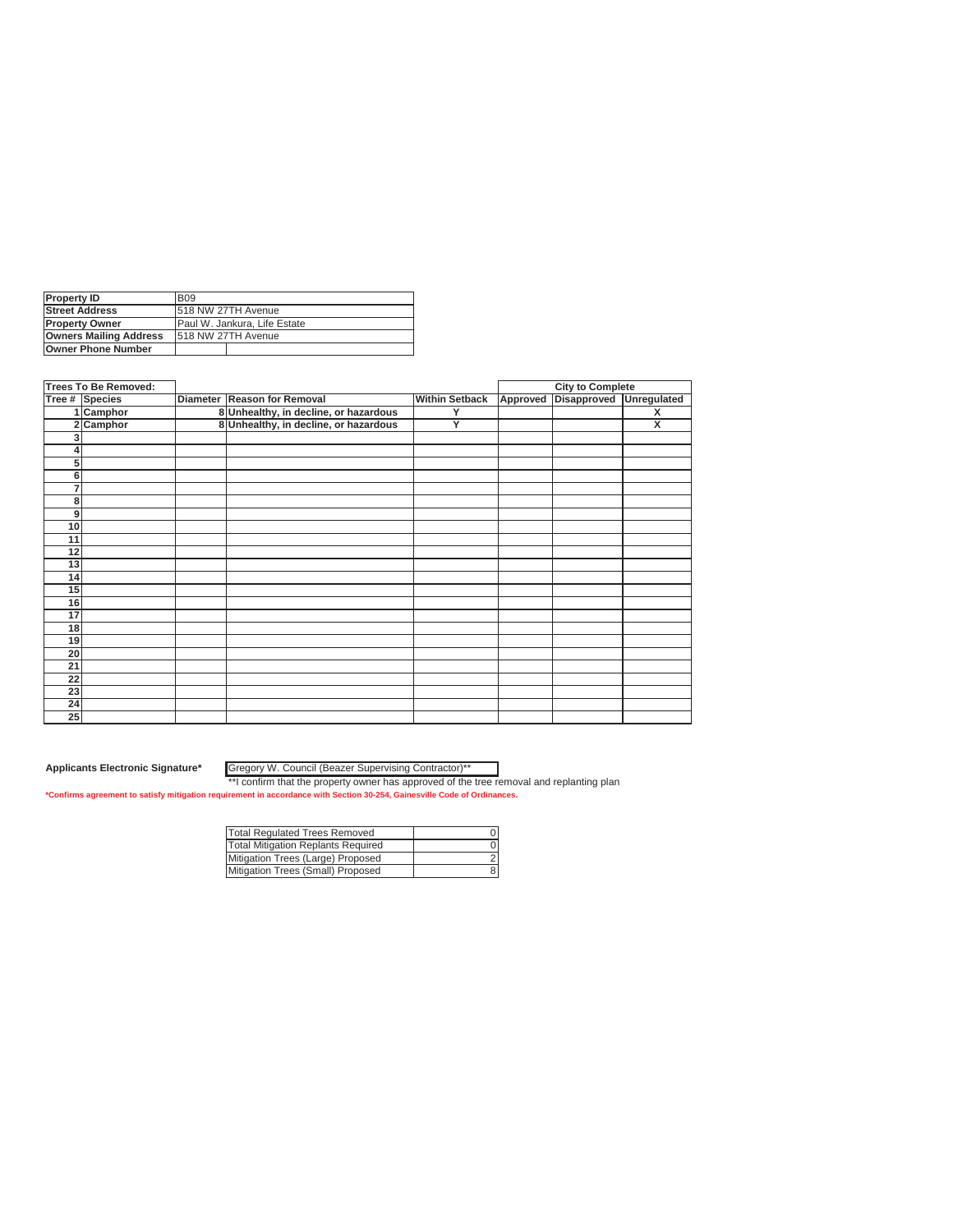| <b>Property ID</b>            | <b>B10</b>                   |  |  |
|-------------------------------|------------------------------|--|--|
| <b>Street Address</b>         | 523 NW 28TH AVE              |  |  |
| <b>Property Owner</b>         | Matthew B. Walton            |  |  |
| <b>Owners Mailing Address</b> | 1523 NW 28TH AVE             |  |  |
| <b>Owner Phone Number</b>     | 561-302-31zanna618@gmail.com |  |  |

|                | <b>Trees To Be Removed:</b> |  |                                        |                       | <b>City to Complete</b> |                         |             |
|----------------|-----------------------------|--|----------------------------------------|-----------------------|-------------------------|-------------------------|-------------|
|                | Tree # Species              |  | Diameter Reason for Removal            | <b>Within Setback</b> | Approved                | <b>Disapproved</b>      | Unregulated |
|                | 1 Camphor                   |  | 8 Unhealthy, in decline, or hazardous  | Υ                     |                         |                         | X           |
|                | 2 Paper Mulberry            |  | 12 Unhealthy, in decline, or hazardous | Y                     |                         |                         | X           |
|                | 3 Laurel Oak                |  | 24 Unhealthy, in decline, or hazardous | Y                     |                         |                         | X           |
|                | 4 Live Oak                  |  | 13 Owner                               | Ÿ                     |                         | $\overline{\mathbf{x}}$ |             |
|                | 5Live Oak                   |  | 26 Owner                               | Y                     |                         | $\overline{\mathbf{x}}$ |             |
|                | 6 Black Cherry              |  | 12 Unhealthy, in decline, or hazardous | Y                     |                         |                         | X           |
|                |                             |  |                                        |                       |                         |                         |             |
| 8              |                             |  |                                        |                       |                         |                         |             |
| $\overline{9}$ |                             |  |                                        |                       |                         |                         |             |
| 10             |                             |  |                                        |                       |                         |                         |             |
| 11             |                             |  |                                        |                       |                         |                         |             |
| 12             |                             |  |                                        |                       |                         |                         |             |
| 13             |                             |  |                                        |                       |                         |                         |             |
| 14             |                             |  |                                        |                       |                         |                         |             |
| 15             |                             |  |                                        |                       |                         |                         |             |
| 16             |                             |  |                                        |                       |                         |                         |             |
| 17             |                             |  |                                        |                       |                         |                         |             |
| 18             |                             |  |                                        |                       |                         |                         |             |
| 19             |                             |  |                                        |                       |                         |                         |             |
| 20             |                             |  |                                        |                       |                         |                         |             |
| 21             |                             |  |                                        |                       |                         |                         |             |
| 22             |                             |  |                                        |                       |                         |                         |             |
| 23             |                             |  |                                        |                       |                         |                         |             |
| 24             |                             |  |                                        |                       |                         |                         |             |
| 25             |                             |  |                                        |                       |                         |                         |             |

Gregory W. Council (Beazer Supervising Contractor)\*\*

| <b>Total Regulated Trees Removed</b> |  |
|--------------------------------------|--|
| Total Mitigation Replants Required   |  |
| Mitigation Trees (Large) Proposed    |  |
| Mitigation Trees (Small) Proposed    |  |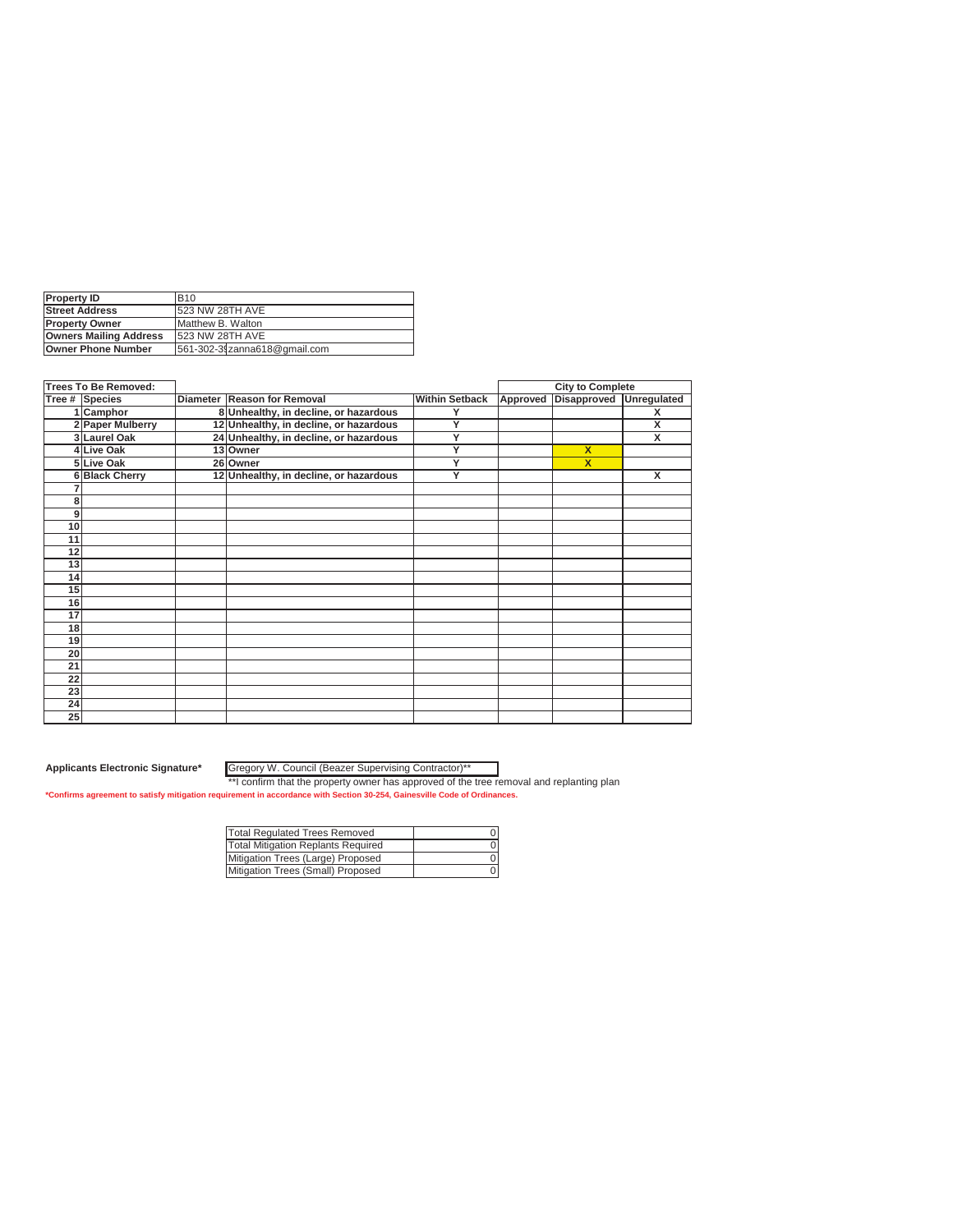| <b>B11</b>                |
|---------------------------|
| 529 NW 28TH AVE           |
| John E. and Ann M. Hudson |
| 801 SW 29TH Place         |
| 352-538-0162              |
|                           |

|                 | <b>Trees To Be Removed:</b> |                                        |                       | <b>City to Complete</b> |             |                         |
|-----------------|-----------------------------|----------------------------------------|-----------------------|-------------------------|-------------|-------------------------|
|                 | Tree # Species              | Diameter Reason for Removal            | <b>Within Setback</b> | Approved                | Disapproved | Unregulated             |
|                 | 1 Paper Mulberry            | 12 Unhealthy, in decline, or hazardous | Y                     |                         |             | x                       |
|                 | 2 Paper Mulberry            | 8 Unhealthy, in decline, or hazardous  | Y                     |                         |             | х                       |
|                 | 3 Paper Mulberry            | 8 Unhealthy, in decline, or hazardous  | Y                     |                         |             | X                       |
|                 | 4 Live Oak                  | 12 Owner                               | Ν                     |                         |             | $\overline{\mathsf{x}}$ |
|                 | 5 Camphor                   | 10 Unhealthy, in decline, or hazardous | Y                     |                         |             | X                       |
|                 | 6 Camphor                   | 12 Unhealthy, in decline, or hazardous | N                     |                         |             | x                       |
|                 | 7 Camphor                   | 11 Unhealthy, in decline, or hazardous | Y                     |                         |             | X                       |
|                 | 8 Camphor                   | 11 Unhealthy, in decline, or hazardous | N                     |                         |             | X                       |
|                 | 9 Camphor                   | 8 Unhealthy, in decline, or hazardous  | Ν                     |                         |             | X                       |
|                 | 10 Camphor                  | 12 Unhealthy, in decline, or hazardous | Ν                     |                         |             | X                       |
|                 | 11 Camphor                  | 9 Unhealthy, in decline, or hazardous  | Y                     |                         |             | X                       |
|                 | 12 Laurel Oak               | 32 Unhealthy, in decline, or hazardous | Y                     | x                       |             |                         |
|                 | 13 Camphor                  | 9 Unhealthy, in decline, or hazardous  | Ν                     |                         |             | X                       |
| 14              |                             |                                        |                       |                         |             |                         |
| 15 <sup>1</sup> |                             |                                        |                       |                         |             |                         |
| 16              |                             |                                        |                       |                         |             |                         |
| 17              |                             |                                        |                       |                         |             |                         |
| 18              |                             |                                        |                       |                         |             |                         |
| 19              |                             |                                        |                       |                         |             |                         |
| 20              |                             |                                        |                       |                         |             |                         |
| 21              |                             |                                        |                       |                         |             |                         |
| 22              |                             |                                        |                       |                         |             |                         |
| 23              |                             |                                        |                       |                         |             |                         |
| 24              |                             |                                        |                       |                         |             |                         |
| 25              |                             |                                        |                       |                         |             |                         |

Gregory W. Council (Beazer Supervising Contractor)\*\*

| Total Regulated Trees Removed      |  |
|------------------------------------|--|
| Total Mitigation Replants Required |  |
| Mitigation Trees (Large) Proposed  |  |
| Mitigation Trees (Small) Proposed  |  |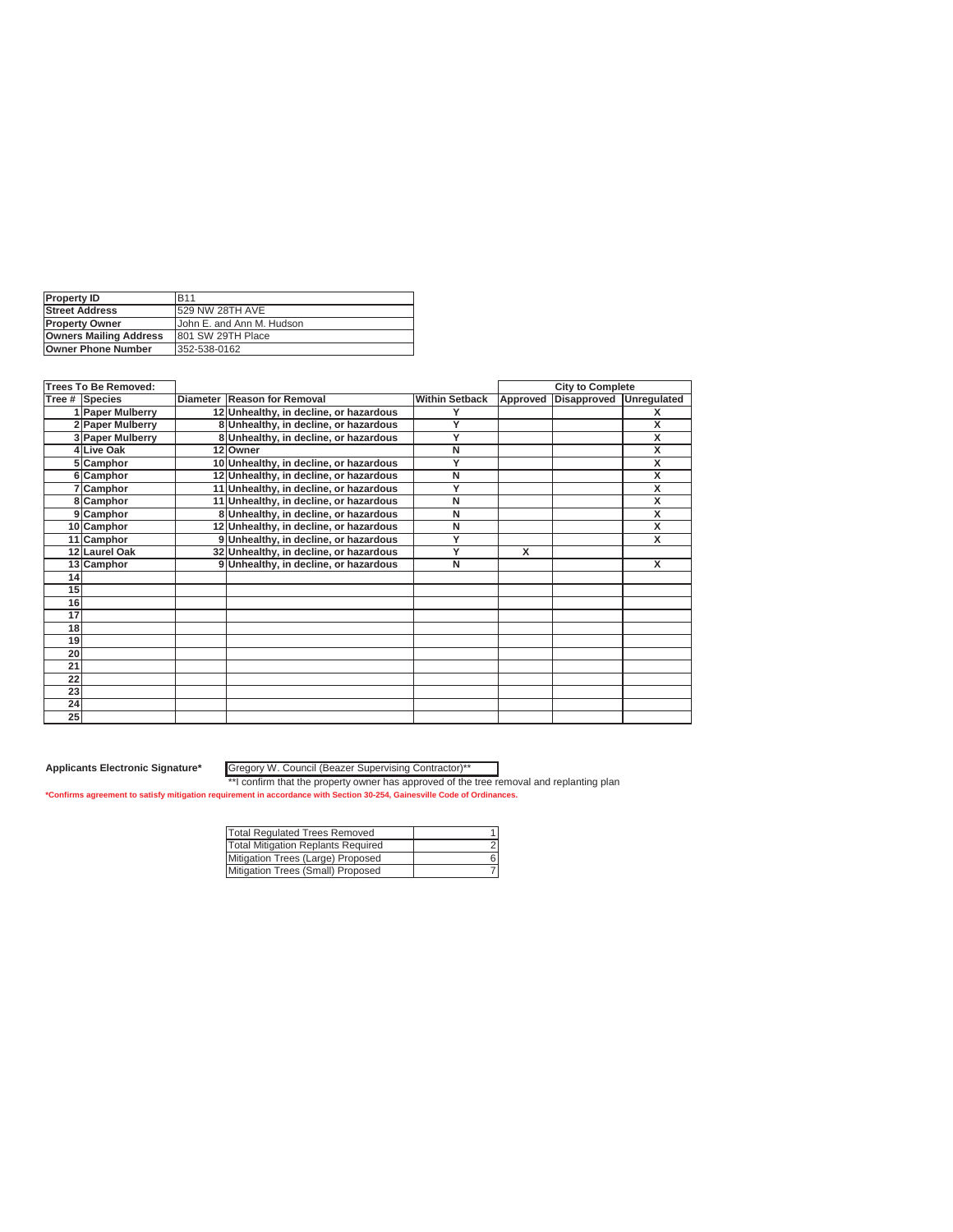| <b>Property ID</b>            | <b>B12</b>          |  |  |
|-------------------------------|---------------------|--|--|
| <b>Street Address</b>         | 526 NW 27TH AVE     |  |  |
| <b>IProperty Owner</b>        | Timothy Reynolds    |  |  |
| <b>Owners Mailing Address</b> | 1526 NW 27TH Avenue |  |  |
| <b>Owner Phone Number</b>     |                     |  |  |

|    | <b>Trees To Be Removed:</b> |                                        |                       | <b>City to Complete</b> |                    |                         |
|----|-----------------------------|----------------------------------------|-----------------------|-------------------------|--------------------|-------------------------|
|    | Tree # Species              | Diameter Reason for Removal            | <b>Within Setback</b> | Approved                | <b>Disapproved</b> | Unregulated             |
|    | <b>Camphor</b>              | 12 Unhealthy, in decline, or hazardous |                       |                         |                    | х                       |
|    | 2 Paper Mulberry            | 15 Unhealthy, in decline, or hazardous | Y                     |                         |                    | x                       |
|    | 3 Paper Mulberry            | 15 Unhealthy, in decline, or hazardous | N                     |                         |                    | X                       |
|    | 4 Cherry Laurel             | 14 Unhealthy, in decline, or hazardous | N                     |                         |                    | $\overline{\mathsf{x}}$ |
|    | 5 Paper Mulberry            | 8 Unhealthy, in decline, or hazardous  | Y                     |                         |                    | X                       |
|    | 6 Paper Mulberry            | 15 Unhealthy, in decline, or hazardous | N                     |                         |                    | X                       |
|    | 7 Camphor                   | 15 Unhealthy, in decline, or hazardous | Y                     |                         |                    | x                       |
|    | 8 Hackberry                 | 8 Unhealthy, in decline, or hazardous  | Ÿ                     |                         |                    | $\overline{\mathsf{x}}$ |
|    | 9 Cedar                     | 14 Unhealthy, in decline, or hazardous | Ÿ                     |                         |                    | $\overline{\mathbf{x}}$ |
| 10 |                             |                                        |                       |                         |                    |                         |
| 11 |                             |                                        |                       |                         |                    |                         |
| 12 |                             |                                        |                       |                         |                    |                         |
| 13 |                             |                                        |                       |                         |                    |                         |
| 14 |                             |                                        |                       |                         |                    |                         |
| 15 |                             |                                        |                       |                         |                    |                         |
| 16 |                             |                                        |                       |                         |                    |                         |
| 17 |                             |                                        |                       |                         |                    |                         |
| 18 |                             |                                        |                       |                         |                    |                         |
| 19 |                             |                                        |                       |                         |                    |                         |
| 20 |                             |                                        |                       |                         |                    |                         |
| 21 |                             |                                        |                       |                         |                    |                         |
| 22 |                             |                                        |                       |                         |                    |                         |
| 23 |                             |                                        |                       |                         |                    |                         |
| 24 |                             |                                        |                       |                         |                    |                         |
| 25 |                             |                                        |                       |                         |                    |                         |

Gregory W. Council (Beazer Supervising Contractor)\*\*

| <b>Total Regulated Trees Removed</b> |  |
|--------------------------------------|--|
| Total Mitigation Replants Required   |  |
| Mitigation Trees (Large) Proposed    |  |
| Mitigation Trees (Small) Proposed    |  |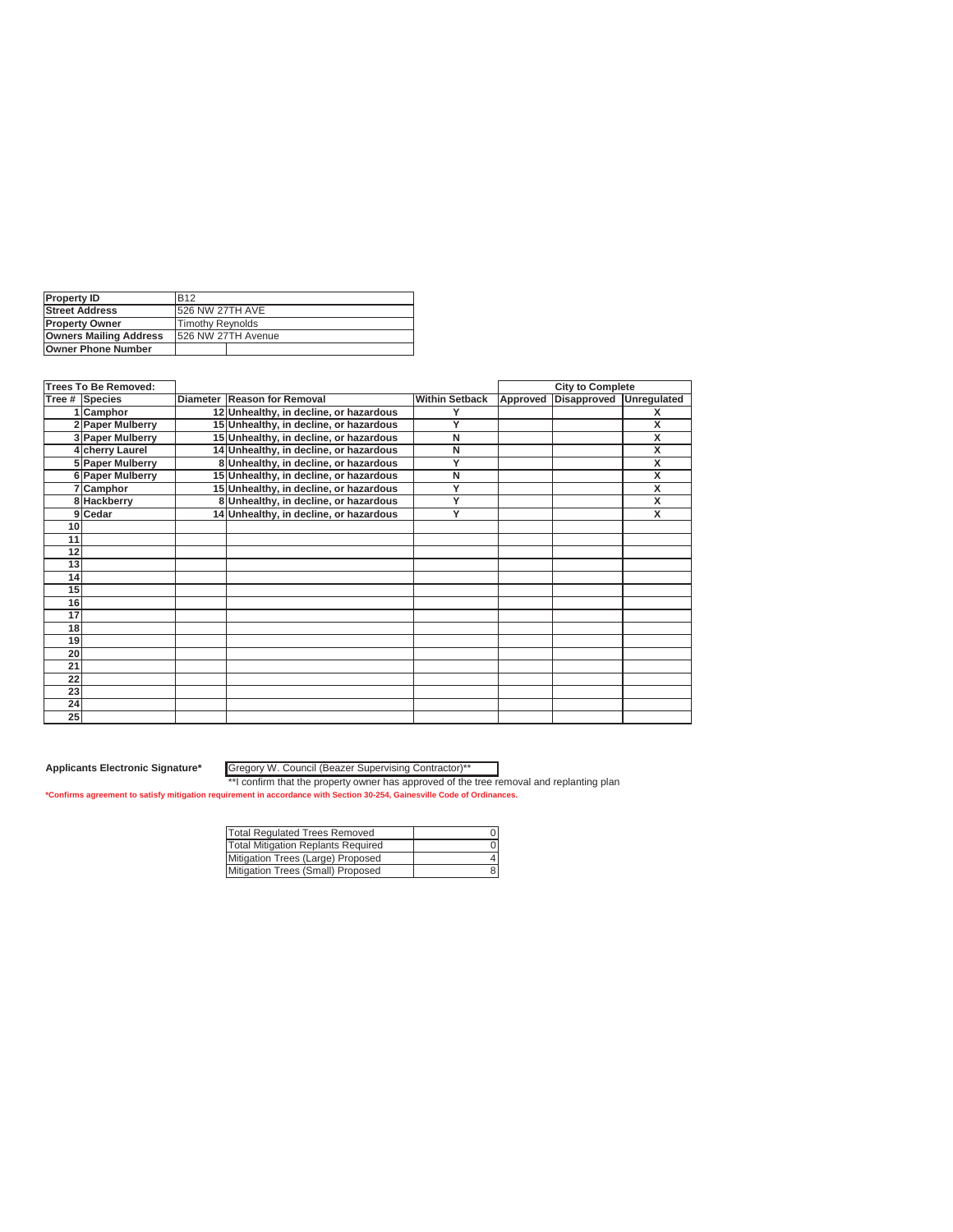| <b>Property ID</b>            | <b>B13</b>                     |
|-------------------------------|--------------------------------|
| <b>Street Address</b>         | 12721 NW 6TH ST.2727 NW 6TH ST |
| <b>Property Owner</b>         | Uerald J. and Karen M. Cain    |
| <b>Owners Mailing Address</b> | 4112 NW 30TH Place             |
| <b>Owner Phone Number</b>     | 386-931-5470                   |

|                         | <b>Trees To Be Removed:</b> |                             |                       |          | <b>City to Complete</b> |             |
|-------------------------|-----------------------------|-----------------------------|-----------------------|----------|-------------------------|-------------|
|                         | Tree # Species              | Diameter Reason for Removal | <b>Within Setback</b> | Approved | Disapproved             | Unregulated |
|                         | 1 No Trees on Lot           |                             |                       |          |                         |             |
|                         |                             |                             |                       |          |                         |             |
| $\overline{\mathbf{3}}$ |                             |                             |                       |          |                         |             |
|                         |                             |                             |                       |          |                         |             |
| 5 <sup>1</sup>          |                             |                             |                       |          |                         |             |
| $6 \mid$                |                             |                             |                       |          |                         |             |
| 7                       |                             |                             |                       |          |                         |             |
| 8                       |                             |                             |                       |          |                         |             |
| 9                       |                             |                             |                       |          |                         |             |
| 10                      |                             |                             |                       |          |                         |             |
| 11                      |                             |                             |                       |          |                         |             |
| 12                      |                             |                             |                       |          |                         |             |
| 13                      |                             |                             |                       |          |                         |             |
| 14                      |                             |                             |                       |          |                         |             |
| 15                      |                             |                             |                       |          |                         |             |
| 16                      |                             |                             |                       |          |                         |             |
| $\overline{17}$         |                             |                             |                       |          |                         |             |
| 18                      |                             |                             |                       |          |                         |             |
| 19                      |                             |                             |                       |          |                         |             |
| 20                      |                             |                             |                       |          |                         |             |
| 21                      |                             |                             |                       |          |                         |             |
| 22                      |                             |                             |                       |          |                         |             |
| 23                      |                             |                             |                       |          |                         |             |
| 24                      |                             |                             |                       |          |                         |             |
| 25                      |                             |                             |                       |          |                         |             |

Gregory W. Council (Beazer Supervising Contractor)\*\*

| <b>Total Regulated Trees Removed</b> |  |
|--------------------------------------|--|
| Total Mitigation Replants Required   |  |
| Mitigation Trees (Large) Proposed    |  |
| Mitigation Trees (Small) Proposed    |  |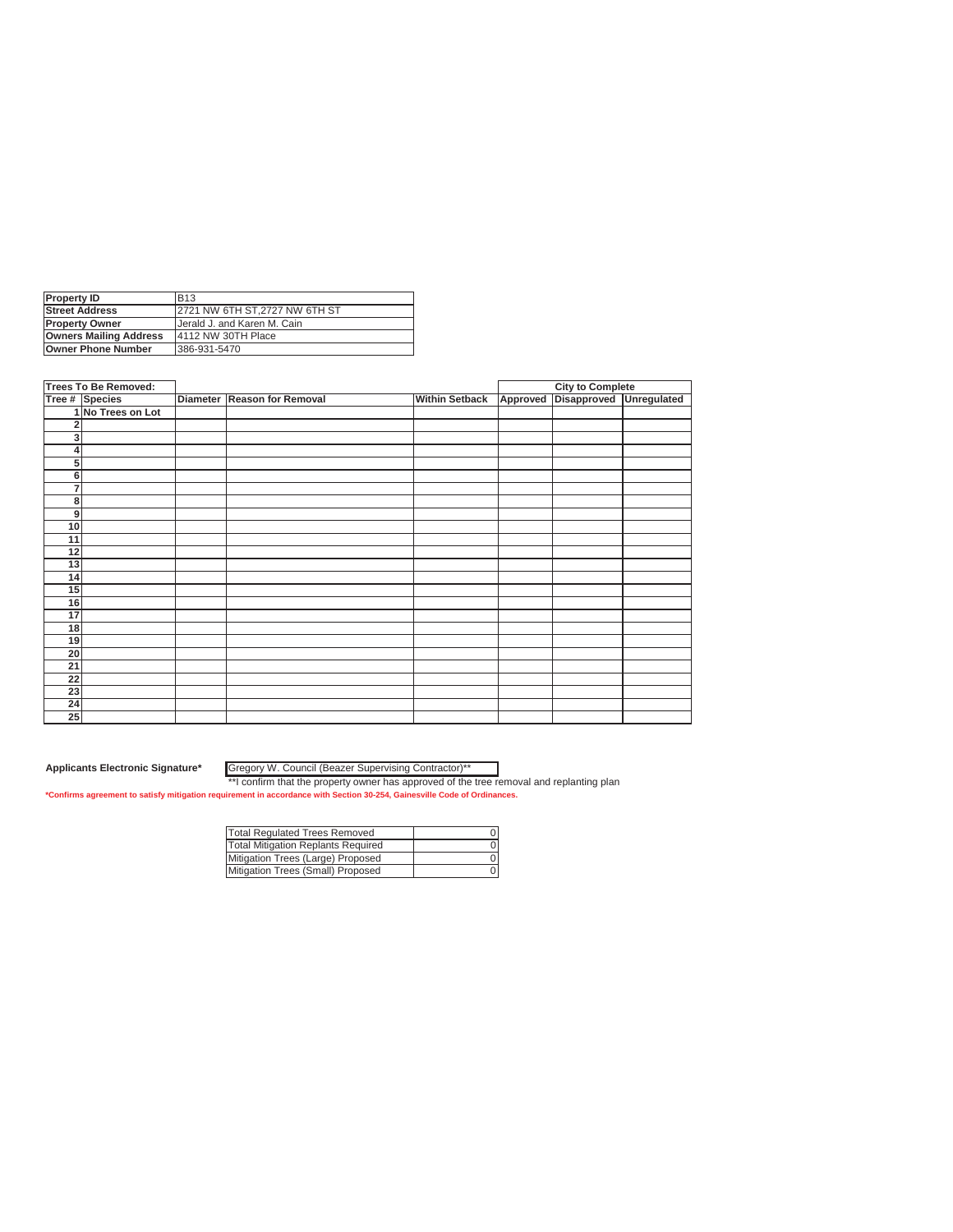| <b>Property ID</b>            | <b>B13</b>                  |
|-------------------------------|-----------------------------|
| <b>Street Address</b>         | <b>531 NW 28TH AVE</b>      |
| <b>IProperty Owner</b>        | Uerald J. and Karen M. Cain |
| <b>Owners Mailing Address</b> | 4112 NW 30TH Place          |
| <b>Owner Phone Number</b>     | 386-931-5470                |

|                 | <b>Trees To Be Removed:</b> |                                        |                       |          | <b>City to Complete</b> |                         |
|-----------------|-----------------------------|----------------------------------------|-----------------------|----------|-------------------------|-------------------------|
|                 | <b>Tree # Species</b>       | Diameter Reason for Removal            | <b>Within Setback</b> | Approved | <b>Disapproved</b>      | <b>Unregulated</b>      |
|                 | 1 Paper Mulberry            | 9 Unhealthy, in decline, or hazardous  | N                     |          |                         | X                       |
|                 | 2 Laurel Oak                | 8 Unhealthy, in decline, or hazardous  | N                     |          |                         | X                       |
|                 | 3 Laurel Oak                | 34 Unhealthy, in decline, or hazardous | Y                     | x        |                         |                         |
|                 | 4 Paper Mulberry            | 14 Unhealthy, in decline, or hazardous | Ÿ                     |          |                         | $\overline{\mathsf{x}}$ |
|                 | 5 Cedar                     | 23 Unhealthy, in decline, or hazardous | Y                     |          |                         | X                       |
| 6               |                             |                                        |                       |          |                         |                         |
|                 |                             |                                        |                       |          |                         |                         |
| 8               |                             |                                        |                       |          |                         |                         |
| 9               |                             |                                        |                       |          |                         |                         |
| 10              |                             |                                        |                       |          |                         |                         |
| 11              |                             |                                        |                       |          |                         |                         |
| 12              |                             |                                        |                       |          |                         |                         |
| 13              |                             |                                        |                       |          |                         |                         |
| 14              |                             |                                        |                       |          |                         |                         |
| 15              |                             |                                        |                       |          |                         |                         |
| 16              |                             |                                        |                       |          |                         |                         |
| 17              |                             |                                        |                       |          |                         |                         |
| 18              |                             |                                        |                       |          |                         |                         |
| 19              |                             |                                        |                       |          |                         |                         |
| 20              |                             |                                        |                       |          |                         |                         |
| $\overline{21}$ |                             |                                        |                       |          |                         |                         |
| 22              |                             |                                        |                       |          |                         |                         |
| 23              |                             |                                        |                       |          |                         |                         |
| 24              |                             |                                        |                       |          |                         |                         |
| 25              |                             |                                        |                       |          |                         |                         |

Gregory W. Council (Beazer Supervising Contractor)\*\*

| Total Regulated Trees Removed      |  |
|------------------------------------|--|
| Total Mitigation Replants Required |  |
| Mitigation Trees (Large) Proposed  |  |
| Mitigation Trees (Small) Proposed  |  |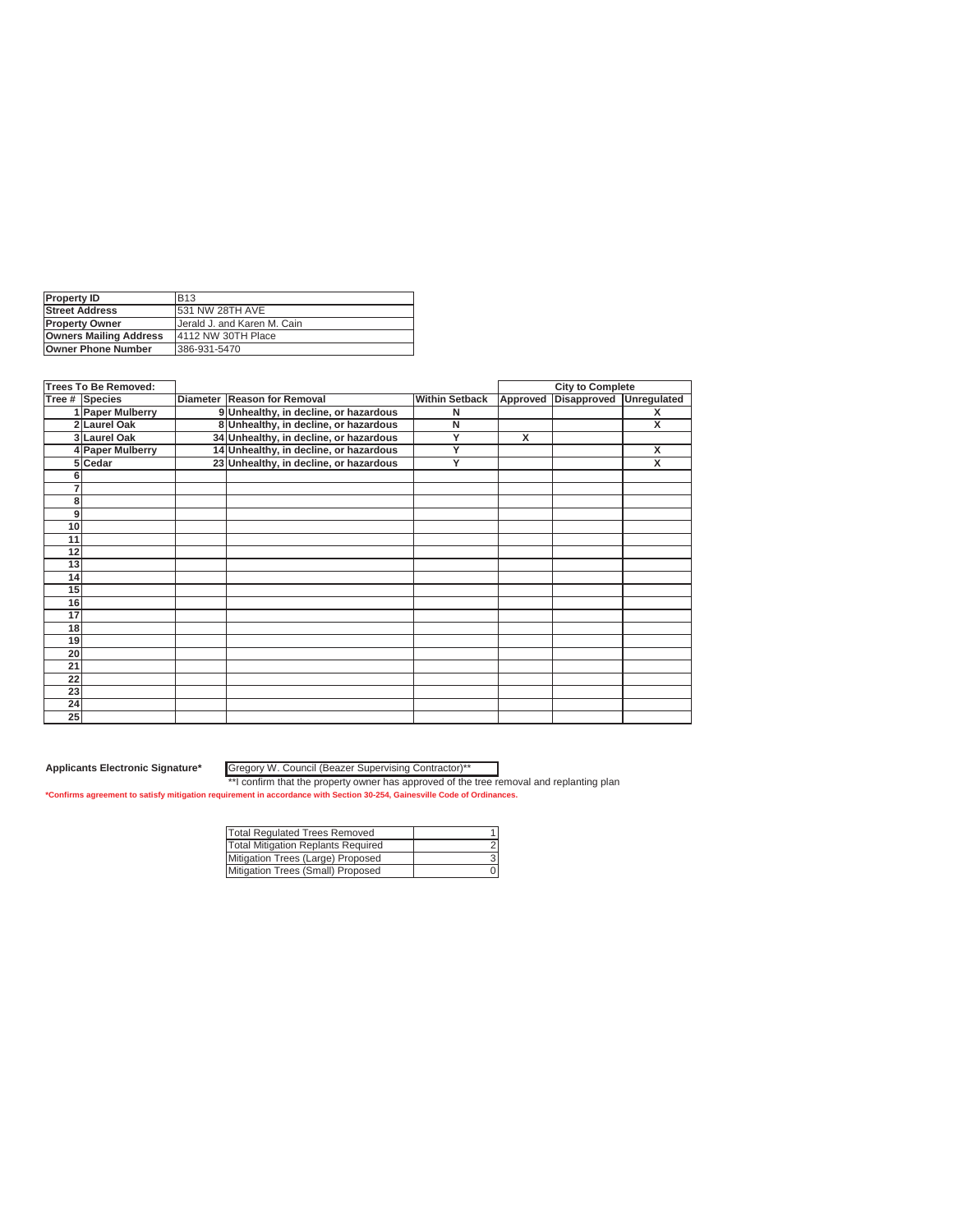| <b>Property ID</b>            | <b>B14</b>              |
|-------------------------------|-------------------------|
| <b>Street Address</b>         | <b>2711 NW 6TH ST</b>   |
| <b>Property Owner</b>         | <b>Susan Turlington</b> |
| <b>Owners Mailing Address</b> | 13319 NW 69TH ST        |
| <b>Owner Phone Number</b>     | 352-372-9525            |

|                 | <b>Trees To Be Removed:</b> |                                        |                       |          | <b>City to Complete</b> |             |
|-----------------|-----------------------------|----------------------------------------|-----------------------|----------|-------------------------|-------------|
|                 | Tree # Species              | Diameter Reason for Removal            | <b>Within Setback</b> | Approved | Disapproved             | Unregulated |
|                 | 1 Paper Mulberry            | 30 Unhealthy, in decline, or hazardous | Υ                     | X        |                         |             |
|                 |                             |                                        |                       |          |                         |             |
| 3 <sub>l</sub>  |                             |                                        |                       |          |                         |             |
|                 |                             |                                        |                       |          |                         |             |
| 5               |                             |                                        |                       |          |                         |             |
| 6               |                             |                                        |                       |          |                         |             |
| 7               |                             |                                        |                       |          |                         |             |
| 8               |                             |                                        |                       |          |                         |             |
| 9               |                             |                                        |                       |          |                         |             |
| 10              |                             |                                        |                       |          |                         |             |
| 11              |                             |                                        |                       |          |                         |             |
| $\overline{12}$ |                             |                                        |                       |          |                         |             |
| 13              |                             |                                        |                       |          |                         |             |
| 14              |                             |                                        |                       |          |                         |             |
| 15              |                             |                                        |                       |          |                         |             |
| 16              |                             |                                        |                       |          |                         |             |
| 17              |                             |                                        |                       |          |                         |             |
| 18              |                             |                                        |                       |          |                         |             |
| 19              |                             |                                        |                       |          |                         |             |
| 20              |                             |                                        |                       |          |                         |             |
| $\overline{21}$ |                             |                                        |                       |          |                         |             |
| 22              |                             |                                        |                       |          |                         |             |
| 23              |                             |                                        |                       |          |                         |             |
| 24              |                             |                                        |                       |          |                         |             |
| 25              |                             |                                        |                       |          |                         |             |

Note: The Pindo Palms shown for removal are not being removed.

**Applicants Electronic Signature\***

Gregory W. Council (Beazer Supervising Contractor)\*\*

| Total Regulated Trees Removed      |  |
|------------------------------------|--|
| Total Mitigation Replants Required |  |
| Mitigation Trees (Large) Proposed  |  |
| Mitigation Trees (Small) Proposed  |  |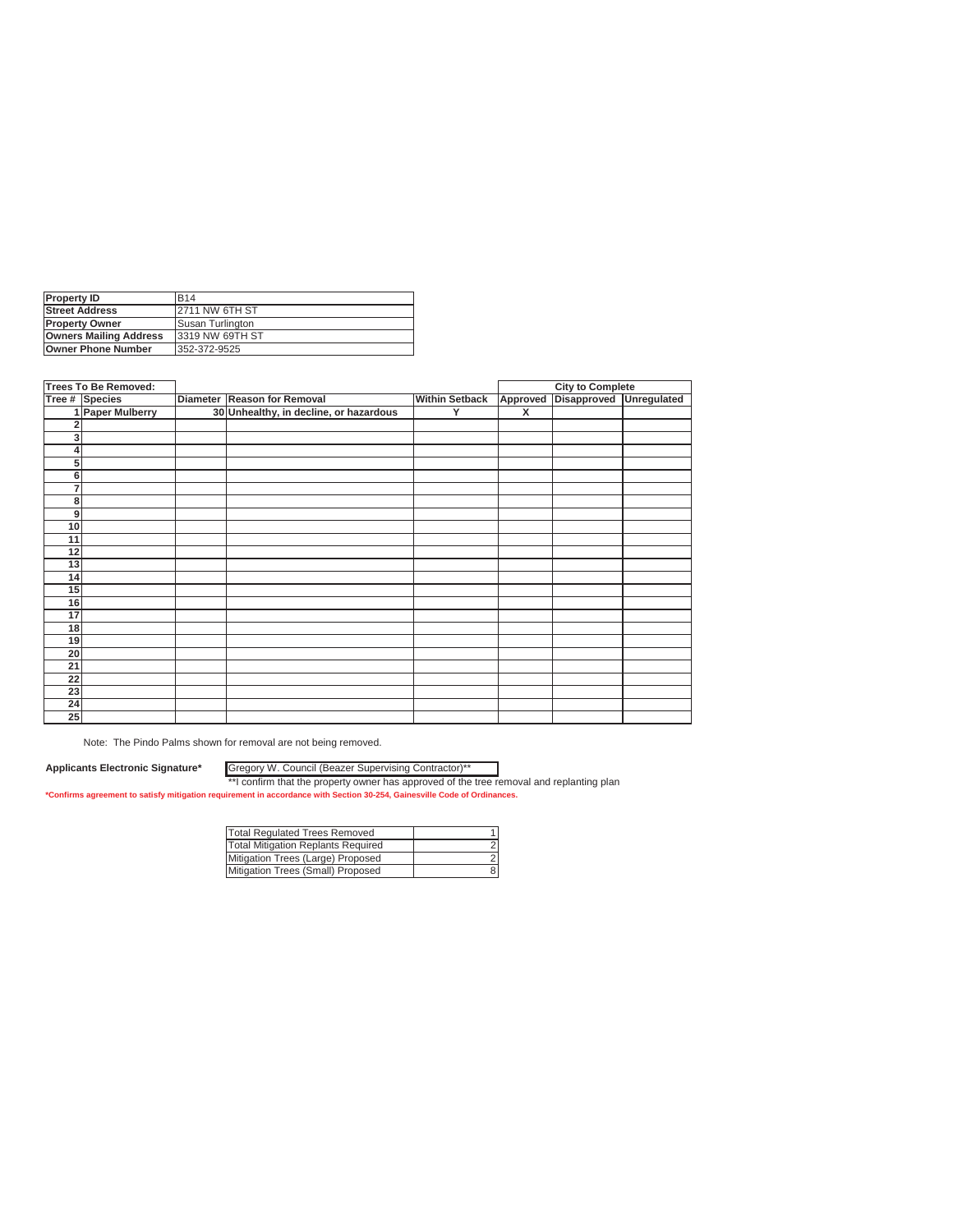

## **TREE REMOVAL PERMIT AND REPLANTING AGREEMENT**

| <b>Properties Covered by this Tree Removal Permit</b> | <b>IOwner</b>              |
|-------------------------------------------------------|----------------------------|
| <b>City ROW</b>                                       | <b>City of Gainesville</b> |
| 528 NW 28th Ave                                       | <b>Susan Sosnow</b>        |

|                   |                  |                   | <b>Mitigation</b> | <b>Mitigation</b> |
|-------------------|------------------|-------------------|-------------------|-------------------|
|                   | <b>Regulated</b> | <b>Mitigation</b> | <b>Trees</b>      | <b>Trees</b>      |
|                   | <b>Trees</b>     | <b>Replants</b>   | (Large)           | (Small)           |
| <b>Properties</b> | <b>Removed</b>   | <b>Required</b>   | <b>Proposed</b>   | <b>Proposed</b>   |
| <b>City ROW</b>   |                  |                   |                   |                   |
| 1528 NW 28th Ave  |                  |                   |                   |                   |
| Total             | 4                |                   |                   |                   |

| Mitigation Trees Still To Be Planted                     |            |
|----------------------------------------------------------|------------|
| <b>Outstanding Mitigation Balance (Previous Permits)</b> | 336        |
| <b>Total Project Mitigation Balance</b>                  | 344        |
|                                                          |            |
| <b>Permit Valid Until</b>                                | 11/12/2014 |
|                                                          |            |
| Approved By: Mark D. Siburt, City Arborist               | 5/12/2014  |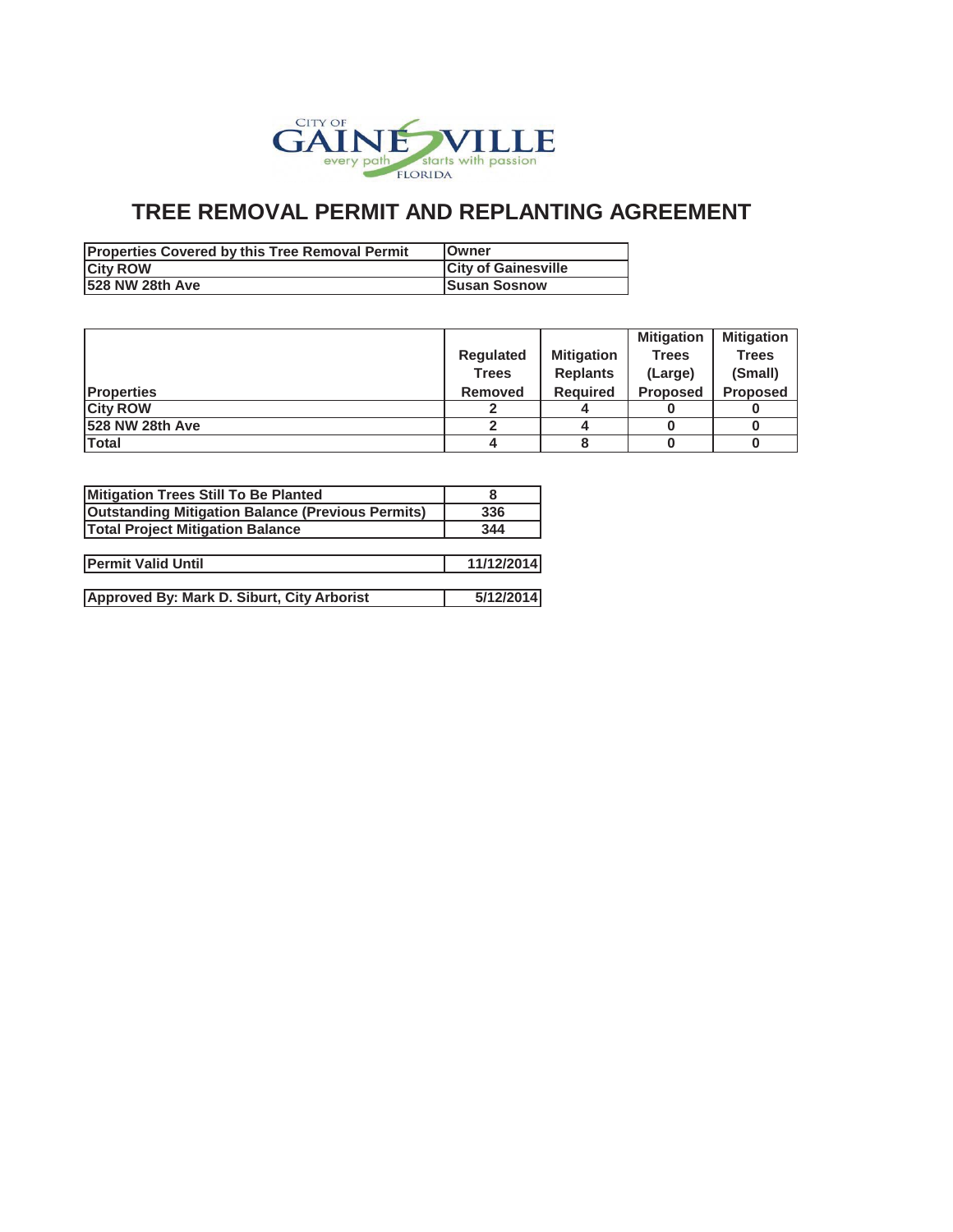| Tree # Species<br>Diameter Reason for Removal<br>Lot ID Street Add<br>1 Oak-Cherry Laurel<br>C <sub>08</sub><br>528 NW 28TH AVE<br>9 Owner<br>2 Laurel Oak<br>528 NW 28TH AVE<br>C08<br>18 Owner<br>3<br>4<br>5<br>6<br>$\overline{7}$<br>8 | $\overline{\mathbf{x}}$<br>X | Approved Disapproved Unregulated |  |
|---------------------------------------------------------------------------------------------------------------------------------------------------------------------------------------------------------------------------------------------|------------------------------|----------------------------------|--|
|                                                                                                                                                                                                                                             |                              |                                  |  |
|                                                                                                                                                                                                                                             |                              |                                  |  |
|                                                                                                                                                                                                                                             |                              |                                  |  |
|                                                                                                                                                                                                                                             |                              |                                  |  |
|                                                                                                                                                                                                                                             |                              |                                  |  |
|                                                                                                                                                                                                                                             |                              |                                  |  |
|                                                                                                                                                                                                                                             |                              |                                  |  |
|                                                                                                                                                                                                                                             |                              |                                  |  |
|                                                                                                                                                                                                                                             |                              |                                  |  |
| 9                                                                                                                                                                                                                                           |                              |                                  |  |
| 10                                                                                                                                                                                                                                          |                              |                                  |  |
| 11                                                                                                                                                                                                                                          |                              |                                  |  |
| 12                                                                                                                                                                                                                                          |                              |                                  |  |
| 13                                                                                                                                                                                                                                          |                              |                                  |  |
| 14                                                                                                                                                                                                                                          |                              |                                  |  |
| 15                                                                                                                                                                                                                                          |                              |                                  |  |
| 16                                                                                                                                                                                                                                          |                              |                                  |  |
| 17                                                                                                                                                                                                                                          |                              |                                  |  |
| 18                                                                                                                                                                                                                                          |                              |                                  |  |
| 19                                                                                                                                                                                                                                          |                              |                                  |  |
| $\overline{20}$                                                                                                                                                                                                                             |                              |                                  |  |
| 21                                                                                                                                                                                                                                          |                              |                                  |  |
| $\overline{22}$                                                                                                                                                                                                                             |                              |                                  |  |
| 23                                                                                                                                                                                                                                          |                              |                                  |  |
| 24                                                                                                                                                                                                                                          |                              |                                  |  |
| $\overline{25}$                                                                                                                                                                                                                             |                              |                                  |  |

**Applicants Electronic Signature\*** Gregory W. Council (Beazer Supervising Contractor)

**\*Confirms agreement to satisfy mitigation requirement in accordance with Section 30-254, Gainesville Code of Ordinances.**

| <b>Total Regulated Trees Removed</b> |  |
|--------------------------------------|--|
| Total Mitigation Replants Required   |  |
| Mitigation Trees (Large) Proposed    |  |
| Mitigation Trees (Small) Proposed    |  |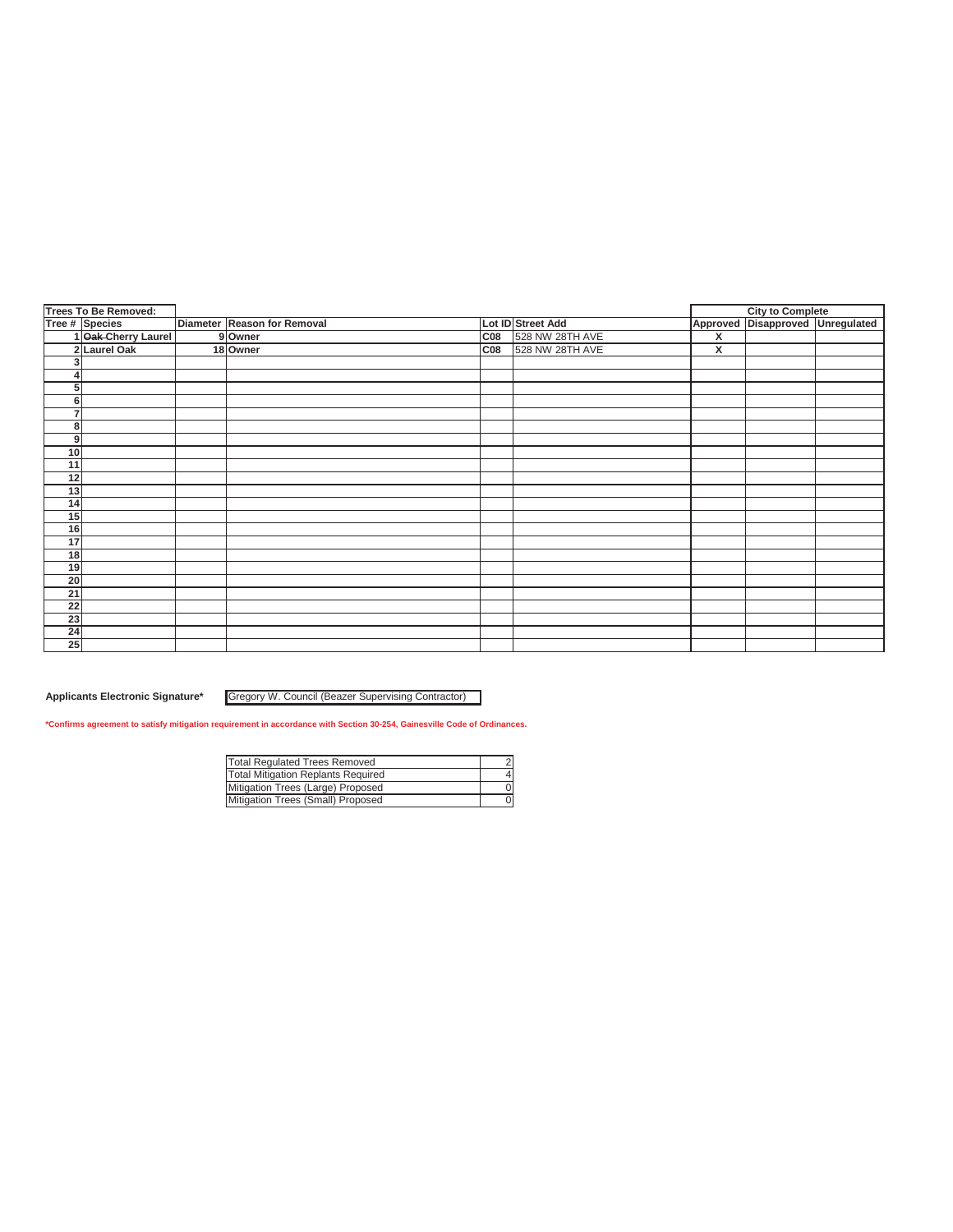| <b>Property ID</b>            | C <sub>08</sub>              |
|-------------------------------|------------------------------|
| <b>Street Address</b>         | 1528 NW 28TH AVE             |
| <b>IProperty Owner</b>        | <b>ISUSAN L SOSNOW</b>       |
| <b>Owners Mailing Address</b> | 1315 NE 8TH ST. Gainesville  |
| Owner Phone Number            | kayla@treecityproperties.net |

|    | Trees To Be Removed: |                                        |                       |          | <b>City to Complete</b> |             |
|----|----------------------|----------------------------------------|-----------------------|----------|-------------------------|-------------|
|    | Tree # Species       | Diameter Reason for Removal            | <b>Within Setback</b> | Approved | Disapproved             | Unregulated |
|    | Camphor              | 8 Owner                                |                       |          |                         | x           |
|    | 2 Laurel Oak         | 12 Owner                               | Y                     |          |                         | X           |
|    | 3 Laurel Oak         | 18 Owner                               | Υ                     |          |                         | X           |
|    | 4 Laurel Oak         | 18 Unhealthy, in decline, or hazardous | Y                     |          |                         | X           |
|    | 5 Palm               | 8 Unhealthy, in decline, or hazardous  | N                     |          |                         | x           |
|    | 6 Camphor            | 30 Owner                               | Y                     | X        |                         |             |
|    | 7 Hackberry          | 20 Owner                               | Y                     | x        |                         |             |
|    | 8 Crape Myrtle       | 20 Owner                               | N                     |          |                         | X           |
|    | 9 Live Oak Laurel    | 27 Owner                               | Υ                     |          |                         | x           |
|    | 10Pine               | 18 Unhealthy, in decline, or hazardous | Y                     |          |                         | X           |
|    | 11 Cherry Laurel     | 18 Unhealthy, in decline, or hazardous | Y                     |          |                         | X           |
|    | 12 Golden Raintree   | 30 Unhealthy, in decline, or hazardous | N                     |          |                         | X           |
|    | 13 Laurel Oak        | 8 Unhealthy, in decline, or hazardous  | N                     |          |                         | x           |
|    | 15 Cedar             | 14 Dead                                | N                     |          |                         | x           |
| 16 |                      |                                        |                       |          |                         |             |
| 17 |                      |                                        |                       |          |                         |             |
| 18 |                      |                                        |                       |          |                         |             |
| 19 |                      |                                        |                       |          |                         |             |
| 20 |                      |                                        |                       |          |                         |             |
| 21 |                      |                                        |                       |          |                         |             |
| 22 |                      |                                        |                       |          |                         |             |
| 23 |                      |                                        |                       |          |                         |             |
| 24 |                      |                                        |                       |          |                         |             |
| 25 |                      |                                        |                       |          |                         |             |

Gregory W. Council (Beazer Supervising Contractor)\*\*

| Total Regulated Trees Removed             |  |
|-------------------------------------------|--|
| <b>Total Mitigation Replants Required</b> |  |
| Mitigation Trees (Large) Proposed         |  |
| Mitigation Trees (Small) Proposed         |  |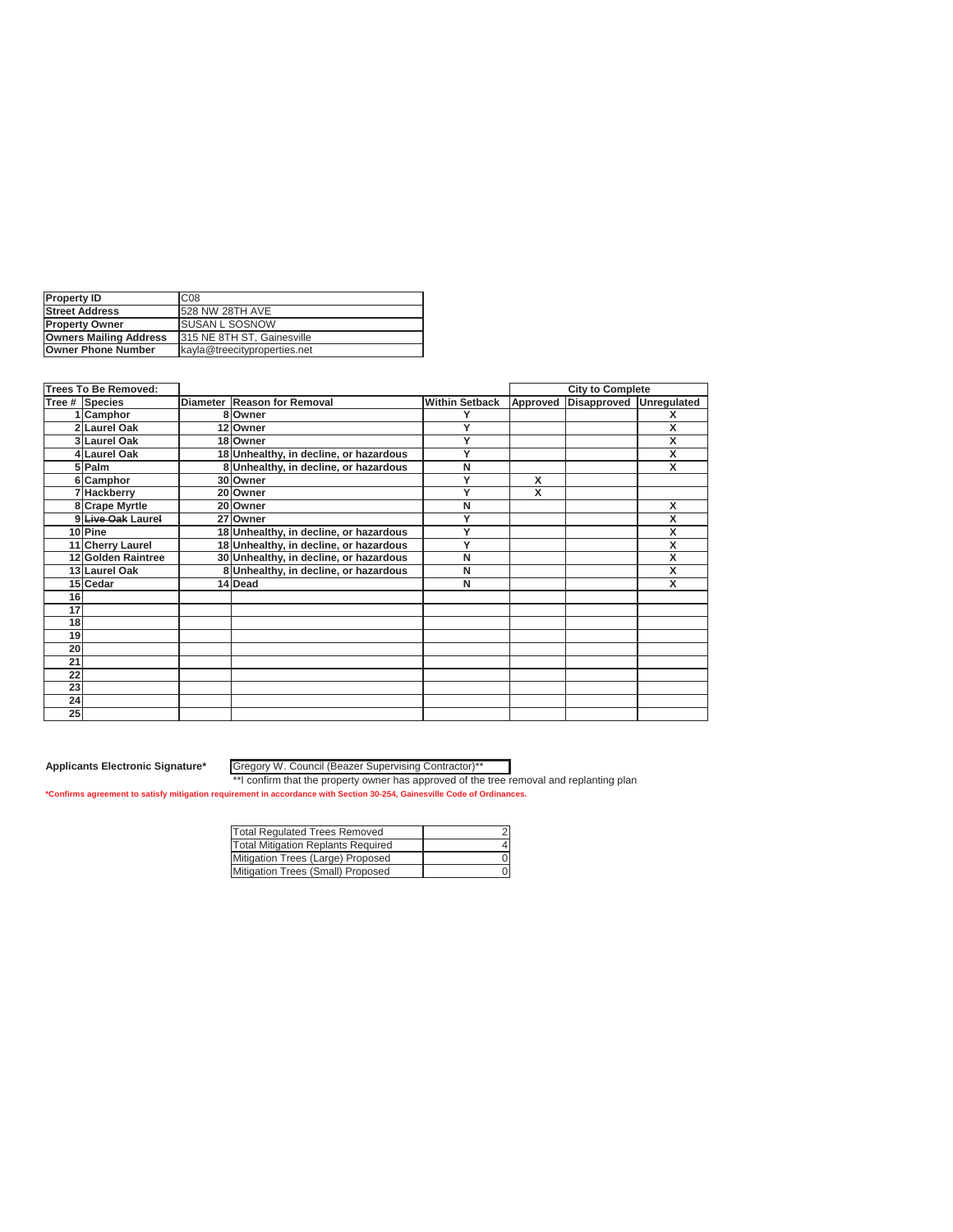

## **TREE REMOVAL PERMIT AND REPLANTING AGREEMENT**

| Properties Covered by this Tree Removal Permit | Owner                      |
|------------------------------------------------|----------------------------|
| 441 NW 27th Ave                                | <b>Grant Cooper</b>        |
| 445 NW 27th Ave                                | <b>Asghar Etemadi</b>      |
| 444 NW 26th Ave                                | <b>Karen Scott</b>         |
| 501 NW 27th Ave                                | <b>Donald Fosso</b>        |
| 512 NW 276th Ave                               | <b>C. Michael Curry</b>    |
| 515 NW 27th Ave                                | <b>Ulysees Rushing</b>     |
| <b>517 NW 27th Ave</b>                         | <b>Carol Bosshardt</b>     |
| 520 NW 26th Ave                                | <b>Michele Khurana</b>     |
| 530 NW 26th Ave                                | <b>George Ricker</b>       |
| 519 NW 27th Ave                                | <b>Susan Turlington</b>    |
| 540 NW 26th Ave                                | <b>Allen Howard</b>        |
| 550 NW 26th Ave                                | <b>Richard Bolton</b>      |
| 2601 NW 6th St                                 | <b>Dale Turlington</b>     |
| 2609 NW 6th St                                 | <b>Dale Turlington</b>     |
| 2615 NW 6th St                                 | Dale Turlington            |
| <b>ROW</b>                                     | <b>City of Gainesville</b> |

|                   |                  |                   | <b>Mitigation</b> | <b>Mitigation</b> |
|-------------------|------------------|-------------------|-------------------|-------------------|
|                   | <b>Regulated</b> | <b>Mitigation</b> | <b>Trees</b>      | <b>Trees</b>      |
|                   | <b>Trees</b>     | <b>Replants</b>   | (Large)           | (Small)           |
| <b>Properties</b> | <b>Removed</b>   | Required          | <b>Proposed</b>   | <b>Proposed</b>   |
| 441 NW 27th Ave   | 0                | 0                 | 2                 | 0                 |
| 445 NW 27th Ave   | 1                | $\overline{2}$    | 4                 | $\overline{2}$    |
| 444 NW 26th Ave   | 1                | $\overline{2}$    | $\overline{2}$    | 1                 |
| 501 NW 27th Ave   | 0                | $\bf{0}$          | 0                 | 3                 |
| 512 NW 276th Ave  | 1                | $\overline{2}$    | 9                 | 0                 |
| 515 NW 27th Ave   | 1                | $\overline{2}$    | $\overline{2}$    | 3                 |
| 517 NW 27th Ave   | $\bf{0}$         | 0                 | 5                 | 5                 |
| 520 NW 26th Ave   | 0                | 0                 | $\overline{2}$    | 0                 |
| 530 NW 26th Ave   | 0                | $\bf{0}$          | 6                 | 1                 |
| 519 NW 27th Ave   | 1                | $\overline{2}$    | 0                 | 13                |
| 540 NW 26th Ave   | 0                | 0                 | $\overline{2}$    | 0                 |
| 550 NW 26th Ave   | 0                | 0                 | 5                 | $\overline{2}$    |
| 2601 NW 6th St    | 4                | 8                 | 4                 | 12                |
| 2609 NW 6th St    | 16               | 32                | 4                 | 4                 |
| 2615 NW 6th St    | 7                | 14                | 13                | $\bf{0}$          |
| <b>ROW</b>        | $\bf{0}$         | $\bf{0}$          | 0                 | 0                 |
| Total             | 32               | 64                | 60                | 46                |

| Mitigation Trees Still To Be Planted                     | $-42$     |
|----------------------------------------------------------|-----------|
| <b>Outstanding Mitigation Balance (Previous Permits)</b> | 344       |
| <b>Total Project Mitigation Balance</b>                  | 302       |
|                                                          |           |
| <b>Permit Valid Until</b>                                | 12/3/2014 |
|                                                          |           |
| Approved By: Mark D. Siburt, City Arborist               | 6/3/2014  |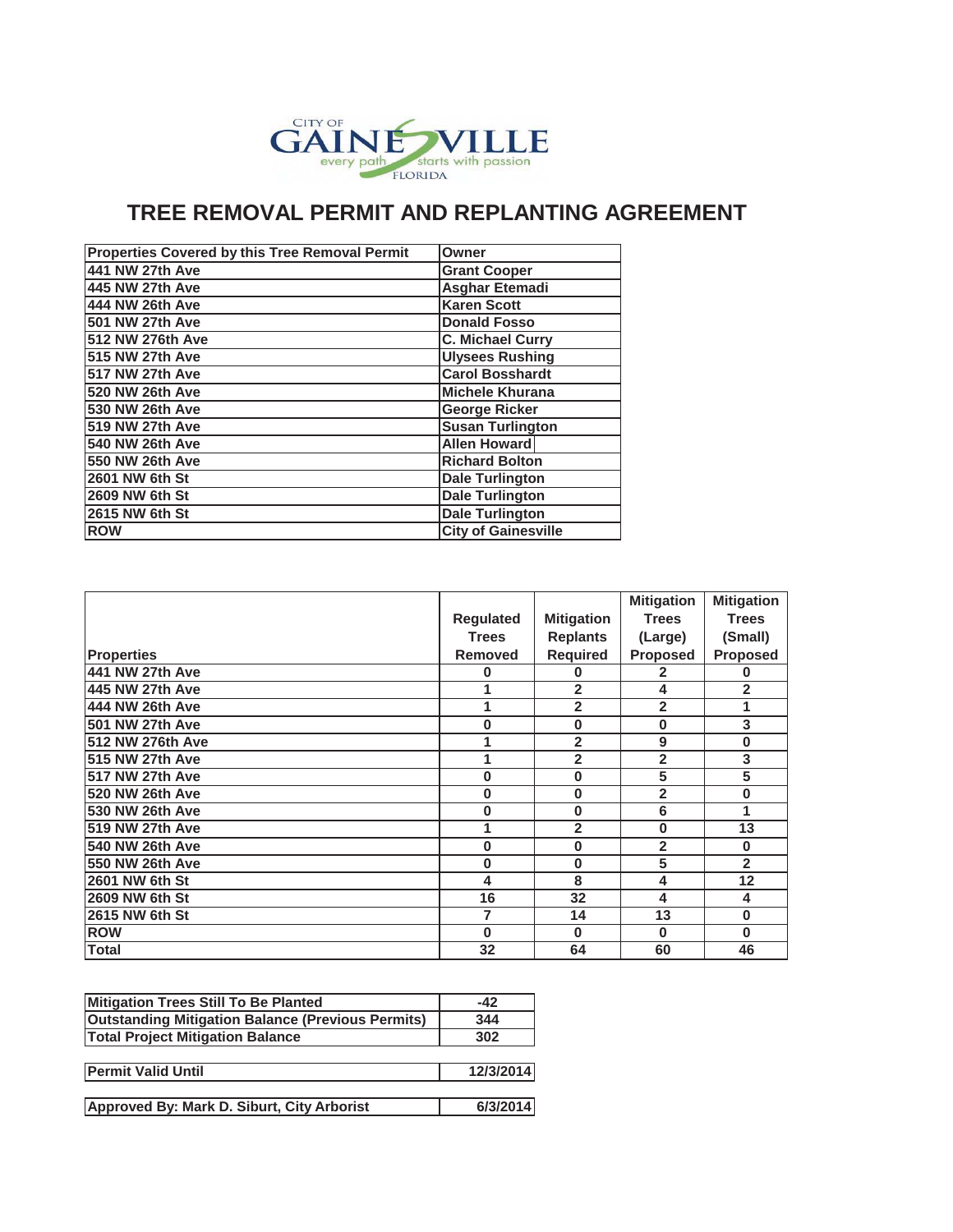| <b>Property ID</b>            | <b>A01</b>                 |
|-------------------------------|----------------------------|
| <b>Street Address</b>         | 441 NW 27TH AVE            |
| <b>Property Owner</b>         | <b>IGrant Cooper</b>       |
| <b>Owners Mailing Address</b> | 2000 NW 27th Terrace 32605 |
| <b>Owner Phone Number</b>     |                            |

|                 | <b>Trees To Be Removed:</b> |                                        |                       | <b>City to Complete</b>          |   |
|-----------------|-----------------------------|----------------------------------------|-----------------------|----------------------------------|---|
|                 | Tree # Species              | Diameter Reason for Removal            | <b>Within Setback</b> | Approved Disapproved Unregulated |   |
|                 | 1 Laurel Oak                | 20 Unhealthy, in decline, or hazardous |                       |                                  |   |
|                 | 2 Laurel Oak                | 23 Unhealthy, in decline, or hazardous | v                     |                                  | Χ |
|                 | 3Dead Oak                   | Dead                                   | Υ                     |                                  | X |
|                 |                             |                                        |                       |                                  |   |
| 5               |                             |                                        |                       |                                  |   |
| 6               |                             |                                        |                       |                                  |   |
| 7               |                             |                                        |                       |                                  |   |
| 8               |                             |                                        |                       |                                  |   |
| 9               |                             |                                        |                       |                                  |   |
| 10              |                             |                                        |                       |                                  |   |
| 11              |                             |                                        |                       |                                  |   |
| 12              |                             |                                        |                       |                                  |   |
| 13              |                             |                                        |                       |                                  |   |
| 14 <sub>1</sub> |                             |                                        |                       |                                  |   |
| 15              |                             |                                        |                       |                                  |   |
| 16              |                             |                                        |                       |                                  |   |
| 17              |                             |                                        |                       |                                  |   |
| 18              |                             |                                        |                       |                                  |   |
| 19              |                             |                                        |                       |                                  |   |
| 20 <sub>l</sub> |                             |                                        |                       |                                  |   |

Gregory W. Council (Beazer Supervising Contractor)\*\*

| <b>Total Requlated Trees Removed</b>      |  |
|-------------------------------------------|--|
| <b>Total Mitigation Replants Required</b> |  |
| Mitigation Trees (Large) Proposed         |  |
| Mitigation Trees (Small) Proposed         |  |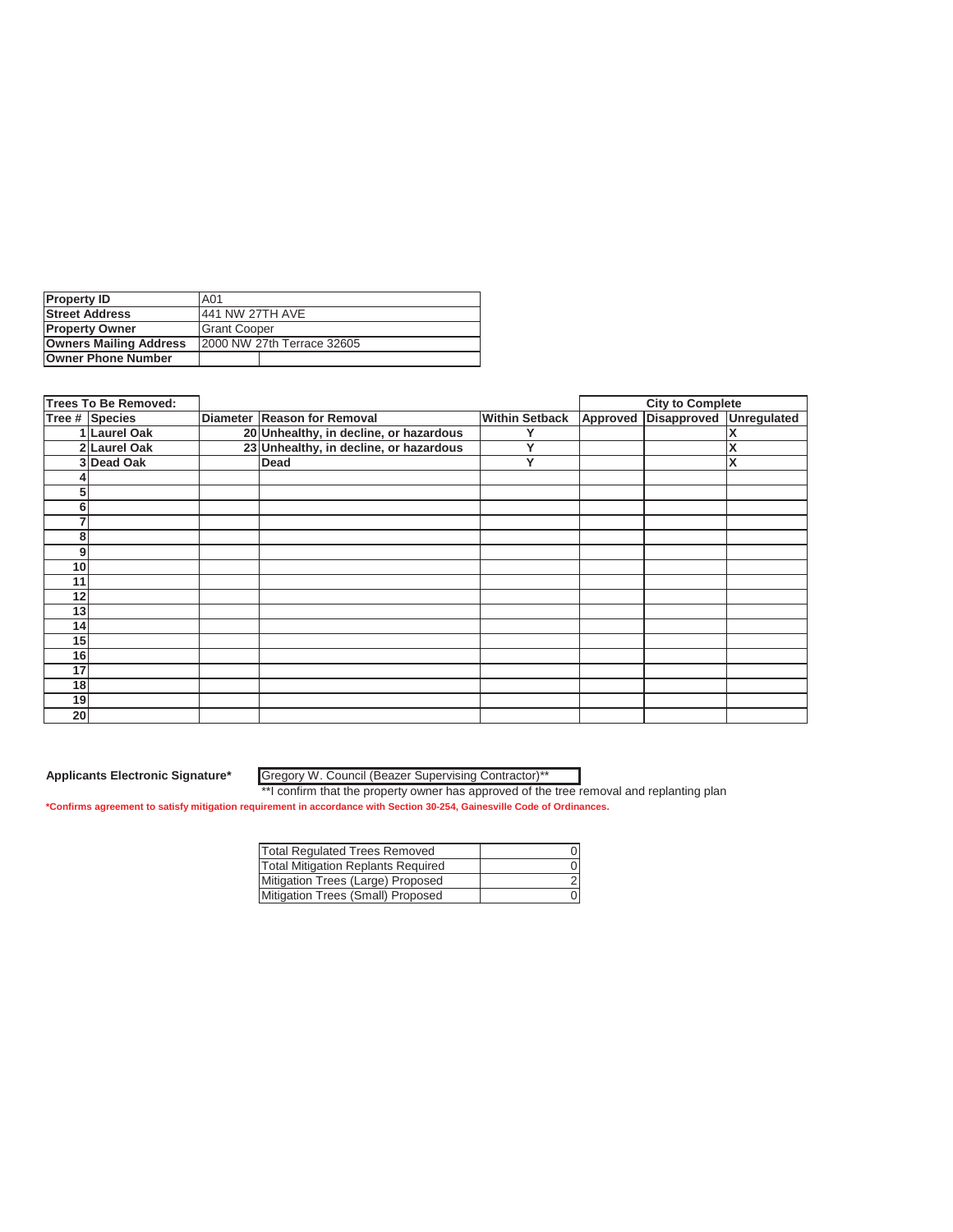| <b>Property ID</b>            | A03                    |
|-------------------------------|------------------------|
| <b>Street Address</b>         | 445 NW 27TH AVE        |
| <b>Property Owner</b>         | Asghar Etemadi         |
| <b>Owners Mailing Address</b> | 14304 NW 13TH ST 32609 |
| <b>Owner Phone Number</b>     | 3522626887             |

|                | <b>Trees To Be Removed:</b> |                                        |                       |          | <b>City to Complete</b> |   |
|----------------|-----------------------------|----------------------------------------|-----------------------|----------|-------------------------|---|
|                | Tree # Species              | Diameter Reason for Removal            | <b>Within Setback</b> | Approved | Disapproved Unregulated |   |
|                | 1 Laurel Oak                | 9 Unhealthy, in decline, or hazardous  |                       |          |                         |   |
|                | 2 Tallow                    | 12 Unhealthy, in decline, or hazardous | v                     |          |                         | X |
|                | <b>3 Laurel Oak</b>         | 12 Unhealthy, in decline, or hazardous | v                     |          |                         | X |
|                | 4 Laurel Oak                | 16 Unhealthy, in decline, or hazardous | v                     |          |                         | X |
|                | 5 Laurel Oak                | 24 Unhealthy, in decline, or hazardous |                       |          |                         | X |
|                | 6Live oak                   | 23 Unhealthy, in decline, or hazardous | v                     | X        |                         |   |
|                | 7 Hackberry                 | 12 Unhealthy, in decline, or hazardous | v                     |          |                         | X |
| 8              |                             |                                        |                       |          |                         |   |
| 9 <sub>1</sub> |                             |                                        |                       |          |                         |   |
| 10             |                             |                                        |                       |          |                         |   |
| 11             |                             |                                        |                       |          |                         |   |
| 12             |                             |                                        |                       |          |                         |   |
| 13             |                             |                                        |                       |          |                         |   |
| 14             |                             |                                        |                       |          |                         |   |
| 15             |                             |                                        |                       |          |                         |   |
| 16             |                             |                                        |                       |          |                         |   |
| 17             |                             |                                        |                       |          |                         |   |
| 18             |                             |                                        |                       |          |                         |   |
| 19             |                             |                                        |                       |          |                         |   |
| 20             |                             |                                        |                       |          |                         |   |

Gregory W. Council (Beazer Supervising Contractor)\*\*

| <b>Total Regulated Trees Removed</b>      |  |
|-------------------------------------------|--|
| <b>Total Mitigation Replants Required</b> |  |
| Mitigation Trees (Large) Proposed         |  |
| Mitigation Trees (Small) Proposed         |  |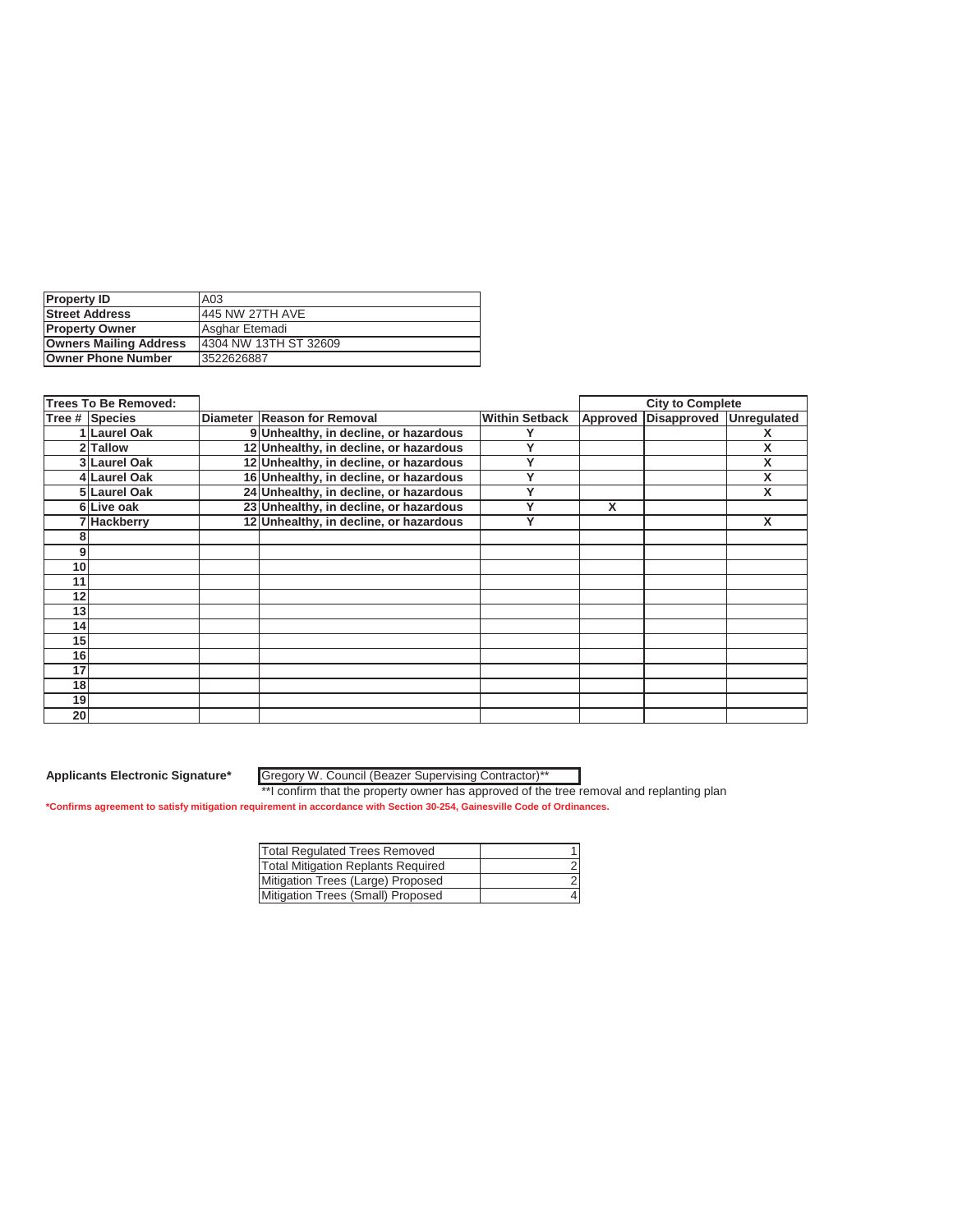| <b>Property ID</b>            | A04                   |
|-------------------------------|-----------------------|
| <b>Street Address</b>         | 444 NW 26TH AVE       |
| <b>Property Owner</b>         | <b>IKAREN C SCOTT</b> |
| <b>Owners Mailing Address</b> | 444 NW 26TH AVE       |
| <b>Owner Phone Number</b>     | scottkc@ufl.edu       |

|    | <b>Trees To Be Removed:</b> |                                        |                       |          | <b>City to Complete</b> |   |
|----|-----------------------------|----------------------------------------|-----------------------|----------|-------------------------|---|
|    | Tree # Species              | Diameter Reason for Removal            | <b>Within Setback</b> | Approved | Disapproved Unregulated |   |
|    | <b>Black Cherry</b>         | 14 Unhealthy, in decline, or hazardous |                       |          |                         |   |
|    | 2 Laurel Oak                | 44 Unhealthy, in decline, or hazardous | v                     | X        |                         |   |
|    | 3 Paper Mulberry            | 24 Unhealthy, in decline, or hazardous | v                     |          |                         | X |
|    | 4 Laurel Oak                | 16 Unhealthy, in decline, or hazardous | v                     |          |                         | X |
|    | 5 Paper Mulberry            | 19 Unhealthy, in decline, or hazardous | v                     |          |                         | X |
| n  |                             |                                        |                       |          |                         |   |
|    |                             |                                        |                       |          |                         |   |
| 8  |                             |                                        |                       |          |                         |   |
| 9  |                             |                                        |                       |          |                         |   |
| 10 |                             |                                        |                       |          |                         |   |
| 11 |                             |                                        |                       |          |                         |   |
| 12 |                             |                                        |                       |          |                         |   |
| 13 |                             |                                        |                       |          |                         |   |
| 14 |                             |                                        |                       |          |                         |   |
| 15 |                             |                                        |                       |          |                         |   |
| 16 |                             |                                        |                       |          |                         |   |
| 17 |                             |                                        |                       |          |                         |   |
| 18 |                             |                                        |                       |          |                         |   |
| 19 |                             |                                        |                       |          |                         |   |
| 20 |                             |                                        |                       |          |                         |   |

Gregory W. Council (Beazer Supervising Contractor)\*\*

| <b>Total Requlated Trees Removed</b>      |  |
|-------------------------------------------|--|
| <b>Total Mitigation Replants Required</b> |  |
| Mitigation Trees (Large) Proposed         |  |
| Mitigation Trees (Small) Proposed         |  |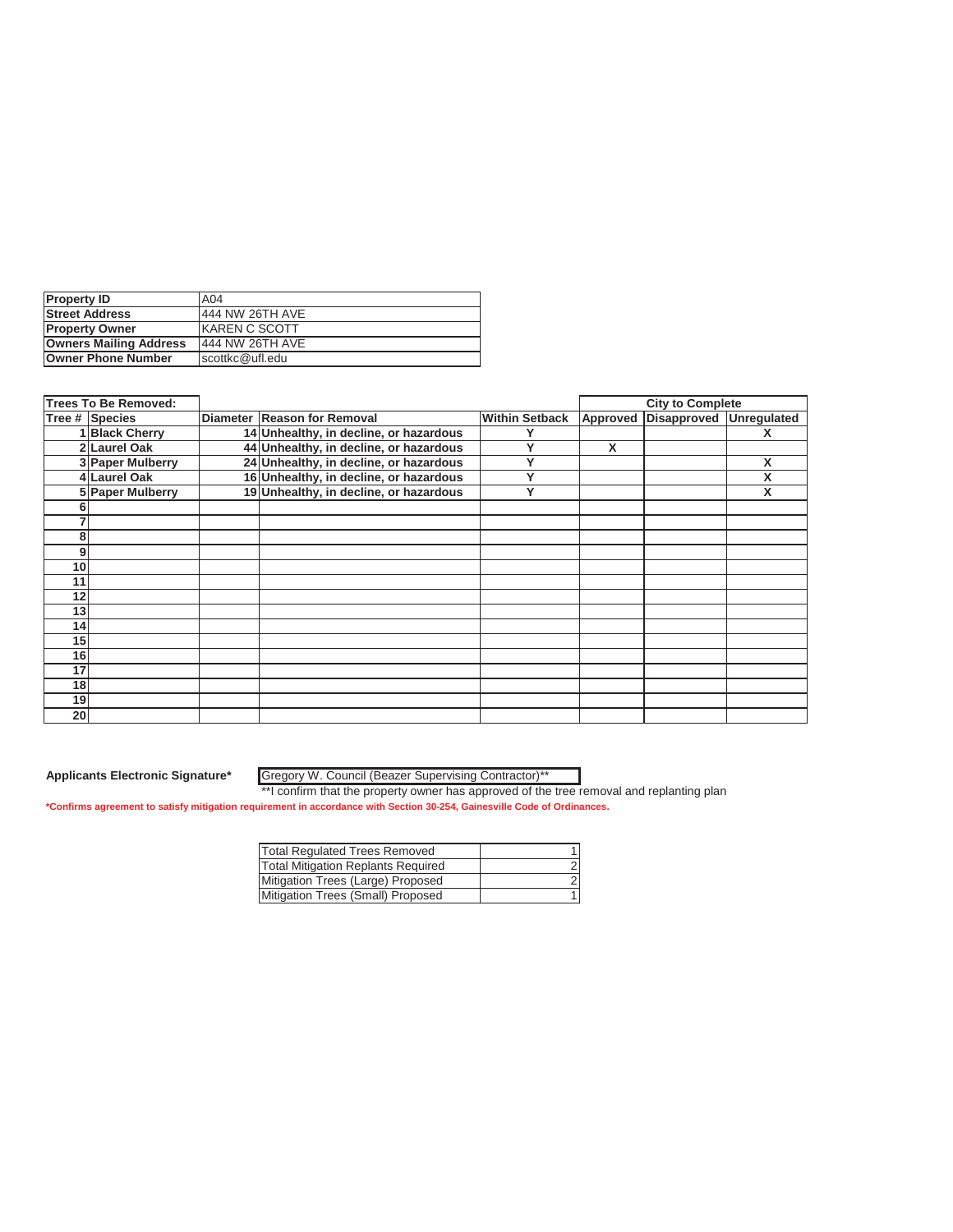| <b>Property ID</b>            | A05                     |
|-------------------------------|-------------------------|
| <b>Street Address</b>         | <b>1501 NW 27TH AVE</b> |
| <b>Property Owner</b>         | <b>IDONALD C FOSSO</b>  |
| <b>Owners Mailing Address</b> | <b>1501 NW 27TH AVE</b> |
| <b>Owner Phone Number</b>     | dfosso@yahoo.com        |

|                | <b>Trees To Be Removed:</b> |                             |                       | <b>City to Complete</b>          |  |
|----------------|-----------------------------|-----------------------------|-----------------------|----------------------------------|--|
|                | Tree # Species              | Diameter Reason for Removal | <b>Within Setback</b> | Approved Disapproved Unregulated |  |
|                | 1 No Trees                  |                             |                       |                                  |  |
|                |                             |                             |                       |                                  |  |
| 3 <sub>l</sub> |                             |                             |                       |                                  |  |
| 4              |                             |                             |                       |                                  |  |
| 5              |                             |                             |                       |                                  |  |
| 6              |                             |                             |                       |                                  |  |
| 7              |                             |                             |                       |                                  |  |
| 8              |                             |                             |                       |                                  |  |
| 9              |                             |                             |                       |                                  |  |
| 10             |                             |                             |                       |                                  |  |
| 11             |                             |                             |                       |                                  |  |
| 12             |                             |                             |                       |                                  |  |
| 13             |                             |                             |                       |                                  |  |
| 14             |                             |                             |                       |                                  |  |
| 15             |                             |                             |                       |                                  |  |
| 16             |                             |                             |                       |                                  |  |
| 17             |                             |                             |                       |                                  |  |
| 18             |                             |                             |                       |                                  |  |
| 19             |                             |                             |                       |                                  |  |
| 20             |                             |                             |                       |                                  |  |

Gregory W. Council (Beazer Supervising Contractor)\*\*

| <b>Total Regulated Trees Removed</b>      |  |
|-------------------------------------------|--|
| <b>Total Mitigation Replants Required</b> |  |
| Mitigation Trees (Large) Proposed         |  |
| Mitigation Trees (Small) Proposed         |  |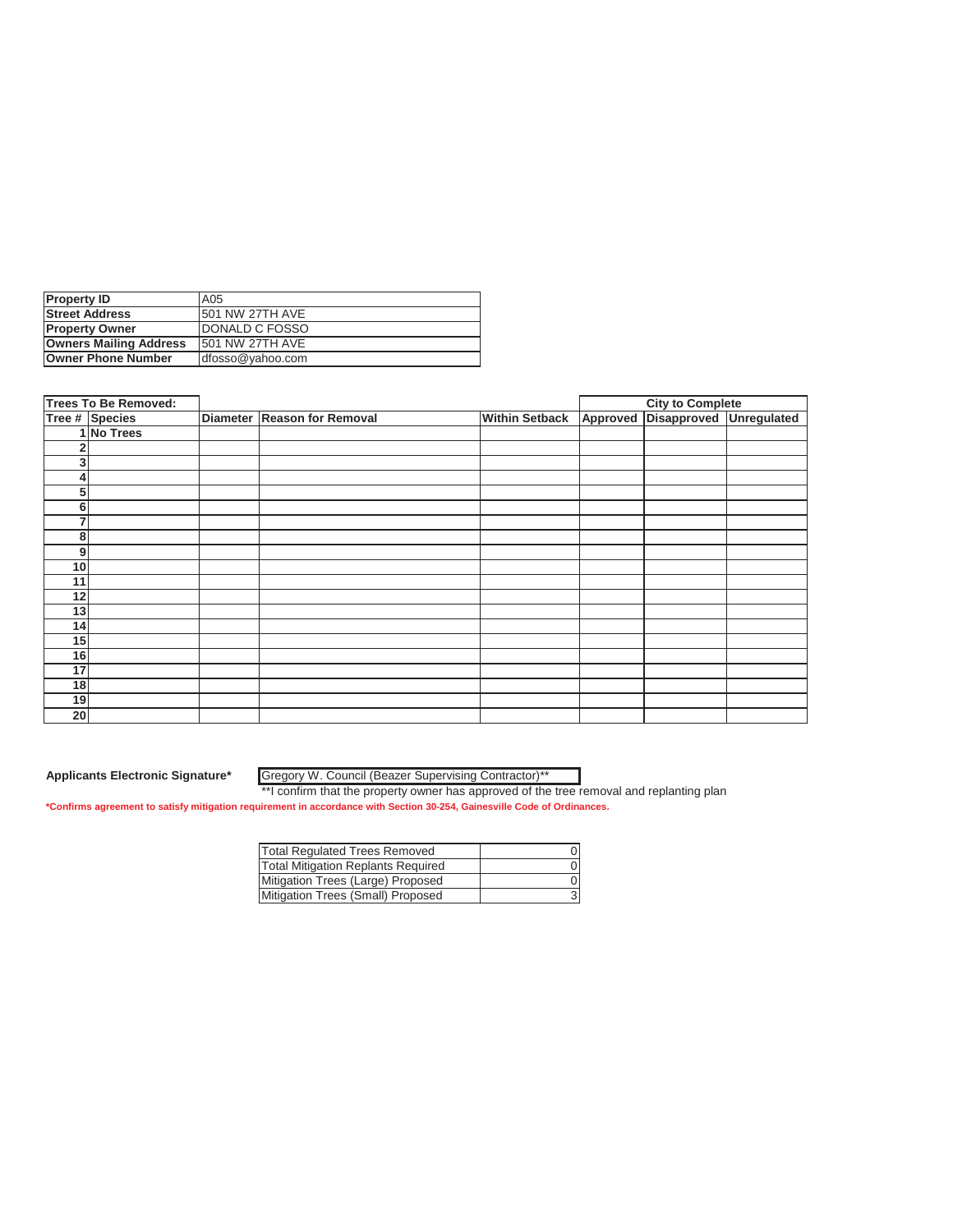| <b>Property ID</b>            | A <sub>06</sub>                                                   |  |  |  |
|-------------------------------|-------------------------------------------------------------------|--|--|--|
| <b>Street Address</b>         | <b>1512 NW 26TH AVE</b>                                           |  |  |  |
| <b>IProperty Owner</b>        | C. Michael Curry, Asst Vice Pres, SANTE FE COLLEGE FOUNDATION INC |  |  |  |
| <b>Owners Mailing Address</b> | 13000 NW 83RD ST F207 32606                                       |  |  |  |
| <b>Owner Phone Number</b>     |                                                                   |  |  |  |

|                 | <b>Trees To Be Removed:</b> |                                        |                       |          | <b>City to Complete</b> |   |
|-----------------|-----------------------------|----------------------------------------|-----------------------|----------|-------------------------|---|
|                 | Tree # Species              | Diameter Reason for Removal            | <b>Within Setback</b> | Approved | Disapproved Unregulated |   |
|                 | 1 Paper Mulberry            | 10 Unhealthy, in decline, or hazardous |                       |          |                         |   |
|                 | 2 Paper Mulberry            | 12 Unhealthy, in decline, or hazardous |                       |          |                         | X |
|                 | 3 Laurel Oak                | 42 Unhealthy, in decline, or hazardous |                       | X        |                         |   |
|                 | 4 Laurel Oak                | 28 Unhealthy, in decline, or hazardous | v                     |          |                         | X |
|                 | 5 Laurel Oak                | 11 Unhealthy, in decline, or hazardous |                       |          |                         | X |
|                 | 6 Paper Mulberry            | 9 Unhealthy, in decline, or hazardous  | v                     |          |                         | X |
|                 | 7Black Cherry               | 18 Unhealthy, in decline, or hazardous | ν                     |          |                         | X |
|                 |                             |                                        |                       |          |                         |   |
| 9               |                             |                                        |                       |          |                         |   |
| 10              |                             |                                        |                       |          |                         |   |
| 11              |                             |                                        |                       |          |                         |   |
| 12              |                             |                                        |                       |          |                         |   |
| 13              |                             |                                        |                       |          |                         |   |
| 14              |                             |                                        |                       |          |                         |   |
| 15              |                             |                                        |                       |          |                         |   |
| 16              |                             |                                        |                       |          |                         |   |
| 17              |                             |                                        |                       |          |                         |   |
| 18              |                             |                                        |                       |          |                         |   |
| 19              |                             |                                        |                       |          |                         |   |
| 20 <sub>l</sub> |                             |                                        |                       |          |                         |   |

Gregory W. Council (Beazer Supervising Contractor)\*\*

| <b>Total Requlated Trees Removed</b>      |   |
|-------------------------------------------|---|
| <b>Total Mitigation Replants Required</b> |   |
| Mitigation Trees (Large) Proposed         | 9 |
| Mitigation Trees (Small) Proposed         |   |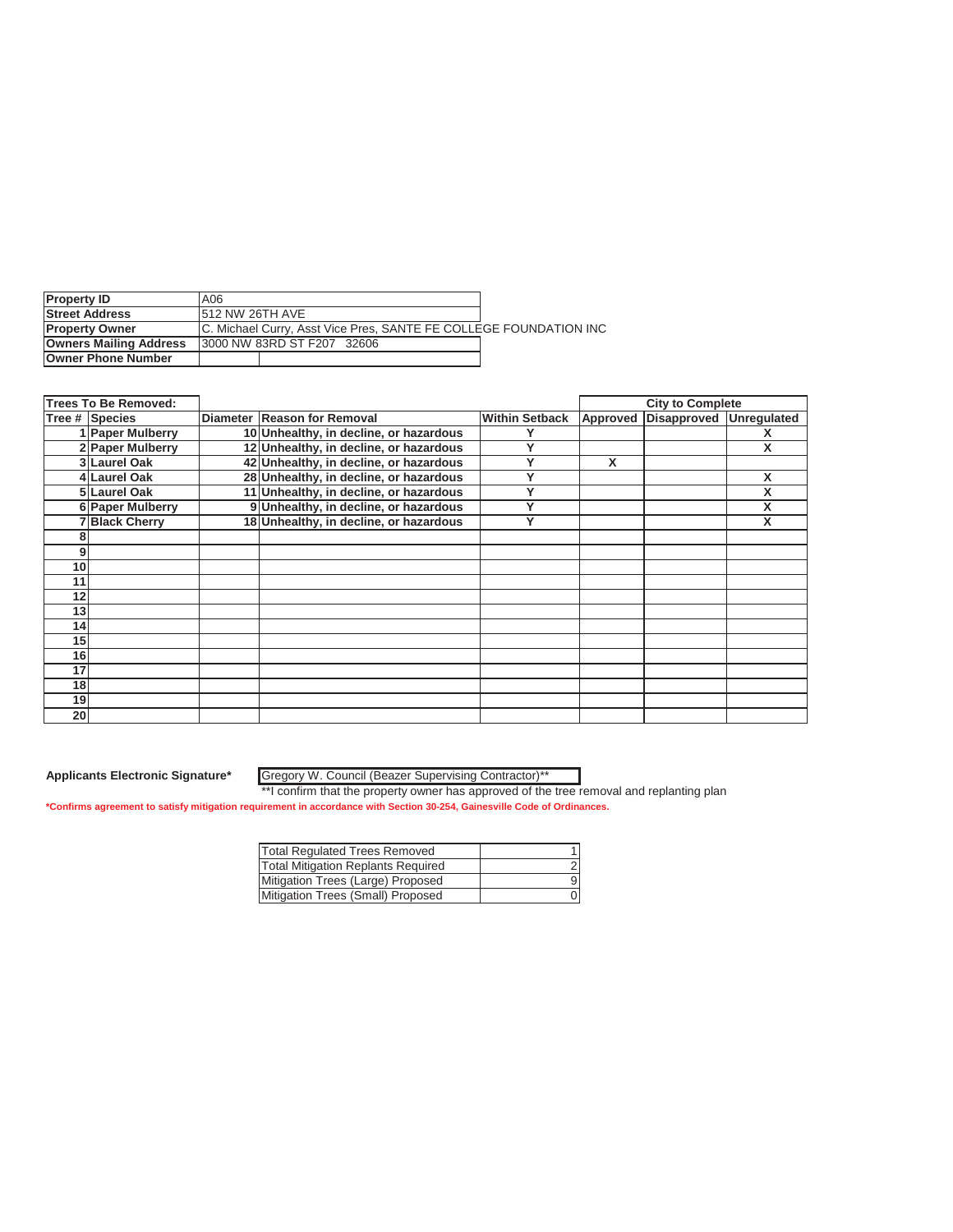| <b>Property ID</b>            | A07                                           |  |
|-------------------------------|-----------------------------------------------|--|
| <b>Street Address</b>         | <b>1515 NW 27TH AVE</b>                       |  |
| <b>Property Owner</b>         | Ulysees RUSHING JR & Yvonne RUSHING, TRUSTEES |  |
| <b>Owners Mailing Address</b> | 11034 SE 12TH AVE 32601                       |  |
| <b>Owner Phone Number</b>     | 1352-281-1817 Yvonne                          |  |

| <b>Trees To Be Removed:</b> |                |  |                                        |                       |   | <b>City to Complete</b>          |   |
|-----------------------------|----------------|--|----------------------------------------|-----------------------|---|----------------------------------|---|
|                             | Tree # Species |  | Diameter Reason for Removal            | <b>Within Setback</b> |   | Approved Disapproved Unregulated |   |
|                             | 1 Laurel Oak   |  | 40 Unhealthy, in decline, or hazardous |                       | X |                                  |   |
|                             | 2 Camphor      |  | 12 Unhealthy, in decline, or hazardous | ν                     |   |                                  | X |
|                             | 3 Crape Myrtle |  | 8 Unhealthy, in decline, or hazardous  | Υ                     |   |                                  | X |
|                             |                |  |                                        |                       |   |                                  |   |
| 5                           |                |  |                                        |                       |   |                                  |   |
| 6                           |                |  |                                        |                       |   |                                  |   |
|                             |                |  |                                        |                       |   |                                  |   |
| 8                           |                |  |                                        |                       |   |                                  |   |
| 9                           |                |  |                                        |                       |   |                                  |   |
| 10                          |                |  |                                        |                       |   |                                  |   |
| 11                          |                |  |                                        |                       |   |                                  |   |
| 12                          |                |  |                                        |                       |   |                                  |   |
| 13                          |                |  |                                        |                       |   |                                  |   |
| 14                          |                |  |                                        |                       |   |                                  |   |
| 15                          |                |  |                                        |                       |   |                                  |   |
| 16                          |                |  |                                        |                       |   |                                  |   |
| 17                          |                |  |                                        |                       |   |                                  |   |
| 18                          |                |  |                                        |                       |   |                                  |   |
| 19                          |                |  |                                        |                       |   |                                  |   |
| 20                          |                |  |                                        |                       |   |                                  |   |

Gregory W. Council (Beazer Supervising Contractor)\*\*

| <b>Total Regulated Trees Removed</b>      |  |
|-------------------------------------------|--|
| <b>Total Mitigation Replants Required</b> |  |
| Mitigation Trees (Large) Proposed         |  |
| Mitigation Trees (Small) Proposed         |  |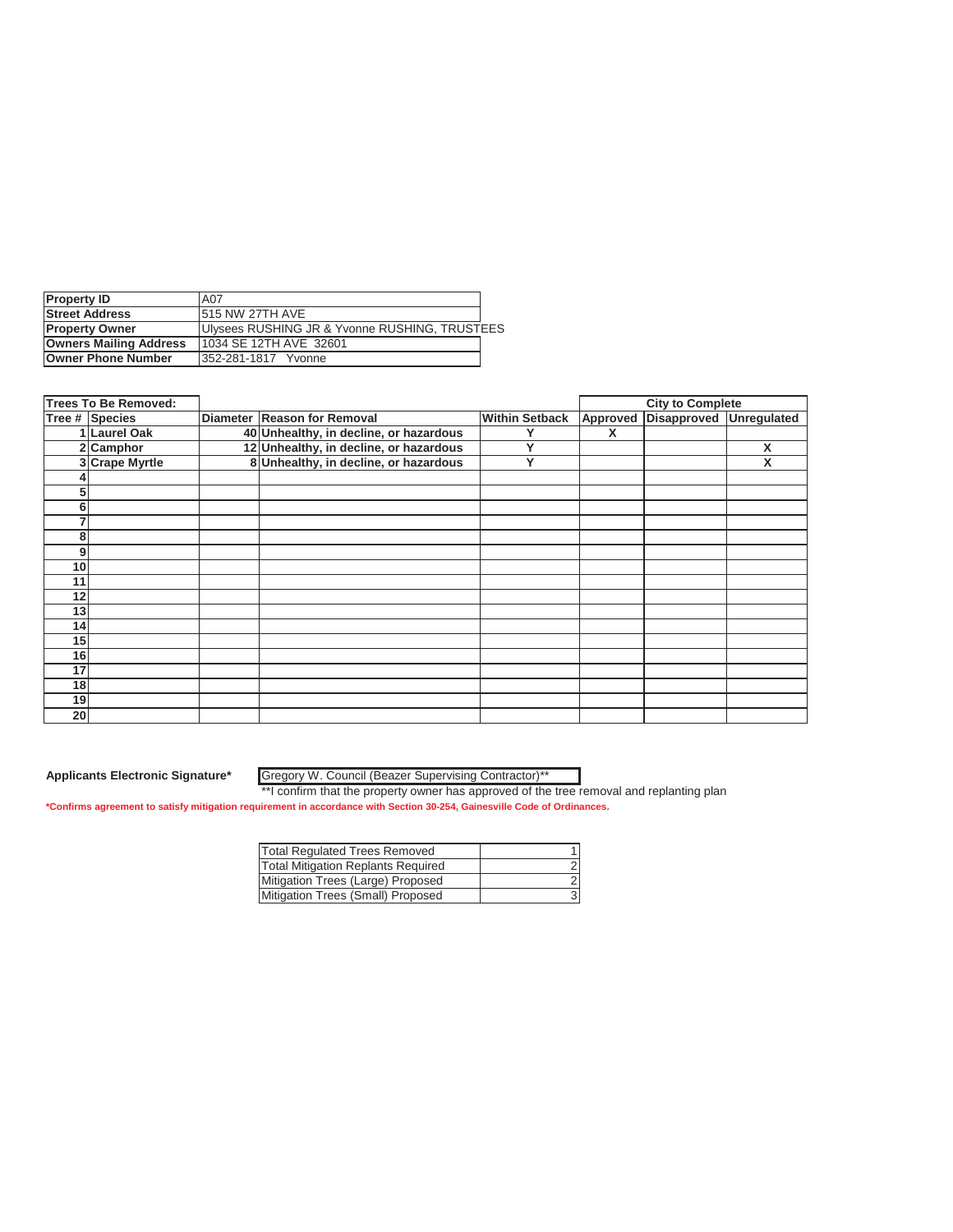| <b>Property ID</b>            | A08                        |
|-------------------------------|----------------------------|
| <b>Street Address</b>         | 517 NW 27TH AVE            |
| <b>Property Owner</b>         | <b>ICAROL R BOSSHARDT</b>  |
| <b>Owners Mailing Address</b> | 15522 NW 43RD ST # B 32653 |
| Owner Phone Number            | 352-318-9698               |

|                 | <b>Trees To Be Removed:</b> |                                        |                       |          | <b>City to Complete</b> |   |
|-----------------|-----------------------------|----------------------------------------|-----------------------|----------|-------------------------|---|
| Tree # Species  |                             | Diameter Reason for Removal            | <b>Within Setback</b> | Approved | Disapproved Unregulated |   |
|                 | 1 Cherry Laurel             | 9 Unhealthy, in decline, or hazardous  |                       |          |                         |   |
|                 | 2 Laurel Oak                | 17 Unhealthy, in decline, or hazardous |                       |          |                         | X |
|                 | 3 Paper Mulberry            | 8 Unhealthy, in decline, or hazardous  |                       |          |                         | X |
|                 | 4 Laurel Oak                | 8 Unhealthy, in decline, or hazardous  | v                     |          |                         | X |
|                 | 5 Hackberry                 | 8 Unhealthy, in decline, or hazardous  |                       |          |                         | X |
|                 | 6 Laurel Oak                | 8 Unhealthy, in decline, or hazardous  |                       |          |                         | X |
|                 | 7 Paper Mulberry            | 9 Unhealthy, in decline, or hazardous  | v                     |          |                         | X |
|                 | 8 Paper Mulberry            | 9 Unhealthy, in decline, or hazardous  |                       |          |                         | X |
|                 | 9 Tree                      | 12 Unhealthy, in decline, or hazardous | N                     |          |                         | X |
|                 | 10 Cherry Laurel            | 12 Unhealthy, in decline, or hazardous | N                     |          |                         | X |
| 11              |                             |                                        |                       |          |                         |   |
| 12              |                             |                                        |                       |          |                         |   |
| 13              |                             |                                        |                       |          |                         |   |
| 14              |                             |                                        |                       |          |                         |   |
| 15 <sub>1</sub> |                             |                                        |                       |          |                         |   |
| 16              |                             |                                        |                       |          |                         |   |
| 17              |                             |                                        |                       |          |                         |   |
| 18              |                             |                                        |                       |          |                         |   |
| 19              |                             |                                        |                       |          |                         |   |
| 20 <sup>1</sup> |                             |                                        |                       |          |                         |   |

Gregory W. Council (Beazer Supervising Contractor)\*\*

| Total Regulated Trees Removed             |  |
|-------------------------------------------|--|
| <b>Total Mitigation Replants Required</b> |  |
| Mitigation Trees (Large) Proposed         |  |
| Mitigation Trees (Small) Proposed         |  |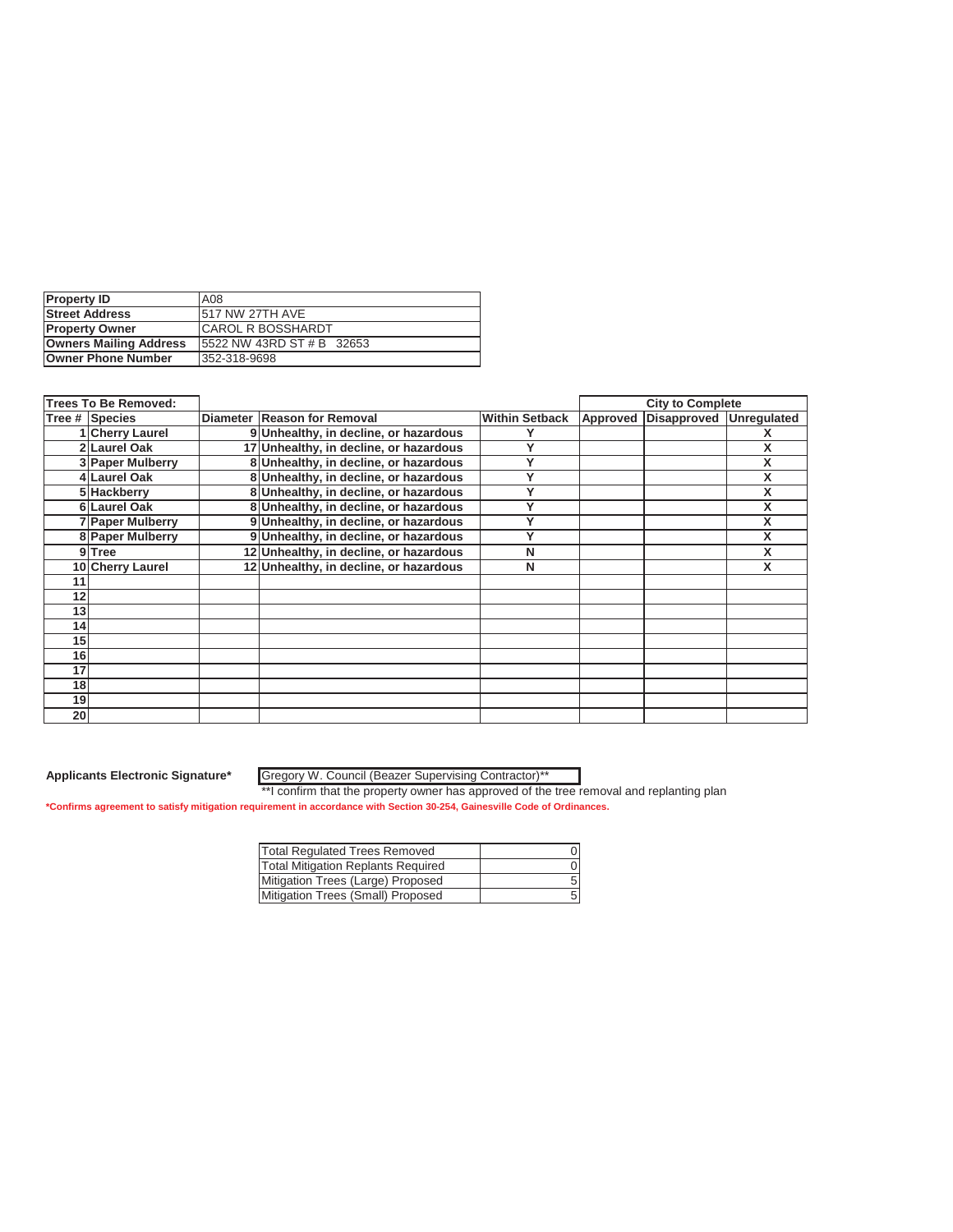| <b>Property ID</b>            | A09                                                 |  |
|-------------------------------|-----------------------------------------------------|--|
| <b>Street Address</b>         | <b>1520 NW 26TH AVE</b>                             |  |
| <b>Property Owner</b>         | Michele Khurana, Vice Pres, WINFALL CORPORATION INC |  |
| <b>Owners Mailing Address</b> | IPO BOX 1119ALACHUAFL32616                          |  |
| <b>Owner Phone Number</b>     | 352-316-0593                                        |  |

| <b>Trees To Be Removed:</b> |                  |  |                                        |                       |          | <b>City to Complete</b> |   |
|-----------------------------|------------------|--|----------------------------------------|-----------------------|----------|-------------------------|---|
|                             | Tree # Species   |  | Diameter Reason for Removal            | <b>Within Setback</b> | Approved | Disapproved Unregulated |   |
|                             | 1 Paper Mulberry |  | 10 Unhealthy, in decline, or hazardous | N                     |          |                         |   |
|                             | 2 dogwood        |  | 10 Unhealthy, in decline, or hazardous | v                     |          |                         | X |
|                             | 3 Paper Mulberry |  | 10 Unhealthy, in decline, or hazardous | Υ                     |          |                         | X |
|                             |                  |  |                                        |                       |          |                         |   |
| 5                           |                  |  |                                        |                       |          |                         |   |
| 6                           |                  |  |                                        |                       |          |                         |   |
|                             |                  |  |                                        |                       |          |                         |   |
| 8                           |                  |  |                                        |                       |          |                         |   |
| 9                           |                  |  |                                        |                       |          |                         |   |
| 10                          |                  |  |                                        |                       |          |                         |   |
| 11                          |                  |  |                                        |                       |          |                         |   |
| 12                          |                  |  |                                        |                       |          |                         |   |
| 13                          |                  |  |                                        |                       |          |                         |   |
| 14 <sub>1</sub>             |                  |  |                                        |                       |          |                         |   |
| 15                          |                  |  |                                        |                       |          |                         |   |
| 16                          |                  |  |                                        |                       |          |                         |   |
| 17                          |                  |  |                                        |                       |          |                         |   |
| 18                          |                  |  |                                        |                       |          |                         |   |
| 19                          |                  |  |                                        |                       |          |                         |   |
| 20 <sub>l</sub>             |                  |  |                                        |                       |          |                         |   |

Gregory W. Council (Beazer Supervising Contractor)\*\*

| <b>Total Requlated Trees Removed</b>      |  |
|-------------------------------------------|--|
| <b>Total Mitigation Replants Required</b> |  |
| Mitigation Trees (Large) Proposed         |  |
| Mitigation Trees (Small) Proposed         |  |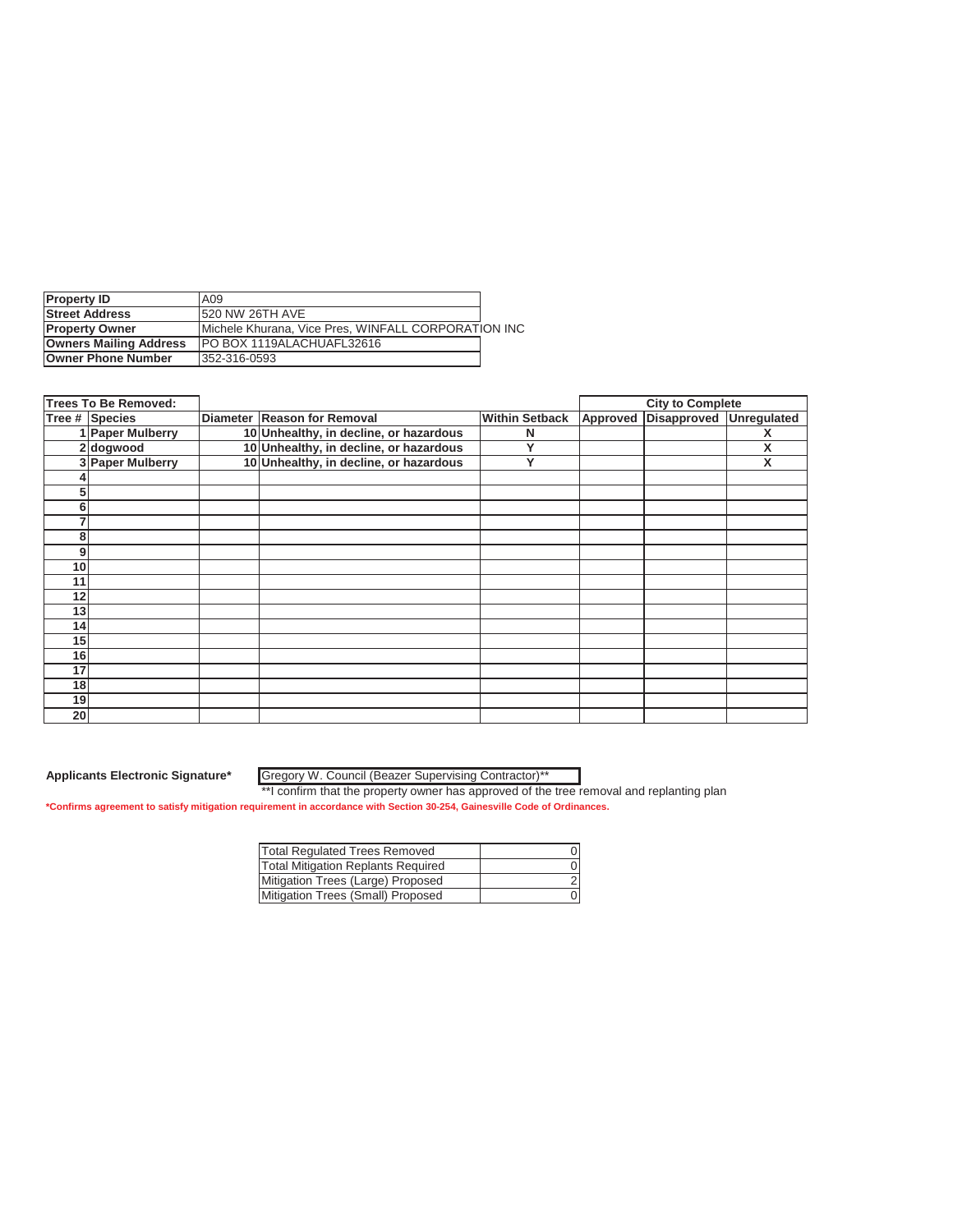| <b>Property ID</b>            | IA10                    |
|-------------------------------|-------------------------|
| <b>Street Address</b>         | <b>1530 NW 26TH AVE</b> |
| <b>Property Owner</b>         | <b>IGEORGE G RICKER</b> |
| <b>Owners Mailing Address</b> | 1501 NW 30TH AVE        |
| <b>Owner Phone Number</b>     | 352-256-0999            |

|    | <b>Trees To Be Removed:</b> |                                       |                       |          | <b>City to Complete</b> |   |
|----|-----------------------------|---------------------------------------|-----------------------|----------|-------------------------|---|
|    | Tree # Species              | Diameter Reason for Removal           | <b>Within Setback</b> | Approved | Disapproved Unregulated |   |
|    | 1 Paper Mulberry            | 8 Unhealthy, in decline, or hazardous |                       |          |                         |   |
|    | 2 Crape Myrtle              | 8 Unhealthy, in decline, or hazardous | v                     |          |                         | X |
|    | 3 Crape Myrtle              | 25 Owner                              | Υ                     |          |                         | X |
|    |                             |                                       |                       |          |                         |   |
| 5  |                             |                                       |                       |          |                         |   |
| 6  |                             |                                       |                       |          |                         |   |
| 7  |                             |                                       |                       |          |                         |   |
| 8  |                             |                                       |                       |          |                         |   |
| 9  |                             |                                       |                       |          |                         |   |
| 10 |                             |                                       |                       |          |                         |   |
| 11 |                             |                                       |                       |          |                         |   |
| 12 |                             |                                       |                       |          |                         |   |
| 13 |                             |                                       |                       |          |                         |   |
| 14 |                             |                                       |                       |          |                         |   |
| 15 |                             |                                       |                       |          |                         |   |
| 16 |                             |                                       |                       |          |                         |   |
| 17 |                             |                                       |                       |          |                         |   |
| 18 |                             |                                       |                       |          |                         |   |
| 19 |                             |                                       |                       |          |                         |   |
| 20 |                             |                                       |                       |          |                         |   |

Gregory W. Council (Beazer Supervising Contractor)\*\*

| <b>Total Requlated Trees Removed</b>      |  |
|-------------------------------------------|--|
| <b>Total Mitigation Replants Required</b> |  |
| Mitigation Trees (Large) Proposed         |  |
| Mitigation Trees (Small) Proposed         |  |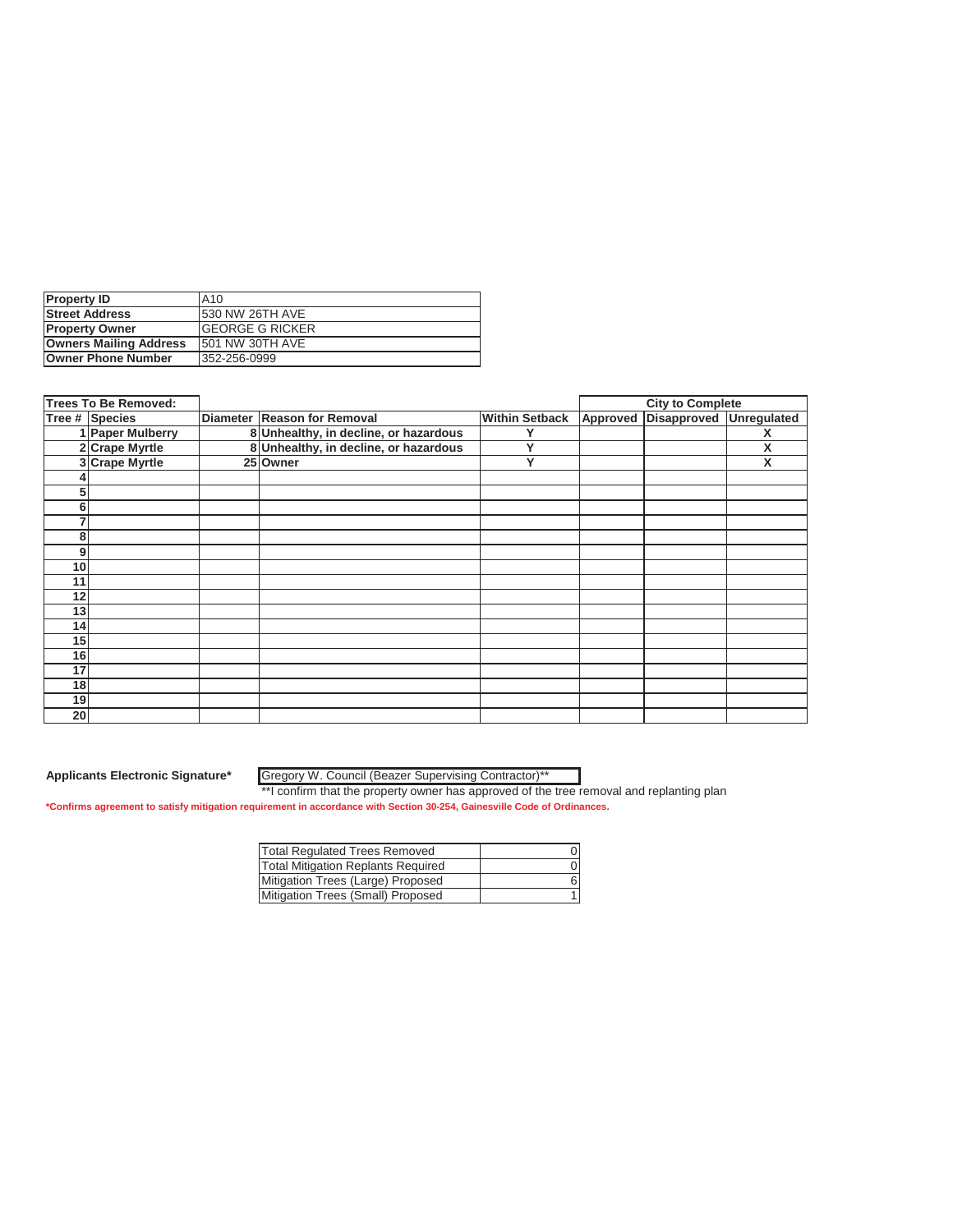| <b>Property ID</b>            | A <sub>11</sub>            |
|-------------------------------|----------------------------|
| <b>Street Address</b>         | <b>1519 NW 27TH AVE</b>    |
| <b>Property Owner</b>         | <b>ISUSAN P TURLINGTON</b> |
| <b>Owners Mailing Address</b> | 13319 NW 69TH ST           |
| Owner Phone Number            | 352-372-9525               |

|                 | <b>Trees To Be Removed:</b> |                                        |                       |          | <b>City to Complete</b> |   |
|-----------------|-----------------------------|----------------------------------------|-----------------------|----------|-------------------------|---|
|                 | Tree # Species              | Diameter Reason for Removal            | <b>Within Setback</b> | Approved | Disapproved Unregulated |   |
|                 | 1   pine                    | 11 Unhealthy, in decline, or hazardous |                       |          |                         |   |
|                 | 2 Cedar                     | 18 Unhealthy, in decline, or hazardous | N                     |          |                         | X |
|                 | 3 Ligustrum                 | 11 Unhealthy, in decline, or hazardous | N                     |          |                         | X |
|                 | 4 Paper Mulberry            | 20 Unhealthy, in decline, or hazardous | v                     | X        |                         |   |
|                 | 5 Pecan                     | 14 Unhealthy, in decline, or hazardous | v                     |          |                         | X |
| n               |                             |                                        |                       |          |                         |   |
|                 |                             |                                        |                       |          |                         |   |
| 8               |                             |                                        |                       |          |                         |   |
| 9               |                             |                                        |                       |          |                         |   |
| 10              |                             |                                        |                       |          |                         |   |
| 11              |                             |                                        |                       |          |                         |   |
| 12              |                             |                                        |                       |          |                         |   |
| 13              |                             |                                        |                       |          |                         |   |
| 14              |                             |                                        |                       |          |                         |   |
| 15 <sup>1</sup> |                             |                                        |                       |          |                         |   |
| 16              |                             |                                        |                       |          |                         |   |
| 17              |                             |                                        |                       |          |                         |   |
| 18              |                             |                                        |                       |          |                         |   |
| 19              |                             |                                        |                       |          |                         |   |
| 20 <sub>l</sub> |                             |                                        |                       |          |                         |   |

Gregory W. Council (Beazer Supervising Contractor)\*\*

| <b>Total Requlated Trees Removed</b>      |    |
|-------------------------------------------|----|
| <b>Total Mitigation Replants Required</b> |    |
| Mitigation Trees (Large) Proposed         |    |
| Mitigation Trees (Small) Proposed         | 13 |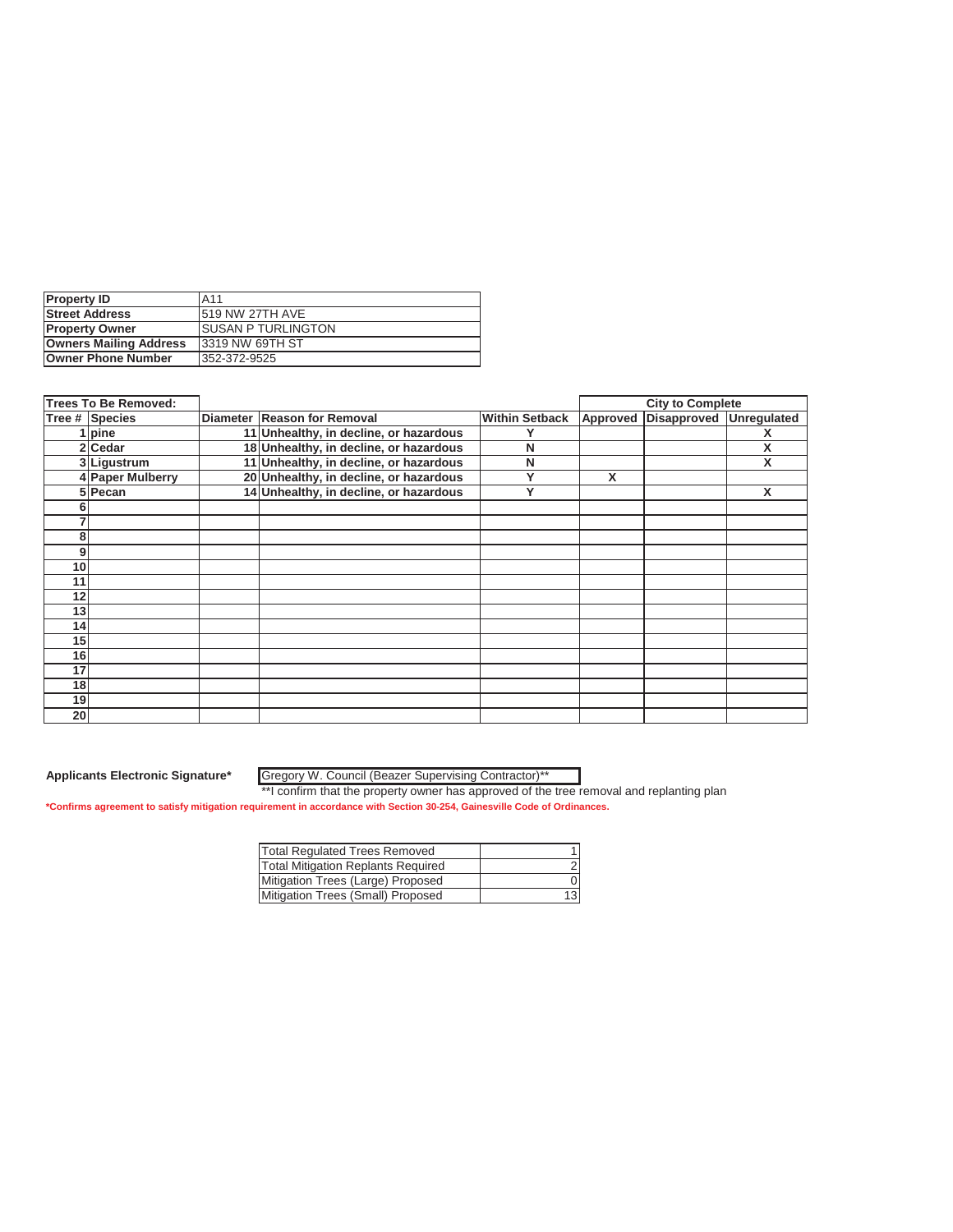| <b>Property ID</b>            | A <sub>12</sub>                             |  |  |  |
|-------------------------------|---------------------------------------------|--|--|--|
| <b>Street Address</b>         | 1540 NW 26TH AVE                            |  |  |  |
| <b>Property Owner</b>         | <b>IAllen HOWARD &amp; Patricia JOHNSON</b> |  |  |  |
| <b>Owners Mailing Address</b> | <b>1540 NW 26TH AVE</b>                     |  |  |  |
| <b>Owner Phone Number</b>     |                                             |  |  |  |

|    | <b>Trees To Be Removed:</b> |                                        |                       |          | <b>City to Complete</b> |   |
|----|-----------------------------|----------------------------------------|-----------------------|----------|-------------------------|---|
|    | Tree # Species              | Diameter Reason for Removal            | <b>Within Setback</b> | Approved | Disapproved Unregulated |   |
|    | 1 Paper Mulberry            | 10 Unhealthy, in decline, or hazardous |                       |          |                         |   |
|    | 2 Paper Mulberry            | 12 Unhealthy, in decline, or hazardous | v                     |          |                         | x |
|    | 3 Mulberry                  | 9 Unhealthy, in decline, or hazardous  | ν                     |          |                         | X |
|    | 4 Podocarpus                | 14 Unhealthy, in decline, or hazardous | N                     |          |                         | X |
|    | 5 Paper Mulberry            | 12 Unhealthy, in decline, or hazardous | v                     |          |                         | X |
|    | 6 Paper Mulberry            | 9 Unhealthy, in decline, or hazardous  | N                     |          |                         | X |
|    |                             |                                        |                       |          |                         |   |
| 8  |                             |                                        |                       |          |                         |   |
| 9  |                             |                                        |                       |          |                         |   |
| 10 |                             |                                        |                       |          |                         |   |
| 11 |                             |                                        |                       |          |                         |   |
| 12 |                             |                                        |                       |          |                         |   |
| 13 |                             |                                        |                       |          |                         |   |
| 14 |                             |                                        |                       |          |                         |   |
| 15 |                             |                                        |                       |          |                         |   |
| 16 |                             |                                        |                       |          |                         |   |
| 17 |                             |                                        |                       |          |                         |   |
| 18 |                             |                                        |                       |          |                         |   |
| 19 |                             |                                        |                       |          |                         |   |
| 20 |                             |                                        |                       |          |                         |   |

Gregory W. Council (Beazer Supervising Contractor)\*\*

| Total Regulated Trees Removed             |  |
|-------------------------------------------|--|
| <b>Total Mitigation Replants Required</b> |  |
| Mitigation Trees (Large) Proposed         |  |
| Mitigation Trees (Small) Proposed         |  |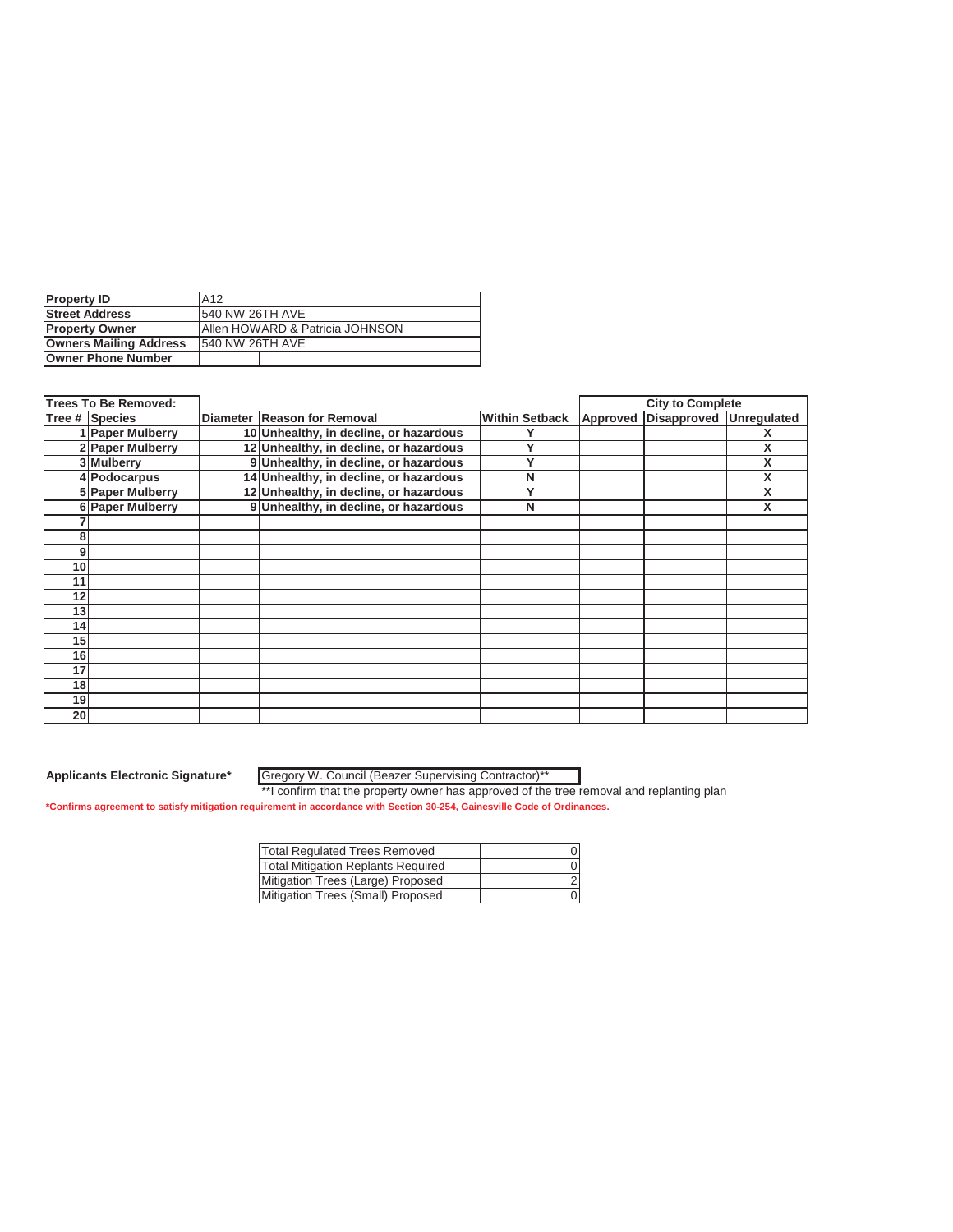| <b>Property ID</b>            | IA13                    |  |  |
|-------------------------------|-------------------------|--|--|
| <b>Street Address</b>         | <b>1550 NW 26TH AVE</b> |  |  |
| <b>Property Owner</b>         | <b>Richard Bolton</b>   |  |  |
| <b>Owners Mailing Address</b> | 1550 NW 26TH AVE        |  |  |
| <b>Owner Phone Number</b>     |                         |  |  |

|                 | <b>Trees To Be Removed:</b> |                             |                       | <b>City to Complete</b>          |  |
|-----------------|-----------------------------|-----------------------------|-----------------------|----------------------------------|--|
|                 | Tree # Species              | Diameter Reason for Removal | <b>Within Setback</b> | Approved Disapproved Unregulated |  |
|                 | 1 No Trees                  |                             |                       |                                  |  |
| 2               |                             |                             |                       |                                  |  |
| 3               |                             |                             |                       |                                  |  |
| 4               |                             |                             |                       |                                  |  |
| 5               |                             |                             |                       |                                  |  |
| 6               |                             |                             |                       |                                  |  |
| 7               |                             |                             |                       |                                  |  |
| 8               |                             |                             |                       |                                  |  |
| 9               |                             |                             |                       |                                  |  |
| 10              |                             |                             |                       |                                  |  |
| 11              |                             |                             |                       |                                  |  |
| 12              |                             |                             |                       |                                  |  |
| 13              |                             |                             |                       |                                  |  |
| 14              |                             |                             |                       |                                  |  |
| 15              |                             |                             |                       |                                  |  |
| 16              |                             |                             |                       |                                  |  |
| 17              |                             |                             |                       |                                  |  |
| 18              |                             |                             |                       |                                  |  |
| 19              |                             |                             |                       |                                  |  |
| 20 <sub>l</sub> |                             |                             |                       |                                  |  |

Gregory W. Council (Beazer Supervising Contractor)\*\*

| <b>Total Regulated Trees Removed</b>      |  |
|-------------------------------------------|--|
| <b>Total Mitigation Replants Required</b> |  |
| Mitigation Trees (Large) Proposed         |  |
| Mitigation Trees (Small) Proposed         |  |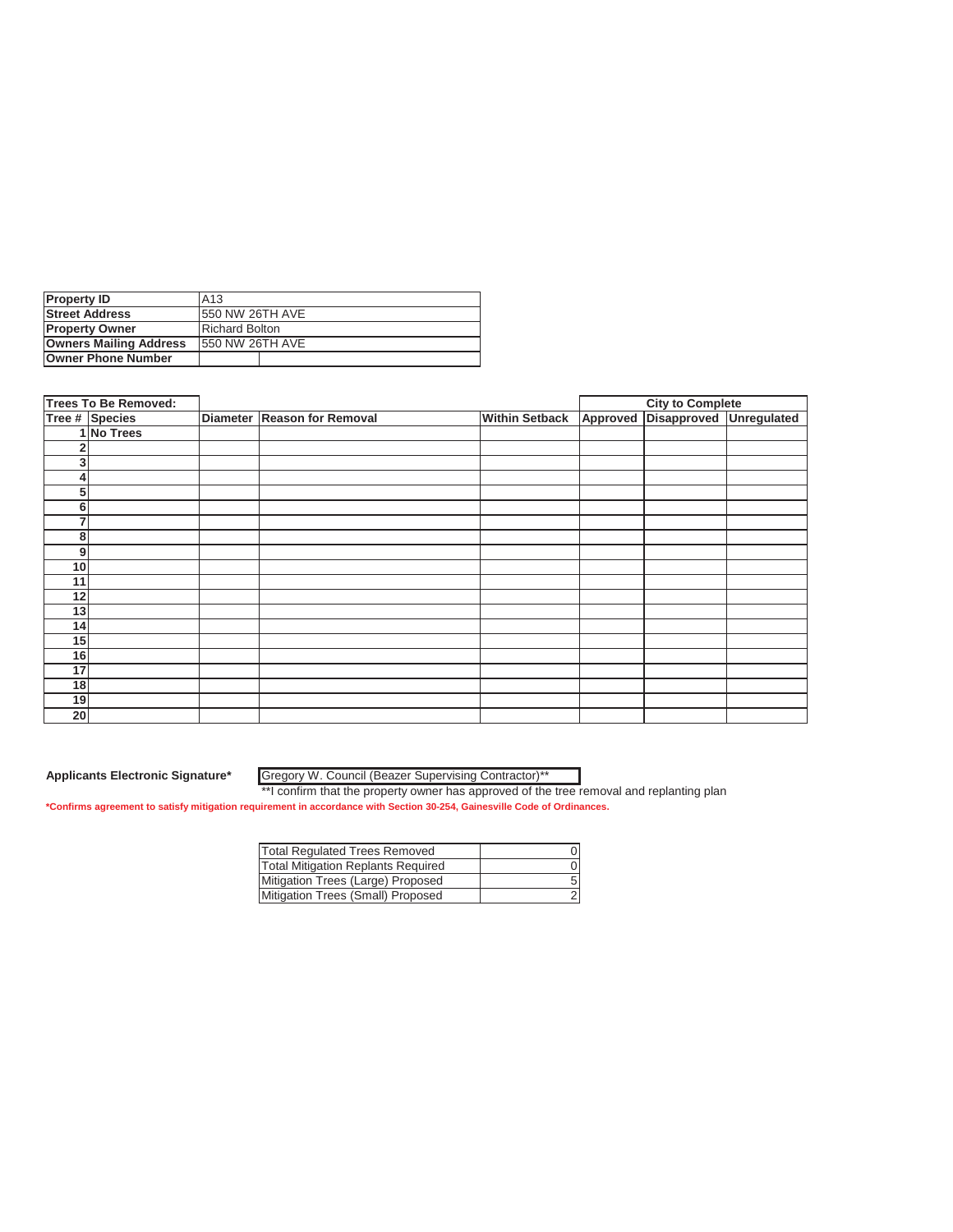| <b>Property ID</b>            | A <sub>14</sub>           |
|-------------------------------|---------------------------|
| <b>Street Address</b>         | 12601 NW 6TH ST           |
| <b>Property Owner</b>         | <b>IDALE E TURLINGTON</b> |
| <b>Owners Mailing Address</b> | 13319 NW 69TH ST          |
| Owner Phone Number            | 352-372-9525              |

|                 | <b>Trees To Be Removed:</b><br><b>City to Complete</b> |  |                                        |                       |          |                         |  |
|-----------------|--------------------------------------------------------|--|----------------------------------------|-----------------------|----------|-------------------------|--|
|                 | Tree # Species                                         |  | Diameter Reason for Removal            | <b>Within Setback</b> | Approved | Disapproved Unregulated |  |
|                 | 1 Paper Mulberry                                       |  | 18 Unhealthy, in decline, or hazardous |                       | х        |                         |  |
|                 | 2 Laurel Oak                                           |  | 31 Unhealthy, in decline, or hazardous |                       | X        |                         |  |
|                 | 3 Paper Mulberry                                       |  | 12 Unhealthy, in decline, or hazardous | N                     | X        |                         |  |
|                 | 4 Live oak                                             |  | 45 Unhealthy, in decline, or hazardous | v                     |          | X                       |  |
|                 | 5 Pecan                                                |  | 12 Unhealthy, in decline, or hazardous | ν                     | X        |                         |  |
| h               |                                                        |  |                                        |                       |          |                         |  |
|                 |                                                        |  |                                        |                       |          |                         |  |
| 8               |                                                        |  |                                        |                       |          |                         |  |
| 9               |                                                        |  |                                        |                       |          |                         |  |
| 10              |                                                        |  |                                        |                       |          |                         |  |
| 11              |                                                        |  |                                        |                       |          |                         |  |
| 12              |                                                        |  |                                        |                       |          |                         |  |
| 13              |                                                        |  |                                        |                       |          |                         |  |
| 14              |                                                        |  |                                        |                       |          |                         |  |
| 15              |                                                        |  |                                        |                       |          |                         |  |
| 16              |                                                        |  |                                        |                       |          |                         |  |
| 17              |                                                        |  |                                        |                       |          |                         |  |
| 18              |                                                        |  |                                        |                       |          |                         |  |
| 19              |                                                        |  |                                        |                       |          |                         |  |
| 20 <sup>1</sup> |                                                        |  |                                        |                       |          |                         |  |

Gregory W. Council (Beazer Supervising Contractor)\*\*

| <b>Total Regulated Trees Removed</b>      |    |
|-------------------------------------------|----|
| <b>Total Mitigation Replants Required</b> | 8  |
| Mitigation Trees (Large) Proposed         |    |
| Mitigation Trees (Small) Proposed         | 12 |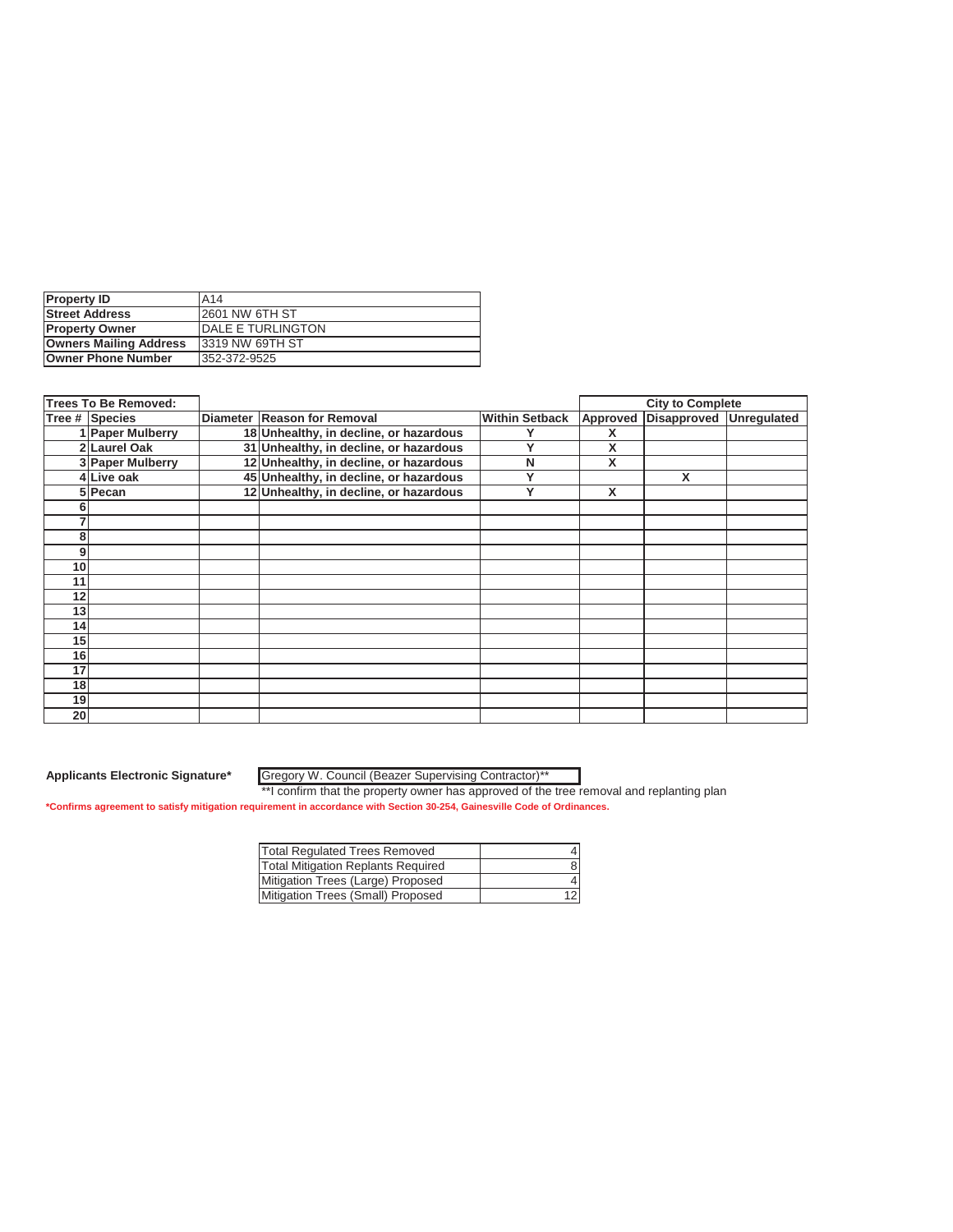| <b>Property ID</b>            | A14                |
|-------------------------------|--------------------|
| <b>Street Address</b>         | 12609 NW 6TH ST    |
| <b>Property Owner</b>         | IDALE E TURLINGTON |
| <b>Owners Mailing Address</b> | 13319 NW 69TH ST   |
| <b>Owner Phone Number</b>     | 352-372-9525       |

|                 | <b>Trees To Be Removed:</b> |                                        |                       |          | <b>City to Complete</b> |  |
|-----------------|-----------------------------|----------------------------------------|-----------------------|----------|-------------------------|--|
|                 | Tree # Species              | Diameter Reason for Removal            | <b>Within Setback</b> | Approved | Disapproved Unregulated |  |
|                 | 1 Laurel Oak                | 32 Unhealthy, in decline, or hazardous | N                     |          |                         |  |
|                 | 2 Laurel Oak                | 36 Unhealthy, in decline, or hazardous | N                     | X        |                         |  |
|                 | 3 Cherry Laurel             | 9 Unhealthy, in decline, or hazardous  | v                     | X        |                         |  |
|                 | 4 Oak                       | 8 Unhealthy, in decline, or hazardous  | v                     | X        |                         |  |
|                 | 5 Laurel Oak                | 43 Unhealthy, in decline, or hazardous |                       | X        |                         |  |
|                 | 6 Laurel Oak                | 33 Unhealthy, in decline, or hazardous | v                     | X        |                         |  |
|                 | 7 Camphor                   | 10 Unhealthy, in decline, or hazardous | v                     | X        |                         |  |
|                 | 8 Laurel Oak                | 20 Unhealthy, in decline, or hazardous | N                     | X        |                         |  |
|                 |                             |                                        |                       |          |                         |  |
| 10              |                             |                                        |                       |          |                         |  |
| 11              |                             |                                        |                       |          |                         |  |
| 12              |                             |                                        |                       |          |                         |  |
| 13              |                             |                                        |                       |          |                         |  |
| 14              |                             |                                        |                       |          |                         |  |
| 15 <sup>1</sup> |                             |                                        |                       |          |                         |  |
| 16              |                             |                                        |                       |          |                         |  |
| 17              |                             |                                        |                       |          |                         |  |
| 18 <sup>1</sup> |                             |                                        |                       |          |                         |  |
| 19              |                             |                                        |                       |          |                         |  |
| 20 <sup>1</sup> |                             |                                        |                       |          |                         |  |

Gregory W. Council (Beazer Supervising Contractor)\*\*

| Total Regulated Trees Removed             | 16 |
|-------------------------------------------|----|
| <b>Total Mitigation Replants Required</b> | 32 |
| Mitigation Trees (Large) Proposed         |    |
| Mitigation Trees (Small) Proposed         |    |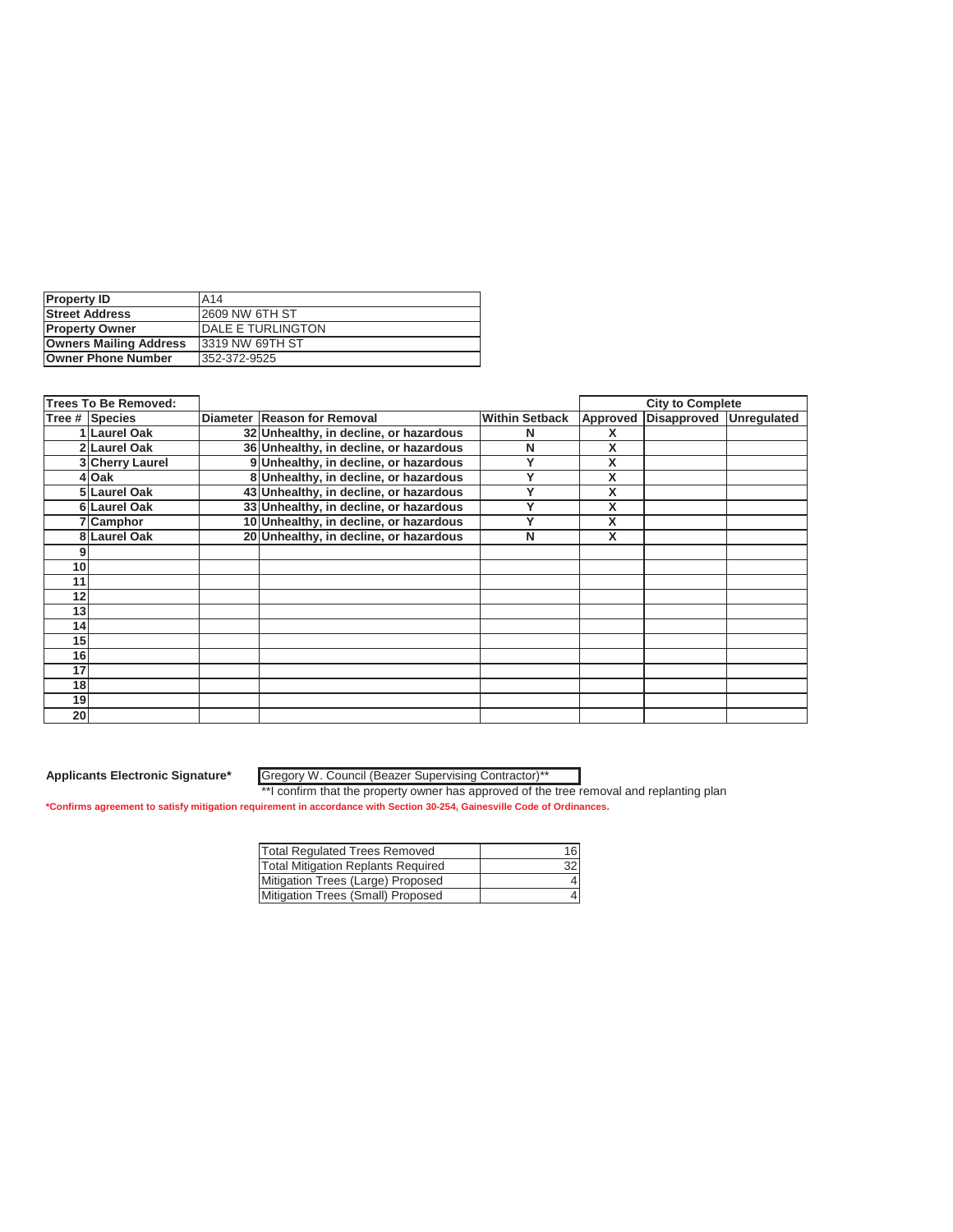| <b>Property ID</b>            | A14                   |
|-------------------------------|-----------------------|
| <b>Street Address</b>         | <b>2615 NW 6TH ST</b> |
| <b>Property Owner</b>         | IDALE E TURLINGTON    |
| <b>Owners Mailing Address</b> | 13319 NW 69TH ST      |
| <b>Owner Phone Number</b>     | 352-372-9525          |

|                 | <b>Trees To Be Removed:</b> |                                        |                       |          | <b>City to Complete</b> |   |
|-----------------|-----------------------------|----------------------------------------|-----------------------|----------|-------------------------|---|
|                 | Tree # Species              | Diameter Reason for Removal            | <b>Within Setback</b> | Approved | Disapproved Unregulated |   |
|                 | 1 Cherry Laurel             | 10 Unhealthy, in decline, or hazardous |                       |          |                         |   |
|                 | 2 Laruel Oak                | 8 Unhealthy, in decline, or hazardous  |                       | x        |                         |   |
|                 | 3 Laruel Oak                | 8 Unhealthy, in decline, or hazardous  |                       | x        |                         |   |
|                 | 4 Laruel Oak                | 12 Unhealthy, in decline, or hazardous | v                     | X        |                         |   |
|                 | 5 Laruel Oak                | 30 Unhealthy, in decline, or hazardous |                       | X        |                         |   |
|                 | 6Pine                       | 17 Unhealthy, in decline, or hazardous |                       |          |                         | X |
|                 | <b>7 Cherry Laurel</b>      | 8 Unhealthy, in decline, or hazardous  |                       | X        |                         |   |
|                 | 8 Laruel Oak                | 28 Unhealthy, in decline, or hazardous |                       | X        |                         |   |
|                 | 9 Pine                      | 14 Unhealthy, in decline, or hazardous | Υ                     |          |                         | X |
| 10              |                             |                                        |                       |          |                         |   |
| 11              |                             |                                        |                       |          |                         |   |
| 12 <sup>1</sup> |                             |                                        |                       |          |                         |   |
| 13              |                             |                                        |                       |          |                         |   |
| 14              |                             |                                        |                       |          |                         |   |
| 15 <sub>1</sub> |                             |                                        |                       |          |                         |   |
| 16              |                             |                                        |                       |          |                         |   |
| 17              |                             |                                        |                       |          |                         |   |
| 18              |                             |                                        |                       |          |                         |   |
| 19 <sup>1</sup> |                             |                                        |                       |          |                         |   |
| 20 <sub>l</sub> |                             |                                        |                       |          |                         |   |

Gregory W. Council (Beazer Supervising Contractor)\*\*

| Total Regulated Trees Removed             |    |
|-------------------------------------------|----|
| <b>Total Mitigation Replants Required</b> | 14 |
| Mitigation Trees (Large) Proposed         | 13 |
| Mitigation Trees (Small) Proposed         |    |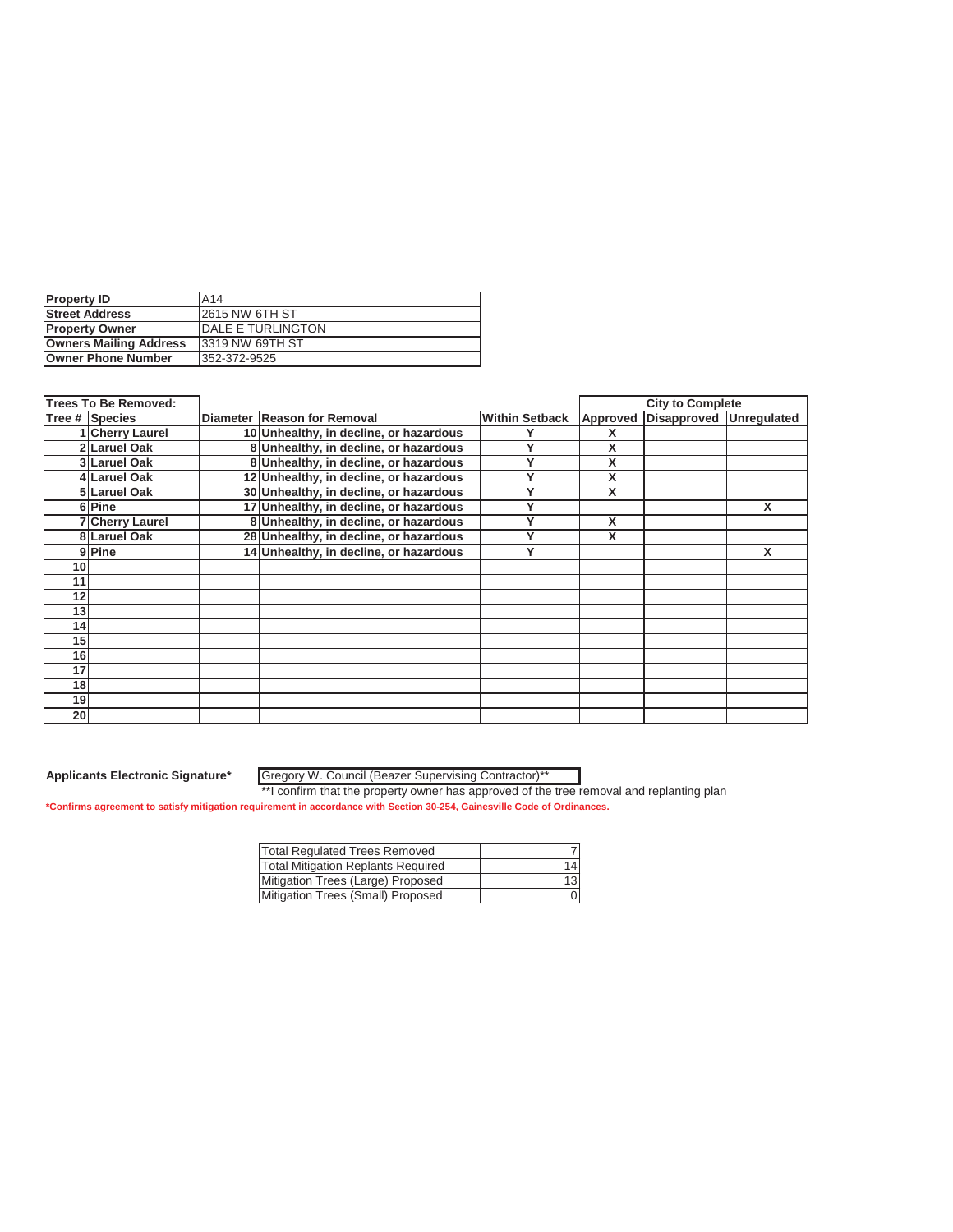| <b>Trees To Be Removed:</b> |                |                                       |        |                   | <b>City to Complete</b>          |  |
|-----------------------------|----------------|---------------------------------------|--------|-------------------|----------------------------------|--|
|                             | <b>Species</b> | Diameter Reason for Removal           | Lot ID | <b>Street Add</b> | Approved Disapproved Unregulated |  |
|                             | Paper mulberry | 8 Unhealthy, in decline, or hazardous | A11    | 519 NW 27th Ave   |                                  |  |
|                             |                |                                       |        |                   |                                  |  |
|                             |                |                                       |        |                   |                                  |  |
|                             |                |                                       |        |                   |                                  |  |
|                             |                |                                       |        |                   |                                  |  |
|                             |                |                                       |        |                   |                                  |  |
|                             |                |                                       |        |                   |                                  |  |
|                             |                |                                       |        |                   |                                  |  |
|                             |                |                                       |        |                   |                                  |  |
|                             |                |                                       |        |                   |                                  |  |
|                             |                |                                       |        |                   |                                  |  |
|                             |                |                                       |        |                   |                                  |  |
|                             |                |                                       |        |                   |                                  |  |
|                             |                |                                       |        |                   |                                  |  |
|                             |                |                                       |        |                   |                                  |  |
|                             |                |                                       |        |                   |                                  |  |
|                             |                |                                       |        |                   |                                  |  |
|                             |                |                                       |        |                   |                                  |  |

Applicants Electronic Signature\* **Gregory W. Council (Beazer Supervising Contractor)** 

**\*Confirms agreement to satisfy mitigation requirement in accordance with Section 30-254, Gainesville Code of Ordinances.**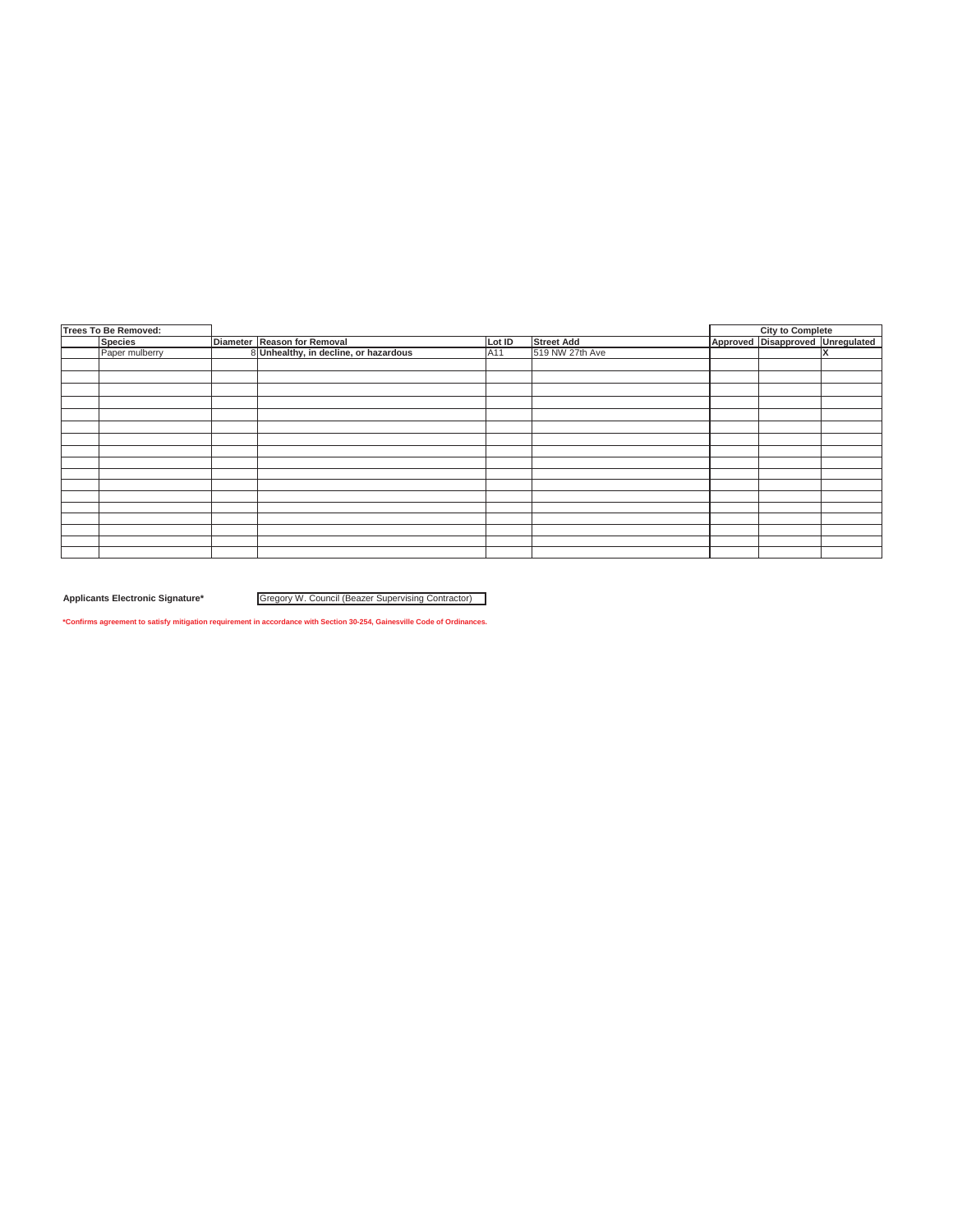

## **TREE REMOVAL PERMIT AND REPLANTING AGREEMENT**

| <b>Properties Covered by this Tree Removal Permit</b> | <b>lOwner</b>              |
|-------------------------------------------------------|----------------------------|
| 2521 & 2519 NW 4th Ter                                | <b>David McCally</b>       |
| 2511 & 2513 NW 4th Ter                                | <b>Freddie Mac</b>         |
| 2503 & 2505 NW 4th Ter                                | <b>Gerald Bevis</b>        |
| 2435 & 2437 NW 4th Ter                                | Donald Harford             |
| 2421 & 2431 NW 4th Ter                                | <b>JDD Corp</b>            |
| 2520 & 2522 NW 4th Ter                                | <b>Randall Winegardner</b> |
| <b>535 NW 26th Ave</b>                                | <b>Carolyn McPherson</b>   |
| <b>ROW</b>                                            | <b>City of Gainesville</b> |
| 200 NW 23rd Ave                                       | <b>Beazer East, Inc.</b>   |

|                        |                |                   | <b>Mitigation</b> | <b>Mitigation</b> |
|------------------------|----------------|-------------------|-------------------|-------------------|
|                        | Regulated      | <b>Mitigation</b> | <b>Trees</b>      | <b>Trees</b>      |
|                        | <b>Trees</b>   | <b>Replants</b>   | (Large)           | (Small)           |
| <b>Properties</b>      | <b>Removed</b> | <b>Required</b>   | Proposed          | <b>Proposed</b>   |
| 2521 & 2519 NW 4th Ter | 2              |                   | 6                 | 9                 |
| 2511 & 2513 NW 4th Ter | 3              | 6                 | 5                 | 5                 |
| 2503 & 2505 NW 4th Ter | 3              | 6                 | 6                 | 5                 |
| 2435 & 2437 NW 4th Ter | 5              | 10                | 9                 | 8                 |
| 2421 & 2431 NW 4th Ter | 6              | 12                | 19                | 18                |
| 2520 & 2522 NW 4th Ter | $\Omega$       | $\bf{0}$          | 4                 | 3                 |
| 535 NW 26th Ave        | 0              | 0                 | 5                 |                   |
| <b>ROW</b>             | 15             | 30                | O                 | $\bf{0}$          |
| 200 NW 23rd Ave        | 18             | 36                | U                 | $\bf{0}$          |
| <b>Total</b>           | 52             | 104               | 54                | 49                |

| Mitigation Trees Still To Be Planted                     |           |
|----------------------------------------------------------|-----------|
| <b>Outstanding Mitigation Balance (Previous Permits)</b> | 302       |
| <b>Total Project Mitigation Balance</b>                  | 303       |
|                                                          |           |
| <b>Permit Valid Until</b>                                | 12/3/2014 |
|                                                          |           |
| Approved By: Mark D. Siburt, City Arborist               | 6/3/2014  |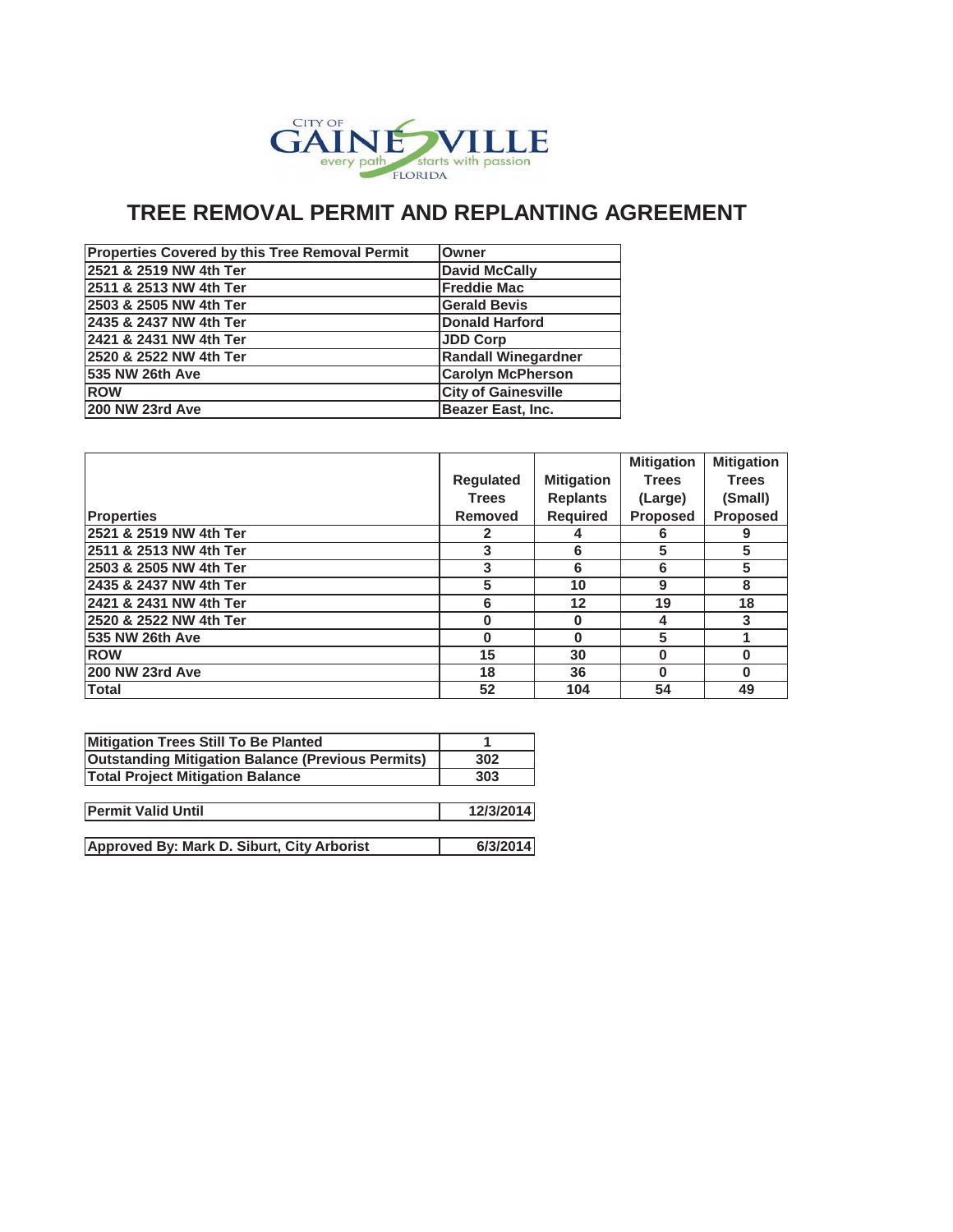| <b>Property ID</b>            | 101                              |
|-------------------------------|----------------------------------|
| <b>Street Address</b>         | 12521 NW 4TH TER.2519 NW 4TH TER |
| <b>Property Owner</b>         | David McCally and Linda Pickrell |
| <b>Owners Mailing Address</b> | 12519 NW 4TH TER                 |
| <b>Owner Phone Number</b>     | 3252787797                       |

|    | Trees To Be Removed: |                             |                       |          | <b>City to Complete</b> |             |
|----|----------------------|-----------------------------|-----------------------|----------|-------------------------|-------------|
|    | Tree # Species       | Diameter Reason for Removal | <b>Within Setback</b> | Approved | Disapproved             | Unregulated |
|    | 1 Cedar              | 14 Owner                    | v                     | X        |                         |             |
|    | 2 Tulip Poplar       | 15 Owner                    | Υ                     | X        |                         |             |
| 3  |                      |                             |                       |          |                         |             |
| 4  |                      |                             |                       |          |                         |             |
| 5  |                      |                             |                       |          |                         |             |
| 6  |                      |                             |                       |          |                         |             |
| 7  |                      |                             |                       |          |                         |             |
| 8  |                      |                             |                       |          |                         |             |
| 9  |                      |                             |                       |          |                         |             |
| 10 |                      |                             |                       |          |                         |             |
| 11 |                      |                             |                       |          |                         |             |
| 12 |                      |                             |                       |          |                         |             |
| 13 |                      |                             |                       |          |                         |             |
| 14 |                      |                             |                       |          |                         |             |
| 15 |                      |                             |                       |          |                         |             |
| 16 |                      |                             |                       |          |                         |             |
| 17 |                      |                             |                       |          |                         |             |
| 18 |                      |                             |                       |          |                         |             |
| 19 |                      |                             |                       |          |                         |             |
| 20 |                      |                             |                       |          |                         |             |

Gregory W. Council (Beazer Supervising Contractor)\*\*

| <b>Total Regulated Trees Removed</b>      |   |
|-------------------------------------------|---|
| <b>Total Mitigation Replants Required</b> |   |
| Mitigation Trees (Large) Proposed         |   |
| Mitigation Trees (Small) Proposed         | g |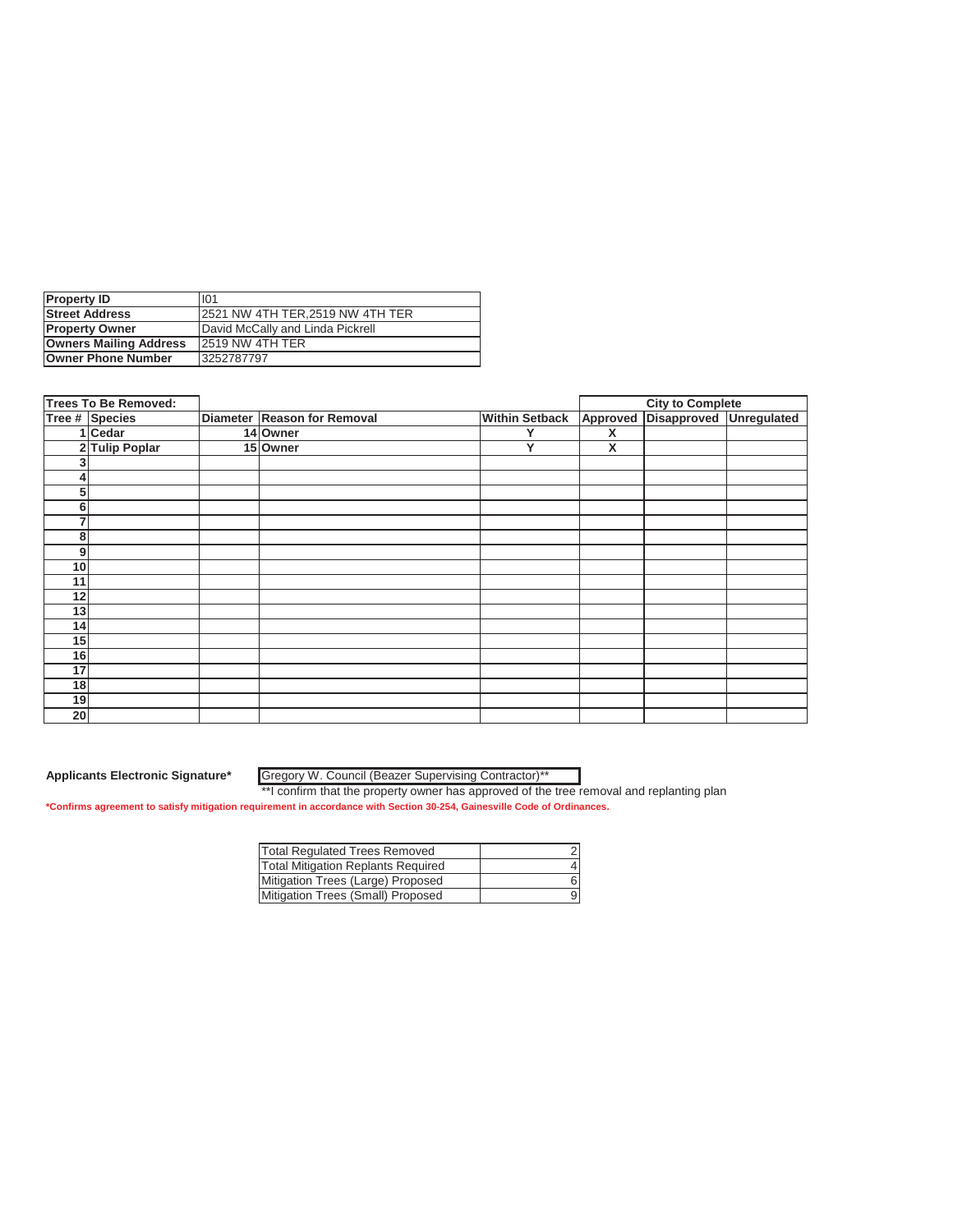| <b>Property ID</b>            | 102                     |  |
|-------------------------------|-------------------------|--|
| <b>Street Address</b>         | 12511 & 2513 NW 4th Ter |  |
| <b>Property Owner</b>         | Freddie Mac             |  |
| <b>Owners Mailing Address</b> |                         |  |
| <b>Owner Phone Number</b>     |                         |  |

|                 | <b>Trees To Be Removed:</b> |                                        |                       |          | <b>City to Complete</b> |  |
|-----------------|-----------------------------|----------------------------------------|-----------------------|----------|-------------------------|--|
|                 | Tree # Species              | Diameter Reason for Removal            | <b>Within Setback</b> | Approved | Disapproved Unregulated |  |
|                 | 1 Laurel Oak                | 20 Unhealthy, in decline, or hazardous |                       | Х        |                         |  |
|                 | 2 Laurel Oak                | 12 Unhealthy, in decline, or hazardous | ν                     | X        |                         |  |
|                 | 3 Water Oak                 | 40 Unhealthy, in decline, or hazardous | N                     | X        |                         |  |
|                 |                             |                                        |                       |          |                         |  |
| 5               |                             |                                        |                       |          |                         |  |
| 6               |                             |                                        |                       |          |                         |  |
| 7               |                             |                                        |                       |          |                         |  |
| 8               |                             |                                        |                       |          |                         |  |
| 9               |                             |                                        |                       |          |                         |  |
| 10              |                             |                                        |                       |          |                         |  |
| 11              |                             |                                        |                       |          |                         |  |
| 12 <sub>1</sub> |                             |                                        |                       |          |                         |  |
| 13              |                             |                                        |                       |          |                         |  |
| 14              |                             |                                        |                       |          |                         |  |
| 15              |                             |                                        |                       |          |                         |  |
| 16              |                             |                                        |                       |          |                         |  |
| 17              |                             |                                        |                       |          |                         |  |
| 18              |                             |                                        |                       |          |                         |  |
| 19              |                             |                                        |                       |          |                         |  |
| 20              |                             |                                        |                       |          |                         |  |

Gregory W. Council (Beazer Supervising Contractor)\*\*

| Total Regulated Trees Removed             |  |
|-------------------------------------------|--|
| <b>Total Mitigation Replants Required</b> |  |
| Mitigation Trees (Large) Proposed         |  |
| Mitigation Trees (Small) Proposed         |  |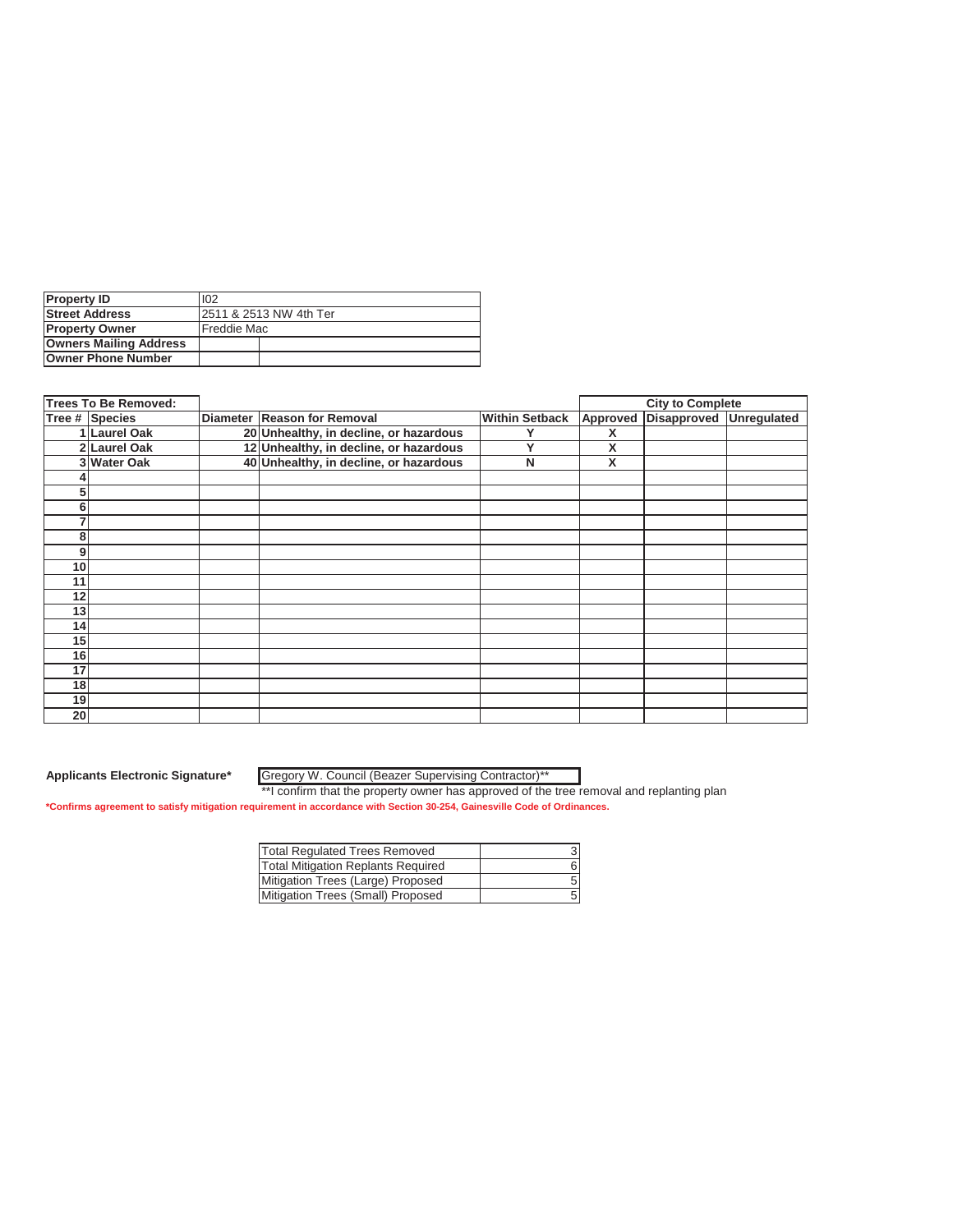| <b>Property ID</b>            | 103                                |
|-------------------------------|------------------------------------|
| <b>Street Address</b>         | 12503 NW 4TH TER.2505 NW 4TH TER   |
| <b>Property Owner</b>         | <b>IGERALD C AND KATHY L BEVIS</b> |
| <b>Owners Mailing Address</b> | 6424 NW 47TH PL                    |
| <b>Owner Phone Number</b>     | 352-262-5163                       |

|                 | <b>Trees To Be Removed:</b> |                                        |                       |          | <b>City to Complete</b> |  |
|-----------------|-----------------------------|----------------------------------------|-----------------------|----------|-------------------------|--|
|                 | Tree # Species              | Diameter Reason for Removal            | <b>Within Setback</b> | Approved | Disapproved Unregulated |  |
|                 | Laurel Oak                  | 21 Unhealthy, in decline, or hazardous | N                     | X        |                         |  |
|                 | 2 Laurel Oak                | 18 Unhealthy, in decline, or hazardous | v                     | X        |                         |  |
|                 | 3 Golden Raintree           | 12 Unhealthy, in decline, or hazardous | N                     | X        |                         |  |
|                 |                             |                                        |                       |          |                         |  |
| 5               |                             |                                        |                       |          |                         |  |
| 6               |                             |                                        |                       |          |                         |  |
| 7               |                             |                                        |                       |          |                         |  |
| 8               |                             |                                        |                       |          |                         |  |
| 9               |                             |                                        |                       |          |                         |  |
| 10              |                             |                                        |                       |          |                         |  |
| 11              |                             |                                        |                       |          |                         |  |
| 12              |                             |                                        |                       |          |                         |  |
| 13              |                             |                                        |                       |          |                         |  |
| 14              |                             |                                        |                       |          |                         |  |
| 15              |                             |                                        |                       |          |                         |  |
| 16              |                             |                                        |                       |          |                         |  |
| 17              |                             |                                        |                       |          |                         |  |
| 18              |                             |                                        |                       |          |                         |  |
| 19              |                             |                                        |                       |          |                         |  |
| 20 <sub>l</sub> |                             |                                        |                       |          |                         |  |

Gregory W. Council (Beazer Supervising Contractor)\*\*

| <b>Total Requlated Trees Removed</b>      |  |
|-------------------------------------------|--|
| <b>Total Mitigation Replants Required</b> |  |
| Mitigation Trees (Large) Proposed         |  |
| Mitigation Trees (Small) Proposed         |  |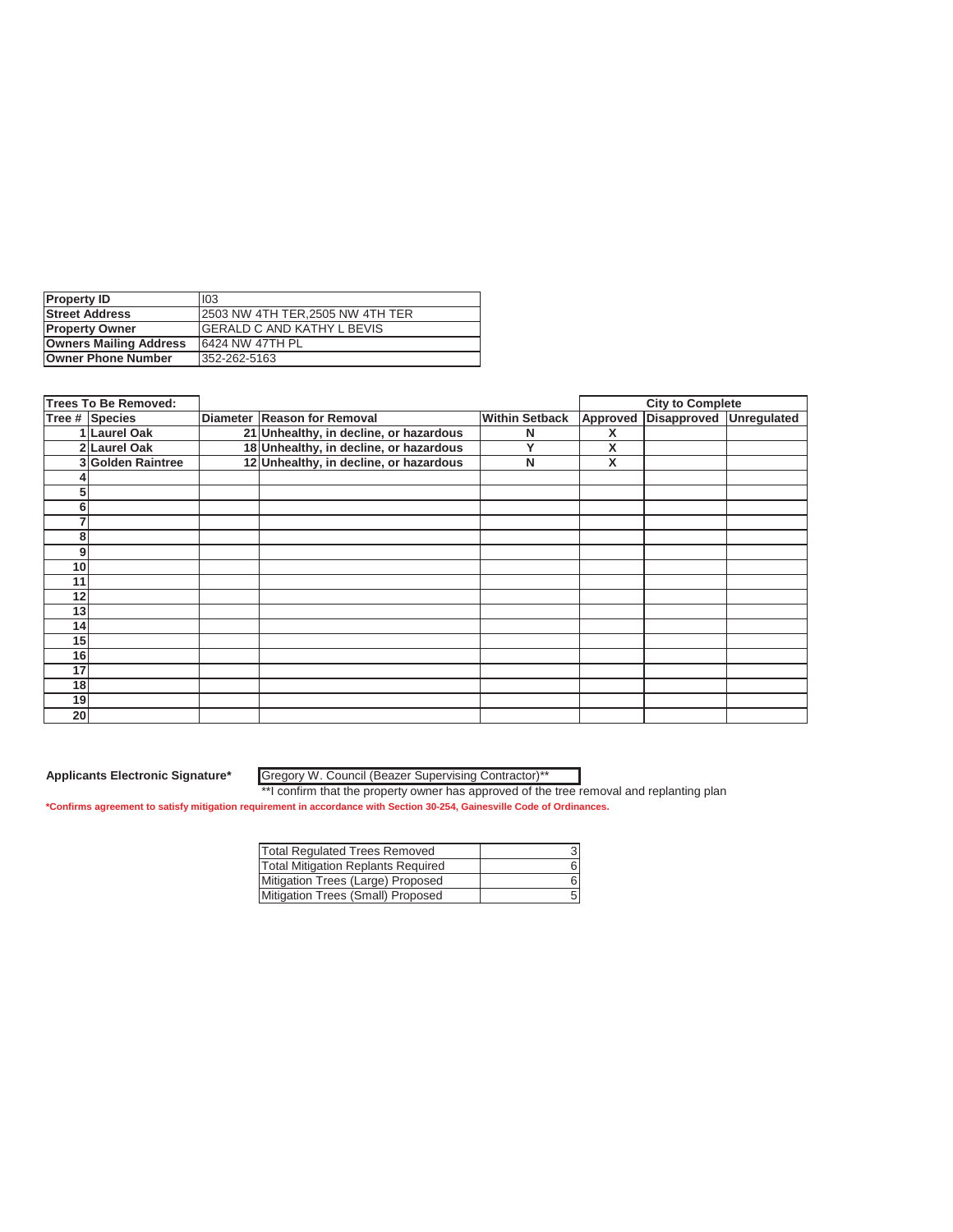| <b>Property ID</b>            | 104                                             |  |
|-------------------------------|-------------------------------------------------|--|
| <b>Street Address</b>         | 12435 NW 4TH TER.2437 NW 4TH TER                |  |
| <b>Property Owner</b>         | DONALD M AND DEBORAH M HARFORD                  |  |
| <b>Owners Mailing Address</b> | 13244 HIDDEN LAKE DR EJACKSONVILLEFL32216-63183 |  |
| <b>Owner Phone Number</b>     | Iharford.don@mayo.edu                           |  |

|                 | <b>Trees To Be Removed:</b> |                                        |                       |          | <b>City to Complete</b> |  |
|-----------------|-----------------------------|----------------------------------------|-----------------------|----------|-------------------------|--|
|                 | Tree # Species              | Diameter Reason for Removal            | <b>Within Setback</b> | Approved | Disapproved Unregulated |  |
|                 | <b>Laurel Oak</b>           | 8 Unhealthy, in decline, or hazardous  |                       | X        |                         |  |
|                 | 2 Crape Myrtle              | 12 Unhealthy, in decline, or hazardous | v                     | X        |                         |  |
|                 | 3 Crape Myrtle              | 12 Unhealthy, in decline, or hazardous |                       | Χ        |                         |  |
|                 | 4 Crape Myrtle              | 12 Unhealthy, in decline, or hazardous | v                     | X        |                         |  |
|                 | 5 Hackberry                 | 12 Unhealthy, in decline, or hazardous | Υ                     | X        |                         |  |
|                 |                             |                                        |                       |          |                         |  |
|                 |                             |                                        |                       |          |                         |  |
| 8               |                             |                                        |                       |          |                         |  |
| 9               |                             |                                        |                       |          |                         |  |
| 10              |                             |                                        |                       |          |                         |  |
| 11              |                             |                                        |                       |          |                         |  |
| 12              |                             |                                        |                       |          |                         |  |
| 13              |                             |                                        |                       |          |                         |  |
| 14              |                             |                                        |                       |          |                         |  |
| 15              |                             |                                        |                       |          |                         |  |
| 16              |                             |                                        |                       |          |                         |  |
| 17              |                             |                                        |                       |          |                         |  |
| 18              |                             |                                        |                       |          |                         |  |
| 19              |                             |                                        |                       |          |                         |  |
| 20 <sub>l</sub> |                             |                                        |                       |          |                         |  |

Gregory W. Council (Beazer Supervising Contractor)\*\*

| <b>Total Regulated Trees Removed</b>      |    |
|-------------------------------------------|----|
| <b>Total Mitigation Replants Required</b> | 10 |
| Mitigation Trees (Large) Proposed         | 9  |
| Mitigation Trees (Small) Proposed         |    |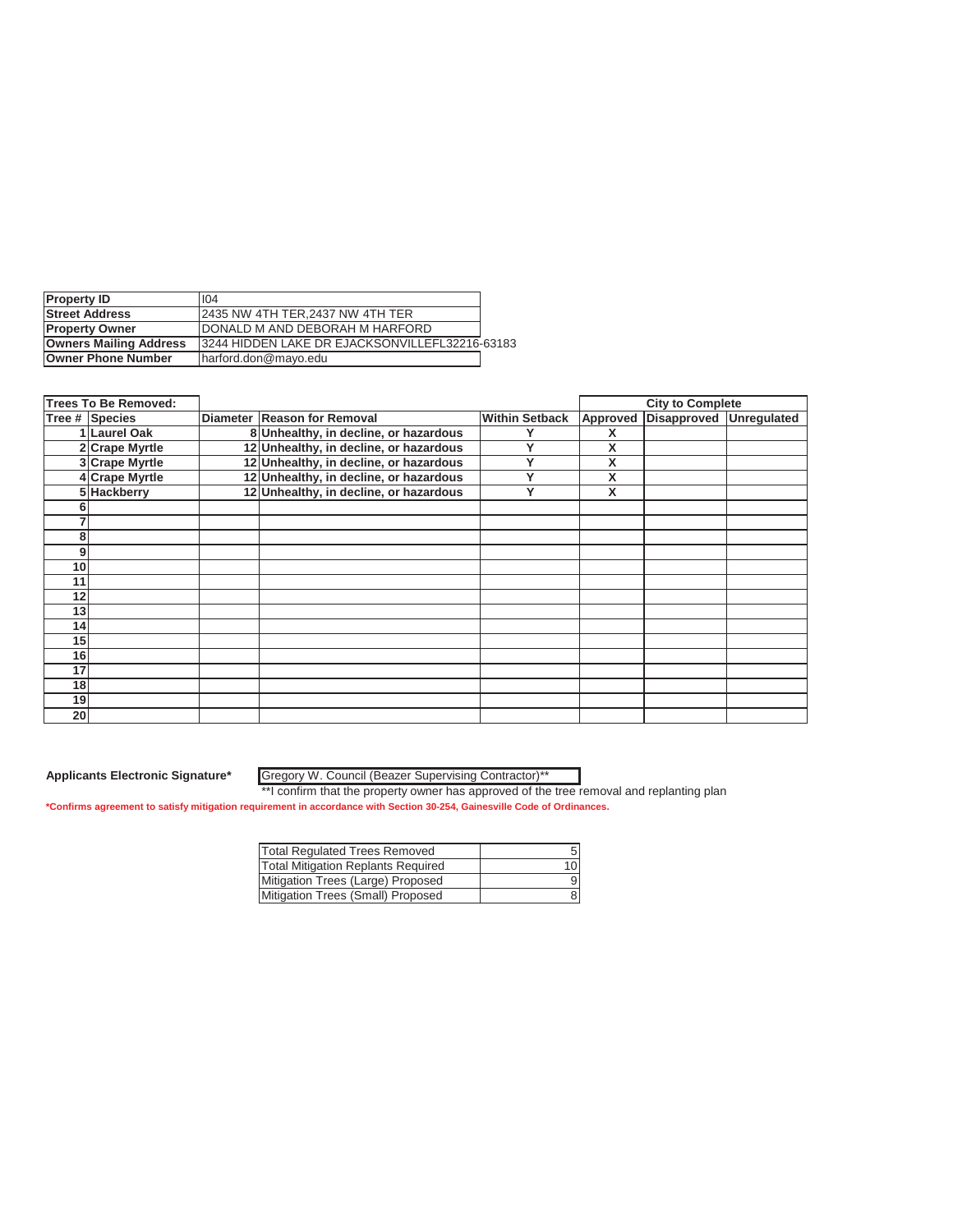| <b>Property ID</b>            | 105                                       |
|-------------------------------|-------------------------------------------|
| <b>Street Address</b>         | 2421 NW 4TH TER - 2431 NW 4TH TER, odd    |
| <b>Property Owner</b>         | <b>JDD CORP</b>                           |
| <b>Owners Mailing Address</b> | <b>8 LAKE ISLE WAYORMOND BEACHFL32174</b> |
| <b>Owner Phone Number</b>     | 954-224-3794                              |

|    | <b>Trees To Be Removed:</b> |                                        |                       |          | <b>City to Complete</b> |   |
|----|-----------------------------|----------------------------------------|-----------------------|----------|-------------------------|---|
|    | Tree # Species              | Diameter Reason for Removal            | <b>Within Setback</b> | Approved | Disapproved Unregulated |   |
|    | 1 Tallow                    | 20 Unhealthy, in decline, or hazardous |                       | х        |                         |   |
|    | 2 Laurel Oak                | 10 Unhealthy, in decline, or hazardous | N                     | X        |                         |   |
|    | 3lPine                      | 12 Unhealthy, in decline, or hazardous | N                     |          |                         | X |
|    | 4lPine                      | 10 Unhealthy, in decline, or hazardous | N                     |          |                         | X |
|    | 5 Pine                      | 18 Unhealthy, in decline, or hazardous | ν                     |          |                         | X |
|    | 6 Cedar                     | 10 Unhealthy, in decline, or hazardous | v                     | X        |                         |   |
|    | 7 Tallow                    | 10 Unhealthy, in decline, or hazardous | N                     | X        |                         |   |
|    | 8 Tallow                    | 10 Unhealthy, in decline, or hazardous | N                     | X        |                         |   |
|    | 9 Laurel Oak                | 9 Unhealthy, in decline, or hazardous  | Υ                     | X        |                         |   |
| 10 |                             |                                        |                       |          |                         |   |
| 11 |                             |                                        |                       |          |                         |   |
| 12 |                             |                                        |                       |          |                         |   |
| 13 |                             |                                        |                       |          |                         |   |
| 14 |                             |                                        |                       |          |                         |   |
| 15 |                             |                                        |                       |          |                         |   |
| 16 |                             |                                        |                       |          |                         |   |
| 17 |                             |                                        |                       |          |                         |   |
| 18 |                             |                                        |                       |          |                         |   |
| 19 |                             |                                        |                       |          |                         |   |
| 20 |                             |                                        |                       |          |                         |   |

Gregory W. Council (Beazer Supervising Contractor)\*\*

| <b>Total Requlated Trees Removed</b>      |    |
|-------------------------------------------|----|
| <b>Total Mitigation Replants Required</b> | 12 |
| Mitigation Trees (Large) Proposed         | 19 |
| Mitigation Trees (Small) Proposed         | 18 |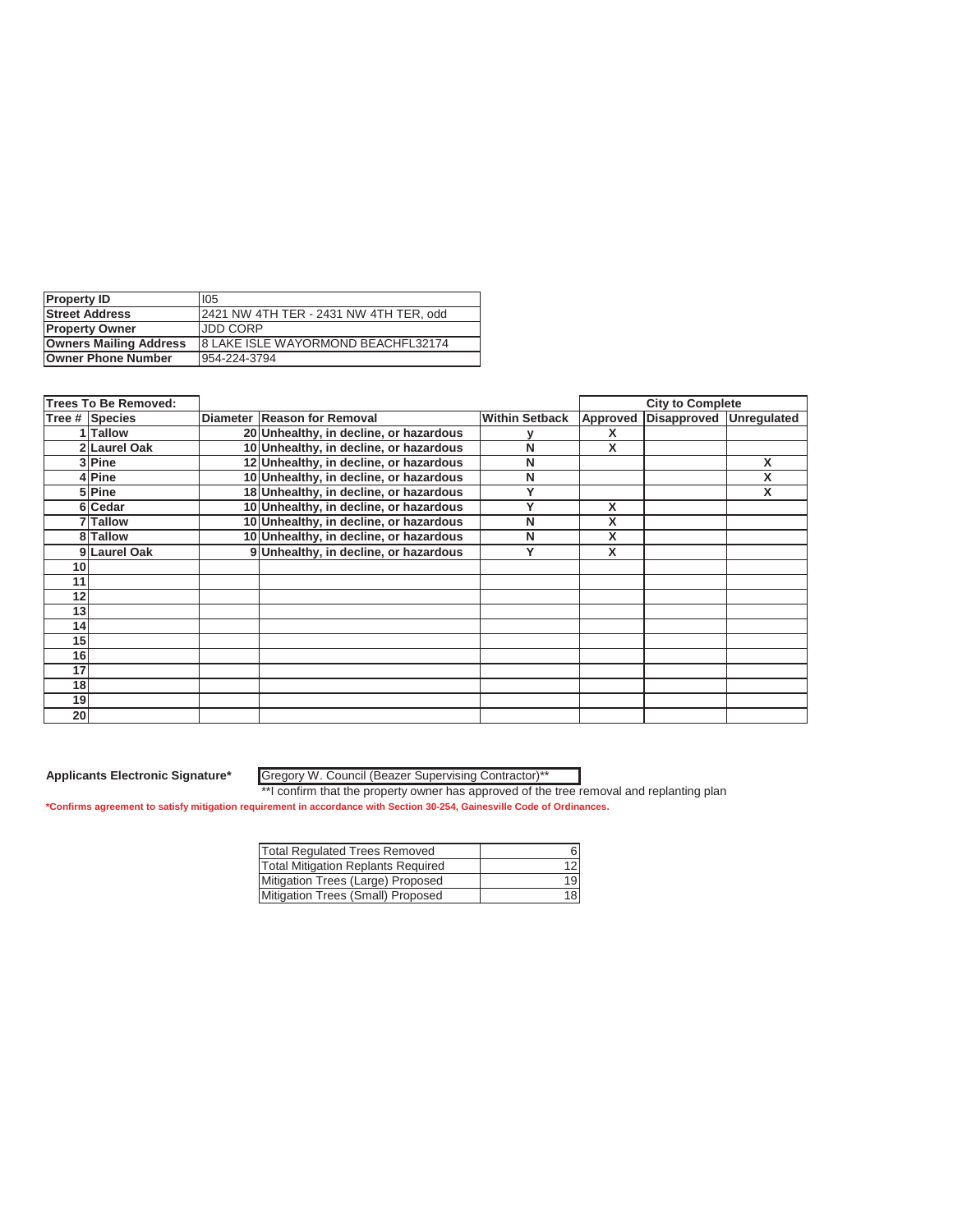| <b>Property ID</b>            | 107                                   |                               |  |  |  |
|-------------------------------|---------------------------------------|-------------------------------|--|--|--|
| <b>Street Address</b>         | 12520 NW 4TH TER, 2522 NW 4TH TER     |                               |  |  |  |
| <b>Property Owner</b>         |                                       | <b>IRANDALL L WINEGARDNER</b> |  |  |  |
| <b>Owners Mailing Address</b> | <b>PO Box 12167GainesvilleFL32604</b> |                               |  |  |  |
| <b>Owner Phone Number</b>     |                                       |                               |  |  |  |

|    | <b>Trees To Be Removed:</b> |                                        |                       |          | <b>City to Complete</b>        |   |
|----|-----------------------------|----------------------------------------|-----------------------|----------|--------------------------------|---|
|    | Tree # Species              | Diameter Reason for Removal            | <b>Within Setback</b> | Approved | <b>Disapproved Unregulated</b> |   |
|    | 1 Pine                      | 8 Facilitate Soil Removal              |                       |          |                                |   |
|    | 2 Pine                      | 8 Facilitate Soil Removal              |                       |          |                                | X |
|    | 3 Pine                      | 14 Facilitate Soil Removal             | Υ                     |          |                                | X |
|    | 4Pine                       | 12 Unhealthy, in decline, or hazardous | Y                     |          |                                | X |
|    |                             |                                        |                       |          |                                |   |
| 6  |                             |                                        |                       |          |                                |   |
|    |                             |                                        |                       |          |                                |   |
| 8  |                             |                                        |                       |          |                                |   |
| 9  |                             |                                        |                       |          |                                |   |
| 10 |                             |                                        |                       |          |                                |   |
| 11 |                             |                                        |                       |          |                                |   |
| 12 |                             |                                        |                       |          |                                |   |
| 13 |                             |                                        |                       |          |                                |   |
| 14 |                             |                                        |                       |          |                                |   |
| 15 |                             |                                        |                       |          |                                |   |
| 16 |                             |                                        |                       |          |                                |   |
| 17 |                             |                                        |                       |          |                                |   |
| 18 |                             |                                        |                       |          |                                |   |
| 19 |                             |                                        |                       |          |                                |   |
| 20 |                             |                                        |                       |          |                                |   |

Gregory W. Council (Beazer Supervising Contractor)\*\*

\*\*I confirm that the property owner has approved of the tree removal and replanting plan **\*Confirms agreement to satisfy mitigation requirement in accordance with Section 30-254, Gainesville Code of Ordinances.**

| <b>Total Regulated Trees Removed</b>      |  |
|-------------------------------------------|--|
| <b>Total Mitigation Replants Required</b> |  |
| Mitigation Trees (Large) Proposed         |  |
| Mitigation Trees (Small) Proposed         |  |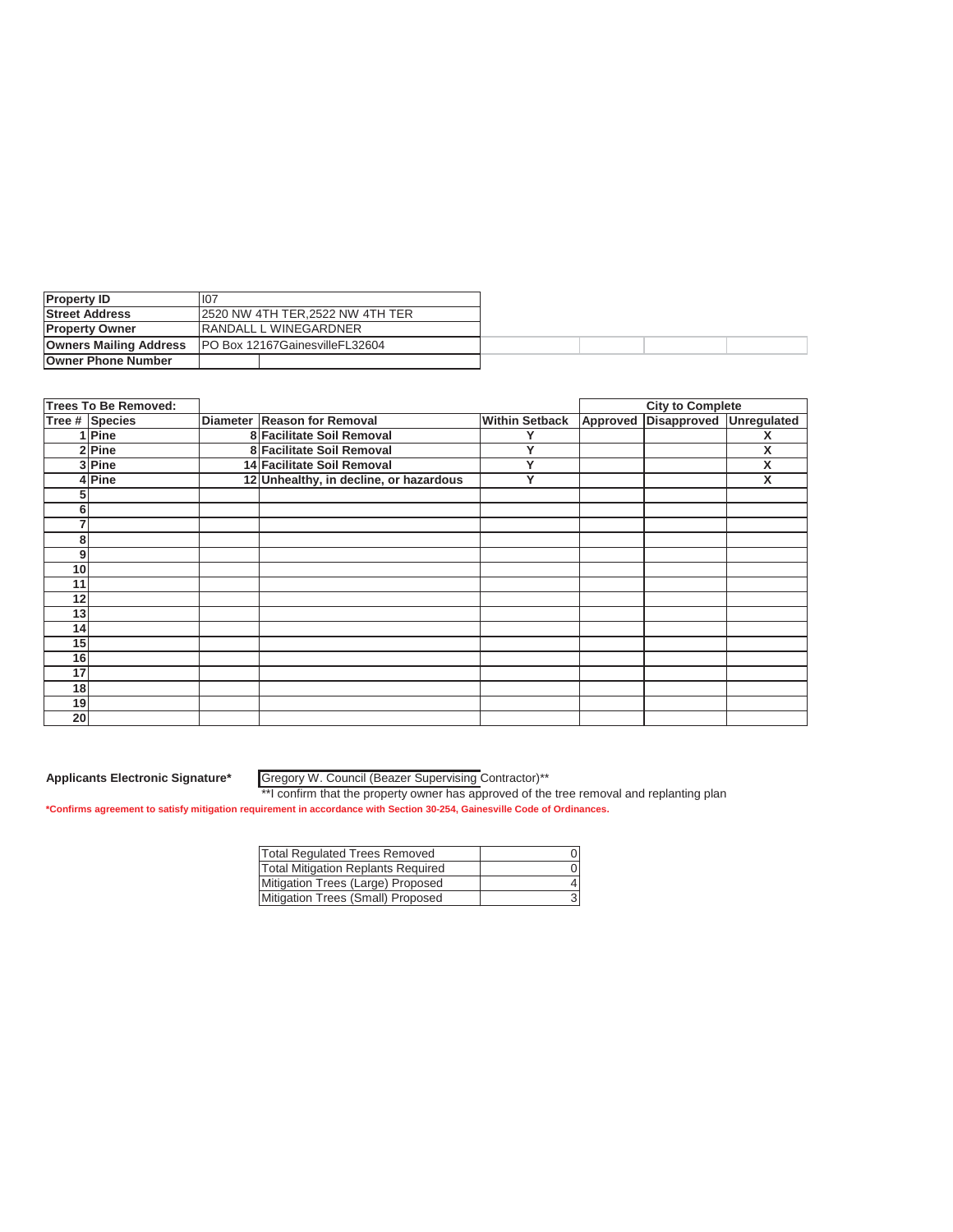| <b>Property ID</b>            | 108                                                        |  |  |  |  |
|-------------------------------|------------------------------------------------------------|--|--|--|--|
| <b>Street Address</b>         | <b>1535 NW 26TH AVE</b>                                    |  |  |  |  |
| <b>Property Owner</b>         | Carolyn McPherson, Trustee for Ruth W Hope Revocable Trust |  |  |  |  |
| <b>Owners Mailing Address</b> | 115008 NW 41ST AVENEWBERRYFL32669-2004                     |  |  |  |  |
| <b>Owner Phone Number</b>     |                                                            |  |  |  |  |

|                 | <b>Trees To Be Removed:</b> |                             |                       | <b>City to Complete</b>          |  |
|-----------------|-----------------------------|-----------------------------|-----------------------|----------------------------------|--|
|                 | Tree # Species              | Diameter Reason for Removal | <b>Within Setback</b> | Approved Disapproved Unregulated |  |
|                 | 1 No Trees on Lot, See ROW  |                             |                       |                                  |  |
|                 |                             |                             |                       |                                  |  |
| 3               |                             |                             |                       |                                  |  |
| 4               |                             |                             |                       |                                  |  |
| 5               |                             |                             |                       |                                  |  |
| 6               |                             |                             |                       |                                  |  |
| 7               |                             |                             |                       |                                  |  |
| 8               |                             |                             |                       |                                  |  |
| 9               |                             |                             |                       |                                  |  |
| 10 <sub>1</sub> |                             |                             |                       |                                  |  |
| 11              |                             |                             |                       |                                  |  |
| 12              |                             |                             |                       |                                  |  |
| 13              |                             |                             |                       |                                  |  |
| 14 <sub>1</sub> |                             |                             |                       |                                  |  |
| 15              |                             |                             |                       |                                  |  |
| 16              |                             |                             |                       |                                  |  |
| 17              |                             |                             |                       |                                  |  |
| 18              |                             |                             |                       |                                  |  |
| 19              |                             |                             |                       |                                  |  |
| 20              |                             |                             |                       |                                  |  |

Gregory W. Council (Beazer Supervising Contractor)\*\*

\*\*I confirm that the property owner has approved of the tree removal and replanting plan **\*Confirms agreement to satisfy mitigation requirement in accordance with Section 30-254, Gainesville Code of Ordinances.**

| <b>Total Regulated Trees Removed</b>      |  |
|-------------------------------------------|--|
| <b>Total Mitigation Replants Required</b> |  |
| Mitigation Trees (Large) Proposed         |  |
| Mitigation Trees (Small) Proposed         |  |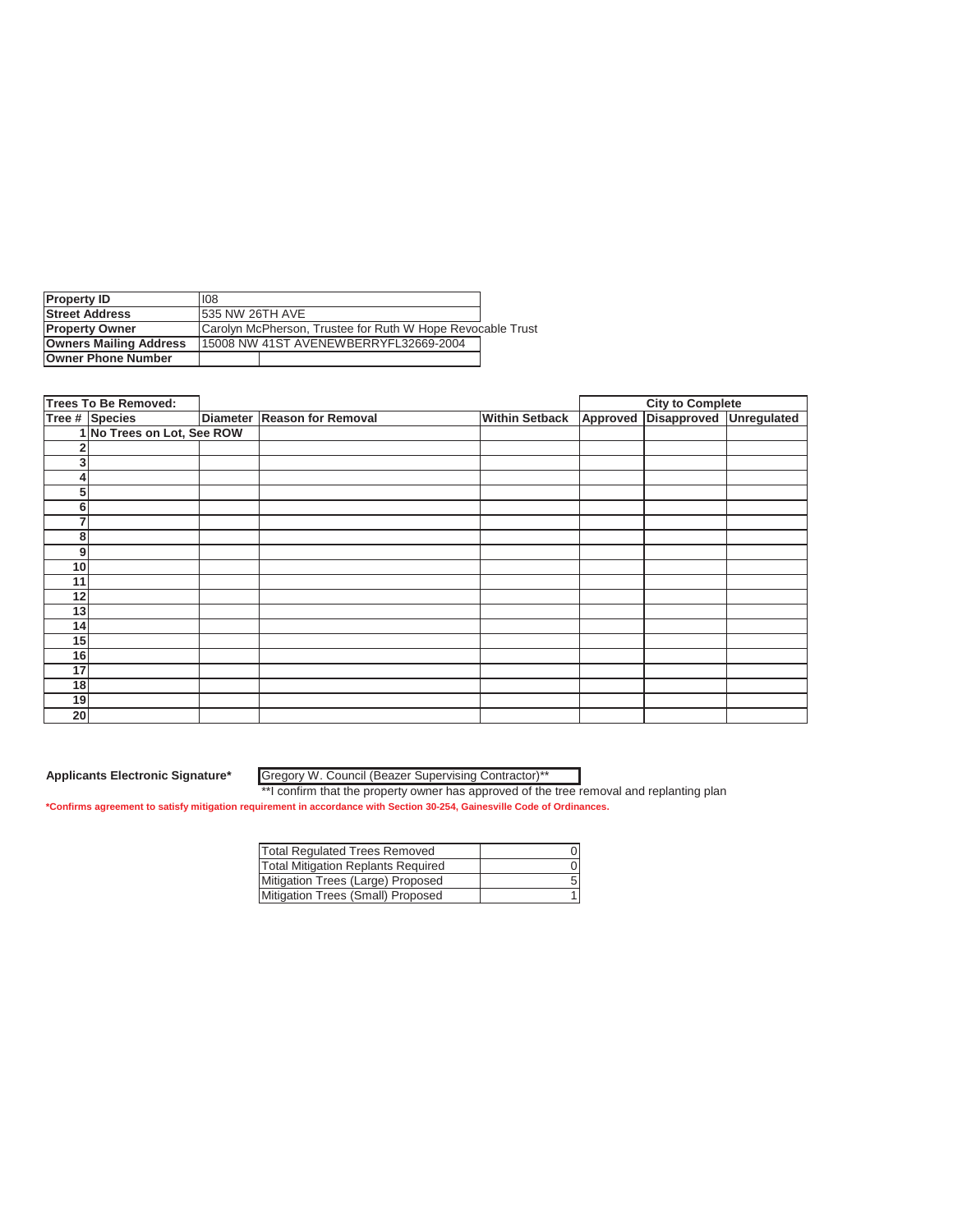| Trees To Be Removed: |                                        |        |                   |                   | <b>City to Complete</b>          |  |
|----------------------|----------------------------------------|--------|-------------------|-------------------|----------------------------------|--|
| <b>Species</b>       | Diameter Reason for Removal            | Lot ID | <b>Street Add</b> |                   | Approved Disapproved Unregulated |  |
| Pine                 | 8 Owner                                | 101    | 2519 NW 4th Terr  | x                 |                                  |  |
| Pine                 | 14 Unhealthy, in decline, or hazardous | 101    | 2519 NW 4th Terr  |                   | x                                |  |
| Laurel Oak           | 20 Facilitate Soil Removal             | 101    | 2519 NW 4th Terr  | x                 |                                  |  |
| Live Oak             | 17 Facilitate Soil Removal             | 101    | 2519 NW 4th Terr  | x                 |                                  |  |
| Laurel Oak           | 11 Facilitate Soil Removal             | 101    | 2519 NW 4th Terr  | x                 |                                  |  |
| Pine                 | 18 Facilitate Soil Removal             | 101    | 2519 NW 4th Terr  | X                 |                                  |  |
| Laurel Oak           | 10 Facilitate Soil Removal             | 107    | 2522 NW 4th Ter   | X                 |                                  |  |
| Laurel Oak           | 20 Facilitate Soil Removal             | 107    | 2522 NW 4th Ter   | X                 |                                  |  |
| pine                 | ? Facilitate Soil Removal              | 107    | 2522 NW 4th Ter   | $\mathbf{v}$      |                                  |  |
| Laurel Oak           | 20 Facilitate Soil Removal             | 107    | 2522 NW 4th Ter   | x                 |                                  |  |
| Pine                 | 12 Facilitate Soil Removal             | 107    | 2522 NW 4th Ter   | $\mathbf{v}$<br>ᄉ |                                  |  |
| Pine                 | 12 Facilitate Soil Removal             | 107    | 2522 NW 4th Ter   | $\checkmark$<br>ᄉ |                                  |  |
| Pine                 | 18 Unhealthy, in decline, or hazardous | 108    | 535 NW 26th ave   | $\mathbf{v}$<br>л |                                  |  |
| <b>Cherry Laurel</b> | 18 Unhealthy, in decline, or hazardous | 108    | 535 NW 26th ave   | X                 |                                  |  |
| Laurel Oak           | 42 Unhealthy, in decline, or hazardous | 108    | 535 NW 26th ave   | x                 |                                  |  |
| Live Oak             | 8 Unhealthy, in decline, or hazardous  | 108    | 535 NW 26th ave   | X                 |                                  |  |
|                      |                                        |        |                   |                   |                                  |  |
|                      |                                        |        |                   |                   |                                  |  |

### Applicants Electronic Signature\* **Gregory W. Council (Beazer Supervising Contractor)**

| <b>Total Requlated Trees Removed</b>      | 15              |
|-------------------------------------------|-----------------|
| <b>Total Mitigation Replants Required</b> | 30 <sup>1</sup> |
| Mitigation Trees (Large) Proposed         |                 |
| Mitigation Trees (Small) Proposed         |                 |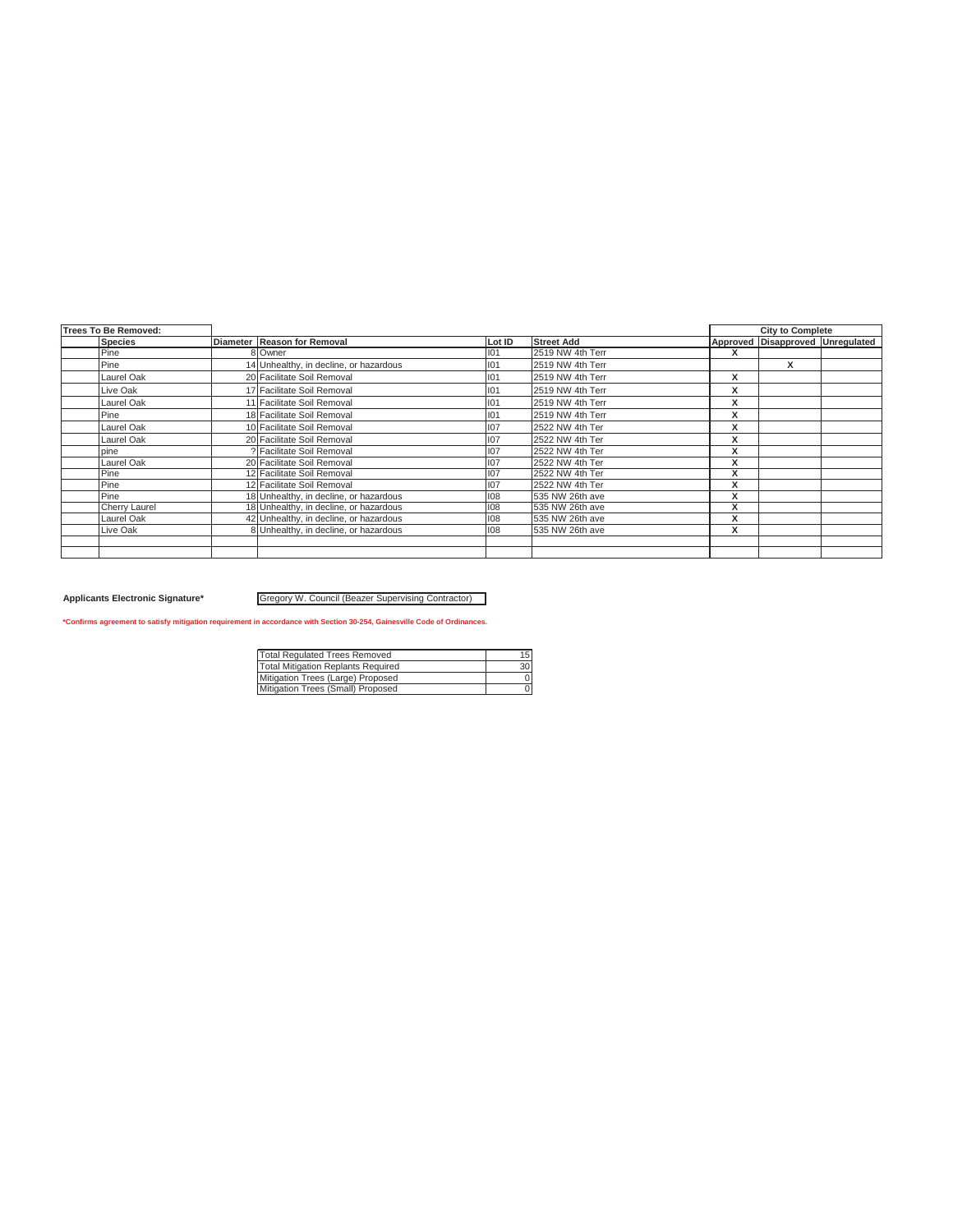| <b>Property ID</b>            | Beazer Site Western Boundary |  |  |
|-------------------------------|------------------------------|--|--|
| <b>Street Address</b>         | 200 NW 23rd Avenue           |  |  |
| <b>Property Owner</b>         | Beazer                       |  |  |
| <b>Owners Mailing Address</b> |                              |  |  |
| <b>Owner Phone Number</b>     |                              |  |  |

| <b>Trees To Be Removed:</b> |                 |                                |          | <b>City to Complete</b> |             |
|-----------------------------|-----------------|--------------------------------|----------|-------------------------|-------------|
| Tree # Species              | <b>Diameter</b> | <b>Reason for Removal</b>      | Approved | Disapproved             | Unregulated |
| Laurel Oak                  | 26              | <b>Facilitate Soil Removal</b> | Χ        |                         |             |
| Cabbage Palm                | 1.5'            | <b>Facilitate Soil Removal</b> | X        |                         |             |
| Laurel Oak                  | 20              | <b>Facilitate Soil Removal</b> | X        |                         |             |
| Laurel Oak                  | 16              | <b>Facilitate Soil Removal</b> | X        |                         |             |
| Live Oak                    | 13              | Facilitate Soil Removal        | X        |                         |             |
| Laurel Oak                  | 13              | <b>Facilitate Soil Removal</b> | X        |                         |             |
| Laurel Oak                  | 14              | <b>Facilitate Soil Removal</b> | X        |                         |             |
| Laurel Oak                  | 12              | <b>Facilitate Soil Removal</b> | X        |                         |             |
| Laurel Oak                  | 17              | <b>Facilitate Soil Removal</b> | X        |                         |             |
| Laurel Oak                  | 8               | <b>Facilitate Soil Removal</b> | X        |                         |             |
| Laurel Oak                  | 10              | <b>Facilitate Soil Removal</b> | X        |                         |             |
| Laurel Oak                  | 20              | <b>Facilitate Soil Removal</b> | X        |                         |             |
| Laurel Oak                  | 18              | <b>Facilitate Soil Removal</b> | X        |                         |             |
| Laurel Oak                  | 8               | <b>Facilitate Soil Removal</b> | X        |                         |             |
| Tallow                      | 16              | <b>Facilitate Soil Removal</b> | X        |                         |             |
| Laurel Oak                  | 20              | Facilitate Soil Removal        | X        |                         |             |
| Cabbage Palm                | 4'              | <b>Facilitate Soil Removal</b> | X        |                         |             |
| Tallow                      | 12              | Facilitate Soil Removal        | X        |                         |             |
|                             |                 |                                |          |                         |             |

## Gregory W. Council (Beazer Supervising Contractor)\*\*

\*\*I confirm that the property owner has approved of the tree removal and replanting plan

| <b>Total Regulated Trees Removed</b>      | 18 <sup>1</sup> |
|-------------------------------------------|-----------------|
| <b>Total Mitigation Replants Required</b> | 36              |
| Mitigation Trees (Large) Proposed         | Οl              |
| Mitigation Trees (Small) Proposed         | 01              |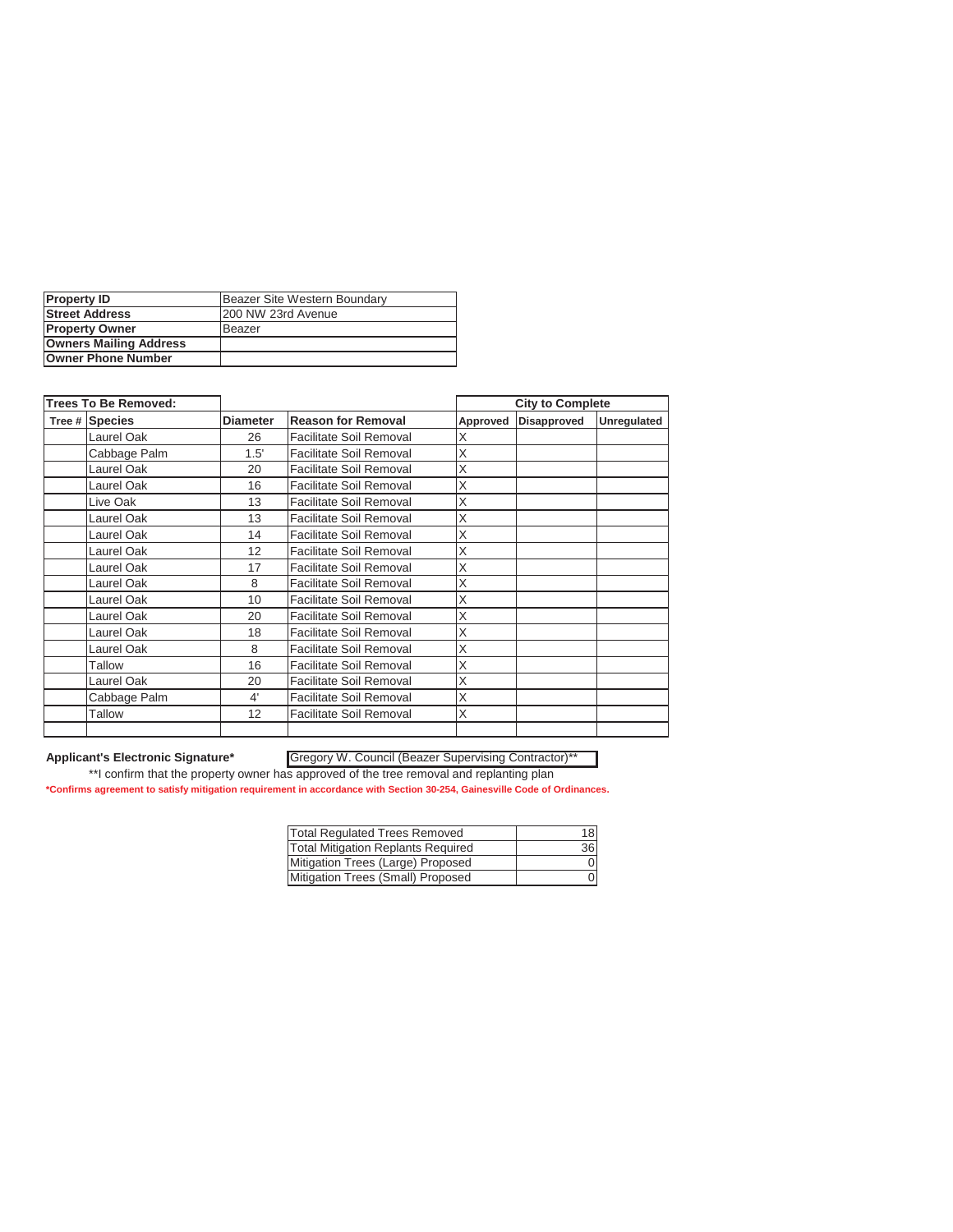

| <b>Properties Covered by this Tree Removal Permit</b> | <b>IOwner</b>       |
|-------------------------------------------------------|---------------------|
| <b>528 NW 30th Ave</b>                                | <b>James Larsen</b> |
| 1522 NW 30th Ave                                      | <b>James Larsen</b> |
| 521 & 523 NW 30th Ave                                 | <b>James Larsen</b> |

|                        |                  |                   | <b>Mitigation</b> | <b>Mitigation</b> |
|------------------------|------------------|-------------------|-------------------|-------------------|
|                        | <b>Regulated</b> | <b>Mitigation</b> | <b>Trees</b>      | <b>Trees</b>      |
|                        | <b>Trees</b>     | <b>Replants</b>   | (Large)           | (Small)           |
| <b>Properties</b>      | <b>Removed</b>   | <b>Required</b>   | <b>Proposed</b>   | <b>Proposed</b>   |
| 528 NW 30th Ave        |                  | 6                 |                   |                   |
| <b>522 NW 30th Ave</b> |                  |                   |                   |                   |
| 521 & 523 NW 30th Ave  |                  | 2                 |                   |                   |
| <b>Total</b>           |                  | 10                |                   |                   |

| Mitigation Trees Still To Be Planted                     | 10        |
|----------------------------------------------------------|-----------|
| <b>Outstanding Mitigation Balance (Previous Permits)</b> | 305       |
| <b>Total Project Mitigation Balance</b>                  | 315       |
|                                                          |           |
| <b>Permit Valid Until</b>                                | 12/3/2014 |
|                                                          |           |
| Approved By: Mark D. Siburt, City Arborist               | 6/3/2014  |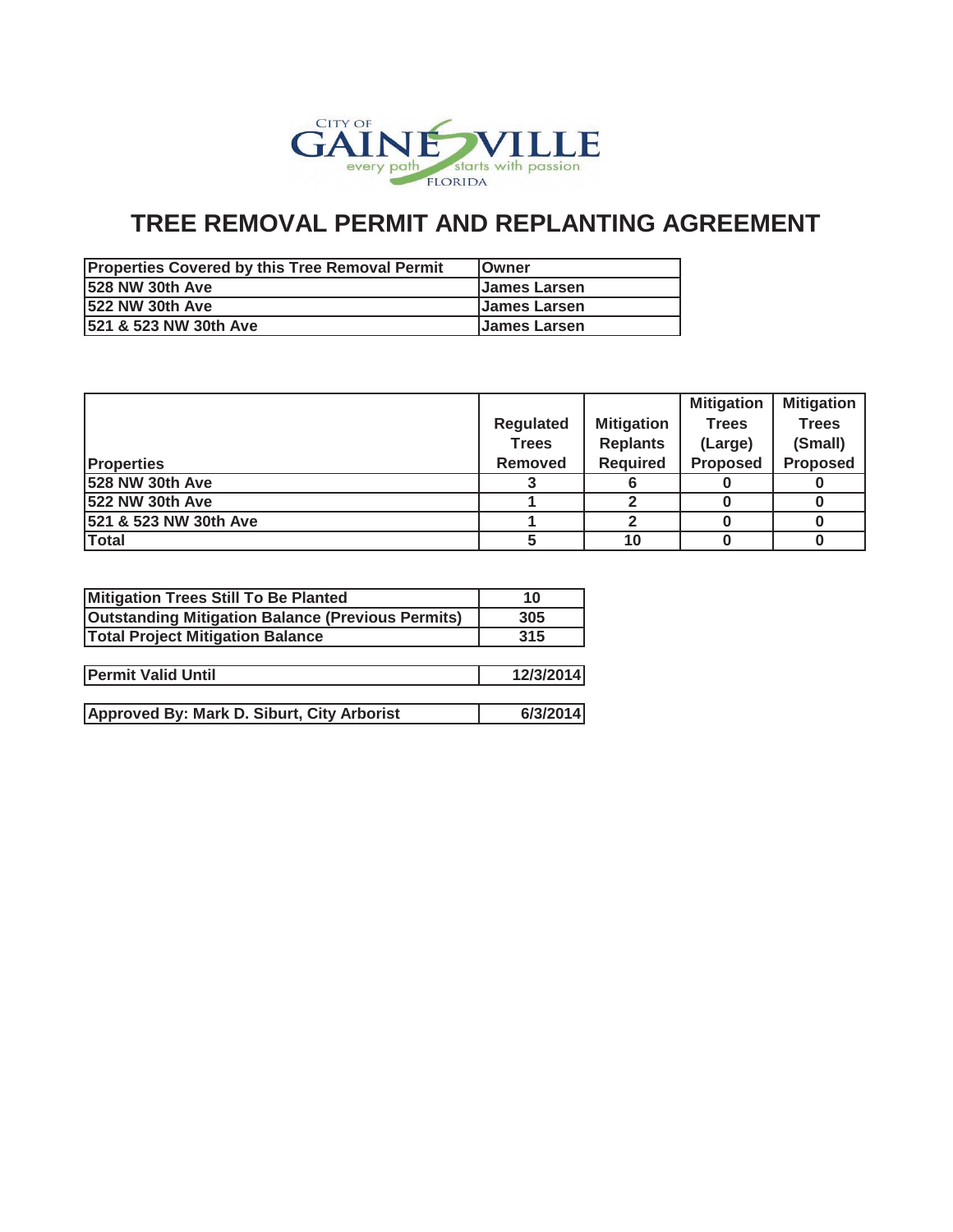| <b>Property ID</b>            | F <sub>11</sub>                                 |
|-------------------------------|-------------------------------------------------|
| <b>Street Address</b>         | 528 NW 30th Ave                                 |
| <b>Property Owner</b>         | <b>James S LARSEN</b>                           |
| <b>Owners Mailing Address</b> | <b>PO BOX 14287, Gainesville, FL 32604-2287</b> |
| <b>Owner Phone Number</b>     | $(352)$ 256-1720                                |

|    | <b>Trees To Be Removed:</b> |                                           |                       |          | <b>City to Complete</b> |   |
|----|-----------------------------|-------------------------------------------|-----------------------|----------|-------------------------|---|
|    | Tree # Species              | Diameter Reason for Removal               | <b>Within Setback</b> | Approved | Disapproved Unregulated |   |
|    | 1 Laurel Oak                | 38 Unhealthy, in decline, or hazardous    |                       |          |                         |   |
|    | 2 Mimosa                    | 8-8-8 Unhealthy, in decline, or hazardous | N                     |          |                         | X |
|    | 3 Hackberry/Sugarberry      | 12 Unhealthy, in decline, or hazardous    | N                     |          |                         | X |
|    | 4 China Berry               | 12 Unhealthy, in decline, or hazardous    |                       |          |                         |   |
|    | 5 Camphor                   | 6 Unhealthy, in decline, or hazardous     | N                     |          |                         | X |
|    | 6 Camphor                   | 24 Owner                                  |                       | X        |                         |   |
|    | Camphor                     | 9 Owner                                   |                       |          |                         | X |
|    | 8 Camphor                   | 12 Owner                                  |                       |          |                         | X |
|    | 9 Camphor                   | 30 Owner                                  |                       | X        |                         |   |
|    | 10 Camphor                  | 14 Owner                                  |                       |          |                         | X |
|    | 11 Mulberry                 | 12 Owner                                  | v                     |          |                         | x |
|    | 12 Mulberry                 | 6+6 Owner                                 |                       |          |                         | x |
|    | 13 Hackberry/Sugarberry     | 14 Owner                                  |                       |          |                         | X |
|    | 14 Hackberry/Sugarberry     | 17 Owner                                  | v                     |          |                         | x |
|    | 15 Cherry Laurel            | 9 Owner                                   |                       |          |                         |   |
|    | 16 Hackberry/Sugarberry     | 16 Owner                                  | N                     |          |                         | x |
| 17 |                             |                                           |                       |          |                         |   |
| 18 |                             |                                           |                       |          |                         |   |
| 19 |                             |                                           |                       |          |                         |   |
| 20 |                             |                                           |                       |          |                         |   |

**Applicants Electronic Signature\*** Gregory W. Council (Beazer Supervising Contractor)\*\*

\*\*I confirm that the property owner has approved of the tree removal and replanting plan

| <b>Total Regulated Trees Removed</b>      |  |
|-------------------------------------------|--|
| <b>Total Mitigation Replants Required</b> |  |
| Mitigation Trees (Large) Proposed         |  |
| Mitigation Trees (Small) Proposed         |  |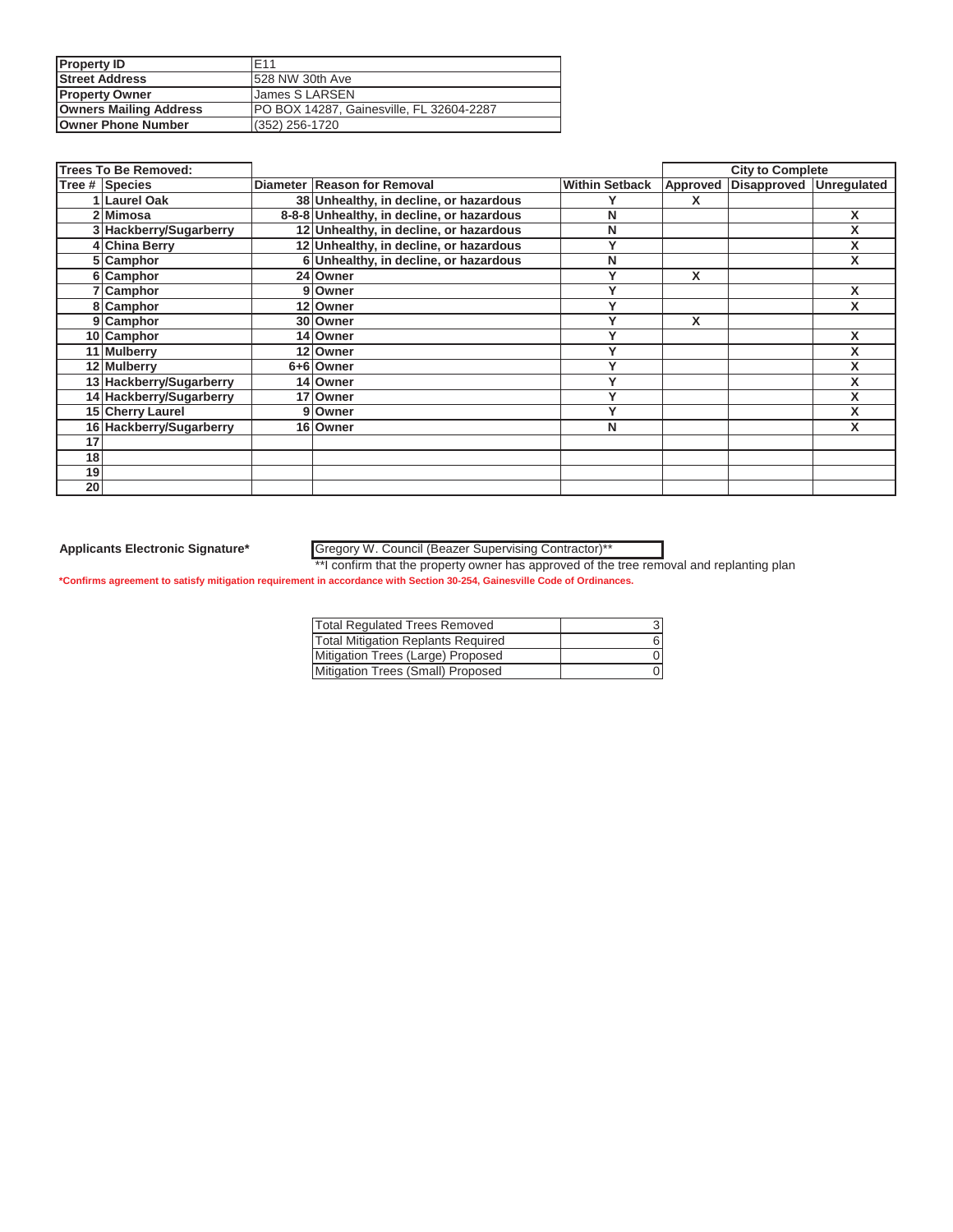| <b>Property ID</b>            | F <sub>11</sub>                          |
|-------------------------------|------------------------------------------|
| <b>Street Address</b>         | 522 NW 30th Ave                          |
| <b>Property Owner</b>         | James S LARSEN                           |
| <b>Owners Mailing Address</b> | PO BOX 14287, Gainesville, FL 32604-2287 |
| <b>Owner Phone Number</b>     | (352) 256-1720                           |

|    | <b>Trees To Be Removed:</b> |                                               |                       |          | <b>City to Complete</b> |   |
|----|-----------------------------|-----------------------------------------------|-----------------------|----------|-------------------------|---|
|    | Tree # Species              | Diameter Reason for Removal                   | <b>Within Setback</b> | Approved | Disapproved Unregulated |   |
|    | 1 Camphor                   | 11 Unhealthy, in decline, or hazardous        | N                     |          |                         |   |
|    | 2 Camphor                   | 12 Unhealthy, in decline, or hazardous        | N                     |          |                         |   |
|    | 3 Camphor                   | 13 Unhealthy, in decline, or hazardous        | v                     |          |                         |   |
|    | 4 Camphor                   | 9 Unhealthy, in decline, or hazardous         | v                     |          |                         |   |
|    | 5 Hackberry/Sugarberry      | 10 Unhealthy, in decline, or hazardous        |                       |          |                         |   |
|    | 6 Camphor                   | 12 Owner                                      |                       |          |                         |   |
|    | 7 Camphor                   | 19 Owner                                      | v                     |          |                         |   |
|    | 8 Camphor                   | 17 Owner                                      |                       |          |                         | x |
|    | 9 Camphor                   | 11 Owner                                      |                       |          |                         | X |
|    | 10 Camphor                  | 24 Owner                                      |                       | X        |                         |   |
|    | 11 Camphor                  | Owner                                         |                       |          |                         | х |
|    | 12 Camphor                  | Owner                                         |                       |          |                         |   |
|    | 13 Camphor                  | 12 Owner                                      |                       |          |                         |   |
|    | 14 Laruel Oak               | 13 Owner                                      | v                     |          |                         |   |
|    | 15 Box Elder                | 9 Growing in Concrete pad next to house/Owner | N                     |          |                         |   |
|    | 16 Hackberry/Sugarberry     | 10 Owner                                      |                       |          |                         |   |
|    | 17 Camphor                  | 13 Owner                                      | N                     |          |                         | x |
| 18 |                             |                                               |                       |          |                         |   |
| 19 |                             |                                               |                       |          |                         |   |
| 20 |                             |                                               |                       |          |                         |   |

### Gregory W. Council (Beazer Supervising Contractor)\*\*

\*\*I confirm that the property owner has approved of the tree removal and replanting plan **\*Confirms agreement to satisfy mitigation requirement in accordance with Section 30-254, Gainesville Code of Ordinances.**

| <b>Total Regulated Trees Removed</b>      |  |
|-------------------------------------------|--|
| <b>Total Mitigation Replants Required</b> |  |
| Mitigation Trees (Large) Proposed         |  |
| Mitigation Trees (Small) Proposed         |  |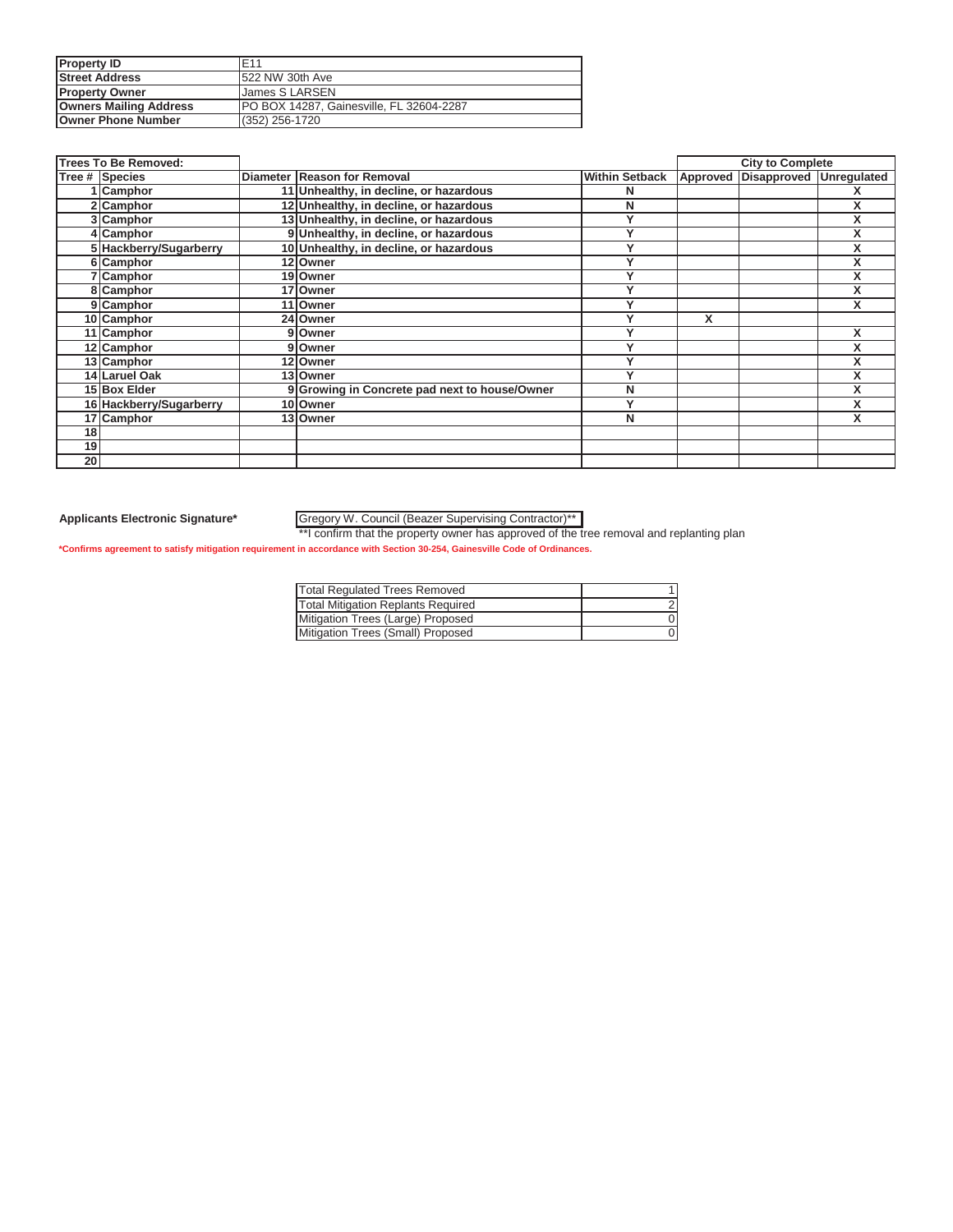| <b>Property ID</b>            | D <sub>09</sub>                          |
|-------------------------------|------------------------------------------|
| <b>Street Address</b>         | 521 and 523 NW 30th Ave                  |
| <b>Property Owner</b>         | James S LARSEN                           |
| <b>Owners Mailing Address</b> | PO BOX 14287, Gainesville, FL 32604-2287 |
| <b>Owner Phone Number</b>     | (352) 256-1720                           |

|    | <b>Trees To Be Removed:</b> |                                        |                       |                 | <b>City to Complete</b>        |   |
|----|-----------------------------|----------------------------------------|-----------------------|-----------------|--------------------------------|---|
|    | Tree # Species              | Diameter Reason for Removal            | <b>Within Setback</b> | <b>Approved</b> | <b>Disapproved Unregulated</b> |   |
|    | 1 Pine                      | 30 Owner                               | N                     |                 |                                | x |
|    | 2 Hackberry                 | 9 Owner                                | v                     |                 |                                | X |
|    | 3 Camphor                   | 30 Owner                               | Y                     | x               |                                |   |
|    | 4 Camphor                   | 10 Owner                               | $\checkmark$          |                 |                                | X |
|    | 5 Camphor                   | 20 Owner                               | v                     |                 |                                | Χ |
|    | 6 mulberry                  | 16 Unhealthy, in decline, or hazardous | N                     |                 |                                | X |
|    | <b>7 Cherry Laurel</b>      | 11 Owner                               | N                     |                 |                                | X |
|    | 8 Black Cherry              | 8 Owner                                | N                     |                 |                                | Χ |
|    | 9 Cabbage Palm              | 12 Owner                               | Y                     |                 |                                | Χ |
| 10 |                             |                                        |                       |                 |                                |   |
| 11 |                             |                                        |                       |                 |                                |   |
| 12 |                             |                                        |                       |                 |                                |   |
| 13 |                             |                                        |                       |                 |                                |   |
| 14 |                             |                                        |                       |                 |                                |   |
| 15 |                             |                                        |                       |                 |                                |   |
| 16 |                             |                                        |                       |                 |                                |   |
| 17 |                             |                                        |                       |                 |                                |   |
| 18 |                             |                                        |                       |                 |                                |   |
| 19 |                             |                                        |                       |                 |                                |   |
| 20 |                             |                                        |                       |                 |                                |   |

Gregory W. Council (Beazer Supervising Contractor)\*\*

\*\*I confirm that the property owner has approved of the tree removal and replanting plan

| Total Regulated Trees Removed             |  |
|-------------------------------------------|--|
| <b>Total Mitigation Replants Required</b> |  |
| Mitigation Trees (Large) Proposed         |  |
| Mitigation Trees (Small) Proposed         |  |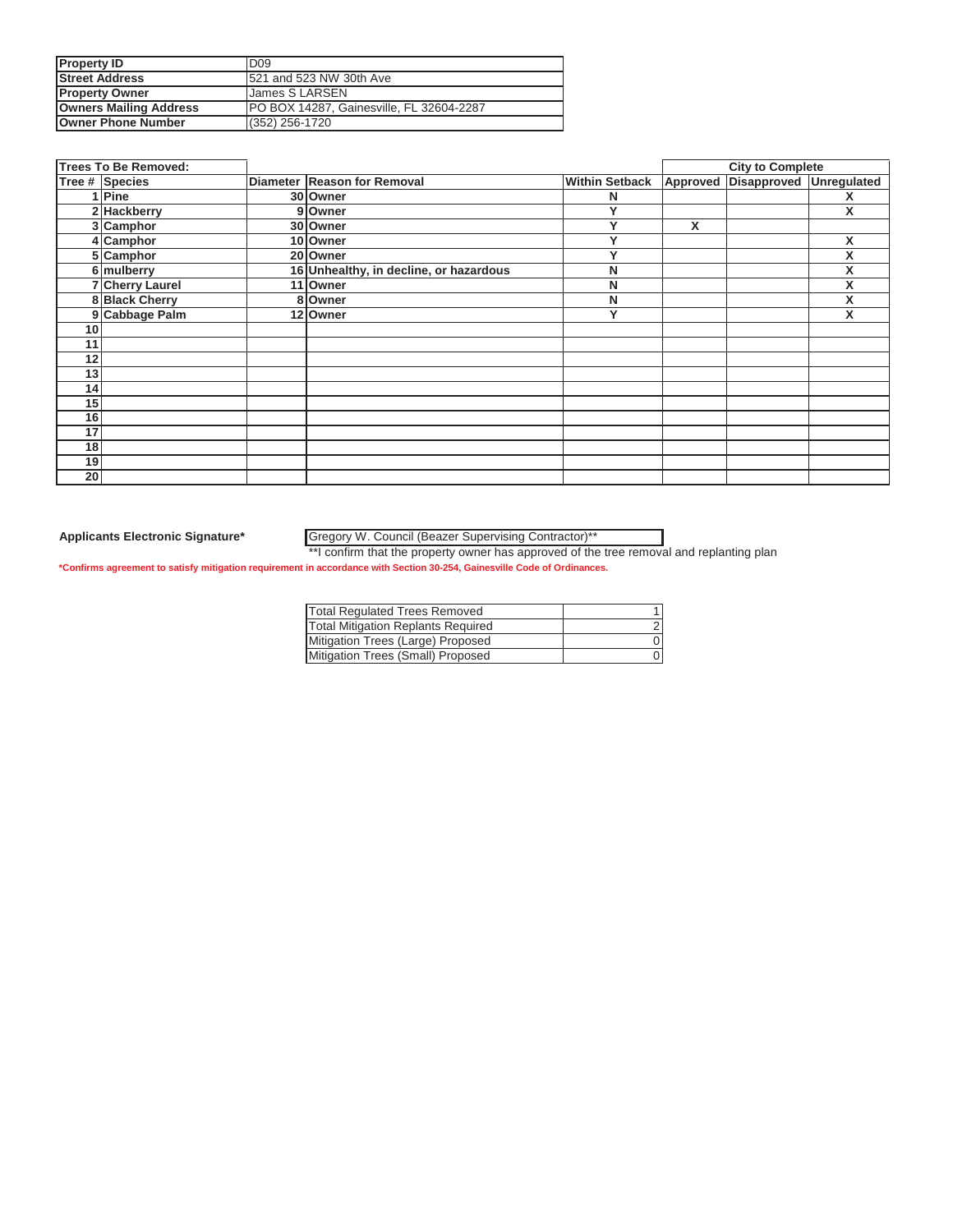

| <b>Properties Covered by this Tree Removal Permit</b> | <b>IOwner</b>          |
|-------------------------------------------------------|------------------------|
| 207 NW 23rd Ave                                       | <b>Gerald Schackow</b> |

|                   |                  |                   | <b>Mitigation</b> | <b>Mitigation</b> |
|-------------------|------------------|-------------------|-------------------|-------------------|
|                   | <b>Regulated</b> | <b>Mitigation</b> | <b>Trees</b>      | <b>Trees</b>      |
|                   | Trees            | <b>Replants</b>   | (Large)           | (Small)           |
| <b>Properties</b> | Removed          | <b>Required</b>   | <b>Proposed</b>   | <b>Proposed</b>   |
| 207 NW 23rd Ave   | 21               | 42                | 14                |                   |
| Total             | 21               | 42                | 14                |                   |

| Mitigation Trees Still To Be Planted                     | 24        |
|----------------------------------------------------------|-----------|
| <b>Outstanding Mitigation Balance (Previous Permits)</b> | 315       |
| <b>Total Project Mitigation Balance</b>                  | 339       |
|                                                          |           |
| <b>Permit Valid Until</b>                                | 1/14/2015 |
|                                                          |           |
| Approved By: Mark D. Siburt, City Arborist               | 7/14/2014 |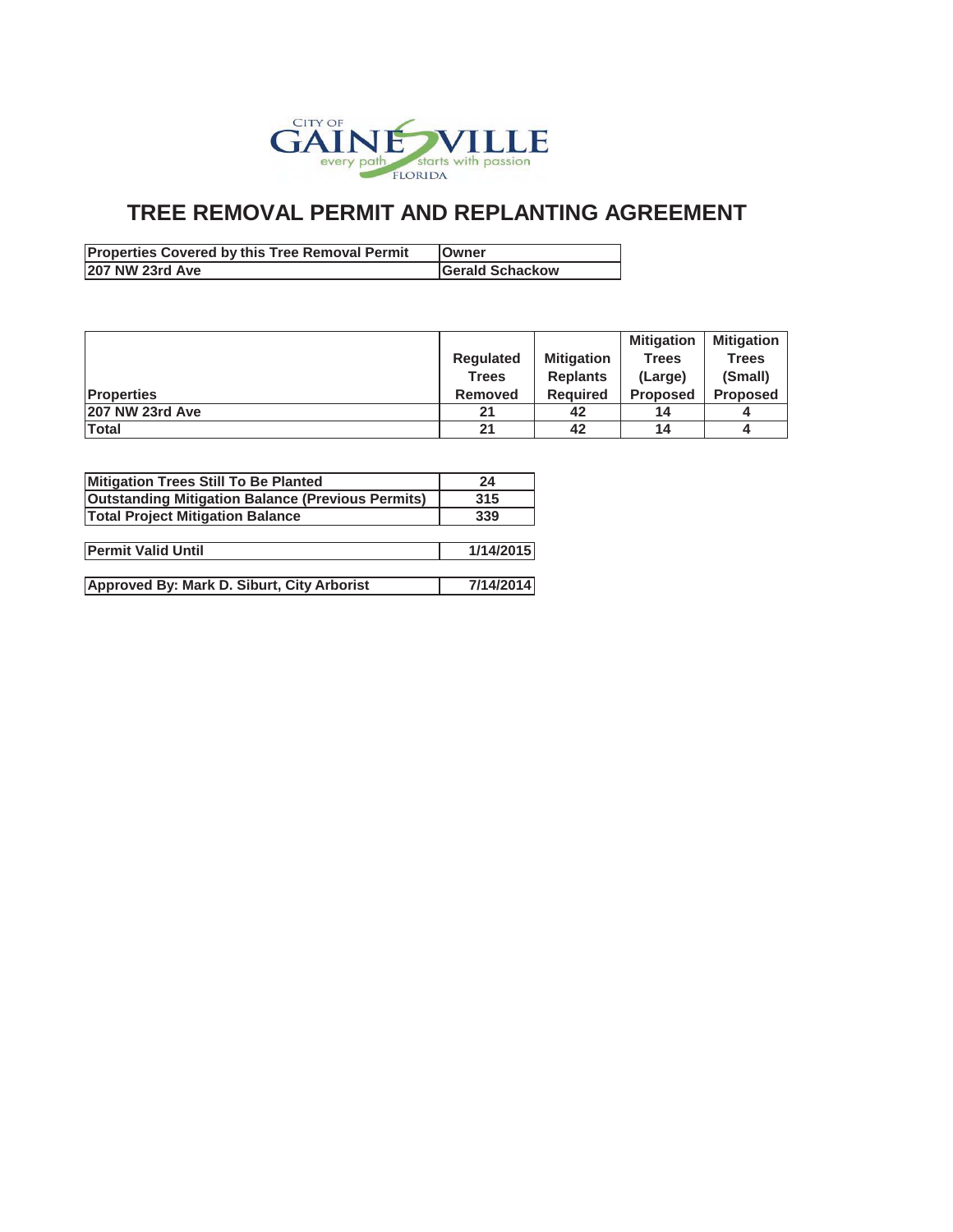| <b>Property ID</b>            | J <sub>01</sub>                |
|-------------------------------|--------------------------------|
| <b>Street Address</b>         | 207 NW 23rd Ave                |
| <b>Property Owner</b>         | Gerald Schackow, Marti Liquori |
| <b>Owners Mailing Address</b> | 4545 NW 8th Ave 32605          |
| <b>Owner Phone Number</b>     | 352-376-4567                   |

| <b>Trees To Be Removed:</b> |                                        |                           |                         | <b>City to Complete</b> |                         |
|-----------------------------|----------------------------------------|---------------------------|-------------------------|-------------------------|-------------------------|
| Tree # Species              | Diameter Reason for Removal            | Within Setback   Approved |                         | Disapproved Unregulated |                         |
| 1 Pine                      | 14 Owner Request                       |                           |                         |                         | $\mathsf{x}$            |
| 2 Laurel Oak                | 17 Owner Request                       |                           | $\overline{\mathbf{x}}$ |                         |                         |
| 3 Laurel Oak                | 17 Owner Request                       |                           | $\overline{\mathbf{X}}$ |                         |                         |
| 4 Laurel Oak                | 16 Owner Request                       |                           | $\overline{\mathbf{x}}$ |                         |                         |
| 5 Pine                      | 16 Owner Request                       |                           |                         |                         | X                       |
| 6 Pine                      | 13 Owner Request                       |                           |                         |                         | $\overline{\mathbf{x}}$ |
| 7 Pine                      | 17 Owner Request                       |                           |                         |                         | $\overline{\mathbf{x}}$ |
| 8 Pine                      | 26 Owner Request                       |                           | X                       |                         |                         |
| 9 Pine                      | 14 Owner Request                       |                           |                         |                         | X                       |
| 10 Camphor                  | 20-20 Owner Request                    |                           | X                       |                         |                         |
| 11 Pine                     | 24 Owner Request                       |                           | X                       |                         |                         |
| 12 Maple                    | 25 Owner Request                       |                           | X                       |                         |                         |
| 13 Cypress                  | 18 Owner Request                       |                           |                         | X                       |                         |
| 14 Pine                     | 14 Owner Request                       |                           |                         |                         | X                       |
| 15 Pine                     | 16 Owner Request                       |                           |                         |                         | $\overline{\mathsf{x}}$ |
| 16 Pine                     | 16 Owner Request                       |                           |                         |                         | $\overline{\mathbf{x}}$ |
| 17 Pine                     | 16 Owner Request                       |                           |                         |                         | $\overline{\mathbf{x}}$ |
| 18 Pine                     | 16 Owner Request                       |                           |                         |                         | $\overline{\mathbf{x}}$ |
| 19 Pine                     | 16 Owner Request                       |                           |                         |                         | X                       |
| 20 Cabbage Palm             | 16 Owner Request                       |                           | X                       |                         |                         |
| 21 Pine                     | 14 Owner Request                       |                           |                         |                         | X                       |
| 22 Pine                     | 13 Owner Request                       |                           |                         |                         | X                       |
| 23 Shumard oak              | 17 Unhealthy, in decline, or hazardous |                           | X                       |                         |                         |
| 24 Cabbage Palm             | 16 Owner Request                       |                           | X                       |                         |                         |
| 25 Cabbage Palm             | 16 Owner Request                       |                           | X                       |                         |                         |
| 26 Fan palm                 | 13 Owner Request                       |                           | $\overline{\mathsf{x}}$ |                         |                         |
| 27 Cabbage Palm             | 13 Owner Request                       |                           | X                       |                         |                         |
| 28 Shumard oak              | 17 Unhealthy, in decline, or hazardous |                           | $\overline{\mathbf{x}}$ |                         |                         |
| 29 Shumard oak              | 14 Unhealthy, in decline, or hazardous |                           | $\overline{\mathbf{x}}$ |                         |                         |
| 30 Cabbage Palm             | 16 Owner Request                       |                           | $\overline{\mathbf{x}}$ |                         |                         |
| 31 Cabbage Palm             | 16 Owner Request                       |                           | X                       |                         |                         |
| 32 Pine                     | 10 Owner Request                       |                           |                         |                         | X                       |
| 33 Live Oak                 | 16 Unheathly - Going sidewides         |                           | X                       |                         |                         |
| 34 Pine                     | 13 Owner Request                       |                           |                         |                         | X                       |
| 35 Cabbage Palm             | 10 Owner Request                       |                           | X                       |                         |                         |
| 36 Shumard oak              | 12 Unhealthy, in decline, or hazardous |                           | $\overline{\mathbf{X}}$ |                         |                         |
| 37 Shumard oak              | 9 Unhealthy, in decline, or hazardous  |                           | $\overline{\mathbf{x}}$ |                         |                         |

### **Applicants Electronic Signature\*** Gregory W. Council (Beazer Supervising Contractor)\*\*

\*\*I confirm that the property owner has approved of the tree removal and replanting plan

| <b>Total Regulated Trees Removed</b>      | 21 |
|-------------------------------------------|----|
| <b>Total Mitigation Replants Required</b> | 42 |
| Mitigation Trees (Large) Proposed         | 14 |
| Mitigation Trees (Small) Proposed         |    |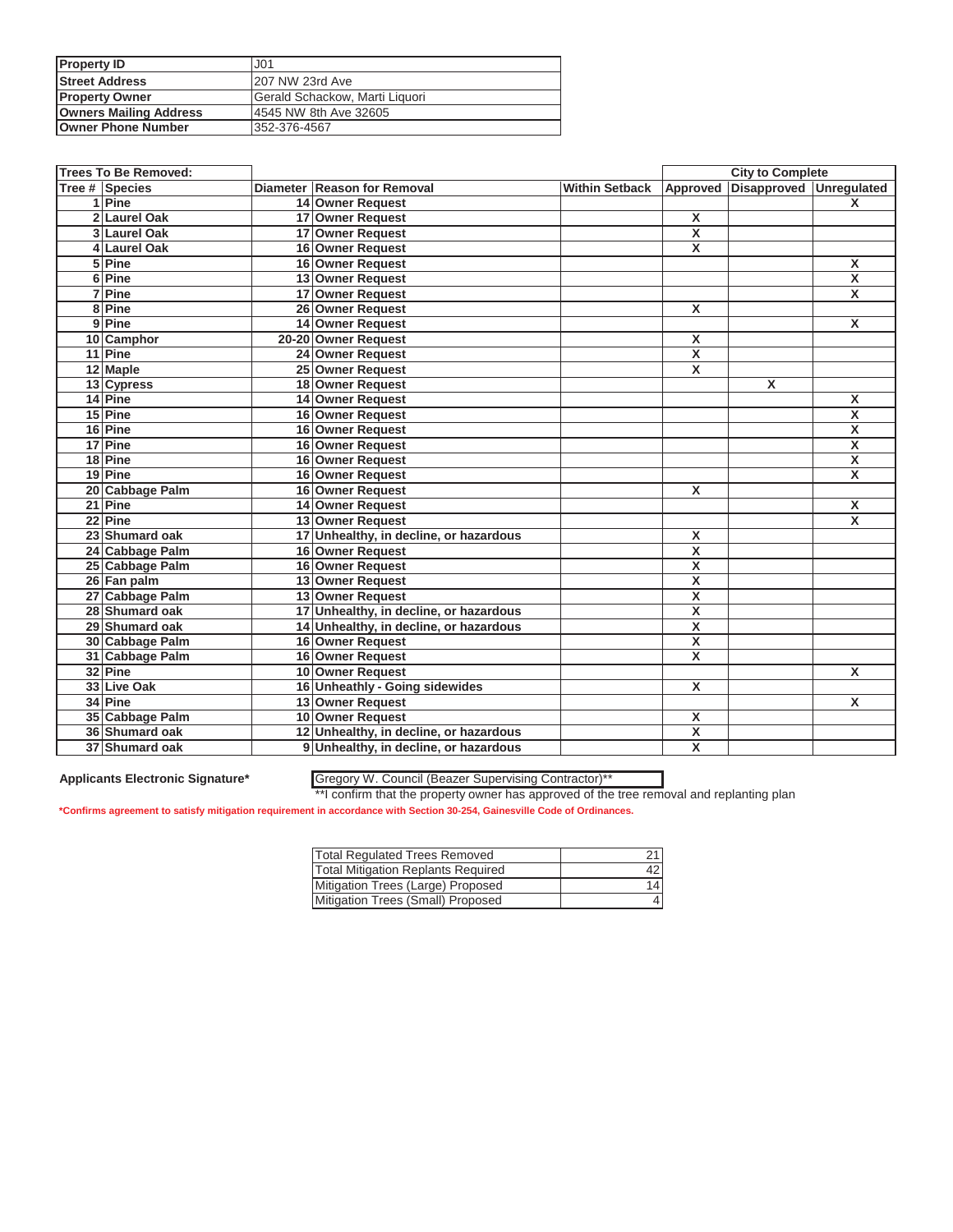

| <b>Properties Covered by this Tree Removal Permit</b> | <b>IOwner</b>       |
|-------------------------------------------------------|---------------------|
| 227 NW 23rd Ave                                       | H J Interiors, Inc. |

|                    |                  |                   | <b>Mitigation</b> | <b>Mitigation</b> |
|--------------------|------------------|-------------------|-------------------|-------------------|
|                    | <b>Requlated</b> | <b>Mitigation</b> | <b>Trees</b>      | <b>Trees</b>      |
|                    | Trees            | <b>Replants</b>   | (Large)           | (Small)           |
| <b>IProperties</b> | <b>Removed</b>   | <b>Required</b>   | <b>Proposed</b>   | <b>Proposed</b>   |
| 227 NW 23rd Ave    |                  |                   |                   |                   |
| Total              |                  |                   |                   |                   |

| Mitigation Trees Still To Be Planted                     |     |
|----------------------------------------------------------|-----|
| <b>Outstanding Mitigation Balance (Previous Permits)</b> | 339 |
| <b>Total Project Mitigation Balance</b>                  | 347 |

| <b>Permit Valid Until</b> | /16/2015 |
|---------------------------|----------|
|                           |          |

| Approved By: Mark D. Siburt, City Arborist | 8/16/2014 Received 7/16/2014 |
|--------------------------------------------|------------------------------|
|                                            |                              |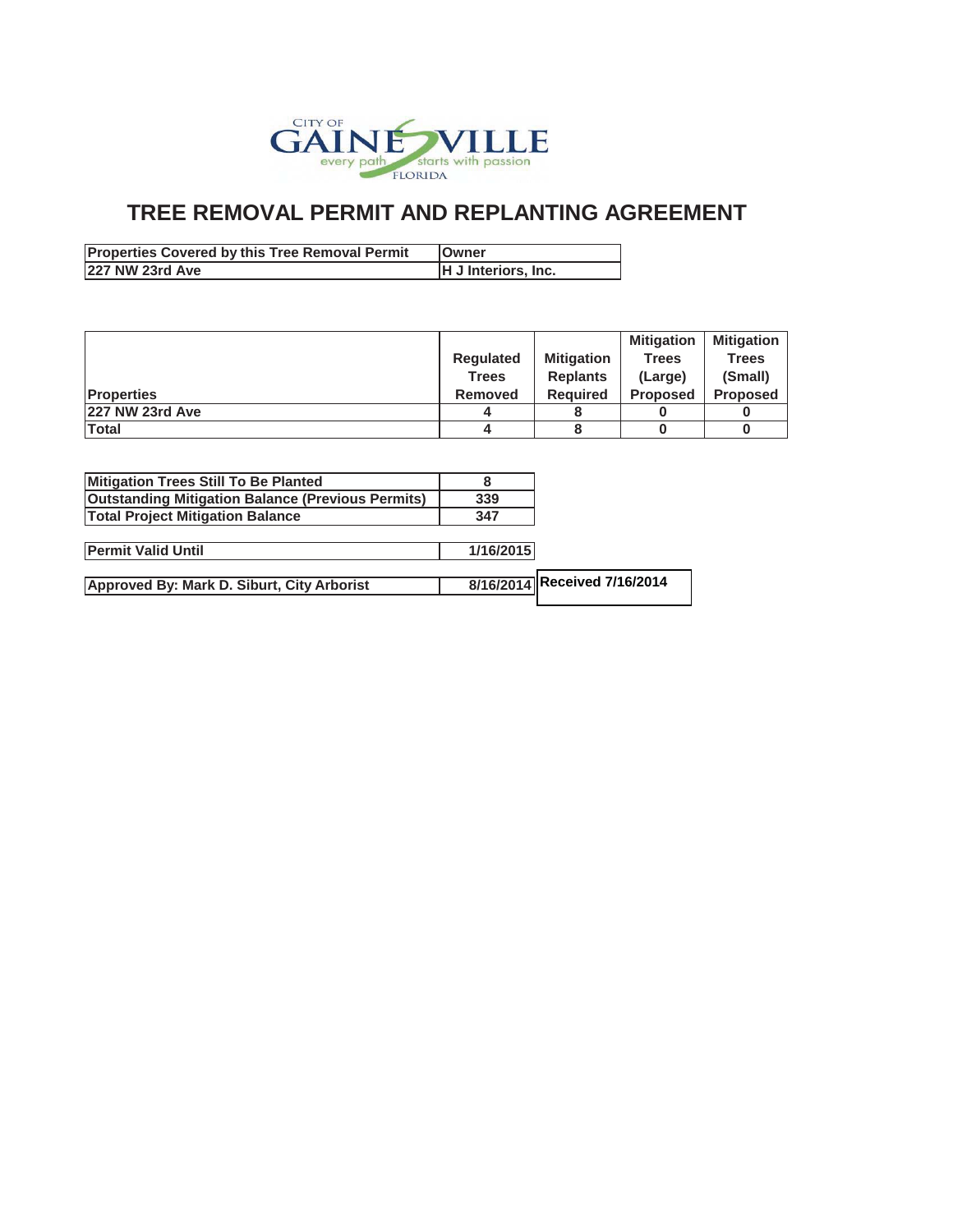| <b>Property ID</b>            | J <sub>02</sub>          |
|-------------------------------|--------------------------|
| <b>Street Address</b>         | <b>227 NW 23RD AVE</b>   |
| <b>Property Owner</b>         | <b>IH JINTERIORS INC</b> |
| <b>Owners Mailing Address</b> | <b>227 NW 23RD AVE</b>   |
| <b>Owner Phone Number</b>     | (352) 377-8652           |

|    | <b>Trees To Be Removed:</b> |                                              |                       |          | <b>City to Complete</b> |                    |
|----|-----------------------------|----------------------------------------------|-----------------------|----------|-------------------------|--------------------|
|    | Tree # Species              | Diameter Reason for Removal                  | <b>Within Setback</b> | Approved | Disapproved             | <b>Unregulated</b> |
|    | 1 Maple                     | 10-10-12 Unhealthy, in decline, or hazardous |                       | X        |                         |                    |
|    | 2 Maple                     | 22 Unhealthy, in decline, or hazardous       |                       | X        |                         |                    |
|    | 3 water Oak                 | 24-17 Unhealthy, in decline, or hazardous    |                       | X        |                         |                    |
|    | 4 Maple                     | 16 Unhealthy, in decline, or hazardous       |                       | X        |                         |                    |
| 5  |                             |                                              |                       |          |                         |                    |
| 6  |                             |                                              |                       |          |                         |                    |
| 7  |                             |                                              |                       |          |                         |                    |
| 8  |                             |                                              |                       |          |                         |                    |
| 9  |                             |                                              |                       |          |                         |                    |
| 10 |                             |                                              |                       |          |                         |                    |
| 11 |                             |                                              |                       |          |                         |                    |
| 12 |                             |                                              |                       |          |                         |                    |
| 13 |                             |                                              |                       |          |                         |                    |
| 14 |                             |                                              |                       |          |                         |                    |
| 15 |                             |                                              |                       |          |                         |                    |
| 16 |                             |                                              |                       |          |                         |                    |
| 17 |                             |                                              |                       |          |                         |                    |
| 18 |                             |                                              |                       |          |                         |                    |
| 19 |                             |                                              |                       |          |                         |                    |
| 20 |                             |                                              |                       |          |                         |                    |
| 21 |                             |                                              |                       |          |                         |                    |
| 22 |                             |                                              |                       |          |                         |                    |
| 23 |                             |                                              |                       |          |                         |                    |
| 24 |                             |                                              |                       |          |                         |                    |
| 25 |                             |                                              |                       |          |                         |                    |

### **Applicants Electronic Signature\*** Gregory W. Council (Beazer Supervising Contractor)\*\*

\*\*I confirm that the property owner has approved of the tree removal and replanting plan

| <b>Total Mitigation Trees Removed</b>     |  |
|-------------------------------------------|--|
| <b>Total Mitigation Replants Required</b> |  |
| Mitigation Trees (Large) Proposed         |  |
| Mitigation Trees (Small) Proposed         |  |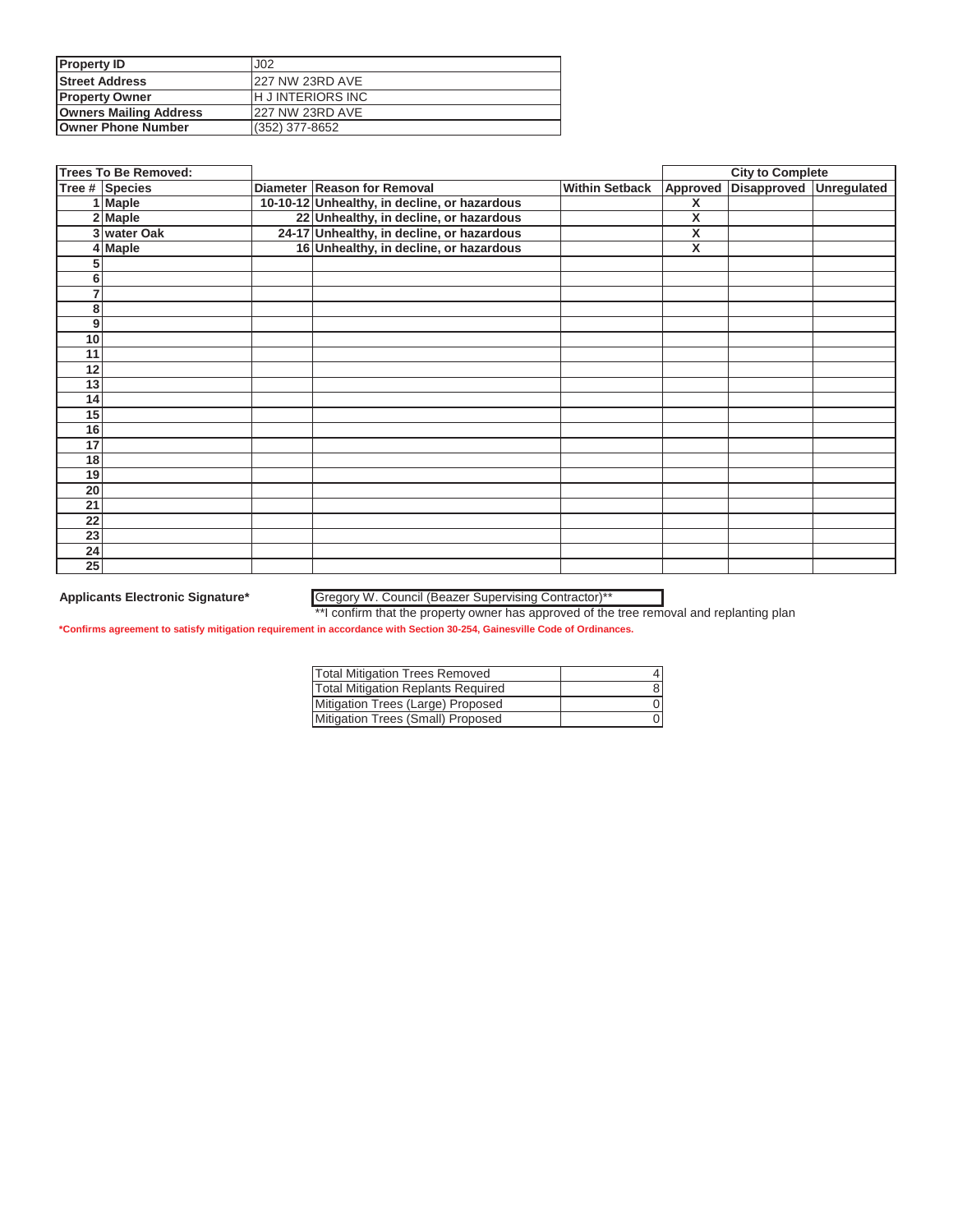

| <b>Properties Covered by this Tree Removal Permit</b> | <b>IOwner</b>              |
|-------------------------------------------------------|----------------------------|
| 227 NW 23rd Ave                                       | <b>IH J Interiors Inc.</b> |
| 327 NW 23rd Ave                                       | <b>IH J Interiors Inc.</b> |

|                   |                  |                   | <b>Mitigation</b> | <b>Mitigation</b> |
|-------------------|------------------|-------------------|-------------------|-------------------|
|                   | <b>Regulated</b> | <b>Mitigation</b> | <b>Trees</b>      | <b>Trees</b>      |
|                   | <b>Trees</b>     | <b>Replants</b>   | (Large)           | (Small)           |
| <b>Properties</b> | <b>Removed</b>   | <b>Required</b>   | <b>Proposed</b>   | <b>Proposed</b>   |
| 227 NW 23rd Ave   |                  | 12                |                   |                   |
| 327 NW 23rd Ave   | 29               | 58                | 11                | 13                |
| Total             | 35               | 70                | 17                | 16                |

| Mitigation Trees Still To Be Planted                     | 37        |
|----------------------------------------------------------|-----------|
| <b>Outstanding Mitigation Balance (Previous Permits)</b> | 347       |
| <b>Total Project Mitigation Balance</b>                  | 384       |
|                                                          |           |
| <b>Permit Valid Until</b>                                | 1/30/2015 |
|                                                          |           |
| Approved By: Mark D. Siburt, City Arborist               | 7/30/2014 |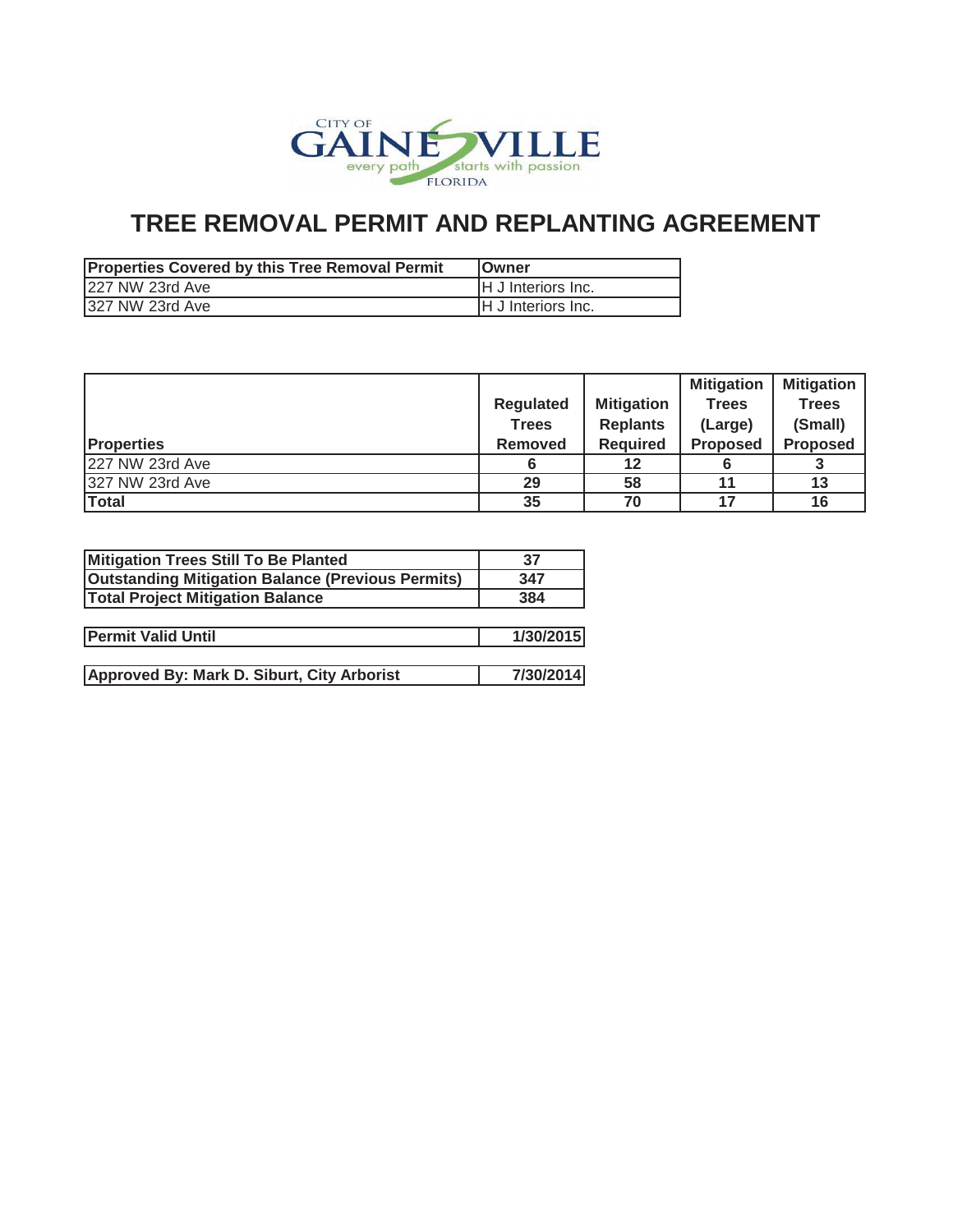| <b>Property ID</b>            | J <sub>02</sub>          |
|-------------------------------|--------------------------|
| <b>Street Address</b>         | <b>227 NW 23RD AVE</b>   |
| <b>Property Owner</b>         | <b>IH JINTERIORS INC</b> |
| <b>Owners Mailing Address</b> | 227 NW 23RD AVE          |
| <b>Owner Phone Number</b>     | (352) 377-8652           |

|    | <b>Trees To Be Removed:</b> |           |                                              |                       |                         | <b>City to Complete</b> |   |
|----|-----------------------------|-----------|----------------------------------------------|-----------------------|-------------------------|-------------------------|---|
|    | Tree # Species              |           | Diameter Reason for Removal                  | <b>Within Setback</b> | Approved                | Disapproved Unregulated |   |
|    | 1 Maple                     |           | 10-10-12 Unhealthy, in decline, or hazardous |                       | Х                       |                         |   |
|    | $2$ Maple                   |           | 22 Unhealthy, in decline, or hazardous       |                       | $\overline{\mathsf{x}}$ |                         |   |
|    | 3 water Oak                 | $24 - 17$ | Unhealthy, in decline, or hazardous          |                       | X                       |                         |   |
|    | 4 Maple                     |           | 16 Unhealthy, in decline, or hazardous       |                       | $\times$                |                         |   |
|    | 5 Live Oak                  |           | 23 Unhealthy, in decline, or hazardous       |                       | X                       |                         |   |
|    | 6 Live Oak                  |           | 13 Unhealthy, in decline, or hazardous       |                       | X                       |                         |   |
|    | 7 water Oak                 | $10 - 16$ | Unhealthy, in decline, or hazardous          |                       | X                       |                         |   |
|    | 8 Pine                      |           | 18 Unhealthy, in decline, or hazardous       |                       |                         |                         | X |
|    | 9 Live Oak                  | 5x12      | Unhealthy, in decline, or hazardous          |                       | X                       |                         |   |
|    | 10 Live Oak                 |           | 18 Unhealthy, in decline, or hazardous       |                       | X                       |                         |   |
| 11 | <b>Laurel Oak</b>           |           | 23 Unhealthy, in decline, or hazardous       |                       | X                       |                         |   |
| 12 |                             |           |                                              |                       |                         |                         |   |
| 13 |                             |           |                                              |                       |                         |                         |   |
| 14 |                             |           |                                              |                       |                         |                         |   |
| 15 |                             |           |                                              |                       |                         |                         |   |
| 16 |                             |           |                                              |                       |                         |                         |   |
| 17 |                             |           |                                              |                       |                         |                         |   |
| 18 |                             |           |                                              |                       |                         |                         |   |
| 19 |                             |           |                                              |                       |                         |                         |   |
| 20 |                             |           |                                              |                       |                         |                         |   |
| 21 |                             |           |                                              |                       |                         |                         |   |
| 22 |                             |           |                                              |                       |                         |                         |   |
| 23 |                             |           |                                              |                       |                         |                         |   |
| 24 |                             |           |                                              |                       |                         |                         |   |
| 25 |                             |           |                                              |                       |                         |                         |   |

### **Applicants Electronic Signature\*** Gregory W. Council (Beazer Supervising Contractor)\*\*

\*\*I confirm that the property owner has approved of the tree removal and replanting plan

| <b>Total Mitigation Trees Removed</b>     |   |
|-------------------------------------------|---|
| <b>Total Mitigation Replants Required</b> |   |
| Mitigation Trees (Large) Proposed         | 6 |
| Mitigation Trees (Small) Proposed         |   |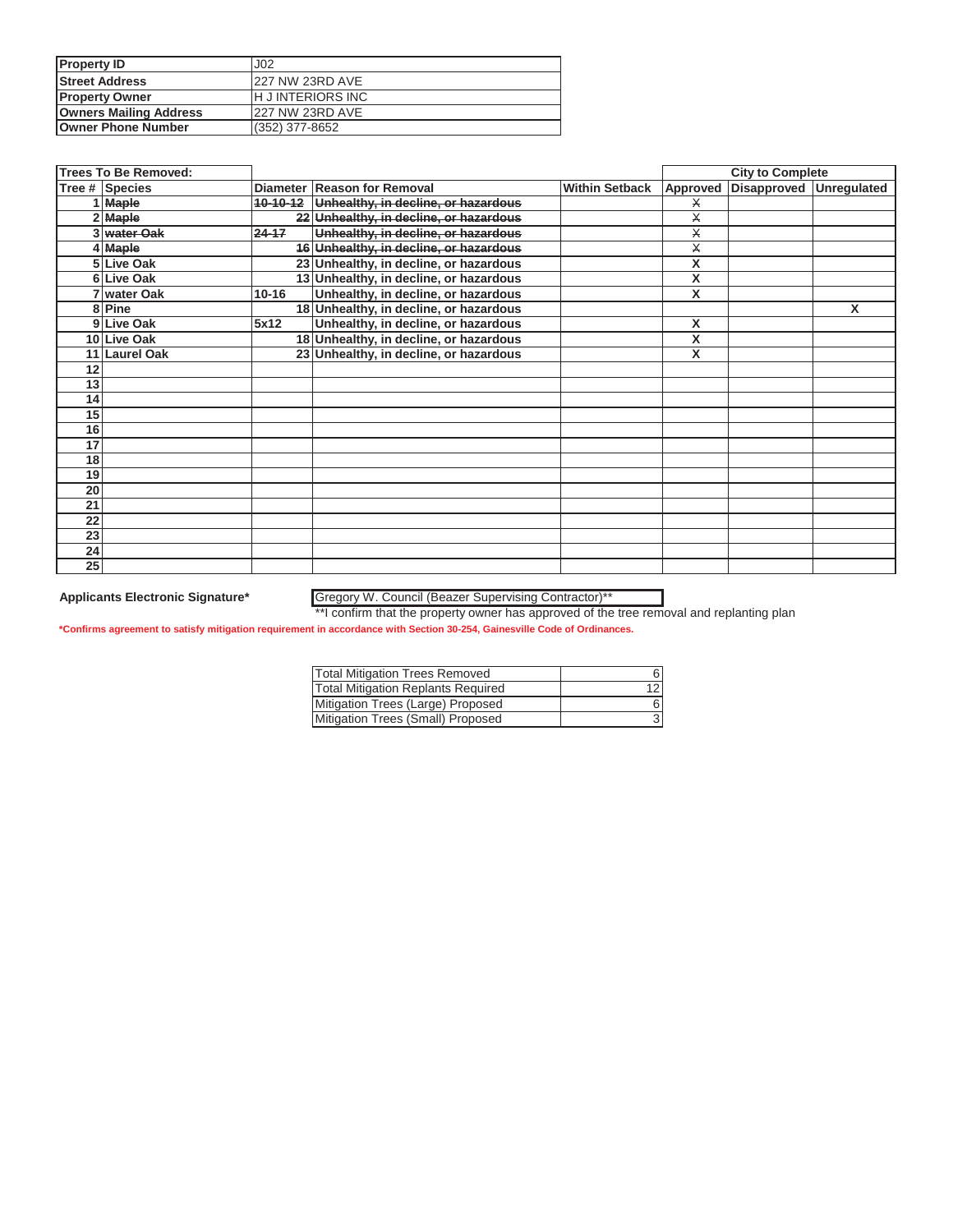| <b>Property ID</b>            | J <sub>03</sub>          |
|-------------------------------|--------------------------|
| <b>Street Address</b>         | 327 NW 23RD AVE          |
| <b>Property Owner</b>         | <b>IH JINTERIORS INC</b> |
| <b>Owners Mailing Address</b> | <b>227 NW 23RD AVE</b>   |
| <b>Owner Phone Number</b>     | (352) 377-8652           |

| <b>Trees To Be Removed:</b> |    |                                        |                       |                         | <b>City to Complete</b> |              |
|-----------------------------|----|----------------------------------------|-----------------------|-------------------------|-------------------------|--------------|
| Tree # Species              |    | Diameter Reason for Removal            | <b>Within Setback</b> | Approved                | Disapproved Unregulated |              |
| 1 Shumard Oak               | 13 | Unhealthy, in decline, or hazardous    |                       | X                       |                         |              |
| 2 Pine                      |    | 12 Dead                                |                       |                         |                         | $\mathsf{x}$ |
| 3 Cedar                     |    | 12 Unhealthy, in decline, or hazardous |                       | X                       |                         |              |
| 4 Black Cherry              |    | 10 Unhealthy, in decline, or hazardous |                       | $\overline{\mathbf{x}}$ |                         |              |
| 5 Pine                      |    | 20 Unhealthy, in decline, or hazardous |                       | X                       |                         |              |
| 6 Laurel Oak                |    | 9 Unhealthy, in decline, or hazardous  |                       | $\overline{\mathbf{x}}$ |                         |              |
| 7 Pine                      |    | 23 Unhealthy, in decline, or hazardous |                       | X                       |                         |              |
| 8 Laurel Oak                |    | 10 Unhealthy, in decline, or hazardous |                       | $\overline{\mathbf{x}}$ |                         |              |
| 9 Live Oak                  |    | 18 Unhealthy, in decline, or hazardous |                       | $\overline{\mathbf{x}}$ |                         |              |
| 10 Pine                     | 18 | Unhealthy, in decline, or hazardous    |                       |                         |                         | X            |
| 11 Laurel Oak               |    | 16 Unhealthy, in decline, or hazardous |                       | X                       |                         |              |
| 12 Shumard Oak              |    | 13 Unhealthy, in decline, or hazardous |                       | $\overline{\mathbf{x}}$ |                         |              |
| 13 Live Oak                 |    | 12 Unhealthy, in decline, or hazardous |                       | $\overline{\mathbf{x}}$ |                         |              |
| 14 Live Oak-Laurel Oak      |    | 23 Unhealthy, in decline, or hazardous |                       | $\pmb{\mathsf{X}}$      |                         |              |
| 15 Pine                     |    | 27 Unhealthy, in decline, or hazardous |                       | X                       |                         |              |
| 16 Black Cherry             |    | 10 Unhealthy, in decline, or hazardous |                       | $\overline{\mathbf{x}}$ |                         |              |
| 17 Pine                     |    | 12 Unhealthy, in decline, or hazardous |                       |                         |                         | X            |
| 18 Cabbage Palm             |    | 13 Unhealthy, in decline, or hazardous |                       | X                       |                         |              |
| 19 Cabbage Palm             |    | 14 Unhealthy, in decline, or hazardous |                       | $\overline{\mathbf{x}}$ |                         |              |
| 20 Camphor                  |    | 13 Unhealthy, in decline, or hazardous |                       | X                       |                         |              |
| 21 Cabbage Palm             |    | 10 Unhealthy, in decline, or hazardous |                       | X                       |                         |              |
| 22 Pine                     |    | 22 Unhealthy, in decline, or hazardous |                       | X                       |                         |              |
| 23 Pine                     |    | 22 Unhealthy, in decline, or hazardous |                       | X                       |                         |              |
| 24 Black Cherry             |    | 10 Unhealthy, in decline, or hazardous |                       | $\overline{\mathsf{x}}$ |                         |              |
| 25 Camphor                  |    | 10 Unhealthy, in decline, or hazardous |                       | X                       |                         |              |
| 26 Pine                     |    | 22 Unhealthy, in decline, or hazardous |                       | $\overline{\mathbf{x}}$ |                         |              |
| 27 Laurel Oak               |    | 18 Unhealthy, in decline, or hazardous |                       | X                       |                         |              |
| 28 Laurel Oak               |    | 10 Unhealthy, in decline, or hazardous |                       | $\pmb{\mathsf{X}}$      |                         |              |
| 29 Live Oak                 |    | 18 Unhealthy, in decline, or hazardous |                       | $\overline{\mathbf{x}}$ |                         |              |
| 30 Live Oak                 |    | 18 Unhealthy, in decline, or hazardous |                       | X                       |                         |              |
| 31 Live Oak Laurel Oak      |    | 20 Unhealthy, in decline, or hazardous |                       | X                       |                         |              |
| 32 Pine                     |    | 23 Owner                               |                       | $\overline{\mathbf{x}}$ |                         |              |

### **Applicants Electronic Signature\*** Gregory W. Council (Beazer Supervising Contractor)\*\*

\*\*I confirm that the property owner has approved of the tree removal and replanting plan

| <b>Total Mitigation Trees Removed</b>     | 29 |
|-------------------------------------------|----|
| <b>Total Mitigation Replants Proposed</b> | 58 |
| Mitigation Trees (Large) Proposed         |    |
| Mitigation Trees (Small) Proposed         | 13 |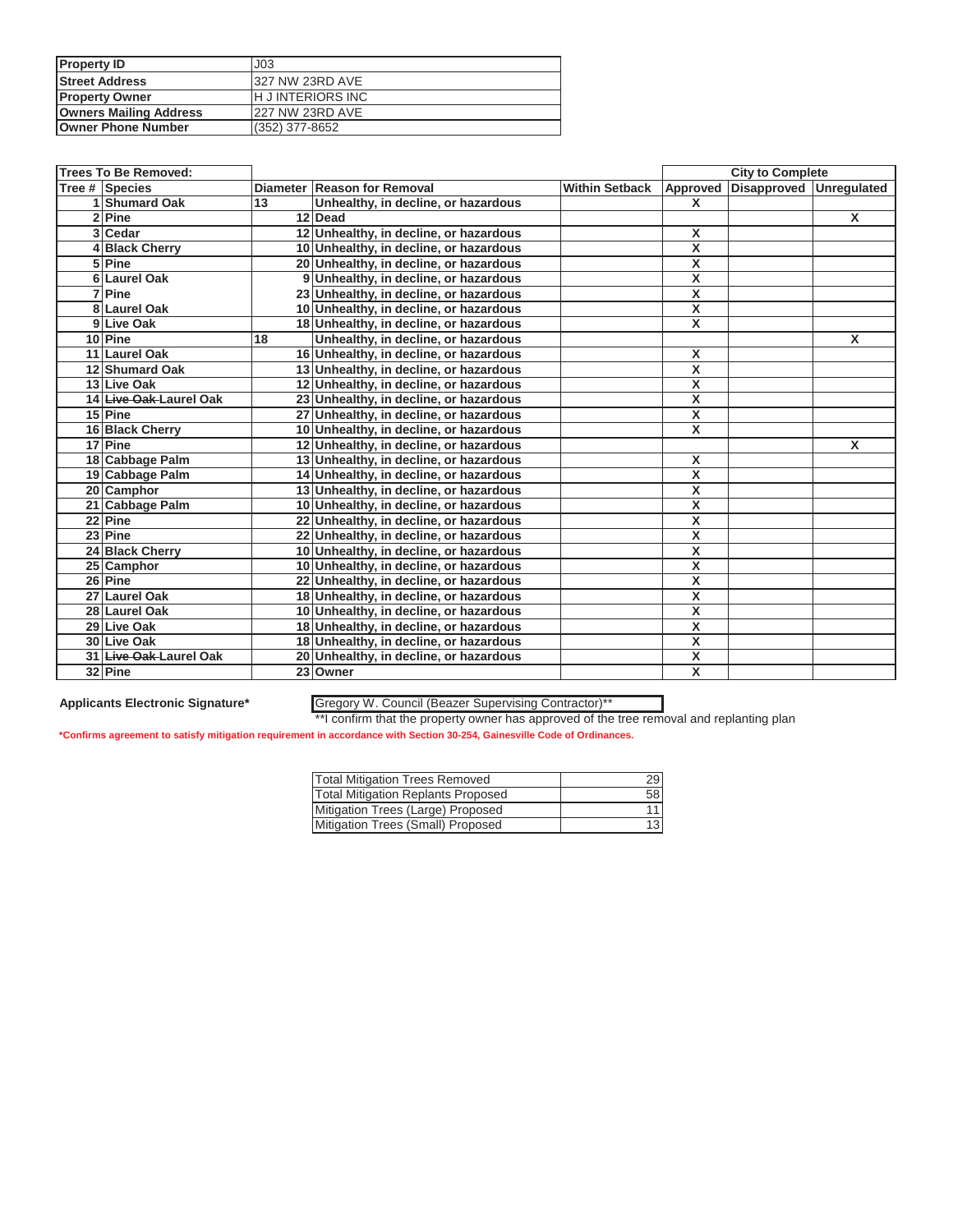

| <b>Properties Covered by this Tree Removal Permit</b> | <b>IOwner</b>            |
|-------------------------------------------------------|--------------------------|
| <b>2216 NW 3rd Ter</b>                                | Janet and Karl Owens Jr. |

|                   |                |                   | <b>Mitigation</b> | <b>Mitigation</b> |
|-------------------|----------------|-------------------|-------------------|-------------------|
|                   | Regulated      | <b>Mitigation</b> | <b>Trees</b>      | <b>Trees</b>      |
|                   | <b>Trees</b>   | <b>Replants</b>   | (Large)           | (Small)           |
| <b>Properties</b> | <b>Removed</b> | <b>Required</b>   | <b>Proposed</b>   | <b>Proposed</b>   |
| 2216 NW 3rd Ter   |                | 12                |                   |                   |
| <b>Total</b>      |                | 12                |                   |                   |

| Mitigation Trees Still To Be Planted                     | 12        |
|----------------------------------------------------------|-----------|
| <b>Outstanding Mitigation Balance (Previous Permits)</b> | 173       |
| <b>Total Project Mitigation Balance</b>                  | 384       |
|                                                          |           |
| <b>Permit Valid Until</b>                                | 1/30/2015 |
|                                                          |           |
| Approved By: Mark D. Siburt, City Arborist               | 7/30/2014 |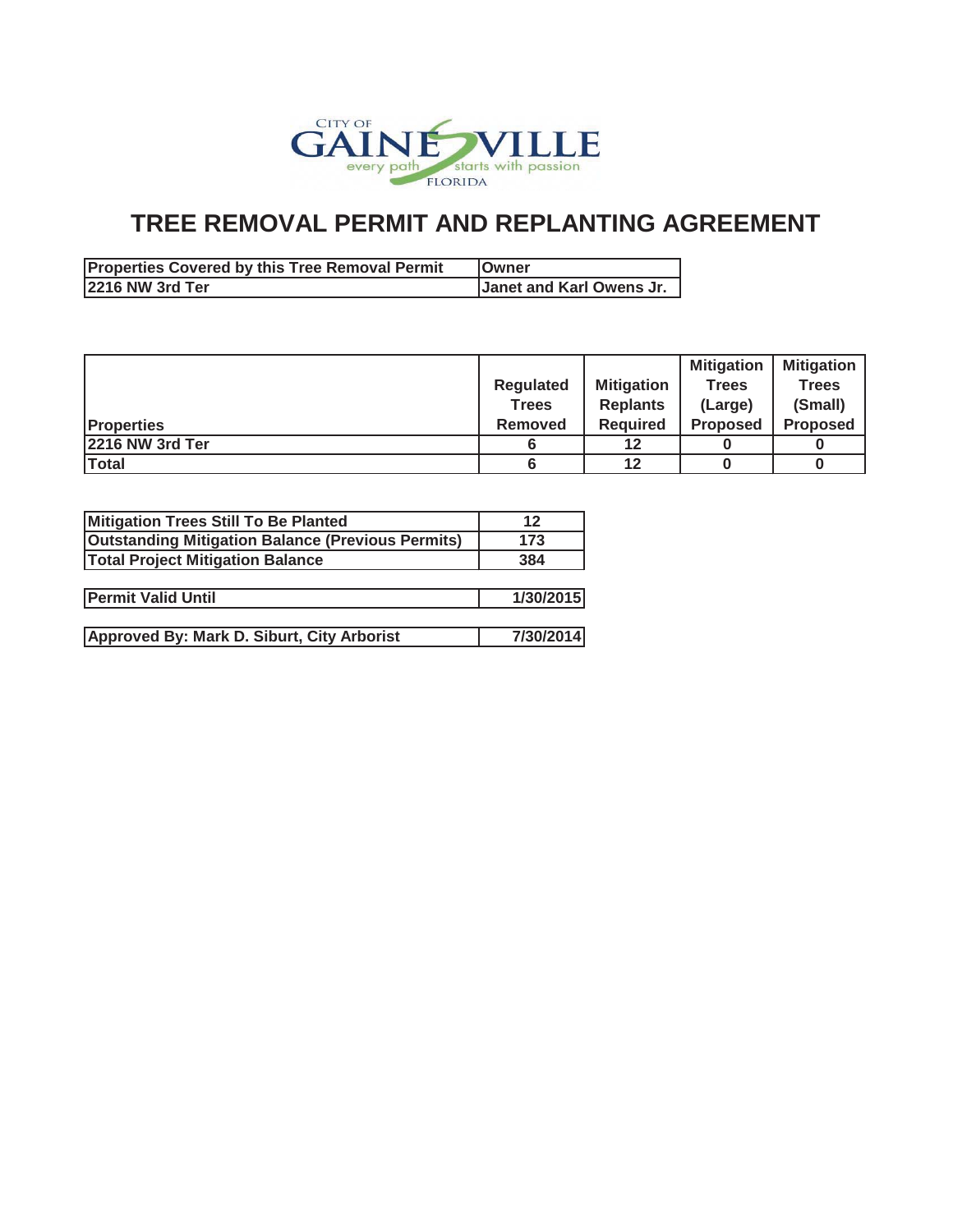| <b>Property ID</b>            | K01                                              |
|-------------------------------|--------------------------------------------------|
| <b>Street Address</b>         | 2216 NW 3RD TER                                  |
| <b>Property Owner</b>         | IKJO PROPERTIES LLC Janet G and Karl R Owens Jr. |
| <b>Owners Mailing Address</b> | 3610 NW 166TH AVE 32609                          |
| <b>Owner Phone Number</b>     | (386) 462-0464                                   |

|                 | <b>Trees To Be Removed:</b> |    |                                        |                       |          | <b>City to Complete</b> |                    |
|-----------------|-----------------------------|----|----------------------------------------|-----------------------|----------|-------------------------|--------------------|
|                 | Tree # Species              |    | Diameter Reason for Removal            | <b>Within Setback</b> | Approved | Disapproved             | <b>Unregulated</b> |
|                 | 1 Tallow                    | 10 | Unhealthy, in decline, or hazardous    |                       | X        |                         |                    |
|                 | 2 Camphor                   |    | 18 Unhealthy, in decline, or hazardous |                       | X        |                         |                    |
|                 | 3 Laurel Oak                |    | 18 Unhealthy, in decline, or hazardous |                       | X        |                         |                    |
|                 | 4 Laurel Oak                |    | 28 Unhealthy, in decline, or hazardous |                       | X        |                         |                    |
|                 | 5 Pine                      |    | 10 Unhealthy, in decline, or hazardous |                       |          |                         | X                  |
|                 | 6 Camphor                   |    | 16 Dead                                |                       |          |                         | X                  |
| 7               | Camphor                     | 10 | Unhealthy, in decline, or hazardous    |                       | X        |                         |                    |
| 8               | Camphor                     |    | 8 Unhealthy, in decline, or hazardous  |                       | X        |                         |                    |
| 9               |                             |    |                                        |                       |          |                         |                    |
| 10              |                             |    |                                        |                       |          |                         |                    |
| 11              |                             |    |                                        |                       |          |                         |                    |
| 12              |                             |    |                                        |                       |          |                         |                    |
| 13              |                             |    |                                        |                       |          |                         |                    |
| 14              |                             |    |                                        |                       |          |                         |                    |
| 15              |                             |    |                                        |                       |          |                         |                    |
| 16              |                             |    |                                        |                       |          |                         |                    |
| 17              |                             |    |                                        |                       |          |                         |                    |
| 18              |                             |    |                                        |                       |          |                         |                    |
| 19              |                             |    |                                        |                       |          |                         |                    |
| 20              |                             |    |                                        |                       |          |                         |                    |
| 21              |                             |    |                                        |                       |          |                         |                    |
| 22              |                             |    |                                        |                       |          |                         |                    |
| 23              |                             |    |                                        |                       |          |                         |                    |
| 24              |                             |    |                                        |                       |          |                         |                    |
| $\overline{25}$ |                             |    |                                        |                       |          |                         |                    |

### **Applicants Electronic Signature\*** Gregory W. Council (Beazer Supervising Contractor)\*\*

\*\*I confirm that the property owner has approved of the tree removal and replanting plan

| <b>Total Mitigation Trees Removed</b>     |  |
|-------------------------------------------|--|
| <b>Total Mitigation Replants Required</b> |  |
| Mitigation Trees (Large) Proposed         |  |
| Mitigation Trees (Small) Proposed         |  |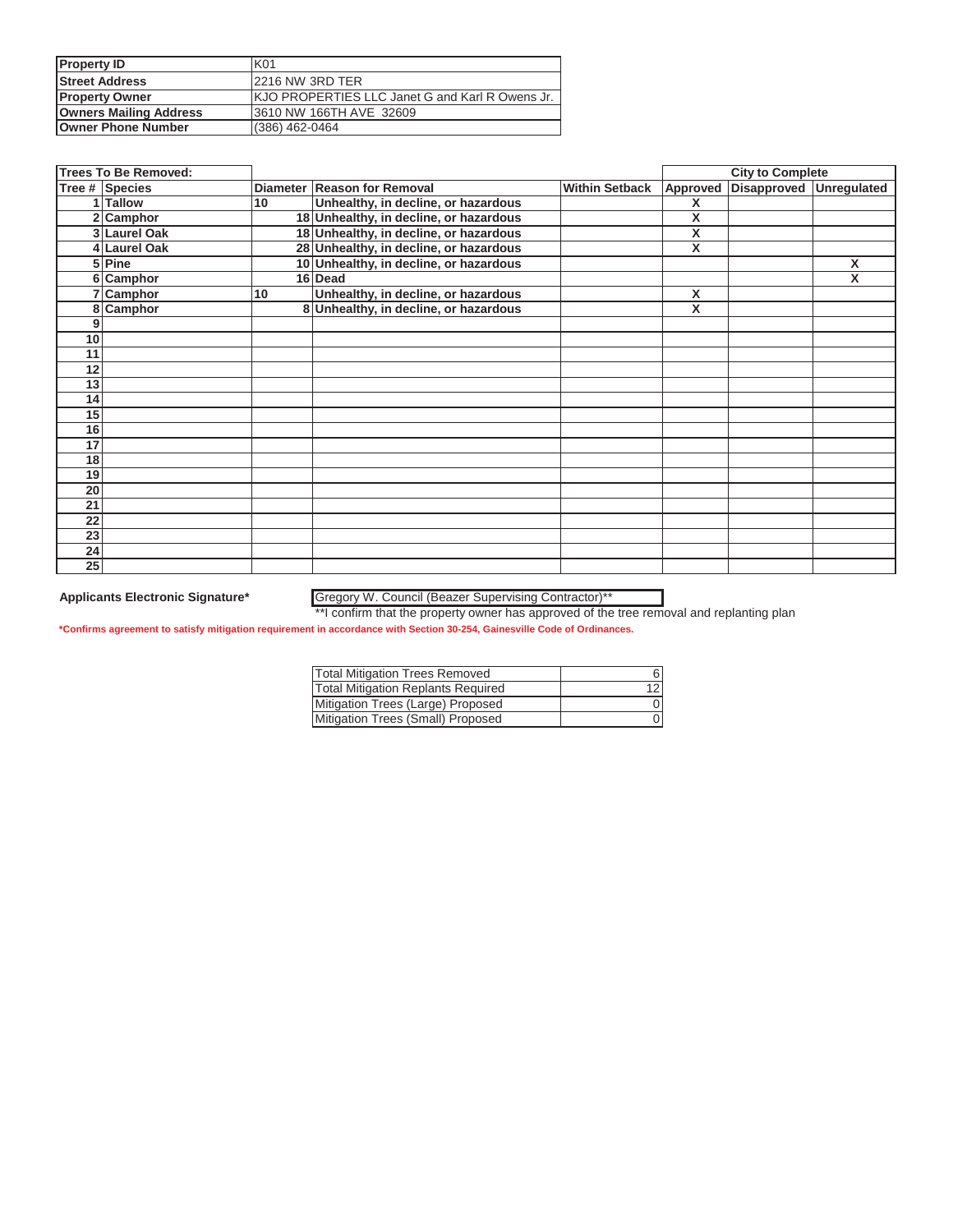

| <b>Properties Covered by this Tree Removal Permit</b> | <b>IOwner</b>        |
|-------------------------------------------------------|----------------------|
| 410 NW 26th Ave                                       | <b>Roy Geirsbach</b> |

|                   |                  |                 |                            | <b>Mitigation   Mitigation  </b> |
|-------------------|------------------|-----------------|----------------------------|----------------------------------|
|                   | <b>Regulated</b> | Mitigation      | <b>Trees</b>               | <b>Trees</b>                     |
|                   | <b>Trees</b>     | <b>Replants</b> | (Large)                    | (Small)                          |
| <b>Properties</b> | <b>Removed</b>   | <b>Required</b> | <b>Proposed   Proposed</b> |                                  |
| 410 NW 26th Ave   |                  | 18              |                            |                                  |
| <b>Total</b>      | ົ                | 18              |                            |                                  |

| 8         |
|-----------|
| 384       |
| 392       |
|           |
| 2/27/2015 |
|           |
| 8/27/2014 |
|           |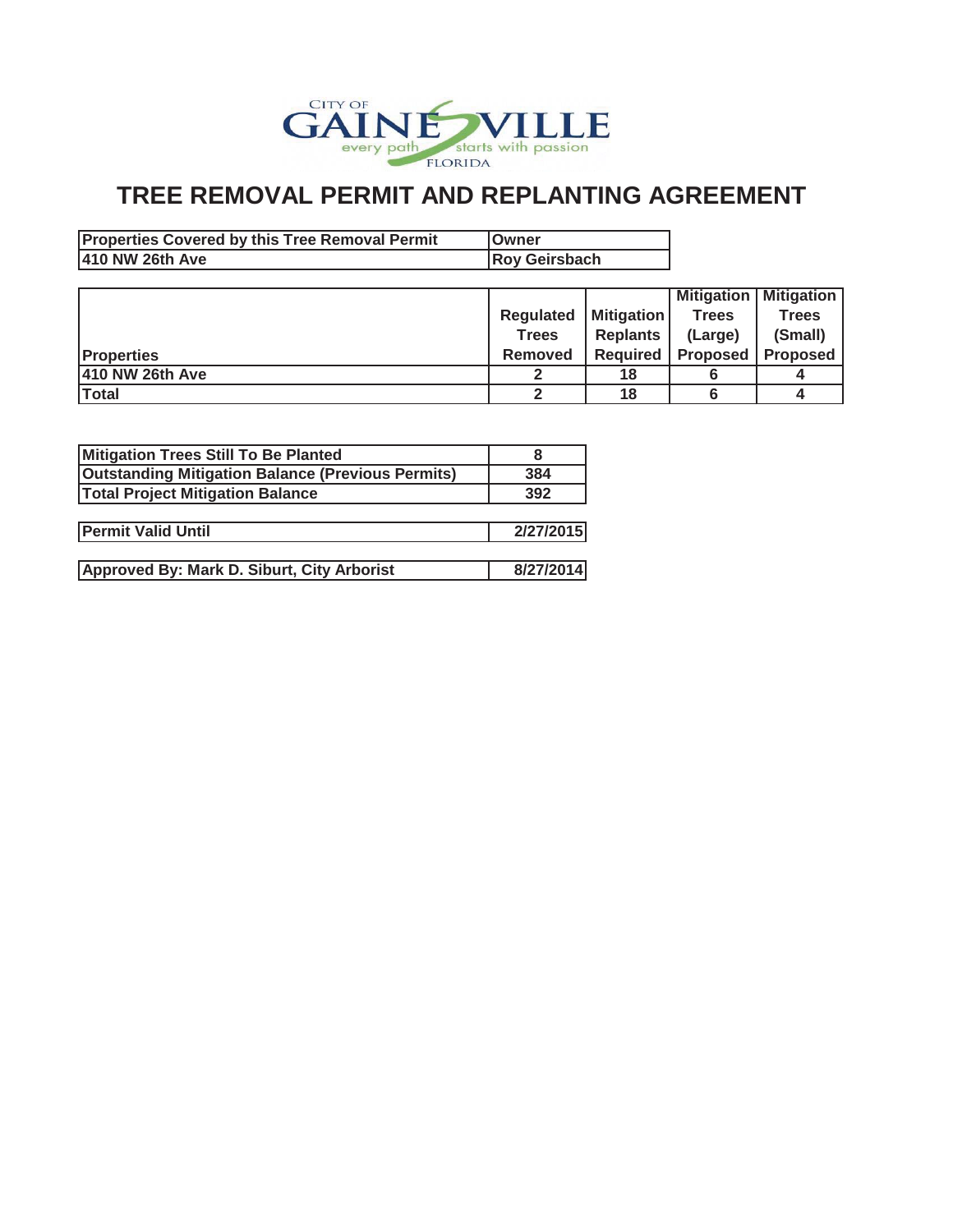

| <b>Properties Covered by this Tree Removal Permit</b> | Owner                                     |
|-------------------------------------------------------|-------------------------------------------|
| <b>2120 NW 2nd St</b>                                 | <b>Darsey &amp; McPherson Co-Trustees</b> |
| <b>218 NW 21st Ave</b>                                | <b>Larry Archer</b>                       |
| <b>222 NW 21st Ave</b>                                | <b>Annette Thomas</b>                     |
| <b>224 NW 21st Ave</b>                                | <b>Gerald Bevis</b>                       |
| <b>226 NW 21st Ave</b>                                | <b>Keith Roberts</b>                      |
| <b>302 NW 21st Ave</b>                                | <b>Gary Wilder</b>                        |

|                        |              |                   | <b>Mitigation</b> | <b>Mitigation</b> |
|------------------------|--------------|-------------------|-------------------|-------------------|
|                        | Regulated    | <b>Mitigation</b> | <b>Trees</b>      | <b>Trees</b>      |
|                        | <b>Trees</b> | <b>Replants</b>   | (Large)           | (Small)           |
| <b>Properties</b>      | Removed      | <b>Required</b>   | <b>Proposed</b>   | Proposed          |
| 2120 NW 2nd St         |              |                   |                   | 12                |
| <b>218 NW 21st Ave</b> |              |                   |                   |                   |
| <b>222 NW 21st Ave</b> |              | 2                 | $\mathbf{c}$      |                   |
| 224 NW 21st Ave        |              | 8                 |                   |                   |
| <b>226 NW 21st Ave</b> |              | 2                 | 5                 | ิค                |
| 302 NW 21st Ave        |              | 6                 |                   | 2                 |
| <b>Total</b>           | 15           | 30                | 23                | 26                |

| Mitigation Trees Still To Be Planted                     | $-19$     |
|----------------------------------------------------------|-----------|
| <b>Outstanding Mitigation Balance (Previous Permits)</b> | 392       |
| <b>Total Project Mitigation Balance</b>                  | 373       |
|                                                          |           |
| <b>Permit Valid Until</b>                                | 3/25/2015 |
|                                                          |           |
| Approved By: Mark D. Siburt, City Arborist               | 9/25/2014 |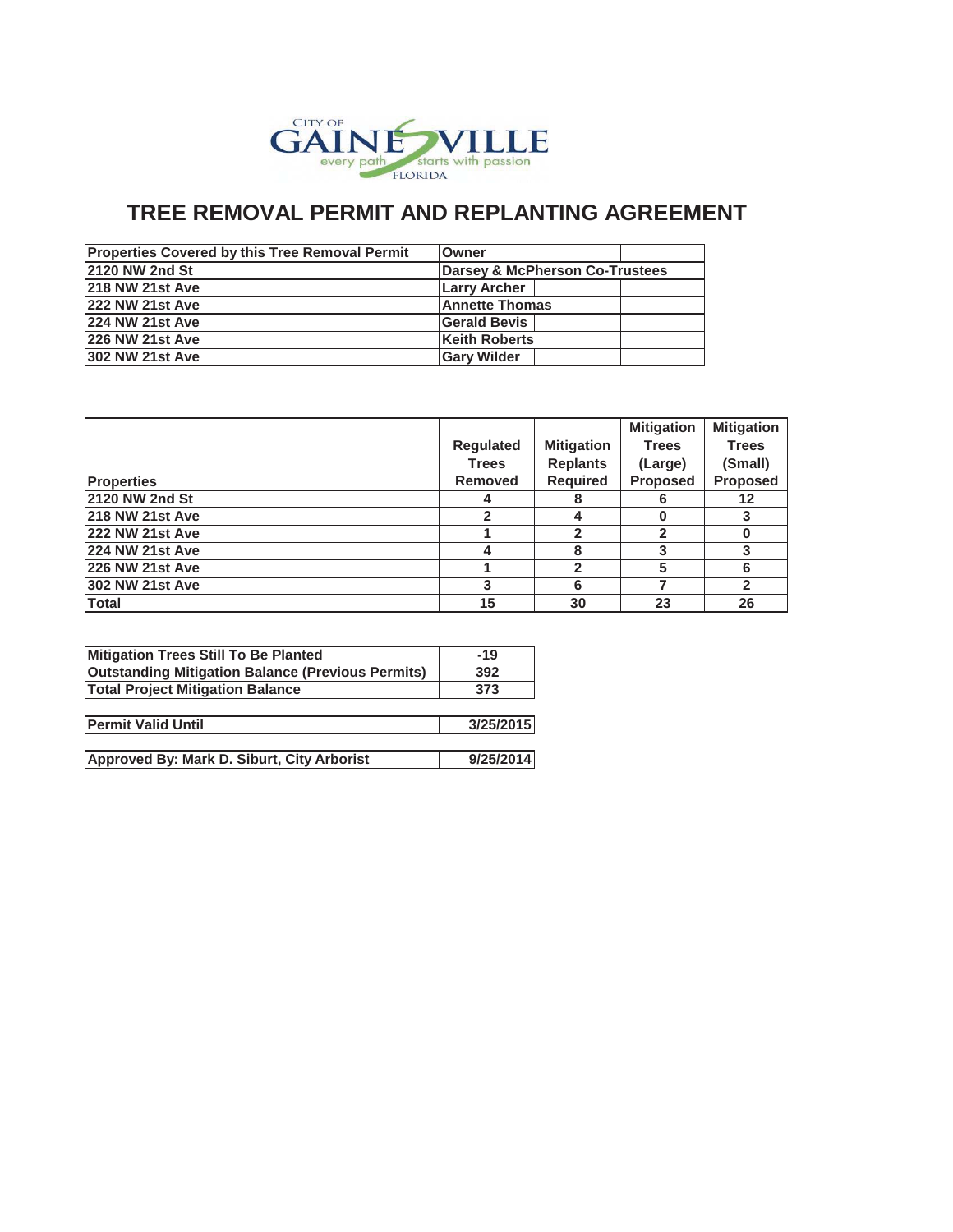| <b>Property ID</b>            | J05                                        |                                           |  |
|-------------------------------|--------------------------------------------|-------------------------------------------|--|
| <b>Street Address</b>         | 2120 NW 2nd St                             |                                           |  |
| <b>Property Owner</b>         | <b>IDARSEY &amp; MCPHERSON CO-TRUSTEES</b> |                                           |  |
| <b>Owners Mailing Address</b> |                                            | 15008 NW 41ST AVE NEWBERRY, FL 32669-2004 |  |
| <b>Owner Phone Number</b>     |                                            |                                           |  |

|                 | <b>Trees To Be Removed:</b> |                 |                                        |                       |   | <b>City to Complete</b>          |   |
|-----------------|-----------------------------|-----------------|----------------------------------------|-----------------------|---|----------------------------------|---|
|                 | Tree # Species              | <b>Diameter</b> | <b>Reason for Removal</b>              | <b>Within Setback</b> |   | Approved Disapproved Unregulated |   |
|                 | 1 Laurel Oak                |                 | 12 Unhealthy, in decline, or hazardous |                       | X |                                  |   |
|                 | 2 Pine                      |                 | 19 Unhealthy, in decline, or hazardous | Y                     |   |                                  | X |
|                 | 3 Pine                      |                 | 18 Unhealthy, in decline, or hazardous | Y                     |   |                                  | X |
|                 | 4 Pine                      |                 | 12 Unhealthy, in decline, or hazardous | Y                     |   |                                  | X |
|                 | 5 Laurel Oak                |                 | 12 Unhealthy, in decline, or hazardous | v                     | X |                                  |   |
|                 | 6 Black Cherry              |                 | 9 Unhealthy, in decline, or hazardous  | N                     | X |                                  |   |
|                 | 7 Pine                      |                 | 30 Unhealthy, in decline, or hazardous | Y                     | X |                                  |   |
|                 |                             |                 |                                        |                       |   |                                  |   |
| 9               |                             |                 |                                        |                       |   |                                  |   |
| 10              |                             |                 |                                        |                       |   |                                  |   |
| 11              |                             |                 |                                        |                       |   |                                  |   |
| 12              |                             |                 |                                        |                       |   |                                  |   |
| 13              |                             |                 |                                        |                       |   |                                  |   |
| 14              |                             |                 |                                        |                       |   |                                  |   |
| 15              |                             |                 |                                        |                       |   |                                  |   |
| 16              |                             |                 |                                        |                       |   |                                  |   |
| 17              |                             |                 |                                        |                       |   |                                  |   |
| 18              |                             |                 |                                        |                       |   |                                  |   |
| 19              |                             |                 |                                        |                       |   |                                  |   |
| 20              |                             |                 |                                        |                       |   |                                  |   |
| 21              |                             |                 |                                        |                       |   |                                  |   |
| 22              |                             |                 |                                        |                       |   |                                  |   |
| 23              |                             |                 |                                        |                       |   |                                  |   |
| 24              |                             |                 |                                        |                       |   |                                  |   |
| $\overline{25}$ |                             |                 |                                        |                       |   |                                  |   |

Gregory W. Council (Beazer Supervising Contractor)\*\*

\*\*I confirm that the property owner has approved of the tree removal and replanting plan

| <b>Total Retulated Trees Removed</b>      |  |
|-------------------------------------------|--|
| <b>Total Mitigation Replants Required</b> |  |
| Mitigation Trees (Large) Proposed         |  |
| Mitigation Trees (Small) Proposed         |  |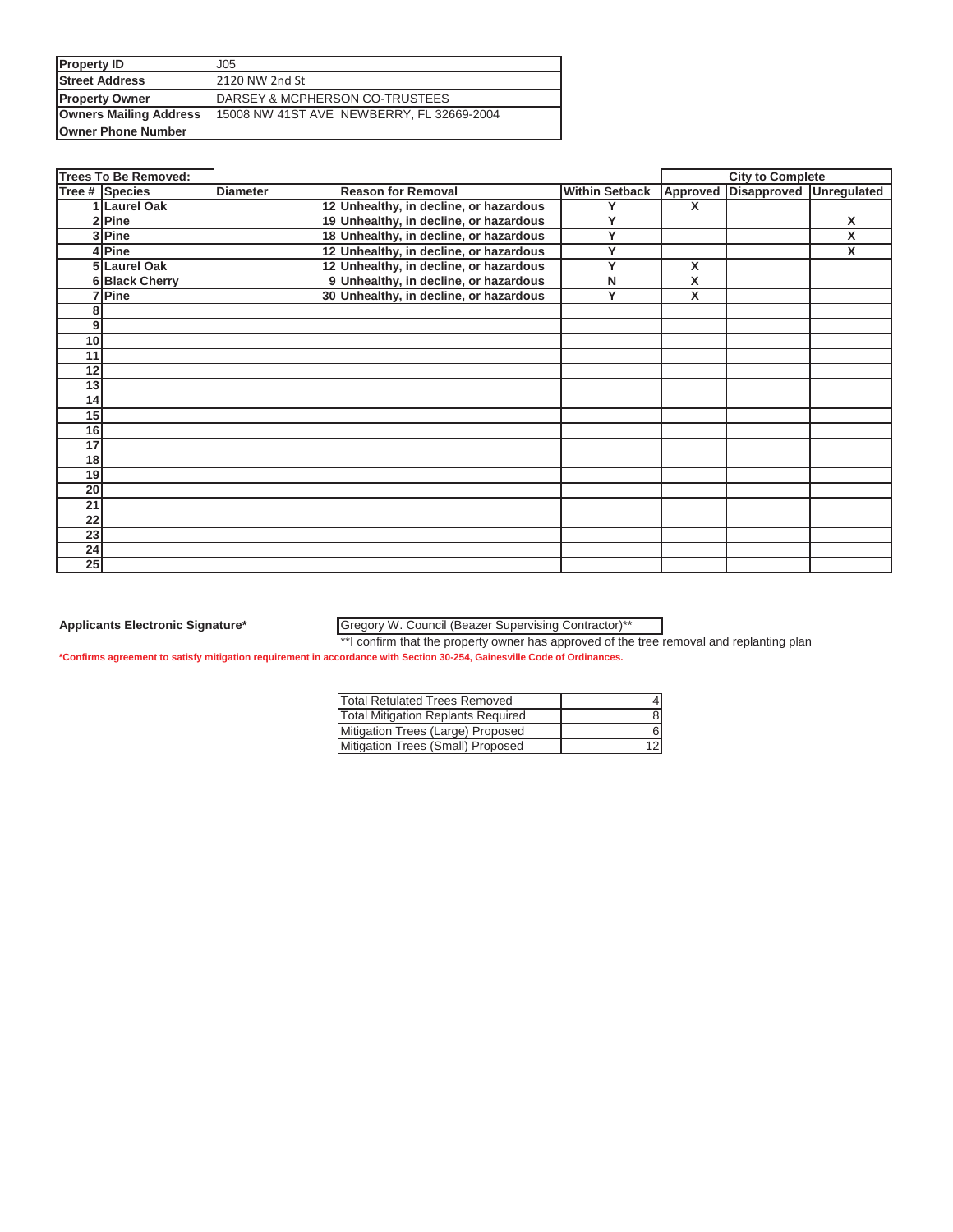| <b>Property ID</b>            | J06                         |
|-------------------------------|-----------------------------|
| <b>Street Address</b>         | <b>218 NW 21ST AVE</b>      |
| <b>Property Owner</b>         | ILARRY AND TERESSA E ARCHER |
| <b>Owners Mailing Address</b> | <b>218 NW 21ST AVE</b>      |
| <b>Owner Phone Number</b>     | 352-367-0031                |

|                 | <b>Trees To Be Removed:</b> |                                        |                       | <b>City to Complete</b> |                    |             |
|-----------------|-----------------------------|----------------------------------------|-----------------------|-------------------------|--------------------|-------------|
|                 | Tree # Species              | Diameter Reason for Removal            | <b>Within Setback</b> | Approved                | <b>Disapproved</b> | Unregulated |
|                 | Pine                        | 24 Unhealthy, in decline, or hazardous | Y                     | $\overline{\mathbf{x}}$ |                    |             |
| 2 <sub>1</sub>  | Pine                        | 22 Unhealthy, in decline, or hazardous | Y                     | X                       |                    |             |
| 3               |                             |                                        |                       |                         |                    |             |
| 4               |                             |                                        |                       |                         |                    |             |
| 5               |                             |                                        |                       |                         |                    |             |
| 6               |                             |                                        |                       |                         |                    |             |
| 7               |                             |                                        |                       |                         |                    |             |
| 8               |                             |                                        |                       |                         |                    |             |
| 9               |                             |                                        |                       |                         |                    |             |
| 10              |                             |                                        |                       |                         |                    |             |
| 11              |                             |                                        |                       |                         |                    |             |
| 12              |                             |                                        |                       |                         |                    |             |
| 13              |                             |                                        |                       |                         |                    |             |
| 14              |                             |                                        |                       |                         |                    |             |
| 15              |                             |                                        |                       |                         |                    |             |
| 16              |                             |                                        |                       |                         |                    |             |
| 17              |                             |                                        |                       |                         |                    |             |
| 18              |                             |                                        |                       |                         |                    |             |
| 19              |                             |                                        |                       |                         |                    |             |
| $\overline{20}$ |                             |                                        |                       |                         |                    |             |
| 21              |                             |                                        |                       |                         |                    |             |
| $\overline{22}$ |                             |                                        |                       |                         |                    |             |
| $\overline{23}$ |                             |                                        |                       |                         |                    |             |
| 24              |                             |                                        |                       |                         |                    |             |
| $\overline{25}$ |                             |                                        |                       |                         |                    |             |

Gregory W. Council (Beazer Supervising Contractor)\*\*

\*\*I confirm that the property owner has approved of the tree removal and replanting plan

| Total Retulated Trees Removed             |  |
|-------------------------------------------|--|
| <b>Total Mitigation Replants Required</b> |  |
| Mitigation Trees (Large) Proposed         |  |
| Mitigation Trees (Small) Proposed         |  |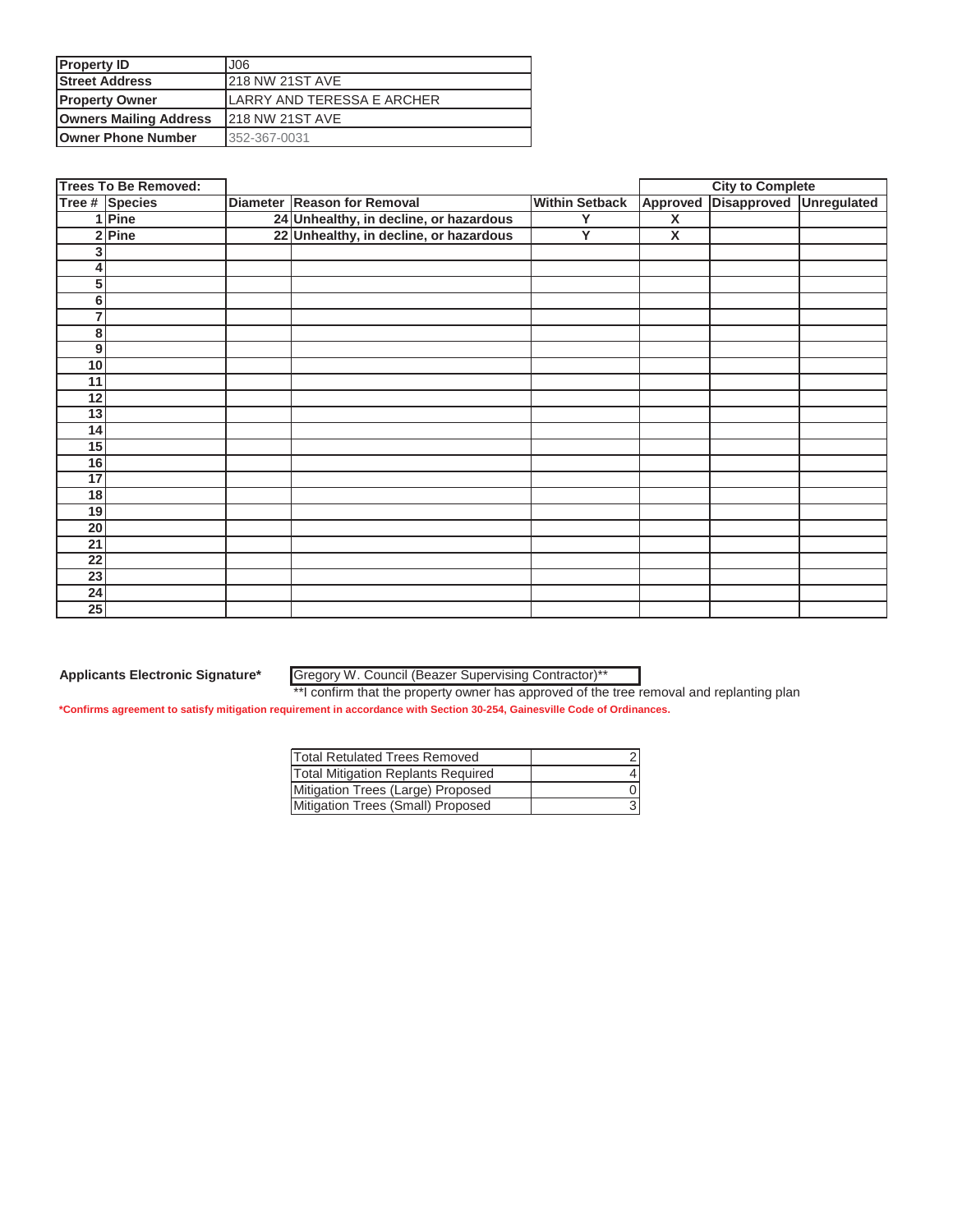| <b>Property ID</b>            | J <sub>07</sub>           |  |  |
|-------------------------------|---------------------------|--|--|
| <b>Street Address</b>         | <b>222 NW 21ST AVE</b>    |  |  |
| <b>Property Owner</b>         | <b>JANNETTE THOMAS</b>    |  |  |
| <b>Owners Mailing Address</b> | <b>222 NW 21ST AVE</b>    |  |  |
| <b>Owner Phone Number</b>     | 352-367-4484 352-682-3214 |  |  |

|                 | <b>Trees To Be Removed:</b> |                 |                                        |                       |                         | <b>City to Complete</b> |  |
|-----------------|-----------------------------|-----------------|----------------------------------------|-----------------------|-------------------------|-------------------------|--|
|                 | Tree # Species              | <b>Diameter</b> | <b>Reason for Removal</b>              | <b>Within Setback</b> | Approved                | Disapproved Unregulated |  |
|                 | 1 Laurel Oak                |                 | 28 Unhealthy, in decline, or hazardous | Y                     | $\overline{\mathsf{x}}$ |                         |  |
| 2               |                             |                 |                                        |                       |                         |                         |  |
| 3               |                             |                 |                                        |                       |                         |                         |  |
| 4               |                             |                 |                                        |                       |                         |                         |  |
| 5               |                             |                 |                                        |                       |                         |                         |  |
| 6               |                             |                 |                                        |                       |                         |                         |  |
| 7               |                             |                 |                                        |                       |                         |                         |  |
| 8               |                             |                 |                                        |                       |                         |                         |  |
| 9               |                             |                 |                                        |                       |                         |                         |  |
| 10              |                             |                 |                                        |                       |                         |                         |  |
| 11              |                             |                 |                                        |                       |                         |                         |  |
| 12              |                             |                 |                                        |                       |                         |                         |  |
| 13              |                             |                 |                                        |                       |                         |                         |  |
| 14              |                             |                 |                                        |                       |                         |                         |  |
| 15              |                             |                 |                                        |                       |                         |                         |  |
| 16              |                             |                 |                                        |                       |                         |                         |  |
| 17              |                             |                 |                                        |                       |                         |                         |  |
| 18              |                             |                 |                                        |                       |                         |                         |  |
| 19              |                             |                 |                                        |                       |                         |                         |  |
| 20              |                             |                 |                                        |                       |                         |                         |  |
| $\overline{21}$ |                             |                 |                                        |                       |                         |                         |  |
| 22              |                             |                 |                                        |                       |                         |                         |  |
| $\overline{23}$ |                             |                 |                                        |                       |                         |                         |  |
| $\overline{24}$ |                             |                 |                                        |                       |                         |                         |  |
| $\overline{25}$ |                             |                 |                                        |                       |                         |                         |  |

### Gregory W. Council (Beazer Supervising Contractor)\*\*

\*\*I confirm that the property owner has approved of the tree removal and replanting plan **\*Confirms agreement to satisfy mitigation requirement in accordance with Section 30-254, Gainesville Code of Ordinances.**

| <b>Total Retulated Trees Removed</b>      |  |
|-------------------------------------------|--|
| <b>Total Mitigation Replants Required</b> |  |
| Mitigation Trees (Large) Proposed         |  |
| Mitigation Trees (Small) Proposed         |  |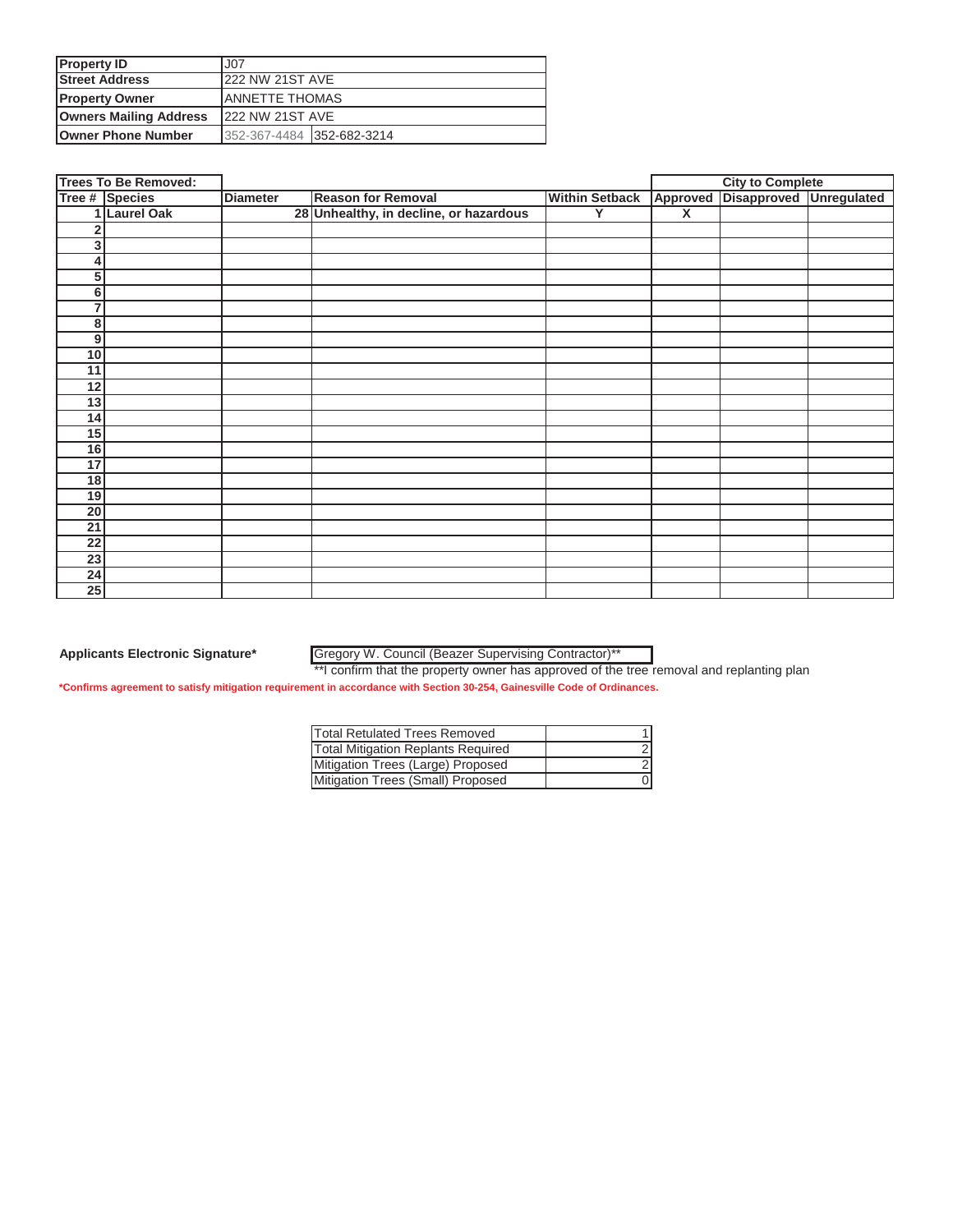| <b>Property ID</b>            | 300 <sub>0</sub>            |                                       |  |
|-------------------------------|-----------------------------|---------------------------------------|--|
| <b>Street Address</b>         | 224 NW 21ST AVE             |                                       |  |
| <b>Property Owner</b>         | IGERALD C AND KATHY L BEVIS |                                       |  |
| <b>Owners Mailing Address</b> |                             | 6424 NW 47TH PL GAINESVILLE, FL 32653 |  |
| <b>Owner Phone Number</b>     | 352-262-5163                | gcbklb@yahoo.com                      |  |

|                 | <b>Trees To Be Removed:</b> |                 |                                        |                       |          | <b>City to Complete</b> |                    |
|-----------------|-----------------------------|-----------------|----------------------------------------|-----------------------|----------|-------------------------|--------------------|
|                 | Tree # Species              | <b>Diameter</b> | <b>Reason for Removal</b>              | <b>Within Setback</b> | Approved | <b>Disapproved</b>      | <b>Unregulated</b> |
|                 | 1 Hackberry                 |                 | 8 Unhealthy, in decline, or hazardous  | Υ                     | X        |                         |                    |
|                 | 2 Dead Tree                 |                 | 17 Dead                                | Y                     |          |                         | X                  |
|                 | 3 Laurel Oak                |                 | 12 Facilitate Remediation              | Y                     | X        |                         |                    |
|                 | 4 Laurel Oak                |                 | 17 Facilitate Remediation              | v                     | X        |                         |                    |
|                 | 5 Laurel Oak                |                 | 12 Unhealthy, in decline, or hazardous | $\checkmark$          | X        |                         |                    |
|                 |                             |                 |                                        |                       |          |                         |                    |
|                 |                             |                 |                                        |                       |          |                         |                    |
| 8               |                             |                 |                                        |                       |          |                         |                    |
| 9               |                             |                 |                                        |                       |          |                         |                    |
| 10              |                             |                 |                                        |                       |          |                         |                    |
| 11              |                             |                 |                                        |                       |          |                         |                    |
| 12              |                             |                 |                                        |                       |          |                         |                    |
| 13              |                             |                 |                                        |                       |          |                         |                    |
| 14              |                             |                 |                                        |                       |          |                         |                    |
| 15              |                             |                 |                                        |                       |          |                         |                    |
| 16              |                             |                 |                                        |                       |          |                         |                    |
| 17              |                             |                 |                                        |                       |          |                         |                    |
| 18              |                             |                 |                                        |                       |          |                         |                    |
| 19              |                             |                 |                                        |                       |          |                         |                    |
| $\overline{20}$ |                             |                 |                                        |                       |          |                         |                    |
| 21              |                             |                 |                                        |                       |          |                         |                    |
| 22              |                             |                 |                                        |                       |          |                         |                    |
| 23              |                             |                 |                                        |                       |          |                         |                    |
| $\overline{24}$ |                             |                 |                                        |                       |          |                         |                    |
| 25              |                             |                 |                                        |                       |          |                         |                    |

### Gregory W. Council (Beazer Supervising Contractor)\*\*

\*\*I confirm that the property owner has approved of the tree removal and replanting plan

| <b>Total Retulated Trees Removed</b>      |  |
|-------------------------------------------|--|
| <b>Total Mitigation Replants Required</b> |  |
| Mitigation Trees (Large) Proposed         |  |
| Mitigation Trees (Small) Proposed         |  |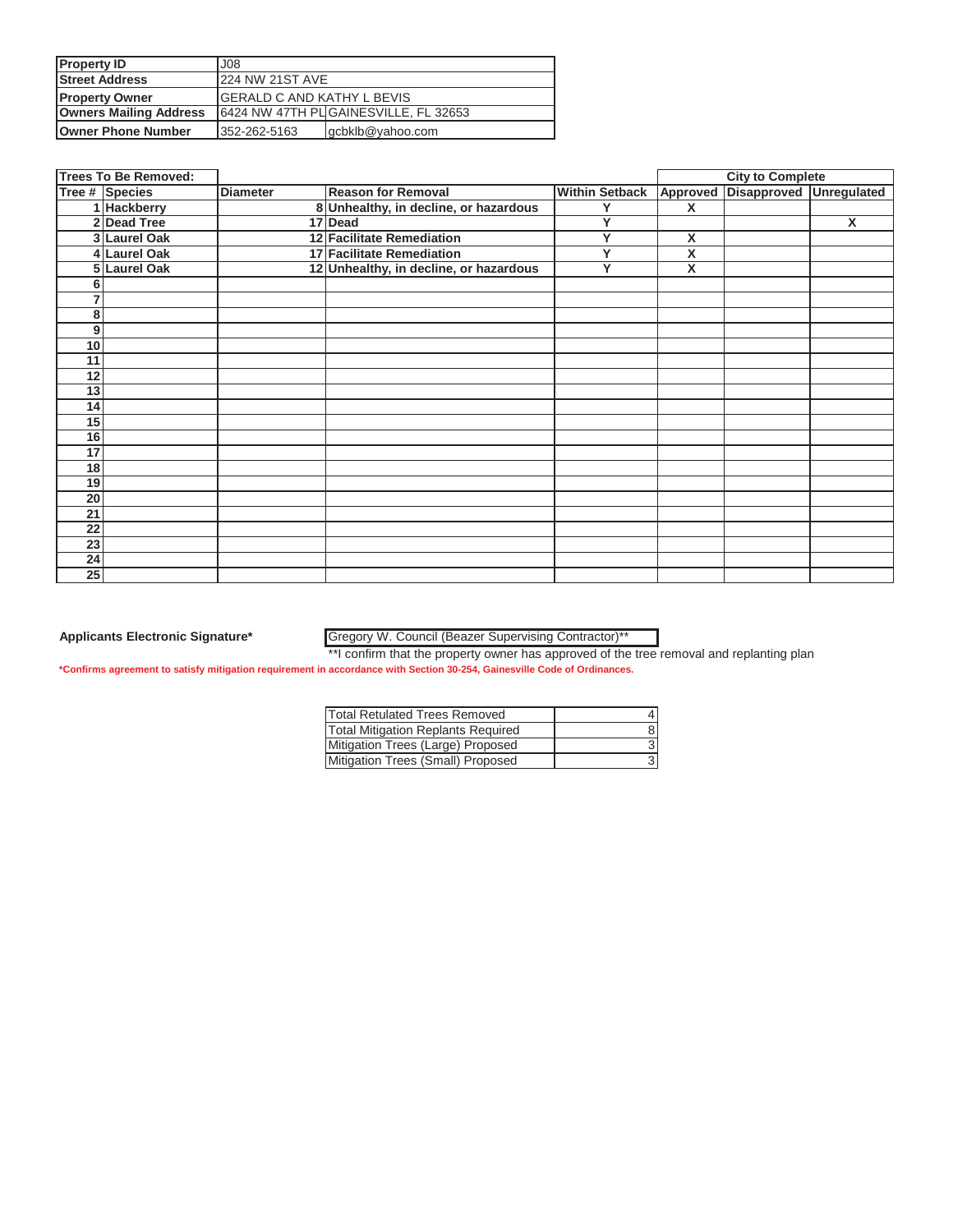| <b>Property ID</b>            | J09                     |
|-------------------------------|-------------------------|
| <b>Street Address</b>         | <b>226 NW 21ST AVE</b>  |
| <b>Property Owner</b>         | <b>IKEITH R ROBERTS</b> |
| <b>Owners Mailing Address</b> | <b>226 NW 21ST AVE</b>  |
| <b>Owner Phone Number</b>     | 352-284-6428            |

|                 | <b>Trees To Be Removed:</b> |                                        |                       | <b>City to Complete</b> |                         |  |
|-----------------|-----------------------------|----------------------------------------|-----------------------|-------------------------|-------------------------|--|
|                 | Tree # Species              | Diameter Reason for Removal            | <b>Within Setback</b> | Approved                | Disapproved Unregulated |  |
|                 | 1 Pine                      | 20 Unhealthy, in decline, or hazardous | Y                     | $\overline{\mathbf{x}}$ |                         |  |
| 2               |                             |                                        |                       |                         |                         |  |
| 3 <sup>1</sup>  |                             |                                        |                       |                         |                         |  |
| 4               |                             |                                        |                       |                         |                         |  |
| 5               |                             |                                        |                       |                         |                         |  |
| 6               |                             |                                        |                       |                         |                         |  |
| $\overline{7}$  |                             |                                        |                       |                         |                         |  |
| 8               |                             |                                        |                       |                         |                         |  |
| 9 <sup>1</sup>  |                             |                                        |                       |                         |                         |  |
| 10              |                             |                                        |                       |                         |                         |  |
| 11              |                             |                                        |                       |                         |                         |  |
| 12              |                             |                                        |                       |                         |                         |  |
| 13              |                             |                                        |                       |                         |                         |  |
| 14              |                             |                                        |                       |                         |                         |  |
| 15              |                             |                                        |                       |                         |                         |  |
| 16              |                             |                                        |                       |                         |                         |  |
| 17              |                             |                                        |                       |                         |                         |  |
| 18              |                             |                                        |                       |                         |                         |  |
| 19              |                             |                                        |                       |                         |                         |  |
| $\overline{20}$ |                             |                                        |                       |                         |                         |  |
| 21              |                             |                                        |                       |                         |                         |  |
| $\overline{22}$ |                             |                                        |                       |                         |                         |  |
| $\overline{23}$ |                             |                                        |                       |                         |                         |  |
| 24              |                             |                                        |                       |                         |                         |  |
| 25              |                             |                                        |                       |                         |                         |  |

Gregory W. Council (Beazer Supervising Contractor)\*\*

\*\*I confirm that the property owner has approved of the tree removal and replanting plan

| Total Retulated Trees Removed             |   |
|-------------------------------------------|---|
| <b>Total Mitigation Replants Required</b> |   |
| Mitigation Trees (Large) Proposed         | 5 |
| Mitigation Trees (Small) Proposed         |   |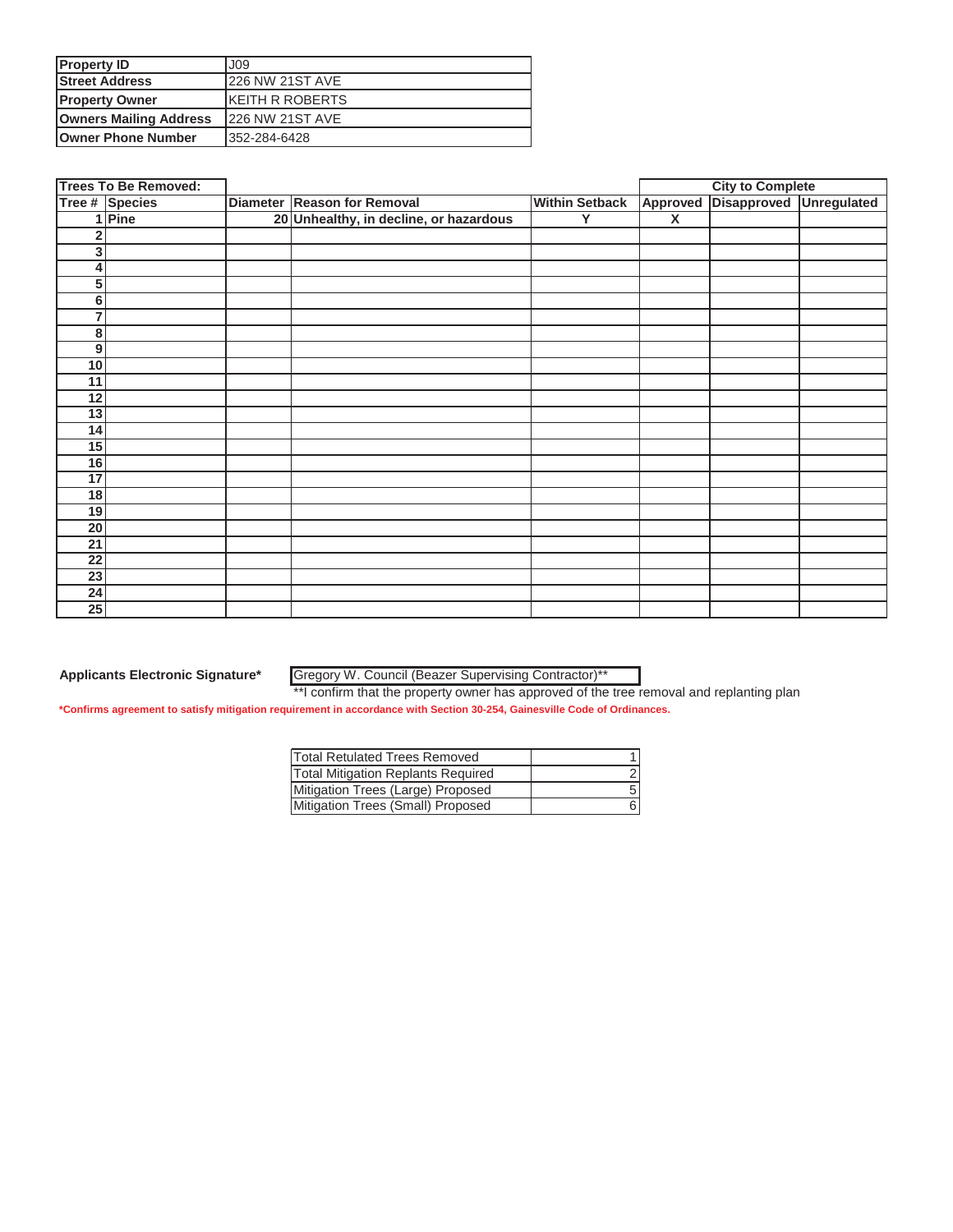| <b>Property ID</b>            | J10                      |  |
|-------------------------------|--------------------------|--|
| <b>Street Address</b>         | <b>302 NW 21ST AVE</b>   |  |
| <b>Property Owner</b>         | <b>IGARY BRET WILDER</b> |  |
| <b>Owners Mailing Address</b> |                          |  |
| <b>Owner Phone Number</b>     |                          |  |

|    | <b>Trees To Be Removed:</b> |                                        |                         |                         | <b>City to Complete</b> |             |
|----|-----------------------------|----------------------------------------|-------------------------|-------------------------|-------------------------|-------------|
|    | Tree # Species              | Diameter Reason for Removal            | <b>Within Setback</b>   | Approved                | <b>Disapproved</b>      | Unregulated |
|    | 1 Magnolia                  | 16 Unhealthy, in decline, or hazardous | N                       | X                       |                         |             |
|    | 2 Laurel Oak                | 10 Unhealthy, in decline, or hazardous | Y                       | X                       |                         |             |
| 3  | <b>Laurel Oak</b>           | 13 Unhealthy, in decline, or hazardous | $\overline{\mathsf{Y}}$ | $\overline{\mathsf{x}}$ |                         |             |
|    |                             |                                        |                         |                         |                         |             |
| 5  |                             |                                        |                         |                         |                         |             |
| 6  |                             |                                        |                         |                         |                         |             |
| 7  |                             |                                        |                         |                         |                         |             |
| 8  |                             |                                        |                         |                         |                         |             |
| 9  |                             |                                        |                         |                         |                         |             |
| 10 |                             |                                        |                         |                         |                         |             |
| 11 |                             |                                        |                         |                         |                         |             |
| 12 |                             |                                        |                         |                         |                         |             |
| 13 |                             |                                        |                         |                         |                         |             |
| 14 |                             |                                        |                         |                         |                         |             |
| 15 |                             |                                        |                         |                         |                         |             |
| 16 |                             |                                        |                         |                         |                         |             |
| 17 |                             |                                        |                         |                         |                         |             |
| 18 |                             |                                        |                         |                         |                         |             |
| 19 |                             |                                        |                         |                         |                         |             |
| 20 |                             |                                        |                         |                         |                         |             |
| 21 |                             |                                        |                         |                         |                         |             |
| 22 |                             |                                        |                         |                         |                         |             |
| 23 |                             |                                        |                         |                         |                         |             |
| 24 |                             |                                        |                         |                         |                         |             |
| 25 |                             |                                        |                         |                         |                         |             |

Gregory W. Council (Beazer Supervising Contractor)\*\*

\*\*I confirm that the property owner has approved of the tree removal and replanting plan

| *Confirms agreement to satisfy mitigation requirement in accordance with Section 30-254, Gainesville Code of Ordinances. |
|--------------------------------------------------------------------------------------------------------------------------|
|--------------------------------------------------------------------------------------------------------------------------|

| Total Retulated Trees Removed             |  |
|-------------------------------------------|--|
| <b>Total Mitigation Replants Required</b> |  |
| Mitigation Trees (Large) Proposed         |  |
| Mitigation Trees (Small) Proposed         |  |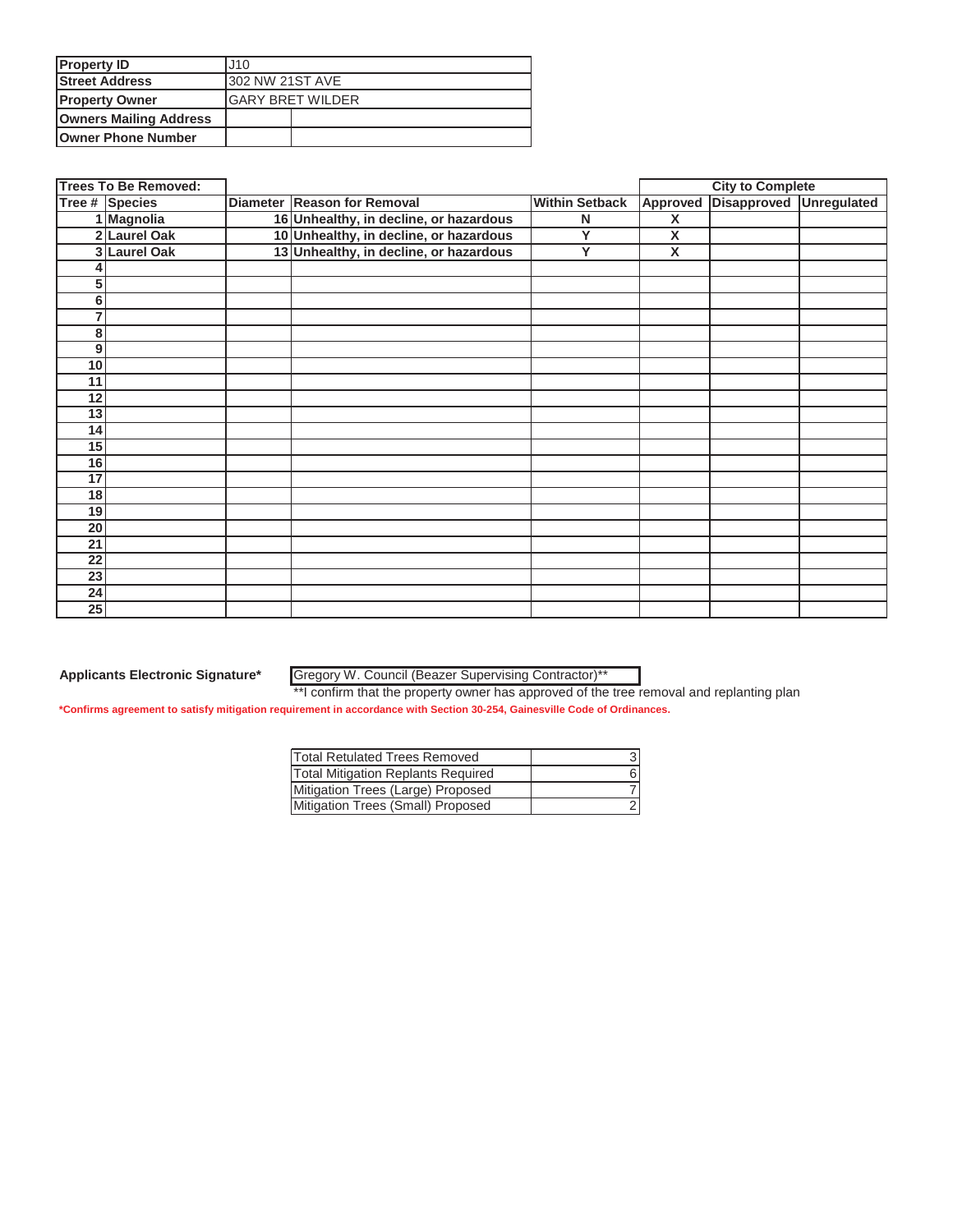

| <b>Properties Covered by this Tree Removal Permit</b> | <b>IOwner</b>       |
|-------------------------------------------------------|---------------------|
| <b>226 NW 21st Ave</b>                                | Kieth Roberts       |
| <b>302 NW 21st Ave</b>                                | <b>IGary Wilder</b> |
| <b>224 NW 21st Ave</b>                                | Gerald Bevis        |

|                        |                  |                   | <b>Mitigation</b> | <b>Mitigation</b> |
|------------------------|------------------|-------------------|-------------------|-------------------|
|                        | <b>Regulated</b> | <b>Mitigation</b> | <b>Trees</b>      | <b>Trees</b>      |
|                        | <b>Trees</b>     | <b>Replants</b>   | (Large)           | (Small)           |
| <b>Properties</b>      | <b>Removed</b>   | <b>Required</b>   | <b>Proposed</b>   | <b>Proposed</b>   |
| <b>226 NW 21st Ave</b> |                  |                   |                   |                   |
| <b>302 NW 21st Ave</b> |                  |                   |                   | -1                |
| <b>224 NW 21st Ave</b> |                  |                   |                   |                   |
| <b>Total</b>           |                  |                   |                   |                   |

| 373       |
|-----------|
| 374       |
|           |
| 3/30/2015 |
|           |
| 9/30/2014 |
|           |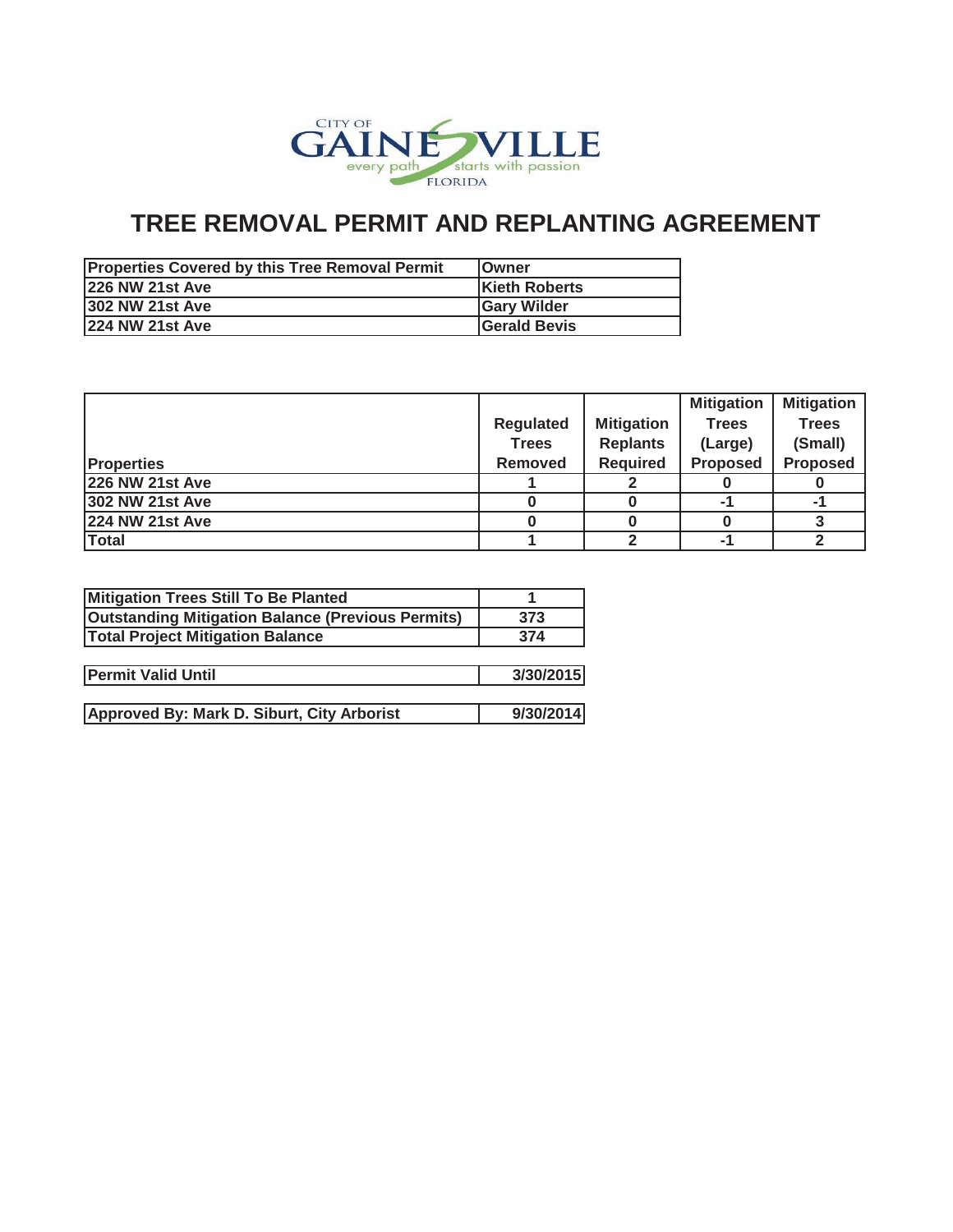| <b>Property ID</b>            | J09                     |
|-------------------------------|-------------------------|
| <b>Street Address</b>         | <b>226 NW 21ST AVE</b>  |
| <b>Property Owner</b>         | <b>IKEITH R ROBERTS</b> |
| <b>Owners Mailing Address</b> | <b>226 NW 21ST AVE</b>  |
| <b>Owner Phone Number</b>     | 352-284-6428            |

|                  | <b>Trees To Be Removed:</b> |                             |                       | <b>City to Complete</b> |                         |  |
|------------------|-----------------------------|-----------------------------|-----------------------|-------------------------|-------------------------|--|
|                  | Tree # Species              | Diameter Reason for Removal | <b>Within Setback</b> | Approved                | Disapproved Unregulated |  |
|                  | 1 Pine                      | 28 Owner Request            | Υ                     | $\overline{\mathbf{x}}$ |                         |  |
| $\overline{2}$   |                             |                             |                       |                         |                         |  |
| 3 <sup>1</sup>   |                             |                             |                       |                         |                         |  |
| $\boldsymbol{4}$ |                             |                             |                       |                         |                         |  |
| 5                |                             |                             |                       |                         |                         |  |
| 6                |                             |                             |                       |                         |                         |  |
| $\overline{7}$   |                             |                             |                       |                         |                         |  |
| 8                |                             |                             |                       |                         |                         |  |
| 9                |                             |                             |                       |                         |                         |  |
| 10               |                             |                             |                       |                         |                         |  |
| 11               |                             |                             |                       |                         |                         |  |
| 12               |                             |                             |                       |                         |                         |  |
| 13               |                             |                             |                       |                         |                         |  |
| 14               |                             |                             |                       |                         |                         |  |
| 15               |                             |                             |                       |                         |                         |  |
| 16               |                             |                             |                       |                         |                         |  |
| 17               |                             |                             |                       |                         |                         |  |
| 18               |                             |                             |                       |                         |                         |  |
| 19               |                             |                             |                       |                         |                         |  |
| 20               |                             |                             |                       |                         |                         |  |
| 21               |                             |                             |                       |                         |                         |  |
| $\overline{22}$  |                             |                             |                       |                         |                         |  |
| $\overline{23}$  |                             |                             |                       |                         |                         |  |
| 24               |                             |                             |                       |                         |                         |  |
| 25               |                             |                             |                       |                         |                         |  |

Gregory W. Council (Beazer Supervising Contractor)\*\*

\*\*I confirm that the property owner has approved of the tree removal and replanting plan

| <b>Total Regulated Trees Removed</b>   |  |
|----------------------------------------|--|
| <b>Total Mitigation Trees Required</b> |  |
| Mitigation Trees (Large) Proposed      |  |
| Mitigation Trees (Small) Proposed      |  |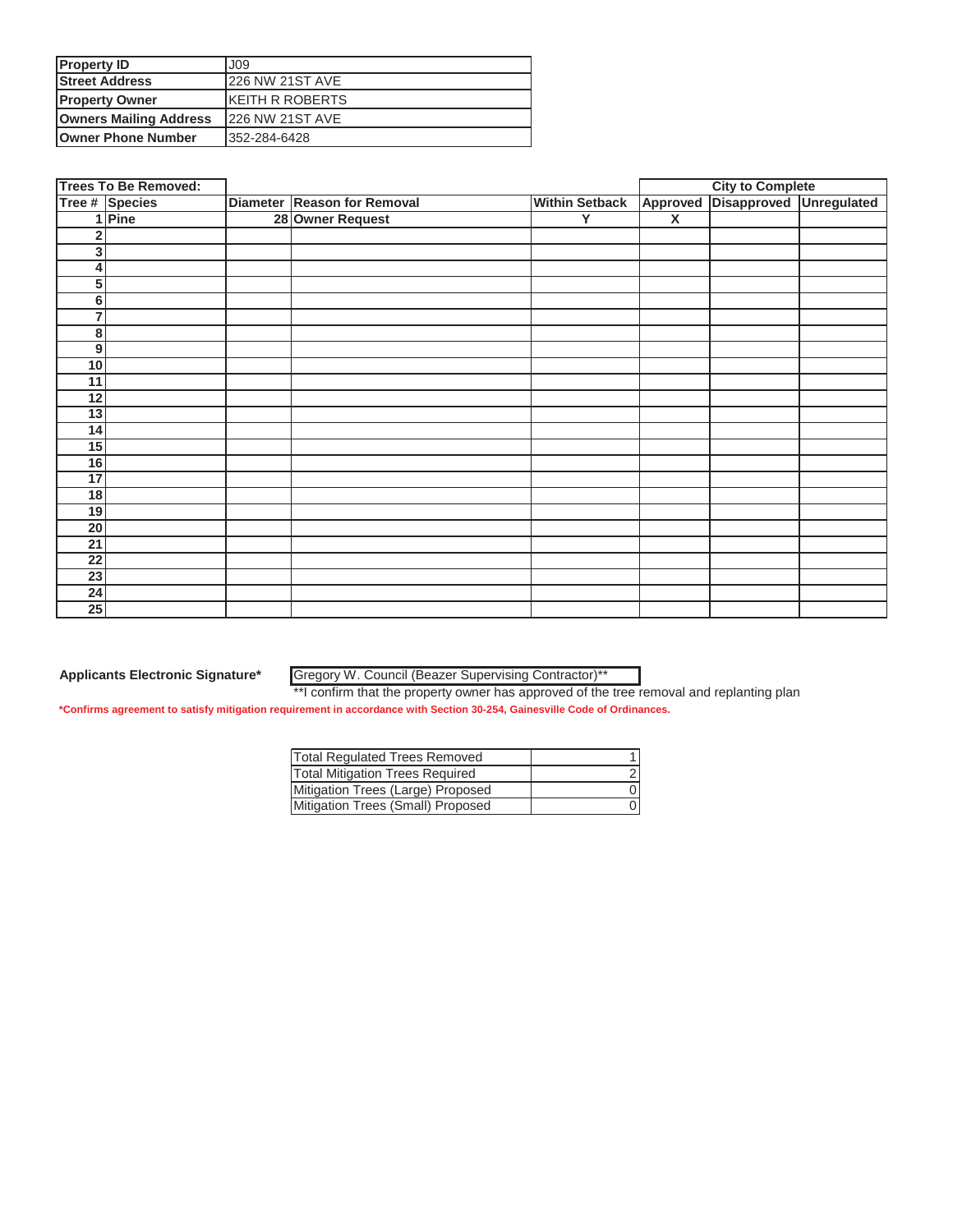| <b>Property ID</b>            | J10                     |  |  |
|-------------------------------|-------------------------|--|--|
| <b>Street Address</b>         | <b>302 NW 21ST AVE</b>  |  |  |
| <b>Property Owner</b>         | <b>Gary Bret Wilder</b> |  |  |
| <b>Owners Mailing Address</b> |                         |  |  |
| <b>Owner Phone Number</b>     |                         |  |  |

Changes to 9-25-14 approved mitigation plan.

| <b>Total Regulated Trees Removed</b>   |       |
|----------------------------------------|-------|
| <b>Total Mitigation Trees Required</b> |       |
| Mitigation Trees (Large) Proposed      | $-11$ |
| Mitigation Trees (Small) Proposed      |       |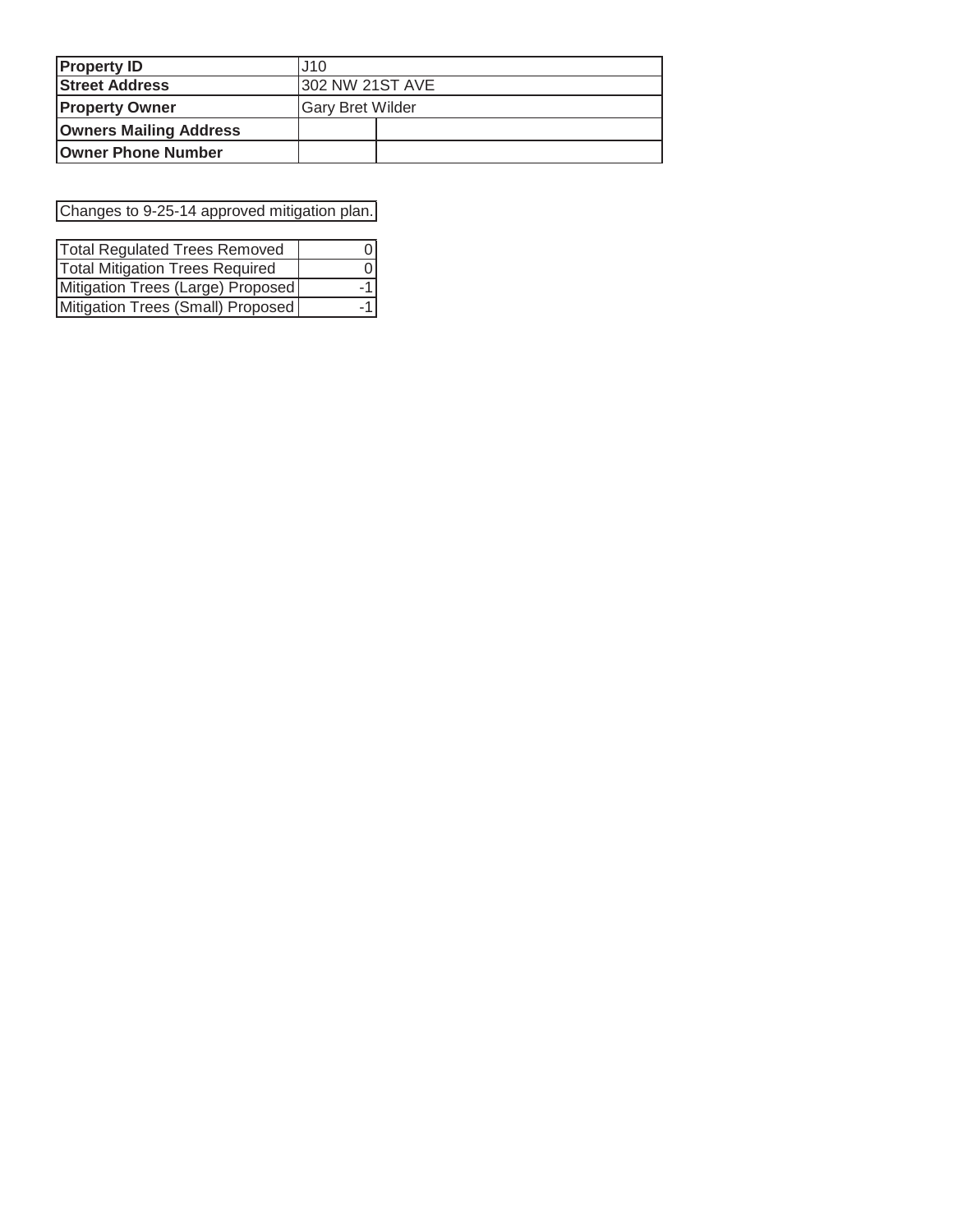| <b>Property ID</b>            | J <sub>08</sub>                        |  |  |
|-------------------------------|----------------------------------------|--|--|
| <b>Street Address</b>         | 224 NW 21st Ave                        |  |  |
| <b>Property Owner</b>         | <b>Gerald C and Kathy Bevis</b>        |  |  |
| <b>Owners Mailing Address</b> | 6424 NW 47th PI, Gainesville, FL 32653 |  |  |
| <b>Owner Phone Number</b>     | 352-262-5 gcbklb@yahoo.com             |  |  |

Changes to 9-25-14 approved mitigation plan.

| <b>Total Regulated Trees Removed</b>   |       |
|----------------------------------------|-------|
| <b>Total Mitigation Trees Required</b> |       |
| Mitigation Trees (Large) Proposed      |       |
| Mitigation Trees (Small) Proposed      | $+31$ |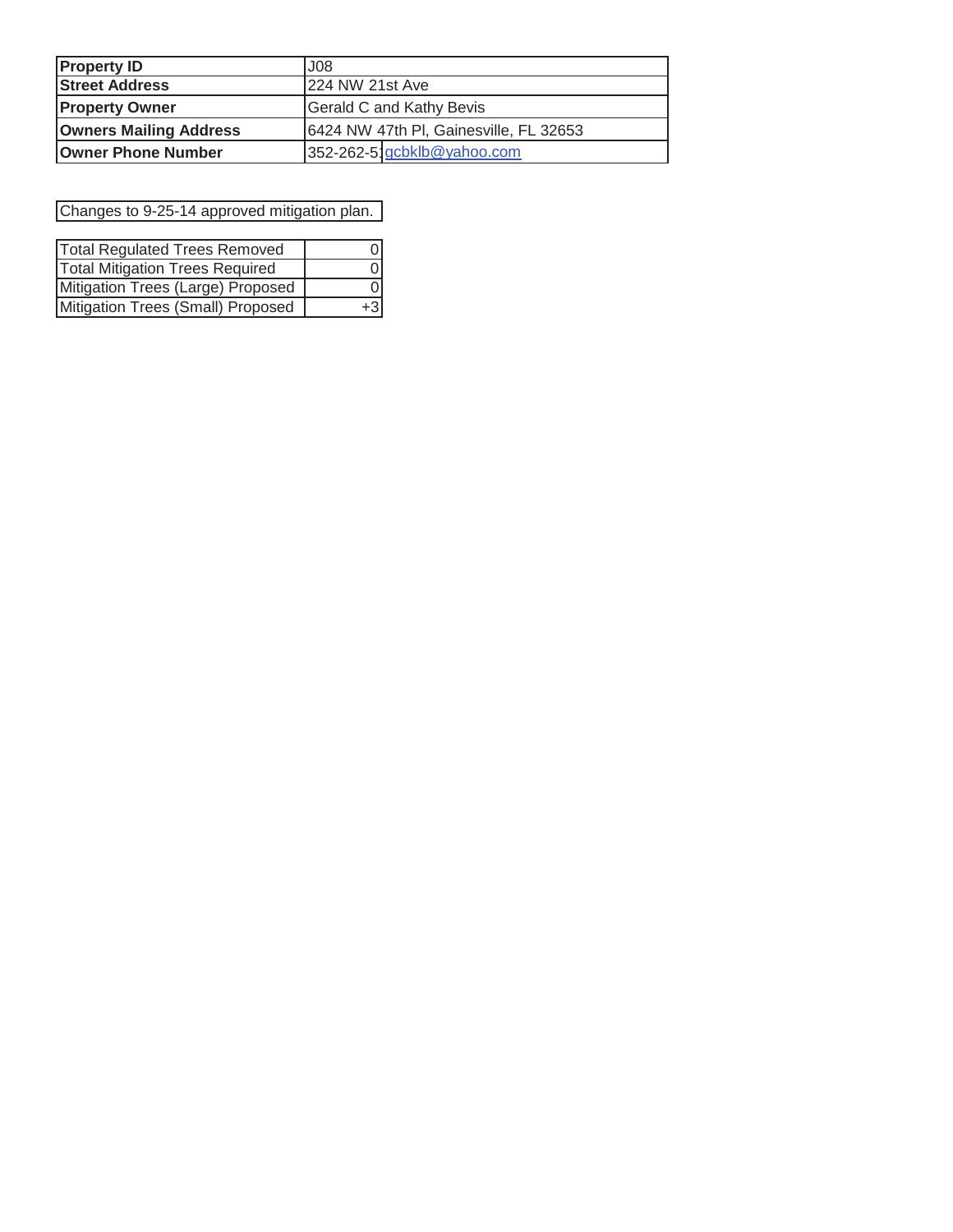## **Trees Permitted for Removal but Left in Place**

| Tree # | Lot ID | <b>Species</b> | Diameter   Reason for Leaving       |
|--------|--------|----------------|-------------------------------------|
|        | 1 B03  | Laurel Oak     | 10 Owner request                    |
|        | 2 B03  | Laurel Oak     | 23 Owner request                    |
|        | 3 B03  | Laurel Oak     | 10 Owner request                    |
|        | 4 D10  | Pecan          | 12 Owner request                    |
|        | 5 E05  | <b>Camphor</b> | 14 On property line and E06 refused |

Total Not Removed: 5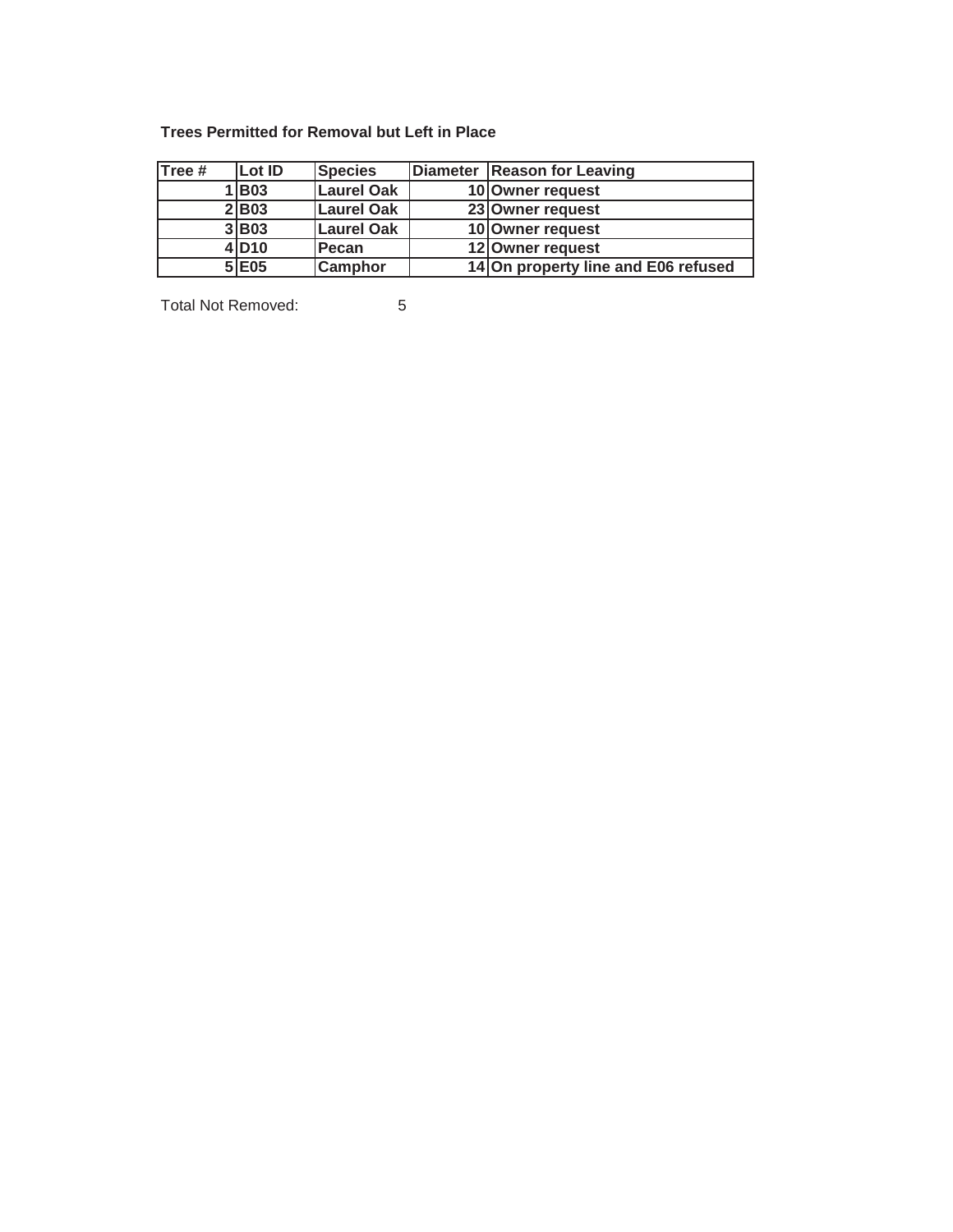**Additional Trees Planted: Not Accounted for On Permits**

| Tree # | Lot ID               | <b>Species</b>            | <b>Reason for Addition</b>                     |
|--------|----------------------|---------------------------|------------------------------------------------|
|        | $1 $ B08             | <b>Yaupon Holly</b>       | <b>Addition after Permit</b>                   |
|        | $2$ $K10$            | <b>Live Oak</b>           | No permit needed                               |
|        | $3$ $K$ 10           | <b>Live Oak</b>           | No permit needed                               |
|        | 4 CO7                | <b>Tulip and sycamore</b> | 15 trees added after permit                    |
|        | 5 K07                | <b>Yaupon Holly</b>       | No permit needed                               |
|        | 6 B04                | <b>Red Bud</b>            | <b>Addition after Permit</b>                   |
|        | 7 B04                | <b>Winged Elm</b>         | <b>Addition after Permit</b>                   |
|        | 8 D14                | <b>Winged Elm</b>         | Addition after Permit; to replace storm damage |
|        | 9 105                | <b>Chaste Tree</b>        | <b>Addition after Permit</b>                   |
|        | 10 108               | <b>East Pal. Holly</b>    | <b>Addition after Permit</b>                   |
|        | $\overline{11}$ K01  | <b>Yaupon Holly</b>       | <b>Addition after Permit</b>                   |
|        | $12$ $A14$           | <b>Citrus</b>             | 4 added after permit                           |
|        | $13$ A <sub>14</sub> | <b>Citrus</b>             | 5 added after permit                           |
|        | 14 A14               | Dogwood/Red Bud           | 7 added after permit                           |
|        | $15$ K02             | <b>Bald Cypress</b>       | 2, No Permit needed                            |
|        | $16$ <sup>K02</sup>  | <b>East Pal. Holly</b>    | 2, No Permit needed                            |
|        | 17B14                | <b>Live Oak</b>           | <b>Move from B12</b>                           |

Total Additional Installed: 46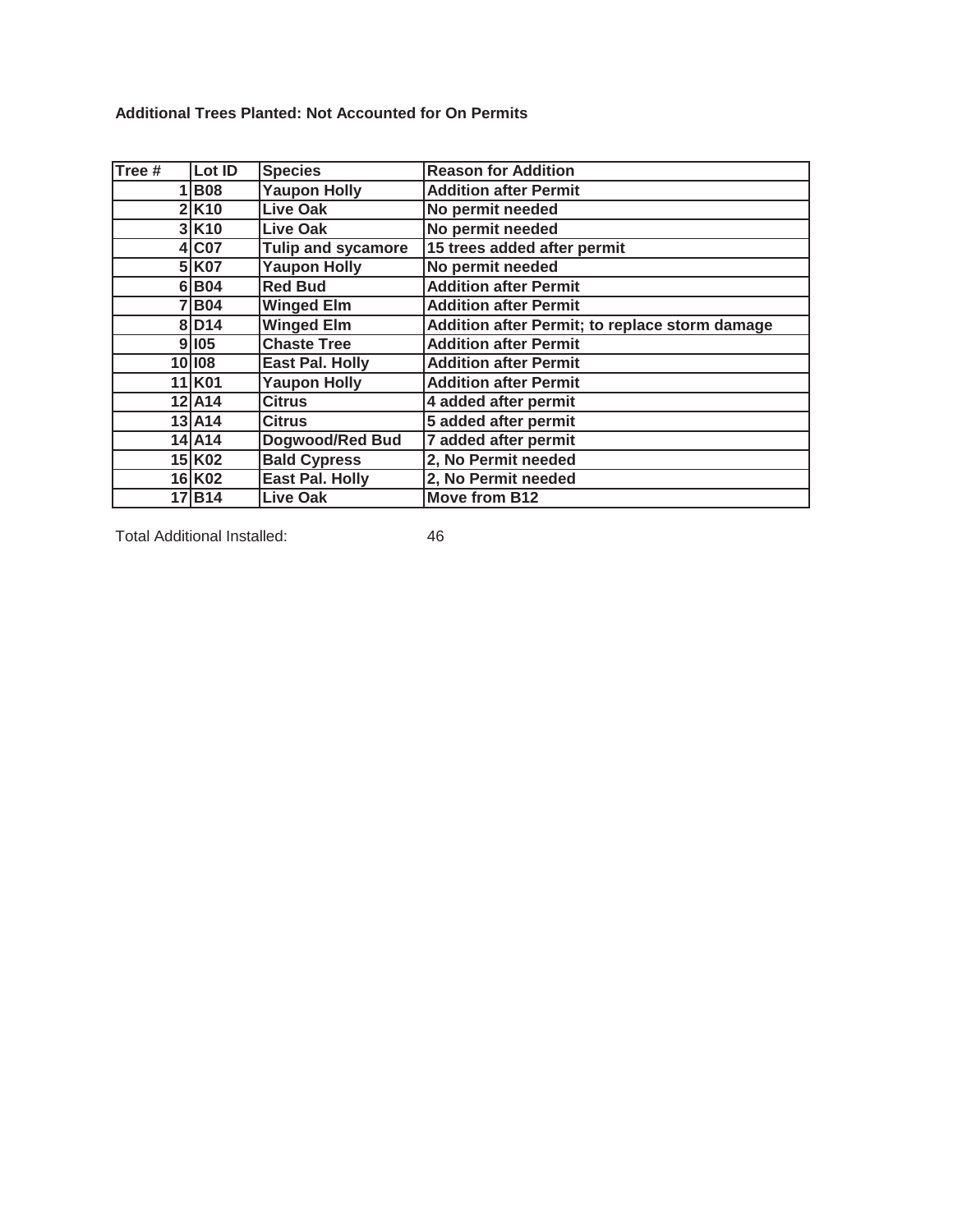| $\overline{\mathsf{Tree}}$ # | Lot ID             | <b>Species</b>               | <b>Reason for Removal</b>                         |
|------------------------------|--------------------|------------------------------|---------------------------------------------------|
|                              | 1 A05              | Satsuma mandarin             | <b>Owner Request</b>                              |
|                              | 2 B02              | Southern Magnolia            | Fewer planted; owner accepted                     |
|                              | 3 B12              | <b>East Pal. Holly</b>       | Fewer planted; owner accepted                     |
|                              | 4B12               | <b>Live Oak</b>              | Owner request; moved to B14                       |
|                              | 5 E06              | <b>Fig</b>                   | <b>Owner Request</b>                              |
|                              | 6 J09              | <b>Tulip</b>                 | Fewer planted; owner accepted                     |
|                              | 7J01               | <b>East Pal. Holly</b>       | Fewer planted; owner accepted                     |
|                              | 8 E08              | <b>Fringe</b>                | Fewer planted; owner accepted                     |
|                              | $9$ E08            | <b>Shumard Oak</b>           | Fewer planted; owner accepted                     |
|                              | 10 D <sub>01</sub> | <b>Winged Elm</b>            | Fewer planted; owner accepted                     |
|                              | 11 D <sub>01</sub> | <b>Winged Elm</b>            | Fewer planted; owner accepted                     |
|                              | 12 D <sub>01</sub> | <b>Fringe</b>                | Fewer planted; owner accepted                     |
|                              | 13 D <sub>01</sub> | <b>Live Oak</b>              | Fewer planted; owner accepted                     |
|                              | 14 A11             | <b>Citrus</b>                | <b>Owner Request</b>                              |
|                              | 15 A14             | Large Trees, 4               | <b>Owner Request</b>                              |
|                              | 16 A14             | Large Trees, 3               | <b>Owner Request</b>                              |
|                              | 17 A14             | Large Trees, 9               | <b>Owner Request</b>                              |
|                              | 18 H01/H02         | 3 cedar/holly                | On Beazer Property Western Boundary along H block |
|                              |                    | 19  01/ 03/ 04 7 large trees | On Beazer Property Western Boundary along I block |
|                              | $20$ B ROW         | <b>Spruce Pine</b>           | On Beazer Property Western Boundary along B block |
|                              | $21$ B ROW         | <b>Holly</b>                 | On ROW at 28th Ave                                |

**Trees on Planting Plan but Not Installed**

Total Not Installed: 41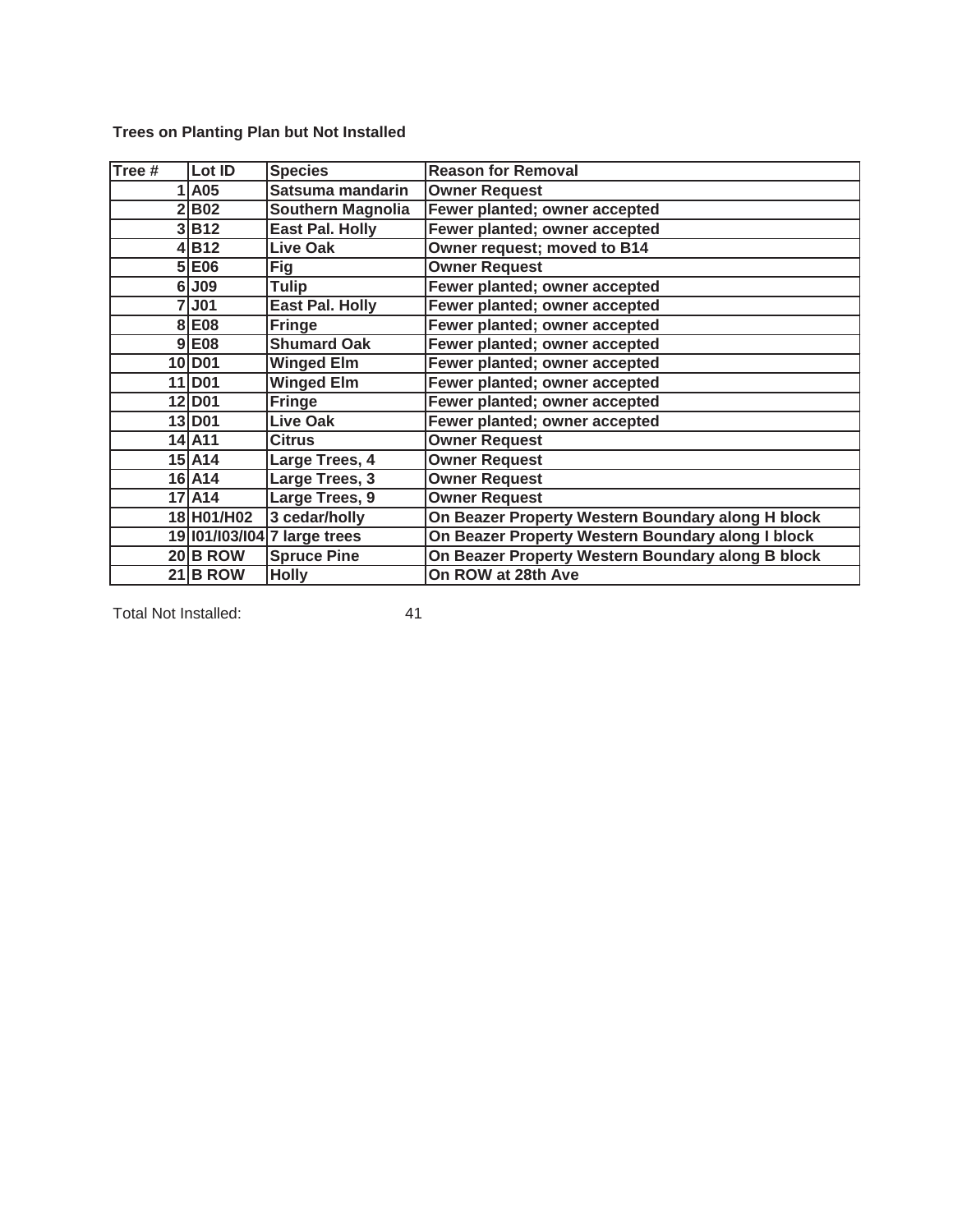**Trees Removed Post-Permit Issuance**

| Tree # | Lot ID               | <b>Species</b>         | Diameter   Reason for Removal                 |
|--------|----------------------|------------------------|-----------------------------------------------|
|        | 1 H04                | Palm                   | 12 Facilitate Soil Removal                    |
|        | 2 C10                | <b>Golden Raintree</b> | 12 Owner Request                              |
|        | 3 C10                | Live Oak               | 12 Owner Request                              |
|        | 4 CO9                | <b>Cherry</b>          | 10 Owner Request                              |
|        | 5 C11                | <b>Laurel oak</b>      | 28 C10 Owner Request                          |
|        | $6$ $A11$            | Cedar                  | 17 Owner Request                              |
|        | 7A11                 | <b>Cedar</b>           | 13 Owner Request                              |
|        | 8 A 14               | Loquat                 | 8 Owner Request                               |
|        | 9 B05                | <b>Cherry laurel</b>   | 8 Storm Damage (6/10/2014)                    |
|        | $10$ J $10$          | <b>Magnolia</b>        | 20 Approved as a 10" Laurel Oak to be removed |
|        | 11 A01               | Cabbage palm           | 18 On ROW                                     |
|        | 12 A10               | <b>Pine</b>            | 17 Not on Plan so was removed                 |
|        | 13 A10               | Cedar                  | 14 Not on Plan so was removed                 |
|        | 14 A14               | Loquat                 | 10 Owner Request                              |
|        | 15B05                | Cabbage palm           | 12 Inadvertent                                |
|        | 16B12                | <b>Cherry laurel</b>   | 10 On property line, removed for fence        |
|        | 17 D <sub>08</sub>   | <b>Crape Myrtle</b>    | 8 Owner Request                               |
|        | 18 D <sub>08</sub>   | <b>Crape Myrtle</b>    | 8 Owner Request                               |
|        | 19D10                | Camphor                | 8 Inadvertent                                 |
|        | 20 D <sub>03</sub>   | <b>Crape Myrtle</b>    | 20 Owner Request                              |
|        | 21 C09               | <b>Sand Oak</b>        | 12 Owner Request                              |
|        | 22 C09               | <b>Sand Oak</b>        | 12 Owner Request                              |
|        | 23 C09               | Dogwood                | 12 Owner Request                              |
|        | 24D14                | Sugar/Hackberry        | 15 Storm Damage (6/10/2014)                   |
|        | $25$ D <sub>14</sub> | Sugar/Hackberry        | 15 Storm Damage (6/10/2014)                   |

Total Trees Removed (not including storm damage): 22